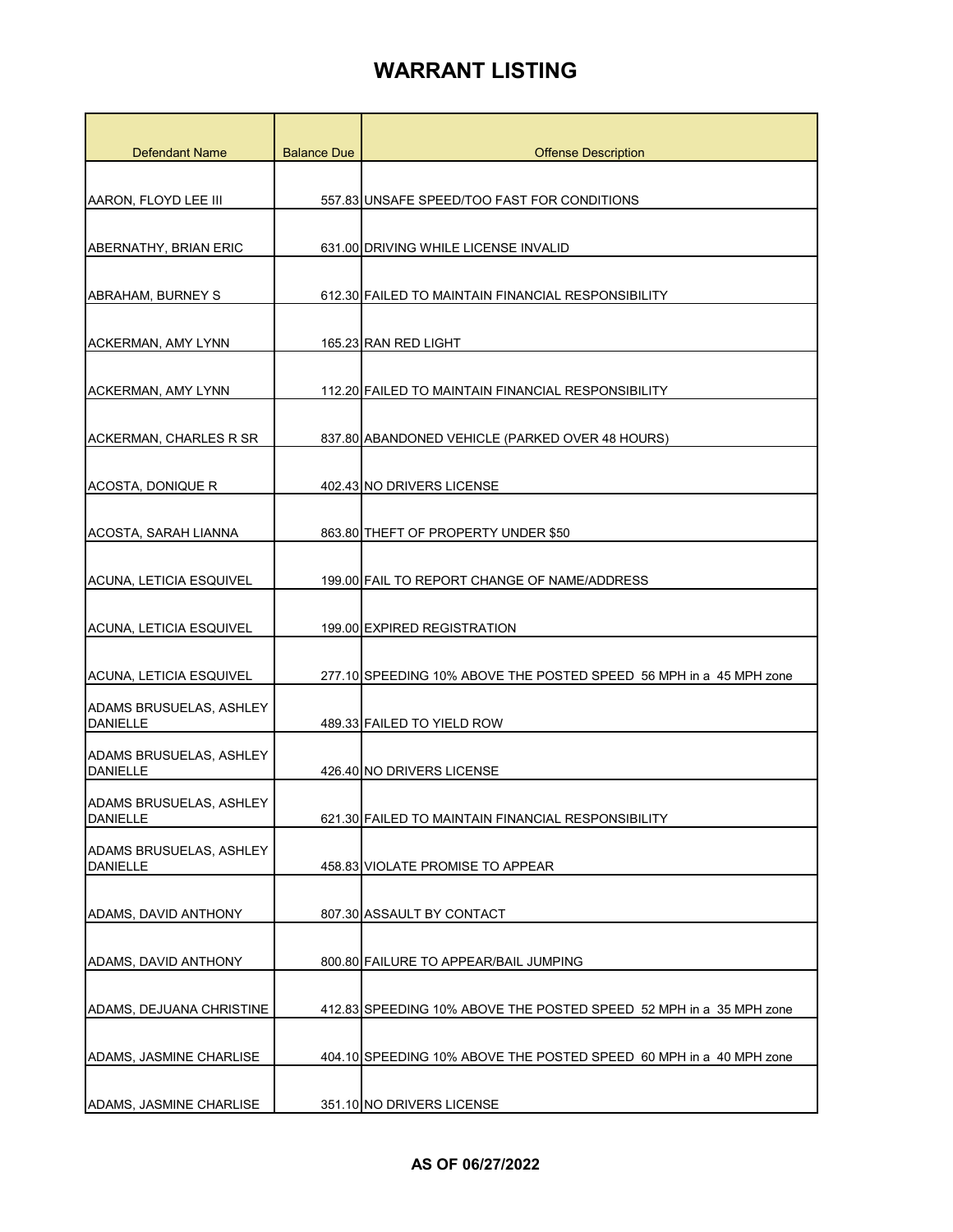| <b>Defendant Name</b>                 | <b>Balance Due</b> | <b>Offense Description</b>                                         |
|---------------------------------------|--------------------|--------------------------------------------------------------------|
|                                       |                    |                                                                    |
| ADAMS, JASMINE CHARLISE               |                    | 501.00 FAILED TO MAINTAIN FINANCIAL RESPONSIBILITY                 |
| ADAMS, KEARA                          |                    | 219.70 EXPIRED REGISTRATION                                        |
| ADAMS, KEARA                          |                    | 252.33 NO DRIVERS LICENSE                                          |
|                                       |                    |                                                                    |
| ADAMS, MICHAEL COLE                   |                    | 447.20 PUBLIC INTOXICATION                                         |
| ADANANDUS, TATRA DENISE               |                    | 920.30 CARE OF PREMISES - ABANDONED VEHICLE                        |
| ADCOCK, DONNA C                       |                    | 402.43 NO DRIVERS LICENSE                                          |
| ADDISON, WILLIE PAUL III              |                    | 497.83 SPEEDING IN A SCHOOL ZONE 44 MPH in a 25 MPH zone           |
| ADEDEJI, MARKQUETTE M                 |                    | 504.33 RAN / DISREGARDED STOP SIGN                                 |
| ADESINA, SHANEE SHANIQUA              |                    | 465.33 RAN / DISREGARDED STOP SIGN                                 |
| ADKINS, ANNA MARIE                    |                    | 651.00 FAIL TO MAINTAIN ACCESSORY STRUCTURES                       |
|                                       |                    |                                                                    |
| ADKINS, GEMIYALE M                    |                    | 1,019.60 ASSAULT BY CONTACT FAMILY VIOLENCE                        |
| ADKINS, JOHN MICHAEL                  |                    | 337.00 POSSESSION OF DRUG PARAPHERNALIA                            |
| <b>ADKINS, JOHN MICHAEL</b>           |                    | 427.10 SPEEDING 10% ABOVE THE POSTED SPEED 53 MPH in a 30 MPH zone |
| ADKINS, JOHN MICHAEL                  |                    | 394.00 FAILED TO MAINTAIN FINANCIAL RESPONSIBILITY                 |
| ADU LARBI, DONALD<br><b>CHRISTIAN</b> |                    | 527.83 SPEEDING IN A SCHOOL ZONE 34 MPH in a 20 MPH zone           |
| AFALAVA, CHESED CAROLINE              |                    | 409.10 SPEEDING 10% ABOVE THE POSTED SPEED 61 MPH in a 45 MPH zone |
| AGRON, CARLOS JULIO                   |                    | 510.33 SPEEDING 10% ABOVE THE POSTED SPEED 55 MPH in a 40 MPH zone |
| AGRON, CARLOS JULIO                   |                    | 597.43 DRIVING WHILE LICENSE INVALID                               |
| AGRON, CARLOS JULIO                   |                    | 291.50 FAILURE TO APPEAR/BAIL JUMPING                              |
| AGUERO VAZQUEZ,<br><b>ALONDRA</b>     |                    | 460.33 SPEEDING 10% ABOVE THE POSTED SPEED 44 MPH in a 30 MPH zone |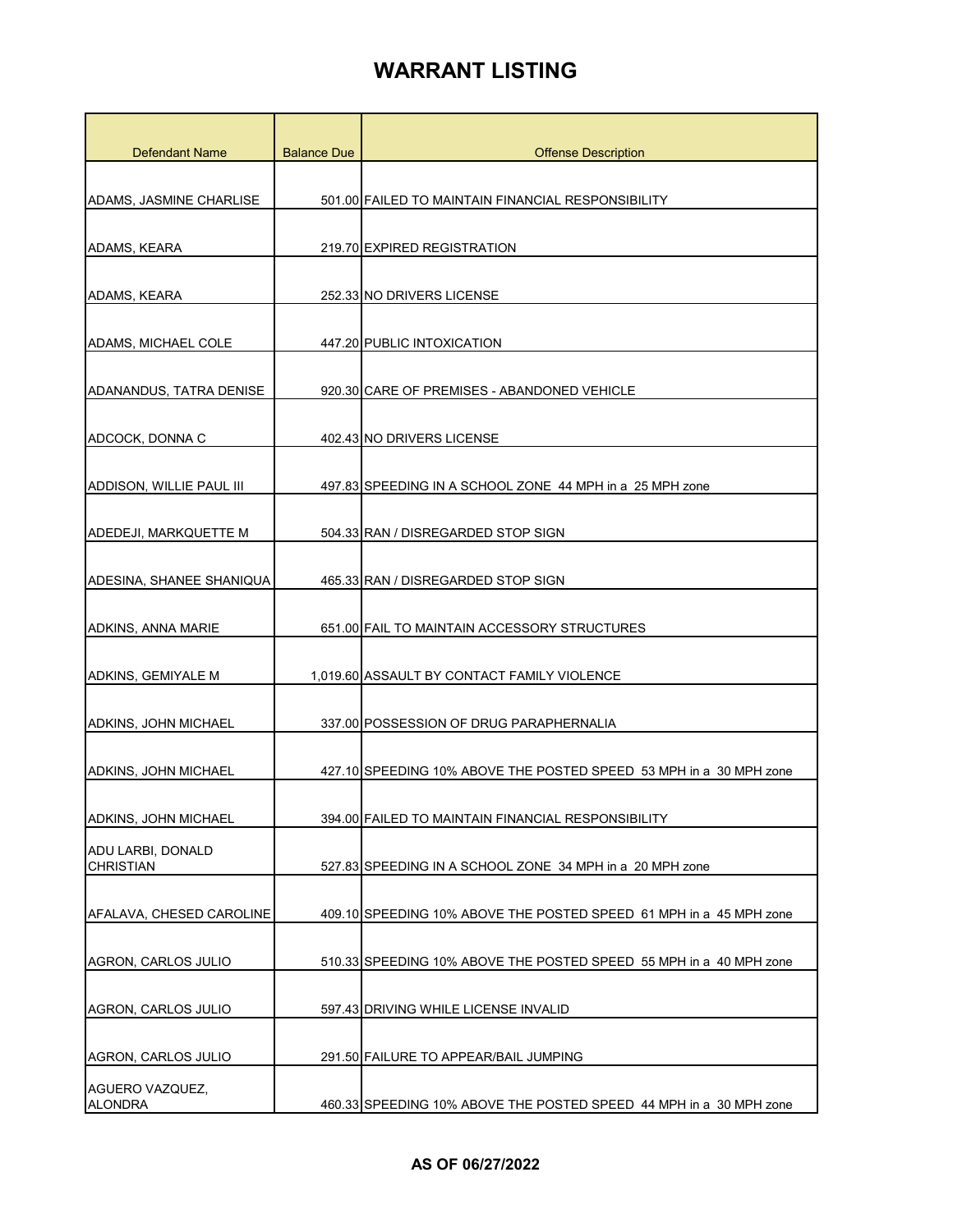| Defendant Name                             | <b>Balance Due</b> | <b>Offense Description</b>                                         |
|--------------------------------------------|--------------------|--------------------------------------------------------------------|
|                                            |                    |                                                                    |
| AGUERO, DAVID AARON                        |                    | 792.43 DRIVING WHILE LICENSE INVALID                               |
| AGUIRRE, CHANDELLE                         |                    |                                                                    |
| <b>MONIQUE</b>                             |                    | 447.20 ASSAULT BY CONTACT                                          |
| AHUMADA, ARMANDO LUIS JR                   |                    | 154.10 FAILED TO YIELD ROW TURNING LEFT                            |
| AIKEN, COURTNEY LYNNE                      |                    | 374.10 UNSAFE SPEED/TOO FAST FOR CONDITIONS                        |
| AL EISRY, FAISAL ABDULLAH<br><b>SALIM</b>  |                    | 621.00 POSSESSION OF DRUG PARAPHERNALIA                            |
| AL EISRY, FAISAL ABDULLAH<br><b>SALIM</b>  |                    | 616.00 FAILURE TO APPEAR/BAIL JUMPING                              |
| ALANIZ, NOE JR                             |                    | 612.56 DRIVING WHILE LICENSE INVALID                               |
| ALBALADEJO, ALEXANDER                      |                    | 495.33 SPEEDING 10% ABOVE THE POSTED SPEED 40 MPH in a 30 MPH zone |
| ALBALADEJO, ALEXANDER                      |                    | 495.33 SPEEDING 10% ABOVE THE POSTED SPEED 70 MPH in a 40 MPH zone |
| ALCOCK, STEVEN W JR                        |                    | 646.00 FAILURE TO APPEAR/BAIL JUMPING                              |
| ALDAY, CARLOS JR                           |                    | 504.33 RAN RED LIGHT                                               |
| ALEQUIN MONTALVO,<br><b>CARMEN YASHIRA</b> |                    | 2,820.30 TAMPERED WITH WATER DISTRIBUTION SYSTEM                   |
| ALEXANDER, ADRIAN<br><b>DOUGLAS JR</b>     |                    | 492.83 VIOLATE PROMISE TO APPEAR                                   |
| ALEXANDER, BETHANY<br><b>ELAINE</b>        |                    | 465.33 SPEEDING 10% ABOVE THE POSTED SPEED 65 MPH in a 45 MPH zone |
| ALEXANDER, DEMARSHAYE<br><b>TRIVETTE</b>   |                    | 792.30 ASSAULT BY CONTACT                                          |
| ALEXANDER, ISAAC RAYMON                    |                    | 504.33 SPEEDING 10% ABOVE THE POSTED SPEED 70 MPH in a 45 MPH zone |
| ALEXANDER, JENRICA                         |                    |                                                                    |
| <b>ANTRANAE</b>                            |                    | 399.10 VIOLATE PROMISE TO APPEAR                                   |
| ALEXANDER, KAYCE LYNN                      |                    | 772.33 DRIVING WHILE LICENSE INVALID                               |
| ALEXANDER, KAYCE LYNN                      |                    | 154.83 NO DRIVERS LICENSE                                          |
| ALEXANDER, KAYCE LYNN                      |                    | 291.20 FAILED TO MAINTAIN FINANCIAL RESPONSIBILITY                 |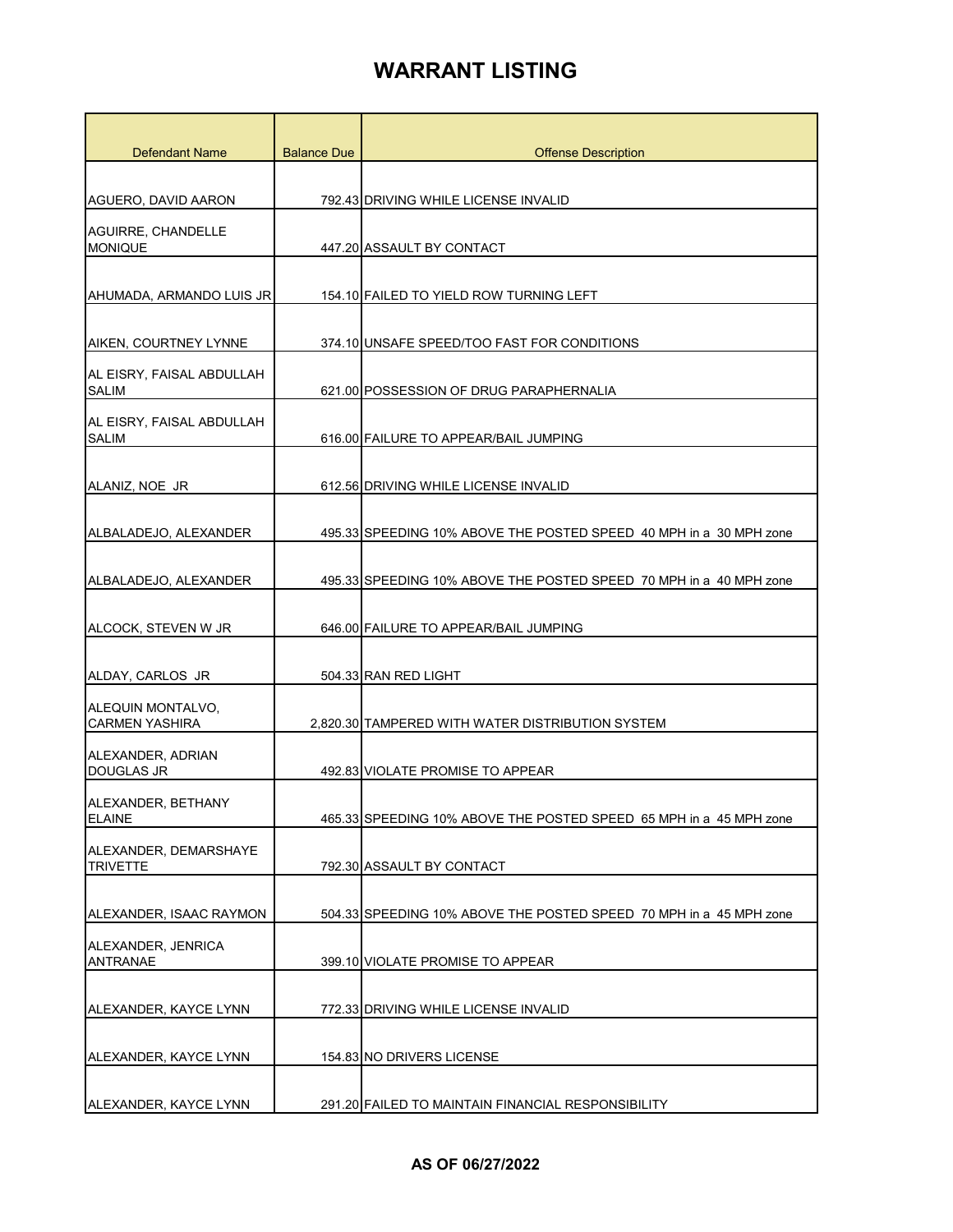| <b>Defendant Name</b>                       | <b>Balance Due</b> | <b>Offense Description</b>                                                     |
|---------------------------------------------|--------------------|--------------------------------------------------------------------------------|
|                                             |                    |                                                                                |
| ALEXANDER, KAYCE LYNN                       |                    | 230.23 SPEEDING 10% ABOVE THE POSTED SPEED 61 MPH in a 45 MPH zone             |
| ALEXANDER, NCHELLE<br><b>RENEE DIMERY</b>   |                    | 626.00 FAILED TO PROVIDE PROOF OF RABIES                                       |
|                                             |                    |                                                                                |
| ALEXANDER, RAVEN ALEXIS                     |                    | 471.33 SPEEDING 10% ABOVE THE POSTED SPEED 50 MPH in a 40 MPH zone             |
| ALEXANDER, SHAWN<br><b>MICHAEL</b>          |                    | SPEEDING LESS THAN 10% ABOVE THE POSTEDSPEED 56 MPH in a 40<br>504.33 MPH zone |
| ALEXANDER, VICTOR DMONT                     |                    | 2,151.00 TAMPERED WITH WATER DISTRIBUTION SYSTEM                               |
| ALEXIS, TONY BERNARD JR                     |                    | 621.00 PUBLIC INTOXICATION                                                     |
| ALFRED, MCKENZY ALII                        |                    | 226.2010PEN CONTAINER MOTOR VEHICLE - PASSENGER                                |
| ALFRED, MCKENZY ALII                        |                    | 447.20 LOUD NOISE (BREACH OF THE PEACE)                                        |
| ALFRED, MCKENZY ALII                        |                    | 317.20 FAILED TO MAINTAIN FINANCIAL RESPONSIBILITY                             |
| ALLEN, CA ASIA RENEE                        |                    | 451.83 DISREGARD OFFICIAL TRAFFIC CONTROL DEVICE                               |
| ALLEN, CHRISTOPHER D                        |                    | 792.30 POSSESSION OF DRUG PARAPHERNALIA                                        |
| ALLEN, COURTNEY N                           |                    | 458.83 VIOLATE PROMISE TO APPEAR                                               |
| ALLEN. JEFFREY L                            |                    | 197.73 CUT ACROSS PROPERTY                                                     |
| ALLEN, JOVANA LASHAWN                       |                    | 465.33 SPEEDING 10% ABOVE THE POSTED SPEED 51 MPH in a 35 MPH zone             |
| ALLEN, LATOYA EVETTE                        |                    | 870.30 FAILED TO PROVIDE PROOF OF RABIES                                       |
| ALLEN, MICHAEL D JR                         |                    | 642.20 LOUD NOISE (BREACH OF THE PEACE)                                        |
| ALLEN, MICHAEL D JR                         |                    | 226.20 FAILED TO MAINTAIN FINANCIAL RESPONSIBILITY                             |
| <b>ALLEN, PATRICK</b><br><b>CHRISTOPHER</b> |                    | 465.33 SPEEDING 10% ABOVE THE POSTED SPEED 50 MPH in a 30 MPH zone             |
| ALLEN, SHANITA DANYELLE                     |                    | 504.33 FAILED TO YIELD ROW TURNING LEFT                                        |
| ALLEN, SHARON                               |                    | 831.30 CARE OF PREMISES - SUPPLIES AND MATERIALS                               |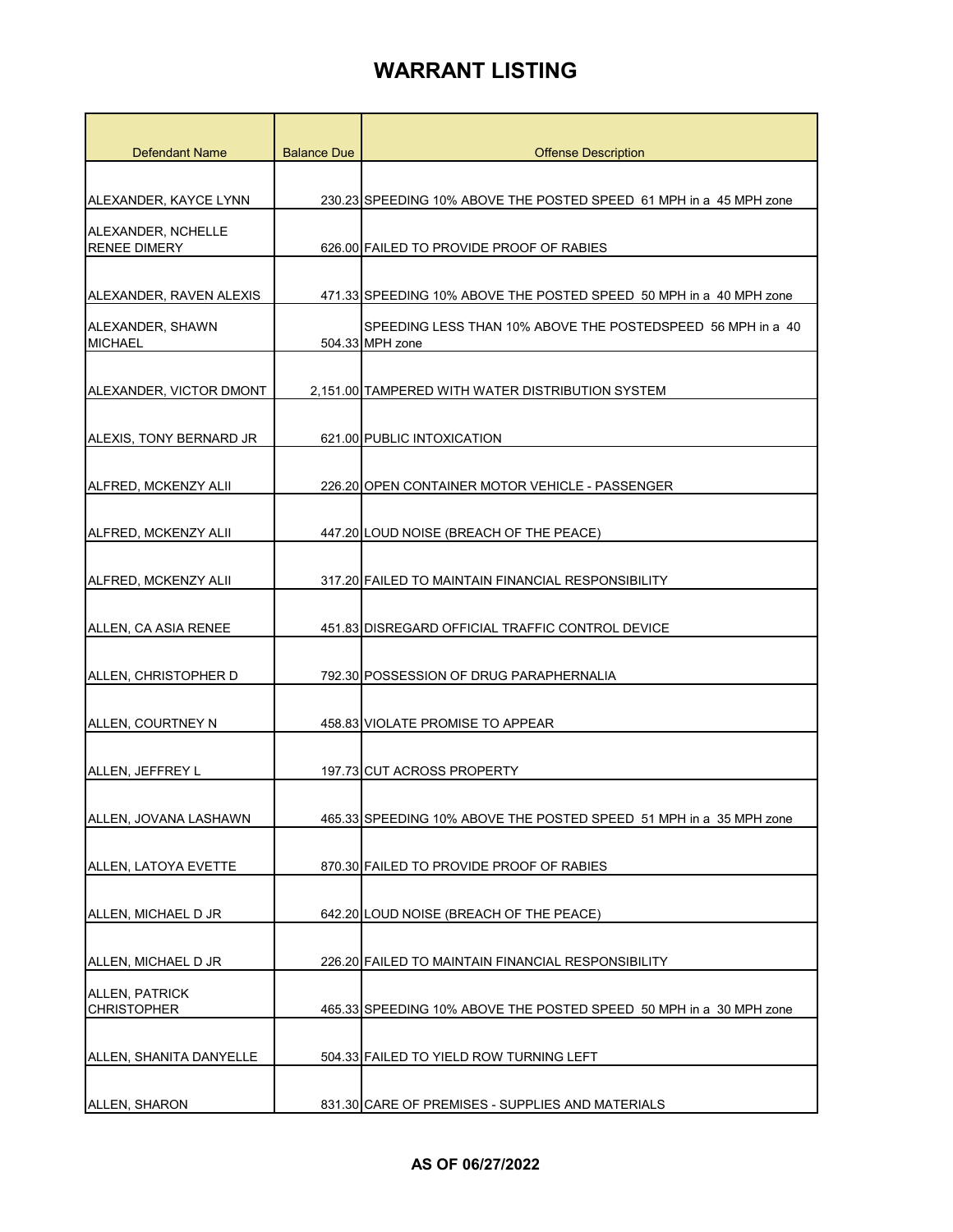| Defendant Name                            | <b>Balance Due</b> | <b>Offense Description</b>                                         |
|-------------------------------------------|--------------------|--------------------------------------------------------------------|
|                                           |                    |                                                                    |
| ALLEN, TANDA MICHELLE                     |                    | 465.33 SPEEDING 10% ABOVE THE POSTED SPEED 79 MPH in a 60 MPH zone |
| ALMAGUER, BRANDON<br><b>ANDREW</b>        |                    | 460.33 SPEEDING 10% ABOVE THE POSTED SPEED 90 MPH in a 70 MPH zone |
|                                           |                    |                                                                    |
| ALMANZA, PEDRO                            |                    | 374.10 SPEEDING 10% ABOVE THE POSTED SPEED 77 MPH in a 60 MPH zone |
| ALMAZAN, ROBERTO I                        |                    | 474.33 SPEEDING 10% ABOVE THE POSTED SPEED 50 MPH in a 35 MPH zone |
| ALMESTICA, FELIX                          |                    | 495.33 SPEEDING 10% ABOVE THE POSTED SPEED 73 MPH in a 55 MPH zone |
| ALOSI, WENDY L                            |                    | 465.33 SPEEDING 10% ABOVE THE POSTED SPEED 71 MPH in a 45 MPH zone |
| ALOSI, WENDY L                            |                    | 402.30 FAILED TO DISPLAY DRIVERS LICENSE                           |
| ALOYO, LUIS ISREAL                        |                    | 2,844.33 FAILED TO YIELD ROW TURNING LEFT W/BODILY INJURY          |
| ALVARADO RUIZ, JOSE<br><b>ARNULFO</b>     |                    | 417.30 NO DRIVERS LICENSE                                          |
| ALVARADO, ERWIN FIDEL                     |                    | 511.50 LOUD NOISE (BREACH OF THE PEACE)                            |
| ALVARADO, SHAVON HAYSHA                   |                    | 347.83 RAN RED LIGHT                                               |
| ALVAREZ RIVERA, JUAN<br><b>ANTHONY JR</b> |                    | 651.00 CARE OF PREMISES                                            |
| ALVAREZ, JULIO                            |                    | 465.33 FAILED TO SIGNAL TURN LAST 100 FEET OF MOVEMENT BEFORE TURN |
| ALVAREZ, JULIO                            |                    | 402.30 EXPIRED REGISTRATION                                        |
| ALVAREZ, JULIO                            |                    | 402.43 NO DRIVERS LICENSE                                          |
| AMEN. PATRICK WAYNE                       |                    | 822.30 SOLICITING WITHOUT A PERMIT                                 |
| AMES, ALANNAH NICHOLE                     |                    | 651.00 FAILED TO PROVIDE PROOF OF RABIES                           |
| AMES, JUSTIN B                            |                    | 465.33 SPEEDING 10% ABOVE THE POSTED SPEED 57 MPH in a 40 MPH zone |
| ANAMMAH, ERNEST O                         |                    | 831.30 PUBLIC INTOXICATION                                         |
| ANDENS, ANDRE JAMES II                    |                    | 465.33 FAILED TO CONTROL SPEED                                     |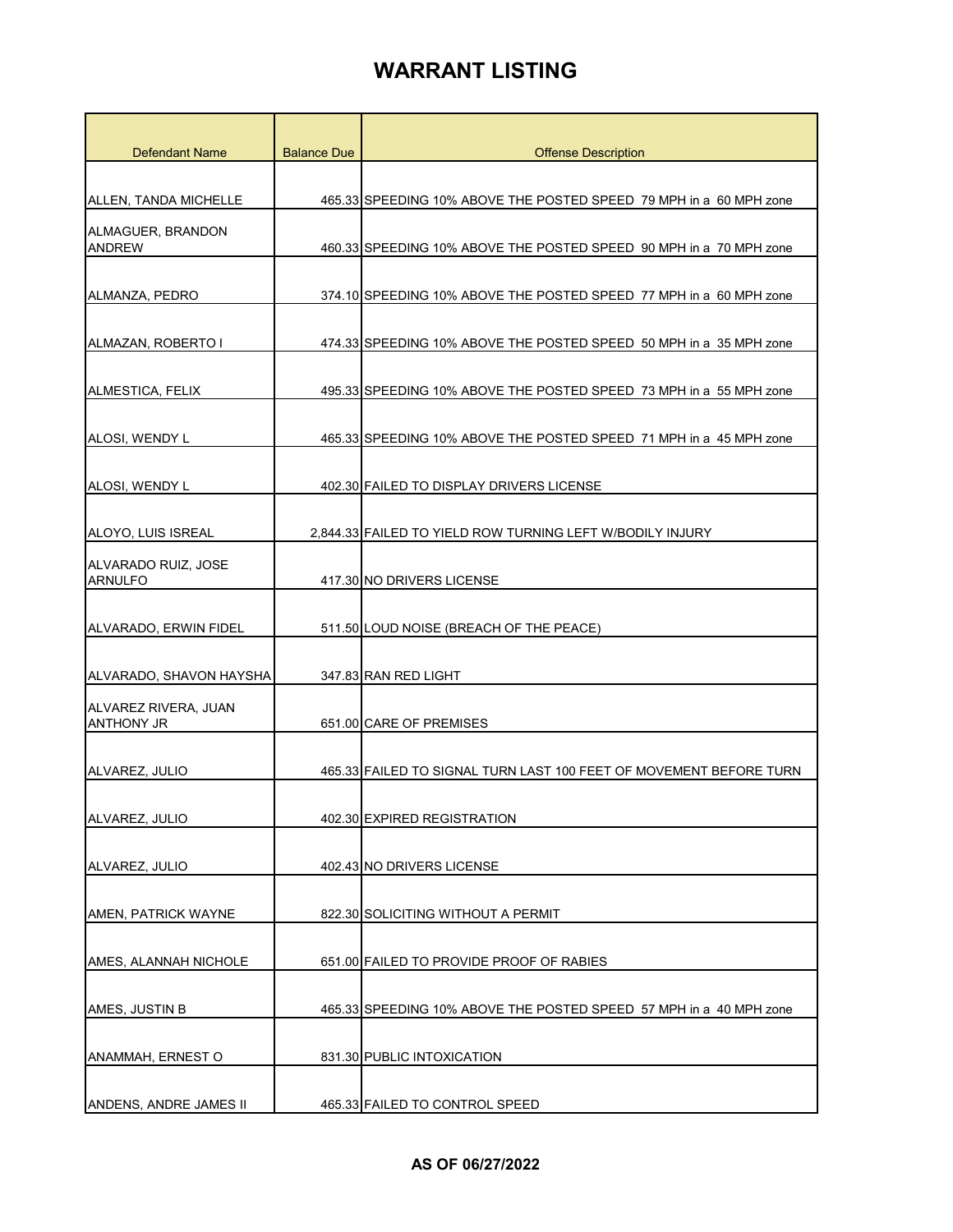| Defendant Name                            | <b>Balance Due</b> | <b>Offense Description</b>                                         |
|-------------------------------------------|--------------------|--------------------------------------------------------------------|
| ANDERSON, ALDWIN<br><b>FRANZEL</b>        |                    | 241.00 FAILURE TO APPEAR/BAIL JUMPING                              |
| <b>ANDERSON, BRACY CHARLES</b><br>JR      |                    | 792.43 DRIVING WHILE LICENSE INVALID                               |
| <b>ANDERSON, DUSTIN</b>                   |                    | 2.281.00 TAMPERED WITH WATER DISTRIBUTION SYSTEM                   |
| ANDERSON, JACOB A                         |                    | 792.30 ASSAULT BY CONTACT FAMILY VIOLENCE                          |
| ANDERSON, LOGHAN DALE                     |                    | 291.33 SPEEDING 10% ABOVE THE POSTED SPEED 45 MPH in a 30 MPH zone |
| ANDERSON, PATRICK DEMAR<br>Ш              |                    | 399.23 SPEEDING IN A SCHOOL ZONE 35 MPH in a 20 MPH zone           |
| ANDERSON, PHILANA                         |                    | 504.33 SPEEDING 10% ABOVE THE POSTED SPEED 74 MPH in a 60 MPH zone |
| <b>ANDERSON, PHILLIP</b>                  |                    | 837.80 ASSAULT BY CONTACT FAMILY VIOLENCE                          |
| ANDERSON, RAHSHEA AMAR                    |                    | 577.20 LOUD NOISE (BREACH OF THE PEACE)                            |
| ANDERSON, XAVIER<br><b>CORDELL</b>        |                    | 792.30 PUBLIC INTOXICATION                                         |
| ANDERSON, XAVIER<br><b>CORDELL</b>        |                    | 621.00 PUBLIC INTOXICATION                                         |
| ANDRAS, TRAVIS J                          |                    | 960.40 THEFT OF PROPERTY UNDER \$50                                |
| ANDREWS, LOGAN                            |                    | 254.80 FAILED TO DISPLAY DRIVERS LICENSE                           |
| ANDREWS, LOGAN                            |                    | 492.83 SPEEDING 10% ABOVE THE POSTED SPEED 54 MPH in a 40 MPH zone |
| <b>ANDREWS, TYRIHS</b><br><b>DEQWANTA</b> |                    | 2,781.30 TAMPERED WITH WATER DISTRIBUTION SYSTEM                   |
| ANDREWS, VERNON<br><b>TERRELL II</b>      |                    | 481.33 SPEEDING 10% ABOVE THE POSTED SPEED 93 MPH in a 60 MPH zone |
| ANGELERI, DUSTIN LEE                      |                    | 465.33 RAN RED LIGHT                                               |
| ANSON, ANDREW SCOTT                       |                    | 519.33 RAN / DISREGARDED STOP SIGN                                 |
| <b>ANTHONY, XAVIER CHARLES</b>            |                    | 504.33 SPEEDING 10% ABOVE THE POSTED SPEED 67 MPH in a 55 MPH zone |
| ANTOINE, GILDA WILLIS                     |                    | 447.20 FAILED TO MAINTAIN FINANCIAL RESPONSIBILITY                 |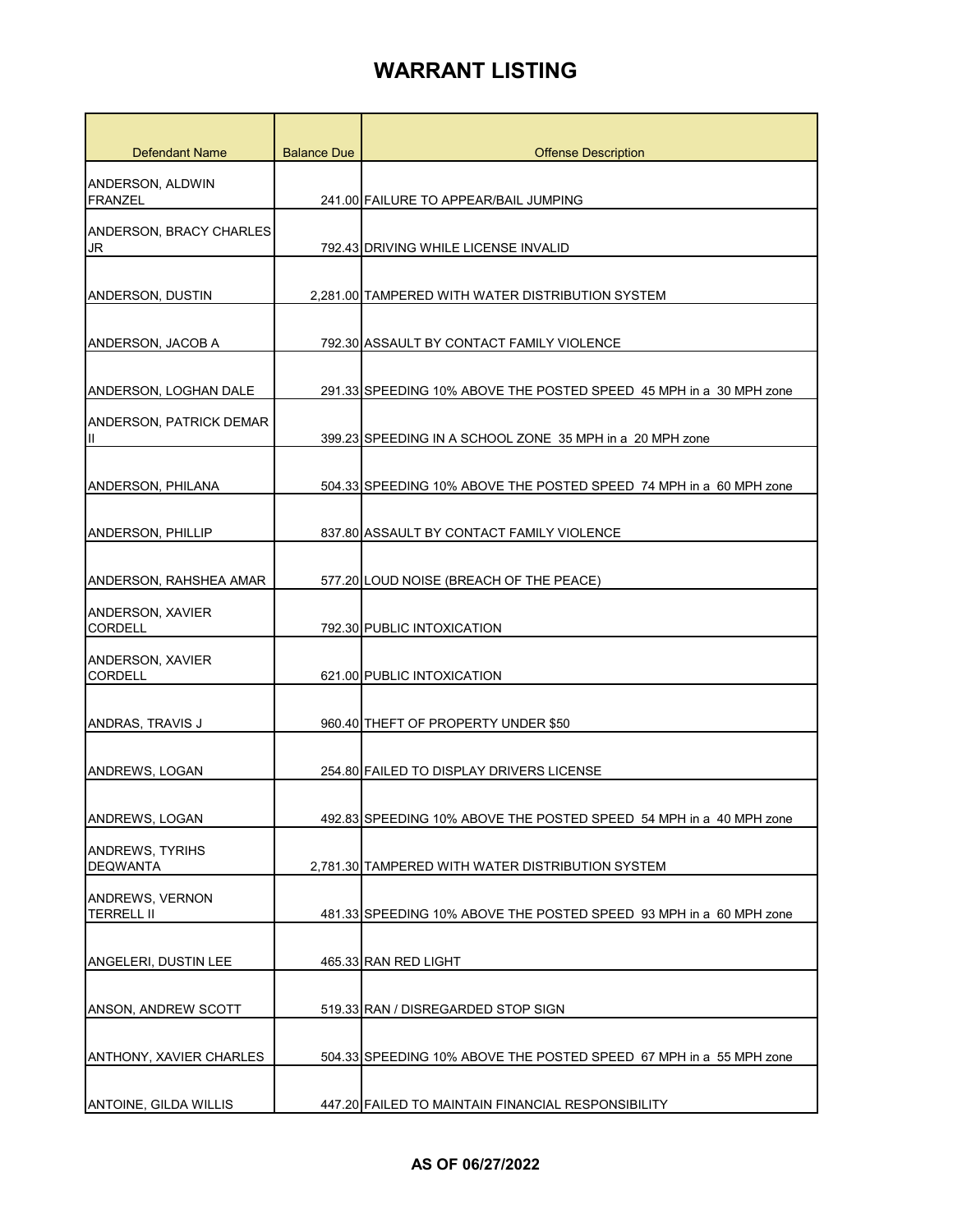| <b>Defendant Name</b>                       | <b>Balance Due</b> | <b>Offense Description</b>                                         |
|---------------------------------------------|--------------------|--------------------------------------------------------------------|
|                                             |                    |                                                                    |
| APACANIS, AUBRI AKEEM                       |                    | 465.33 SPEEDING 10% ABOVE THE POSTED SPEED 57 MPH in a 45 MPH zone |
|                                             |                    |                                                                    |
| APONTE, JORGE LUIS                          |                    | 800.80 FAILURE TO APPEAR/BAIL JUMPING                              |
|                                             |                    |                                                                    |
| APONTE, JORGE LUIS                          |                    | 764.40 FAILED TO MAINTAIN FINANCIAL RESPONSIBILITY                 |
| APONTE, JORGE LUIS                          |                    | 590.86 SPEEDING 10% ABOVE THE POSTED SPEED 45 MPH in a 30 MPH zone |
| APT, KARIAN DOMONIQUE                       |                    | 902.33 DRIVING WHILE LICENSE INVALID                               |
| ARAIZA. NICOLE ELIZABETH                    |                    | 431.36 SPEEDING 10% ABOVE THE POSTED SPEED 43 MPH in a 30 MPH zone |
| ARAIZA, NICOLE ELIZABETH                    |                    | 471.36 SPEEDING 10% ABOVE THE POSTED SPEED 63 MPH in a 45 MPH zone |
| <b>ARBAUGH, CHRISTOPHER</b><br><b>SHAWN</b> |                    | 251.05 SPEEDING IN A SCHOOL ZONE 42 MPH in a 25 MPH zone           |
| ARCHIE, DAWN RENEE                          |                    | 616.00 FAILURE TO APPEAR/BAIL JUMPING                              |
| ARELLANO, ERIK                              |                    | 465.33 SPEEDING 10% ABOVE THE POSTED SPEED 50 MPH in a 35 MPH zone |
|                                             |                    |                                                                    |
| ARELLANO, RANDY IRA                         |                    | 837.80 ASSAULT BY CONTACT                                          |
| ARMAND, THERESA NICOLE                      |                    | 497.83 SPEEDING IN A SCHOOL ZONE 34 MPH in a 20 MPH zone           |
| ARMER, BENJAMIN EUGENE<br>IV                |                    | 651.00 UNLAWFUL USE OF WATER                                       |
| ARMSTRONG, DARWIN<br><b>DAMON</b>           |                    | 465.33 SPEEDING 10% ABOVE THE POSTED SPEED 52 MPH in a 30 MPH zone |
| ARNOLD, WILLIAM NICHOLAS                    |                    | 374.10 SPEEDING 10% ABOVE THE POSTED SPEED 88 MPH in a 60 MPH zone |
| ARREAGA, VERONICA                           |                    | 505.70 UNLAWFUL USE OF WATER                                       |
| ARREOLA, EDUARDO<br><b>BUSTOS</b>           |                    | 792.30 DRIVING WHILE LICENSE INVALID                               |
| ARRINGTON, JENNIFER R                       |                    | 414.83 NO DRIVERS LICENSE                                          |
| ARRINGTON, JENNIFER R                       |                    | 477.60 EXPIRED OR NO MOTOR VEHICLE INSPECTION                      |
| ARRINGTON, RUBEN TYRAN                      |                    | 621.00 ASSAULT BY THREAT FAMILY VIOLENCE                           |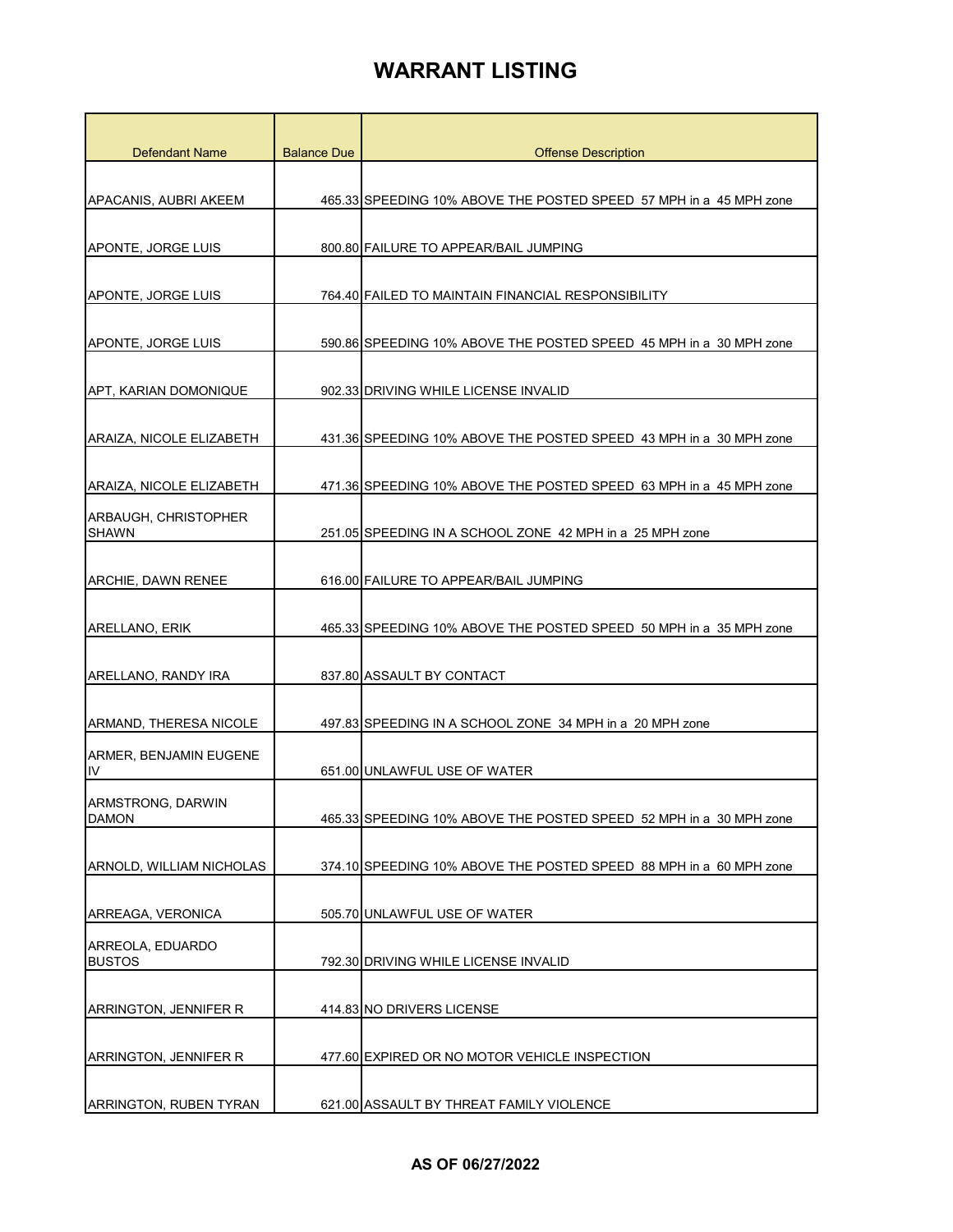| <b>Defendant Name</b>                  | <b>Balance Due</b> | <b>Offense Description</b>                                                     |
|----------------------------------------|--------------------|--------------------------------------------------------------------------------|
|                                        |                    |                                                                                |
| ARROYO SUAREZ, JAVIER                  |                    | 246.46 DRIVING WHILE LICENSE INVALID                                           |
|                                        |                    |                                                                                |
| ARSEO, JOSE ALFREDO                    |                    | 837.80 ASSAULT BY CONTACT FAMILY VIOLENCE                                      |
| ARTEAGA MORA, CARLOS<br><b>ENRIQUE</b> |                    | 465.33 SPEEDING 10% ABOVE THE POSTED SPEED 67 MPH in a 55 MPH zone             |
|                                        |                    |                                                                                |
| ARTEAGA, OSCAR CESAR JR                |                    | 362.83 SPEEDING 10% ABOVE THE POSTED SPEED 73 MPH in a 60 MPH zone             |
| ARTEAGA, OSCAR CESAR JR                |                    | 401.83 SPEEDING 10% ABOVE THE POSTED SPEED 47 MPH in a 35 MPH zone             |
| ARTHUR, CHRISTOPHER                    |                    |                                                                                |
| ADAM                                   |                    | 447.20 FAILED TO MAINTAIN FINANCIAL RESPONSIBILITY                             |
| <b>ARTHUR, CHRISTOPHER</b><br>ADAM     |                    | 327.73 SPEEDING 10% ABOVE THE POSTED SPEED 50 MPH in a 35 MPH zone             |
|                                        |                    |                                                                                |
| ARTHUR, MICHAEL SHAWN                  |                    | 831.30 FAILED TO PROVIDE PROOF OF RABIES                                       |
| ARTIS, BRUCE WAYNE JR                  |                    | 861.30 FAILED TO STERILIZE ANIMAL (ADOPTION CONTRACT)                          |
| ARTIS, DEVELLIS ANTWANN                |                    | 261.36 SPEEDING 10% ABOVE THE POSTED SPEED 48 MPH in a 30 MPH zone             |
|                                        |                    |                                                                                |
| ARTIS, PAIGE MICHELLE                  |                    | 495.33 RAN RED LIGHT                                                           |
| ASBERRY, JACQUIE DANIELE               |                    | 248.30 FAILED TO MAINTAIN FINANCIAL RESPONSIBILITY                             |
| ASBERRY, JACQUIE DANIELE               |                    | 523.90 EXPIRED OR NO MOTOR VEHICLE INSPECTION                                  |
|                                        |                    |                                                                                |
| ASBERRY, JACQUIE DANIELE               |                    | 653.90 RAN RED LIGHT                                                           |
| ASBERRY, JACQUIE DANIELE               |                    | SPEEDING LESS THAN 10% ABOVE THE POSTEDSPEED 60 MPH in a 45<br>523.90 MPH zone |
|                                        |                    |                                                                                |
| ASBERRY, JACQUIE DANIELE               |                    | 708.50 FAILED TO MAINTAIN FINANCIAL RESPONSIBILITY                             |
| ASBERRY, JACQUIE DANIELE               |                    | 647.40 SPEEDING 10% ABOVE THE POSTED SPEED 54 MPH in a 30 MPH zone             |
|                                        |                    |                                                                                |
| <b>ASH, JAIRIS</b>                     |                    | 497.83 SPEEDING IN A SCHOOL ZONE 41 MPH in a 25 MPH zone                       |
| ASHE, DENNIS KEITH JR                  |                    | 732.50 ASSAULT BY CONTACT FAMILY VIOLENCE                                      |
| <b>ATOIGUE, TAKESHIA</b>               |                    |                                                                                |
| <b>ANTWANETTE</b>                      |                    | 698.70 FAILED TO MAINTAIN FINANCIAL RESPONSIBILITY                             |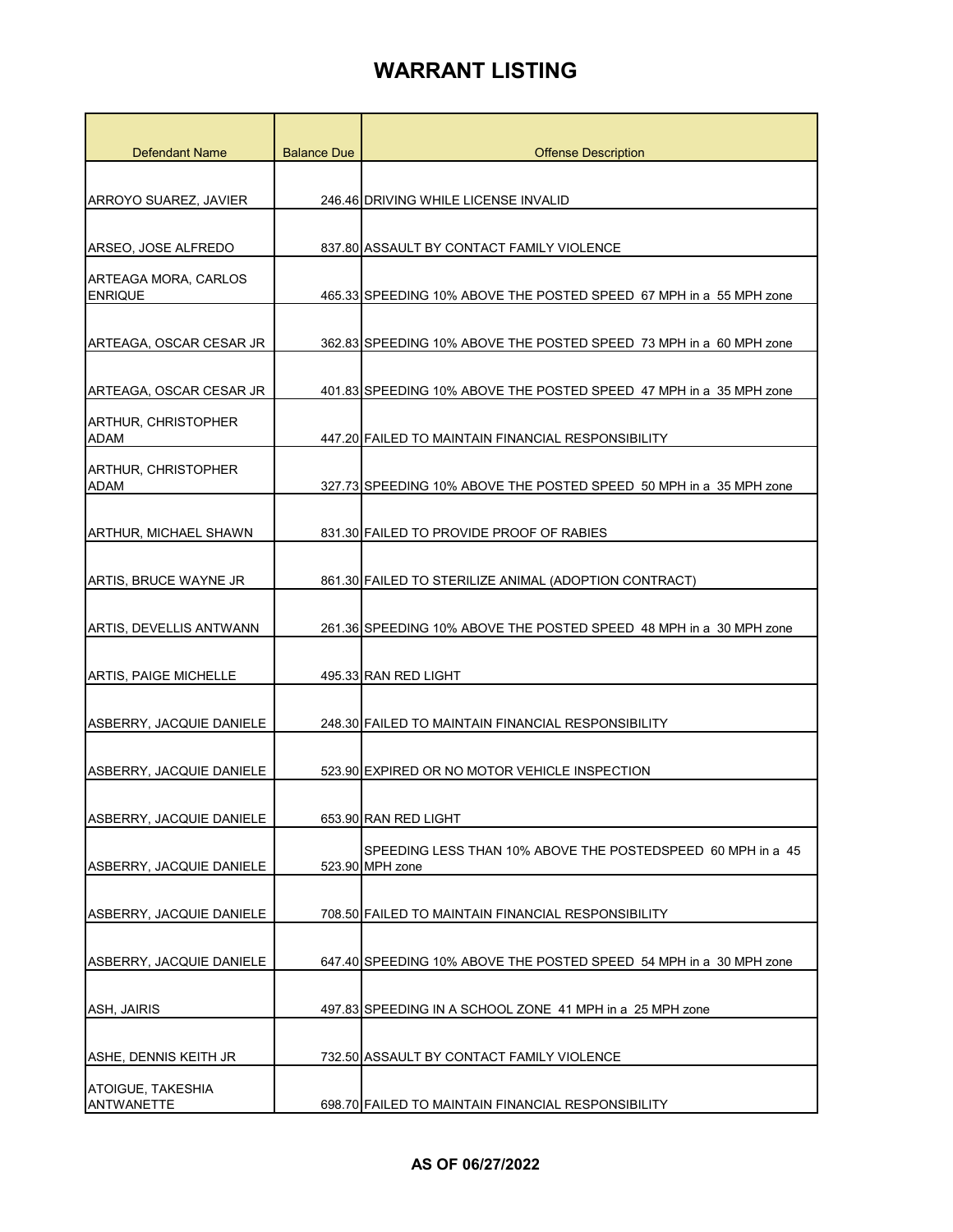| <b>Defendant Name</b>                      | <b>Balance Due</b> | <b>Offense Description</b>                                                             |
|--------------------------------------------|--------------------|----------------------------------------------------------------------------------------|
|                                            |                    |                                                                                        |
| AUGSTINE, JOSE                             |                    | 465.33 SPEEDING 10% ABOVE THE POSTED SPEED 76 MPH in a 60 MPH zone                     |
|                                            |                    |                                                                                        |
| AUGUST, JOHN ALLEN                         |                    | 831.30 SOLICITING WITHOUT A PERMIT                                                     |
| AVELENDAS VELAZQUEZ,<br><b>ERIC JAVIER</b> |                    | 2,131.00 LITTERING OR DEPOSITING SOLID WASTE                                           |
|                                            |                    |                                                                                        |
| AVERY, JAMAAL J                            |                    | 374.10 SPEEDING 10% ABOVE THE POSTED SPEED 50 MPH in a 30 MPH zone                     |
| AVILES, MIGUEL ANGEL JR                    |                    | 681.00 UNLAWFULLY OBSTRUCTED RIGHT OF WAY                                              |
|                                            |                    |                                                                                        |
| <b>AYALA, MANUEL</b>                       |                    | 679.80 FAILED TO MAINTAIN FINANCIAL RESPONSIBILITY                                     |
|                                            |                    |                                                                                        |
| AYERS, BRETT A                             |                    | 552.50 UNLAWFUL USE OF WATER                                                           |
| BABER, RYAN M                              |                    | SPEEDING IN A CONSTRUCTION ZONE WITH WORKERS PRESENT 69<br>725.33 MPH in a 55 MPH zone |
|                                            |                    |                                                                                        |
| BACA, JACOB MICHAEL                        |                    | 631.00 ASSAULT BY CONTACT                                                              |
|                                            |                    |                                                                                        |
| BACA, JACOB MICHAEL                        |                    | 631.00 ASSAULT BY CONTACT                                                              |
| BAGNASCO, RALPH THOMAS                     |                    | 934.70 UNLAWFUL USE OF WATER                                                           |
|                                            |                    |                                                                                        |
| <b>BAILEY, EMMANUEL EMIL</b>               |                    | 850.80 FAILURE TO APPEAR/BAIL JUMPING                                                  |
| <b>BAILEY, LARNELL</b>                     |                    | 837.33 DRIVING WHILE LICENSE INVALID                                                   |
|                                            |                    |                                                                                        |
| <b>BAILEY, TERRELL XAVIER</b>              |                    | 481.00 FAILED TO MAINTAIN FINANCIAL RESPONSIBILITY                                     |
| <b>BAIR, DANIEL K</b>                      |                    | 197.73 SPEEDING 10% ABOVE THE POSTED SPEED 44 MPH in a 30 MPH zone                     |
|                                            |                    |                                                                                        |
| <b>BAIR, DANIEL K</b>                      |                    | 804.70 LOUD NOISE (BREACH OF THE PEACE)                                                |
| <b>BAIR, DANIEL K</b>                      |                    | 315.23 SPEEDING 10% ABOVE THE POSTED SPEED 43 MPH in a 30 MPH zone                     |
|                                            |                    |                                                                                        |
| <b>BAKER, AIEYSHA NICOLE</b>               |                    | 831.30 FAILED TO PROVIDE PROOF OF RABIES                                               |
|                                            |                    |                                                                                        |
| <b>BAKER, AIEYSHA NICOLE</b>               |                    | 475.00 THEFT OF PROPERTY UNDER \$50                                                    |
| <b>BAKER, BRANDON LEE</b>                  |                    | 315.23 SPEEDING 10% ABOVE THE POSTED SPEED 42 MPH in a 30 MPH zone                     |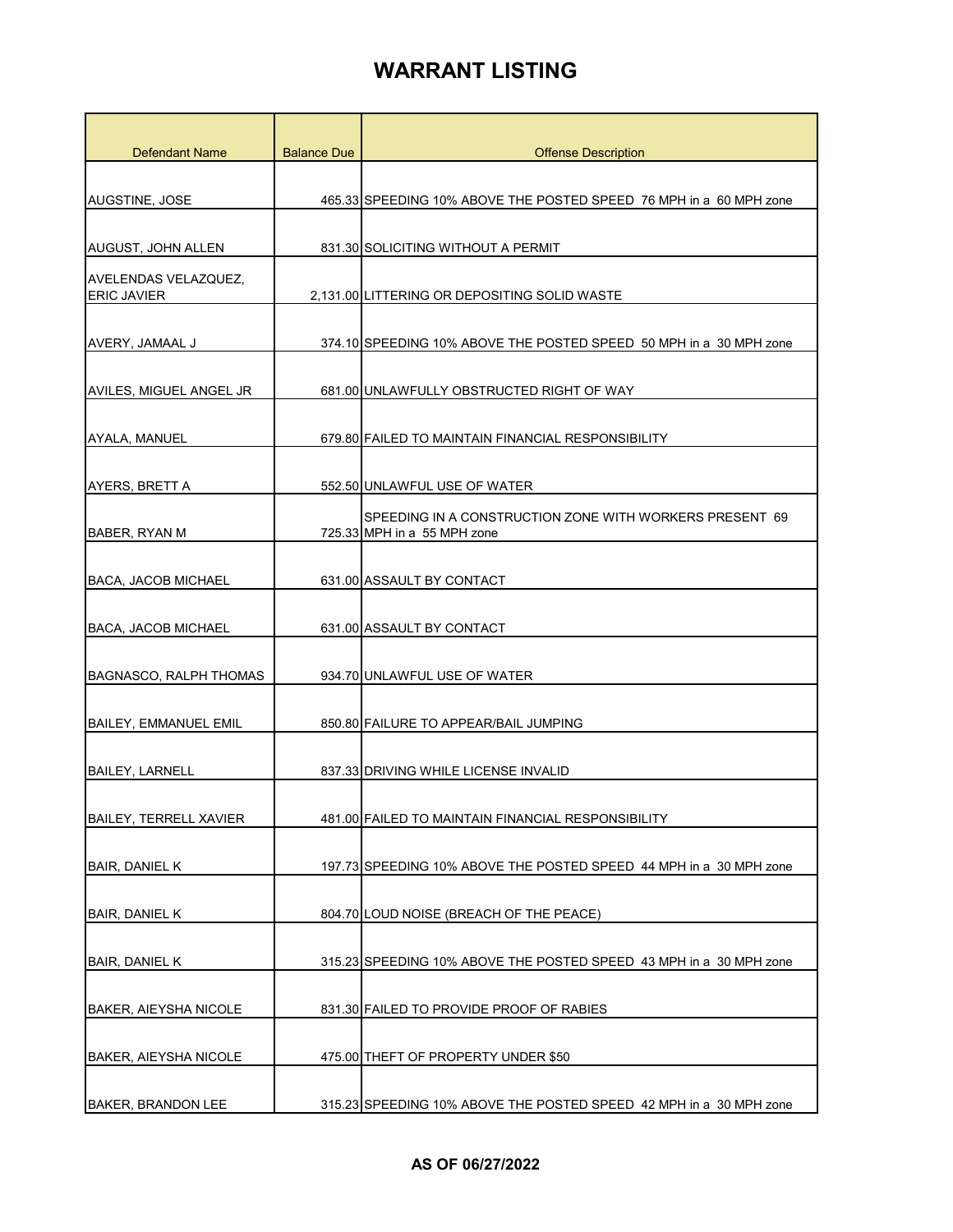| Defendant Name                | <b>Balance Due</b> | <b>Offense Description</b>                                         |
|-------------------------------|--------------------|--------------------------------------------------------------------|
|                               |                    |                                                                    |
| BAKER, BRANDON LEE            |                    | 412.73 RAN / DISREGARDED STOP SIGN                                 |
| <b>BAKER, CHRISTOPHER</b>     |                    |                                                                    |
| <b>JAMES</b>                  |                    | 462.83 SPEEDING 10% ABOVE THE POSTED SPEED 55 MPH in a 35 MPH zone |
| <b>BAKER, EVAN MILES</b>      |                    | 374.10 SPEEDING 10% ABOVE THE POSTED SPEED 81 MPH in a 60 MPH zone |
| <b>BAKER, HOLLY ELIZABETH</b> |                    | 551.20 LOUD NOISE (BREACH OF THE PEACE)                            |
| <b>BAKER, JACORIE DAVELL</b>  |                    | 861.30 FAILED TO PROVIDE PROOF OF RABIES                           |
| <b>BAKER, JAMES WILLIAM</b>   |                    | 497.83 SPEEDING IN A SCHOOL ZONE 38 MPH in a 25 MPH zone           |
|                               |                    |                                                                    |
| BAKER, JAMES WILLIAM          |                    | 270.33 NO SEAT BELT - PASSENGER                                    |
| BAKER, SONYA FRANCESKA        |                    | 486.20 PUBLIC INTOXICATION                                         |
|                               |                    |                                                                    |
| BAKER, SONYA FRANCESKA        |                    | 876.20 LOUD NOISE (BREACH OF THE PEACE)                            |
| <b>BAKER, TIAWANA L</b>       |                    | 465.33 SPEEDING 10% ABOVE THE POSTED SPEED 81 MPH in a 60 MPH zone |
| <b>BAKER, WOODROW MICHAEL</b> |                    | 295.10 EXPIRED OR NO MOTOR VEHICLE INSPECTION                      |
| <b>BAKER, WOODROW MICHAEL</b> |                    | 421.20 FAILED TO MAINTAIN FINANCIAL RESPONSIBILITY                 |
| <b>BAKER, WOODROW MICHAEL</b> |                    | 360.23 SPEEDING 10% ABOVE THE POSTED SPEED 46 MPH in a 30 MPH zone |
| BAKER, WOODROW MICHAEL        |                    | 360.23 SPEEDING 10% ABOVE THE POSTED SPEED 46 MPH in a 30 MPH zone |
| <b>BAKER, WOODROW MICHAEL</b> |                    | 421.20 FAILED TO MAINTAIN FINANCIAL RESPONSIBILITY                 |
| BAKER, WOODROW MICHAEL        |                    | 295.10 EXPIRED OR NO MOTOR VEHICLE INSPECTION                      |
| BAKING, ERNESTO ALFREDO       |                    |                                                                    |
|                               |                    | 427.70 FAILED TO MAINTAIN FINANCIAL RESPONSIBILITY                 |
| <b>BALDWIN, ANASTASIA</b>     |                    | 800.80 FAILURE TO APPEAR/BAIL JUMPING                              |
| BALDWIN, ANASTASIA            |                    | 807.30 PUBLIC INTOXICATION                                         |
|                               |                    |                                                                    |
| <b>BALLE, ALEXANDER C</b>     |                    | 831.30 DRIVING WHILE LICENSE INVALID                               |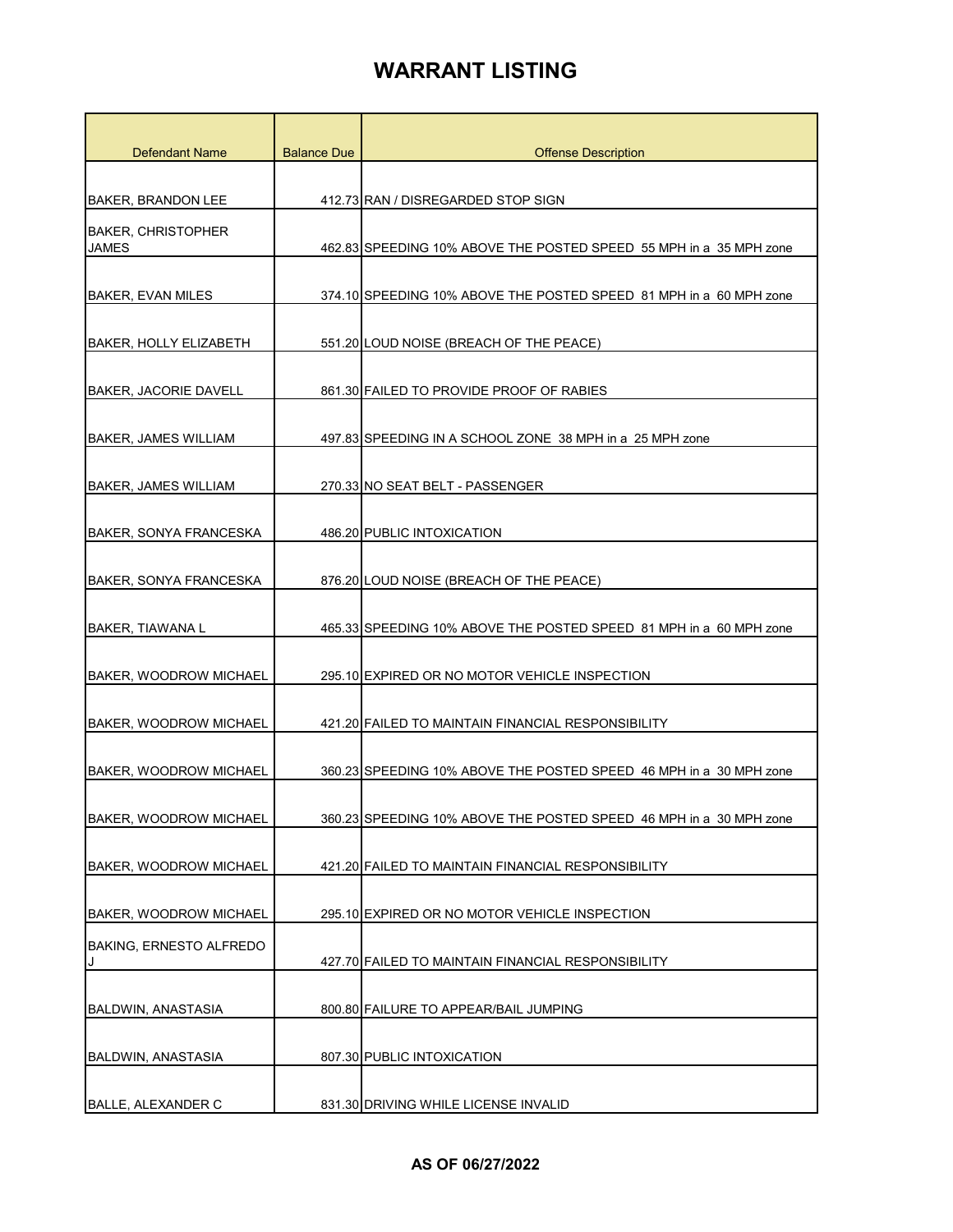| <b>Defendant Name</b>                 | <b>Balance Due</b> | <b>Offense Description</b>                                         |
|---------------------------------------|--------------------|--------------------------------------------------------------------|
|                                       |                    |                                                                    |
| <b>BALLI, ALEXANDRA NICOLE</b>        |                    | 466.83 FAILED TO CONTROL SPEED                                     |
|                                       |                    |                                                                    |
| BALLI, ALEXANDRA NICOLE               |                    | 488.80 FAILED TO MAINTAIN FINANCIAL RESPONSIBILITY                 |
|                                       |                    |                                                                    |
| BALLI. ALEXANDRA NICOLE               |                    | 404.10 SPEEDING 10% ABOVE THE POSTED SPEED 40 MPH in a 30 MPH zone |
|                                       |                    |                                                                    |
| BALTIMORE, IJAH IWASEY                |                    | 361.36 SPEEDING 10% ABOVE THE POSTED SPEED 72 MPH in a 60 MPH zone |
|                                       |                    |                                                                    |
| <b>BANCHS, JOHANN GEYLEE</b>          |                    | 460.20 FAILED TO MAINTAIN FINANCIAL RESPONSIBILITY                 |
|                                       |                    |                                                                    |
| <b>BANCHS, JOHANN GEYLEE</b>          |                    | 527.80 SPEEDING IN A SCHOOL ZONE 40 MPH in a 20 MPH zone           |
|                                       |                    |                                                                    |
| <b>BANCHS, JOHANN GEYLEE</b>          |                    | 395.20 FAILED TO MAINTAIN FINANCIAL RESPONSIBILITY                 |
|                                       |                    |                                                                    |
| <b>BANCHS, JOHANN GEYLEE</b>          |                    | 462.80 SPEEDING IN A SCHOOL ZONE 32 MPH in a 20 MPH zone           |
|                                       |                    |                                                                    |
| <b>BANKS, JAMIE CHRISTOPHER</b>       |                    | 555.23 RAN / DISREGARDED STOP SIGN                                 |
| BANKS, TERSHEKIA LASHEA               |                    | 735.80 FAILURE TO APPEAR/BAIL JUMPING                              |
|                                       |                    |                                                                    |
| <b>BANKS, TIMOTHY LOUIS</b>           |                    | 831.30 FAILED TO STERILIZE ANIMAL (ADOPTION CONTRACT)              |
|                                       |                    |                                                                    |
| BARBOSA MOLINA,<br>CHRISTOFER ROBERTO |                    | 512.20 THEFT OF PROPERTY UNDER \$50                                |
| <b>BARBOSA MOLINA.</b>                |                    |                                                                    |
| <b>CHRISTOFER ROBERTO</b>             |                    | 252.33 NO DRIVERS LICENSE                                          |
| <b>BARBOSA MOLINA,</b>                |                    | OPERATE MOTOR VEHICLE WITHOUT TWO LICENSE PLATES/PROPER            |
| CHRISTOFER ROBERTO                    |                    | 213.20 PLACEMENT                                                   |
| <b>BARBOSA MOLINA,</b>                |                    |                                                                    |
| <b>CHRISTOFER ROBERTO</b>             |                    | 414.70 FAILED TO MAINTAIN FINANCIAL RESPONSIBILITY                 |
| <b>BARBOSA MOLINA,</b>                |                    |                                                                    |
| CHRISTOFER ROBERTO                    |                    | 252.33 NO DRIVERS LICENSE                                          |
| BARBOSA MOLINA.                       |                    |                                                                    |
| <b>CHRISTOFER ROBERTO</b>             |                    | 252.33 NO DRIVERS LICENSE                                          |
| <b>BARBOSA MOLINA,</b>                |                    |                                                                    |
| <b>CHRISTOFER ROBERTO</b>             |                    | 414.70 FAILED TO MAINTAIN FINANCIAL RESPONSIBILITY                 |
| <b>BARBOSA MOLINA,</b>                |                    |                                                                    |
| <b>CHRISTOFER ROBERTO</b>             |                    | 315.23 SPEEDING 10% ABOVE THE POSTED SPEED 52 MPH in a 40 MPH zone |
| <b>BARBOSA, MELISSA RENEE</b>         |                    | 321.73 FAILED TO SIGNAL INTENT TO TURN                             |
|                                       |                    |                                                                    |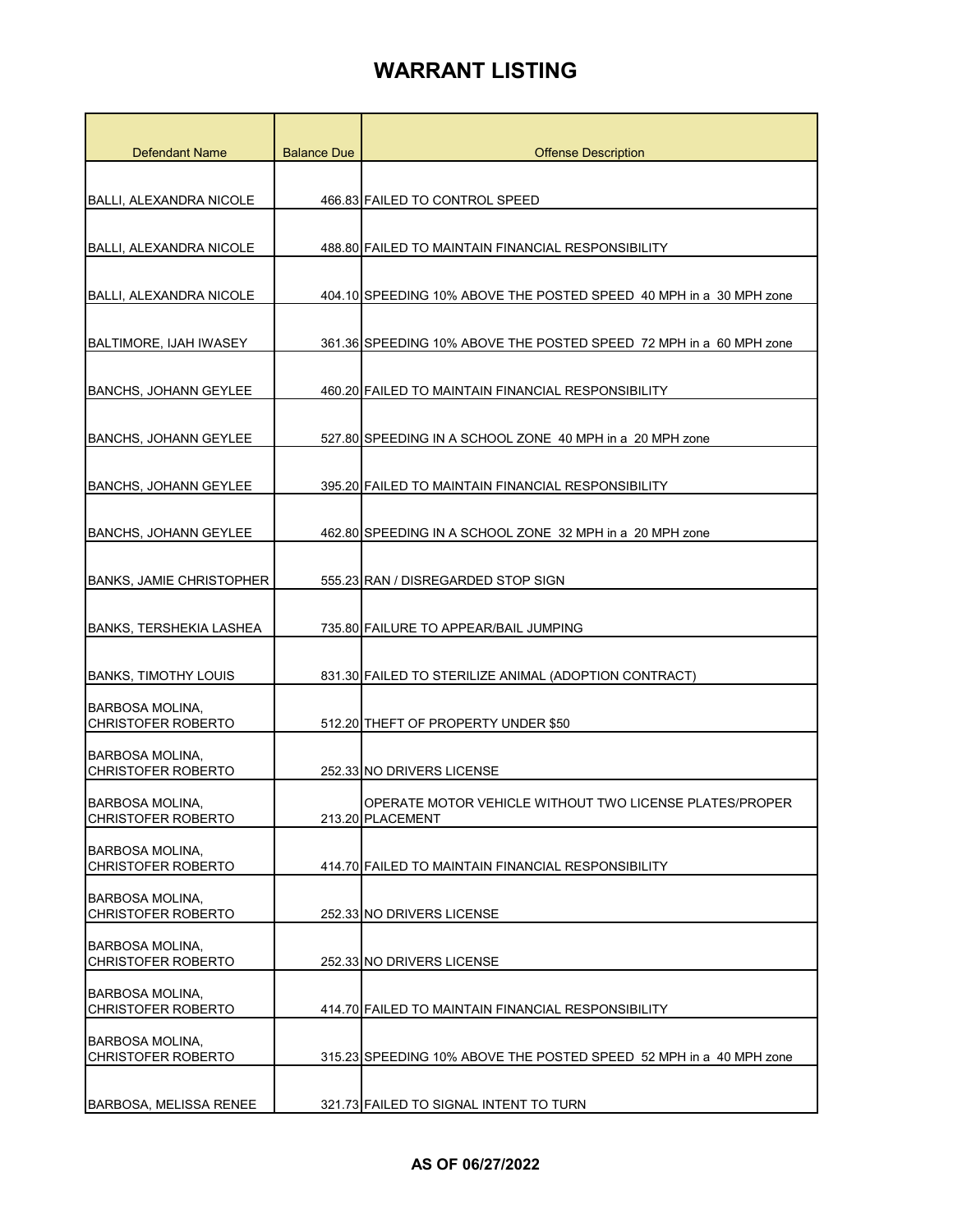| <b>Defendant Name</b>                        | <b>Balance Due</b> | <b>Offense Description</b>                                         |
|----------------------------------------------|--------------------|--------------------------------------------------------------------|
|                                              |                    |                                                                    |
| <b>BARBOSA, MELISSA RENEE</b>                |                    | 354.23 SPEEDING 10% ABOVE THE POSTED SPEED 42 MPH in a 30 MPH zone |
|                                              |                    |                                                                    |
| <b>BARFIELD, TIFFANY LAVETTE</b>             |                    | 807.30 THEFT OF PROPERTY UNDER \$100                               |
| <b>BARKER, MARCUS TYRONE</b>                 |                    | 651.00 ASSAULT BY CONTACT                                          |
| <b>BARKER, RICKY FRANK</b><br><b>THOMAS</b>  |                    | 495.33 SPEEDING 10% ABOVE THE POSTED SPEED 95 MPH in a 70 MPH zone |
| <b>BARLOW, SPEEDY LEE</b>                    |                    | 278.20 POSSESSION OF DRUG PARAPHERNALIA                            |
| <b>BARNES, AMIYA MARIE</b>                   |                    | 465.33 RAN / DISREGARDED STOP SIGN                                 |
| <b>BARNES, ASHLEY DANYEL</b>                 |                    | 412.73 RAN RED LIGHT                                               |
| <b>BARNES, CLARENCE AN</b><br><b>JAHKE</b>   |                    | 321.83 NO SEAT BELT - DRIVER                                       |
| <b>BARNES, DESHONTTA</b><br><b>NIEKKA</b>    |                    | 484.33 SPEEDING 10% ABOVE THE POSTED SPEED 58 MPH in a 45 MPH zone |
| <b>BARNES, JESSE LEE</b>                     |                    | 831.30 FAILED TO PROVIDE PROOF OF RABIES                           |
| <b>BARNES, MICHAEL JAMES</b>                 |                    | 369.10 VIOLATE PROMISE TO APPEAR                                   |
| <b>BARNES, MIKAL DAYLEON</b>                 |                    | 402.40 NO DRIVERS LICENSE                                          |
| BARNES, ROBERT DANZALE                       |                    | 465.33 RAN RED LIGHT                                               |
| <b>BARNES, TYRIK LONDELL</b>                 |                    | 425.30 NO DRIVERS LICENSE                                          |
| <b>BARNES, ZANETA ELAINE</b>                 |                    | 457.73 SPEEDING 10% ABOVE THE POSTED SPEED 48 MPH in a 35 MPH zone |
| <b>BARNETT FRANKLIN,</b><br>PERSHANA LYZA    |                    | 626.00 FAILURE TO APPEAR/BAIL JUMPING                              |
| <b>BARNETT JAMES, LATOYA</b><br><b>RENEE</b> |                    | 807.43 DRIVING WHILE LICENSE INVALID                               |
| <b>BARNEY, DUSTY TAYLOR</b>                  |                    | 870.30 FAILED TO PROVIDE PROOF OF RABIES                           |
| BARR, DRED M JR                              |                    | 2,146.00 TAMPERED WITH WATER DISTRIBUTION SYSTEM                   |
| BARR, JERRY WAYNE                            |                    | 509.20 SPEEDING 10% ABOVE THE POSTED SPEED 50 MPH in a 40 MPH zone |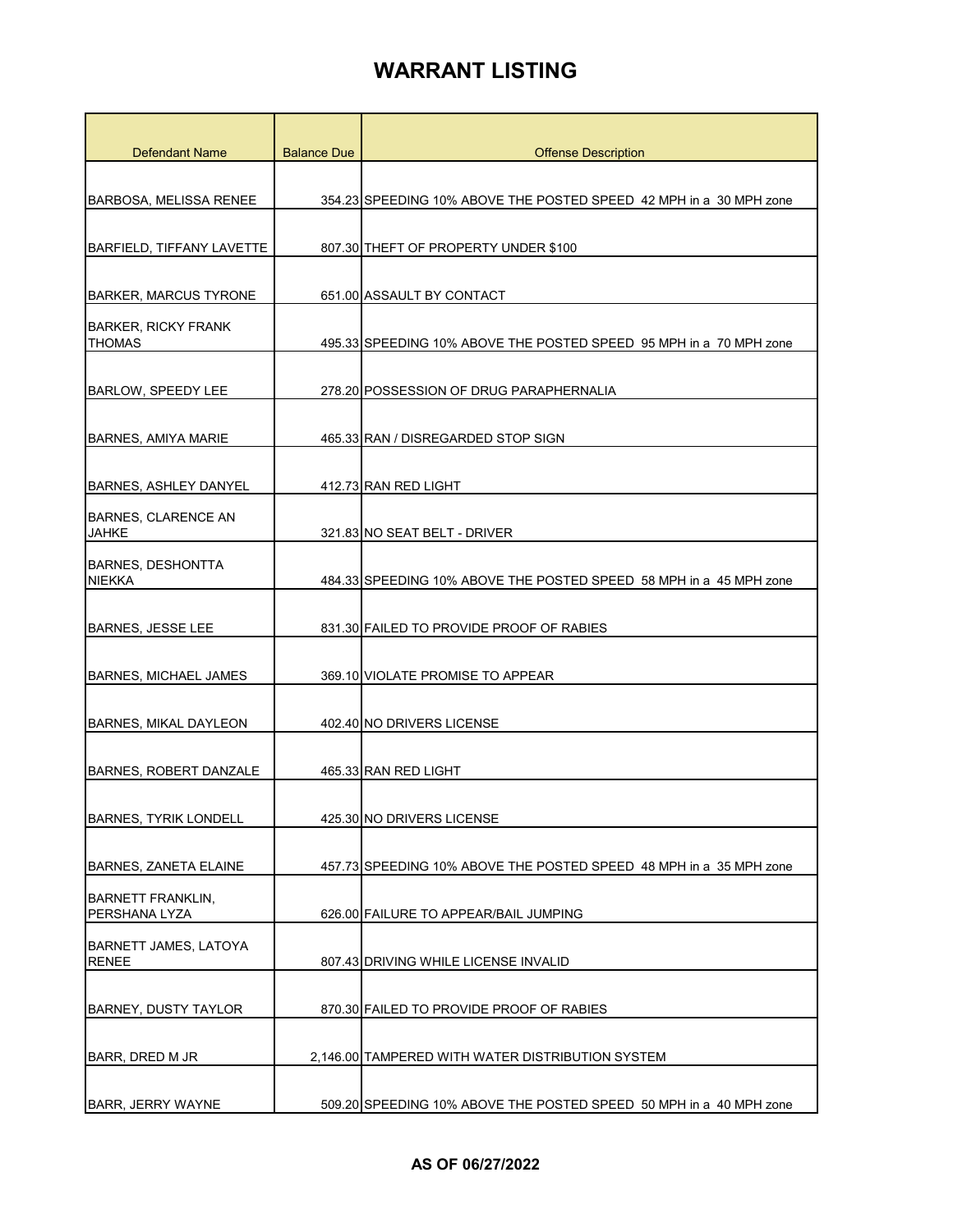| <b>Defendant Name</b>           | <b>Balance Due</b> | <b>Offense Description</b>                                              |
|---------------------------------|--------------------|-------------------------------------------------------------------------|
| <b>BARR, JERRY WAYNE</b>        |                    | UNRESTRAINED CHILD UNDER 8 YEARS OF AGEOR UNDER 4 FT 9<br>546.33 INCHES |
| <b>BARR, SHELIA ANNTOINETTE</b> |                    | 414.70 PUBLIC INTOXICATION                                              |
| <b>BARRETT, ALICIA D</b>        |                    | 848.20 UNLAWFUL USE OF WATER                                            |
| BARRETT, KYLE ARIK              |                    | 374.10 SPEEDING 10% ABOVE THE POSTED SPEED 88 MPH in a 60 MPH zone      |
| BARRETTO, NATASHA TIA           |                    | 2,820.30 TAMPERED WITH WATER DISTRIBUTION SYSTEM                        |
| <b>BARRON, DIONICIO</b>         |                    | 861.30 LITTERING OR ILLEGAL DUMPING OF FIVE POUNDS OR LESS              |
| <b>BARROW, KODIE O'NEIL</b>     |                    | 449.90 NO DRIVERS LICENSE                                               |
| <b>BARRY, KEVIN</b>             |                    | 245.70 FAILED TO STERILIZE ANIMAL (ADOPTION CONTRACT)                   |
| <b>BARRY, KEVIN</b>             |                    | 245.70 FAILED TO PROVIDE PROOF OF MICRO-CHIP                            |
| BARTEE, URICUAS DENARDO         |                    | 504.33 SPEEDING 10% ABOVE THE POSTED SPEED 47 MPH in a 30 MPH zone      |
| BARTEE, URICUAS DENARDO         |                    | 381.50 TURNED WHEN UNSAFE                                               |
| <b>BARTERLS, CHRISTINA</b>      |                    | 465.33 SPEEDING 10% ABOVE THE POSTED SPEED 79 MPH in a 60 MPH zone      |
| <b>BARTON, DEVARIS RANARD</b>   |                    | 549.33 SPEEDING IN A SCHOOL ZONE 43 MPH in a 25 MPH zone                |
| BASKIN, QUINCY T                |                    | 501.00 FAILED TO MAINTAIN FINANCIAL RESPONSIBILITY                      |
| <b>BASNIGHT, JAMES H</b>        |                    | 792.43 DRIVING WHILE LICENSE INVALID                                    |
| BATSELL, SARYNA J               |                    | 325.10 EXPIRED OR NO MOTOR VEHICLE INSPECTION                           |
| BATSELL, SARYNA J               |                    | 421.20 FAILED TO MAINTAIN FINANCIAL RESPONSIBILITY                      |
| <b>BATTLES, JUSTIN WAYNE</b>    |                    | 497.83 VIOLATE PROMISE TO APPEAR                                        |
| <b>BATTON, PAMELA</b>           |                    | 275.60 EXPIRED OR NO MOTOR VEHICLE INSPECTION                           |
| <b>BATTON, PAMELA</b>           |                    | 334.23 FAILED TO SIGNAL INTENT TO TURN                                  |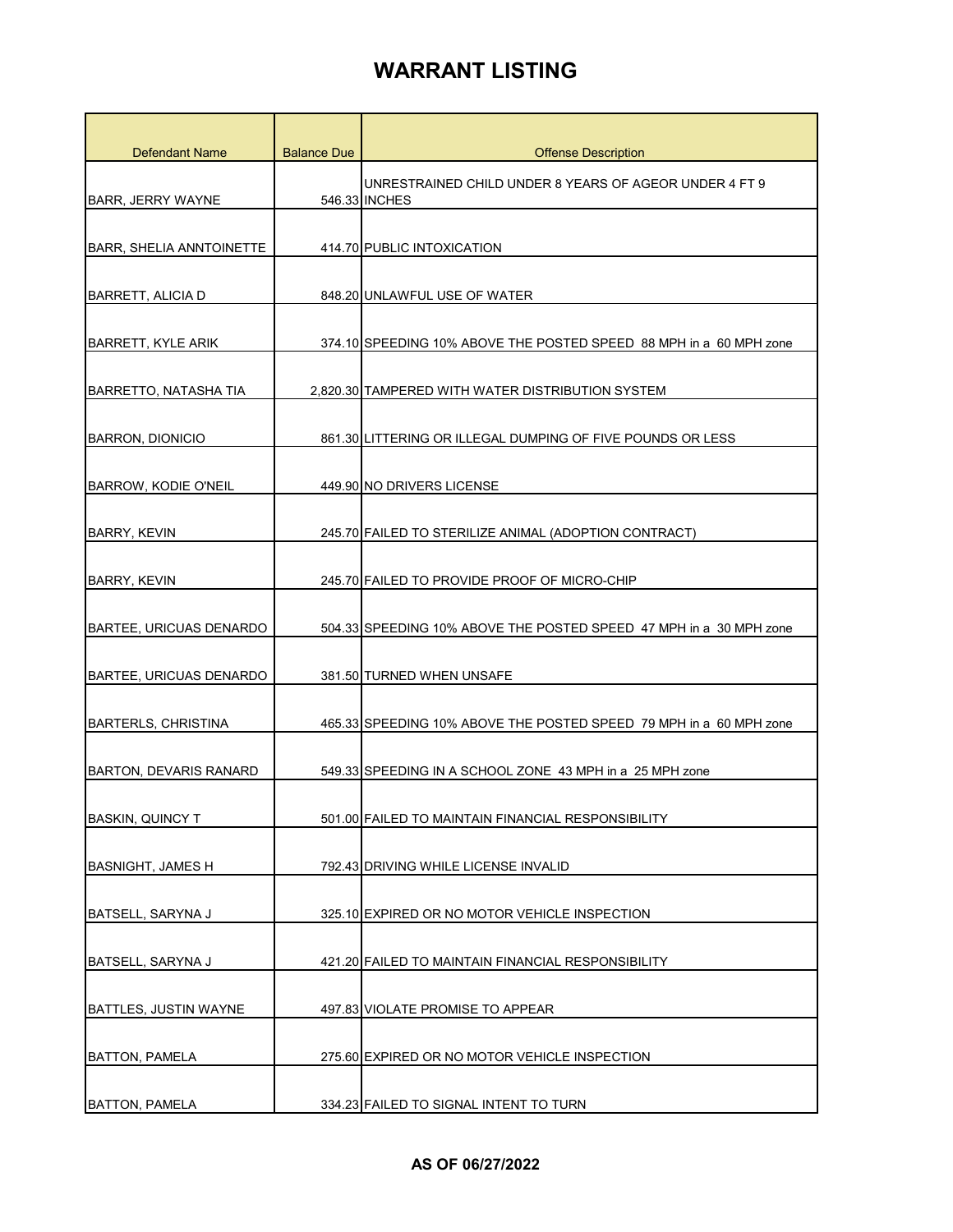| <b>Defendant Name</b>                       | <b>Balance Due</b> | <b>Offense Description</b>                                         |
|---------------------------------------------|--------------------|--------------------------------------------------------------------|
|                                             |                    |                                                                    |
| <b>BATTON, PAMELA</b>                       |                    | 464.23 SPEEDING IN A SCHOOL ZONE 36 MPH in a 25 MPH zone           |
|                                             |                    |                                                                    |
| <b>BATTS, ADRIENE DESHAE</b>                |                    | 465.33 RAN RED LIGHT                                               |
| <b>BATTS, ADRIENE DESHAE</b>                |                    | 402.43 NO DRIVERS LICENSE                                          |
|                                             |                    |                                                                    |
| <b>BEAN, HANK</b>                           |                    | 399.23 UNSAFE LANE CHANGE                                          |
|                                             |                    |                                                                    |
| BEASLEY, LAMARK SHABAZZ                     |                    | 402.43 NO DRIVERS LICENSE                                          |
| BEASLEY, LORAINE M                          |                    | 402.43 NO DRIVERS LICENSE                                          |
|                                             |                    |                                                                    |
| BEATY, CHARLIE J                            |                    | 495.33 SPEEDING 10% ABOVE THE POSTED SPEED 52 MPH in a 40 MPH zone |
| BECERRA, MANUEL                             |                    | 458.83 VIOLATE PROMISE TO APPEAR                                   |
|                                             |                    |                                                                    |
| <b>BECKNEL, RICHELLE</b><br><b>CHANTELL</b> |                    | 465.33 SPEEDING 10% ABOVE THE POSTED SPEED 51 MPH in a 35 MPH zone |
|                                             |                    |                                                                    |
| BEDAL, STEVEN ANTHONY                       |                    | 631.00 POSSESSION OF DRUG PARAPHERNALIA                            |
| BEDFORD, VAUDREE'<br><b>DE'BROUN</b>        |                    | 374.10 SPEEDING 10% ABOVE THE POSTED SPEED 50 MPH in a 30 MPH zone |
| <b>BEDFORD, VAUDREE'</b>                    |                    |                                                                    |
| <b>DE'BROUN</b>                             |                    | 316.00 VIOLATE PROMISE TO APPEAR                                   |
|                                             |                    |                                                                    |
| <b>BEENE, LEANDRA R</b>                     |                    | 785.80 FAILED TO PROVIDE PROOF OF RABIES                           |
| BEHRENS, MEGAN BROOKE                       |                    | 822.30 PUBLIC INTOXICATION                                         |
|                                             |                    |                                                                    |
| BELL, EBONI ODESSIA                         |                    | 866.30 UNLAWFULLY OBSTRUCTED RIGHT OF WAY                          |
| BELL, ISAIAH ELIJAH                         |                    | 465.33 SPEEDING 10% ABOVE THE POSTED SPEED 62 MPH in a 40 MPH zone |
|                                             |                    |                                                                    |
| <b>BELL, KAILIN AKILAH</b>                  |                    | 465.33 SPEEDING 10% ABOVE THE POSTED SPEED 81 MPH in a 60 MPH zone |
|                                             |                    |                                                                    |
| BELL, KANIESHA JOI                          |                    | 374.10 SPEEDING 10% ABOVE THE POSTED SPEED 74 MPH in a 60 MPH zone |
| <b>BELL, KAREN</b>                          |                    | 362.00 FAILED TO MAINTAIN FINANCIAL RESPONSIBILITY                 |
|                                             |                    |                                                                    |
| <b>BELL, KELDRICK DEON</b>                  |                    | 510.83 SPEEDING 10% ABOVE THE POSTED SPEED 81 MPH in a 60 MPH zone |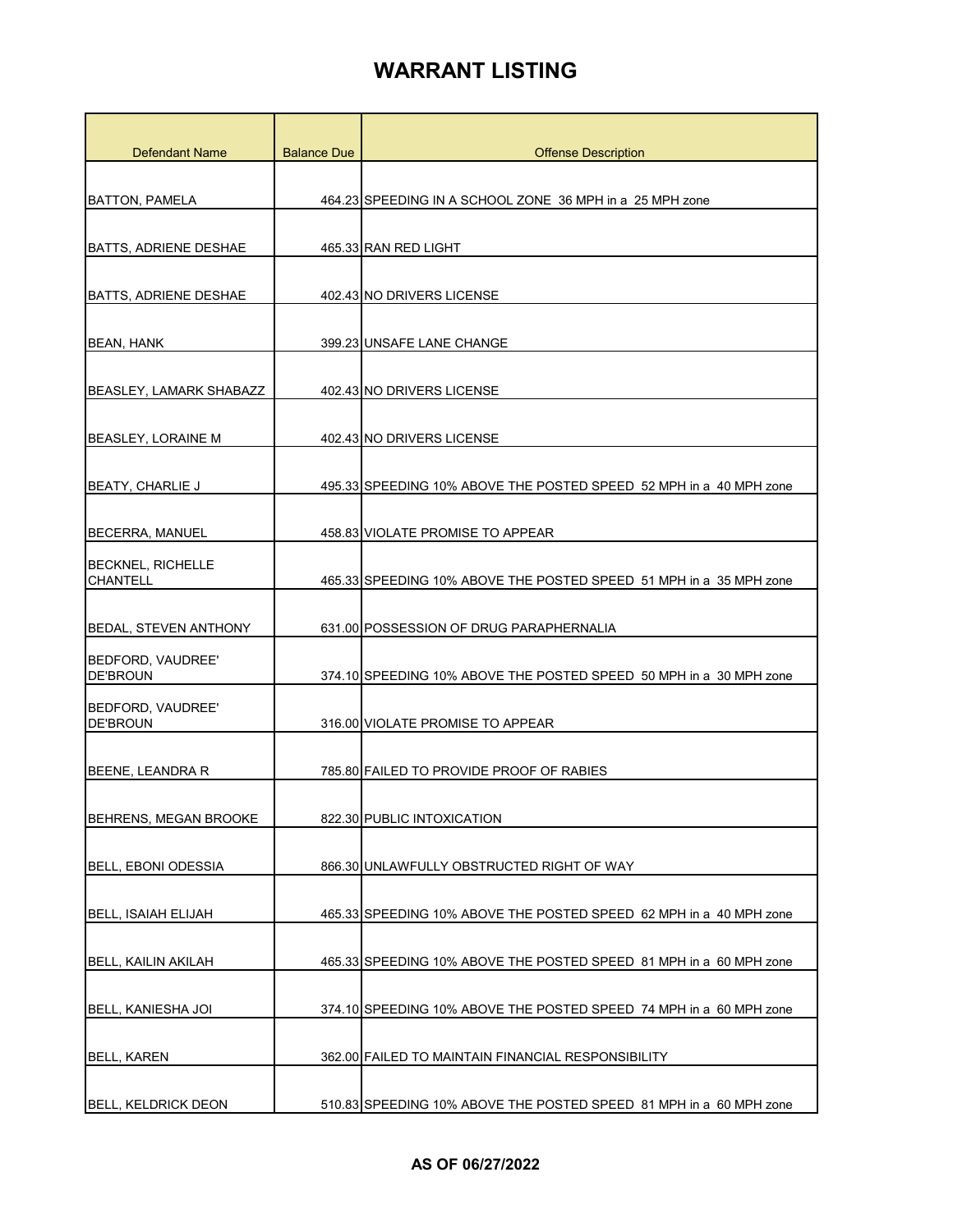| <b>Defendant Name</b>                         | <b>Balance Due</b> | <b>Offense Description</b>                                               |
|-----------------------------------------------|--------------------|--------------------------------------------------------------------------|
|                                               |                    |                                                                          |
| BELL, QUINTERRAL RASHAD                       |                    | 831.30 FAILED TO PROVIDE PROOF OF RABIES                                 |
|                                               |                    |                                                                          |
| <b>BELL, TRAVIS CHASE</b>                     |                    | 800.80 FAILURE TO APPEAR/BAIL JUMPING                                    |
| BELL, TRAVIS CHASE                            |                    | 807.30 THEFT OF PROPERTY UNDER \$50                                      |
| <b>BELL, VICTOR LAMONT JR</b>                 |                    | 510.33 SPEEDING 10% ABOVE THE POSTED SPEED 50 MPH in a 30 MPH zone       |
| <b>BELTON SHAW, DERRICK</b><br><b>DARNELL</b> |                    | POSSESSION OF TOBACCO PRODUCTS BY A MINOR - SUBSEQUENT<br>467.30 OFFENSE |
| <b>BELTON, JUSTIN MARCELLIS</b>               |                    | 597.30 FAILED TO MAINTAIN FINANCIAL RESPONSIBILITY                       |
| BENARD, SHAUNQUITA<br><b>JOYCE</b>            |                    | 465.33 SPEEDING 10% ABOVE THE POSTED SPEED 62 MPH in a 40 MPH zone       |
| <b>BENAVIDEZ, CARLOS</b><br><b>GUSTAVO</b>    |                    | 646.00 DRIVING WHILE LICENSE INVALID                                     |
| BENAVIDEZ, CARLOS<br><b>GUSTAVO</b>           |                    | 229.10 UNSAFE LANE CHANGE                                                |
| BENAVIDEZ, DAYANA                             |                    | 465.33 SPEEDING 10% ABOVE THE POSTED SPEED 49 MPH in a 35 MPH zone       |
| <b>BENDER, MATTHEW CAINE</b>                  |                    | 495.33 SPEEDING 10% ABOVE THE POSTED SPEED 50 MPH in a 30 MPH zone       |
| <b>BENFIELD, STEPHEN BRUCE</b>                |                    | 504.33 RAN RED LIGHT                                                     |
| <b>BENITEZ, SANTIAGO</b>                      |                    | 249.73 FAILED TO MAINTAIN FINANCIAL RESPONSIBILITY                       |
| <b>BENNETT FOSTER, KAI</b><br><b>DAMALI</b>   |                    | 458.83 VIOLATE PROMISE TO APPEAR                                         |
| <b>BENNETT, ASHLEY NICOLE</b>                 |                    | 414.70 UNLAWFUL USE OF WATER                                             |
| BENNETT, MIA SIMMONE                          |                    | 409.00 SPEEDING IN A SCHOOL ZONE 47 MPH in a 25 MPH zone                 |
| BENNETT, ZACHARY THOMAS                       |                    | 519.33 RAN / DISREGARDED STOP SIGN                                       |
| BENTON, ARCHIE LEE JR                         |                    | 404.10 SPEEDING 10% ABOVE THE POSTED SPEED 94 MPH in a 40 MPH zone       |
| BERG, JACOB ANDREW                            |                    | 392.73 SPEEDING 10% ABOVE THE POSTED SPEED 42 MPH in a 30 MPH zone       |
| <b>BERISFORD, WILLIAM</b><br><b>ROBERT</b>    |                    | 414.70 PUBLIC INTOXICATION                                               |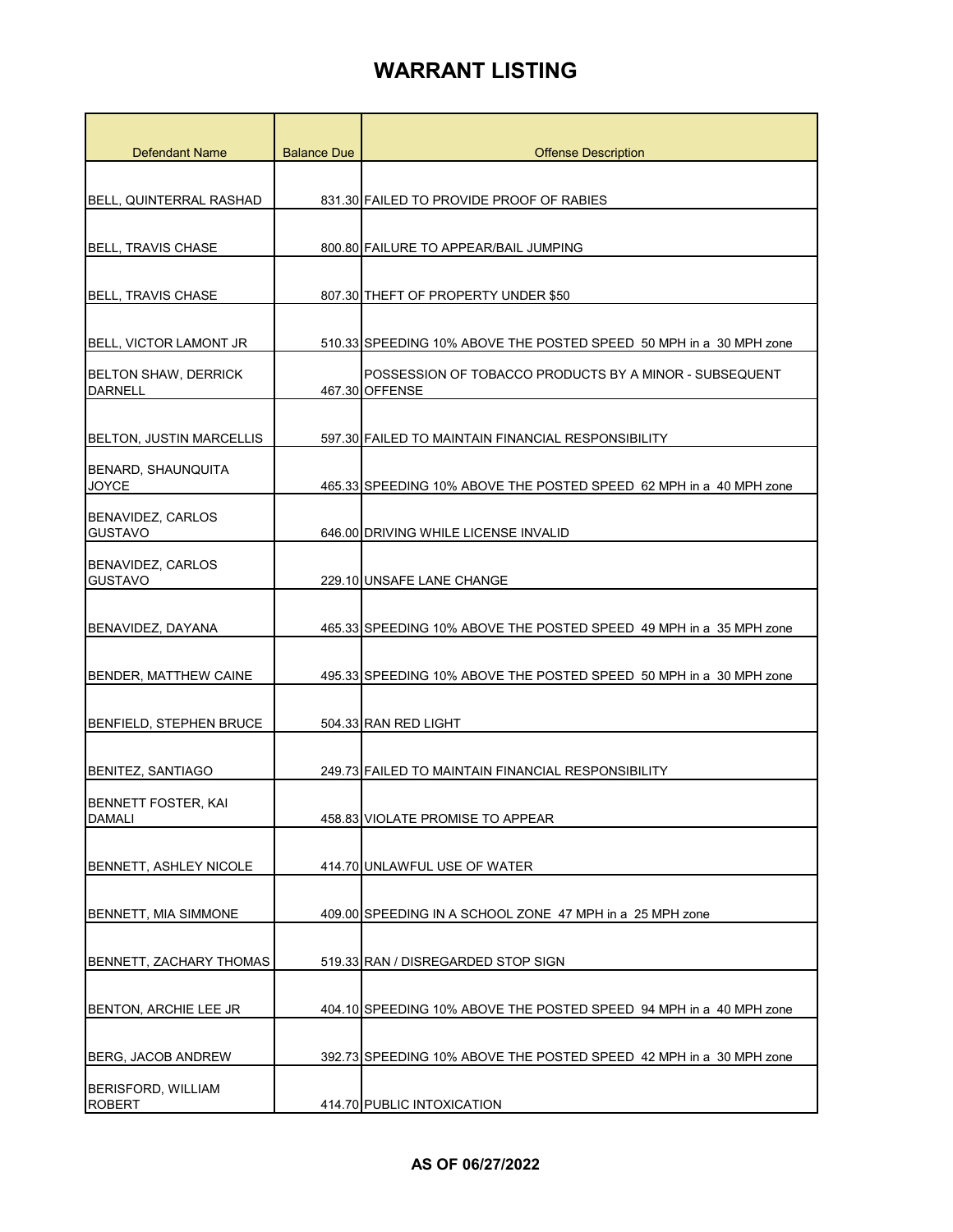| <b>Defendant Name</b>                       | <b>Balance Due</b> | <b>Offense Description</b>                                         |
|---------------------------------------------|--------------------|--------------------------------------------------------------------|
| BERKLEY, JANAE<br><b>ANTOINETTE</b>         |                    | 284.83 NO DRIVERS LICENSE                                          |
| <b>BERKLEY, JANAE</b>                       |                    |                                                                    |
| <b>ANTOINETTE</b>                           |                    | 425.23 SPEEDING IN A SCHOOL ZONE 33 MPH in a 20 MPH zone           |
| BERMUDEZ, JASON ADRIAN                      |                    | 304.10 SPEEDING 10% ABOVE THE POSTED SPEED 51 MPH in a 35 MPH zone |
| BERNAL, SHELBY R                            |                    | 399.23 SPEEDING 10% ABOVE THE POSTED SPEED 52 MPH in a 30 MPH zone |
| BERNARD, CHANIQUEA<br><b>LACHELLE</b>       |                    | 359.10 SPEEDING 10% ABOVE THE POSTED SPEED 70 MPH in a 55 MPH zone |
| BERNARD, CHANIQUEA<br><b>LACHELLE</b>       |                    | 501.00 FAILED TO MAINTAIN FINANCIAL RESPONSIBILITY                 |
| BERNARD, MARY LOUISE                        |                    | 800.80 FAILURE TO APPEAR/BAIL JUMPING                              |
| BERNARD, MARY LOUISE                        |                    | 371.00 PUBLIC INTOXICATION                                         |
| BERRY, NICHOLAS LAMONT                      |                    | 800.80 FAILURE TO APPEAR/BAIL JUMPING                              |
| <b>BERRY, NICHOLAS LAMONT</b>               |                    | 807.30 POSSESSION OF DRUG PARAPHERNALIA                            |
| BERRY, SHANNON SH NAY                       |                    | 616.00 FAILURE TO APPEAR/BAIL JUMPING                              |
| BERRY, SHANNON SH NAY                       |                    | 956.40 POSSESSION OF DRUG PARAPHERNALIA                            |
| <b>BERRY, TAMEIKA NICOL</b>                 |                    | 604.56 SPEEDING 10% ABOVE THE POSTED SPEED 55 MPH in a 40 MPH zone |
| <b>BERRY, TAMEIKA NICOL</b>                 |                    | 531.76 NO DRIVERS LICENSE                                          |
| <b>BEST, JESSICA</b>                        |                    | 266,50 SPEEDING 10% ABOVE THE POSTED SPEED 51 MPH in a 35 MPH zone |
| <b>BETANCUR, ROXANNE</b><br><b>MARGARET</b> |                    | 477.83 SPEEDING 10% ABOVE THE POSTED SPEED 40 MPH in a 30 MPH zone |
| BETHEA, TIFFANY MONIQUE                     |                    | 374.10 SPEEDING 10% ABOVE THE POSTED SPEED 74 MPH in a 55 MPH zone |
| <b>BETTS, CATINA LASHAY</b>                 |                    | 675.30 FAILED TO MAINTAIN FINANCIAL RESPONSIBILITY                 |
| BETZHOLD, BODIE LEE                         |                    | 480.33 SPEEDING 10% ABOVE THE POSTED SPEED 62 MPH in a 45 MPH zone |
| BEVERLY, PRECIOUS L                         |                    | 471.00 FAILED TO MAINTAIN FINANCIAL RESPONSIBILITY                 |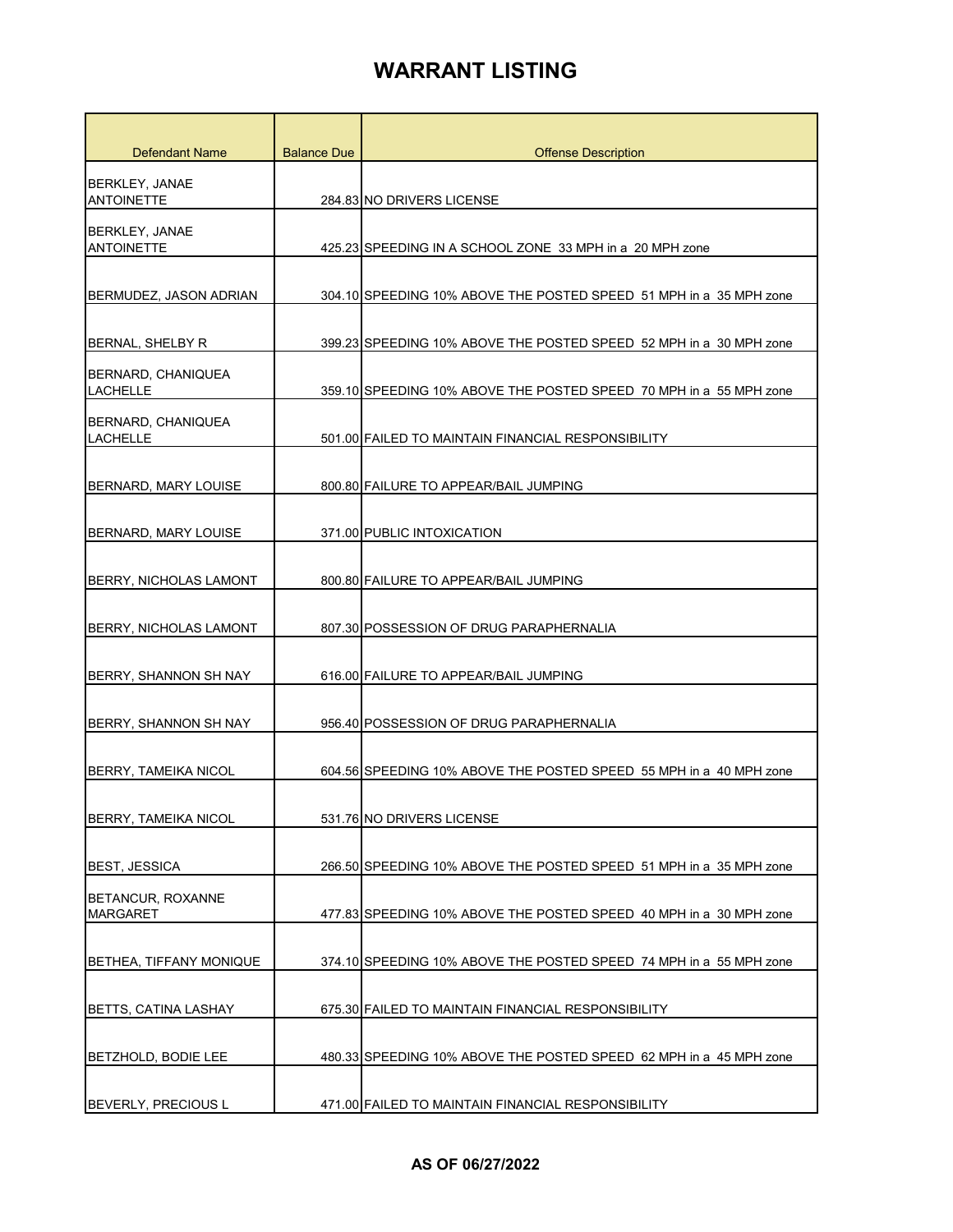| <b>Defendant Name</b>                       | <b>Balance Due</b> | <b>Offense Description</b>                                         |
|---------------------------------------------|--------------------|--------------------------------------------------------------------|
|                                             |                    |                                                                    |
| BEVERLY, PRECIOUS L                         |                    | 374.10 RAN RED LIGHT                                               |
|                                             |                    |                                                                    |
| BEVERLY, PRECIOUS L                         |                    | 271.10 NO DRIVERS LICENSE                                          |
| BEYROUTI, MARCUS GEORGE<br><b>WILLIAM</b>   |                    | 402.40 NO DRIVERS LICENSE                                          |
| <b>BIBB, TONJA JUNICE</b>                   |                    | 869.70 ALLOWING UNSANITARY CONDITIONS                              |
| BICKHAM, HAKEEM JOSHUA                      |                    | 219.70 FAILED TO STERILIZE ANIMAL (ADOPTION CONTRACT)              |
| <b>BICKHAM, HAKEEM JOSHUA</b>               |                    | 219.70 FAILED TO PROVIDE PROOF OF MICRO-CHIP                       |
| <b>BILLS, TOMIKO LAKESHA</b>                |                    | 465.33 RAN / DISREGARDED STOP SIGN                                 |
| <b>BINFORD, JAMAL DIOR</b>                  |                    | 404.10 SPEEDING 10% ABOVE THE POSTED SPEED 69 MPH in a 55 MPH zone |
| <b>BINFORD, MATTHEW DANE</b>                |                    | 458.83 VIOLATE PROMISE TO APPEAR                                   |
| <b>BINION, BLAIR N</b>                      |                    | 480.33 RAN / DISREGARDED STOP SIGN                                 |
| <b>BINION, BLAIR N</b>                      |                    | 473.83 VIOLATE PROMISE TO APPEAR                                   |
| <b>BIRDWELL, JIMMY LEE</b>                  |                    | 701.30 FAILED TO MAINTAIN FINANCIAL RESPONSIBILITY                 |
| <b>BISHOP, SHAKEEVIA</b><br><b>KIMTORIA</b> |                    | 597.30 FAILED TO MAINTAIN FINANCIAL RESPONSIBILITY                 |
| <b>BIZZELL, MICHELLE</b>                    |                    | 404.00 FAILED TO MAINTAIN FINANCIAL RESPONSIBILITY                 |
| <b>BIZZELL, MICHELLE</b>                    |                    | 724.10 DRIVING WHILE LICENSE INVALID                               |
| <b>BIZZELL, MICHELLE</b>                    |                    | 434.10 SPEEDING IN A SCHOOL ZONE 32 MPH in a 20 MPH zone           |
| <b>BIZZELL, MICHELLE</b>                    |                    | 434.10 RAN / DISREGARDED STOP SIGN                                 |
| <b>BIZZELL, MICHELLE</b>                    |                    | 434.10 FAILED TO SIGNAL INTENT TO TURN                             |
| <b>BIZZELL, MICHELLE</b>                    |                    | 376.00 FAILED TO DISPLAY DRIVERS LICENSE                           |
| <b>BIZZELL, MICHELLE</b>                    |                    | 676.00 DRIVING WHILE LICENSE INVALID                               |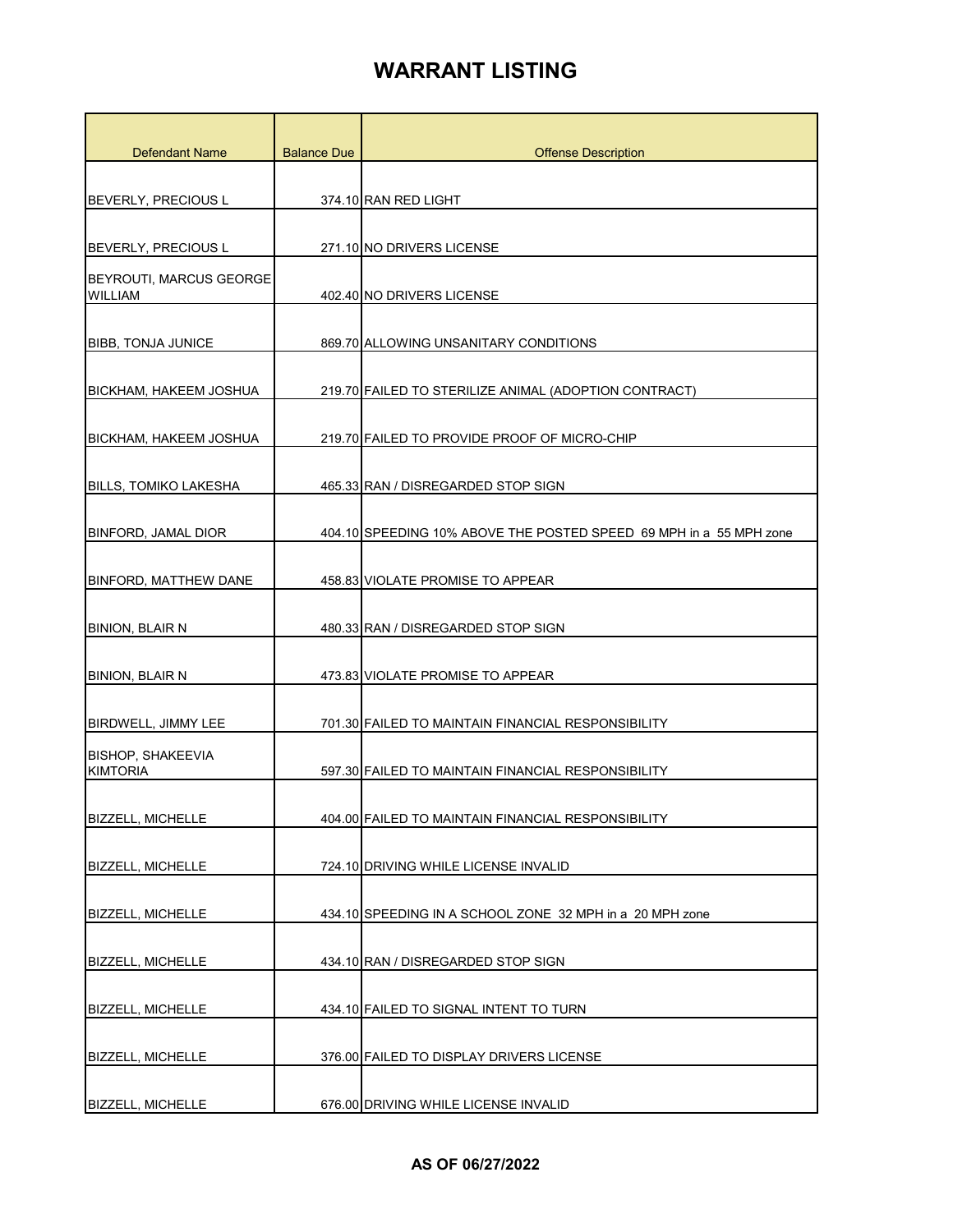| <b>Defendant Name</b>                 | <b>Balance Due</b> | <b>Offense Description</b>                                              |
|---------------------------------------|--------------------|-------------------------------------------------------------------------|
|                                       |                    |                                                                         |
| <b>BLACK, DABRETT MONTREAL</b>        |                    | 839.80 FAILURE TO APPEAR/BAIL JUMPING                                   |
|                                       |                    |                                                                         |
| <b>BLACK, DABRETT MONTREAL</b>        |                    | 846.30 LOUD NOISE (BREACH OF THE PEACE)                                 |
| <b>BLACK, DAVID GREGORY</b>           |                    | 651.00 PUBLIC INTOXICATION                                              |
|                                       |                    |                                                                         |
| <b>BLACK, ISAIAH M</b>                |                    | 818.30 FAILED TO PROVIDE PROOF OF RABIES                                |
| <b>BLACKBURN, PHILIP ALBERT</b>       |                    | 465.33 RAN / DISREGARDED STOP SIGN                                      |
|                                       |                    |                                                                         |
| <b>BLACKMAN, ERIC MASHONE</b>         |                    | 831.30 FAILED TO PROVIDE PROOF OF RABIES                                |
|                                       |                    |                                                                         |
| BLAIR, ANNA MARIA                     |                    | 417.30 EXPIRED REGISTRATION                                             |
| <b>BLAIR, ANNA MARIA</b>              |                    | 417.43 NO DRIVERS LICENSE                                               |
|                                       |                    |                                                                         |
| <b>BLAKE, JARELLA FAITH</b>           |                    | 627.30 FAILED TO MAINTAIN FINANCIAL RESPONSIBILITY                      |
| <b>BLAKE, LATIANA LARE</b>            |                    | UNRESTRAINED CHILD UNDER 8 YEARS OF AGEOR UNDER 4 FT 9<br>434.00 INCHES |
| <b>BLAKE, PAUL ANDRE</b>              |                    | 800.80 FAILURE TO APPEAR/BAIL JUMPING                                   |
|                                       |                    |                                                                         |
| <b>BLAKE, PAUL ANDRE</b>              |                    | 807.30 PUBLIC INTOXICATION                                              |
| <b>BLANKENSHIP, NATASHA</b><br>LASHAY |                    | 465.33 SPEEDING 10% ABOVE THE POSTED SPEED 52 MPH in a 40 MPH zone      |
|                                       |                    |                                                                         |
| BLAYLOCK, JAQUAN PAUL                 |                    | 581.00 ASSAULT BY CONTACT - FAMILY VIOLENCE                             |
|                                       |                    |                                                                         |
| <b>BLEDSOE, ANTHONY NYLE</b>          |                    | 855.30 POSSESSION OF DRUG PARAPHERNALIA                                 |
| <b>BLEWER, MICHAEL DUSTIN</b>         |                    | 284.70 FAILED TO PROVIDE PROOF OF MICRO-CHIP                            |
| <b>BLOMGREN, VIANNEY</b>              |                    |                                                                         |
| <b>ALEECIA</b>                        |                    | 831.30 FAILED TO STERILIZE ANIMAL (ADOPTION CONTRACT)                   |
| <b>BLOODWORTH, CAMERON S</b>          |                    | 504.33 SPEEDING 10% ABOVE THE POSTED SPEED 81 MPH in a 60 MPH zone      |
|                                       |                    |                                                                         |
| <b>BLOUIN, ANDREW NICKLAUS</b>        |                    | 495.33 SPEEDING 10% ABOVE THE POSTED SPEED 76 MPH in a 60 MPH zone      |
|                                       |                    |                                                                         |
| <b>BLOUNT, TYNICHA DAUDRA</b>         |                    | 2,151.00 TAMPERED WITH WATER DISTRIBUTION SYSTEM                        |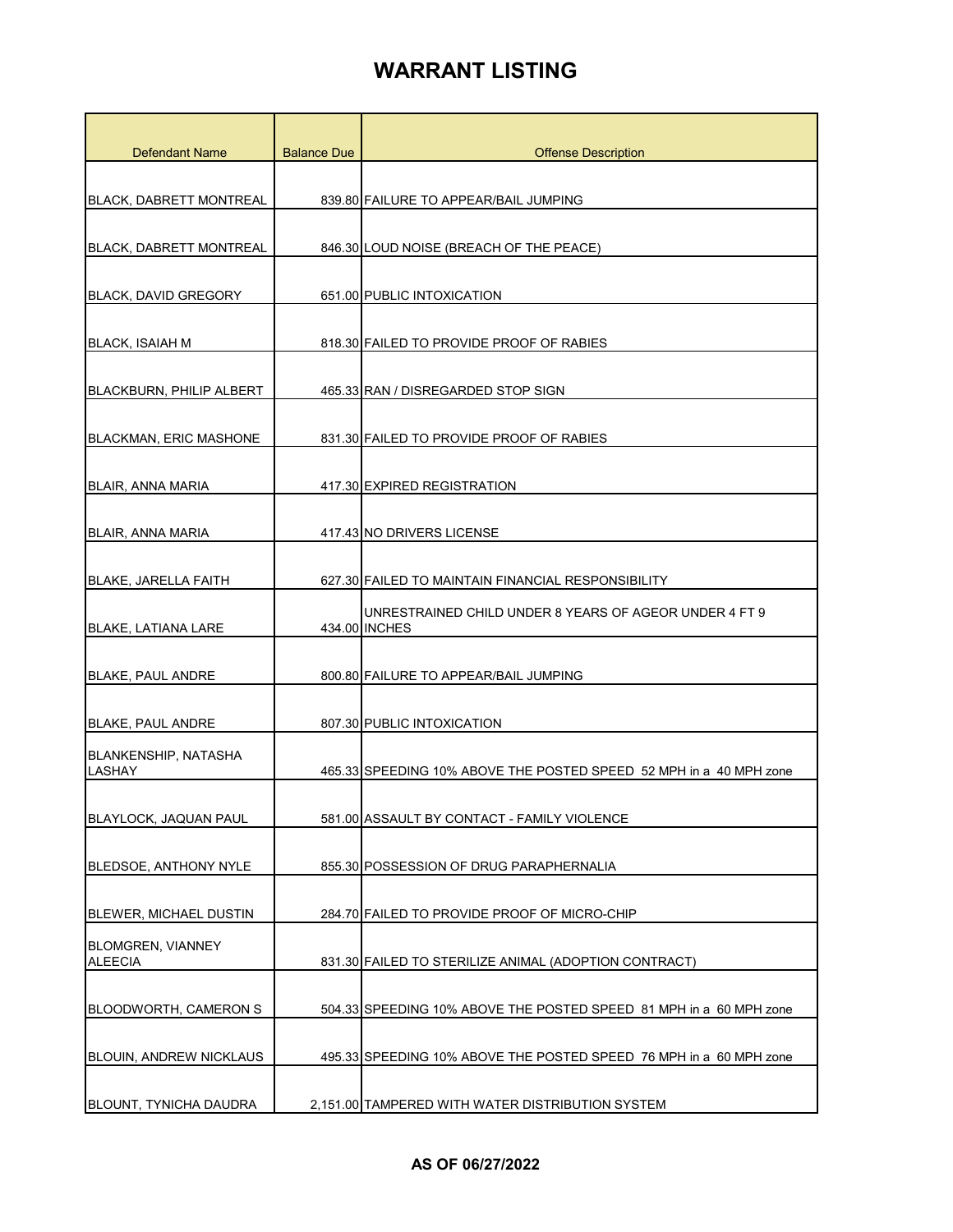| <b>Defendant Name</b>                          | <b>Balance Due</b> | <b>Offense Description</b>                                         |
|------------------------------------------------|--------------------|--------------------------------------------------------------------|
|                                                |                    |                                                                    |
| <b>BLOW, CHRISTOPHER J</b>                     |                    | 334.10 EXPIRED OR NO MOTOR VEHICLE INSPECTION                      |
| BLOW, CHRISTOPHER J                            |                    | 460.20 FAILED TO MAINTAIN FINANCIAL RESPONSIBILITY                 |
|                                                |                    |                                                                    |
| <b>BLOW, CHRISTOPHER J</b>                     |                    | 263.90 FAILED TO MAINTAIN FINANCIAL RESPONSIBILITY                 |
| <b>BLUE, KHIRY DA QUIM</b>                     |                    | 577.20 LOUD NOISE (BREACH OF THE PEACE)                            |
| BLUE, SAM III                                  |                    | 465.33 SPEEDING 10% ABOVE THE POSTED SPEED 80 MPH in a 40 MPH zone |
| <b>BLUE, SHANQAE</b>                           |                    | 785.80 FAILURE TO APPEAR/BAIL JUMPING                              |
| <b>BLUNT, CHARITY L</b>                        |                    | 481.33 SPEEDING 10% ABOVE THE POSTED SPEED 44 MPH in a 30 MPH zone |
| <b>BLYTHERS, BENNIE</b><br><b>FRANKLIN III</b> |                    | 402.40 NO DRIVERS LICENSE                                          |
| <b>BOBBITT, ASHLEY DELISA</b>                  |                    | 187.00 NO SEAT BELT - DRIVER                                       |
| <b>BOBBITT, ASHLEY DELISA</b>                  |                    | 346.00 FAILED TO MAINTAIN FINANCIAL RESPONSIBILITY                 |
| BOBBITT, ASHLEY DELISA                         |                    | 186.00 DISPLAYED OBSCURED OR UNCLEAN LICENSE PLATES                |
| BOBBITT, ASHLEY DELISA                         |                    | 196.00 EXPIRED REGISTRATION                                        |
| <b>BOGAN, ANDREA DOMINIQUE</b>                 |                    | 186.50 EXPIRED REGISTRATION                                        |
| BOGAN, ANDREA DOMINIQUE                        |                    | 616.00 FAILURE TO APPEAR/BAIL JUMPING                              |
| <b>BOGANS, TREVENOID</b><br><b>JERMAINE</b>    |                    | 465.33 SPEEDING 10% ABOVE THE POSTED SPEED 52 MPH in a 40 MPH zone |
| <b>BOHNER, JACK W</b>                          |                    | 453.70 EXPIRED REGISTRATION                                        |
| <b>BOHNER, JACK W</b>                          |                    | 453.70 EXPIRED OPERATORS LICENSE                                   |
| BOHNER, JACK W                                 |                    | 756.73 SPEEDING 10% ABOVE THE POSTED SPEED 68 MPH in a 55 MPH zone |
| <b>BOLDEN, BREANNA ASHLEY</b>                  |                    | 597.30 FAILED TO MAINTAIN FINANCIAL RESPONSIBILITY                 |
| BOLDEN, JOSHUA<br>ALEXANDER                    |                    | 465.33 SPEEDING 10% ABOVE THE POSTED SPEED 57 MPH in a 40 MPH zone |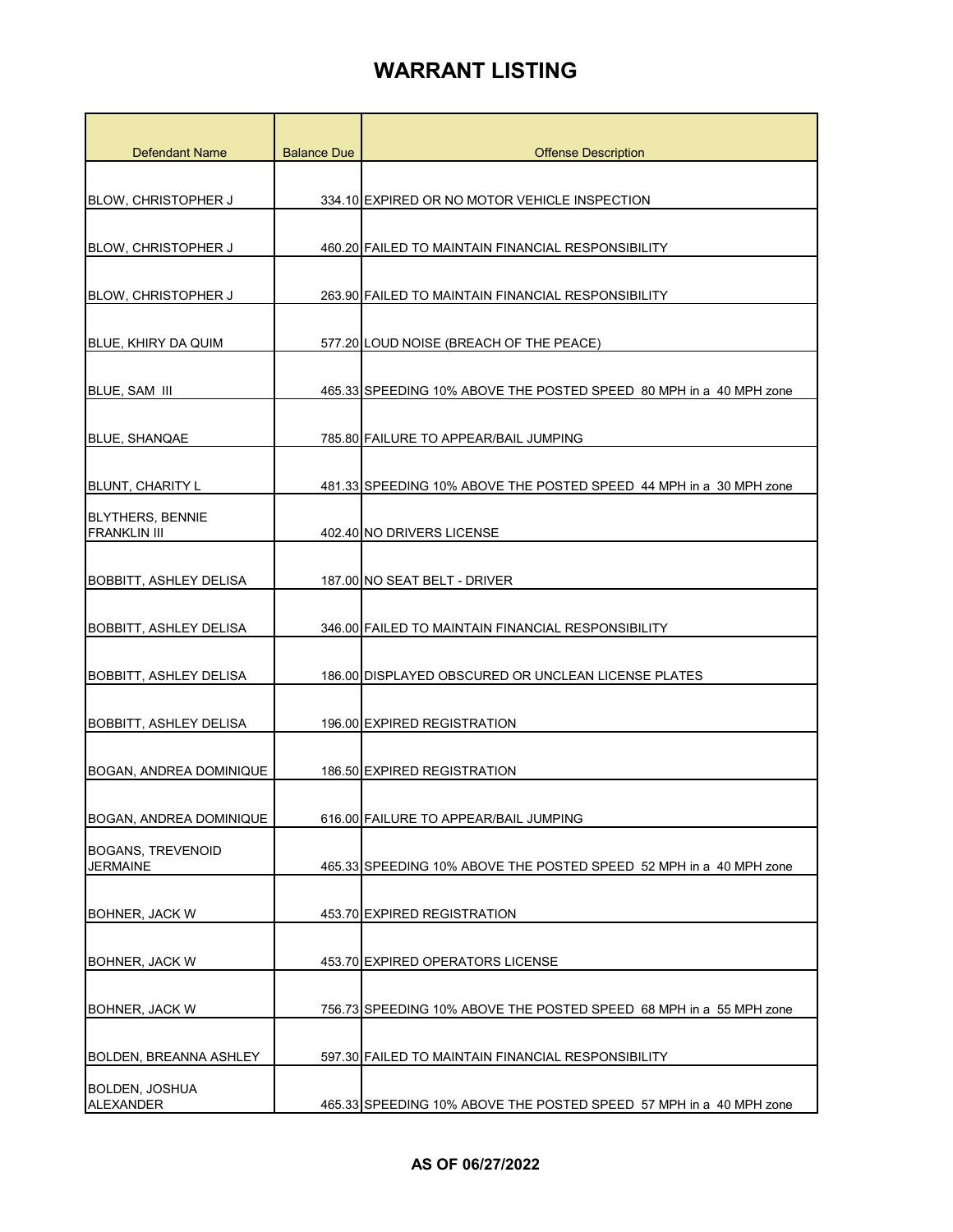| <b>Defendant Name</b>                         | <b>Balance Due</b> | <b>Offense Description</b>                                         |
|-----------------------------------------------|--------------------|--------------------------------------------------------------------|
|                                               |                    |                                                                    |
| BOLIN. ALISHA NICOLE                          |                    | 504.33 SPEEDING 10% ABOVE THE POSTED SPEED 46 MPH in a 35 MPH zone |
|                                               |                    |                                                                    |
| <b>BOLTON, COLLIN ALEXANDER</b>               |                    | 326.00 CRIMINAL MISCHIEF UNDER \$100                               |
|                                               |                    |                                                                    |
| BOLTON, KAYLAN TROY                           |                    | 785.80 FAILURE TO APPEAR/BAIL JUMPING                              |
| <b>BONILLA GARZA, JUAN</b><br><b>ARMANDO</b>  |                    | 804.70 POSSESSION OF DRUG PARAPHERNALIA                            |
| <b>BONILLA REYES, EDGARDO</b><br><b>RENE</b>  |                    | 852.80 PUBLIC INTOXICATION                                         |
| <b>BONK, JOSHUA</b>                           |                    | 2,781.30 ALLOWED ACCUMULATION HIGH WEEDS                           |
| BONNER, LENA CASANYA                          |                    | 621.00 PUBLIC INTOXICATION                                         |
|                                               |                    |                                                                    |
| <b>BONNER, REGGIE</b>                         |                    | 441.30 EXPIRED REGISTRATION                                        |
| <b>BOOKER, JEREMY J</b>                       |                    | 497.83 SPEEDING IN A SCHOOL ZONE 37 MPH in a 25 MPH zone           |
| BOONE FUDGE, XAVIA VASHE                      |                    | 2,121.00 LOUD NOISE (BREACH OF THE PEACE)                          |
| <b>BOONE, MARCUS ANTHONY</b>                  |                    | 512.33 DRIVING WHILE LICENSE INVALID                               |
| <b>BOREN, CHRISTINA MARIE</b>                 |                    | 785.80 FAILED TO STERILIZE ANIMAL (ADOPTION CONTRACT)              |
| <b>BOREN, CHRISTINA MARIE</b>                 |                    | 818.30 FAILED TO PROVIDE PROOF OF RABIES                           |
| <b>BORJON, MONICA L</b>                       |                    | 2,116.00 TAMPERED WITH WATER DISTRIBUTION SYSTEM                   |
| <b>BOSQUES, ROMELIA</b>                       |                    | 446.00 PUBLIC INTOXICATION                                         |
| <b>BOTLEY, QUANESHIA</b><br><b>RACHELLE</b>   |                    | 419.00 FAILED TO STOP AT DESIGNATED POINT (STOP SIGN)              |
|                                               |                    |                                                                    |
| <b>BOTTS, JOHNNY RAY II</b>                   |                    | 646.00 THEFT OF PROPERTY UNDER \$100                               |
| <b>BOUGHTON, VICTORIA</b><br><b>ELIZABETH</b> |                    | 321.10 NO DRIVERS LICENSE                                          |
| <b>BOUGHTON, VICTORIA</b><br><b>ELIZABETH</b> |                    | 374.10 SPEEDING 10% ABOVE THE POSTED SPEED 91 MPH in a 60 MPH zone |
| BOULDIN, BILLY DELL JR                        |                    | 402.43 NO DRIVERS LICENSE                                          |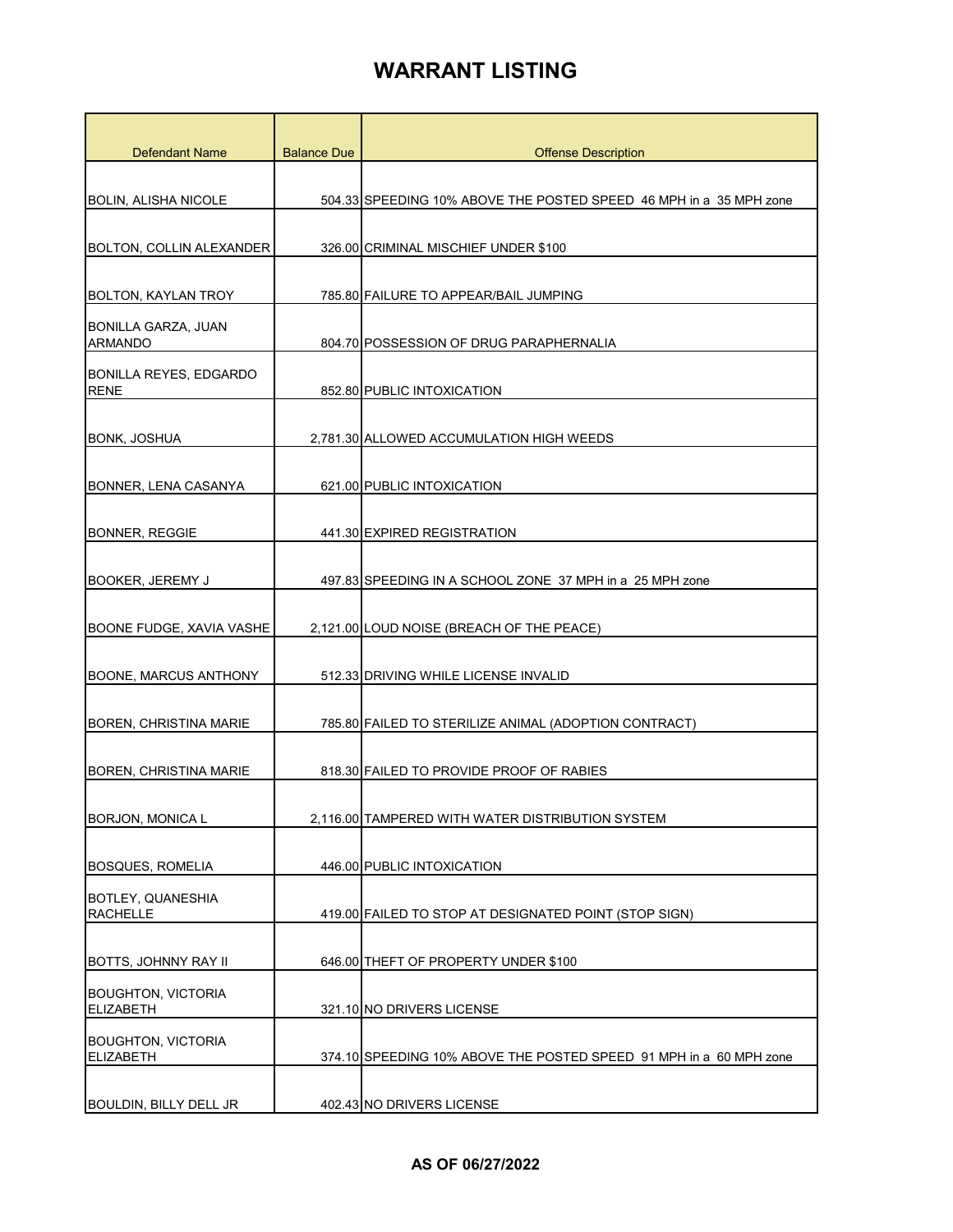| <b>Defendant Name</b>                     | <b>Balance Due</b> | <b>Offense Description</b>                                                             |
|-------------------------------------------|--------------------|----------------------------------------------------------------------------------------|
|                                           |                    |                                                                                        |
| BOWDEN, JOSEPH EUGENE                     |                    | 252.20 ASSAULT BY CONTACT                                                              |
|                                           |                    |                                                                                        |
| <b>BOWDEN, RANDOLPH B</b>                 |                    | 291.20 UNAUTHORIZED BURNING WITHIN CITY LIMITS                                         |
| BOWERS, MICHAEL E JR                      |                    | 908.83 DRIVING WHILE LICENSE INVALID                                                   |
| <b>BOWERS, MICHAEL E JR</b>               |                    | 518.70 FAILED TO DISPLAY DRIVERS LICENSE                                               |
| BOWERS, MICHAEL E JR                      |                    | 561.73 SPEEDING 10% ABOVE THE POSTED SPEED 51 MPH in a 35 MPH zone                     |
| BOWMAN, CHRISTOPHER<br><b>GENE</b>        |                    | SPEEDING IN A CONSTRUCTION ZONE WITH WORKERS PRESENT 75<br>924.56 MPH in a 55 MPH zone |
| <b>BOWMAN, DRAKE</b><br><b>ALEXANDER</b>  |                    | 284.83 NO DRIVERS LICENSE                                                              |
| <b>BOWMAN, DRAKE</b><br><b>ALEXANDER</b>  |                    | 490.23 SPEEDING IN A SCHOOL ZONE 43 MPH in a 25 MPH zone                               |
| <b>BOWMAN, DRAKE</b><br><b>ALEXANDER</b>  |                    | 245.70 FAILED TO PROVIDE PROOF OF RABIES                                               |
| <b>BOWMAN, DRAKE</b><br><b>ALEXANDER</b>  |                    | 219.70 FAILED TO STERILIZE ANIMAL (ADOPTION CONTRACT)                                  |
| <b>BOWMAN, DRAKE</b><br><b>ALEXANDER</b>  |                    | 219.70 FAILED TO PROVIDE PROOF OF MICRO-CHIP                                           |
| BOWMAN, JHAMPELL<br><b>ASHOWEN</b>        |                    | 360.23 SPEEDING 10% ABOVE THE POSTED SPEED 76 MPH in a 60 MPH zone                     |
| <b>BOWMAN, SIRQUIRA</b><br><b>AVIANON</b> |                    | 360.23 SPEEDING IN A SCHOOL ZONE 31 MPH in a 20 MPH zone                               |
| BOYCE, RONALD LEWIS JR                    |                    | 785.80 UNLAWFUL USE OF WATER                                                           |
| <b>BRADEN, SKYLAR ANTONIO</b>             |                    | 792.30 POSSESSION OF DRUG PARAPHERNALIA                                                |
| BRADFORD, SHERWOOD JR                     |                    | 384.00 FAILED TO STOP AT DESIGNATED POINT (STOP SIGN)                                  |
| BRADLEY, GEORGE DARNELL                   |                    | 449.80 PUBLIC INTOXICATION                                                             |
| BRADLEY, GEORGE DARNELL                   |                    | 644.80 PUBLIC INTOXICATION                                                             |
| <b>BRADLEY, GEORGE DARNELL</b>            |                    | 642.20 POSSESSION OF DRUG PARAPHERNALIA                                                |
| <b>BRADLEY, GEORGE DARNELL</b>            |                    | 642.20 PUBLIC INTOXICATION                                                             |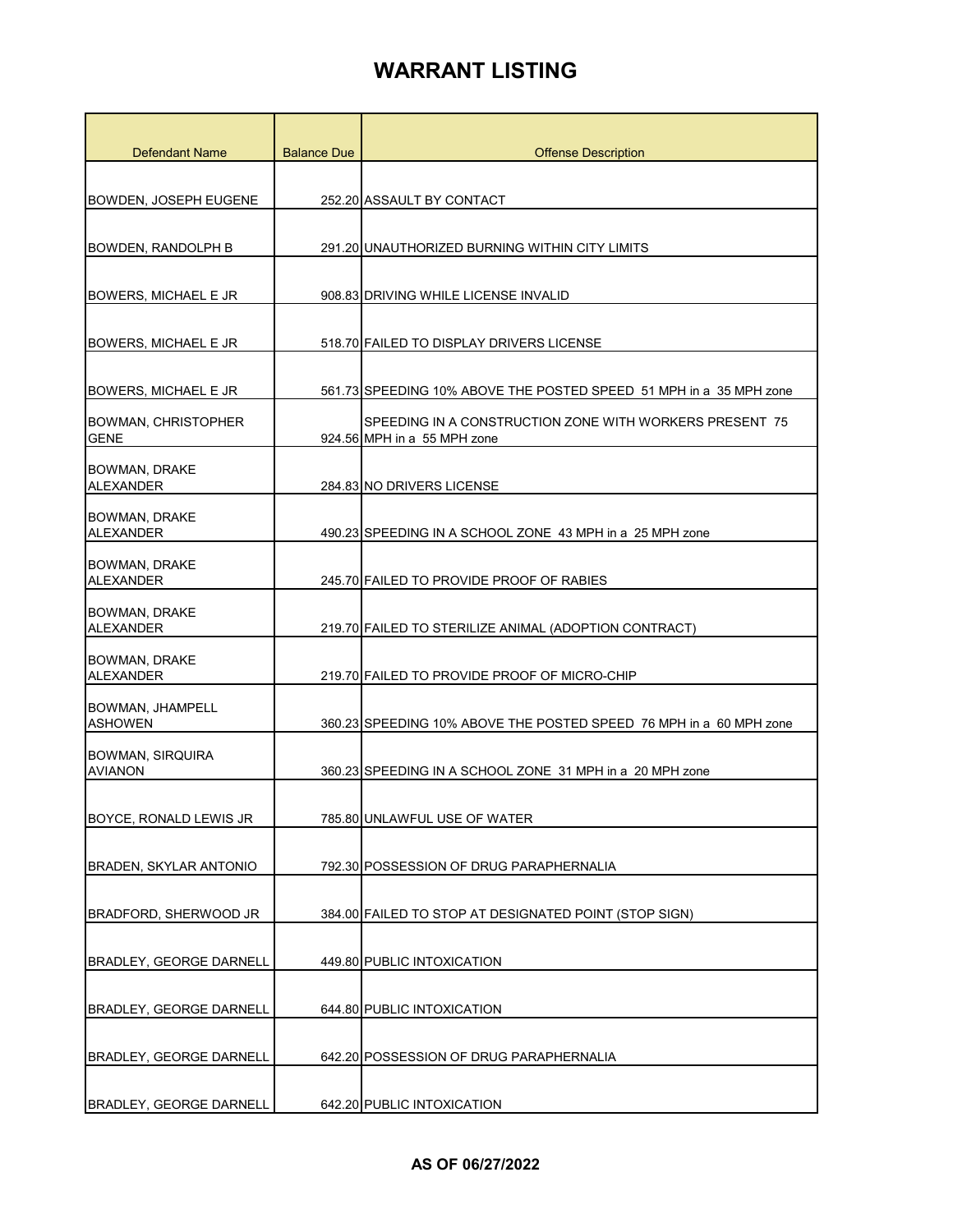| <b>Defendant Name</b>           | <b>Balance Due</b> | <b>Offense Description</b>                                         |
|---------------------------------|--------------------|--------------------------------------------------------------------|
|                                 |                    |                                                                    |
| <b>BRADLEY, GEORGE DARNELL</b>  |                    | 642.20 PUBLIC INTOXICATION                                         |
|                                 |                    |                                                                    |
| <b>BRADLEY, GEORGE DARNELL</b>  |                    | 319.80 PUBLIC INTOXICATION                                         |
|                                 |                    |                                                                    |
| <b>BRADLEY, GEORGE DARNELL</b>  |                    | 709.80 ASSAULT BY CONTACT                                          |
| <b>BRADLEY, GEORGE DARNELL</b>  |                    | 709.80 PUBLIC INTOXICATION                                         |
|                                 |                    |                                                                    |
| <b>BRANN, JOSHUA T</b>          |                    | 174.20 LOUD NOISE (BREACH OF THE PEACE)                            |
| <b>BRANTLEY, JAQUILAH</b>       |                    |                                                                    |
| <b>JANISSE</b>                  |                    | 477.83 SPEEDING 10% ABOVE THE POSTED SPEED 84 MPH in a 60 MPH zone |
| <b>BRASWELL, DAMEIKA</b>        |                    |                                                                    |
| <b>ANTIONETTE CANT</b>          |                    | 402.10 SPEEDING 10% ABOVE THE POSTED SPEED 44 MPH in a 30 MPH zone |
| <b>BRAZIEL, DEMETRIUS PAUL</b>  |                    | 287.30 NO DRIVERS LICENSE                                          |
|                                 |                    |                                                                    |
| <b>BRAZIEL, DEMETRIUS PAUL</b>  |                    | 362.83 SPEEDING 10% ABOVE THE POSTED SPEED 49 MPH in a 35 MPH zone |
|                                 |                    |                                                                    |
| <b>BREAKLEY, CHARLES M</b>      |                    | 792.30 ASSAULT BY CONTACT FAMILY VIOLENCE                          |
|                                 |                    |                                                                    |
| <b>BREAMEJIA, DAPHNE KATRIA</b> |                    | 399.10 SPEEDING IN A SCHOOL ZONE 34 MPH in a 20 MPH zone           |
| <b>BREEN, TERESA HERNANDEZ</b>  |                    | 839.80 FAILURE TO APPEAR/BAIL JUMPING                              |
|                                 |                    |                                                                    |
| BREEN, TERESA HERNANDEZ         |                    | 891.80 POSSESSION OF DRUG PARAPHERNALIA                            |
|                                 |                    |                                                                    |
| <b>BREWER, SHAYLA SHONTA</b>    |                    | 465.33 SPEEDING 10% ABOVE THE POSTED SPEED 85 MPH in a 70 MPH zone |
| <b>BREWSTER, SAMUEL</b>         |                    |                                                                    |
| <b>THERON III</b>               |                    | 893.20 UNLAWFUL USE OF WATER                                       |
| <b>BRIDGEWATER, ISAAC JEVON</b> |                    | 651.30 FAILED TO MAINTAIN FINANCIAL RESPONSIBILITY                 |
|                                 |                    |                                                                    |
| <b>BRIDGEWATER, ISAAC JEVON</b> |                    | 839.80 FAILURE TO APPEAR/BAIL JUMPING                              |
|                                 |                    |                                                                    |
| <b>BRIGGS, CARYN ELAINE</b>     |                    | 792.43 OPEN CONTAINER MOTOR VEHICLE - PASSENGER                    |
|                                 |                    |                                                                    |
| <b>BRILES, JOSHUA DOUGLAS</b>   |                    | 465.33 SPEEDING 10% ABOVE THE POSTED SPEED 86 MPH in a 70 MPH zone |
| BRIME, CLIFTON DOUGLAS          |                    | 516.83 RAN / DISREGARDED STOP SIGN                                 |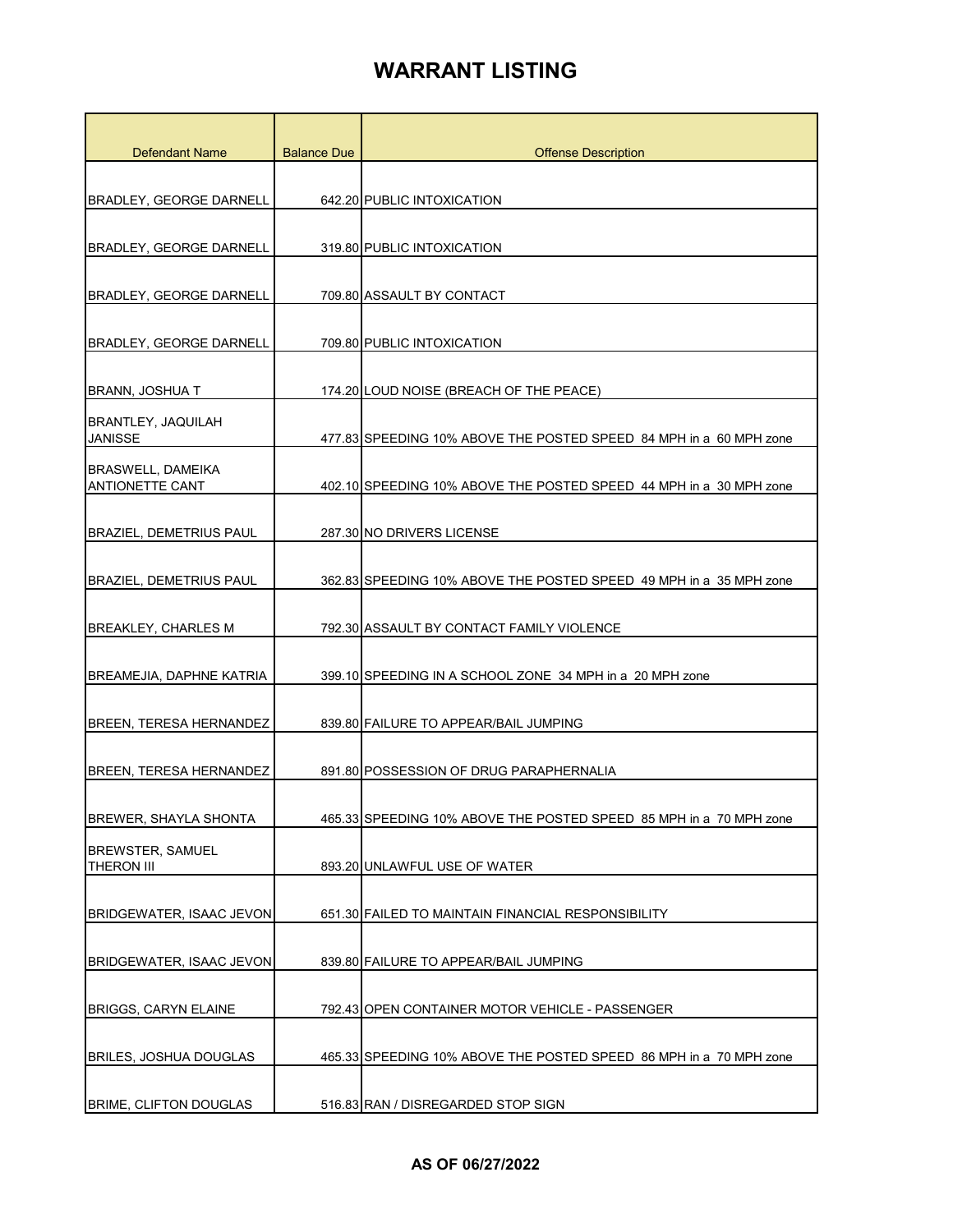| <b>Defendant Name</b>                          | <b>Balance Due</b> | <b>Offense Description</b>                                         |
|------------------------------------------------|--------------------|--------------------------------------------------------------------|
|                                                |                    |                                                                    |
| BRINEGAR, ROGER DALE JR                        |                    | 322.00 WALK ON ROADWAY WHERE SIDEWALK PROVIDED                     |
|                                                |                    |                                                                    |
| <b>BRINKLEY, ANGEL SHERI</b>                   |                    | 477.83 RAN RED LIGHT                                               |
|                                                |                    |                                                                    |
| <b>BRINTON, SAMANTHA</b>                       |                    | 504.33 SPEEDING 10% ABOVE THE POSTED SPEED 48 MPH in a 35 MPH zone |
| <b>BRIONES MENDEZ, DAVID</b><br><b>DANIEL</b>  |                    | 621.00 PUBLIC INTOXICATION                                         |
| <b>BRISCOE, DEBORAH ANN</b>                    |                    | 409.10 SPEEDING 10% ABOVE THE POSTED SPEED 86 MPH in a 60 MPH zone |
|                                                |                    |                                                                    |
| <b>BRISCOE, DEVONTAE T</b>                     |                    | 465.33 SPEEDING 10% ABOVE THE POSTED SPEED 48 MPH in a 35 MPH zone |
|                                                |                    |                                                                    |
| <b>BRITTEN, TAVIN LEMARCUS</b>                 |                    | 465.33 SPEEDING 10% ABOVE THE POSTED SPEED 70 MPH in a 55 MPH zone |
| <b>BRITTON, ASHLEY MONIQUE</b>                 |                    | 280.00 SPEEDING 10% ABOVE THE POSTED SPEED 59 MPH in a 30 MPH zone |
|                                                |                    |                                                                    |
| <b>BROACH, JARROD</b>                          |                    | 774.80 DRIVING WHILE LICENSE INVALID                               |
| <b>BROADWAY, MICHAEL F</b>                     |                    | 120.90 EXPIRED REGISTRATION                                        |
| <b>BROADWAY, MICHAEL F</b>                     |                    | 490.23 RAN RED LIGHT                                               |
| <b>BROOKS, ANTHONY DARNELL</b>                 |                    | 536.83 SPEEDING IN A SCHOOL ZONE 46 MPH in a 25 MPH zone           |
| BROOKS, ANTHONY DARNELL                        |                    | 324.00 FAILED TO MAINTAIN FINANCIAL RESPONSIBILITY                 |
|                                                |                    |                                                                    |
| <b>BROOKS, ASHLEY L</b>                        |                    | 349.70 FAILED TO PROVIDE PROOF OF RABIES                           |
| <b>BROOKS, BRIA</b>                            |                    | 792.30 LOUD NOISE (BREACH OF THE PEACE)                            |
|                                                |                    |                                                                    |
| <b>BROOKS, CHERYL DENEISE</b>                  |                    | 222.30 NO DRIVERS LICENSE                                          |
| <b>BROOKS, CHERYL DENEISE</b>                  |                    | 330.33 SPEEDING 10% ABOVE THE POSTED SPEED 43 MPH in a 30 MPH zone |
| <b>BROOKS, FRANKLIN J</b>                      |                    | 837.20 THEFT OF PROPERTY UNDER \$50                                |
|                                                |                    |                                                                    |
| <b>BROOKS, KELVIN BRYAN</b><br><b>REGINALD</b> |                    | 438.83 VIOLATE PROMISE TO APPEAR                                   |
|                                                |                    |                                                                    |
| <b>BROOKS, PAMELA DENISE</b>                   |                    | 597.30 FAILED TO MAINTAIN FINANCIAL RESPONSIBILITY                 |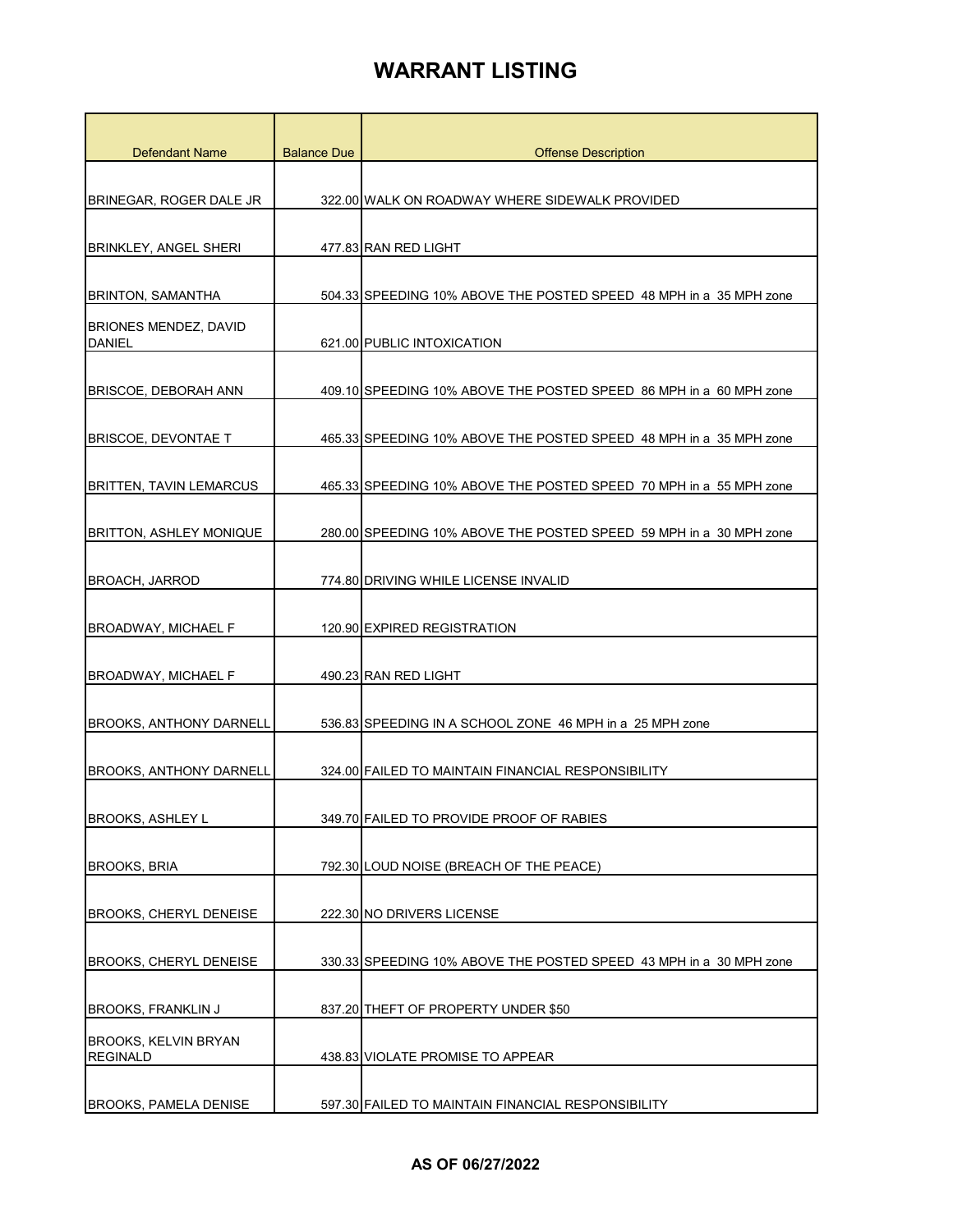| <b>Defendant Name</b>                       | <b>Balance Due</b> | <b>Offense Description</b>                                         |
|---------------------------------------------|--------------------|--------------------------------------------------------------------|
|                                             |                    |                                                                    |
| <b>BROOKS, TIFFANIE DAWN</b>                |                    | 676.00 THEFT OF PROPERTY UNDER \$50                                |
| <b>BROTHERS, TERRY WAYNE</b>                |                    | 800.80 FAILURE TO APPEAR/BAIL JUMPING                              |
|                                             |                    |                                                                    |
| <b>BROTHERS, TERRY WAYNE</b>                |                    | 447.63 FAILED TO SIGNAL INTENT TO TURN                             |
| <b>BROUNSON, WILLIS B</b>                   |                    | 641.00 CRUELTY TO ANIMAL - HARRASSED, BULLIED OR STRIKE AN ANIMAL  |
| BROUSSARD, TERRAN                           |                    | 465.33 SPEEDING 10% ABOVE THE POSTED SPEED 51 MPH in a 40 MPH zone |
| <b>BROWN, ANTOINETTE</b><br><b>LAKISHA</b>  |                    | 467.30 FAILED TO STERILIZE ANIMAL (ADOPTION CONTRACT)              |
| <b>BROWN, ANTONIO MARCQUIS</b>              |                    | 346.00 VIOLATE PROMISE TO APPEAR                                   |
| <b>BROWN, ANTONIO MARCQUIS</b>              |                    | 346.00 VIOLATE PROMISE TO APPEAR                                   |
| BROWN, ASHIA MONIQUICK                      |                    | 374.10 SPEEDING 10% ABOVE THE POSTED SPEED 73 MPH in a 60 MPH zone |
| <b>BROWN, ASHLEY DIONNE</b>                 |                    | 465.33 SPEEDING 10% ABOVE THE POSTED SPEED 80 MPH in a 60 MPH zone |
| <b>BROWN, BEN SEISI</b>                     |                    | 815.80 FAILURE TO APPEAR/BAIL JUMPING                              |
| BROWN, BRANDI A                             |                    | 366.73 SPEEDING 10% ABOVE THE POSTED SPEED 74 MPH in a 60 MPH zone |
| BROWN, BRANDT NICHOLAS                      |                    | 465.33 SPEEDING 10% ABOVE THE POSTED SPEED 58 MPH in a 45 MPH zone |
| BROWN, CALVIN D                             |                    | 831.30 DRIVING WHILE LICENSE INVALID                               |
| <b>BROWN, CHEVALIER DENISE</b>              |                    | 497.83 SPEEDING IN A SCHOOL ZONE 30 MPH in a 20 MPH zone           |
| <b>BROWN, CHRISTOPHER</b><br><b>DONALD</b>  |                    | 262.33 NO DRIVERS LICENSE                                          |
| <b>BROWN, CHRISTOPHER</b><br><b>MICHAEL</b> |                    | 846.43 DRIVING WHILE LICENSE INVALID                               |
| <b>BROWN, CHRISTOPHER</b><br><b>MICHAEL</b> |                    | 453.70 FAILED TO DISPLAY DRIVERS LICENSE                           |
| <b>BROWN, CHRISTOPHER</b><br><b>MICHAEL</b> |                    | 496.73 SPEEDING 10% ABOVE THE POSTED SPEED 41 MPH in a 30 MPH zone |
| <b>BROWN, CHRISTOPHER</b><br><b>MICHAEL</b> |                    | 453.83 NO DRIVERS LICENSE                                          |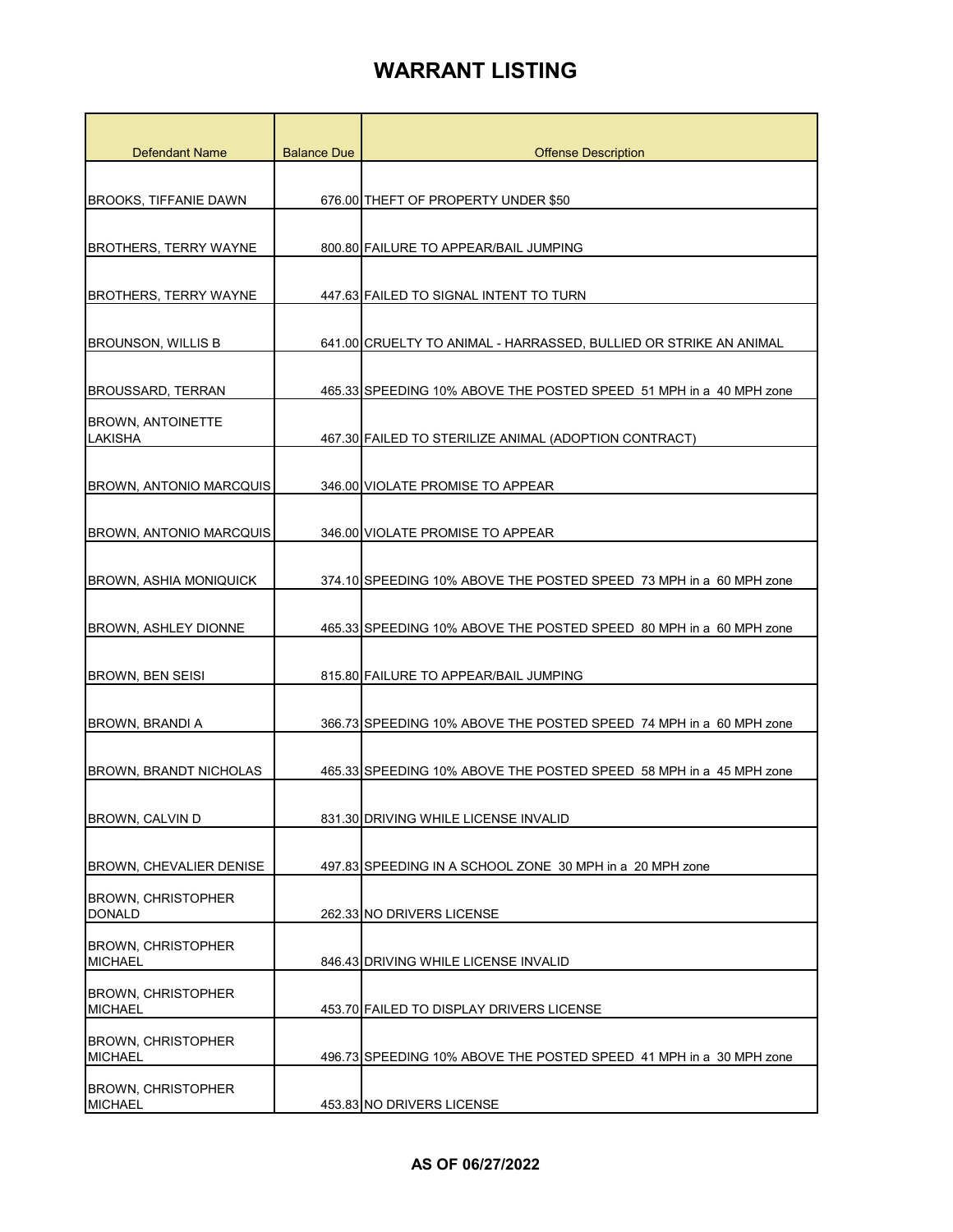| Defendant Name                              | <b>Balance Due</b> | <b>Offense Description</b>                                           |
|---------------------------------------------|--------------------|----------------------------------------------------------------------|
| <b>BROWN, CHRISTOPHER</b><br><b>MICHAEL</b> |                    | 496.73 SPEEDING 10% ABOVE THE POSTED SPEED 76 MPH in a 55 MPH zone   |
| <b>BROWN, CHRISTOPHER</b><br><b>RAFAEL</b>  |                    | 145.92 EXPIRED REGISTRATION                                          |
| <b>BROWN, CHRISTOPHER</b><br><b>RAFAEL</b>  |                    | 424.56 NO DRIVERS LICENSE                                            |
| <b>BROWN, CHRISTOPHER</b><br><b>RAFAEL</b>  |                    | 775.40 LOUD NOISE (BREACH OF THE PEACE)                              |
| <b>BROWN, CHRISTY JEANETTE</b>              |                    | 2.735.80 TAMPERED WITH WATER DISTRIBUTION SYSTEM                     |
| <b>BROWN, DEANDRE</b><br><b>LEMARKUS</b>    |                    | 465.33 SPEEDING 10% ABOVE THE POSTED SPEED 49 MPH in a 35 MPH zone   |
| BROWN, DELANISHA D                          |                    | 792.43 DRIVING WHILE LICENSE INVALID                                 |
| <b>BROWN, EDWARD LAVATTE</b>                |                    | 256.10 PARKED IN DISABLED SPACE WITHOUT PLACARD OR LICENSE PLATE     |
| BROWN, EDWARD LAVATTE                       |                    | 301.73 FAILED TO USE PROPER HEADLIGHT BEAM                           |
| BROWN, EDWARD LAVATTE                       |                    | 357.50 POSSESSION OF DRUG PARAPHERNALIA                              |
| BROWN, EDWIN EARL JR                        |                    | 161.20 FAILED TO OBTAIN LICENSE                                      |
| BROWN, EDWIN EARL JR                        |                    | 226.20 FAILED TO OBTAIN LICENSE                                      |
| <b>BROWN, ERIC H</b>                        |                    | 458.83 VIOLATE PROMISE TO APPEAR                                     |
| BROWN, GA'LIZZIE MONIQUE                    |                    | 374.10 SPEEDING 10% ABOVE THE POSTED SPEED  54 MPH in a  40 MPH zone |
| <b>BROWN, GA'LIZZIE MONIQUE</b>             |                    | 321.00 DISPLAYED OBSCURED OR UNCLEAN LICENSE PLATES                  |
| <b>BROWN, JAMES ALBERT</b>                  |                    | 870.30 CARE OF PREMISES - SUPPLIES AND MATERIALS                     |
| <b>BROWN, JASON CHARLES</b>                 |                    | 785.80 UNLAWFUL USE OF WATER                                         |
| <b>BROWN, JERRICK JAMANI</b>                |                    | 484.20 SPEEDING 10% ABOVE THE POSTED SPEED 80 MPH in a 60 MPH zone   |
| <b>BROWN, JOYCE ROCHELLE</b>                |                    | 792.30 DRIVING WHILE LICENSE INVALID                                 |
| BROWN, KATONYA JEANNIE<br>LOUISE            |                    | 284.83 NO DRIVERS LICENSE                                            |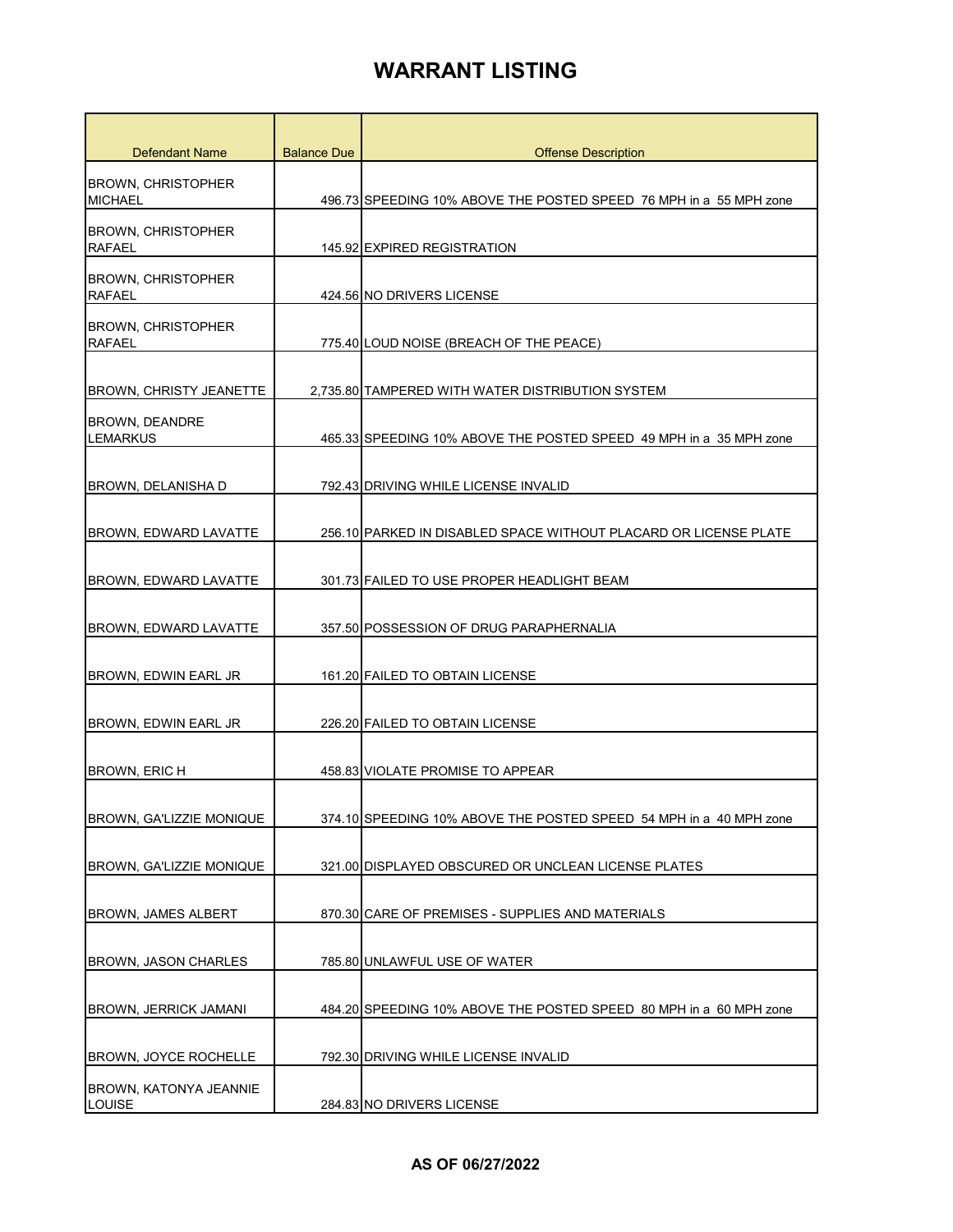| <b>Defendant Name</b>                          | <b>Balance Due</b> | <b>Offense Description</b>                                         |
|------------------------------------------------|--------------------|--------------------------------------------------------------------|
| BROWN, KATONYA JEANNIE<br>LOUISE               | 490.23 BELT        | OPERATOR ALLOW CHILD (8-16) TO RIDE UNSECURED BY A SAFETY          |
| <b>BROWN, KATONYA JEANNIE</b>                  |                    | OPERATOR ALLOW CHILD (8-16) TO RIDE UNSECURED BY A SAFETY          |
| LOUISE                                         | 490.23 BELT        |                                                                    |
| <b>BROWN, KATONYA JEANNIE</b><br><b>LOUISE</b> | 490.23 BELT        | OPERATOR ALLOW CHILD (8-16) TO RIDE UNSECURED BY A SAFETY          |
| <b>BROWN, KATONYA JEANNIE</b><br><b>LOUISE</b> | 490.23 BELT        | OPERATOR ALLOW CHILD (8-16) TO RIDE UNSECURED BY A SAFETY          |
| BROWN, KATONYA JEANNIE<br>LOUISE               |                    | 327.73 CUT ACROSS PROPERTY                                         |
| BROWN, KATONYA JEANNIE                         |                    |                                                                    |
| <b>LOUISE</b>                                  |                    | 447.20 FAILED TO MAINTAIN FINANCIAL RESPONSIBILITY                 |
| BROWN, KISHA A                                 |                    | 161.20 FAILED TO OBTAIN LICENSE                                    |
|                                                |                    |                                                                    |
| <b>BROWN, LATASHA RENEE</b>                    |                    | 434.80 NO DRIVERS LICENSE                                          |
|                                                |                    |                                                                    |
| <b>BROWN, LATRICIA ANN</b>                     |                    | 515.33 SPEEDING 10% ABOVE THE POSTED SPEED 73 MPH in a 60 MPH zone |
| BROWN, LEONARD SR                              |                    | 800.80 LITTERING OR ILLEGAL DUMPING OF FIVE POUNDS OR LESS         |
| <b>BROWN, MICHAEL E</b>                        |                    | 449.80 VIOLATE PROMISE TO APPEAR                                   |
| <b>BROWN, NICKILOUS DRAKE</b>                  |                    | 554.33 UNSAFE SPEED/TOO FAST FOR CONDITIONS                        |
| <b>BROWN, QUINTON</b>                          |                    |                                                                    |
| <b>AMMARION</b>                                |                    | 631.00 CRIMINAL MISCHIEF UNDER \$100                               |
| BROWN, RICKY LAMOUNT JR                        |                    | 503.87 DRIVING WHILE LICENSE INVALID                               |
|                                                |                    |                                                                    |
| <b>BROWN, SHANQAE A</b>                        |                    | 402.40 NO DRIVERS LICENSE                                          |
|                                                |                    |                                                                    |
| BROWN, SHAQUITA I                              |                    | 512.20 LOUD NOISE (BREACH OF THE PEACE)                            |
| <b>BROWN, SHARON DENISE</b>                    |                    | 376.00 FAILED TO MAINTAIN FINANCIAL RESPONSIBILITY                 |
| <b>BROWN, SHARON DENISE</b>                    |                    | 226.00 NO DRIVERS LICENSE                                          |
|                                                |                    | USED WIRELESS COMMUNICATION IN A SCHOOLZONE WHILE                  |
| <b>BROWN, SHARON DENISE</b>                    |                    | 234.00 OPERATING MOTOR VEHICLE                                     |
|                                                |                    |                                                                    |
| <b>BROWN, SHARON DENISE</b>                    |                    | 334.70 UNLAWFUL USE OF WATER                                       |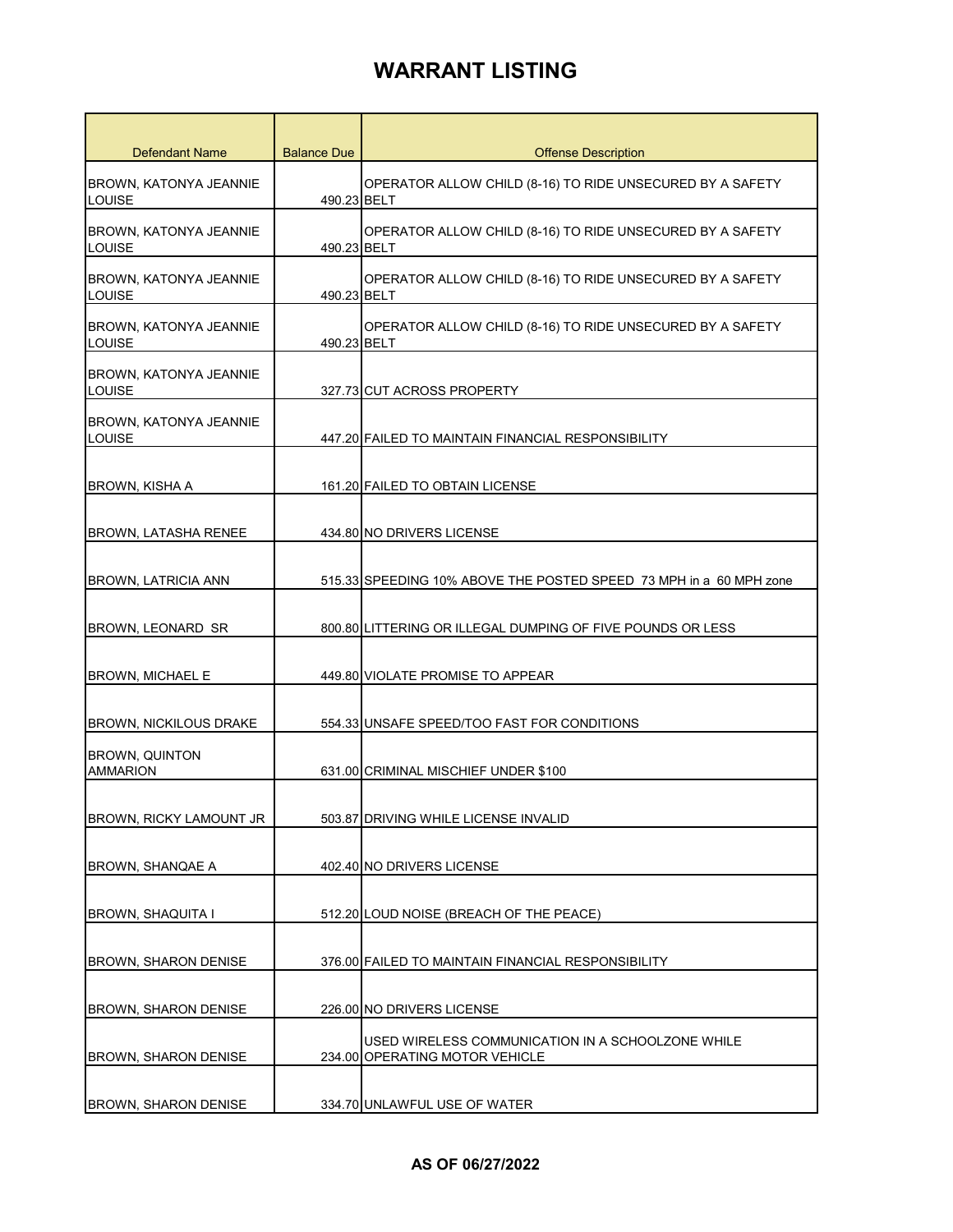| <b>Defendant Name</b>                         | <b>Balance Due</b> | <b>Offense Description</b>                                         |
|-----------------------------------------------|--------------------|--------------------------------------------------------------------|
|                                               |                    |                                                                    |
| <b>BROWN, SHARON DENISE</b>                   |                    | 601.33 DRIVING WHILE LICENSE INVALID                               |
| <b>BROWN, SHARON DENISE</b>                   |                    | 269.23 RAN / DISREGARDED STOP SIGN                                 |
|                                               |                    |                                                                    |
| <b>BROWN, SHARON DENISE</b>                   |                    | 416.00 DRIVING WHILE LICENSE INVALID                               |
| <b>BROWN, SHEA SHIMAIR</b><br><b>MERCEDES</b> |                    | 771.50 FAILED TO STERILIZE ANIMAL (ADOPTION CONTRACT)              |
| <b>BROWN, STEPHEN</b><br><b>FITZGERALD</b>    |                    | 556.56 SPEEDING 10% ABOVE THE POSTED SPEED 49 MPH in a 35 MPH zone |
| <b>BROWN, STEPHEN</b><br><b>FITZGERALD</b>    |                    | 556.40 EXPIRED OR NO MOTOR VEHICLE INSPECTION                      |
| <b>BROWN, TONY</b>                            |                    | 846.30 FAILED TO PROVIDE PROOF OF RABIES                           |
| <b>BROWN, TONY</b>                            |                    | 800.80 FAILED TO STERILIZE ANIMAL (ADOPTION CONTRACT)              |
| <b>BROWN, TRAVON DEWAYNE</b>                  |                    | 504.33 SPEEDING 10% ABOVE THE POSTED SPEED 62 MPH in a 45 MPH zone |
| <b>BROWN, TRENIER RASHAD</b>                  |                    | 465.33 FAILED TO CONTROL SPEED                                     |
| <b>BROWN, TYREASE VONTRAY</b>                 |                    | 471.00 FAILED TO MAINTAIN FINANCIAL RESPONSIBILITY                 |
| <b>BROWN, WILLIAM FRANK JR</b>                |                    | 395.20 FAILED TO MAINTAIN FINANCIAL RESPONSIBILITY                 |
| <b>BROWNING, SIRENA</b><br><b>ROSANNA</b>     |                    | 631.00 SOLICITING WITHOUT A PERMIT                                 |
| BRUCE, RICHARD YOUNG III                      |                    | 381.50 EXPIRED OPERATORS LICENSE                                   |
| BRYANT, ANNA                                  |                    | 609.70 FAILED TO MAINTAIN FINANCIAL RESPONSIBILITY                 |
| BRYANT, DEJUAN LAMONT                         |                    | 372.10 FAILED TO YIELD ROW TO EMERGENCY VEHICLE                    |
| BRYANT, DEJUAN LAMONT                         |                    | 247.10 SPEEDING 10% ABOVE THE POSTED SPEED 60 MPH in a 45 MPH zone |
| BRYANT, KAMERON J                             |                    | 597.30 FAILED TO MAINTAIN FINANCIAL RESPONSIBILITY                 |
| BRYANT, LATASHA ROSHEA                        |                    | 346.00 PUBLIC INTOXICATION                                         |
| <b>BRYANT, SHEMONICA</b><br><b>MONIQUE</b>    |                    | 527.83 SPEEDING 10% ABOVE THE POSTED SPEED 78 MPH in a 60 MPH zone |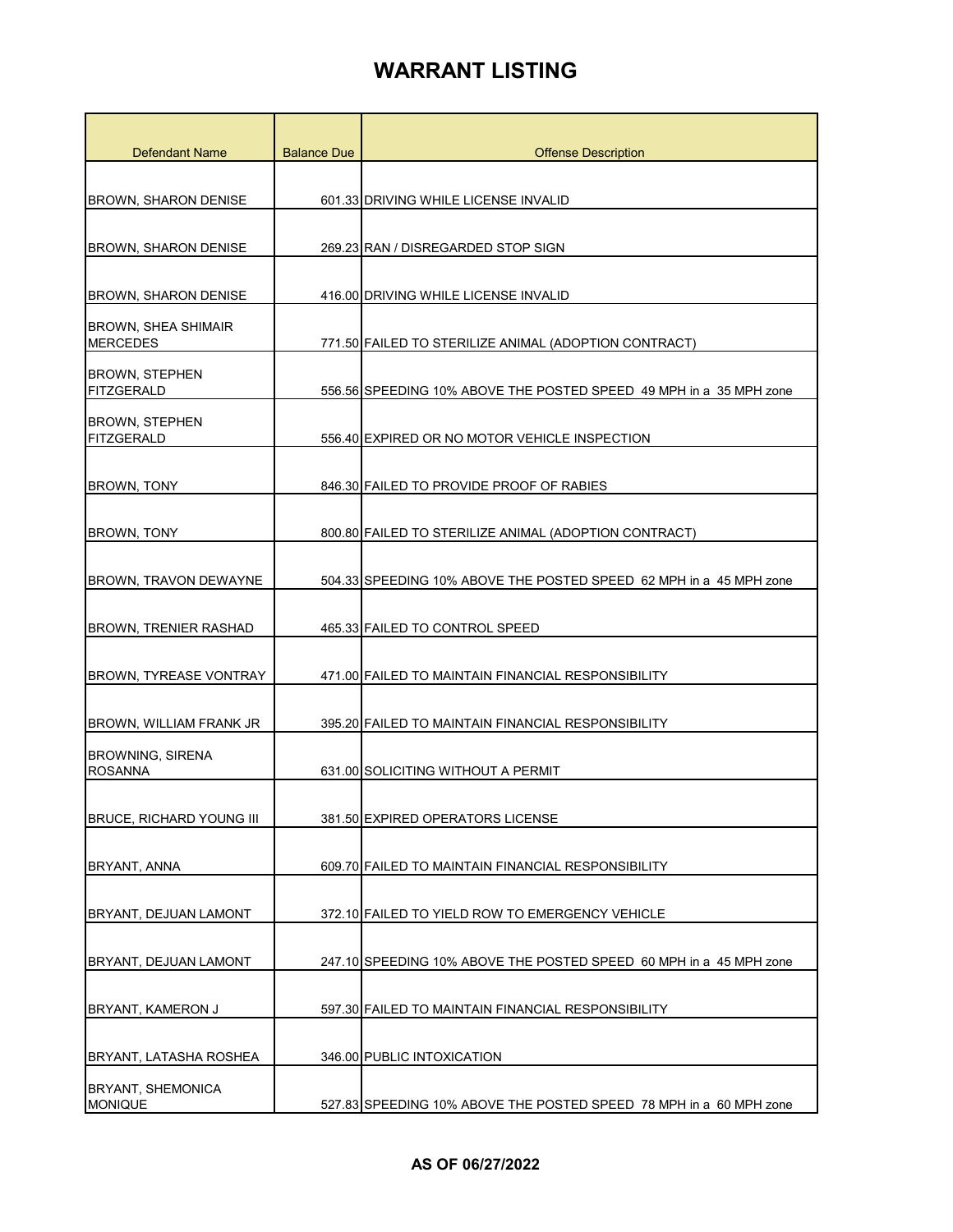| <b>Defendant Name</b>                     | <b>Balance Due</b> | <b>Offense Description</b>                                                             |
|-------------------------------------------|--------------------|----------------------------------------------------------------------------------------|
| <b>BRYANT, SHIKARA</b>                    |                    |                                                                                        |
| <b>SHAUNTELL</b>                          |                    | 495.33 SPEEDING 10% ABOVE THE POSTED SPEED 73 MPH in a 60 MPH zone                     |
|                                           |                    |                                                                                        |
| BRYTE, JENNIFER LYNN                      |                    | 497.83 SPEEDING IN A SCHOOL ZONE 33 MPH in a 25 MPH zone                               |
| <b>BUCHANAN, AZESHA SHAUTA</b>            |                    | 785.80 FAILED TO PROVIDE PROOF OF MICRO-CHIP                                           |
| <b>BUCKMAN, KHALIL RAEKWON</b>            |                    | 465.33 UNSAFE LANE CHANGE                                                              |
| <b>BUCKNER, MELVIN B</b>                  |                    | 831.30 FAILED TO STERILIZE ANIMAL (ADOPTION CONTRACT)                                  |
| <b>BUGGS, DEANGELO</b><br><b>RAYMUND</b>  |                    | 616.00 FAILURE TO APPEAR/BAIL JUMPING                                                  |
| <b>BUGGS, DEANGELO</b><br>RAYMUND         |                    | 321.00 EXPIRED OPERATORS LICENSE                                                       |
| <b>BUGGS, DEANGELO</b><br><b>RAYMUND</b>  |                    | 110.23 SPEEDING 10% ABOVE THE POSTED SPEED 40 MPH in a 30 MPH zone                     |
| <b>BUGGS, DEANGELO</b><br><b>RAYMUND</b>  |                    | 229.70 FAILED TO MAINTAIN FINANCIAL RESPONSIBILITY                                     |
| <b>BUGGS, DEANGELO</b><br><b>RAYMUND</b>  |                    | 110.23 SPEEDING 10% ABOVE THE POSTED SPEED 42 MPH in a 30 MPH zone                     |
| <b>BUGGS, DEANGELO</b><br><b>RAYMUND</b>  |                    | 229.70 FAILED TO MAINTAIN FINANCIAL RESPONSIBILITY                                     |
| BUHL, JACQUELINE NICOLE                   |                    | SPEEDING IN A CONSTRUCTION ZONE WITH WORKERS PRESENT 66<br>646.83 MPH in a 55 MPH zone |
| <b>BULLS, JON TROY</b>                    |                    | 846.30 PUBLIC INTOXICATION                                                             |
| <b>BULLS, JON TROY</b>                    |                    | 839.80 FAILURE TO APPEAR/BAIL JUMPING                                                  |
| <b>BULTEMA, ZACHARY LO</b>                |                    | 465.33 OPERATED A VEHICLE WITH DEFECTIVE TAIL LAMP(S)                                  |
| <b>BUMBREY, CHAVEL</b><br><b>DEVEONNE</b> |                    | 2,116.00 TAMPERED WITH WATER DISTRIBUTION SYSTEM                                       |
| <b>BUNKLEY, CLIFFORD L JR</b>             |                    | 837.33 DRIVING WHILE LICENSE INVALID                                                   |
| <b>BUNKLEY, CLIFFORD L JR</b>             |                    | 622.70 ILLEGAL SMOKING PRODUCTS                                                        |
| <b>BURDGE, ETHEL HEIDI</b>                |                    | 402.10 SPEEDING 10% ABOVE THE POSTED SPEED 55 MPH in a 40 MPH zone                     |
| <b>BURGAN, RACHEL MAY</b>                 |                    | 264.23 SPEEDING IN A SCHOOL ZONE 35 MPH in a 20 MPH zone                               |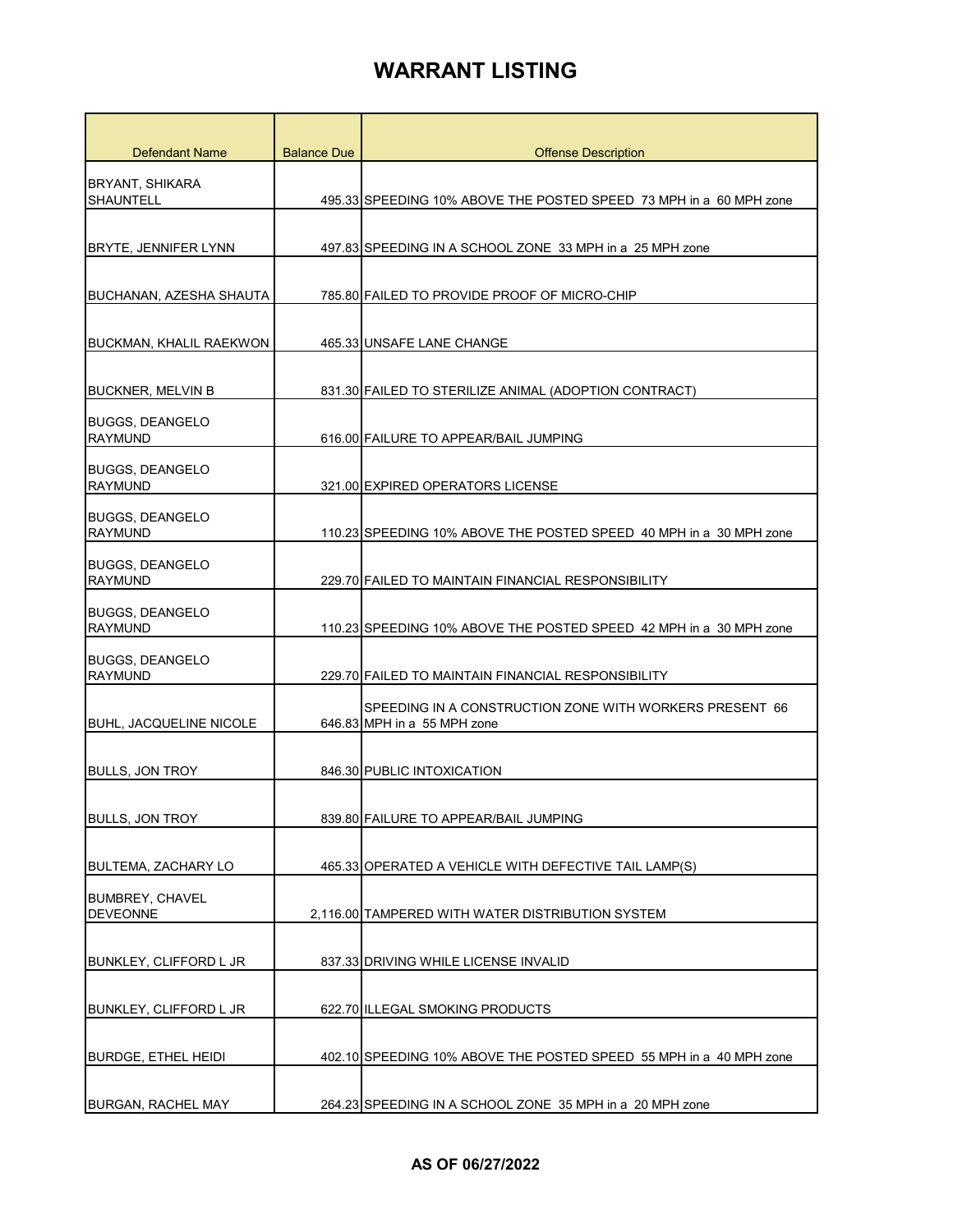| <b>Defendant Name</b>                        | <b>Balance Due</b> | <b>Offense Description</b>                                         |
|----------------------------------------------|--------------------|--------------------------------------------------------------------|
|                                              |                    |                                                                    |
| <b>BURGESS, JORDAN ASHLI</b>                 |                    | 444.10 SPEEDING 10% ABOVE THE POSTED SPEED 77 MPH in a 60 MPH zone |
|                                              |                    |                                                                    |
| <b>BURKETT, AARON JAMES</b>                  |                    | 1,023.70 POSSESSION OF DRUG PARAPHERNALIA                          |
|                                              |                    |                                                                    |
| <b>BURKETT, FRANK K</b>                      |                    | 376.41 SPEEDING 10% ABOVE THE POSTED SPEED 44 MPH in a 30 MPH zone |
| <b>BURKS, PARTESHA</b>                       |                    | 530.33 SPEEDING 10% ABOVE THE POSTED SPEED 72 MPH in a 60 MPH zone |
| <b>BURNETT, LATANYA</b><br><b>SHAUNTRECE</b> |                    | 2,181.00 TAMPERED WITH WATER DISTRIBUTION SYSTEM                   |
|                                              |                    |                                                                    |
| <b>BURNETT, TERELL ANTONIO</b>               |                    | 425.23 FAILED TO CONTROL SPEED                                     |
|                                              |                    |                                                                    |
| BURNEY, MELISSA LYNN                         |                    | 322.00 WALK ON ROADWAY WHERE SIDEWALK PROVIDED                     |
| <b>BURNS, JESSECA MARIE</b>                  |                    | 597.30 FAILED TO MAINTAIN FINANCIAL RESPONSIBILITY                 |
|                                              |                    |                                                                    |
| <b>BURNS, TERRY ALLAN</b>                    |                    | 746.20 SUBSEQUENT FAILED TO MAINTAIN FINANCIALRESPONSIBILITY       |
| <b>BURNS, TERRY ALLAN</b>                    |                    | 456.43 FAILED TO MAINTAIN FINANCIAL RESPONSIBILITY                 |
| <b>BURROW, BILLY RAY</b>                     |                    | 504.33 RAN RED LIGHT                                               |
| <b>BURRUS PENNYMON,</b>                      |                    |                                                                    |
| <b>SHANAE NIKKIA</b>                         |                    | 374.10 SPEEDING 10% ABOVE THE POSTED SPEED 41 MPH in a 30 MPH zone |
| <b>BURTON, BRYAN STEVEN</b>                  |                    | 465.33 RAN / DISREGARDED STOP SIGN                                 |
|                                              |                    |                                                                    |
| <b>BURTON, GERMONTAY</b><br><b>LEONDRE</b>   |                    | 532.43 FAILED TO MAINTAIN FINANCIAL RESPONSIBILITY                 |
| <b>BURTON, KIMBERLY KAY</b>                  |                    | 2,820.30 TAMPERED WITH WATER DISTRIBUTION SYSTEM                   |
| <b>BUSTAMANTE, CHARLES</b>                   |                    |                                                                    |
| ALEXANDER                                    |                    | 354.23 SPEEDING 10% ABOVE THE POSTED SPEED 84 MPH in a 70 MPH zone |
|                                              |                    |                                                                    |
| <b>BUSTER, JANESSA</b>                       |                    | 2,819.70 LOUD NOISE (BREACH OF THE PEACE)                          |
| <b>BUTLER, AUSTRALIA</b>                     |                    | 402.43 NO DRIVERS LICENSE                                          |
|                                              |                    |                                                                    |
| <b>BUTLER, JALEESA SHAREE</b>                |                    | 2,151.00 TAMPERED WITH WATER DISTRIBUTION SYSTEM                   |
| <b>BUTLER, KIARA MONIQUE</b>                 |                    | 831.30 DRIVING WHILE LICENSE INVALID                               |
|                                              |                    |                                                                    |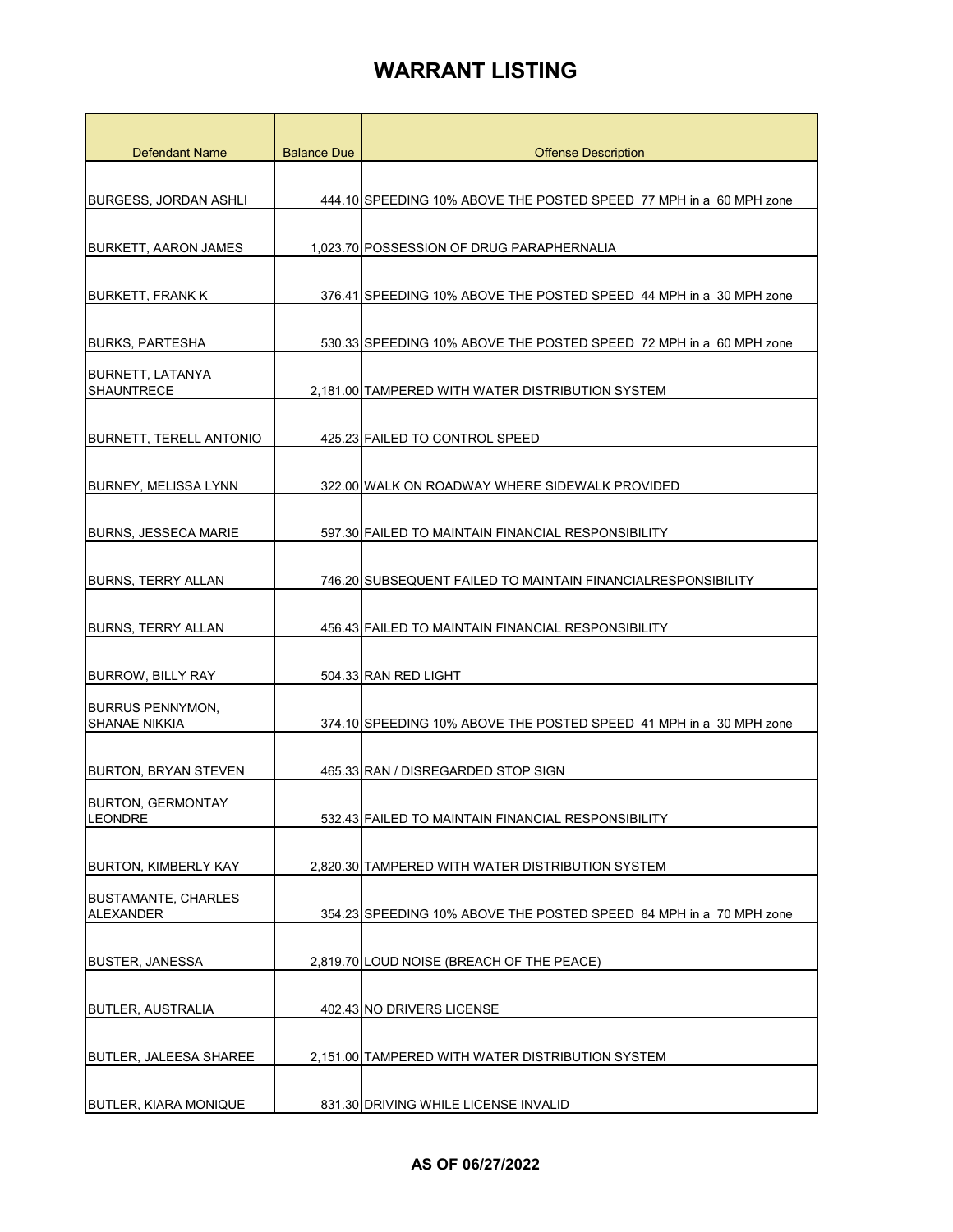| <b>Defendant Name</b>           | <b>Balance Due</b> | <b>Offense Description</b>                                         |
|---------------------------------|--------------------|--------------------------------------------------------------------|
|                                 |                    |                                                                    |
| <b>BUTLER, RAYJOHN ALMALIKE</b> |                    | 830.80 FAILURE TO APPEAR/BAIL JUMPING                              |
| <b>BUTLER, RAYJOHN ALMALIKE</b> |                    | 615.56 DRIVING WHILE LICENSE INVALID                               |
| <b>BUTLER, SHAMEKCA NASHAY</b>  |                    | 402.43 NO DRIVERS LICENSE                                          |
| <b>BUTLER, SHERRICK A</b>       |                    | 465.33 FAILED TO CONTROL SPEED                                     |
| BUTLER, SUZANNE VALLES          |                    | 646.00 FAILURE TO APPEAR/BAIL JUMPING                              |
| <b>BUTLER, SUZANNE VALLES</b>   |                    | 2.967.20 TAMPERED WITH WATER DISTRIBUTION SYSTEM                   |
| BUTLER, SUZANNE VALLES          |                    | 1,017.20 UNLAWFUL USE OF WATER                                     |
| BUTLER, SUZANNE VALLES          |                    | 1,017.20 UNLAWFUL USE OF WATER                                     |
| BUTLER, SUZANNE VALLES          |                    | 566.73 SPEEDING 10% ABOVE THE POSTED SPEED 44 MPH in a 30 MPH zone |
| BUTLER, SUZANNE VALLES          |                    | 503.83 NO DRIVERS LICENSE                                          |
| BUTLER, SUZANNE VALLES          |                    | 518.70 EXPIRED REGISTRATION                                        |
| BUTLER, SUZANNE VALLES          |                    | 846.30 THEFT OF PROPERTY UNDER \$50                                |
| <b>BUTLER, WILKIE SHAMAL</b>    |                    | 866.30 DRIVING WHILE LICENSE INVALID                               |
| <b>BUTTERFIELD, JASON SAUL</b>  |                    | 465.33 SPEEDING 10% ABOVE THE POSTED SPEED 52 MPH in a 35 MPH zone |
| BYARS, ROYCE DELEON             |                    | 287.30 NO DRIVERS LICENSE                                          |
| BYARS, SAFRONIA LARUTH          |                    | 474.33 SPEEDING 10% ABOVE THE POSTED SPEED 61 MPH in a 45 MPH zone |
| <b>BYRD, CHRISTOPHER SCOTT</b>  |                    | 519.33 SPEEDING 10% ABOVE THE POSTED SPEED 73 MPH in a 60 MPH zone |
| <b>BYRD, CHRISTOPHER SCOTT</b>  |                    | 449.80 VIOLATE PROMISE TO APPEAR                                   |
| BYRD, KRISTEN NICOLE            |                    | 465.33 RAN / DISREGARDED STOP SIGN                                 |
| CABALLERO, MIGUEL ANGEL         |                    | 284.83 NO DRIVERS LICENSE                                          |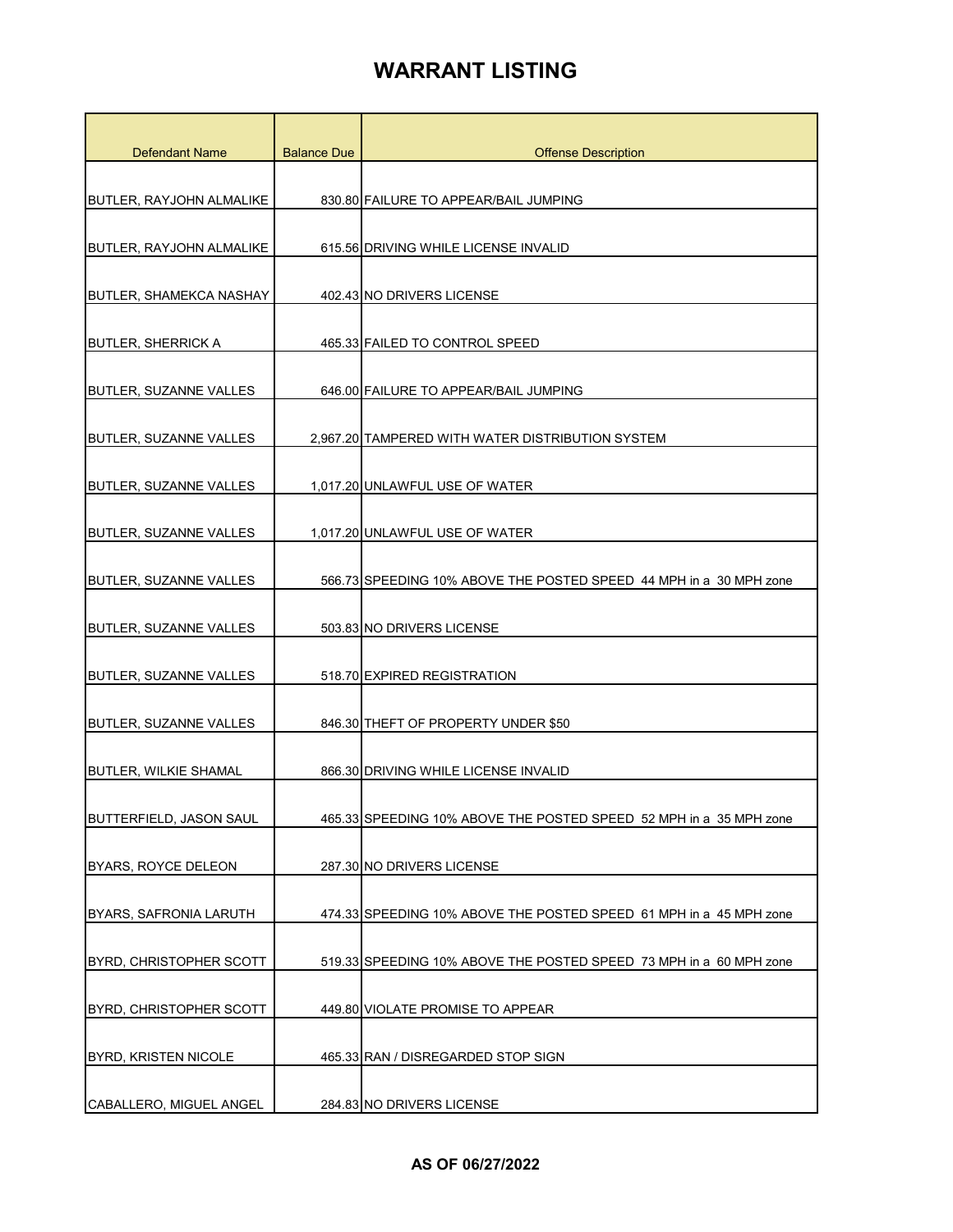| <b>Defendant Name</b>                          | <b>Balance Due</b> | <b>Offense Description</b>                                         |
|------------------------------------------------|--------------------|--------------------------------------------------------------------|
|                                                |                    |                                                                    |
| CABALLERO, MIGUEL ANGEL                        |                    | 447.20 FAILED TO MAINTAIN FINANCIAL RESPONSIBILITY                 |
|                                                |                    |                                                                    |
| CABALLERO, MIGUEL ANGEL                        |                    | 360.23 SPEEDING 10% ABOVE THE POSTED SPEED 57 MPH in a 40 MPH zone |
|                                                |                    |                                                                    |
| CAHILL, MAKAELA LYNN                           |                    | 434.00 FAILED TO STOP AT DESIGNATED POINT (STOP SIGN)              |
|                                                |                    |                                                                    |
| CAIL, LAURISSA JARAE                           |                    | 465.33 SPEEDING 10% ABOVE THE POSTED SPEED 45 MPH in a 30 MPH zone |
| CALBERT TURNER, BONNIE<br><b>EVELYN</b>        |                    | 612.30 FAILED TO MAINTAIN FINANCIAL RESPONSIBILITY                 |
|                                                |                    |                                                                    |
| <b>CALBERT TURNER, BONNIE</b><br><b>EVELYN</b> |                    | 480.20 EXPIRED OR NO MOTOR VEHICLE INSPECTION                      |
|                                                |                    |                                                                    |
| CALDERILLA, SERGIO                             |                    | 412.73 FAILED TO CONTROL SPEED                                     |
|                                                |                    |                                                                    |
| CALDERILLA, SERGIO                             |                    | 252.33 NO DRIVERS LICENSE                                          |
|                                                |                    |                                                                    |
| CALDERON, GUADALUPE                            |                    | 495.33 SPEEDING 10% ABOVE THE POSTED SPEED 72 MPH in a 60 MPH zone |
| CALDWELL, SHAWNYALLE R                         |                    | 465.33 SPEEDING 10% ABOVE THE POSTED SPEED 51 MPH in a 40 MPH zone |
|                                                |                    |                                                                    |
| CALDWELL, SHAWNYALLE R                         |                    | 597.30 FAILED TO MAINTAIN FINANCIAL RESPONSIBILITY                 |
|                                                |                    |                                                                    |
| CALLENS, CASSIOPEIA M                          |                    | 465.33 SPEEDING 10% ABOVE THE POSTED SPEED 74 MPH in a 60 MPH zone |
| <b>CALLIHAN, JAMES RUSSELL</b>                 |                    | 465.33 UNSAFE START                                                |
|                                                |                    |                                                                    |
| CALLWOOD, BROOKE LINDY                         |                    | 308.00 SPEEDING 10% ABOVE THE POSTED SPEED 48 MPH in a 30 MPH zone |
|                                                |                    |                                                                    |
| CALLWOOD, BROOKE LINDY                         |                    | 785.80 CRUELTY TO ANIMAL - PROVIDE VETERINARY CARE                 |
| CAMACHO, ROCHEL                                |                    |                                                                    |
| <b>MENDIOLA</b>                                |                    | 331.50 FAILED TO CONTROL SPEED                                     |
|                                                |                    |                                                                    |
| CAMPBELL, CLAYTON J                            |                    | 597.30 FAILED TO MAINTAIN FINANCIAL RESPONSIBILITY                 |
| CAMPBELL, CODY JAMES                           |                    | 345.80 SPEEDING 10% ABOVE THE POSTED SPEED 62 MPH in a 30 MPH zone |
|                                                |                    |                                                                    |
| CAMPBELL, CODY JAMES                           |                    | 404.10 SPEEDING 10% ABOVE THE POSTED SPEED 43 MPH in a 30 MPH zone |
|                                                |                    |                                                                    |
| CAMPBELL, JAMES                                |                    | 375.10 DEFECTIVE STOP LAMP(S)                                      |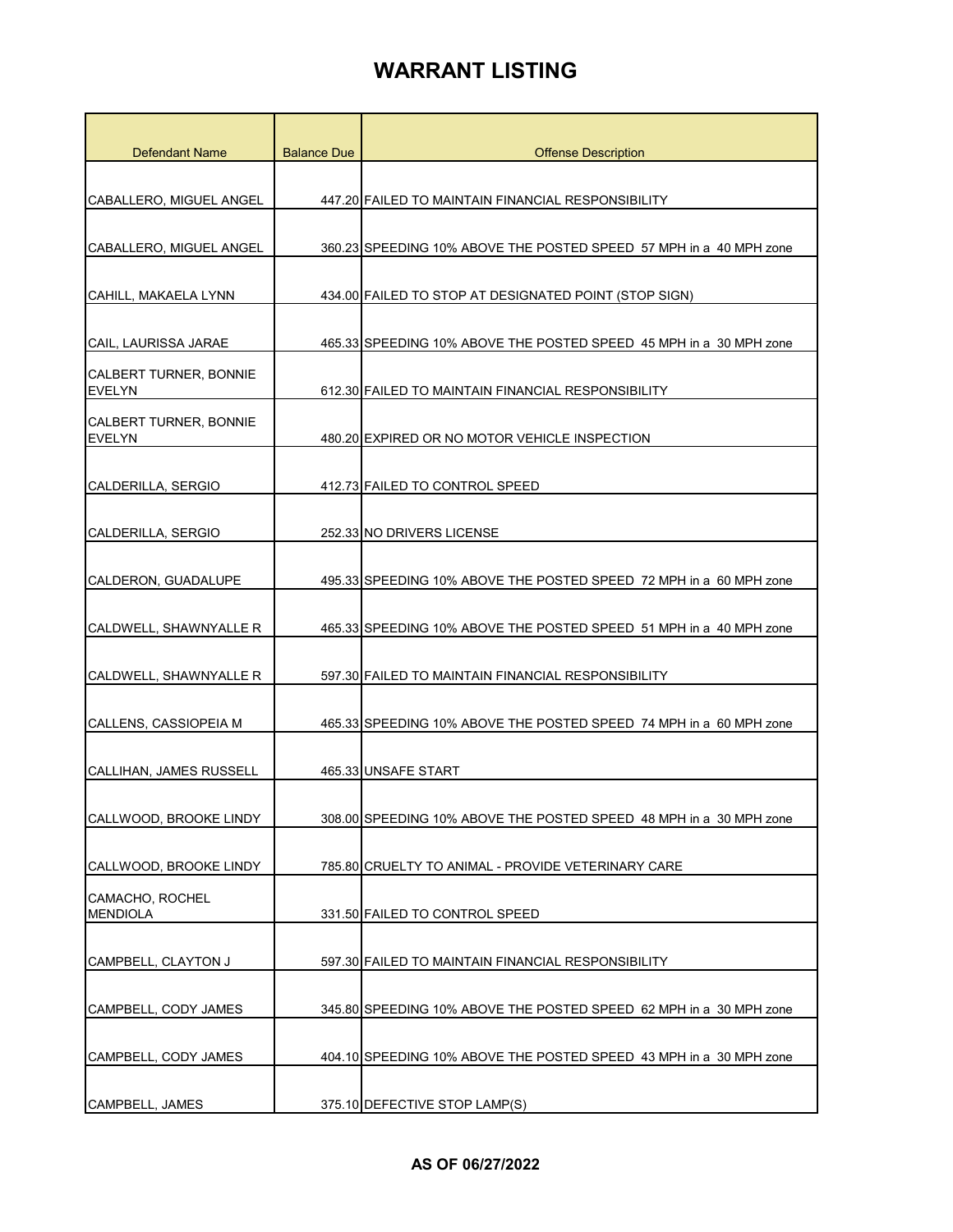| <b>Defendant Name</b>                       | <b>Balance Due</b> | <b>Offense Description</b>                                         |
|---------------------------------------------|--------------------|--------------------------------------------------------------------|
|                                             |                    |                                                                    |
| CAMPBELL, JAMES                             |                    | 364.70 EXPIRED OPERATORS LICENSE                                   |
|                                             |                    |                                                                    |
| CAMPBELL, LINDSEY AFTEN                     |                    | 402.40 NO DRIVERS LICENSE                                          |
|                                             |                    |                                                                    |
| CAMPBELL, LYDELL LAMAR                      |                    | 479.83 NO DRIVERS LICENSE                                          |
|                                             |                    |                                                                    |
| CAMPBELL, LYDELL LAMAR                      |                    | 707.20 FAILED TO MAINTAIN FINANCIAL RESPONSIBILITY                 |
| CAMPBELL, LYDELL LAMAR                      |                    | 479.83 NO DRIVERS LICENSE                                          |
|                                             |                    |                                                                    |
| CAMPBELL, MELVIN DWAYNE                     |                    | 785.80 UNLAWFUL USE OF WATER                                       |
|                                             |                    |                                                                    |
| CAMPBELL, OTIS NEFF II                      |                    | 384.93 RAN / DISREGARDED STOP SIGN                                 |
| CAMPOS, ANTONIO JOSE                        |                    | 551.20 FAILED TO MAINTAIN FINANCIAL RESPONSIBILITY                 |
|                                             |                    |                                                                    |
| CANALES, MARIA SANDRA                       |                    | 661.00 FAILURE TO RETURN LIBRARY MATERIALS (THEFT)                 |
| CANDLER, FRANCHOT                           |                    |                                                                    |
| DAMMON JR                                   |                    | 792.30 SOLICITING WITHOUT A PERMIT                                 |
| CANNON, ALEXANDRE<br><b>DENAKO</b>          |                    | 152.83 SPEEDING 10% ABOVE THE POSTED SPEED 97 MPH in a 60 MPH zone |
|                                             |                    |                                                                    |
| CANTRELL, ALLEN MICHAEL                     |                    | 376.00 FAILED TO MAINTAIN FINANCIAL RESPONSIBILITY                 |
|                                             |                    |                                                                    |
| <b>CANTRELL, ALLEN MICHAEL</b>              |                    | 284.10 RAN / DISREGARDED STOP SIGN                                 |
|                                             |                    |                                                                    |
| CANTRELL, STACY MICHELLE                    |                    | 516.83 DROVE LEFT OF CENTER LANE                                   |
| <b>CAPERS, ROBERT JOHN</b><br><b>LEMONT</b> |                    | 616.00 COURT FAILURE TO APPEAR/BAIL JUMPING                        |
|                                             |                    |                                                                    |
| CAPI CUEVAS, ANGEL                          |                    | 531.00 FAILED TO MAINTAIN FINANCIAL RESPONSIBILITY                 |
|                                             |                    |                                                                    |
| CARABALLO, JOE                              |                    | 195.00 CUT ACROSS PROPERTY                                         |
| CARDENAS LOPEZ, BLANCA<br><b>ESTELLA</b>    |                    | 150.00 SPEEDING 10% ABOVE THE POSTED SPEED 53 MPH in a 40 MPH zone |
|                                             |                    |                                                                    |
| CARESS, CHYNA JADE                          |                    | 402.40 NO DRIVERS LICENSE                                          |
|                                             |                    |                                                                    |
| CAREY, NANETTE LETHRESE                     |                    | 651.30 FAILED TO MAINTAIN FINANCIAL RESPONSIBILITY                 |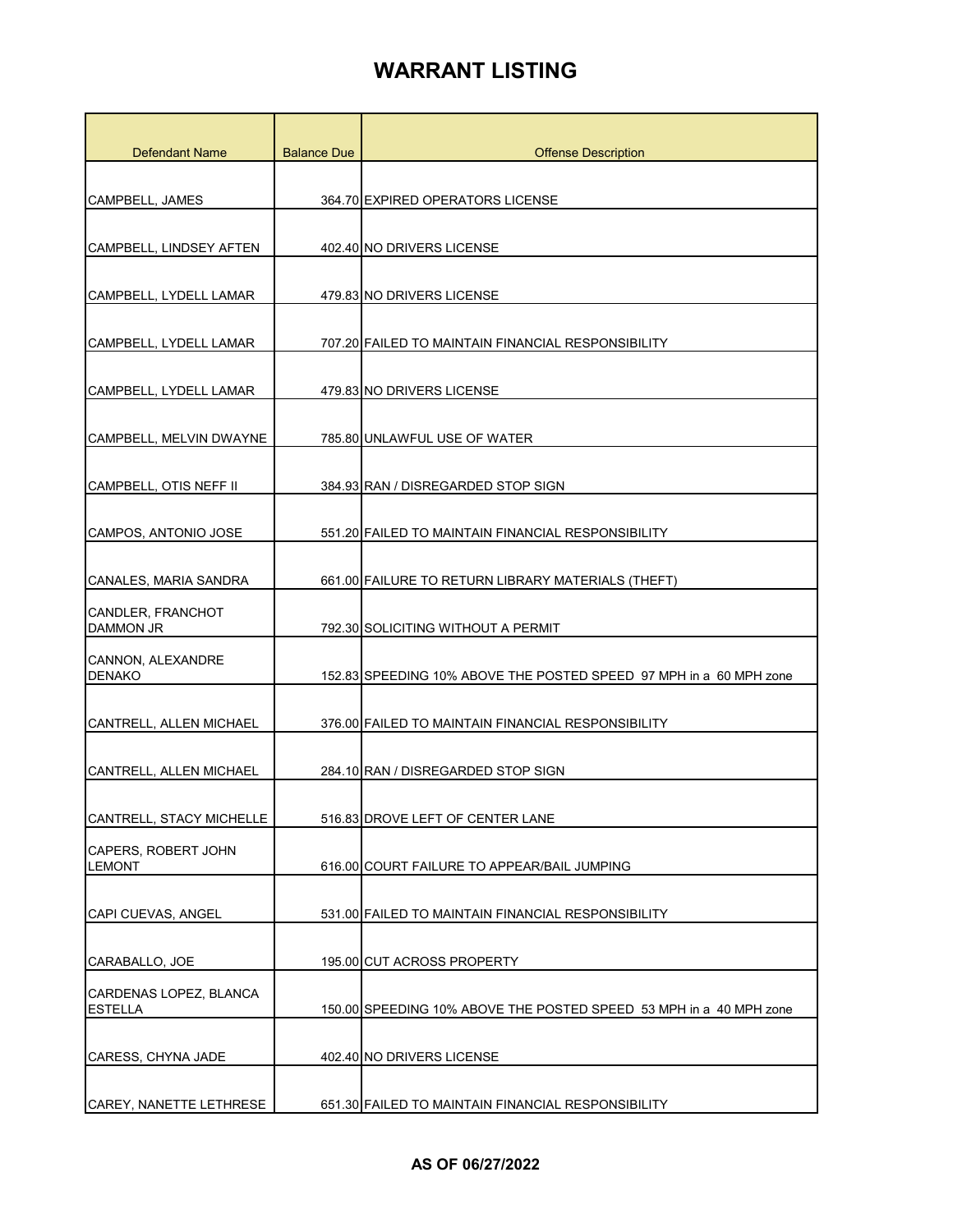| <b>Defendant Name</b>                 | <b>Balance Due</b> | <b>Offense Description</b>                                         |
|---------------------------------------|--------------------|--------------------------------------------------------------------|
|                                       |                    |                                                                    |
| CAREY, NANETTE LETHRESE               |                    | 261.17 EXPIRED OPERATORS LICENSE                                   |
|                                       |                    |                                                                    |
| CAREY, NANETTE LETHRESE               |                    | 401.83 SPEEDING IN A SCHOOL ZONE 31 MPH in a 25 MPH zone           |
| CARLISLE, LAKEIVAN<br><b>SENTRELL</b> |                    | 434.80 FAILED TO MAINTAIN FINANCIAL RESPONSIBILITY                 |
|                                       |                    |                                                                    |
| <b>CARNEY, RICHARD</b>                |                    | 839.80 FAILURE TO APPEAR/BAIL JUMPING                              |
|                                       |                    |                                                                    |
| <b>CARNEY, RICHARD</b>                |                    | 519.33 SPEEDING 10% ABOVE THE POSTED SPEED 68 MPH in a 55 MPH zone |
|                                       |                    |                                                                    |
| <b>CARNEY, RICHARD</b>                |                    | 456.40 NO DRIVERS LICENSE                                          |
|                                       |                    |                                                                    |
| CAROSE, MICHAEL JUSTIN                |                    | 402.43 NO DRIVERS LICENSE                                          |
|                                       |                    |                                                                    |
| CARPIO, ULISES A                      |                    | 785.80 FAILURE TO APPEAR/BAIL JUMPING                              |
|                                       |                    |                                                                    |
| CARR, ALFRED LEROY                    |                    | 465.33 SPEEDING 10% ABOVE THE POSTED SPEED 78 MPH in a 60 MPH zone |
|                                       |                    |                                                                    |
| CARR, MATTHEW CONNELL                 |                    | 354.23 SPEEDING 10% ABOVE THE POSTED SPEED 41 MPH in a 30 MPH zone |
|                                       |                    |                                                                    |
| CARRERO RUEDA, JEAN LUIS              |                    | 465.33 SPEEDING 10% ABOVE THE POSTED SPEED 74 MPH in a 55 MPH zone |
|                                       |                    |                                                                    |
| CARRERO RUEDA, JEAN LUIS              |                    | 402.43 NO DRIVERS LICENSE                                          |
| CARRILLO, ELISEO ROBERTO              |                    | 375.70 FAILED TO MAINTAIN FINANCIAL RESPONSIBILITY                 |
|                                       |                    |                                                                    |
| CARRILLO, PAUL RAMON                  |                    | 818.30 FAILED TO STERILIZE ANIMAL (ADOPTION CONTRACT)              |
|                                       |                    |                                                                    |
| CARRINGTON, ANDREW C                  |                    | 465.33 SPEEDING 10% ABOVE THE POSTED SPEED 67 MPH in a 40 MPH zone |
|                                       |                    |                                                                    |
| CARRISALEZ, SAVANNAH                  |                    | 597.30 FAILED TO MAINTAIN FINANCIAL RESPONSIBILITY                 |
| CARRIZALES CASTILLO,                  |                    |                                                                    |
| <b>CLEMENTE</b>                       |                    | 144.10 NO DRIVERS LICENSE                                          |
|                                       |                    |                                                                    |
| CARROLL, MONTIZE KARIM                |                    | 191.10 TOWED A VEHICLE WITH NO TAIL LAMPS                          |
|                                       |                    |                                                                    |
| CARROLL, MONTIZE KARIM                |                    | 366.60 SPEEDING 10% ABOVE THE POSTED SPEED 53 MPH in a 30 MPH zone |
|                                       |                    |                                                                    |
| CARROW, KYLE RUSSELL                  |                    | 458.83 VIOLATE PROMISE TO APPEAR                                   |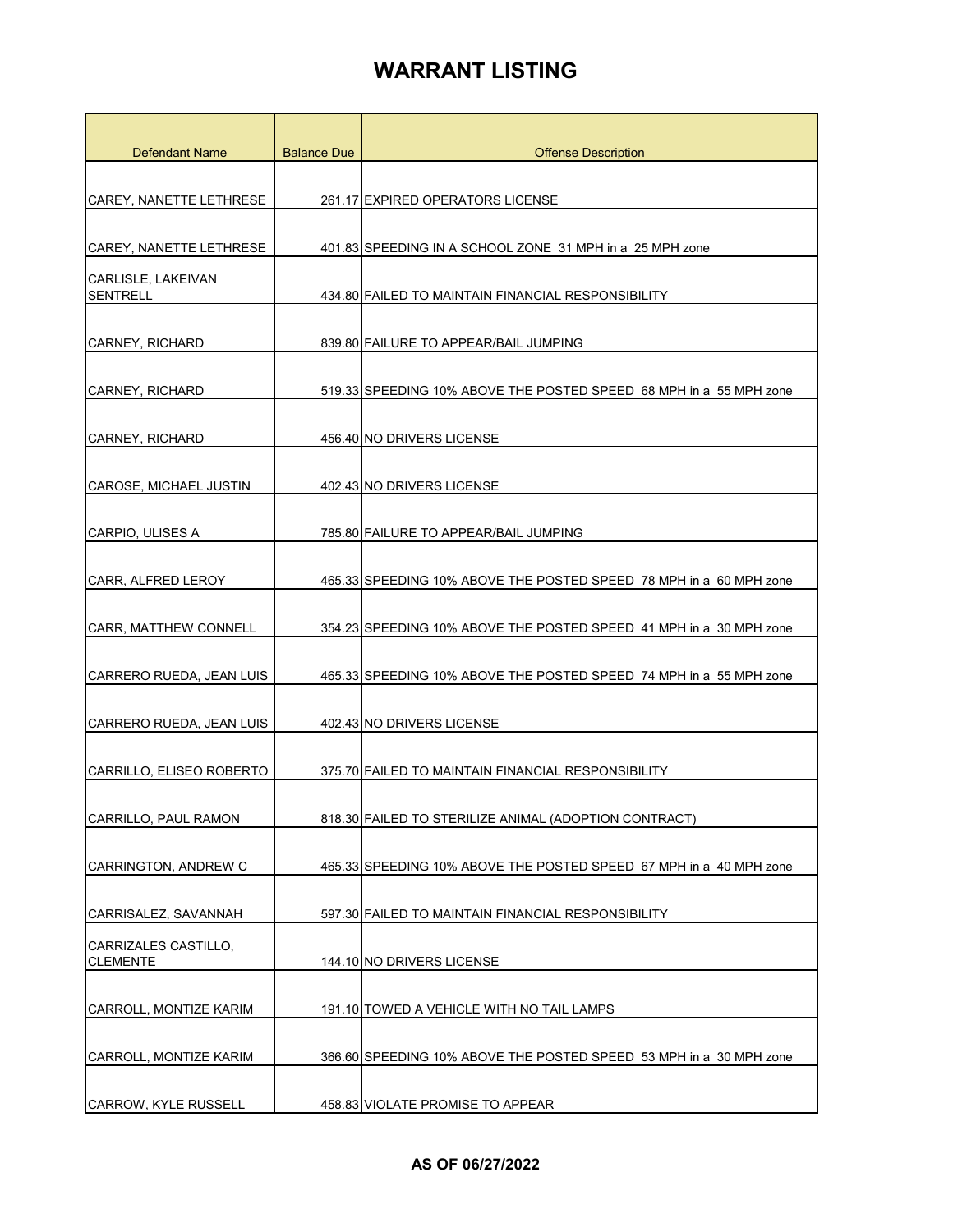| <b>Defendant Name</b>                   | <b>Balance Due</b> | <b>Offense Description</b>                                                          |
|-----------------------------------------|--------------------|-------------------------------------------------------------------------------------|
| CARTAGENA, CARLOS<br><b>MIGUEL</b>      |                    | 2,811.30 TAMPERED WITH WATER DISTRIBUTION SYSTEM                                    |
| CARTER, MARCUS ANTONIO                  |                    | 512.20 LOUD NOISE (BREACH OF THE PEACE)                                             |
| <b>CARTER, MARCUS ANTONIO</b>           |                    | 830.70 UNLAWFUL USE OF WATER                                                        |
| <b>CARTER, MARY K</b>                   |                    | 441.30 EXPIRED REGISTRATION                                                         |
| CARTER, REBECCA LYNN                    |                    | 458.83 VIOLATE PROMISE TO APPEAR                                                    |
| CARTER, ROBERT JOSEPH                   |                    | 460.33 SPEEDING 10% ABOVE THE POSTED SPEED 71 MPH in a 55 MPH zone                  |
| CASE, DOUGLAS JOHN                      |                    | 465.33 FAILED TO SIGNAL INTENT TO TURN                                              |
| CASEY, JOYCE ANISSA RAE                 |                    | 631.00 DRIVING WHILE LICENSE INVALID                                                |
| <b>CASON, WILLIAM LANE</b>              |                    | 742.30 FILED A FALSE STATEMENT TO OBTAIN PROPERTY OR CREDIT                         |
| <b>CASSATT, FRANK STEPHAN</b>           |                    | 504.33 FAILED TO STOP AT MARKED RAILROAD CROSSING                                   |
| CASSIDY, RANDY LEE                      |                    | 792.30 PUBLIC INTOXICATION                                                          |
| CASTANEDA, DAVID                        |                    | USED WIRELESS COMMUNICATION IN A SCHOOLZONE WHILE<br>419.10 OPERATING MOTOR VEHICLE |
| CASTANEDA, DAVID                        |                    | 386.73 SPEEDING IN A SCHOOL ZONE 28 MPH in a 20 MPH zone                            |
| CASTANON, JACOB PIERCE                  |                    | 473.80 PUBLIC INTOXICATION UNDER 21 YOA                                             |
| CASTELAN VENCES,<br><b>EDUARDO</b>      |                    | 465.33 FAILED TO SIGNAL LANE CHANGE                                                 |
| CASTILLEJA RODRIGUEZ,<br><b>JASMINE</b> |                    | 354.23 SPEEDING 10% ABOVE THE POSTED SPEED 68 MPH in a 55 MPH zone                  |
| CASTILLO, CARMEN                        |                    | 443.53 FAILED TO MAINTAIN FINANCIAL RESPONSIBILITY                                  |
| CASTILLO, ELSA                          |                    | 399.10 VIOLATE PROMISE TO APPEAR                                                    |
| CASTILLO, RAMIRO                        |                    | 374.10 SPEEDING 10% ABOVE THE POSTED SPEED 45 MPH in a 35 MPH zone                  |
| CASTINEYRA, CLARA<br><b>VERONICA</b>    |                    | 792.30 DRIVING WHILE LICENSE INVALID                                                |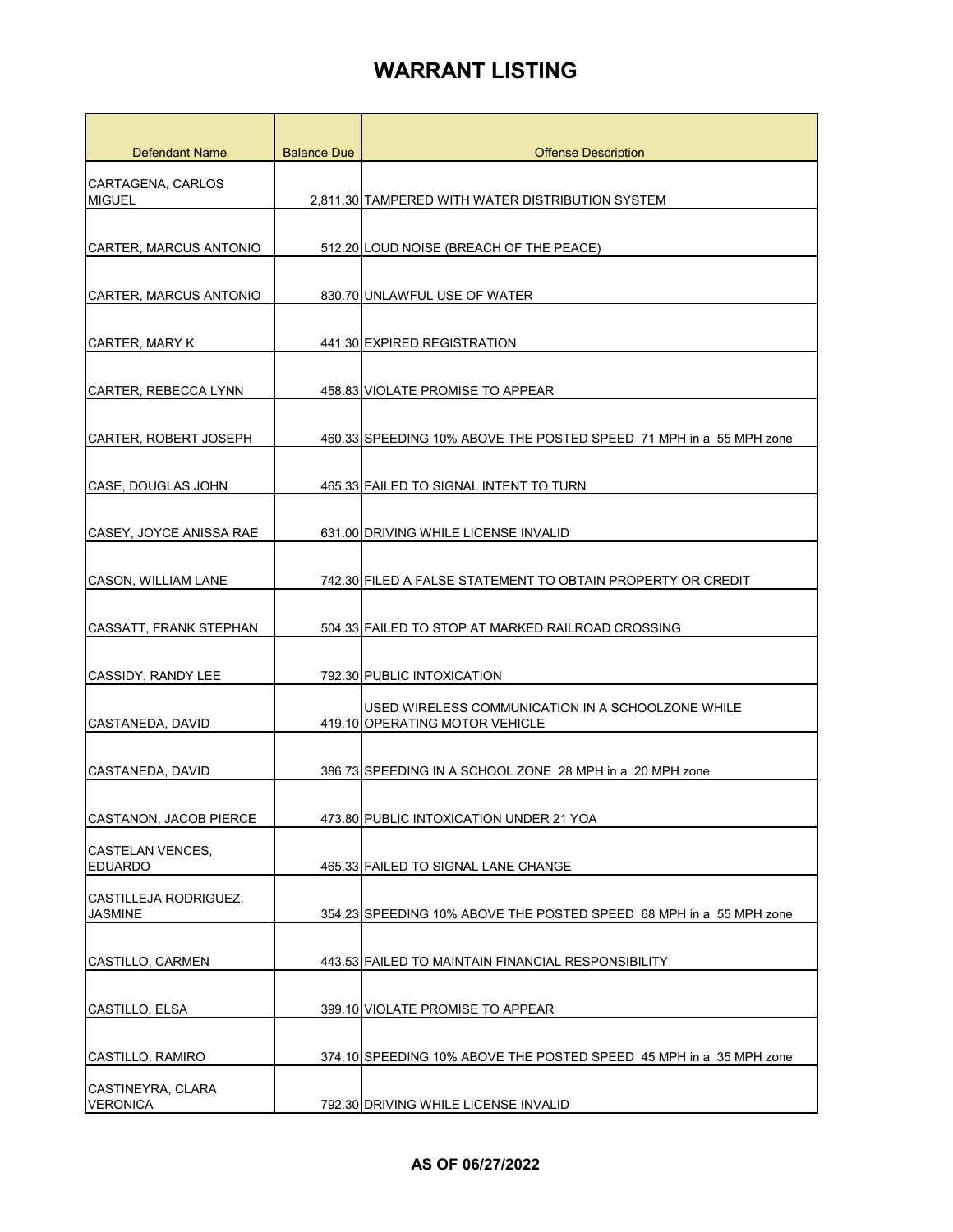| Defendant Name                             | <b>Balance Due</b> | <b>Offense Description</b>                                              |
|--------------------------------------------|--------------------|-------------------------------------------------------------------------|
| CASTRO, CHARLES ANTHONY                    |                    |                                                                         |
| JR                                         |                    | 504.33 SPEEDING 10% ABOVE THE POSTED SPEED 75 MPH in a 60 MPH zone      |
|                                            |                    |                                                                         |
| CASTRO, MARCOS G                           |                    | 465.33 SPEEDING 10% ABOVE THE POSTED SPEED 43 MPH in a 30 MPH zone      |
| CASTRO, PEDRO                              |                    | 374.10 FAILED TO SIGNAL INTENT TO TURN                                  |
| <b>CATT, CHRISTOPHER D</b>                 |                    | 412.73 SPEEDING 10% ABOVE THE POSTED SPEED 57 MPH in a 40 MPH zone      |
| CAVAZOS, RAMON III                         |                    | 465.33 PASS TO THE LEFT W/OUT SAFETY                                    |
| CEASAR, JOHANN J                           |                    | 451.73 DISREGARD OFFICIAL TRAFFIC CONTROL DEVICE                        |
| CEASAR, JOHANN J                           |                    | 516.73 SPEEDING 10% ABOVE THE POSTED SPEED 65 MPH in a 30 MPH zone      |
| CEASAR, JOHANN JOHNELL                     |                    | 365.30 FAILURE TO APPEAR/BAIL JUMPING                                   |
| CEASAR, JOHANN JOHNELL                     |                    | 804.70 LOUD NOISE (BREACH OF THE PEACE)                                 |
| CEBALLOS, JUAN CHRISTIAN                   |                    | 488.70 VIOLATE PROMISE TO APPEAR                                        |
| CEDILLO, SELVIN                            |                    | 457.73 DISREGARDED TURN MARKS AT INTERSECTION                           |
| CEDILLO, SELVIN                            |                    | 414.83 NO DRIVERS LICENSE                                               |
| CEDILLO, SELVIN                            |                    | 609.70 FAILED TO MAINTAIN FINANCIAL RESPONSIBILITY                      |
| CESAREO, MARCUS<br><b>ANTHONY</b>          |                    | UNRESTRAINED CHILD UNDER 8 YEARS OF AGEOR UNDER 4 FT 9<br>490.23 INCHES |
| <b>CESAREO, MARCUS</b><br><b>ANTHONY</b>   |                    | 293.80 EXPIRED OR NO MOTOR VEHICLE INSPECTION                           |
| <b>CESAREO, MARCUS</b><br><b>ANTHONY</b>   |                    | 447.20 FAILED TO MAINTAIN FINANCIAL RESPONSIBILITY                      |
| <b>CESAREO, MARCUS</b><br><b>ANTHONY</b>   |                    | 317.20 EXPIRED REGISTRATION                                             |
| <b>CESAREO, MARCUS</b><br><b>ANTHONY</b>   |                    | 486.20 FAILED TO MAINTAIN FINANCIAL RESPONSIBILITY                      |
| CHAMBERS, FELICIA<br>SHAUNTA               |                    | 831.30 DRIVING WHILE LICENSE INVALID                                    |
| <b>CHAMBERS, PATRICK</b><br><b>RUSSELL</b> |                    | 840.20 OPEN CONTAINER MOTOR VEHICLE - PASSENGER                         |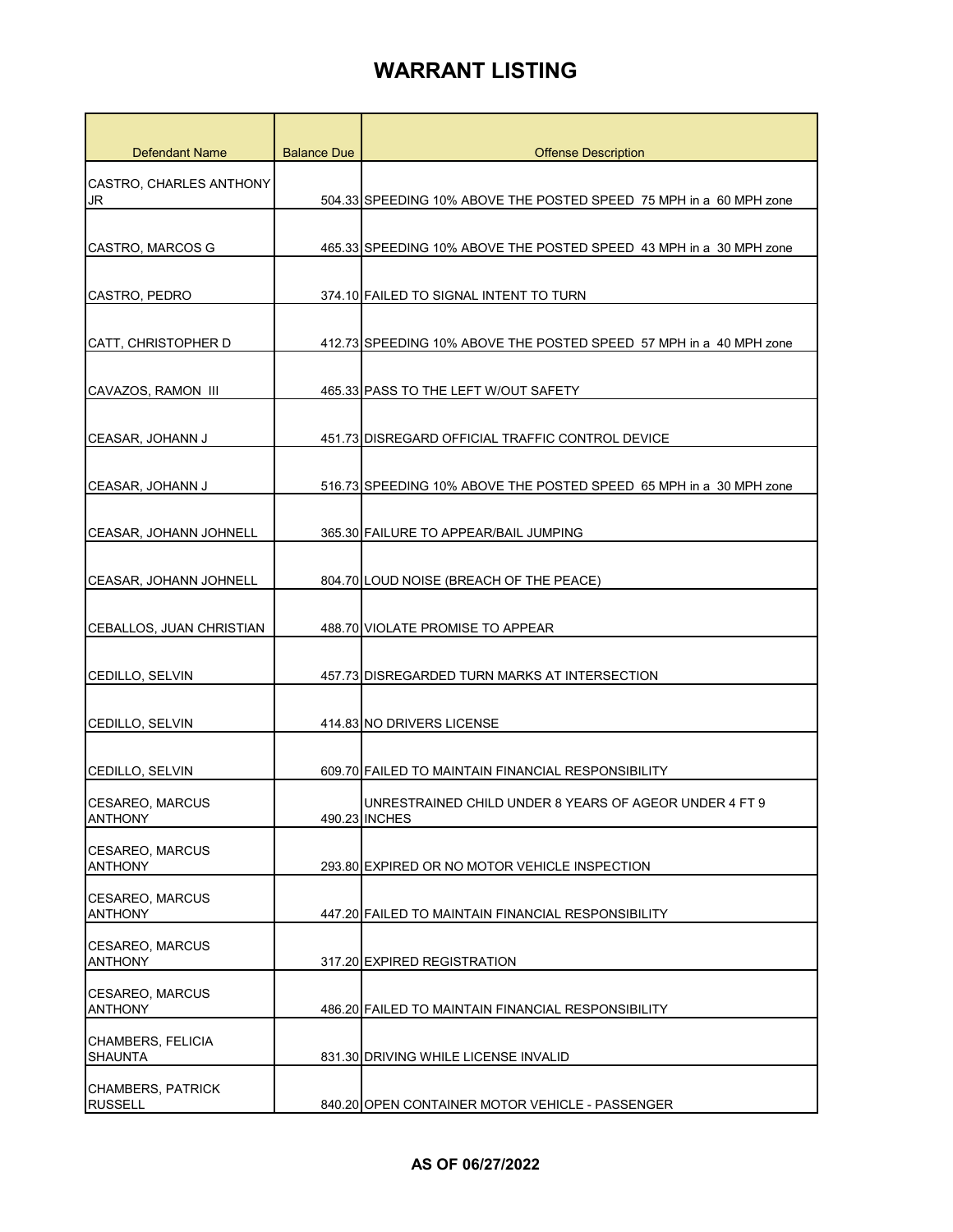| <b>Defendant Name</b>                    | <b>Balance Due</b> | <b>Offense Description</b>                                                  |
|------------------------------------------|--------------------|-----------------------------------------------------------------------------|
|                                          |                    |                                                                             |
| CHANDLER, PAUL RAY                       |                    | 831.30 DRIVING WHILE LICENSE INVALID                                        |
| CHANEY, JONOVAN TRE<br><b>CEAN</b>       |                    | 2,862.83 FAILED TO YIELD ROW ACCIDENT W/BODILY INJURY                       |
| CHANEY, URSULA ELSIE<br><b>ANNETTE</b>   |                    | 74.83 NO DRIVERS LICENSE                                                    |
| CHANEY, URSULA ELSIE<br><b>ANNETTE</b>   |                    | 367.20 FAILED TO MAINTAIN FINANCIAL RESPONSIBILITY                          |
| CHANG, IN SHIK                           |                    | 2,807.30 ALLOWING UNSANITARY CONDITIONS                                     |
| CHANG, JONATHAN                          |                    | 504.33 SPEEDING 10% ABOVE THE POSTED SPEED 73 MPH in a 45 MPH zone          |
| CHANLEY, MIRANDA MARIE                   |                    | 792.30 DRIVING WHILE LICENSE INVALID                                        |
| CHAO, CLIFF DENNIS                       |                    | 651.00 PUBLIC INTOXICATION                                                  |
| CHAPMAN, TATIANNA AMIEE<br>JAY           |                    | 651.00 UNLAWFUL USE OF WATER                                                |
| CHAPPELL HINOJOSA, MARA<br><b>ELAINE</b> |                    | 360.10 THEFT OF PROPERTY UNDER \$50                                         |
| CHAPPELL, LARRY KEYUN                    |                    | 707.20 LOUD NOISE (BREACH OF THE PEACE)                                     |
| <b>CHAPPELL, LARRY KEYUN</b>             |                    | 707.33 DRIVING WHILE LICENSE INVALID                                        |
| ICHAPPELL. TWYLA LASHY                   |                    | 381.50 SPEEDING 10% ABOVE THE POSTED SPEED 83 MPH in a 70 MPH zone          |
| CHARLES, KERRON DEON                     |                    | 171.00 FAILED TO DISPLAY DRIVERS LICENSE                                    |
| CHARLES, KERRON DEON                     |                    | OPERATE MOTOR VEHICLE WITHOUT TWO LICENSE PLATES/PROPER<br>171.00 PLACEMENT |
| <b>CHARLES, KERRON DEON</b>              |                    | 321,00 FAILED TO MAINTAIN FINANCIAL RESPONSIBILITY                          |
| CHARLES, KERRON DEON                     |                    | 379.10 SPEEDING 10% ABOVE THE POSTED SPEED 83 MPH in a 45 MPH zone          |
| CHASEN, CLIFF MARSHAILE                  |                    | 2,116.00 TAMPERED WITH WATER DISTRIBUTION SYSTEM                            |
| CHASSAGNE, TARA                          |                    | 651.00 FAILED TO PROVIDE PROOF OF RABIES                                    |
| CHATMAN, LACRYSTAL<br><b>DOMONIQUE</b>   |                    | 497.83 SPEEDING IN A SCHOOL ZONE 42 MPH in a 25 MPH zone                    |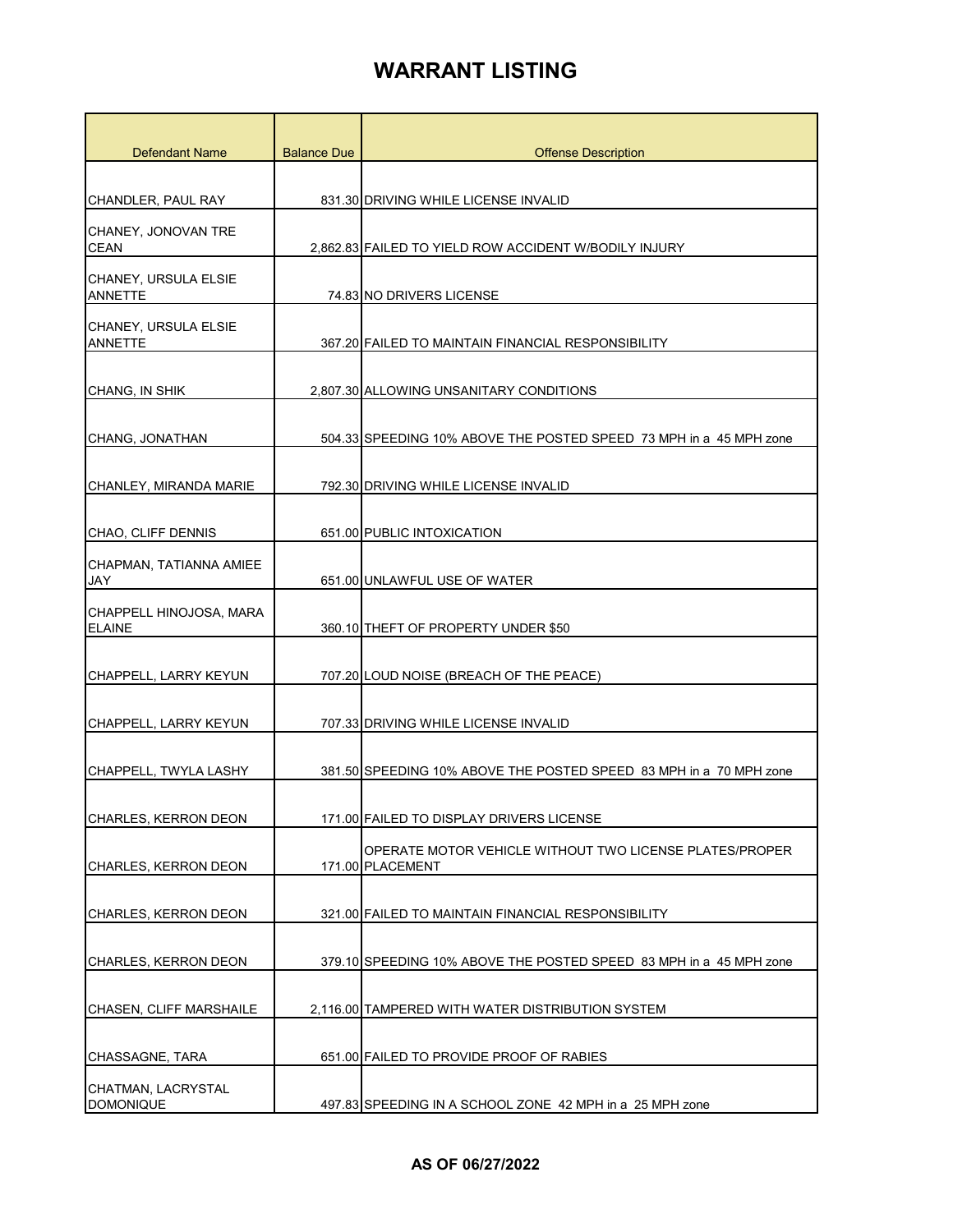| <b>Defendant Name</b>                      | <b>Balance Due</b> | <b>Offense Description</b>                                           |
|--------------------------------------------|--------------------|----------------------------------------------------------------------|
|                                            |                    |                                                                      |
| CHAVEZ, DAVID                              |                    | 800.80 FAILURE TO APPEAR/BAIL JUMPING                                |
| CHAVEZ, DAVID                              |                    | 807.43 DRIVING WHILE LICENSE INVALID                                 |
|                                            |                    |                                                                      |
| CHAVEZ, JASMINE BINNIE                     |                    | 133.90 FAILED TO STERILIZE ANIMAL (ADOPTION CONTRACT)                |
| CHAVEZ, JASMINE BINNIE                     |                    | 375.70 FAILED TO PROVIDE PROOF OF RABIES                             |
| CHAVEZ, JASMINE BINNIE                     |                    | 457.73 SPEEDING 10% ABOVE THE POSTED SPEED 56 MPH in a 30 MPH zone   |
| CHAVEZ, PATRICIO M                         |                    | 227.50 SPEEDING 10% ABOVE THE POSTED SPEED 67 MPH in a 45 MPH zone   |
| CHAVEZ, PATRICIO M                         |                    | 327.73 SPEEDING 10% ABOVE THE POSTED SPEED 59 MPH in a 45 MPH zone   |
| CHAVEZ, PATRICIO M                         |                    | 490.23 SPEEDING 10% ABOVE THE POSTED SPEED 80 MPH in a 45 MPH zone   |
| CHIRUNGA, ESTEYA E                         |                    | 284.83 NO DRIVERS LICENSE                                            |
| CHIRUNGA, ESTEYA E                         |                    | 421.20 FAILED TO MAINTAIN FINANCIAL RESPONSIBILITY                   |
| CHRISTIAN, EVER VIRGINIA                   |                    | 465.33 SPEEDING 10% ABOVE THE POSTED SPEED 79 MPH in a 60 MPH zone   |
| CHRISTMAS, ELIJAH B                        |                    | 651.00 FAILED TO STERILIZE ANIMAL (ADOPTION CONTRACT)                |
| CHRISTOPHER, CASEY<br><b>JOSEPH</b>        |                    | 374.10 SPEEDING 10% ABOVE THE POSTED SPEED 86 MPH in a 60 MPH zone   |
| CHURINETZ, ROBERT W                        |                    | 227.50 SPEEDING 10% ABOVE THE POSTED SPEED  49 MPH in a  30 MPH zone |
| <b>CISNEROS, LLAQUELIN</b>                 |                    | 503.33 SPEEDING IN A SCHOOL ZONE 34 MPH in a 20 MPH zone             |
| CLAIBORNE, KEVIN DESHOUN                   |                    | 504.33 SPEEDING 10% ABOVE THE POSTED SPEED 58 MPH in a 45 MPH zone   |
| <b>CLARK, CHADRIQUE</b><br><b>MARTRELL</b> |                    | 616.00 FAILURE TO APPEAR/BAIL JUMPING                                |
|                                            |                    |                                                                      |
| <b>CLARK, DAKOTA CRANSTON</b>              |                    | 612.30 FAILED TO MAINTAIN FINANCIAL RESPONSIBILITY                   |
| <b>CLARK, DANIEL ETHAN</b>                 |                    | 464.23 RAN RED LIGHT                                                 |
| <b>CLARK, DANIEL ETHAN</b>                 |                    | 301.73 SPEEDING 10% ABOVE THE POSTED SPEED 57 MPH in a 45 MPH zone   |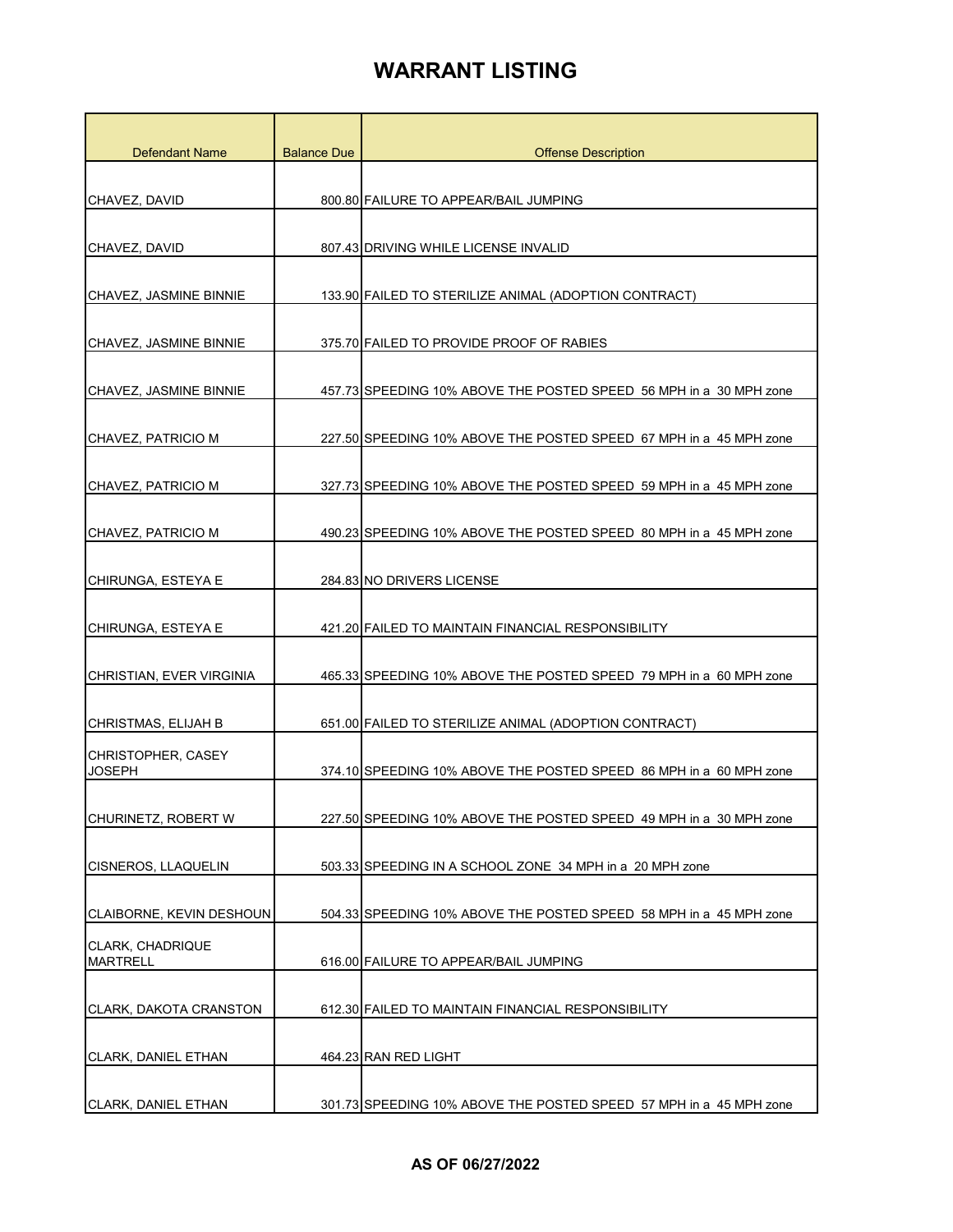| <b>Defendant Name</b>                          | <b>Balance Due</b> | <b>Offense Description</b>                                              |
|------------------------------------------------|--------------------|-------------------------------------------------------------------------|
|                                                |                    |                                                                         |
| <b>CLARK, JESTEN CODY</b>                      |                    | 374.10 SPEEDING 10% ABOVE THE POSTED SPEED 50 MPH in a 35 MPH zone      |
|                                                |                    |                                                                         |
| <b>CLARK, KRISTOPHER DANTE</b>                 |                    | 462.30 DISPLAYED LICENSE PLATE ISSUED TO ANOTHER VEHICLE                |
|                                                |                    |                                                                         |
| CLARK, MICHAEL FRANCIS JR                      |                    | 334.10 EXPIRED OR NO MOTOR VEHICLE INSPECTION                           |
| <b>CLARK, NYKEE SYMONE</b>                     |                    | 374.10 SPEEDING 10% ABOVE THE POSTED SPEED 60 MPH in a 45 MPH zone      |
|                                                |                    |                                                                         |
| <b>CLARK, RYAN THOMAS</b>                      |                    | 136.50 FAILED TO PROVIDE PROOF OF RABIES                                |
| <b>CLARKE, MICHELLE LOUISE</b>                 |                    |                                                                         |
|                                                |                    | 822.43 DRIVING WHILE LICENSE INVALID                                    |
| <b>CLAYTON, CHRISTOPHER</b><br><b>RASHAWN</b>  |                    | 291.67 SPEEDING 10% ABOVE THE POSTED SPEED 75 MPH in a 60 MPH zone      |
|                                                |                    |                                                                         |
| CLAYTON, MARQUITA LYN                          |                    | 412.23 SPEEDING IN A SCHOOL ZONE 39 MPH in a 25 MPH zone                |
|                                                |                    |                                                                         |
| CLEAVES, DWAYNE JUNE                           |                    | 497.83 VIOLATE PROMISE TO APPEAR                                        |
| <b>CLEMENT, WILLIAM R</b>                      |                    | 284.70 FAILED TO PROVIDE PROOF OF MICRO-CHIP                            |
| <b>CLEMENT, WILLIAM R</b>                      |                    | 284.70 FAILED TO PROVIDE PROOF OF RABIES                                |
|                                                |                    |                                                                         |
| CLEMENT, WILLIAM R                             |                    | 284.70 FAILED TO PROVIDE PROOF OF RABIES                                |
|                                                |                    |                                                                         |
| CLEVELAND, BRANDON L                           |                    | 785.80 FAILURE TO APPEAR/BAIL JUMPING                                   |
| CLEVELAND, MICHAEL<br><b>DARNELL</b>           |                    | 384.00 SPEEDING 10% ABOVE THE POSTED SPEED 72 MPH in a  60 MPH zone     |
|                                                |                    |                                                                         |
| CLOUD, CIERRA DEVON                            |                    | 465.33 RAN RED LIGHT                                                    |
| COATES KELLY, QUATESHIA<br>M                   |                    | UNRESTRAINED CHILD UNDER 8 YEARS OF AGEOR UNDER 4 FT 9<br>530.33 INCHES |
|                                                |                    |                                                                         |
| <b>COATES, CHENDERIQUIETER</b><br><b>RENEE</b> |                    | 616.00 UNLAWFUL USE OF WATER                                            |
|                                                |                    |                                                                         |
| <b>COATES, YUSUF AQUIL</b>                     |                    | 471.33 SPEEDING 10% ABOVE THE POSTED SPEED 52 MPH in a 30 MPH zone      |
| COBB, DAVID S JR                               |                    | 851.50 ILLEGAL SMOKING PRODUCTS                                         |
|                                                |                    |                                                                         |
| COBB, DAVID S JR                               |                    | 431.73 SPEEDING 10% ABOVE THE POSTED SPEED 40 MPH in a 30 MPH zone      |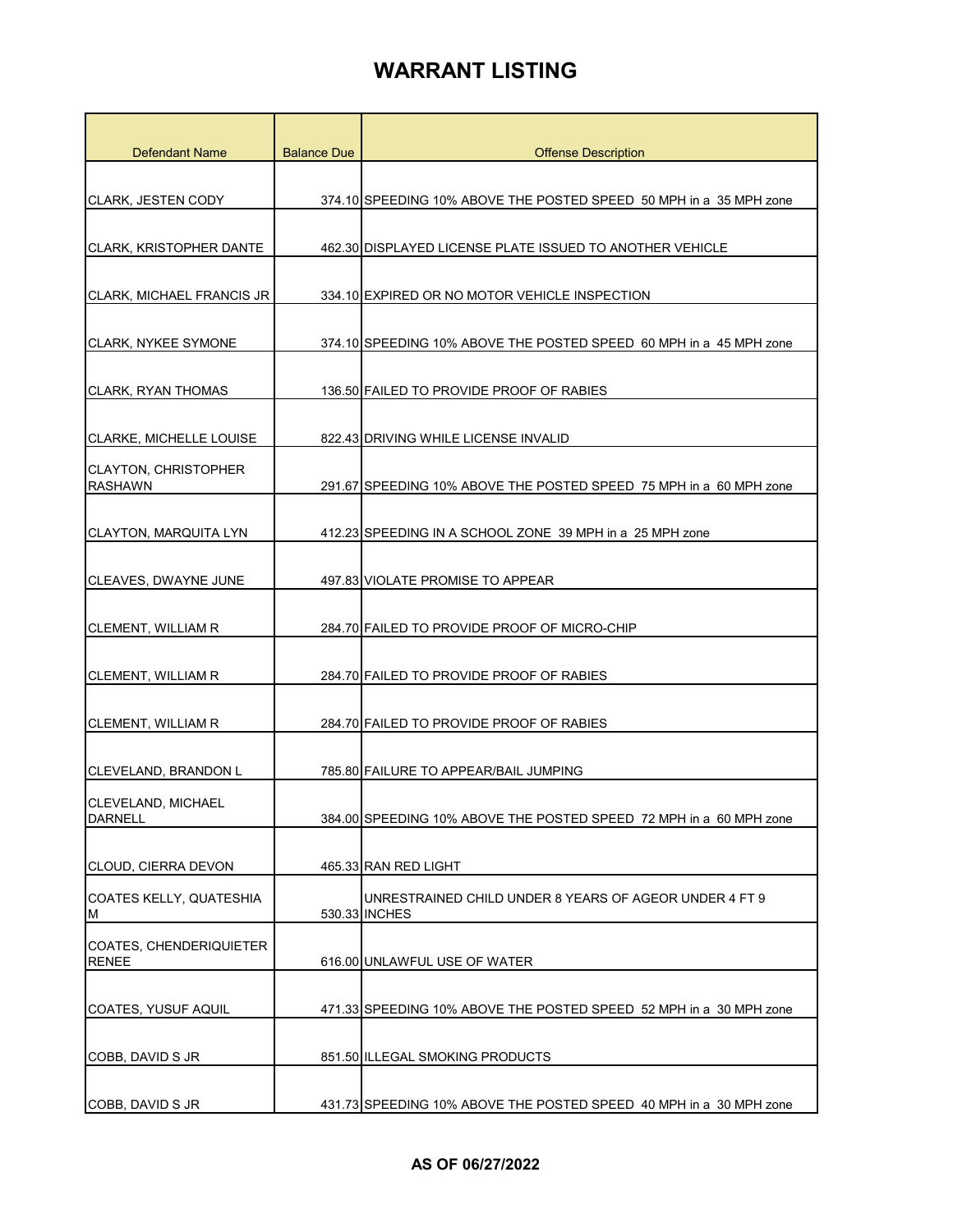| Defendant Name                           | <b>Balance Due</b> | <b>Offense Description</b>                                         |
|------------------------------------------|--------------------|--------------------------------------------------------------------|
|                                          |                    |                                                                    |
| COBB, SHAWN RICHARD                      |                    | 458.83 VIOLATE PROMISE TO APPEAR                                   |
|                                          |                    |                                                                    |
| COBOS, DIANA KAREN                       |                    | 651.00 FAILED TO PROVIDE PROOF OF RABIES                           |
| COCKRELL, NICOLE<br><b>CHRISTINA</b>     |                    | 616.00 FAILURE TO APPEAR/BAIL JUMPING                              |
| <b>CODISPOT, SARAH RENEE</b>             |                    | 465.33 SPEEDING 10% ABOVE THE POSTED SPEED 80 MPH in a 60 MPH zone |
| COE, VARNELL DAVID                       |                    | 465.33 SPEEDING 10% ABOVE THE POSTED SPEED 69 MPH in a 45 MPH zone |
| COFFEREN, BRITTANY D                     |                    | 619.00 THEFT OF PROPERTY UNDER \$50                                |
| COFIELD SMITH, TIFFANY<br><b>CHANEL</b>  |                    | 465.33 SPEEDING 10% ABOVE THE POSTED SPEED 50 MPH in a 40 MPH zone |
| COGGINS, JUSTIN WESLEY                   |                    | 293.93 SPEEDING IN A SCHOOL ZONE 32 MPH in a 20 MPH zone           |
| COHEN, CHEVON ISHMAEL                    |                    | 497.83 VIOLATE PROMISE TO APPEAR                                   |
| COLE, ANDREA MONIKA                      |                    | 170.33 SPEEDING 10% ABOVE THE POSTED SPEED 51 MPH in a 30 MPH zone |
| <b>COLE, CHADRICK LANIER</b>             |                    | 504.33 SPEEDING 10% ABOVE THE POSTED SPEED 78 MPH in a 60 MPH zone |
| COLE, SIDNEY LACARTER                    |                    | 432.30 EXPIRED REGISTRATION                                        |
| COLEMAN, DESIREE<br><b>DANIELLE</b>      |                    | 237.20 EXPIRED REGISTRATION                                        |
| COLEMAN, DOUGLAS W                       |                    | 252.00 EXPIRED OR NO MOTOR VEHICLE INSPECTION                      |
| COLEMAN, DOUGLAS W                       |                    | 199.00 EXPIRED REGISTRATION                                        |
| COLEMAN, DOUGLAS W                       |                    | 649.10 DRIVING WHILE LICENSE INVALID                               |
| COLEMAN, DOUGLAS W                       |                    | 349.00 FAILED TO MAINTAIN FINANCIAL RESPONSIBILITY                 |
| COLEMAN, JASMINE<br><b>ROSHELLE</b>      |                    | 2,151.00 TAMPERED WITH WATER DISTRIBUTION SYSTEM                   |
| COLEMAN, LARRY DARNELL<br><b>JR</b>      |                    | 629.80 FAILED TO MAINTAIN FINANCIAL RESPONSIBILITY                 |
| COLEMAN, LARRY DARNELL<br>J <sub>R</sub> |                    | 2,151.00 TAMPERED WITH WATER DISTRIBUTION SYSTEM                   |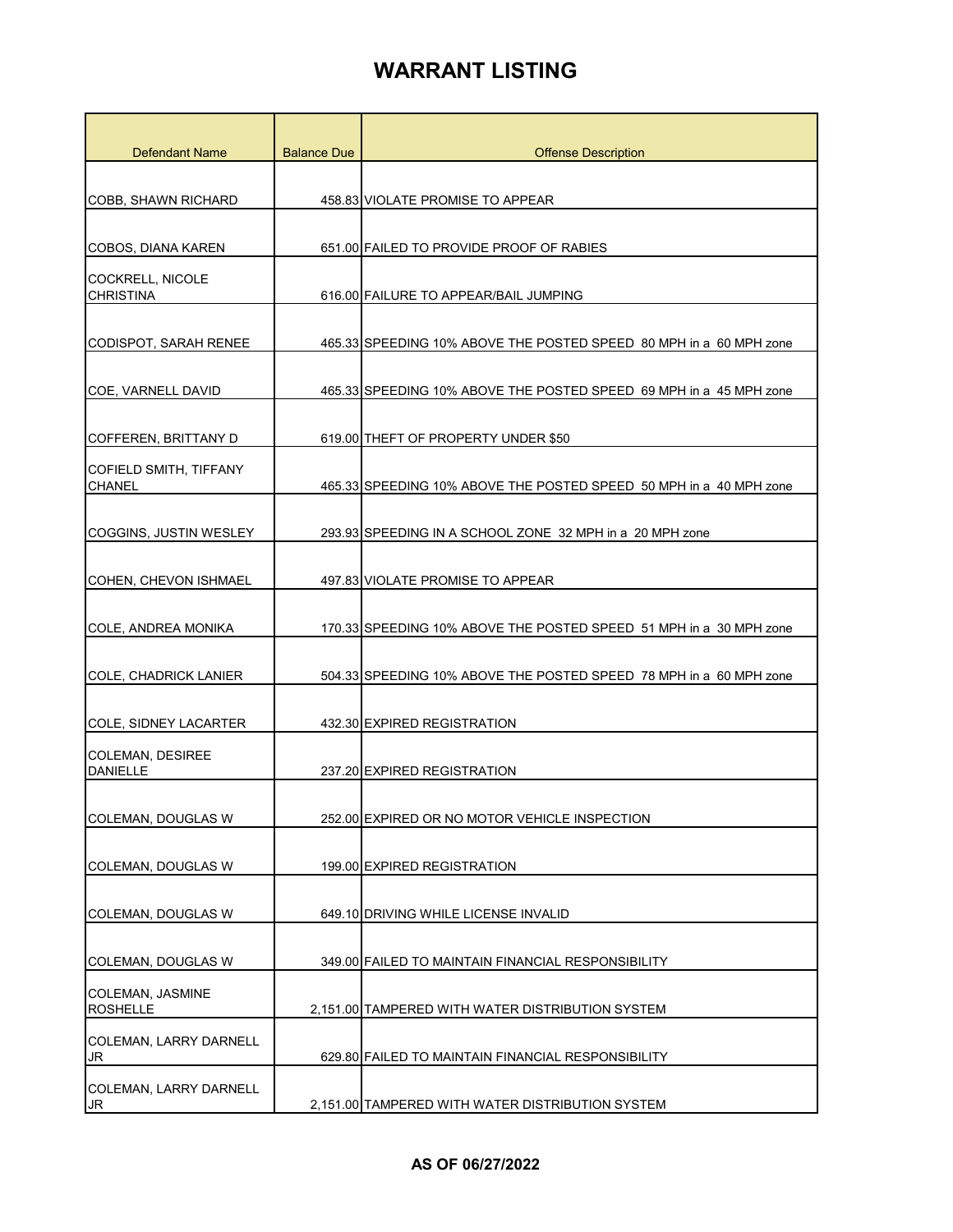| Defendant Name                  | <b>Balance Due</b> | <b>Offense Description</b>                                         |
|---------------------------------|--------------------|--------------------------------------------------------------------|
|                                 |                    |                                                                    |
| COLEMAN, LATOYA M               |                    | 465.33 SPEEDING 10% ABOVE THE POSTED SPEED 64 MPH in a 40 MPH zone |
| COLEMAN, SHAWAYNE               |                    |                                                                    |
| <b>VICTORIA</b>                 |                    | 863.80 DRIVING WHILE LICENSE INVALID                               |
|                                 |                    |                                                                    |
| COLEMAN, TENISHA LATRICE        |                    | 477.73 SPEEDING 10% ABOVE THE POSTED SPEED 86 MPH in a 70 MPH zone |
| <b>COLEMAN, TENISHA LATRICE</b> |                    | 414.83 NO DRIVERS LICENSE                                          |
|                                 |                    |                                                                    |
| <b>COLEMAN, TENISHA LATRICE</b> |                    | 609.70 FAILED TO MAINTAIN FINANCIAL RESPONSIBILITY                 |
|                                 |                    |                                                                    |
| COLES, DEETTA COLES             |                    | 402.43 NO DRIVERS LICENSE                                          |
| COLLINS, ANDREW H               |                    | 504.33 SPEEDING 10% ABOVE THE POSTED SPEED 80 MPH in a 60 MPH zone |
|                                 |                    |                                                                    |
| COLLINS, BETTY ANN SMITH        |                    | 196.43 SPEEDING 10% ABOVE THE POSTED SPEED 60 MPH in a 45 MPH zone |
|                                 |                    |                                                                    |
| COLLINS, CHARLES WILLIAM        |                    | 621.00 PUBLIC INTOXICATION                                         |
|                                 |                    |                                                                    |
| COLLINS, DANTE DEXTER           |                    | 384.00 SPEEDING 10% ABOVE THE POSTED SPEED 61 MPH in a 40 MPH zone |
| <b>COLLINS, JSHAUN</b>          |                    | 494.20 SPEEDING 10% ABOVE THE POSTED SPEED 55 MPH in a 30 MPH zone |
|                                 |                    |                                                                    |
| <b>COLLINS, KARINA NICOLE</b>   |                    | 504.33 SPEEDING 10% ABOVE THE POSTED SPEED 75 MPH in a 60 MPH zone |
|                                 |                    |                                                                    |
| <b>COLLINS, RUDY NAVY</b>       |                    | 270.33 NO SEAT BELT - DRIVER                                       |
| <b>COLLINS, TERRIKA EULET</b>   |                    | 369.10 VIOLATE PROMISE TO APPEAR                                   |
|                                 |                    |                                                                    |
| COLLINS, TIA N                  |                    | 465.33 SPEEDING IN A SCHOOL ZONE 34 MPH in a 20 MPH zone           |
|                                 |                    |                                                                    |
| <b>COLLINS, TODD MATTHEW</b>    |                    | 402.30 EXPIRED REGISTRATION                                        |
|                                 |                    |                                                                    |
| COLLINS, TREVOR M               |                    | 804.70 UNLAWFUL USE OF WATER                                       |
| COLLIVER, KYLE DEVAN            |                    | 785.80 FAILURE TO APPEAR/BAIL JUMPING                              |
|                                 |                    |                                                                    |
| COLON, ABELARDO LUIS            |                    | 631.00 POSSESSION OF DRUG PARAPHERNALIA                            |
|                                 |                    |                                                                    |
| COLSON, SCOTT DARYL             |                    | 465.33 SPEEDING 10% ABOVE THE POSTED SPEED 59 MPH in a 45 MPH zone |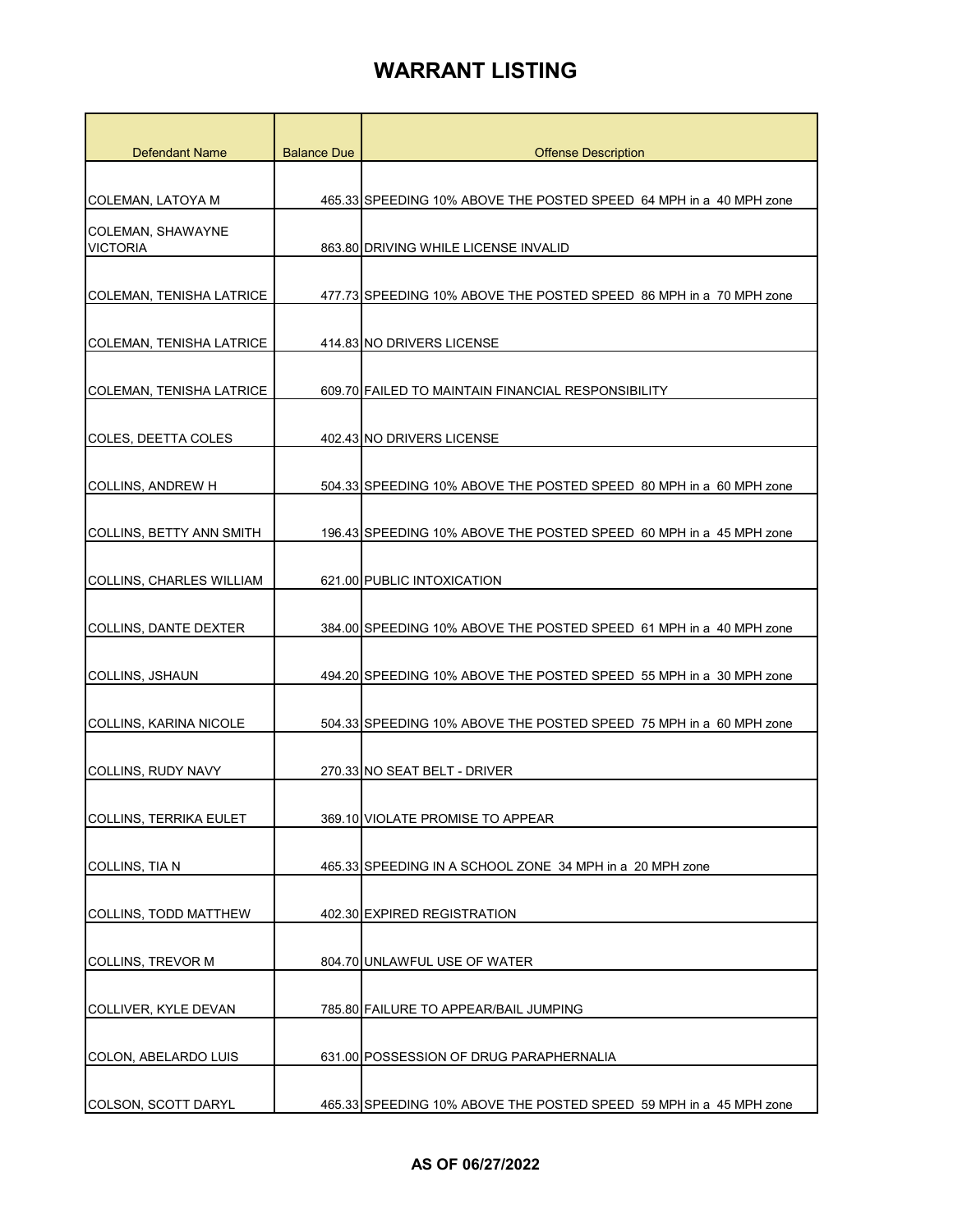| <b>Defendant Name</b>                     | <b>Balance Due</b> | <b>Offense Description</b>                                         |
|-------------------------------------------|--------------------|--------------------------------------------------------------------|
|                                           |                    |                                                                    |
| <b>COLTER, SHARON NICOLE</b>              |                    | 284.70 FAILED TO STERILIZE ANIMAL (ADOPTION CONTRACT)              |
|                                           |                    |                                                                    |
| <b>COLTER, SHARON NICOLE</b>              |                    | 284.70 FAILED TO PROVIDE PROOF OF MICRO-CHIP                       |
| COLTER, SHARON NICOLE                     |                    | 284.70 FAILED TO PROVIDE PROOF OF RABIES                           |
| COLTER, SHARON NICOLE                     |                    | 461.50 DRIVING WHILE LICENSE INVALID                               |
| COLTER, SHARON NICOLE                     |                    | 172.00 UNRESTRAINED CHILD UNDER 4 YEARS OF AGEOR UNDER 36 INCHES   |
| <b>COLTER, SHARON NICOLE</b>              |                    | 200.20 FAILED TO MAINTAIN FINANCIAL RESPONSIBILITY                 |
| COLTER, SHARON NICOLE                     |                    | 106.73 SPEEDING 10% ABOVE THE POSTED SPEED 56 MPH in a 45 MPH zone |
| <b>COMBS, ASHLEY BRIONNE</b>              |                    | 549.33 SPEEDING IN A SCHOOL ZONE 38 MPH in a 20 MPH zone           |
| COMBS, DONALD III                         |                    | 792.30 PUBLIC INTOXICATION                                         |
| CONAWAY, NICHOLAS P                       |                    | 465.33 SPEEDING 10% ABOVE THE POSTED SPEED 47 MPH in a 35 MPH zone |
| CONCEPCION, ELIZABETH<br><b>QUINATA</b>   |                    | 451.83 SPEEDING 10% ABOVE THE POSTED SPEED 41 MPH in a 30 MPH zone |
| CONERLY, CHRISTOPHER<br><b>PAUL</b>       |                    | 815.80 FAILURE TO APPEAR/BAIL JUMPING                              |
| CONKLIN, CYNTHIA JOAN                     |                    | 464.23 SPEEDING IN A SCHOOL ZONE 34 MPH in a 20 MPH zone           |
| CONLEE, YANCY CLINTON                     |                    | 807.30 PUBLIC INTOXICATION                                         |
| CONLEE, YANCY CLINTON                     |                    | 800.80 FAILURE TO APPEAR/BAIL JUMPING                              |
| CONNOLLY, CANDACE C                       |                    | 785.80 FAILURE TO APPEAR/BAIL JUMPING                              |
| <b>COOK, LADARIOUS</b><br><b>KENTRELL</b> |                    | 356.20 FAILED TO MAINTAIN FINANCIAL RESPONSIBILITY                 |
| COOK, LADARIOUS<br><b>KENTRELL</b>        |                    | 356.20 FAILED TO MAINTAIN FINANCIAL RESPONSIBILITY                 |
| COOK, NELINDA BRITT                       |                    | 495.33 RAN RED LIGHT                                               |
| COOKS, QVANTE TERELL                      |                    | 831.30 FAILED TO STERILIZE ANIMAL (ADOPTION CONTRACT)              |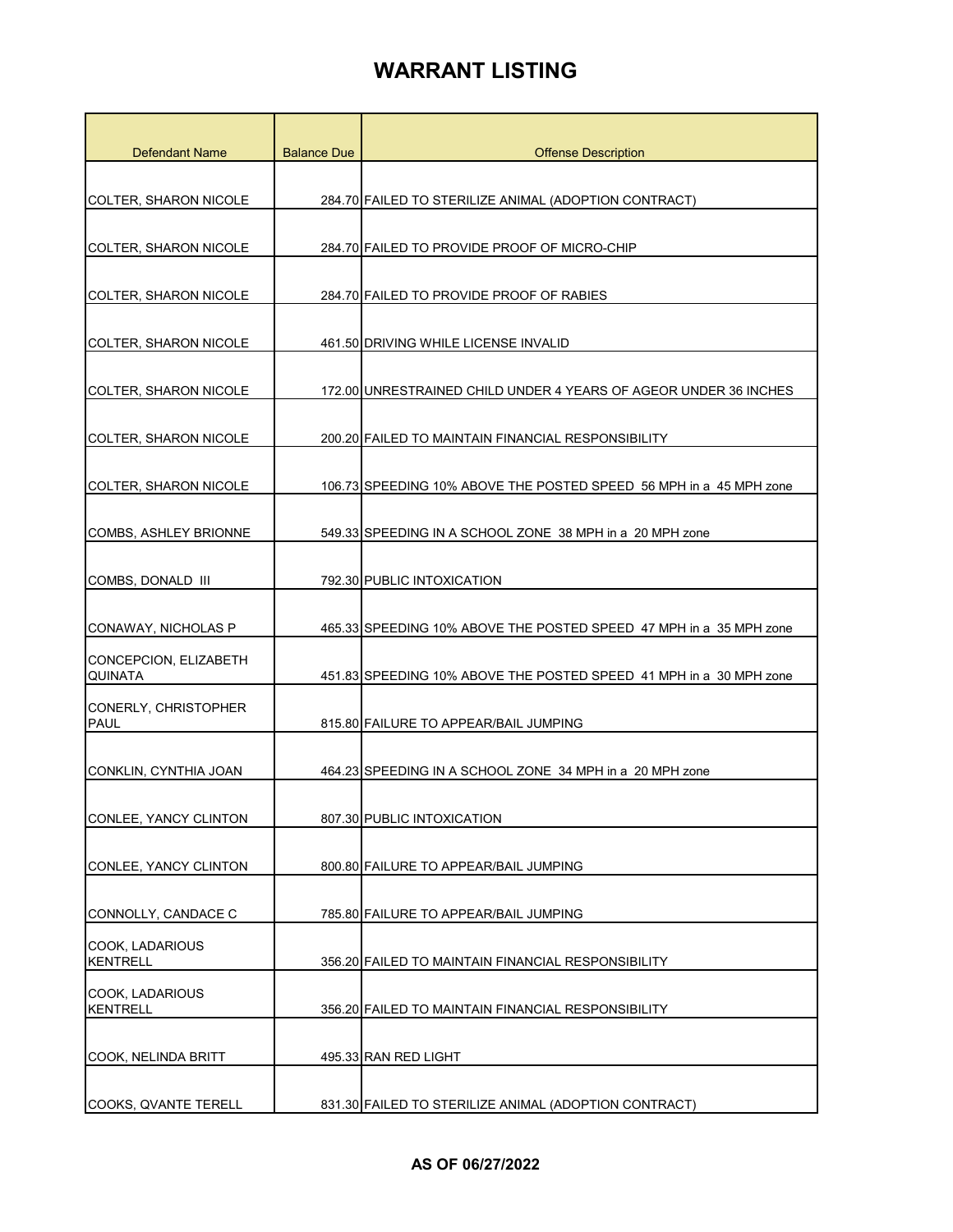| <b>Defendant Name</b>                | <b>Balance Due</b> | <b>Offense Description</b>                                         |
|--------------------------------------|--------------------|--------------------------------------------------------------------|
|                                      |                    |                                                                    |
| <b>COOKS. SARAH NICOLE</b>           |                    | 465.33 SPEEDING 10% ABOVE THE POSTED SPEED 53 MPH in a 30 MPH zone |
|                                      |                    |                                                                    |
| COON, COURTNEY A                     |                    | 319.00 FAILED TO MAINTAIN FINANCIAL RESPONSIBILITY                 |
|                                      |                    |                                                                    |
| COON, COURTNEY A                     |                    | 247.10 SPEEDING 10% ABOVE THE POSTED SPEED 47 MPH in a 35 MPH zone |
| COOPER, BRYON A                      |                    | 465.33 SPEEDING 10% ABOVE THE POSTED SPEED 92 MPH in a 70 MPH zone |
| COOPER, DARICK WARREN                |                    | 504.33 FAILED TO CONTROL SPEED                                     |
|                                      |                    |                                                                    |
| COOPER, JOLISA NASHELL               |                    | 510.83 UNSAFE BACKING                                              |
|                                      |                    |                                                                    |
| COOPER, ROBBY TILONE                 |                    | 209.10 SPEEDING 10% ABOVE THE POSTED SPEED 50 MPH in a 35 MPH zone |
| COOPER, ROBBY TILONE                 |                    | 296.00 NO DRIVERS LICENSE                                          |
|                                      |                    |                                                                    |
| <b>COOPER, TANESSA</b>               |                    | 785.80 FAILED TO STERILIZE ANIMAL (ADOPTION CONTRACT)              |
|                                      |                    |                                                                    |
| COPELAND, BRITTANY                   |                    | 349.70 FAILED TO PROVIDE PROOF OF RABIES                           |
| COPELAND, BRITTANY                   |                    | 349.70 FAILED TO STERILIZE ANIMAL (ADOPTION CONTRACT)              |
|                                      |                    |                                                                    |
| COPELAND, BRITTANY                   |                    | 88.40 FAILED TO PROVIDE PROOF OF MICRO-CHIP                        |
| <b>COPELAND, CHARLES</b>             |                    |                                                                    |
| <b>WAYNE</b>                         |                    | 627.30 FAILED TO MAINTAIN FINANCIAL RESPONSIBILITY                 |
| COPELAND, DANNY MARTIN               |                    | 616.00 FAILURE TO APPEAR/BAIL JUMPING                              |
|                                      |                    |                                                                    |
| COPELAND, DANNY MARTIN               |                    | 621.00 PUBLIC INTOXICATION                                         |
|                                      |                    |                                                                    |
| COPELAND, PAUL DEE                   |                    | 441.30 EXPIRED REGISTRATION                                        |
| COPELAND, RODNEY                     |                    |                                                                    |
| <b>ANTHONY</b>                       |                    | 571.00 ASSAULT BY CONTACT - FAMILY VIOLENCE                        |
| COPELAND, STEPHANIE<br><b>MORGAN</b> |                    | 831.30 FAILED TO PROVIDE PROOF OF RABIES                           |
|                                      |                    |                                                                    |
| COPPAGE, CHESTON JARED               |                    | 824.80 FAILURE TO IDENTIFY                                         |
|                                      |                    |                                                                    |
| CORBETT, KENDRITH LYNN               |                    | 2,839.33 FAILED TO YIELD ROW AT STOP INTERSECTION W/BODILY INJURY  |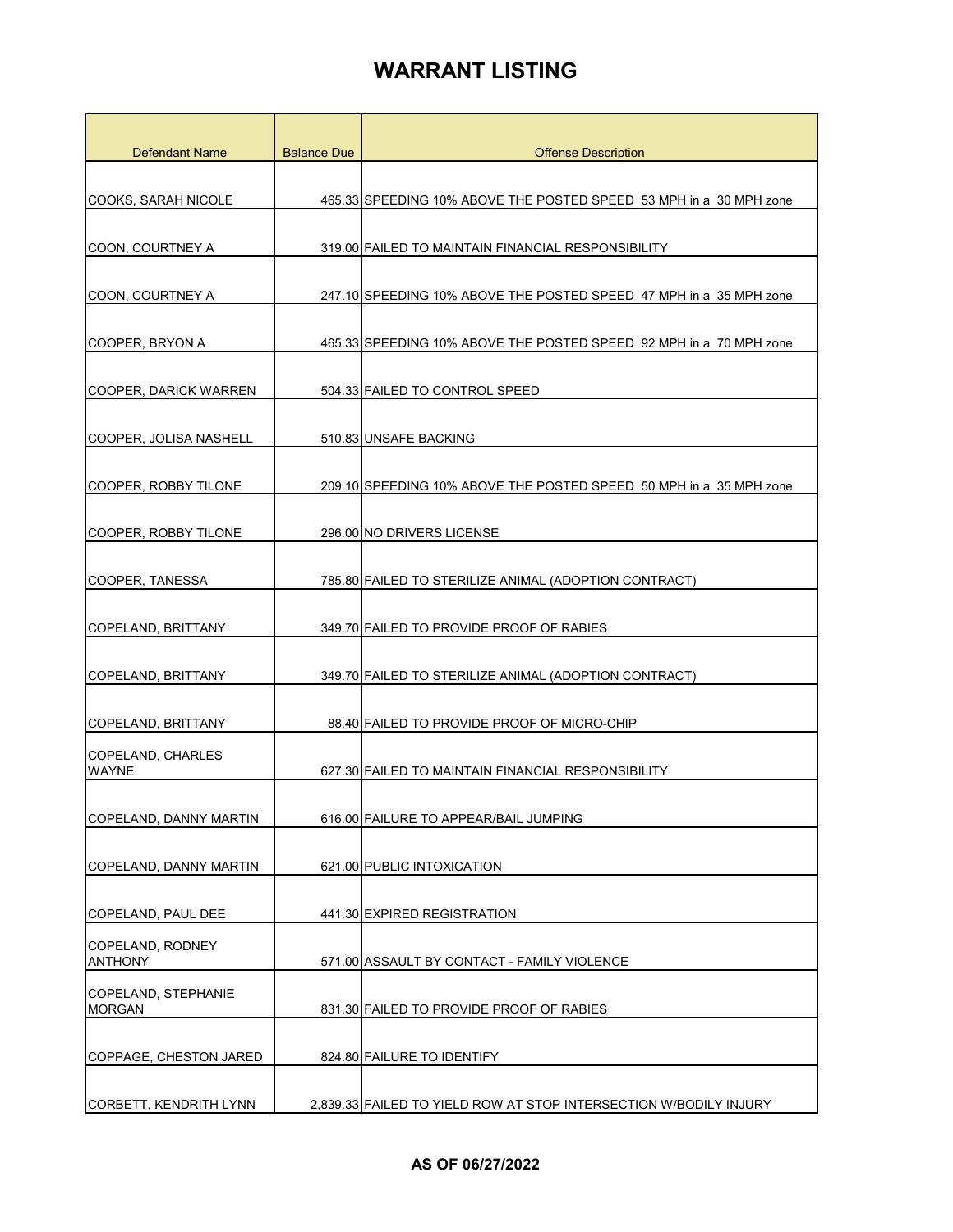| <b>Defendant Name</b>                   | <b>Balance Due</b> | <b>Offense Description</b>                                                                 |
|-----------------------------------------|--------------------|--------------------------------------------------------------------------------------------|
|                                         |                    |                                                                                            |
| <b>CORBIN, KASIE</b>                    |                    | 315.23 SPEEDING 10% ABOVE THE POSTED SPEED 45 MPH in a 35 MPH zone                         |
|                                         |                    |                                                                                            |
| <b>CORBIN, KASIE</b>                    |                    | 252.20 FAILED TO DISPLAY DRIVERS LICENSE                                                   |
|                                         |                    |                                                                                            |
| CORCORAN, CARISSA G                     |                    | 556.56 SPEEDING 10% ABOVE THE POSTED SPEED 70 MPH in a 55 MPH zone                         |
| CORNELIUS, JONATHAN<br><b>RAMON</b>     |                    | 571.33 DRIVING WHILE LICENSE INVALID                                                       |
| CORNISH, TABITHA<br><b>BRIDGETTE</b>    |                    | 374.10 SPEEDING 10% ABOVE THE POSTED SPEED 74 MPH in a 60 MPH zone                         |
| CORONA, JESSICA ALICIA                  |                    | 668.80 FAILED TO MAINTAIN FINANCIAL RESPONSIBILITY                                         |
| CORTEZ, MICHAEL THOMAS                  |                    | 402.30 FAILED TO DISPLAY DRIVERS LICENSE                                                   |
| <b>CORTEZ, MICHAEL THOMAS</b>           |                    | 465.33 SPEEDING 10% ABOVE THE POSTED SPEED 43 MPH in a 30 MPH zone                         |
| COSCO, JAMES BATTISTA IV                |                    | 870.30 FAILED TO PROVIDE PROOF OF RABIES                                                   |
| COSME GONZALEZ,<br><b>JOCELITO</b>      |                    | 616.00 FAILURE TO APPEAR/BAIL JUMPING                                                      |
| COSME GONZALEZ,<br><b>JOCELITO</b>      |                    | 656.00 CRIMINAL MISCHIEF UNDER \$50                                                        |
| COSPER, CARLA DEAN                      |                    | IMPROPER PASSING OF AUTHORIZED EMERGENCY VEHICLE, TOW<br>495.33 TRUCK, OR CONSTRUCTION VEH |
| COSS BURFORD, PATRICIA<br><b>TRISHA</b> |                    | 2,781.30 TAMPERED WITH WATER DISTRIBUTION SYSTEM                                           |
| COSS, BRANDIE LEIGH                     |                    | 2,781.30 TAMPERED WITH WATER DISTRIBUTION SYSTEM                                           |
| COSS, BRANDIE LEIGH                     |                    | 175.00 THEFT OF PROPERTY UNDER \$50                                                        |
| COSTA, TOM JR                           |                    | 247.10 SPEEDING 10% ABOVE THE POSTED SPEED 48 MPH in a 35 MPH zone                         |
| COSTILLA, ERNESTO JR                    |                    | 746.33 DRIVING WHILE LICENSE INVALID                                                       |
| COTTON, DEMITRIUS JAVON                 |                    | 465.33 DEFECTIVE HEAD LAMPS                                                                |
| COTTON, LARRY WAYNE                     |                    | 857.30 CARE OF PREMISES-ABANDONED APPLIANCES                                               |
| COTTON, RACHEL PULIDO                   |                    | 2,781.30 TAMPERED WITH WATER DISTRIBUTION SYSTEM                                           |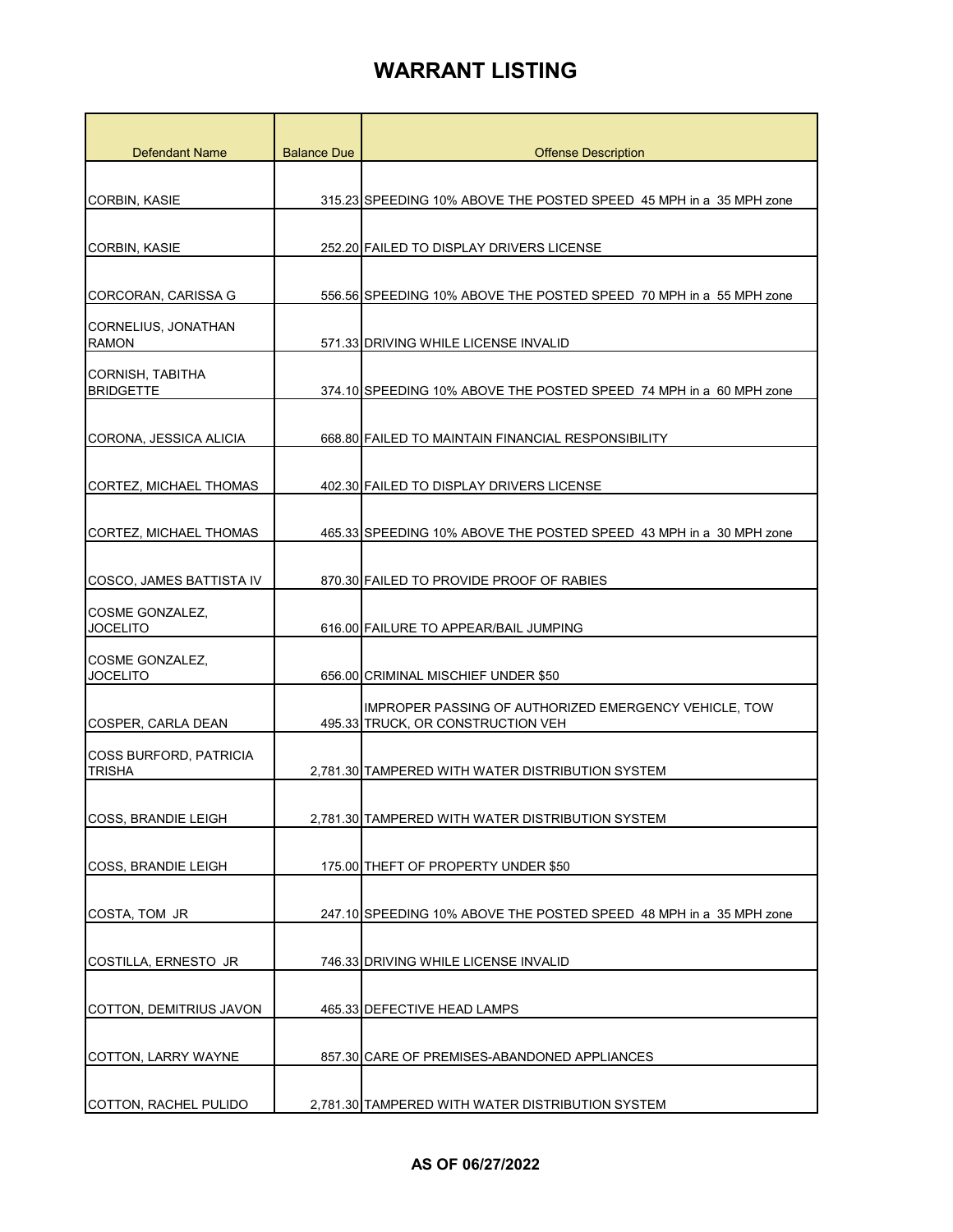| <b>Defendant Name</b>                         | <b>Balance Due</b> | <b>Offense Description</b>                                                     |
|-----------------------------------------------|--------------------|--------------------------------------------------------------------------------|
| COURCHANE, LACY LEIGH                         |                    | UNRESTRAINED CHILD UNDER 8 YEARS OF AGEOR UNDER 4 FT 9<br>424.10 <b>INCHES</b> |
| COVINGTON, JACOB RYAN                         |                    | 495.33 SPEEDING 10% ABOVE THE POSTED SPEED 80 MPH in a 60 MPH zone             |
| COVINGTON, JACOB RYAN                         |                    | 627.30 FAILED TO MAINTAIN FINANCIAL RESPONSIBILITY                             |
| COVINGTON, TJ MARIE                           |                    | 374.00 VIOLATE PROMISE TO APPEAR                                               |
| COVINGTON, TJ MARIE                           |                    | 374.00 EXPIRED OR NO MOTOR VEHICLE INSPECTION                                  |
| COVINGTON, TJ MARIE                           |                    | 321.00 EXPIRED REGISTRATION                                                    |
| COVINGTON, TJ MARIE                           |                    | 471.00 FAILED TO MAINTAIN FINANCIAL RESPONSIBILITY                             |
| COVINGTON, TJ MARIE                           |                    | 374.10 SPEEDING 10% ABOVE THE POSTED SPEED 64 MPH in a 40 MPH zone             |
| COWAN, RICKY F JR                             |                    | 374.10 SPEEDING 10% ABOVE THE POSTED SPEED 70 MPH in a 60 MPH zone             |
| <b>COWAN, THOMAS MOODY</b>                    |                    | 839.80 FAILURE TO APPEAR/BAIL JUMPING                                          |
| <b>COWAN, THOMAS MOODY</b>                    |                    | 846.30 FAILED TO OBTAIN LICENSE                                                |
| COWARD, YOLANDA ANN                           |                    | 2,820.30 TAMPERED WITH WATER DISTRIBUTION SYSTEM                               |
| COWART, VALERIE L                             |                    | 465.33 RAN RED LIGHT                                                           |
| COX, MARK LEE ANTHONY                         |                    | 798.80 PUBLIC INTOXICATION                                                     |
| COX, TOMMY                                    |                    | 107.90 FAILED TO STERILIZE ANIMAL (ADOPTION CONTRACT)                          |
| CRABTREE, CODY RAY                            |                    | 464.23 RAN / DISREGARDED STOP SIGN                                             |
| <b>CRACHAIN, DESMOND KEITH</b>                |                    | 419.33 SPEEDING IN A SCHOOL ZONE 35 MPH in a 25 MPH zone                       |
| CRADDOCK, KEVIN WADE                          |                    | 266.50 SPEEDING 10% ABOVE THE POSTED SPEED 76 MPH in a 60 MPH zone             |
| CRAIG, SHAENENO L                             |                    | 597.30 FAILED TO MAINTAIN FINANCIAL RESPONSIBILITY                             |
| <b>CRAVEN, TERRENCE ERIC</b><br><b>RASHAD</b> |                    | 792.30 POSSESSION OF DRUG PARAPHERNALIA                                        |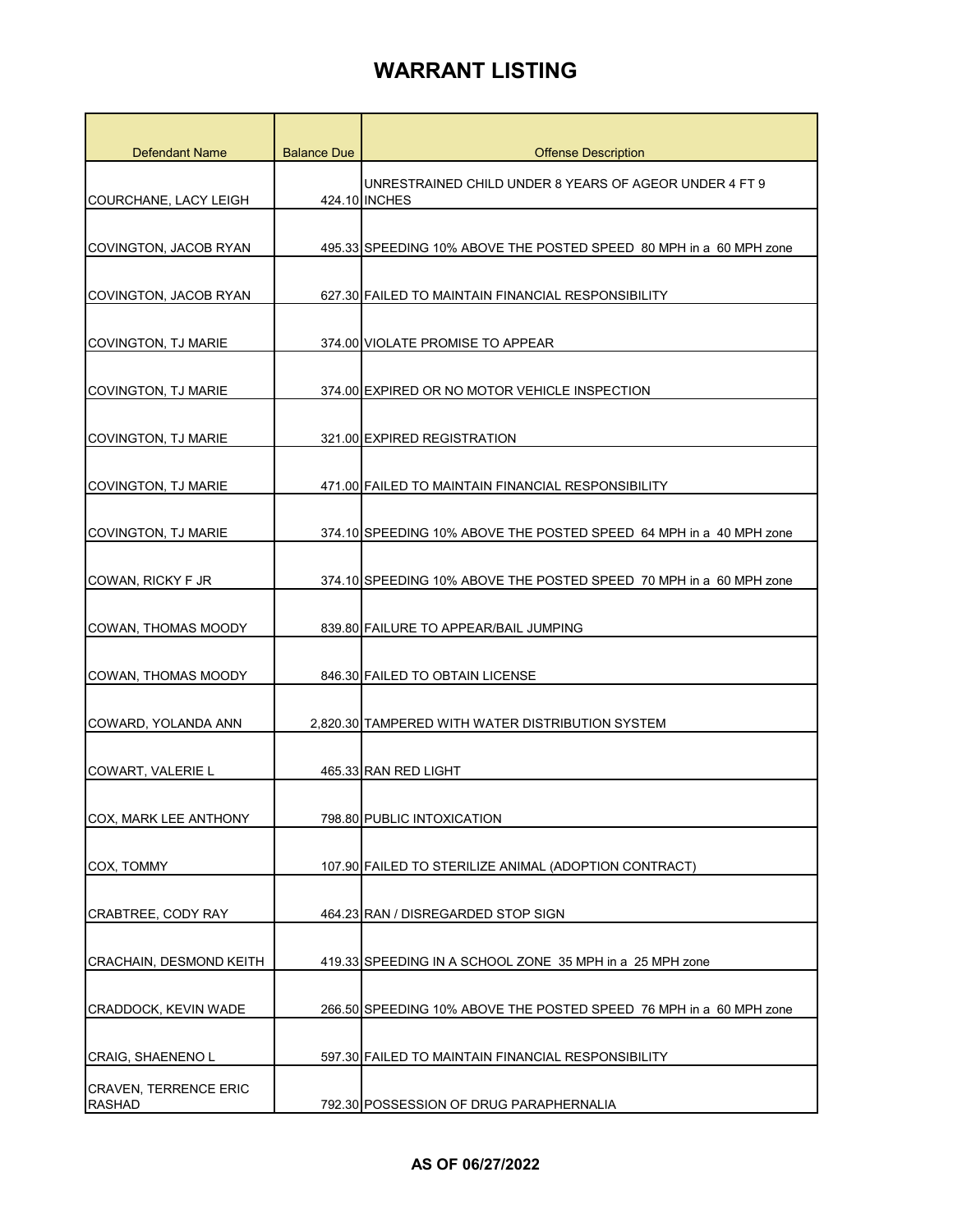| <b>Defendant Name</b>                          | <b>Balance Due</b> | <b>Offense Description</b>                                         |
|------------------------------------------------|--------------------|--------------------------------------------------------------------|
|                                                |                    |                                                                    |
| CRAVENS, MI JUNG                               |                    | 549.83 FAILED TO CONTROL SPEED                                     |
| CRAWFORD, DA TREANA<br><b>DUSHAWNN</b>         |                    | 465.33 SPEEDING 10% ABOVE THE POSTED SPEED 55 MPH in a 40 MPH zone |
| <b>CRENSHAW, CHRISTOPHER</b><br><b>TERRANC</b> |                    | 404.00 VIOLATE PROMISE TO APPEAR                                   |
| <b>CRENSHAW, CHRISTOPHER</b><br><b>TERRANC</b> |                    | 404.10 SPEEDING 10% ABOVE THE POSTED SPEED 48 MPH in a 35 MPH zone |
| CRISPIN, SANTA ALEJANDRA                       |                    | 465.33 RAN RED LIGHT                                               |
| CROMWELL, ANTWAN LAMAR                         |                    | 746.20 LOUD NOISE (BREACH OF THE PEACE)                            |
| <b>CROOM, CHRISTOPHER</b><br><b>DARNELL</b>    |                    | 465.33 RAN RED LIGHT                                               |
| <b>CROSKEY, TANYA TANEASE</b>                  |                    | 465.33 SPEEDING 10% ABOVE THE POSTED SPEED 42 MPH in a 30 MPH zone |
| <b>CROSTHWAITE, MICHAEL</b><br>TANH            |                    | 2,151.00 TAMPERED WITH WATER DISTRIBUTION SYSTEM                   |
| CROWDER, DE ANGELO<br><b>DEARES</b>            |                    | 458.83 VIOLATE PROMISE TO APPEAR                                   |
| <b>CRUSHSHON, REBECKA</b><br><b>ALLEN</b>      |                    | 372.10 FAILED TO SIGNAL INTENT TO TURN                             |
| <b>CRUSHSHON, REBECKA</b><br>ALLEN             |                    | 469.00 FAILED TO MAINTAIN FINANCIAL RESPONSIBILITY                 |
| CRUTCH, DAIQUAN ANTHONY                        |                    | 465.33 SPEEDING 10% ABOVE THE POSTED SPEED 80 MPH in a 60 MPH zone |
| CRUZ GARCIA, MILANES                           |                    | 651.00 FAILED TO STERILIZE ANIMAL (ADOPTION CONTRACT)              |
| CRUZ LOPEZ, AGRIPINO                           |                    | 421.20 FAILED TO MAINTAIN FINANCIAL RESPONSIBILITY                 |
| CRUZ LOPEZ, AGRIPINO                           |                    | 425.23 DISREGARD OFFICIAL TRAFFIC CONTROL DEVICE                   |
| CRUZ, CECILIA M                                |                    | 594.20 SPEEDING 10% ABOVE THE POSTED SPEED 56 MPH in a 35 MPH zone |
| CRUZ, EDUARDO CRUZ JR                          |                    | 831.30 DRIVING WHILE LICENSE INVALID                               |
| CRUZ, MELINDA MARIE                            |                    | 661.00 FAILED TO PROVIDE PROOF OF RABIES                           |
| <b>CUEVAS, CANDICE</b><br><b>ROCHELLE</b>      |                    | 631.00 DRIVING WHILE LICENSE INVALID                               |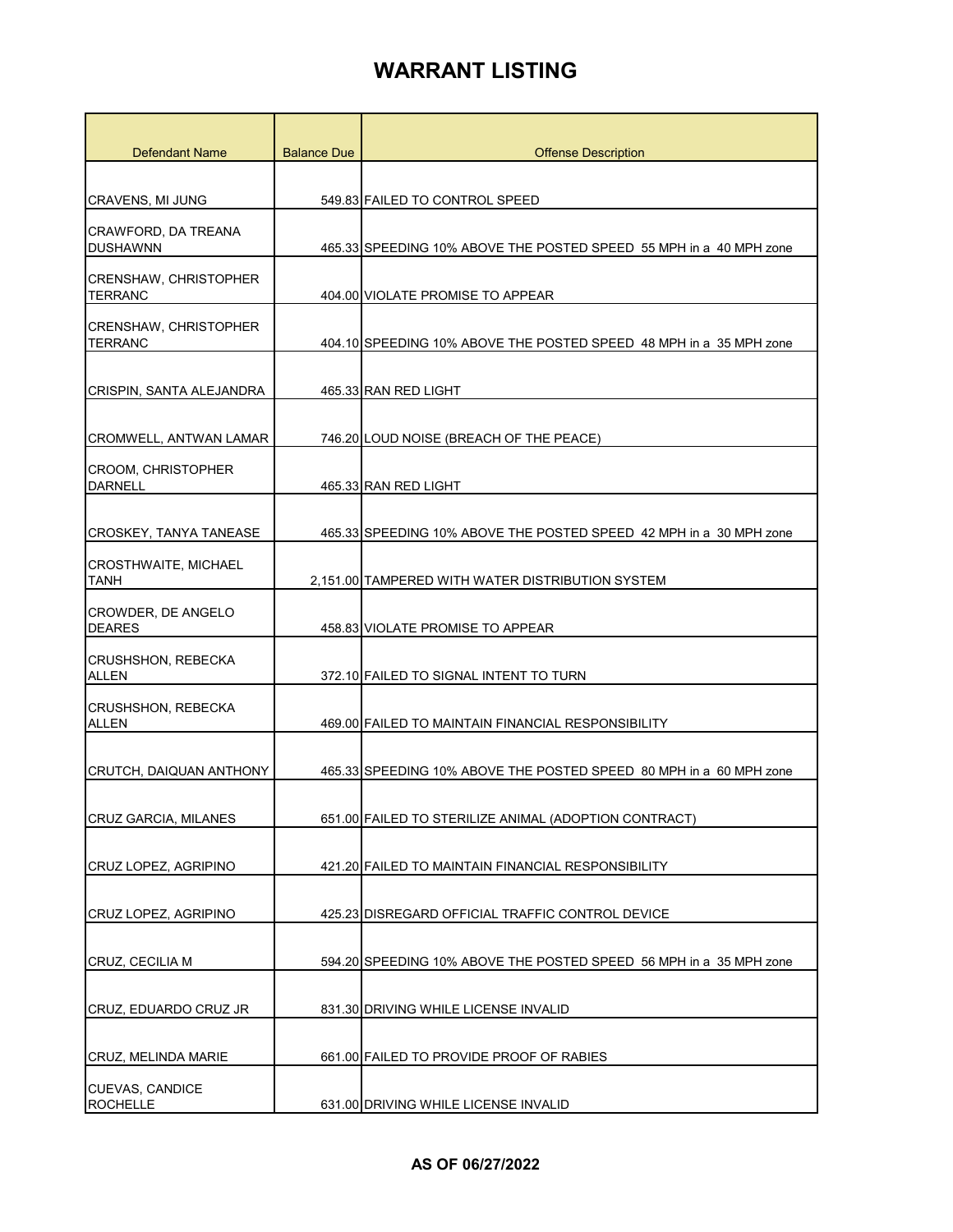| <b>Defendant Name</b>                        | <b>Balance Due</b> | <b>Offense Description</b>                                         |
|----------------------------------------------|--------------------|--------------------------------------------------------------------|
|                                              |                    |                                                                    |
| <b>CULP, MARCUS REGINALD</b>                 |                    | 486.80 FAILED TO DISPLAY DRIVERS LICENSE                           |
|                                              |                    |                                                                    |
| <b>CULPEPPER, TRAVON LEE</b>                 |                    | 392.73 SPEEDING 10% ABOVE THE POSTED SPEED 63 MPH in a 40 MPH zone |
| <b>CUMMINGS, JOHNYECE</b><br><b>YEVONTEA</b> |                    | 621.10 DRIVING WHILE LICENSE INVALID                               |
| CUMMINGS, JOHNYECE<br><b>YEVONTEA</b>        |                    | 466.00 FAILURE TO APPEAR/BAIL JUMPING                              |
| CUMMINGS, PAUL JESSIE                        |                    | 465.33 SPEEDING 10% ABOVE THE POSTED SPEED 61 MPH in a 40 MPH zone |
| CUNNINGHAM, CHRISTOPHER<br><b>DANTE</b>      |                    | 402.30 EXPIRED REGISTRATION                                        |
| CUNNINGHAM, LATONYA L                        |                    | 458.83 VIOLATE PROMISE TO APPEAR                                   |
| <b>CUNNINGHAM, MICHAEL M</b>                 |                    | 507.26 DRIVING WHILE LICENSE INVALID                               |
| <b>CURRIN, ELLIOTT J</b>                     |                    | 425.23 RAN / DISREGARDED STOP SIGN                                 |
| <b>CURRIN, ELLIOTT J</b>                     |                    | 425.23 RAN / DISREGARDED STOP SIGN                                 |
| <b>CURRY, JEROME MARQUISE</b>                |                    | 477.83 SPEEDING 10% ABOVE THE POSTED SPEED 46 MPH in a 30 MPH zone |
| <b>CURRY, SHEREE DENISE</b>                  |                    | 332.73 SPEEDING IN A SCHOOL ZONE 32 MPH in a 25 MPH zone           |
| <b>CURTIS, BERNARD ROBERT</b>                |                    | 297.70 EXPIRED OR NO MOTOR VEHICLE INSPECTION                      |
| <b>CURTIS, BERNARD ROBERT</b>                |                    | 254.80 EXPIRED REGISTRATION                                        |
| <b>CURTIS, BERNARD ROBERT</b>                |                    | 449.80 FAILED TO MAINTAIN FINANCIAL RESPONSIBILITY                 |
| <b>CURTIS, BERNARD ROBERT</b>                |                    | 252.33 DRIVING WHILE LICENSE INVALID                               |
| CURTIS, ELMORE JR                            |                    | 374.10 SPEEDING 10% ABOVE THE POSTED SPEED 82 MPH in a 55 MPH zone |
| DACOSTA, LORETTA SUE                         |                    | 458.83 VIOLATE PROMISE TO APPEAR                                   |
| DAISLEY, MARIO M                             |                    | 504.33 RAN / DISREGARDED STOP SIGN                                 |
| DALLAS, FREDERICK                            |                    | 536.83 SPEEDING IN A SCHOOL ZONE 39 MPH in a 25 MPH zone           |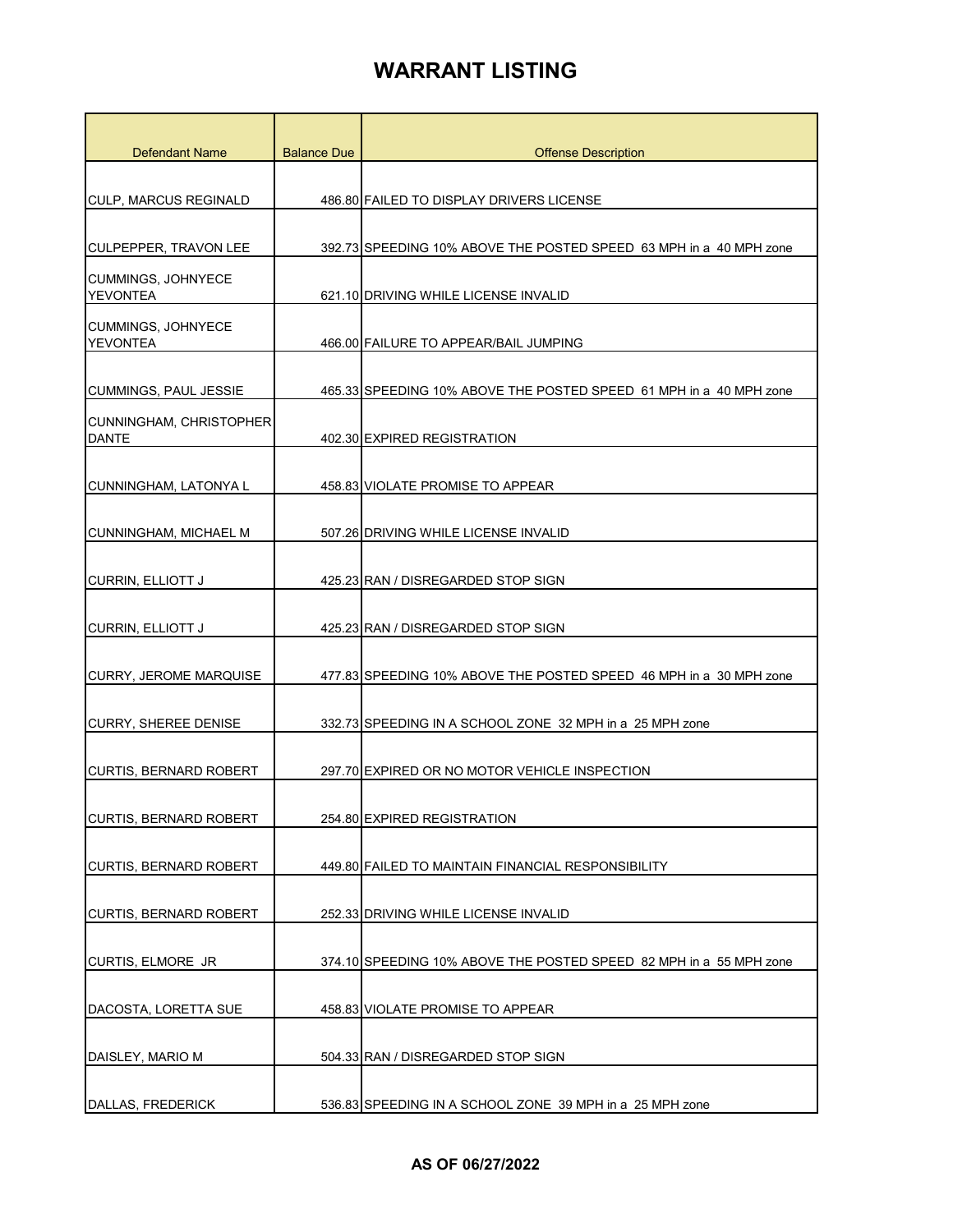| <b>Defendant Name</b>               | <b>Balance Due</b> | <b>Offense Description</b>                                         |
|-------------------------------------|--------------------|--------------------------------------------------------------------|
|                                     |                    |                                                                    |
| DALZELL, MATTHEW ALLEN              |                    | 325.00 SPEEDING IN A SCHOOL ZONE 42 MPH in a 20 MPH zone           |
|                                     |                    |                                                                    |
| DAMICO, TIFFANY                     |                    | 792.30 THEFT OF PROPERTY UNDER \$50                                |
|                                     |                    |                                                                    |
| DAMPIER, TIARRA LOVERIE             |                    | 504.33 SPEEDING 10% ABOVE THE POSTED SPEED 43 MPH in a 30 MPH zone |
| DANDY, BRITTANY SALINA              |                    | 465.33 SPEEDING 10% ABOVE THE POSTED SPEED 58 MPH in a 45 MPH zone |
| DANIEL, ALEXZANDER                  |                    |                                                                    |
| <b>STEPHON LEE</b>                  |                    | 516.70 SPEEDING IN A SCHOOL ZONE 41 MPH in a 25 MPH zone           |
|                                     |                    |                                                                    |
| DANIELS, ANTHONY TAVAUN             |                    | 465.33 FAILED TO CONTROL SPEED                                     |
| DANIELS, REGINALD DWAYNE            |                    | 616.00 URINATED/DEFICATED IN PUBLIC                                |
|                                     |                    |                                                                    |
| DANN, RHIANNON ELIZABETH            |                    | 824.80 FAILURE TO APPEAR/BAIL JUMPING                              |
|                                     |                    |                                                                    |
| DANOUR, THOMAS EDWARD               |                    | 529.70 DEFECTIVE STOP LAMP(S)                                      |
| DARSON, LISA MARIE                  |                    | 636.30 FAILED TO MAINTAIN FINANCIAL RESPONSIBILITY                 |
| DARZU, ALEXANDRU ADRIAN             |                    | 495.33 SPEEDING 10% ABOVE THE POSTED SPEED 78 MPH in a 60 MPH zone |
| DARZU, ALEXANDRU ADRIAN             |                    | 627.30 FAILED TO MAINTAIN FINANCIAL RESPONSIBILITY                 |
|                                     |                    |                                                                    |
| DARZU, ALEXANDRU ADRIAN             |                    | 822.43 DRIVING WHILE LICENSE INVALID                               |
|                                     |                    |                                                                    |
| DARZU, ALEXANDRU ADRIAN             |                    | 504.33 SPEEDING 10% ABOVE THE POSTED SPEED 84 MPH in a 55 MPH zone |
| DASILVA, DEBORAH J                  |                    | 960.40 THEFT OF PROPERTY UNDER \$50                                |
| DAVENPORT, GORDON<br><b>DOUGLAS</b> |                    | 831.30 FAILED TO PROVIDE PROOF OF RABIES                           |
|                                     |                    |                                                                    |
| DAVENPORT, LAYTON<br>ALEXANDER      |                    | 631.00 POSSESSION OF DRUG PARAPHERNALIA                            |
| DAVILLA, ANGEL ARAMIS               |                    | 317.20 FAILURE TO RETURN LIBRARY MATERIALS (THEFT)                 |
|                                     |                    |                                                                    |
| DAVIS, ANTONIO SHAROD SR            |                    | 516.30 UNLAWFULLY OBSTRUCTED RIGHT OF WAY                          |
|                                     |                    |                                                                    |
| DAVIS, BILLY DAVID                  |                    | 792.30 DRIVING WHILE LICENSE INVALID                               |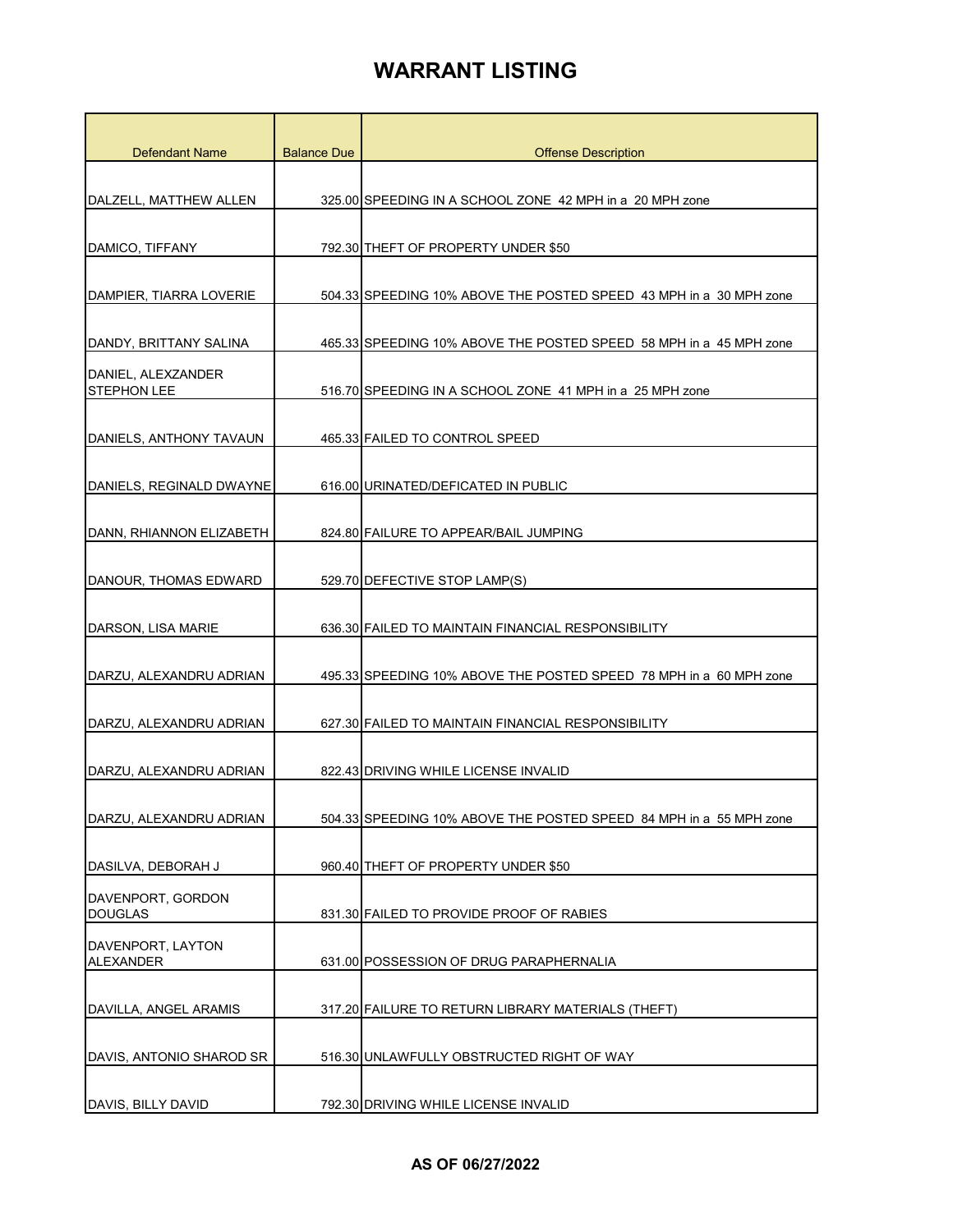| <b>Defendant Name</b>            | <b>Balance Due</b> | <b>Offense Description</b>                                         |
|----------------------------------|--------------------|--------------------------------------------------------------------|
|                                  |                    |                                                                    |
| DAVIS, BRITTANY ALISE            |                    | 504.33 SPEEDING 10% ABOVE THE POSTED SPEED 57 MPH in a 45 MPH zone |
| DAVIS, DEANDRE DESHAUN           |                    | 481.00 FAILED TO MAINTAIN FINANCIAL RESPONSIBILITY                 |
| DAVIS, DEJHON TACOY              |                    | 465.33 SPEEDING 10% ABOVE THE POSTED SPEED 72 MPH in a 60 MPH zone |
| DAVIS, DESMOND AARON             |                    | 465.33 FAILED TO YIELD ROW TURNING LEFT                            |
| DAVIS, DESMOND AARON             |                    | 458.83 VIOLATE PROMISE TO APPEAR                                   |
| DAVIS, DONALD BRUCE              |                    | 356.20 FAILED TO MAINTAIN FINANCIAL RESPONSIBILITY                 |
| DAVIS, ELIZABETH VICTORIA<br>ANN |                    | 651.00 FAILED TO PROVIDE PROOF OF RABIES                           |
| DAVIS, ENRICO                    |                    | 471.33 DEFECTIVE STOP LAMP(S)                                      |
| DAVIS, GREGORY EUGENE            |                    | 723.60 FAILED TO MAINTAIN FINANCIAL RESPONSIBILITY                 |
| DAVIS, GREGORY EUGENE            |                    | 483.70 NO DRIVERS LICENSE                                          |
| DAVIS, GREGORY EUGENE            |                    | 800.80 FAILURE TO APPEAR/BAIL JUMPING                              |
| DAVIS, HAYLEY R                  |                    | 651.00 FAILED TO STERILIZE ANIMAL (ADOPTION CONTRACT)              |
| DAVIS, JAMES ALLEN JR            |                    | 441.40 NO DRIVERS LICENSE                                          |
| DAVIS, JESSICA MARIE             |                    | 801.30 DRIVING WHILE LICENSE INVALID                               |
| DAVIS, JOANN PATRICIA            |                    | 651.00 FAILED TO PROVIDE PROOF OF RABIES                           |
| DAVIS, JOHNATHAN LESHUN          |                    | 646.00 THEFT OF PROPERTY UNDER \$50                                |
| DAVIS, JONATHAN ANTUAII          |                    | 374.10 SPEEDING 10% ABOVE THE POSTED SPEED 40 MPH in a 35 MPH zone |
| DAVIS, KENDRA DIONE              |                    | 412.73 SPEEDING 10% ABOVE THE POSTED SPEED 68 MPH in a 55 MPH zone |
| DAVIS, MONICA MONIQUE            |                    | 266.50 LOUD NOISE (BREACH OF THE PEACE)                            |
| DAVIS, MONICA MONIQUE            |                    | 304.20 WALK ON ROADWAY WHERE SIDEWALK PROVIDED                     |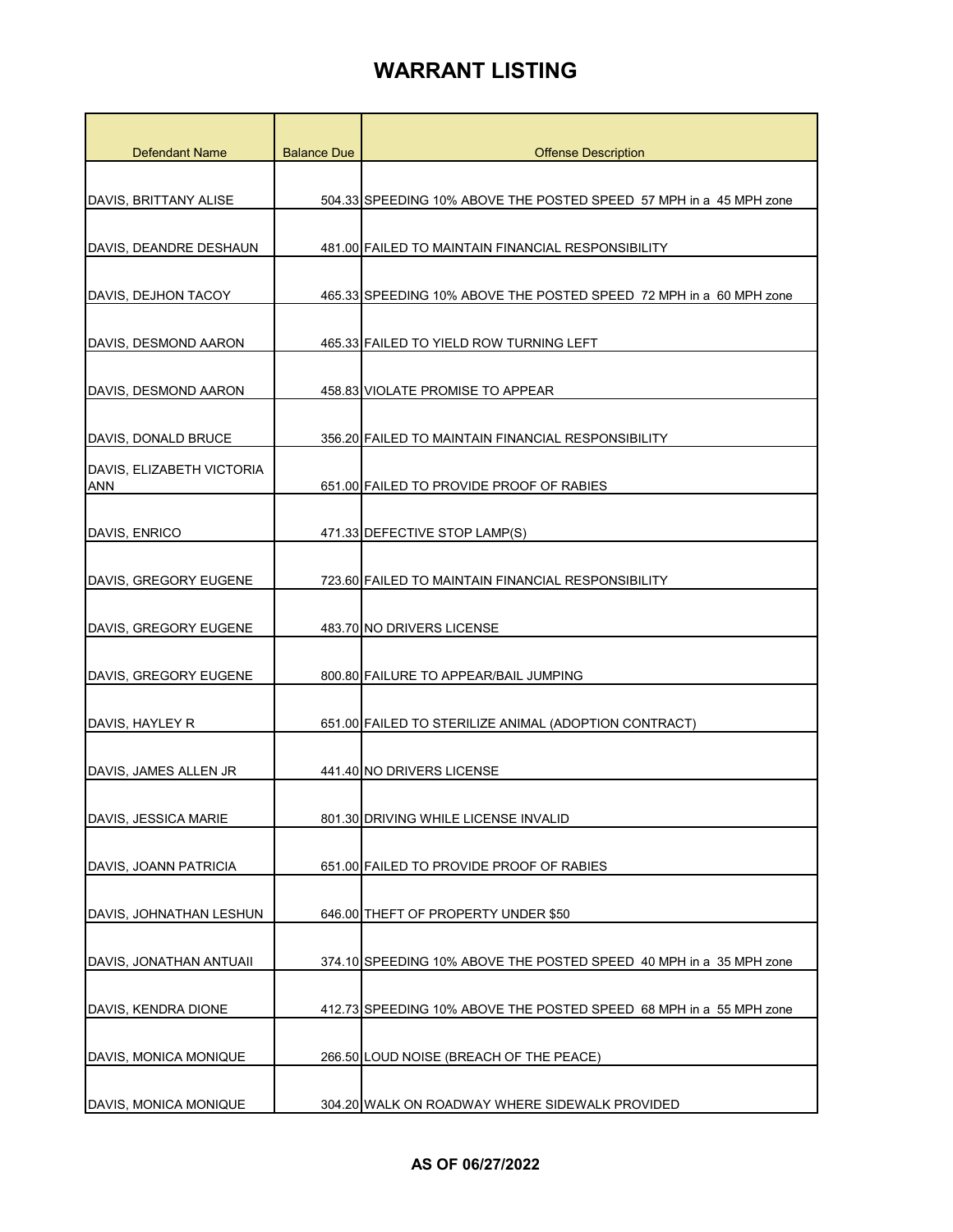| <b>Defendant Name</b>                | <b>Balance Due</b> | <b>Offense Description</b>                                              |
|--------------------------------------|--------------------|-------------------------------------------------------------------------|
|                                      |                    |                                                                         |
| DAVIS, RONNELL                       |                    | 465.33 SPEEDING 10% ABOVE THE POSTED SPEED 73 MPH in a 55 MPH zone      |
| DAVIS, ROSCOE CLYDE III              |                    | UNRESTRAINED CHILD UNDER 8 YEARS OF AGEOR UNDER 4 FT 9<br>542.83 INCHES |
|                                      |                    |                                                                         |
| DAVIS, SANDRA ANNETTE                |                    | 831.30 THEFT OF PROPERTY UNDER \$100                                    |
| DAVIS, SANDRA ANNETTE                |                    | 824.80 FAILURE TO APPEAR/BAIL JUMPING                                   |
| DAVIS, STEVEN CHARLES                |                    | 260.00 SPEEDING 10% ABOVE THE POSTED SPEED 42 MPH in a 30 MPH zone      |
| DAVIS, TIERRA D                      |                    | 465.33 SPEEDING 10% ABOVE THE POSTED SPEED 53 MPH in a 40 MPH zone      |
| DAVIS, WHITNEY TONISHA-<br>LATINA    |                    | 646.00 FAILURE TO APPEAR/BAIL JUMPING                                   |
| DAVIS, WHITNEY TONISHA-<br>LATINA    |                    | 651.00 DRIVING WHILE LICENSE INVALID                                    |
| DAVIS, WHITNEY TONISHA-<br>LATINA    |                    | 512.83 SPEEDING IN A SCHOOL ZONE 32 MPH in a 20 MPH zone                |
| DAVIS, WHITNEY TONISHA-<br>LATINA    |                    | 417.40 NO DRIVERS LICENSE                                               |
| DAVIS, WHITNEY TONISHA-<br>LATINA    |                    | 410.80 VIOLATE PROMISE TO APPEAR                                        |
| DAVIS, WHITNEY TONISHA-<br>LATINA    |                    | 519.33 SPEEDING 10% ABOVE THE POSTED SPEED 50 MPH in a 40 MPH zone      |
| DE LA ROSA, GILBERT<br><b>UBENCE</b> |                    | 824.80 FAILED TO STERILIZE ANIMAL (ADOPTION CONTRACT)                   |
| DE LAO, JACOB ABERHAM                |                    | 597.30 FAILED TO MAINTAIN FINANCIAL RESPONSIBILITY                      |
| DE LAO, JACOB ABERHAM                |                    | 402.43 NO DRIVERS LICENSE                                               |
| DEAL, KEDERICKA KENYATTA             |                    | 465.33 SPEEDING 10% ABOVE THE POSTED SPEED 55 MPH in a 35 MPH zone      |
| DEAN, ALICE F                        |                    | 597.30 FAILED TO MAINTAIN FINANCIAL RESPONSIBILITY                      |
| DEAN, CARISSA N                      |                    | 421.20 FAILED TO MAINTAIN FINANCIAL RESPONSIBILITY                      |
| DEAN, CARISSA N                      |                    | 327.73 FAILED TO YIELD ROW TURNING LEFT                                 |
| DEAN, GARY LEE                       |                    | 621.00 PUBLIC INTOXICATION                                              |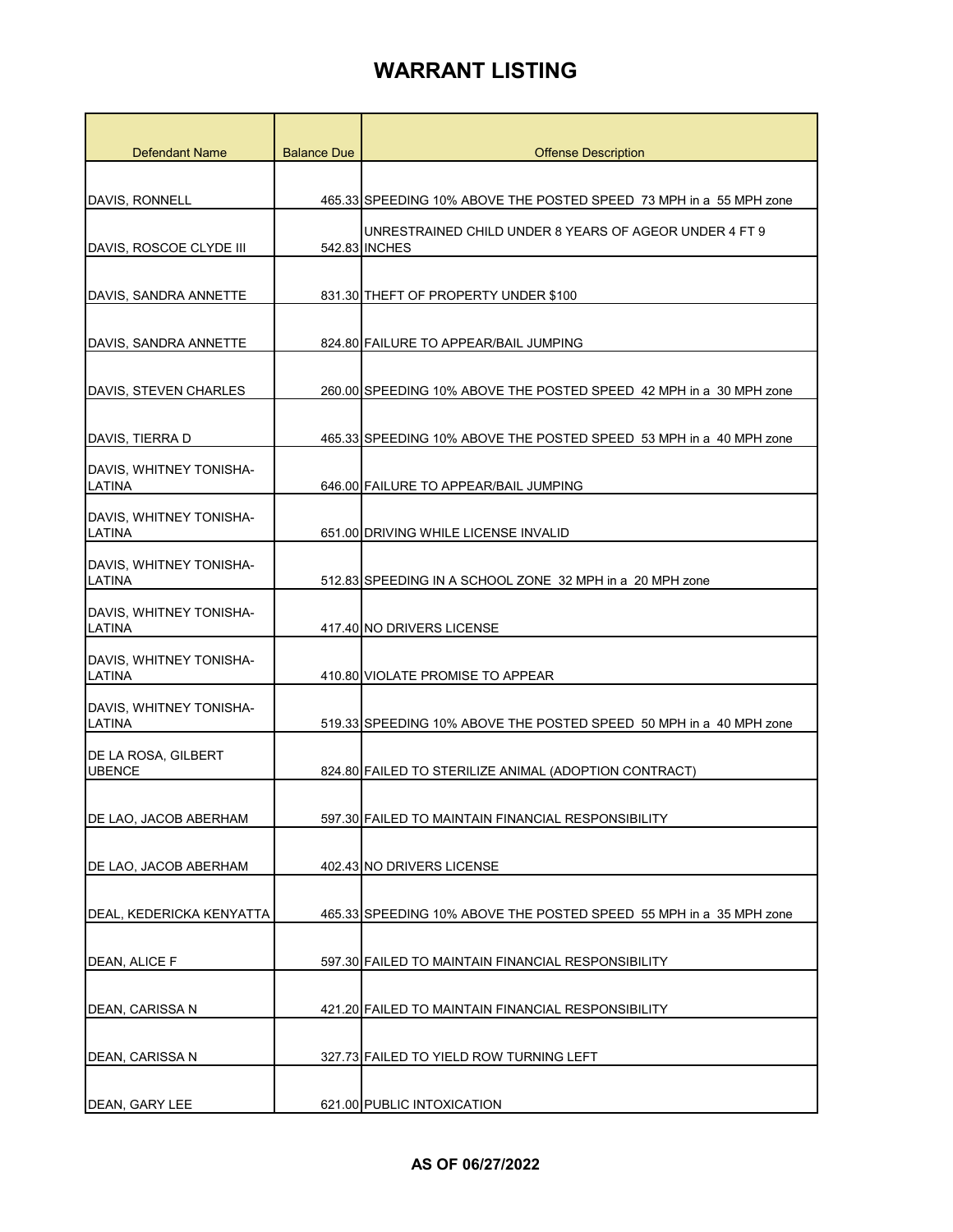| <b>Defendant Name</b>                      | <b>Balance Due</b> | <b>Offense Description</b>                                         |
|--------------------------------------------|--------------------|--------------------------------------------------------------------|
|                                            |                    |                                                                    |
| DEAN, JOEL T                               |                    | 402.30 EXPIRED OPERATORS LICENSE                                   |
| DEANES, DAMIEN GERON                       |                    | 465.33 FAILED TO SIGNAL INTENT TO TURN                             |
|                                            |                    |                                                                    |
| DEARRING, JAMES EDWARD                     |                    | 447.20 THEFT OF PROPERTY UNDER \$50                                |
| DEARY, LASHAYE KEALYN                      |                    | 456.30 PERMITTING UNLICENSED DRIVER TO DRIVE (NON GUARDIAN)        |
| DEEB, COLE HOWARD                          |                    | 792.30 POSSESSION OF DRUG PARAPHERNALIA                            |
| <b>DEEMY, SHERRY LEE</b>                   |                    | 323.70 FAILED TO DISPLAY DRIVERS LICENSE                           |
| DEEMY, SHERRY LEE                          |                    | 334.10 EXPIRED OR NO MOTOR VEHICLE INSPECTION                      |
| DEEMY, SHERRY LEE                          |                    | 460.20 FAILED TO MAINTAIN FINANCIAL RESPONSIBILITY                 |
| DEEMY, SHERRY LEE                          |                    | 366.73 SPEEDING 10% ABOVE THE POSTED SPEED 45 MPH in a 30 MPH zone |
| DEFOOR, ROBERT CALVIN                      |                    | 406.20 LOUD NOISE (BREACH OF THE PEACE)                            |
| DEFOOR, ROBERT CALVIN                      |                    | 376.00 FAILED TO MAINTAIN FINANCIAL RESPONSIBILITY                 |
| DEFOOR, ROBERT CALVIN                      |                    | 326.00 NO DRIVERS LICENSE                                          |
| DEFOOR, ROBERT CALVIN                      |                    | 309.10 UNSAFE LANE CHANGE                                          |
| DEFOOR, ROBERT CALVIN                      |                    | 319.23 SPEEDING 10% ABOVE THE POSTED SPEED 62 MPH in a 45 MPH zone |
| DEFOOR, ROBERT CALVIN                      |                    | 357.10 FAILED TO SIGNAL INTENT TO TURN                             |
| DEFOOR, ROBERT CALVIN                      |                    | 307.10 UNSAFE LANE CHANGE                                          |
| DEFOOR, ROBERT CALVIN                      |                    | 243.10 FAILURE TO APPEAR/BAIL JUMPING                              |
| DEGRENIER, EDWARD JASON                    |                    | 811.20 THEFT OF PROPERTY UNDER \$50                                |
| <b>DEHNING, KAIJAH</b><br><b>CLORRAYNE</b> |                    | 379.10 RAN RED LIGHT                                               |
| DEJESUS, LUIS MANUEL                       |                    | 402.43 NO DRIVERS LICENSE                                          |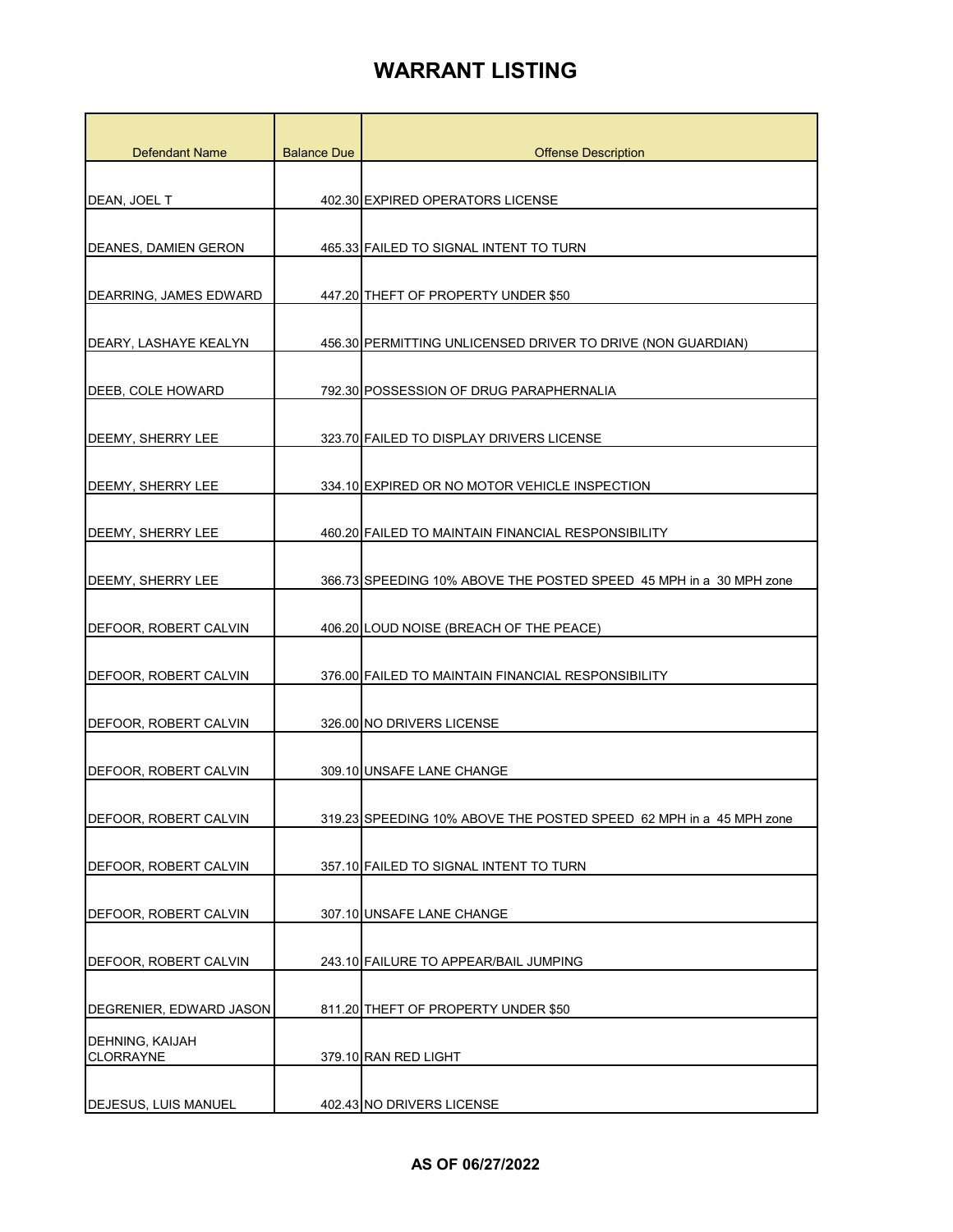| <b>Defendant Name</b>               | <b>Balance Due</b> | <b>Offense Description</b>                                         |
|-------------------------------------|--------------------|--------------------------------------------------------------------|
|                                     |                    |                                                                    |
| DELACRUZ, DAVID JONATHAN            |                    | 465.33 FAILED TO YIELD ROW FROM PVT RD, DR, ALLEY, BLDG            |
|                                     |                    |                                                                    |
| DELAO, LYDIA MARIE                  |                    | 465.33 SPEEDING 10% ABOVE THE POSTED SPEED 50 MPH in a 35 MPH zone |
| DELAROSA, JOSE                      |                    |                                                                    |
| <b>ALEXANDER</b>                    |                    | 516.83 SPEEDING 10% ABOVE THE POSTED SPEED 81 MPH in a 70 MPH zone |
| DELEON, ARNOLDO                     |                    | 792.30 SOLICITING WITHOUT A PERMIT                                 |
| DELEON, VICTOR                      |                    | 504.33 SPEEDING 10% ABOVE THE POSTED SPEED 50 MPH in a 35 MPH zone |
| DELFIERRO, EVELYN R                 |                    | 404.30 FAILURE TO APPEAR/BAIL JUMPING                              |
| DELFIERRO, EVELYN R                 |                    | 843.83 DRIVING WHILE LICENSE INVALID                               |
| DELGADO MADURO, JORGE J             |                    | 460.20 FAILED TO MAINTAIN FINANCIAL RESPONSIBILITY                 |
| DELGADO MADURO, JORGE J             |                    | 366.73 SPEEDING 10% ABOVE THE POSTED SPEED 58 MPH in a 45 MPH zone |
|                                     |                    |                                                                    |
| DELGADO, ENRIQUE JAVIER             |                    | 781.56 DRIVING WHILE LICENSE INVALID                               |
| DELTORO, JASON                      |                    | 465.33 SPEEDING 10% ABOVE THE POSTED SPEED 50 MPH in a 40 MPH zone |
| DELUNA, ROMAN ANTONIO               |                    | 325.00 PARKED IN DISABLED SPACE WITHOUT PLACARD OR LICENSE PLATE   |
| DELUNA, ROMAN ANTONIO               |                    | 495.33 SPEEDING 10% ABOVE THE POSTED SPEED 75 MPH in a 60 MPH zone |
| DELVALLE, RICARDO<br><b>EMANUEL</b> |                    | 516.83 FAILED TO CONTROL SPEED                                     |
| DEMING, DAESHAUN MARIE              |                    | 842.30 THEFT OF MOTOR VEHICLE FUEL                                 |
| DENNARD, LARRY DOUGLAS<br>JR        |                    | 621.10 DRIVING WHILE LICENSE INVALID                               |
|                                     |                    |                                                                    |
| DENNIS, JESSICA ELAINE              |                    | 785.80 FAILURE TO APPEAR/BAIL JUMPING                              |
| DENNIS, PAUL TALMAGE                |                    | 869.70 UNLAWFUL USE OF WATER                                       |
| DENSON, KIA TIARA JASMINE           |                    | 399.10 VIOLATE PROMISE TO APPEAR                                   |
| DEPEW, BOBBY WAYNE                  |                    | 401.70 FAILURE TO APPEAR/BAIL JUMPING                              |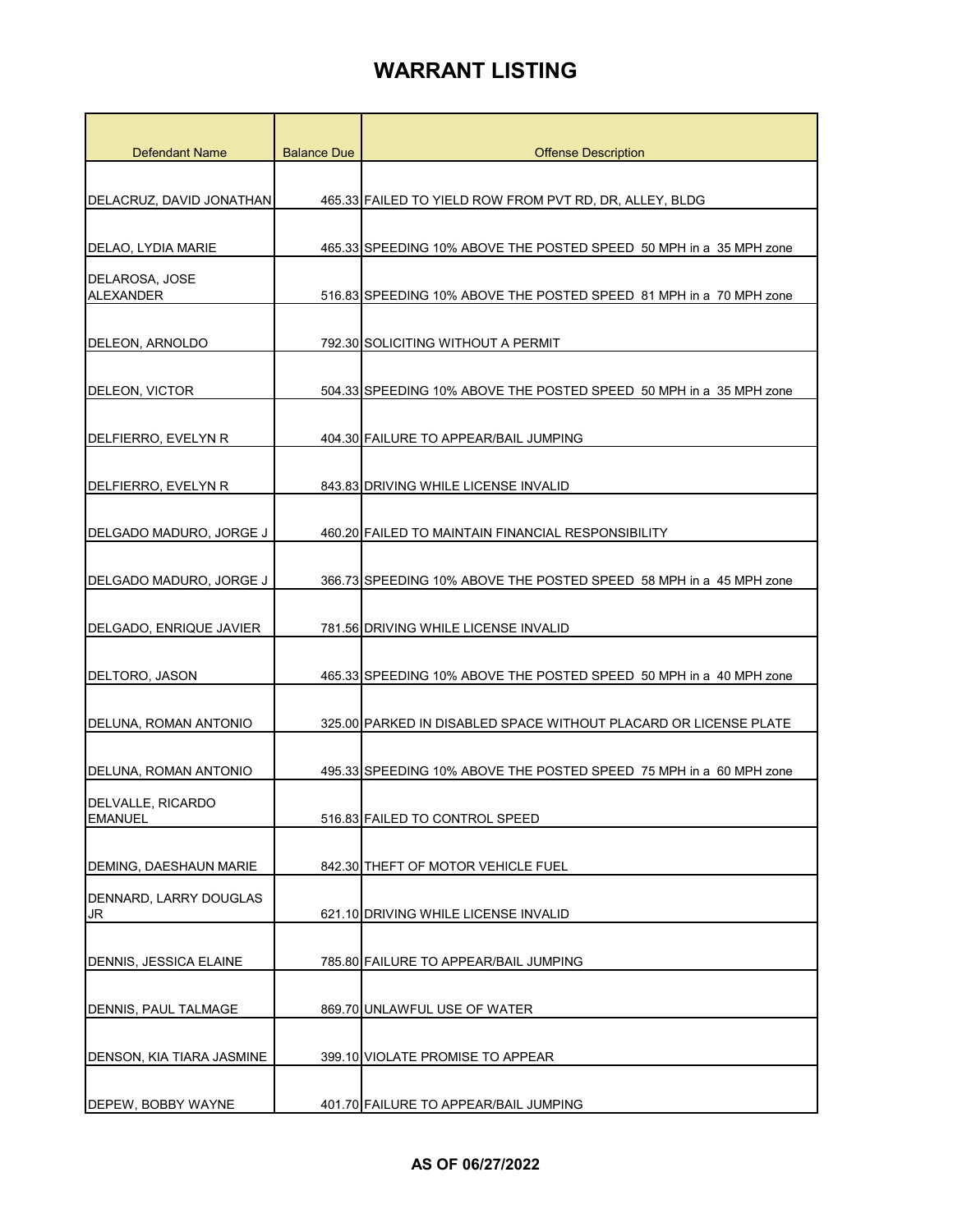| <b>Defendant Name</b>                       | <b>Balance Due</b> | <b>Offense Description</b>                                         |
|---------------------------------------------|--------------------|--------------------------------------------------------------------|
|                                             |                    |                                                                    |
| DEPEW, BOBBY WAYNE                          |                    | 399.23 SPEEDING 10% ABOVE THE POSTED SPEED 62 MPH in a 45 MPH zone |
| DESDUNES, DENNIS                            |                    | 800.80 FAILURE TO APPEAR/BAIL JUMPING                              |
| DEWITT, JULIANNA D                          |                    | 465.33 SPEEDING 10% ABOVE THE POSTED SPEED 62 MPH in a 45 MPH zone |
|                                             |                    |                                                                    |
| DIAZ VEGA, NORMA                            |                    | 597.30 FAILED TO MAINTAIN FINANCIAL RESPONSIBILITY                 |
| DIAZ, JESUS                                 |                    | 284.83 NO DRIVERS LICENSE                                          |
| DIAZ, SONIA M                               |                    | 369.10 VIOLATE PROMISE TO APPEAR                                   |
| DICKENS, DAVID G                            |                    | 409.00 SPEEDING IN A SCHOOL ZONE 41 MPH in a 25 MPH zone           |
| <b>DICKERSON, MICHAEL</b><br><b>ANTHONY</b> |                    | 178.23 SPEEDING 10% ABOVE THE POSTED SPEED 46 MPH in a 30 MPH zone |
| DICKEY, ARTHUR RAY JR                       |                    | 527.83 SPEEDING IN A SCHOOL ZONE 39 MPH in a 25 MPH zone           |
| <b>DIESI, MARY DIANE</b>                    |                    | 2,116.00 TAMPERED WITH WATER DISTRIBUTION SYSTEM                   |
| DILLARD, DAVID MICHAEL                      |                    | 504.33 FAILED TO CONTROL SPEED                                     |
| DIMOCK, DOUGLAS RICHARD                     |                    | 465.33 SPEEDING 10% ABOVE THE POSTED SPEED 45 MPH in a 30 MPH zone |
| DIXON, CHASITY DIEISE                       |                    | 830.70 UNLAWFUL USE OF WATER                                       |
| DIXON, CHASITY DIEISE                       |                    | 2,780.70 TAMPERED WITH WATER DISTRIBUTION SYSTEM                   |
| DIXON, CHASITY DIEISE                       |                    | 570.70 UNLAWFUL USE OF WATER                                       |
| DIXON, DARIEAN M                            |                    | 651.00 FAILED TO PROVIDE PROOF OF RABIES                           |
| DIXON, JUSTIN DOUGLAS                       |                    | 374.10 SPEEDING 10% ABOVE THE POSTED SPEED 72 MPH in a 60 MPH zone |
| DIXON, JUSTIN DOUGLAS                       |                    | 621.00 DRIVING WHILE LICENSE INVALID                               |
| DIXON, MONESHA ELAINE                       |                    | 374.10 RAN / DISREGARDED STOP SIGN                                 |
| DIXON, MONESHA ELAINE                       |                    | 271.10 NO DRIVERS LICENSE                                          |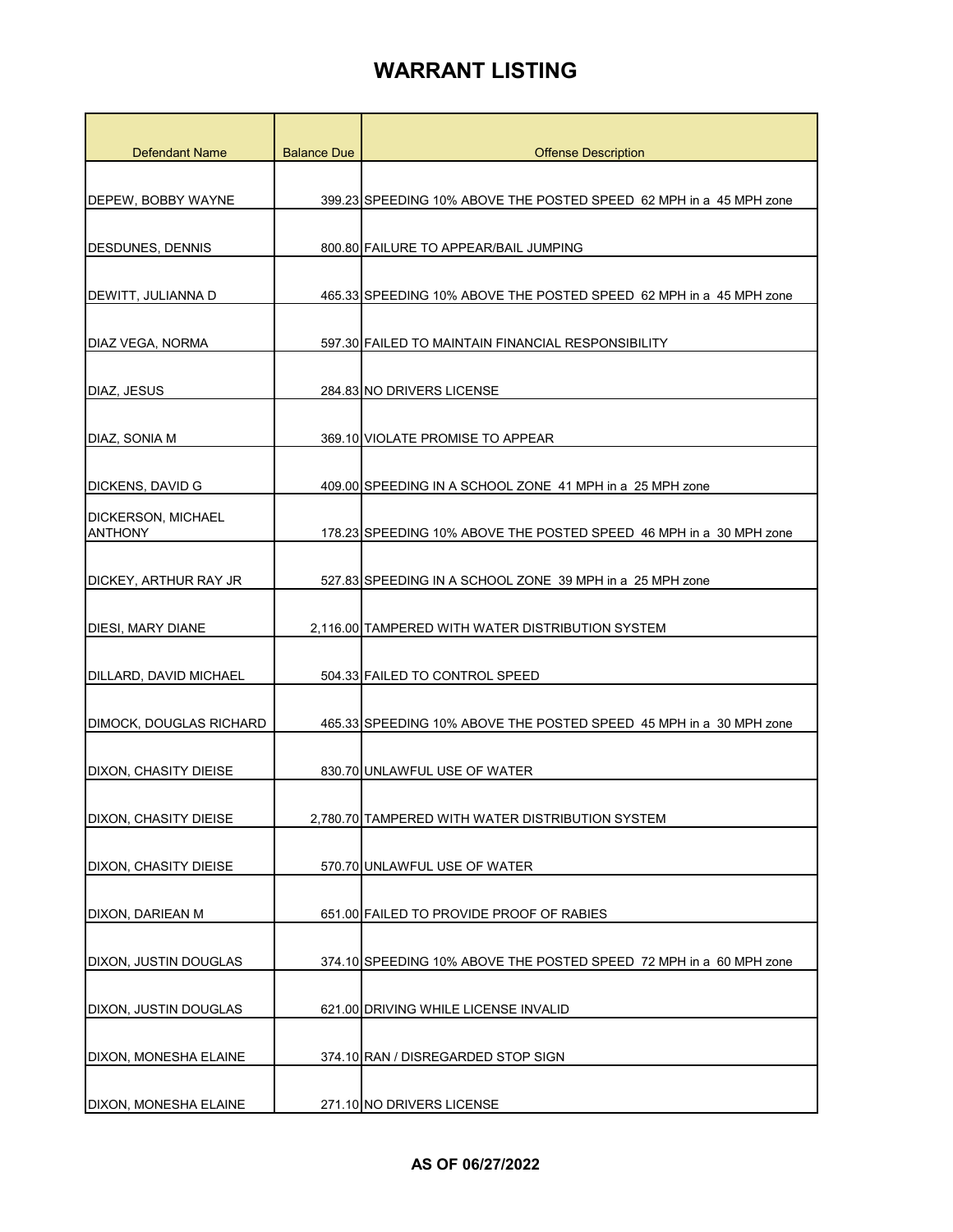| Defendant Name                     | <b>Balance Due</b> | <b>Offense Description</b>                                         |
|------------------------------------|--------------------|--------------------------------------------------------------------|
|                                    |                    |                                                                    |
| DIXON, STEVEN ALLEN                |                    | 621.00 THEFT OF PROPERTY UNDER \$100                               |
|                                    |                    |                                                                    |
| DIXON, VERONICA ANN                |                    | 843.70 FAILED TO STERILIZE ANIMAL (ADOPTION CONTRACT)              |
| DIXON, WAYNE<br><b>CHRISTOPHER</b> |                    | 800.80 FAILED TO STERILIZE ANIMAL (ADOPTION CONTRACT)              |
|                                    |                    |                                                                    |
| DIXON, WAYNE<br><b>CHRISTOPHER</b> |                    | 800.80 FAILED TO PROVIDE PROOF OF MICRO-CHIP                       |
| DIXON, WAYNE                       |                    |                                                                    |
| <b>CHRISTOPHER</b>                 |                    | 457.73 FAILED TO CONTROL SPEED                                     |
| DIXON, WAYNE<br><b>CHRISTOPHER</b> |                    | 414.70 FAILED TO DISPLAY DRIVERS LICENSE                           |
| DIXON, WAYNE                       |                    |                                                                    |
| <b>CHRISTOPHER</b>                 |                    | 457.60 EXPIRED OR NO MOTOR VEHICLE INSPECTION                      |
| DIXON, WAYNE<br><b>CHRISTOPHER</b> |                    | 457.73 SPEEDING 10% ABOVE THE POSTED SPEED 40 MPH in a 30 MPH zone |
|                                    |                    |                                                                    |
| DIXON, WAYNE<br><b>CHRISTOPHER</b> |                    | 798.20 FAILED TO PROVIDE PROOF OF RABIES                           |
|                                    |                    |                                                                    |
| DIXSON, NORMAN W                   |                    | 282.60 EXPIRED OR NO MOTOR VEHICLE INSPECTION                      |
| DIXSON, NORMAN W                   |                    | 414.70 FAILED TO MAINTAIN FINANCIAL RESPONSIBILITY                 |
|                                    |                    |                                                                    |
| DIXSON, NORMAN W                   |                    | 315.23 SPEEDING 10% ABOVE THE POSTED SPEED 45 MPH in a 30 MPH zone |
| DOBBINS, DEMAREA JAMOL             |                    | 465.33 SPEEDING 10% ABOVE THE POSTED SPEED 59 MPH in a 35 MPH zone |
|                                    |                    | UNRESTRAINED CHILD UNDER 8 YEARS OF AGEOR UNDER 4 FT 9             |
| DOBBINS, NICKOLE RANAE             |                    | 263.13 INCHES                                                      |
| DOBBINS, NICKOLE RANAE             |                    | 219.83 NO DRIVERS LICENSE                                          |
|                                    |                    |                                                                    |
| DOBBINS, NICKOLE RANAE             |                    | 230.10 EXPIRED OR NO MOTOR VEHICLE INSPECTION                      |
|                                    |                    |                                                                    |
| DOBBINS, NICKOLE RANAE             |                    | 225.03 NO DRIVERS LICENSE                                          |
| DOBBINS, NICKOLE RANAE             |                    | 291.20 FAILED TO MAINTAIN FINANCIAL RESPONSIBILITY                 |
|                                    |                    |                                                                    |
| <b>DOBBS, RICKY CARROLL</b>        |                    | 835.80 FAILURE TO APPEAR/BAIL JUMPING                              |
|                                    |                    |                                                                    |
| DOCK, ARIS LARON                   |                    | 642.20 LOUD NOISE (BREACH OF THE PEACE)                            |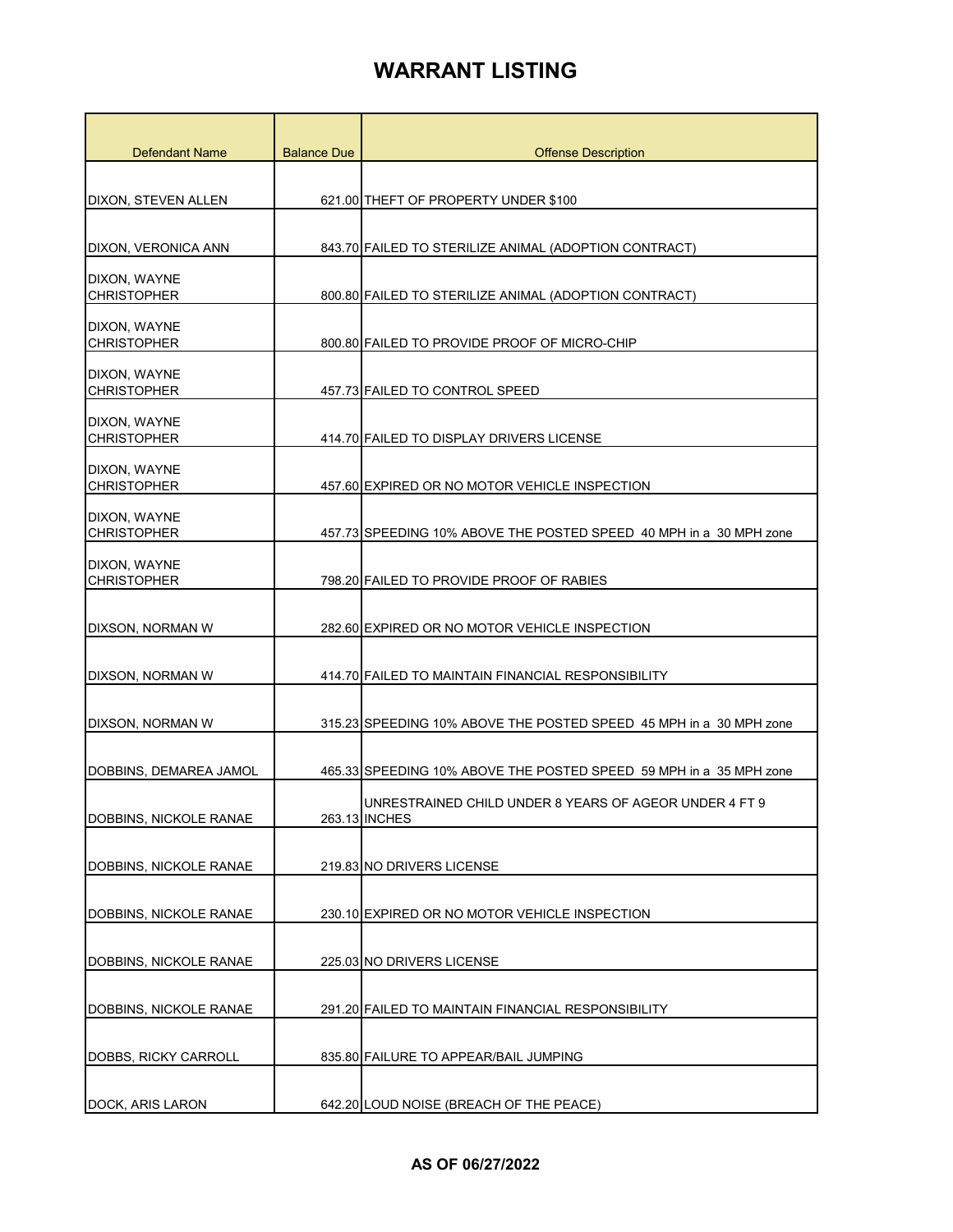| <b>Defendant Name</b>                     | <b>Balance Due</b> | <b>Offense Description</b>                                         |
|-------------------------------------------|--------------------|--------------------------------------------------------------------|
|                                           |                    |                                                                    |
| DOCKERY, FREDERICK D                      |                    | 349.83 NO DRIVERS LICENSE                                          |
| DOCKERY, FREDERICK D                      |                    | 392.73 SPEEDING 10% ABOVE THE POSTED SPEED 44 MPH in a 30 MPH zone |
|                                           |                    |                                                                    |
| DODDS, HOWARD DONEL                       |                    | 616.00 FAILURE TO APPEAR/BAIL JUMPING                              |
| DOIG, KACEY LYNN                          |                    | 831.30 FAILED TO STERILIZE ANIMAL (ADOPTION CONTRACT)              |
| DOMINGUEZ, MARICEL                        |                    | 465.33 RAN / DISREGARDED STOP SIGN                                 |
| DOMINGUEZ, MARICEL                        |                    | 458.83 VIOLATE PROMISE TO APPEAR                                   |
| DONALDSON, LEIGHETTE<br><b>ANGELIQUE</b>  |                    | 465.33 SPEEDING 10% ABOVE THE POSTED SPEED 44 MPH in a 30 MPH zone |
| DONES SOLIS, CARLOS<br><b>JOSUE</b>       |                    | 460.33 SPEEDING 10% ABOVE THE POSTED SPEED 45 MPH in a 30 MPH zone |
| DORJUSTE, JERRY SMITH                     |                    | 597.30 FAILED TO MAINTAIN FINANCIAL RESPONSIBILITY                 |
| DORSEY, RASHEED ANTONIO<br><b>TERRELL</b> |                    | 785.80 FAILED TO PROVIDE PROOF OF RABIES                           |
| DORTCH, CURTIS LEE                        |                    | 792.30 THEFT OF PROPERTY UNDER \$100                               |
| DOTSON, CALANDRILLI<br>LATREE             |                    | 612.30 FAILED TO MAINTAIN FINANCIAL RESPONSIBILITY                 |
| DOTSON, POLLY JENNETTE                    |                    | 839.80 FAILURE TO APPEAR/BAIL JUMPING                              |
| DOTSON, POLLY JENNETTE                    |                    | 228.80 FAILED TO MAINTAIN FINANCIAL RESPONSIBILITY                 |
| DOUGLAS, DON II                           |                    | 504.33 SPEEDING 10% ABOVE THE POSTED SPEED 40 MPH in a 30 MPH zone |
| DOUGLAS, JUSTIN L                         |                    | 319.00 EXPIRED REGISTRATION                                        |
| DOUGLAS, JUSTIN L                         |                    | 469.00 FAILED TO MAINTAIN FINANCIAL RESPONSIBILITY                 |
| DOVE, BREANNA NICHOLE                     |                    | 627.30 FAILED TO MAINTAIN FINANCIAL RESPONSIBILITY                 |
| DOWELL, TERRELL ANTONIO                   |                    | 401.83 SPEEDING 10% ABOVE THE POSTED SPEED 87 MPH in a 40 MPH zone |
| DOWNS, KEITH ANTOINE                      |                    | 460.20 EXPIRED OR NO MOTOR VEHICLE INSPECTION                      |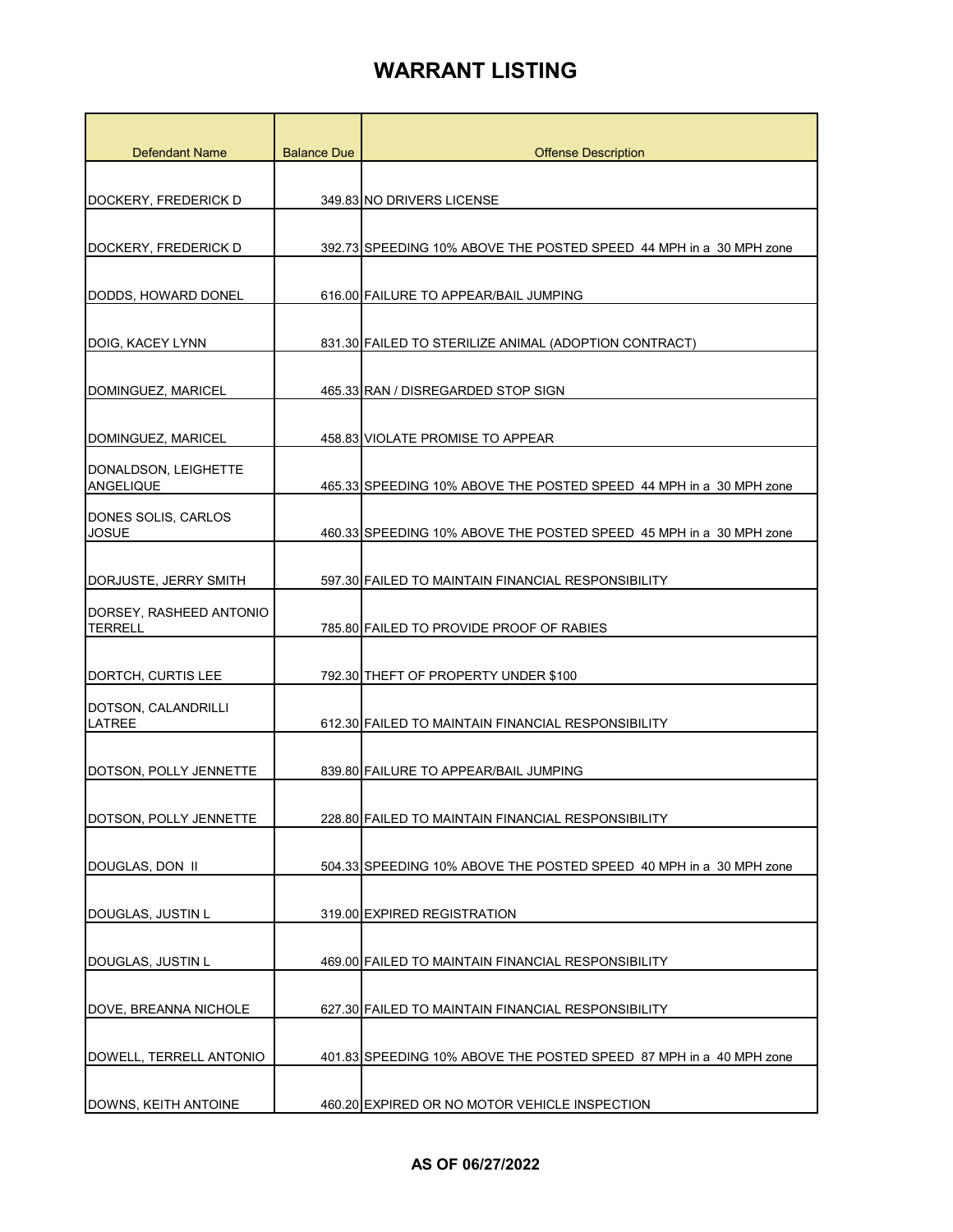| <b>Defendant Name</b>                     | <b>Balance Due</b> | <b>Offense Description</b>                                         |
|-------------------------------------------|--------------------|--------------------------------------------------------------------|
|                                           |                    |                                                                    |
| DOWNS, KEITH ANTOINE                      |                    | 460.33 FAILED TO YIELD ROW FROM PVT RD, DR, ALLEY, BLDG            |
| DOWNS, KEITH ANTOINE                      |                    | 417.30 FAILED TO DISPLAY DRIVERS LICENSE                           |
|                                           |                    |                                                                    |
| DOWNS, KEITH ANTOINE                      |                    | 612.30 FAILED TO MAINTAIN FINANCIAL RESPONSIBILITY                 |
| DOWNS, KEITH ANTOINE                      |                    | 807.30 ASSAULT BY CONTACT FAMILY VIOLENCE                          |
| DOWNS, KEITH ANTOINE                      |                    | 800.80 FAILURE TO APPEAR/BAIL JUMPING                              |
| DOWNS, ZACHERY PHILIP                     |                    | 128.83 SPEEDING 10% ABOVE THE POSTED SPEED 81 MPH in a 60 MPH zone |
| DOWNS, ZACHERY PHILIP                     |                    | 522.73 SPEEDING IN A SCHOOL ZONE 79 MPH in a 50 MPH zone           |
| DOWNS, ZACHERY PHILIP                     |                    | 490.23 SPEEDING 10% ABOVE THE POSTED SPEED 90 MPH in a 55 MPH zone |
| DOYLE, ALEC JACOB                         |                    | 597.30 FAILED TO MAINTAIN FINANCIAL RESPONSIBILITY                 |
| DRAKE, JOHN MICHAEL                       |                    | 465.33 SPEEDING 10% ABOVE THE POSTED SPEED 75 MPH in a 60 MPH zone |
| DROUIN, CHRISTIE L                        |                    | 425.23 RAN / DISREGARDED STOP SIGN                                 |
| DROUIN, CHRISTIE L                        |                    | 460.20 FAILED TO MAINTAIN FINANCIAL RESPONSIBILITY                 |
| DUBOSE, CORNELIUS<br><b>MARKAS</b>        |                    | 295.10 EXPIRED OR NO MOTOR VEHICLE INSPECTION                      |
| DUBOSE, CORNELIUS<br><b>MARKAS</b>        |                    | 252.20 EXPIRED REGISTRATION                                        |
| DUBOSE, CORNELIUS<br><b>MARKAS</b>        |                    | 447.20 FAILED TO MAINTAIN FINANCIAL RESPONSIBILITY                 |
| <b>DUBOSE, CORNELIUS</b><br><b>MARKAS</b> |                    | 538.33 DRIVING WHILE LICENSE INVALID                               |
| DUCKETT, JOSHUA                           |                    | 497.83 SPEEDING IN A SCHOOL ZONE 35 MPH in a 25 MPH zone           |
| DUCKWORTH, CURLISA RENA                   |                    | 700.70 UNLAWFUL USE OF WATER                                       |
| DUCKWORTH, QUINTON LEO                    |                    | 315.23 SPEEDING 10% ABOVE THE POSTED SPEED 41 MPH in a 30 MPH zone |
| DUCKWORTH, QUINTON LEO                    |                    | 315.23 SPEEDING 10% ABOVE THE POSTED SPEED 40 MPH in a 30 MPH zone |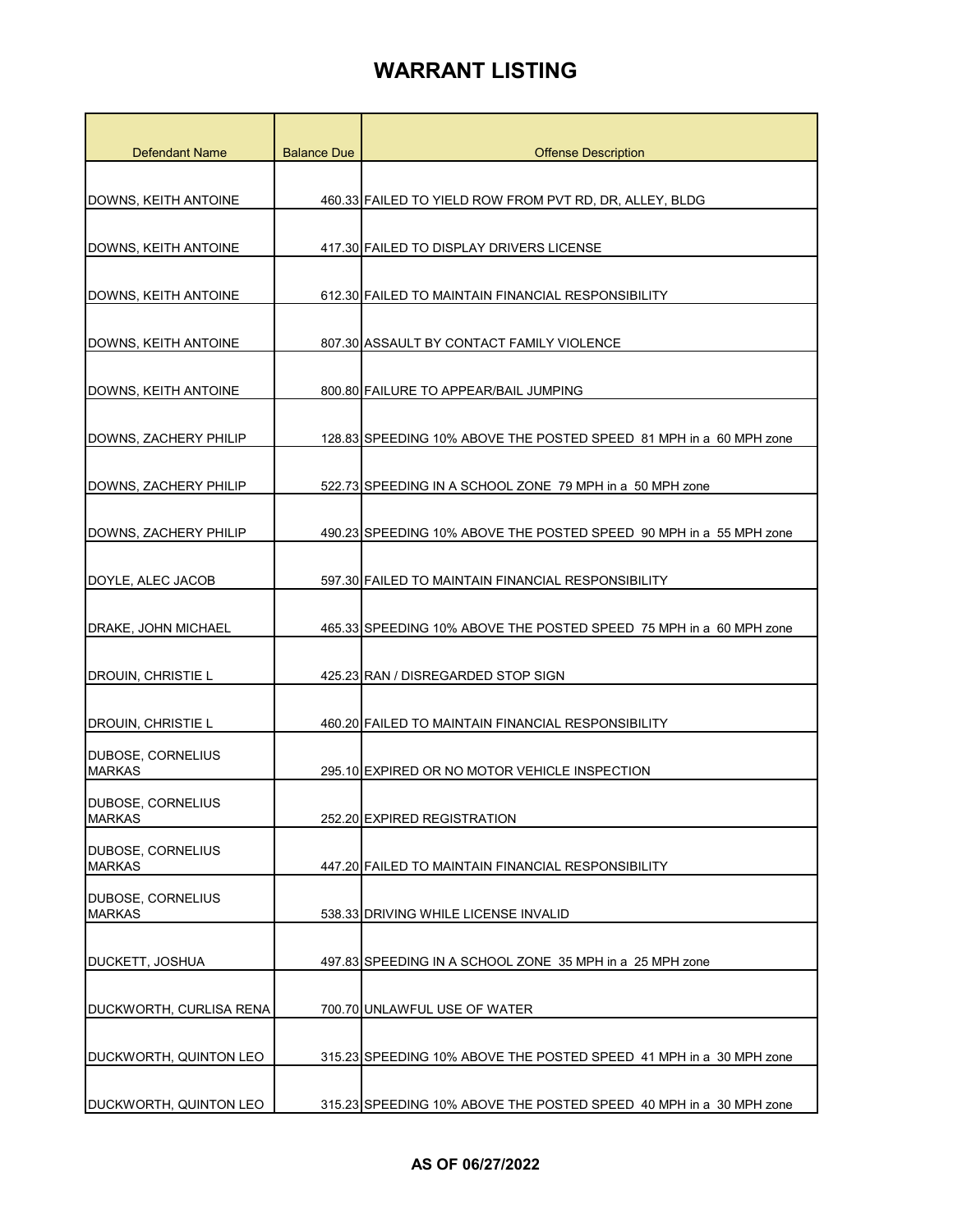| <b>Defendant Name</b>                      | <b>Balance Due</b> | <b>Offense Description</b>                                         |
|--------------------------------------------|--------------------|--------------------------------------------------------------------|
|                                            |                    |                                                                    |
| DUCKWORTH, QUINTON LEO                     |                    | 414.70 FAILED TO MAINTAIN FINANCIAL RESPONSIBILITY                 |
| DUGAN, PATRICIA J                          |                    | 792.30 THEFT OF PROPERTY UNDER \$100                               |
|                                            |                    |                                                                    |
| DUGAS, KENDRAE DEVON                       |                    | 495.33 SPEEDING 10% ABOVE THE POSTED SPEED 85 MPH in a 60 MPH zone |
| DUNBAR, CHRISTOPHER<br><b>ALLEN</b>        |                    | 642.33 DRIVING WHILE LICENSE INVALID                               |
| DUNCAN, ANTHONY LEE JR                     |                    | 327.73 SPEEDING 10% ABOVE THE POSTED SPEED 42 MPH in a 30 MPH zone |
| DUNCAN, JANELLE BRIANNE                    |                    | 465.33 SPEEDING 10% ABOVE THE POSTED SPEED 53 MPH in a 40 MPH zone |
| DUNKLE, MELISSA A                          |                    | 384.00 SPEEDING 10% ABOVE THE POSTED SPEED 56 MPH in a 40 MPH zone |
| DUNLAP, CHRISTOPHER                        |                    | 616.00 ANIMAL AT LARGE                                             |
| DUNLAP, DAVID MARVIN                       |                    | 2,745.80 TAMPERED WITH WATER DISTRIBUTION SYSTEM                   |
| DUNLAP, KRISTA BLUE                        |                    | 651.00 FAILED TO STERILIZE ANIMAL (ADOPTION CONTRACT)              |
| DUNN, DOUGLAS KEITH                        |                    | 772.33 DRIVING WHILE LICENSE INVALID                               |
| DUNN, FRANKLIN WILLIAM                     |                    | 495.33 SPEEDING 10% ABOVE THE POSTED SPEED 87 MPH in a 60 MPH zone |
| DUPPSTADT, JAMES JOSEPH                    |                    | 831.30 THEFT OF PROPERTY UNDER \$100                               |
| DUPREE, LARRY L                            |                    | 504.33 SPEEDING 10% ABOVE THE POSTED SPEED 60 MPH in a 45 MPH zone |
| DURAN HERNANDEZ, BILLY<br><b>ALEXANDER</b> |                    | 465.33 RAN / DISREGARDED STOP SIGN                                 |
| DURAN, AARON THOMAS                        |                    | 465.33 SPEEDING 10% ABOVE THE POSTED SPEED 52 MPH in a 40 MPH zone |
| DURBIN, CHANNON DONTE                      |                    | 839.80 FAILURE TO APPEAR/BAIL JUMPING                              |
| <b>DUSTMAN, ARTHUR ROGER</b>               |                    | 417.00 FAILURE TO APPEAR/BAIL JUMPING                              |
| DUSTMAN, ARTHUR ROGER                      |                    | 442.20 FAILED TO PROVIDE PROOF OF MICRO-CHIP                       |
| DUSTMAN, ARTHUR ROGER                      |                    | 416.20 FAILED TO STERILIZE ANIMAL (ADOPTION CONTRACT)              |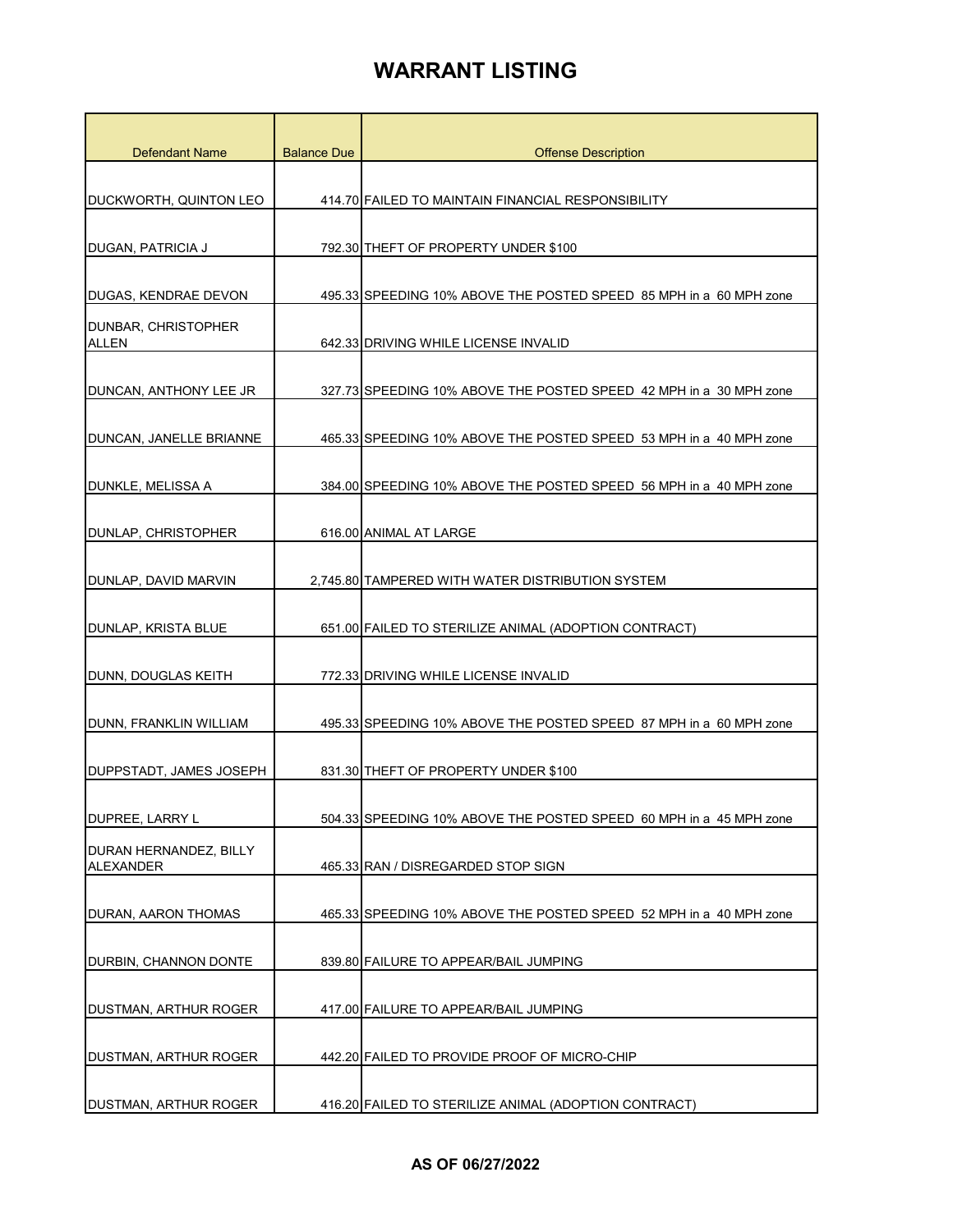| <b>Defendant Name</b>                     | <b>Balance Due</b> | <b>Offense Description</b>                                         |
|-------------------------------------------|--------------------|--------------------------------------------------------------------|
|                                           |                    |                                                                    |
| <b>DUSTMAN, ARTHUR ROGER</b>              |                    | 442.20 FAILED TO PROVIDE PROOF OF RABIES                           |
|                                           |                    |                                                                    |
| <b>DUSTMAN, ARTHUR ROGER</b>              |                    | 204.20 FAILURE TO APPEAR/BAIL JUMPING                              |
|                                           |                    |                                                                    |
| <b>EARL, LYLE LARNE</b>                   |                    | 465.33 SPEEDING 10% ABOVE THE POSTED SPEED 60 MPH in a 30 MPH zone |
| EARLY, NADIRAH Q T                        |                    | 597.30 FAILED TO MAINTAIN FINANCIAL RESPONSIBILITY                 |
|                                           |                    |                                                                    |
| <b>EASLEY, ALONZO DEXTER</b>              |                    | 822.43 DRIVING WHILE LICENSE INVALID                               |
| <b>EBANKS, CHRISTOPHER</b>                |                    |                                                                    |
| <b>MICHAEL</b>                            |                    | 362.70 FAILURE TO APPEAR/BAIL JUMPING                              |
| <b>EBANKS, CHRISTOPHER</b>                |                    |                                                                    |
| <b>MICHAEL</b>                            |                    | 804.70 THEFT OF PROPERTY UNDER \$50                                |
| <b>EBRON, DARRICK ROSHAUN</b>             |                    | 351.10 NO DRIVERS LICENSE                                          |
|                                           |                    |                                                                    |
| <b>EBRON, DARRICK ROSHAUN</b>             |                    | 429.10 SPEEDING IN A SCHOOL ZONE 30 MPH in a 20 MPH zone           |
|                                           |                    |                                                                    |
| ECCKLES, DEON DAUNTE                      |                    | 840.30 FAILED TO PROVIDE PROOF OF RABIES                           |
|                                           |                    |                                                                    |
| <b>EDGE, BILLY RAY</b>                    |                    | 465.33 SPEEDING 10% ABOVE THE POSTED SPEED 87 MPH in a 60 MPH zone |
| EDMOND, LANISHKA JONTEL                   |                    | 284.57 FAILURE TO APPEAR/BAIL JUMPING                              |
| EDWARDS, ALEESHA                          |                    |                                                                    |
| <b>CYMONE</b>                             |                    | 495.33 FAILED TO YIELD ROW TURNING LEFT                            |
|                                           |                    |                                                                    |
| EDWARDS, DANIEL S                         |                    | 304.20 POSSESSION OF TOBACCO PRODUCTS BY A MINOR                   |
| <b>EDWARDS, DANIELLE</b>                  |                    | 831.30 FAILED TO STERILIZE ANIMAL (ADOPTION CONTRACT)              |
|                                           |                    |                                                                    |
| <b>EDWARDS, DANIELLE</b>                  |                    | 815.80 FAILURE TO APPEAR/BAIL JUMPING                              |
| <b>EDWARDS, DAPHNE</b>                    |                    |                                                                    |
| <b>RACQUEL</b>                            |                    | 824.80 FAILED TO STERILIZE ANIMAL (ADOPTION CONTRACT)              |
| <b>EDWARDS, KENDAL</b>                    |                    |                                                                    |
| <b>DEMETRIUS</b>                          |                    | 404.10 FAILED TO YIELD ROW TURNING LEFT                            |
| <b>EDWARDS, TAYSHA YVETTE</b>             |                    | 636.30 FAILED TO MAINTAIN FINANCIAL RESPONSIBILITY                 |
|                                           |                    |                                                                    |
| <b>EGLAND, MARSHAUN</b><br><b>EVERETT</b> |                    | 837.80 THEFT OF PROPERTY UNDER \$100                               |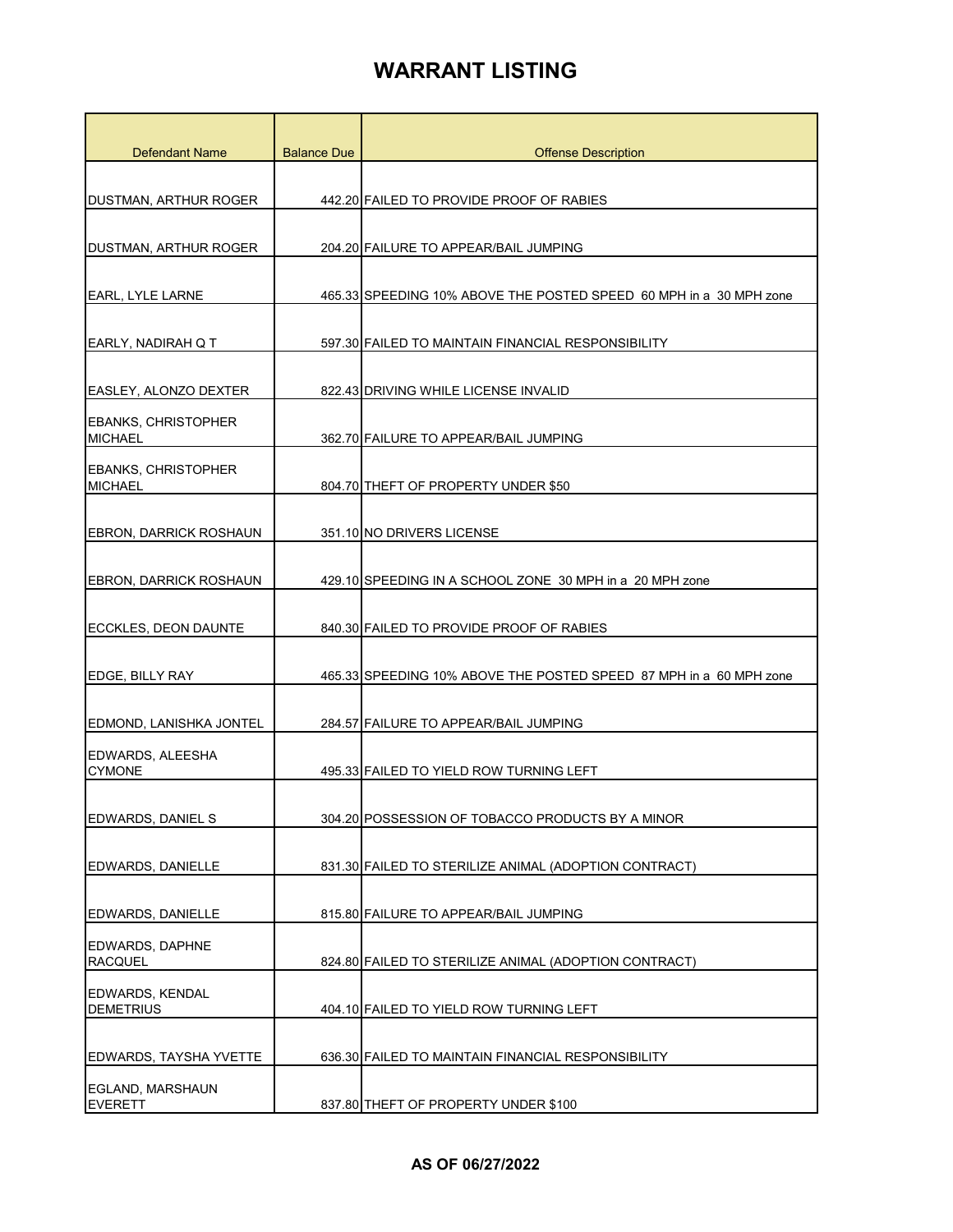| <b>Defendant Name</b>                      | <b>Balance Due</b> | <b>Offense Description</b>                                         |
|--------------------------------------------|--------------------|--------------------------------------------------------------------|
|                                            |                    |                                                                    |
| EICHHOLZ, JOSHUA STEPHEN                   |                    | 465.33 FAILED TO CONTROL SPEED                                     |
| EK, ALEX NATHANIEL                         |                    | 2.781.30 TAMPERED WITH WATER DISTRIBUTION SYSTEM                   |
|                                            |                    |                                                                    |
| <b>EKA, PAULA EILEEN</b>                   |                    | 681.00 FAILED TO PROVIDE PROOF OF RABIES                           |
| <b>EKOMO, MANUEL EYENE</b><br><b>NKOGO</b> |                    | 631.00 PUBLIC INTOXICATION                                         |
| ELDELL, TYTONNA LAWANDA<br><b>MONTREZ</b>  |                    | 434.00 SPEEDING 10% ABOVE THE POSTED SPEED 49 MPH in a 30 MPH zone |
| ELDER, QUANDRIAN J                         |                    | 491.40 FAILED TO MAINTAIN FINANCIAL RESPONSIBILITY                 |
| ELIANOR, VANTZ JOSEPH JR                   |                    | 647.30 FAILED TO MAINTAIN FINANCIAL RESPONSIBILITY                 |
| ELKINS, CORY DONOVAN                       |                    | 792.30 DRIVING WHILE LICENSE INVALID                               |
| <b>ELKINS, TONY DAMON</b>                  |                    | 465.33 SPEEDING 10% ABOVE THE POSTED SPEED 78 MPH in a 55 MPH zone |
| ELLIOTT, JOCELYNN CHANEL                   |                    | 671.00 TAMPERED WITH WATER DISTRIBUTION SYSTEM                     |
| ELLIS, BILLY JO DON                        |                    | 839.80 FAILURE TO APPEAR/BAIL JUMPING                              |
| ELLIS, BILLY JO DON                        |                    | 885.30 UNLAWFUL USE OF WATER                                       |
| ELLIS, BILLY JO DON                        |                    | 2.789.80 TAMPERED WITH WATER DISTRIBUTION SYSTEM                   |
| ELLIS, BILLY JO DON                        |                    | 837.20 UNLAWFUL USE OF WATER                                       |
| ELLIS, BILLY JO DON                        |                    | 2,787.20 TAMPERED WITH WATER DISTRIBUTION SYSTEM                   |
| ELLIS, BILLY JO DON                        |                    | 837.20 VIOLATED B-4 ZONING ORDINANCE                               |
| ELLIS, KENYA WATZU                         |                    | 465.33 SPEEDING 10% ABOVE THE POSTED SPEED 74 MPH in a 60 MPH zone |
| ELLIS, SHAQUITA M                          |                    | 792.30 POSSESSION OF DRUG PARAPHERNALIA                            |
| ELLIS, STEVEN R                            |                    | 616.00 FAILURE TO APPEAR/BAIL JUMPING                              |
| <b>ELLISON, ERICA</b>                      |                    | 310.70 FAILED TO STERILIZE ANIMAL (ADOPTION CONTRACT)              |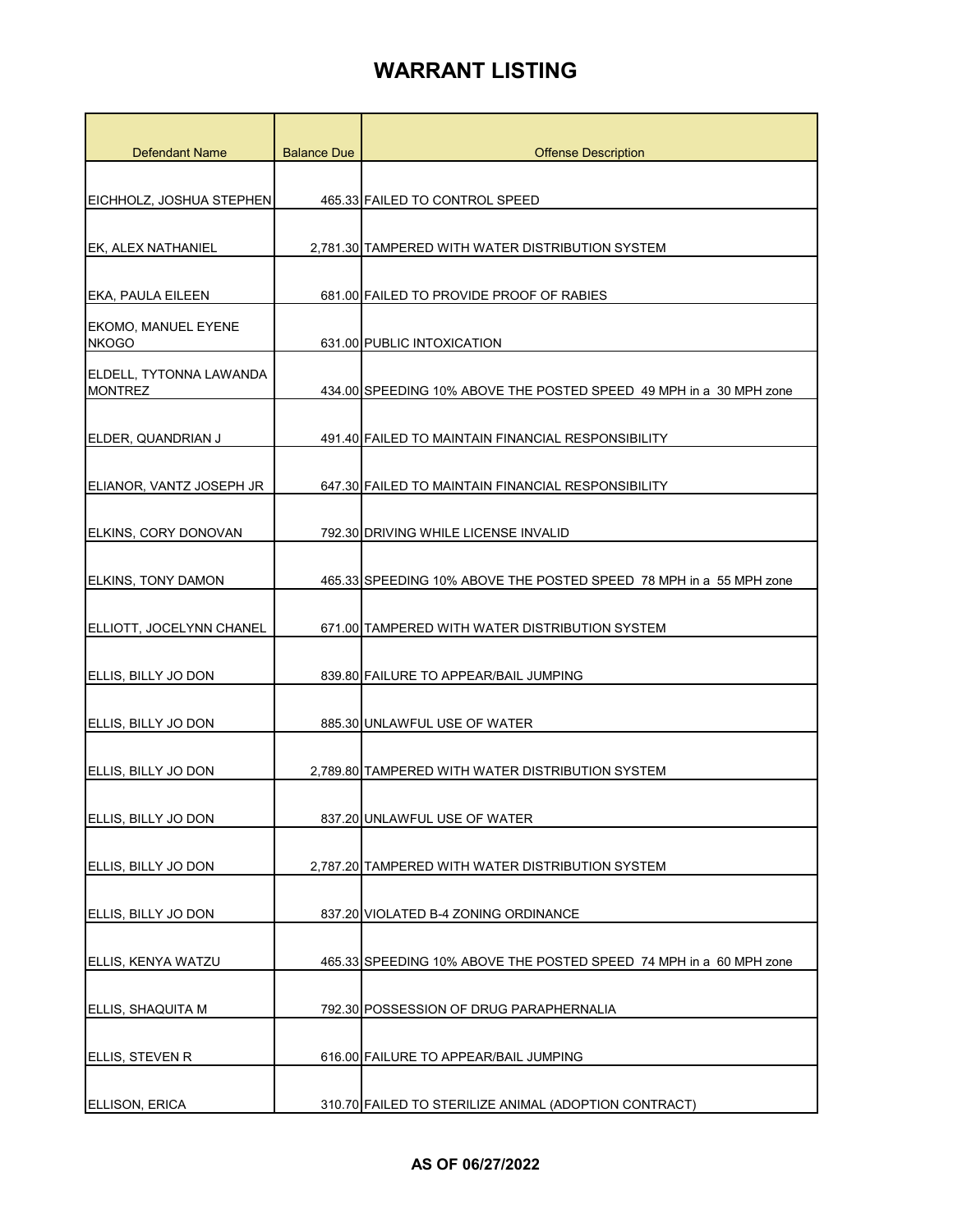| Defendant Name                                       | <b>Balance Due</b> | <b>Offense Description</b>                                         |
|------------------------------------------------------|--------------------|--------------------------------------------------------------------|
|                                                      |                    |                                                                    |
| ELLISON, KAYLA LANA                                  |                    | 374.10 SPEEDING 10% ABOVE THE POSTED SPEED 69 MPH in a 55 MPH zone |
|                                                      |                    |                                                                    |
| ELLISON, KAYLA LANA                                  |                    | 458.83 VIOLATE PROMISE TO APPEAR                                   |
|                                                      |                    |                                                                    |
| ELMORE, PAUL PIERRE                                  |                    | 1.131.00 SUBSEQUENT FAILED TO MAINTAIN FINANCIALRESPONSIBILITY     |
| <b>ENCHER, MARIA ROSARIO</b>                         |                    | 457.73 SPEEDING 10% ABOVE THE POSTED SPEED 59 MPH in a 45 MPH zone |
| <b>ENCHER, MARIA ROSARIO</b>                         |                    | 457.73 SPEEDING 10% ABOVE THE POSTED SPEED 51 MPH in a 35 MPH zone |
| ENCLARDE, KAYONTA                                    |                    |                                                                    |
| QUENTRELL                                            |                    | 804.70 UNLAWFUL USE OF WATER                                       |
| ENCLARDE, KAYONTA<br>QUENTRELL                       |                    | 334.23 SPEEDING IN A SCHOOL ZONE 42 MPH in a 25 MPH zone           |
|                                                      |                    |                                                                    |
| <b>ENGLAND, JORDAN C</b>                             |                    | 571.00 ASSAULT BY CONTACT                                          |
|                                                      |                    |                                                                    |
| ENGLISH, NICHOLAS AERIES                             |                    | 465.33 SPEEDING 10% ABOVE THE POSTED SPEED 85 MPH in a 60 MPH zone |
| <b>ENYIOHA ROMAR, PRINCE</b><br><b>ERIC</b>          |                    | 516.73 SPEEDING 10% ABOVE THE POSTED SPEED 67 MPH in a 55 MPH zone |
|                                                      |                    |                                                                    |
| EPPERSON, LACHELLA E                                 |                    | 431.73 SPEEDING 10% ABOVE THE POSTED SPEED 70 MPH in a 45 MPH zone |
| <b>ERICKSON OCONNOR,</b><br><b>FREDERICK PATRICK</b> |                    | 839.80 FAILURE TO APPEAR/BAIL JUMPING                              |
| <b>ERICKSON OCONNOR,</b>                             |                    |                                                                    |
| <b>FREDERICK PATRICK</b>                             |                    | 453.83 NO MOTOR CYCLE ENDORSEMENT                                  |
| ERICKSON OCONNOR,<br><b>FREDERICK PATRICK</b>        |                    | 496.73 RAN RED LIGHT                                               |
| <b>ERICKSON OCONNOR,</b><br><b>FREDERICK PATRICK</b> |                    | 453.70 EXPIRED REGISTRATION                                        |
| <b>ERICKSON OCONNOR.</b>                             |                    |                                                                    |
| <b>FREDERICK PATRICK</b>                             |                    | 648.70 FAILED TO MAINTAIN FINANCIAL RESPONSIBILITY                 |
|                                                      |                    |                                                                    |
| <b>ERIKSON, PATRICK WAYNE</b>                        |                    | 279.00 FAILURE TO APPEAR/BAIL JUMPING                              |
| <b>ERIKSON, PATRICK WAYNE</b>                        |                    | 322.10 SPEEDING IN A SCHOOL ZONE 40 MPH in a 25 MPH zone           |
| <b>ERSKINE, CALVIN</b><br><b>ELDERFIELD</b>          |                    | 839.80 FAILURE TO APPEAR/BAIL JUMPING                              |
| ERSKINE, CALVIN<br><b>ELDERFIELD</b>                 |                    | 529.23 SPEEDING IN A SCHOOL ZONE 32 MPH in a 20 MPH zone           |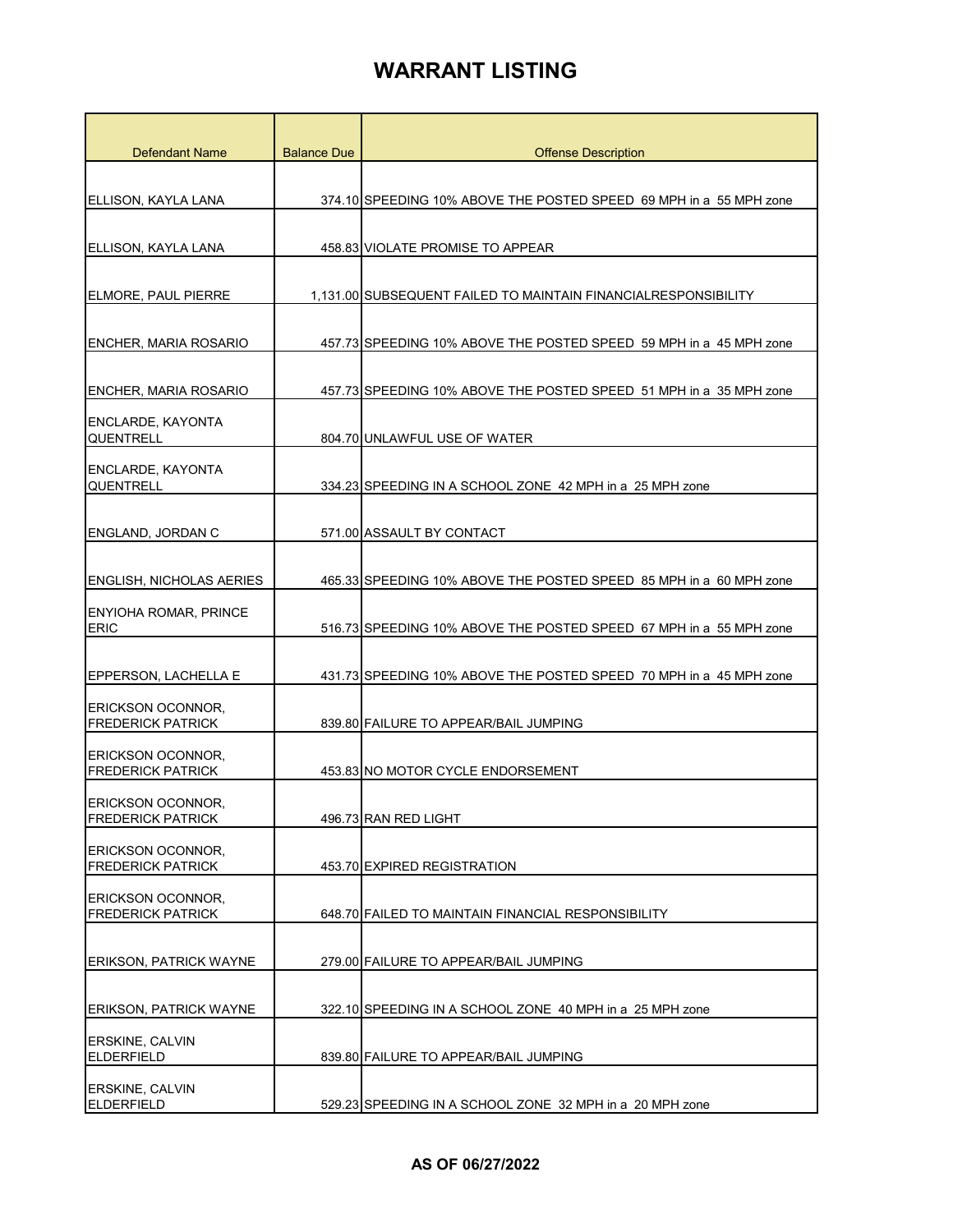| Defendant Name                                 | <b>Balance Due</b> | <b>Offense Description</b>                                                          |
|------------------------------------------------|--------------------|-------------------------------------------------------------------------------------|
| <b>ERSKINE, CALVIN</b><br><b>ELDERFIELD</b>    |                    | 902.20 FAILED TO STERILIZE ANIMAL (ADOPTION CONTRACT)                               |
| <b>ESCALANTE, JOSHUA</b><br><b>CHRISTOPHER</b> |                    | 837.20 LOUD NOISE (BREACH OF THE PEACE)                                             |
| <b>ESCALON, LEON THOMAS</b>                    |                    | USED WIRELESS COMMUNICATION IN A SCHOOLZONE WHILE<br>399.10 OPERATING MOTOR VEHICLE |
| <b>ESCOBAR, GEORGE</b>                         |                    | 374.10 SPEEDING 10% ABOVE THE POSTED SPEED 62 MPH in a 45 MPH zone                  |
| <b>ESPINOSA, JOSE</b>                          |                    | 597.30 FAILED TO MAINTAIN FINANCIAL RESPONSIBILITY                                  |
| ESPINOSA, JOSE JR                              |                    | 800.80 FAILURE TO APPEAR/BAIL JUMPING                                               |
| ESPINOSA, JOSE JR                              |                    | 480.33 SPEEDING 10% ABOVE THE POSTED SPEED 71 MPH in a 55 MPH zone                  |
| <b>ESPINOZA, LAURA ELENA</b>                   |                    | 635.13 DRIVING WHILE LICENSE INVALID                                                |
| ESPITIA, DOLORES JR                            |                    | 460.33 RAN RED LIGHT                                                                |
| <b>ESTOCK, JESSICA LYNN</b>                    |                    | 285.33 NO SEAT BELT - DRIVER                                                        |
| <b>ESTRADA FITZ, ERIK B</b>                    |                    | 465.33 FAILED TO STOP AT MARKED RAILROAD CROSSING                                   |
| <b>ESTRADA, JOSE JULIO</b>                     |                    | 317.20 PUBLIC INTOXICATION                                                          |
| <b>ESTRADA, SYLVIA</b>                         |                    | 465.33 SPEEDING 10% ABOVE THE POSTED SPEED 56 MPH in a 40 MPH zone                  |
| EUDAILEY, HOLLY ANNE                           |                    | 839.80 FAILURE TO APPEAR/BAIL JUMPING                                               |
| EUDAILEY, HOLLY ANNE                           |                    | 499.20 EXPIRED REGISTRATION                                                         |
| EUDAILEY, HOLLY ANNE                           |                    | 496.60 EXPIRED OR NO MOTOR VEHICLE INSPECTION                                       |
| EUDAILEY, HOLLY ANNE                           |                    | 496.73 FAILED TO YIELD ROW TURNING LEFT                                             |
| EUDAILEY, HOLLY ANNE                           |                    | 648.70 FAILED TO MAINTAIN FINANCIAL RESPONSIBILITY                                  |
| EUDAILEY, HOLLY ANNE                           |                    | 529.23 SPEEDING IN A SCHOOL ZONE 32 MPH in a 20 MPH zone                            |
| EVANS BROWN, DIANA E                           |                    | 651.00 FAILED TO STERILIZE ANIMAL (ADOPTION CONTRACT)                               |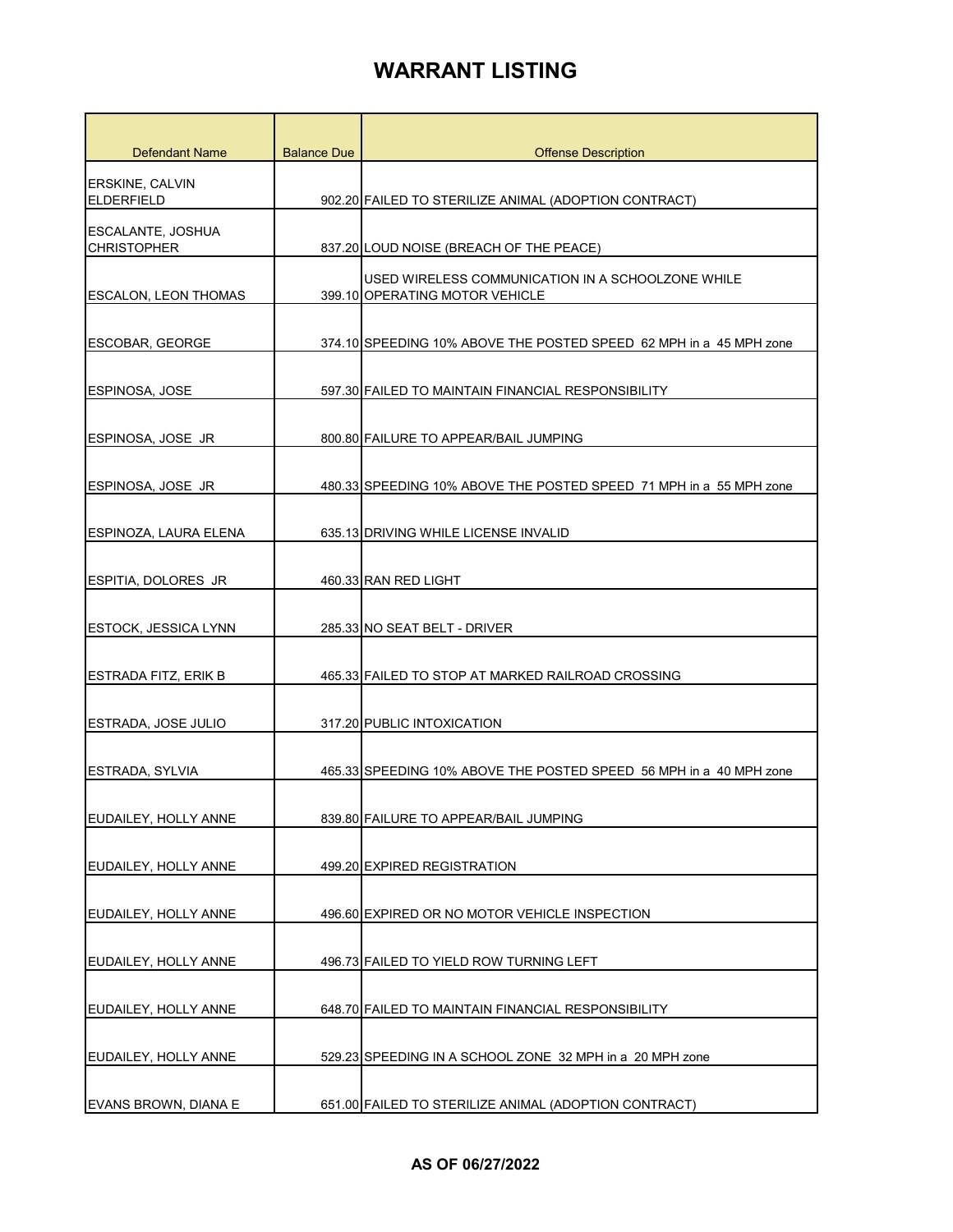| <b>Defendant Name</b>                        | <b>Balance Due</b> | <b>Offense Description</b>                                              |
|----------------------------------------------|--------------------|-------------------------------------------------------------------------|
|                                              |                    |                                                                         |
| EVANS, ARRON WILLIAM                         |                    | 305.63 SPEEDING 10% ABOVE THE POSTED SPEED 57 MPH in a 45 MPH zone      |
| EVANS, DESIREE NICOLE                        |                    | UNRESTRAINED CHILD UNDER 8 YEARS OF AGEOR UNDER 4 FT 9<br>560.33 INCHES |
|                                              |                    |                                                                         |
| <b>EVANS, MICHAEL J</b>                      |                    | 479.70 UNLAWFUL USE OF WATER                                            |
| EVANS, RONNIE DOVEL                          |                    | 504.33 RAN RED LIGHT                                                    |
| EVERETT, JOHANNA FAITH                       |                    | 870.30 FAILED TO PROVIDE PROOF OF RABIES                                |
| EVERETT, VINCE LEE                           |                    | 374.10 SPEEDING 10% ABOVE THE POSTED SPEED 78 MPH in a 60 MPH zone      |
| EVINS, MARCELL MELIK                         |                    | 837.80 ASSAULT BY CONTACT                                               |
| EWELL, SHAKIYLA NICOLE                       |                    | 374.10 SPEEDING 10% ABOVE THE POSTED SPEED 77 MPH in a 55 MPH zone      |
| FAGAN, SHERONICA LOIS                        |                    | 465.33 SPEEDING 10% ABOVE THE POSTED SPEED 76 MPH in a 60 MPH zone      |
| FAIRBANKS, JEROLD L                          |                    | 295.10 EXPIRED OR NO MOTOR VEHICLE INSPECTION                           |
| FAIRBANKS, JEROLD L                          |                    | 252.20 EXPIRED REGISTRATION                                             |
| FAIRBANKS, JEROLD L                          |                    | 425.23 RAN / DISREGARDED STOP SIGN                                      |
| <b>FAIRBANKS, JEROLD L</b>                   |                    | 421.20 FAILED TO MAINTAIN FINANCIAL RESPONSIBILITY                      |
| FALCON, CRISTAL DAWN                         |                    | 792.30 THEFT OF PROPERTY UNDER \$100                                    |
| FALGOUT, JACKEY ANNETTE                      |                    | 465.33 FAILED TO YIELD ROW WHEN CHANGING LANES                          |
| <b>FANNIN, GEORGE EDWARD</b>                 |                    | 248.30 FAILED TO PROVIDE PROOF OF RABIES                                |
| FANNIN, GEORGE EDWARD                        |                    | 898.30 FAILURE TO APPEAR/BAIL JUMPING                                   |
| FANNIN, GEORGE EDWARD                        |                    | 638.30 UNLAWFUL USE OF WATER                                            |
| <b>FANNIN, GEORGE EDWARD</b>                 |                    | 1,288.30 TAMPERED WITH WATER DISTRIBUTION SYSTEM                        |
| <b>FANTAUZZO, CHRISTOPHER</b><br><b>ALAN</b> |                    | 504.33 SPEEDING 10% ABOVE THE POSTED SPEED 60 MPH in a 45 MPH zone      |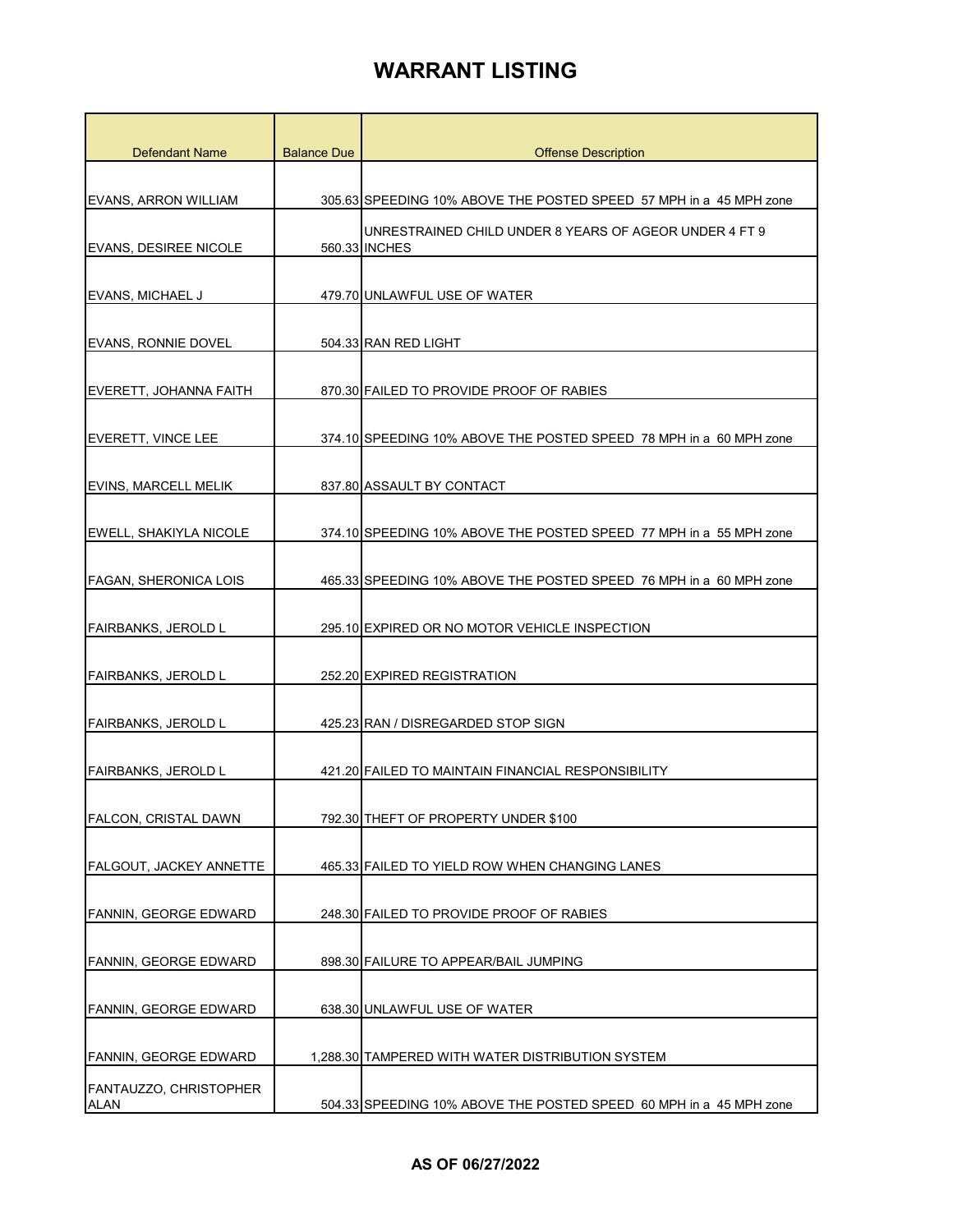| <b>Defendant Name</b>        | <b>Balance Due</b> | <b>Offense Description</b>                                              |
|------------------------------|--------------------|-------------------------------------------------------------------------|
|                              |                    |                                                                         |
| <b>FAREL, BENS</b>           |                    | 1,528.70 SUBSEQUENT FAILED TO MAINTAIN FINANCIALRESPONSIBILITY          |
| <b>FAREL, BENS</b>           |                    | 625.20 FAILED TO MAINTAIN FINANCIAL RESPONSIBILITY                      |
|                              |                    |                                                                         |
| FARMSWORTH, DANIEL A         |                    | 792.30 DRIVING WHILE LICENSE INVALID                                    |
| FARR, ANTHONY ALAN SR        |                    | 878.93 DRIVING WHILE LICENSE INVALID                                    |
| FARR, ANTHONY ALAN SR        |                    | 401.83 SPEEDING 10% ABOVE THE POSTED SPEED 42 MPH in a 30 MPH zone      |
| <b>FARR, ANTHONY ALAN SR</b> |                    | 358.93 DRIVING WHILE LICENSE INVALID                                    |
| FARR, ANTHONY ALAN SR        |                    | 366.73 SPEEDING 10% ABOVE THE POSTED SPEED 42 MPH in a 30 MPH zone      |
| <b>FARR, ANTHONY ALAN SR</b> |                    | 659.23 SPEEDING IN A SCHOOL ZONE 34 MPH in a 20 MPH zone                |
| FARROW, MARCELA MARIE        |                    | 229.00 FAILED TO PROVIDE PROOF OF RABIES                                |
| FAULK, KARL BLANCHARD        |                    | 473.20 POSSESSION OF DRUG PARAPHERNALIA                                 |
| FAULK, KARL BLANCHARD        |                    | 807.43 DRIVING WHILE LICENSE INVALID                                    |
| FAULK, KARL BLANCHARD        |                    | 807.30 SUBSEQUENT FAILED TO MAINTAIN FINANCIALRESPONSIBILITY            |
| FAULK, KARL BLANCHARD        |                    | 414.83 NO DRIVERS LICENSE                                               |
| <b>FAULK, KARL BLANCHARD</b> |                    | 457.73 FAILED TO SIGNAL INTENT TO TURN                                  |
| FAULK, KARL BLANCHARD        |                    | 457.73 RAN / DISREGARDED STOP SIGN                                      |
| <b>FAULK, KARL BLANCHARD</b> |                    | UNRESTRAINED CHILD UNDER 8 YEARS OF AGEOR UNDER 4 FT 9<br>522.73 INCHES |
| FEARCE, DEMONTE CHARLES      |                    | 792.30 PUBLIC INTOXICATION                                              |
| FEDARKO, MATHEW ALEN         |                    | 504.33 SPEEDING 10% ABOVE THE POSTED SPEED 53 MPH in a 30 MPH zone      |
| FEIKA BAILEY, HAWA           |                    | 866.43 DRIVING WHILE LICENSE INVALID                                    |
| FELICIANO PEREZ, OLGA IRIS   |                    | 126.83 SPEEDING IN A SCHOOL ZONE 30 MPH in a 20 MPH zone                |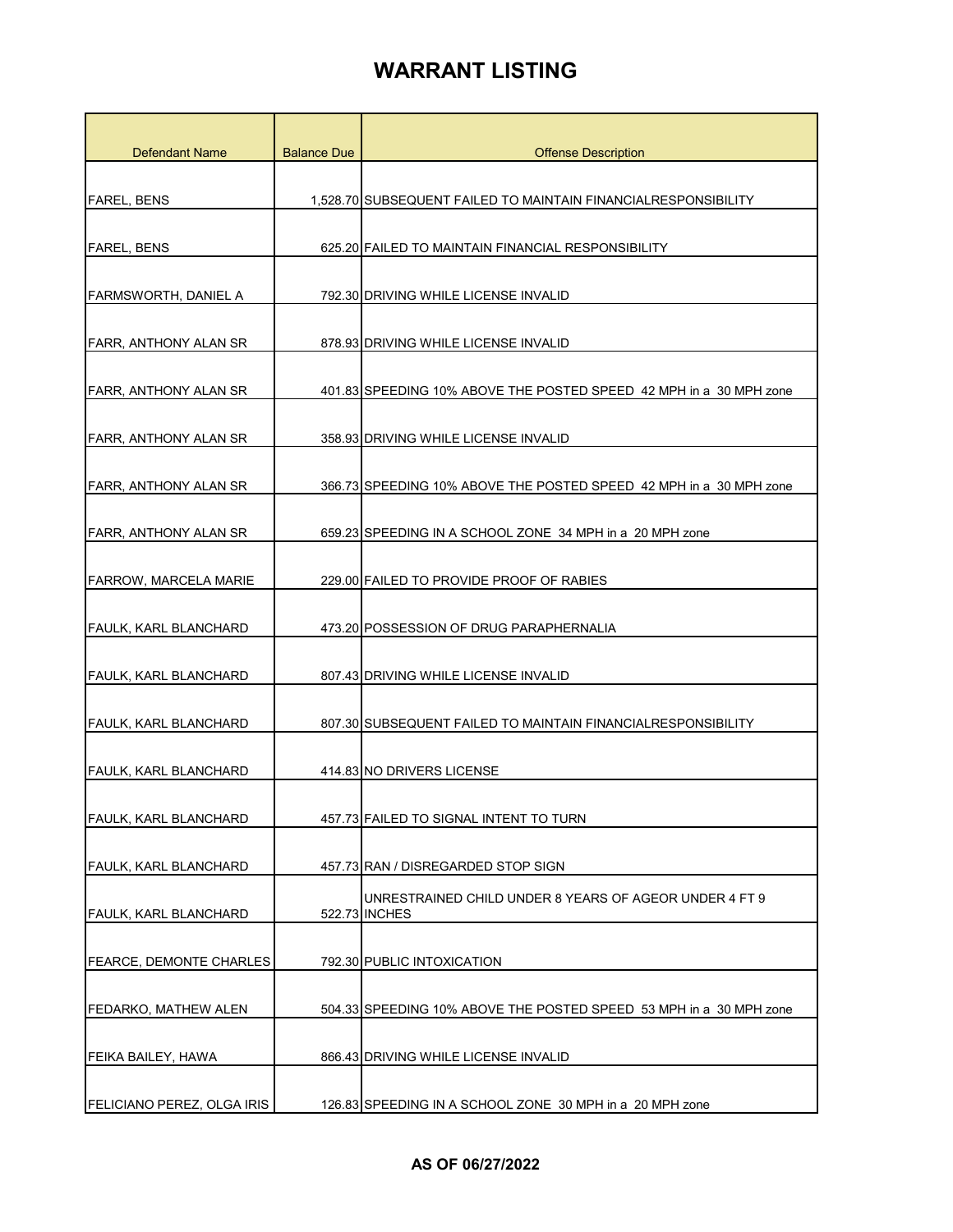| <b>Defendant Name</b>                     | <b>Balance Due</b> | <b>Offense Description</b>                               |
|-------------------------------------------|--------------------|----------------------------------------------------------|
|                                           |                    |                                                          |
| FERDINAND, RANIYAH FALAK                  |                    | 374.10 FAILED TO YIELD ROW TURNING LEFT                  |
|                                           |                    |                                                          |
| <b>FERGUSON, BLAKE TIMOTHY</b>            |                    | 800.80 FAILURE TO APPEAR/BAIL JUMPING                    |
| <b>FERGUSON, MARKUS</b><br><b>DEWAYNE</b> |                    | 356.20 FAIL TO REPORT CHANGE OF NAME/ADDRESS             |
| FERGUSON, MARKUS<br><b>DEWAYNE</b>        |                    | 399.23 FAILED TO SIGNAL INTENT TO TURN                   |
| <b>FERGUSON, MARKUS</b><br><b>DEWAYNE</b> |                    | 356.20 EXPIRED REGISTRATION                              |
| FERGUSON, MARKUS<br><b>DEWAYNE</b>        |                    | 525.20 FAILED TO MAINTAIN FINANCIAL RESPONSIBILITY       |
| FERGUSON, MARKUS<br><b>DEWAYNE</b>        |                    | 356.20 EXPIRED REGISTRATION                              |
| <b>FERGUSON, MARKUS</b><br><b>DEWAYNE</b> |                    | 525.20 FAILED TO MAINTAIN FINANCIAL RESPONSIBILITY       |
| <b>FERGUSON, MARKUS</b><br><b>DEWAYNE</b> |                    | 529.23 SPEEDING IN A SCHOOL ZONE 30 MPH in a 20 MPH zone |
| FERNANDEZ FATELA,<br>ROSALY D             |                    | 597.30 FAILED TO MAINTAIN FINANCIAL RESPONSIBILITY       |
| <b>FERRELL, KATHERINE</b>                 |                    | 362.70 FAILURE TO APPEAR/BAIL JUMPING                    |
| <b>FERRELL, KATHERINE</b>                 |                    | 213.20 FAILED TO PROVIDE PROOF OF RABIES                 |
| <b>FERRER, MELVIN Y</b>                   |                    | 504.33 RAN RED LIGHT                                     |
| FIELDS, ERIC JERMAINE                     |                    | 441.40 NO DRIVERS LICENSE                                |
| FIFER, MELVIN RANDOLF JR                  |                    | 839.80 FAILURE TO APPEAR/BAIL JUMPING                    |
| FIFER, MELVIN RANDOLF JR                  |                    | 846.30 LOUD NOISE (BREACH OF THE PEACE)                  |
| FIFER, MELVIN RANDOLF JR                  |                    | 519.20 DEFECTIVE HEAD LAMPS                              |
| FIGUEROA, HECTOR                          |                    | 607.30 FAILED TO MAINTAIN FINANCIAL RESPONSIBILITY       |
| FIGUEROA, JORDAN M                        |                    | 512.83 SPEEDING IN A SCHOOL ZONE 33 MPH in a 20 MPH zone |
| FIGUEROA, JORDAN M                        |                    | 612.30 FAILED TO MAINTAIN FINANCIAL RESPONSIBILITY       |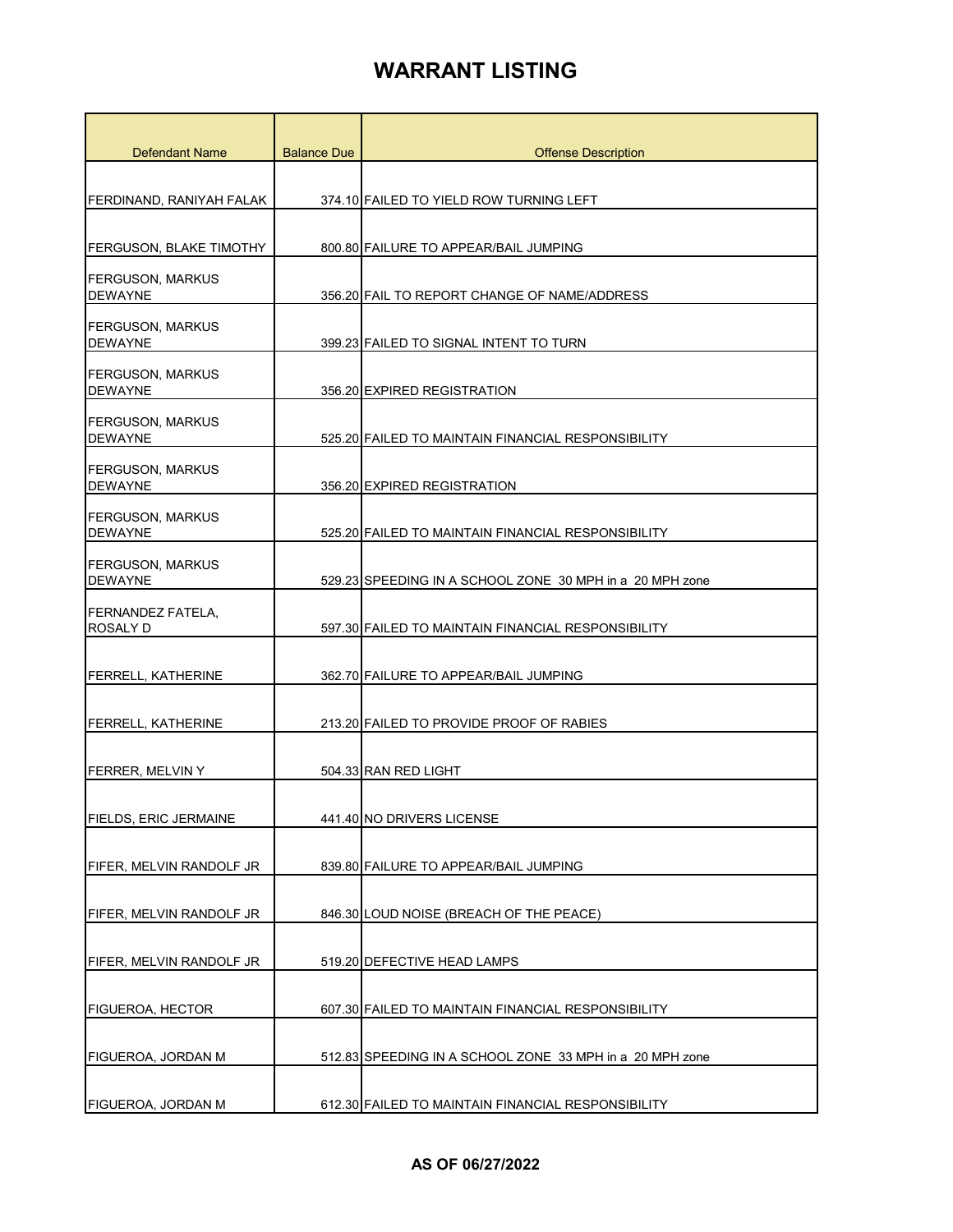| <b>Defendant Name</b>           | <b>Balance Due</b> | <b>Offense Description</b>                                         |
|---------------------------------|--------------------|--------------------------------------------------------------------|
|                                 |                    |                                                                    |
| FIGUEROA, JORDAN M              |                    | 480.33 SPEEDING 10% ABOVE THE POSTED SPEED 76 MPH in a 55 MPH zone |
| FIGURES, QUARRE L               |                    | 395.20 FAILED TO MAINTAIN FINANCIAL RESPONSIBILITY                 |
|                                 |                    |                                                                    |
| <b>FIGURES, QUARRE L</b>        |                    | 347.23 SPEEDING 10% ABOVE THE POSTED SPEED 64 MPH in a 45 MPH zone |
| FINELY, OLGA LATTINA            |                    | 831.30 UNLAWFUL USE OF WATER                                       |
| <b>FINLAYSON, DANCEL LATIFE</b> |                    | 219.70 PARKED OVER 48 HOURS                                        |
| FINLAYSON, DANCEL LATIFE        |                    | 291.20 EXPIRED REGISTRATION                                        |
| FINLAYSON, DANCEL LATIFE        |                    | 458.90 UNSAFE BACKING                                              |
| FINN, SUSAN MARIA               |                    | 577.20 LOUD NOISE (BREACH OF THE PEACE)                            |
| <b>FINNEGAN, CASEY M</b>        |                    | 597.30 FAILED TO MAINTAIN FINANCIAL RESPONSIBILITY                 |
| FISCH, KYLE STEPHEN             |                    | 512.83 SPEEDING IN A SCHOOL ZONE 30 MPH in a 20 MPH zone           |
| FISCH, KYLE STEPHEN             |                    | 612.30 FAILED TO MAINTAIN FINANCIAL RESPONSIBILITY                 |
| <b>FISCHER, JEFFREY JOSEPH</b>  |                    | 431.73 UNSAFE SPEED/TOO FAST FOR CONDITIONS                        |
| FISHER, CRISTI TINNILLE         |                    | 326.00 THEFT OF PROPERTY UNDER \$50                                |
| FITHEN, BRADLEY ARTHUR          |                    | 857.30 POSSESSION OF DRUG PARAPHERNALIA                            |
| <b>FLAKE, JOSHUA GENE</b>       |                    | 187.20 THEFT OF PROPERTY UNDER \$50                                |
| FLASPHALER, AMANDA LEE          |                    | 926.90 SOLICITING WITHOUT A PERMIT                                 |
| <b>FLECK, JARED</b>             |                    | 785.80 FAILED TO STERILIZE ANIMAL (ADOPTION CONTRACT)              |
| FLEISHER, BRANDON SHAWN         |                    | 300.33 NO SEAT BELT - PASSENGER                                    |
| <b>FLEISHER, DEREK LEE</b>      |                    | 300.33 NO SEAT BELT - DRIVER                                       |
| FLEMING, CAMERON JERAMI         |                    | 831.43 DRIVING WHILE LICENSE INVALID                               |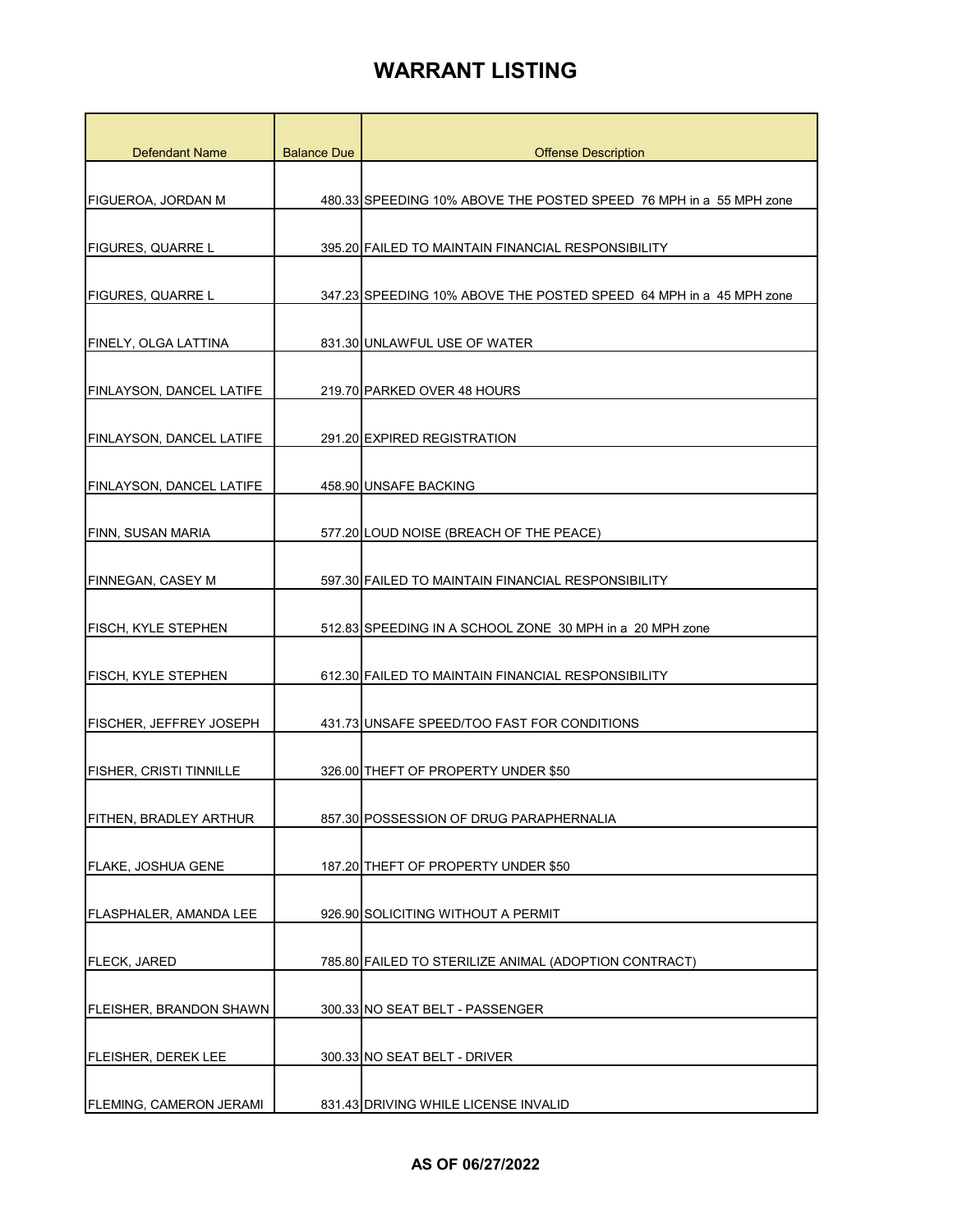| <b>Defendant Name</b>                     | <b>Balance Due</b> | <b>Offense Description</b>                                         |
|-------------------------------------------|--------------------|--------------------------------------------------------------------|
| <b>FLETCHER, DARIUS</b><br><b>DEANDRE</b> |                    | 291.33 NO MOTOR CYCLE ENDORSEMENT                                  |
| <b>FLETCHER, DARIUS</b><br><b>DEANDRE</b> |                    | 291.20 EXPIRED REGISTRATION                                        |
| <b>FLETCHER, DARIUS</b><br><b>DEANDRE</b> |                    | 323.70 FAILED TO DISPLAY DRIVERS LICENSE                           |
| FLETCHER, DARIUS<br><b>DEANDRE</b>        |                    | 323.70 FAILED TO DISPLAY DRIVERS LICENSE                           |
| <b>FLETCHER, DARIUS</b><br><b>DEANDRE</b> |                    | 399.23 SPEEDING 10% ABOVE THE POSTED SPEED 63 MPH in a 45 MPH zone |
| <b>FLETCHER, DARRELL</b>                  |                    | 321.00 FAILED TO DISPLAY DRIVERS LICENSE                           |
| <b>FLETCHER, WALTER LENN</b>              |                    | 792.30 PUBLIC INTOXICATION                                         |
| FLINN, JESSIE ISSIAH                      |                    | 219.70 EXPIRED REGISTRATION                                        |
| FLINN, JESSIE ISSIAH                      |                    | 252.20 FAILED TO DISPLAY DRIVERS LICENSE                           |
| FLINN, JESSIE ISSIAH                      |                    | 315.23 SPEEDING 10% ABOVE THE POSTED SPEED 45 MPH in a 35 MPH zone |
| <b>FLORES, ASHLEY KRISTINE</b>            |                    | 465.33 SPEEDING 10% ABOVE THE POSTED SPEED 53 MPH in a 35 MPH zone |
| <b>FLORES, DANA SUE</b>                   |                    | 792.30 THEFT OF SERVICE LESS THAN \$100.00                         |
| <b>FLORES, ROMAN WILLIAM</b>              |                    | 609.70 FAILED TO MAINTAIN FINANCIAL RESPONSIBILITY                 |
| FLORES, ROMAN WILLIAM                     |                    | 477.73 RAN RED LIGHT                                               |
| FLORES, ROMAN WILLIAM                     |                    | 414.70 EXPIRED REGISTRATION                                        |
| <b>FLORES, ROMAN WILLIAM</b>              |                    | 414.83 NO DRIVERS LICENSE                                          |
| FLORES, SABRINA LEIGH                     |                    | 824.80 THEFT OF PROPERTY UNDER \$100                               |
| FLORES, SHANDA LILLIAN                    |                    | 139.10 EXPIRED OR NO MOTOR VEHICLE INSPECTION                      |
| <b>FLORES, SHANDA LILLIAN</b>             |                    | 265.20 FAILED TO MAINTAIN FINANCIAL RESPONSIBILITY                 |
| FLORES, SHANDA LILLIAN                    |                    | 674.70 UNLAWFUL USE OF WATER                                       |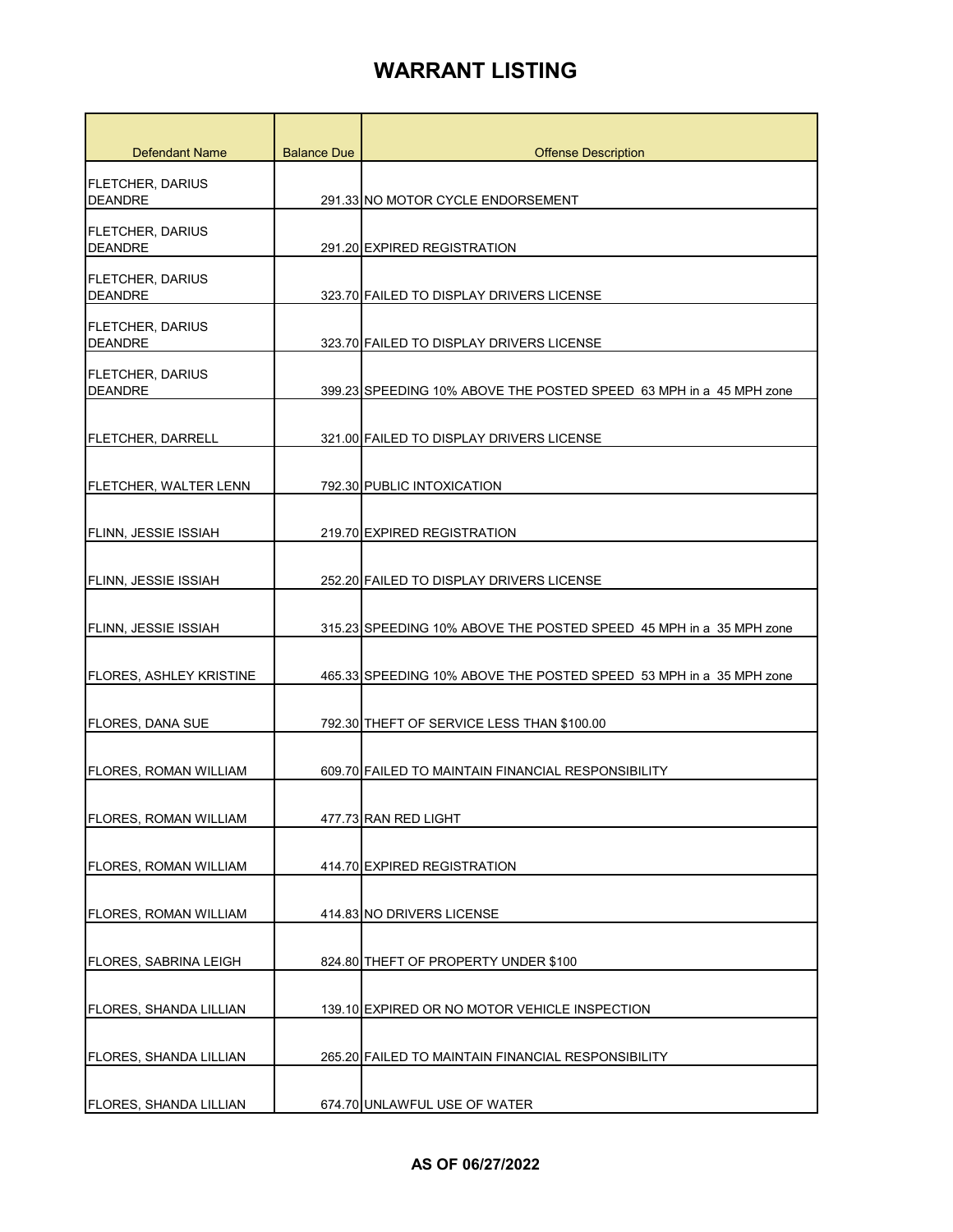| <b>Defendant Name</b>                        | <b>Balance Due</b> | <b>Offense Description</b>                                         |
|----------------------------------------------|--------------------|--------------------------------------------------------------------|
|                                              |                    |                                                                    |
| <b>FLORES, SHANDA LILLIAN</b>                |                    | 674.70 UNLAWFUL USE OF WATER                                       |
| FLORES, STEPHANIE L                          |                    | 464.23 SPEEDING IN A SCHOOL ZONE 34 MPH in a 20 MPH zone           |
|                                              |                    |                                                                    |
| <b>FLOWERS, LUKE DOMINIC</b>                 |                    | 792.30 POSSESSION OF DRUG PARAPHERNALIA                            |
| FLOWERS, LUKE DOMINIC                        |                    | 785.80 FAILURE TO APPEAR/BAIL JUMPING                              |
| FLOYD, ELIZABETH A                           |                    | 315.23 SPEEDING 10% ABOVE THE POSTED SPEED 45 MPH in a 30 MPH zone |
| <b>FLOYD, ELIZABETH A</b>                    |                    | 412.73 SPEEDING 10% ABOVE THE POSTED SPEED 54 MPH in a 40 MPH zone |
| FLOYD, LAWRENCE                              |                    | 747.50 CARE OF PREMISES                                            |
| <b>FLUKER, PATSY A</b>                       |                    | 846.30 FAIL TO MAINTAIN ACCESSORY STRUCTURES                       |
| <b>FONTENOT, ANTHONY</b><br><b>WAYNE</b>     |                    | 831.30 FAILED TO STERILIZE ANIMAL (ADOPTION CONTRACT)              |
| FORD, EDWARD GREYGORY<br>JR                  |                    | 495.33 SPEEDING 10% ABOVE THE POSTED SPEED 45 MPH in a 30 MPH zone |
| <b>FORD, ROY MILES</b>                       |                    | 465.33 SPEEDING 10% ABOVE THE POSTED SPEED 80 MPH in a 60 MPH zone |
| FORD, WILLIAM DERICK                         |                    | 831.30 FAILED TO PROVIDE PROOF OF RABIES                           |
| <b>FOREMAN, GLORY ANN</b>                    |                    | 870.30 FAILED TO PROVIDE PROOF OF RABIES                           |
| FOREMAN, JOSHUA JACOB                        |                    | 404.10 SPEEDING 10% ABOVE THE POSTED SPEED 80 MPH in a 60 MPH zone |
| <b>FORRESTER, RODERICK</b><br><b>BERNARD</b> |                    | 830.30 POSSESSION OF DRUG PARAPHERNALIA                            |
| <b>FOSS, FRANK C JR</b>                      |                    | 458.83 VIOLATE PROMISE TO APPEAR                                   |
| FOSTER, JESSICA A                            |                    | 737.20 PUBLIC INTOXICATION UNDER 21 YOA                            |
| FOSTER, JESSICA A                            |                    | 577.20 LOUD NOISE (BREACH OF THE PEACE)                            |
| FOSTER, KELVIN D                             |                    | 402.43 NO DRIVERS LICENSE                                          |
| <b>FOSTER, THEODTIS</b><br><b>RASHEEN</b>    |                    | 792.30 PUBLIC INTOXICATION                                         |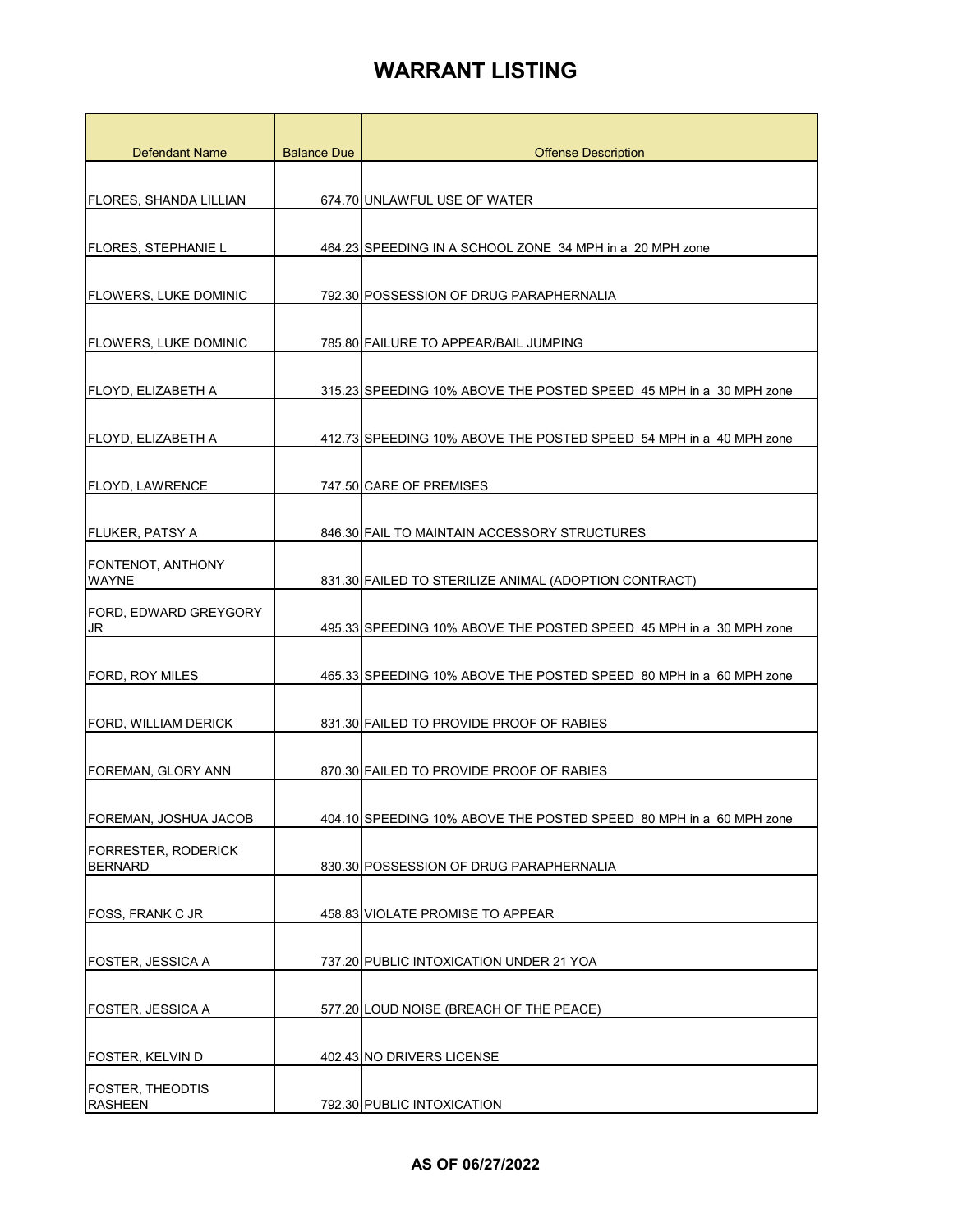| <b>Defendant Name</b>         | <b>Balance Due</b> | <b>Offense Description</b>                                         |
|-------------------------------|--------------------|--------------------------------------------------------------------|
|                               |                    |                                                                    |
| FOUNTAIN, MARCUS JAVON        |                    | 464.83 SPEEDING 10% ABOVE THE POSTED SPEED 80 MPH in a 60 MPH zone |
|                               |                    |                                                                    |
| FOX, KATHERINE E              |                    | 2,820.30 TAMPERED WITH WATER DISTRIBUTION SYSTEM                   |
|                               |                    |                                                                    |
| FOXWORTH, TYRELL JEROME       |                    | 831.30 FAILED TO PROVIDE PROOF OF RABIES                           |
| FOXWORTH, TYRELL JEROME       |                    | 614.80 ASSAULT BY CONTACT FAMILY VIOLENCE                          |
|                               |                    |                                                                    |
| FRANCE, DAVID EDWARD          |                    | 396.00 FAILED TO MAINTAIN FINANCIAL RESPONSIBILITY                 |
|                               |                    |                                                                    |
| <b>FRANCE, TREMALE LAMARR</b> |                    | 870.30 FAILED TO PROVIDE PROOF OF RABIES                           |
| <b>FRANCIS, JARIANNE</b>      |                    |                                                                    |
| <b>DINEANNE</b>               |                    | 434.80 DISPLAYED WRONG REGISTRATION INSIGNIA                       |
| FRANCIS, JERRY DON            |                    | 504.33 SPEEDING 10% ABOVE THE POSTED SPEED 77 MPH in a 60 MPH zone |
|                               |                    |                                                                    |
| FRANCIS, JESSICA L            |                    | 237.90 CRUELTY TO ANIMAL - SHELTER                                 |
|                               |                    |                                                                    |
| FRANCIS, JESSICA L            |                    | 658.06 DRIVING WHILE LICENSE INVALID                               |
|                               |                    |                                                                    |
| FRANCO, MARTA ROSA            |                    | 270.33 NO SEAT BELT - DRIVER                                       |
| FRANCO, YAZMARY L             |                    | 284.83 NO DRIVERS LICENSE                                          |
|                               |                    |                                                                    |
| FRANCO, YAZMARY L             |                    | 421.20 FAILED TO MAINTAIN FINANCIAL RESPONSIBILITY                 |
|                               |                    |                                                                    |
| FRANCO, YAZMARY L             |                    | 360.23 SPEEDING 10% ABOVE THE POSTED SPEED 51 MPH in a 35 MPH zone |
|                               |                    |                                                                    |
| FRANCOIS, MARKINS CURRY       |                    | 374.10 SPEEDING 10% ABOVE THE POSTED SPEED 90 MPH in a 70 MPH zone |
| FRANCOM, JENNIFER CAROL       |                    | 382.20 THEFT OF PROPERTY UNDER \$50                                |
|                               |                    |                                                                    |
| <b>FRANDSEN, GARTH LOUIS</b>  |                    | 651.00 FAILED TO PROVIDE PROOF OF RABIES                           |
|                               |                    |                                                                    |
| FRANKLIN, TRACY JR            |                    | 495.33 VIOLATE PROMISE TO APPEAR                                   |
|                               |                    |                                                                    |
| FRANKS, RICHARD WAYNE         |                    | 785.80 FAILED TO STERILIZE ANIMAL (ADOPTION CONTRACT)              |
| FRASER, RANDALL COLLIN        |                    | 458.83 VIOLATE PROMISE TO APPEAR                                   |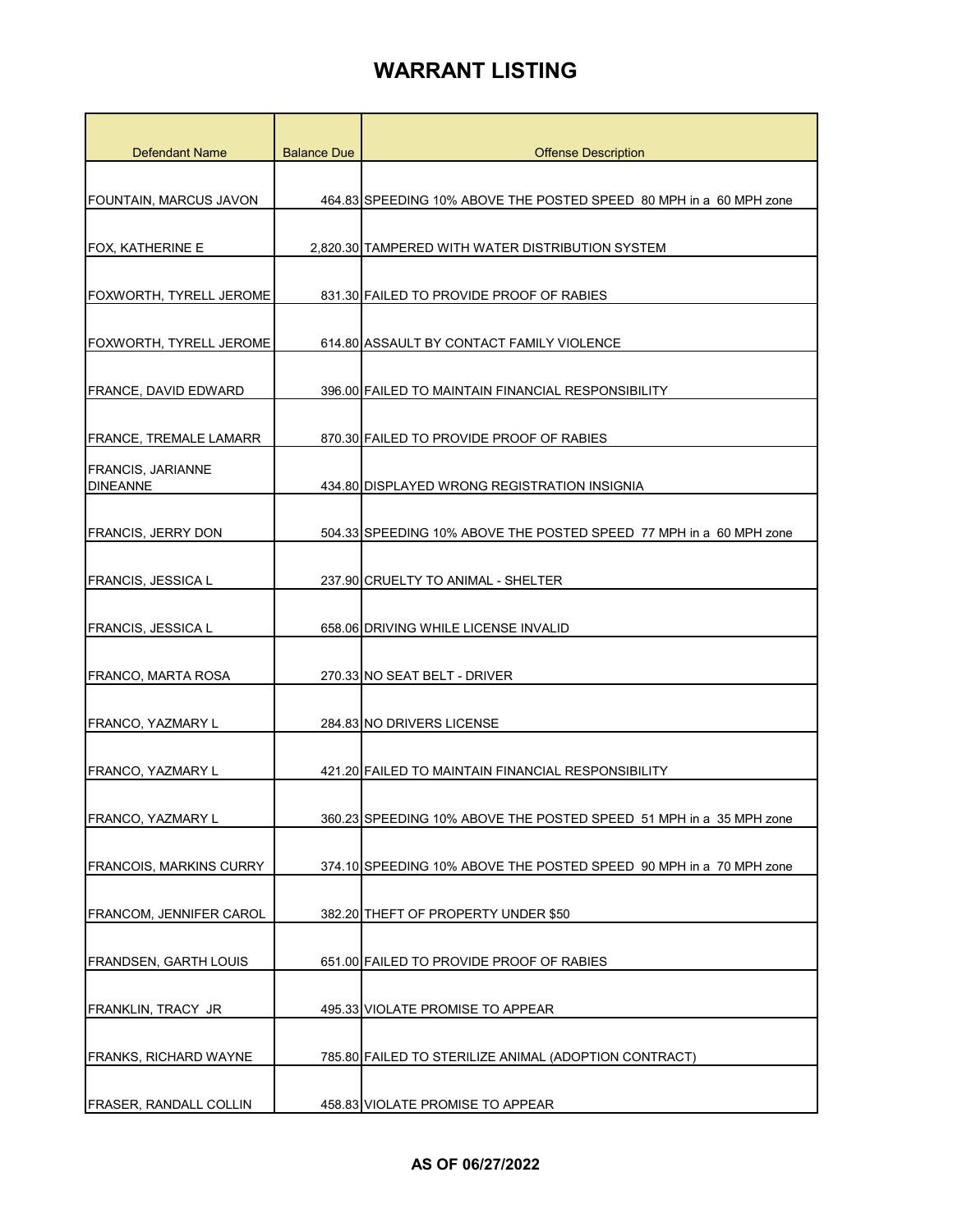| <b>Defendant Name</b>                           | <b>Balance Due</b> | <b>Offense Description</b>                                         |
|-------------------------------------------------|--------------------|--------------------------------------------------------------------|
|                                                 |                    |                                                                    |
| <b>FRASIER, ANTWAN L</b>                        |                    | 551.33 DRIVING WHILE LICENSE INVALID                               |
|                                                 |                    |                                                                    |
| <b>FRASIER, BILLY LESTER</b>                    |                    | 865.13 DRIVING WHILE LICENSE INVALID                               |
| <b>FRASIER, BILLY LESTER</b>                    |                    | 374.10 RAN RED LIGHT                                               |
| FRAZIER, KRISTIN NICOLE                         |                    | 404.10 SPEEDING 10% ABOVE THE POSTED SPEED 59 MPH in a 45 MPH zone |
| FRAZIER, KRISTIN NICOLE                         |                    | 540.83 SPEEDING 10% ABOVE THE POSTED SPEED 63 MPH in a 45 MPH zone |
| <b>FREEMAN DAVIS, DEVANTE</b><br><b>MARQUIS</b> |                    | 638.30 FAILED TO MAINTAIN FINANCIAL RESPONSIBILITY                 |
| <b>FREEMAN DAVIS, DEVANTE</b><br><b>MARQUIS</b> |                    | 506.33 RAN RED LIGHT                                               |
| <b>FREEMAN DAVIS, DEVANTE</b><br><b>MARQUIS</b> |                    | 443.40 NO DRIVERS LICENSE                                          |
| FREEMAN, JAMES T                                |                    | 262.83 NO DRIVERS LICENSE                                          |
| <b>FREEMAN, JAMES T</b>                         |                    | 299.23 SPEEDING 10% ABOVE THE POSTED SPEED 58 MPH in a 45 MPH zone |
| <b>FREEMAN, STEVEN</b><br><b>NICHOLAS</b>       |                    | 651.00 FAILED TO STERILIZE ANIMAL (ADOPTION CONTRACT)              |
| FREILEY. JESSICA RENAE                          |                    | 374.10 SPEEDING 10% ABOVE THE POSTED SPEED 46 MPH in a 30 MPH zone |
| <b>FRELIX, TIARA</b>                            |                    | 465.33 SPEEDING 10% ABOVE THE POSTED SPEED 46 MPH in a 30 MPH zone |
| FRENCH BLASH, CASSIE                            |                    | 636.30 FAILED TO MAINTAIN FINANCIAL RESPONSIBILITY                 |
| <b>FRENCH EVERETT, SHERON</b><br><b>NICOLE</b>  |                    | 245.70 GARAGE SALE WITHOUT A PERMIT                                |
| <b>FRENCH EVERETT, SHERON</b><br><b>NICOLE</b>  |                    | 512.20 THEFT OF PROPERTY UNDER \$50                                |
| <b>FRENCH, ANNA ROSE</b>                        |                    | 282.20 ASSAULT BY THREAT                                           |
| FRENCH, DANIEL WAYNE                            |                    | 831.30 FAILED TO PROVIDE PROOF OF RABIES                           |
| <b>FRIMPONG, KWAME</b>                          |                    | 465.33 RAN / DISREGARDED STOP SIGN                                 |
| FROMMELT, JOSE ANTHONY                          |                    | 651.00 UNLAWFUL USE OF WATER                                       |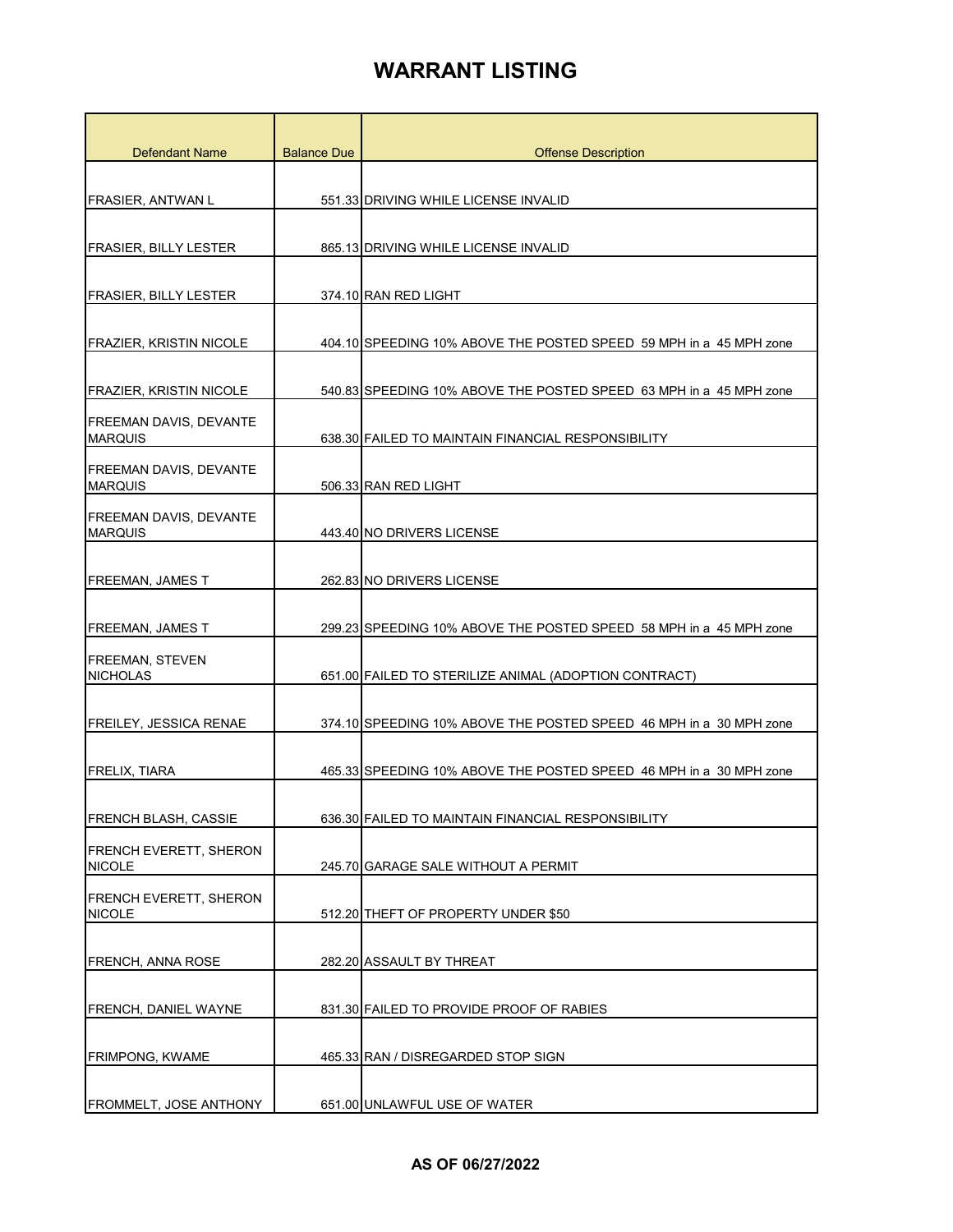| <b>Defendant Name</b>                          | <b>Balance Due</b> | <b>Offense Description</b>                                         |
|------------------------------------------------|--------------------|--------------------------------------------------------------------|
|                                                |                    |                                                                    |
| FROMMHOLZ, LANEZA K                            |                    | 553.80 FAILED TO MAINTAIN FINANCIAL RESPONSIBILITY                 |
| <b>FRYE, BELINDA MICHELE</b>                   |                    | 536.83 SPEEDING IN A SCHOOL ZONE 27 MPH in a 20 MPH zone           |
| FULLER, BRANDON NAKIVA                         |                    | 146.00 PUBLIC INTOXICATION                                         |
| FULLER, DALEXYS DEONNA                         |                    | 735,80 FAILED TO PROVIDE PROOF OF RABIES                           |
| <b>FULLER, DLANCE K</b>                        |                    | 536.83 SPEEDING IN A SCHOOL ZONE 36 MPH in a 25 MPH zone           |
| FULLER, EBONEY DAWN                            |                    | 374.10 SPEEDING 10% ABOVE THE POSTED SPEED 75 MPH in a 60 MPH zone |
| FULLER, JAMIE N                                |                    | 800.80 UNLAWFUL USE OF WATER                                       |
| <b>FULLER, STEPHANIE</b><br><b>PATRICIA</b>    |                    | 846.30 THEFT OF PROPERTY UNDER \$50                                |
| <b>FULLER, STEPHANIE</b><br><b>PATRICIA</b>    |                    | 648.70 FAILED TO MAINTAIN FINANCIAL RESPONSIBILITY                 |
| <b>FULLER, STEPHANIE</b><br><b>PATRICIA</b>    |                    | 756.73 SPEEDING 10% ABOVE THE POSTED SPEED 66 MPH in a 55 MPH zone |
| <b>FURBY, SHEREE LATRICE</b>                   |                    | 465.33 FAILED TO YIELD ROW AT STOP INTERSECTION                    |
| <b>FURLOW, ERIC D</b>                          |                    | 386.73 SPEEDING 10% ABOVE THE POSTED SPEED 57 MPH in a 40 MPH zone |
| <b>FUSSICHEN, IAN MICHAEL</b><br><b>SINENO</b> |                    | 831.30 FAILED TO PROVIDE PROOF OF MICRO-CHIP                       |
| FUTRELL, GEORGE STEWART                        |                    | 384.80 PUBLIC INTOXICATION                                         |
| <b>FUTRELL, GEORGE STEWART</b>                 |                    | 183.30 FAILED TO STERILIZE ANIMAL (ADOPTION CONTRACT)              |
| <b>GADISON, SARAH E</b>                        |                    | 449,80 VIOLATE PROMISE TO APPEAR                                   |
| <b>GADISON, SARAH E</b>                        |                    | 516.73 SPEEDING 10% ABOVE THE POSTED SPEED 73 MPH in a 55 MPH zone |
| <b>GADISON, SARAH E</b>                        |                    | 843.83 DRIVING WHILE LICENSE INVALID                               |
| <b>GADLIN, AMBER MARIE</b>                     |                    | 837.20 THEFT OF PROPERTY UNDER \$50                                |
| <b>GADSDEN, ALLEN II</b>                       |                    | 800.80 FAILURE TO APPEAR/BAIL JUMPING                              |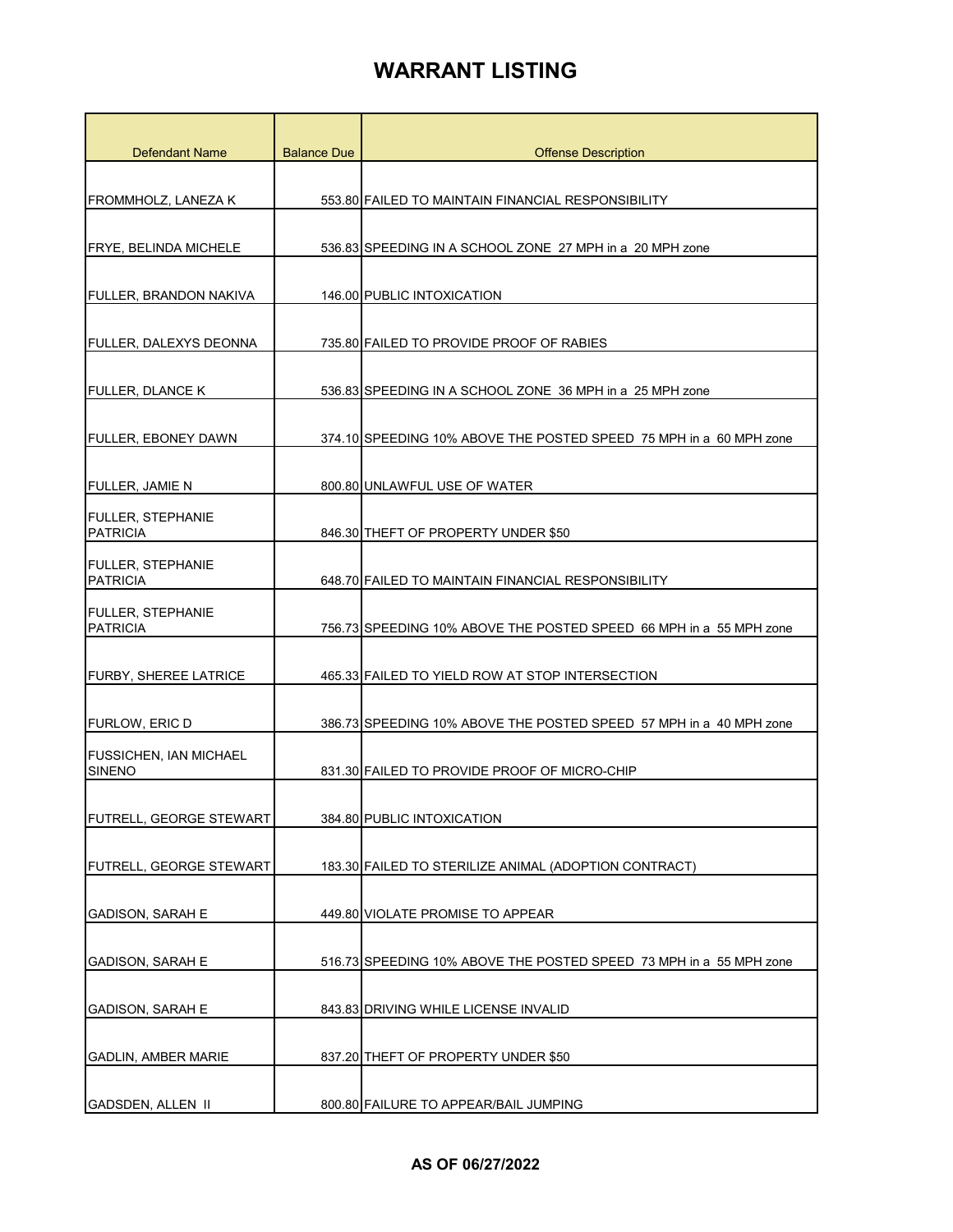| <b>Defendant Name</b>          | <b>Balance Due</b> | <b>Offense Description</b>                                         |
|--------------------------------|--------------------|--------------------------------------------------------------------|
|                                |                    |                                                                    |
| GADSDEN, ALLEN II              |                    | 612.30 FAILED TO MAINTAIN FINANCIAL RESPONSIBILITY                 |
| <b>GADSDEN, ALLEN II</b>       |                    | 807.30 LOUD NOISE (BREACH OF THE PEACE)                            |
|                                |                    |                                                                    |
| <b>GADSDEN, ALLEN II</b>       |                    | 417.30 NO DRIVERS LICENSE                                          |
| <b>GADSDEN, ALLEN II</b>       |                    | 417.30 NO DRIVERS LICENSE                                          |
| GADSDEN, ALLEN II              |                    | 612.30 FAILED TO MAINTAIN FINANCIAL RESPONSIBILITY                 |
| <b>GADSDEN, ALLEN II</b>       |                    | 587.73 FAILED TO CONTROL SPEED                                     |
| <b>GADSDEN, ALLEN II</b>       |                    | 544.83 NO DRIVERS LICENSE                                          |
| GADSDEN, ALLEN II              |                    | 739.70 FAILED TO MAINTAIN FINANCIAL RESPONSIBILITY                 |
| <b>GADSDEN, ALLEN II</b>       |                    | 544.83 NO DRIVERS LICENSE                                          |
| <b>GAILEY, APRIL DEANN</b>     |                    | 304.10 FAILED TO YIELD ROW TURNING LEFT                            |
| <b>GAILEY, APRIL DEANN</b>     |                    | 346.00 FAILED TO MAINTAIN FINANCIAL RESPONSIBILITY                 |
| <b>GAINES, BRITTANY NICOLE</b> |                    | 481.33 RAN RED LIGHT                                               |
| <b>GAINES, DERICK TERRELL</b>  |                    | 319.80 ASSAULT BY CONTACT FAMILY VIOLENCE                          |
| <b>GAINES, DERICK TERRELL</b>  |                    | 461.96 DRIVING WHILE LICENSE INVALID                               |
| GAINES, JESSIE LEE III         |                    | 465.33 RAN / DISREGARDED STOP SIGN                                 |
| GAINES, JOHN CHADRICK IV       |                    | 327.73 SPEEDING 10% ABOVE THE POSTED SPEED 45 MPH in a 30 MPH zone |
| <b>GAINES, REI QUON</b>        |                    | 458.83 VIOLATE PROMISE TO APPEAR                                   |
| <b>GAINES, SAMUEL NAPOLEAN</b> |                    | 651.00 FAILED TO PROVIDE PROOF OF RABIES                           |
| GALARZA, VICTORIA MARIE        |                    | 2,186.00 LITTERING OR DEPOSITING SOLID WASTE                       |
| GALIOS, CHANEL NOHELINI        |                    | 465.33 PASSING/DISREGARD NO PASSING ZONE                           |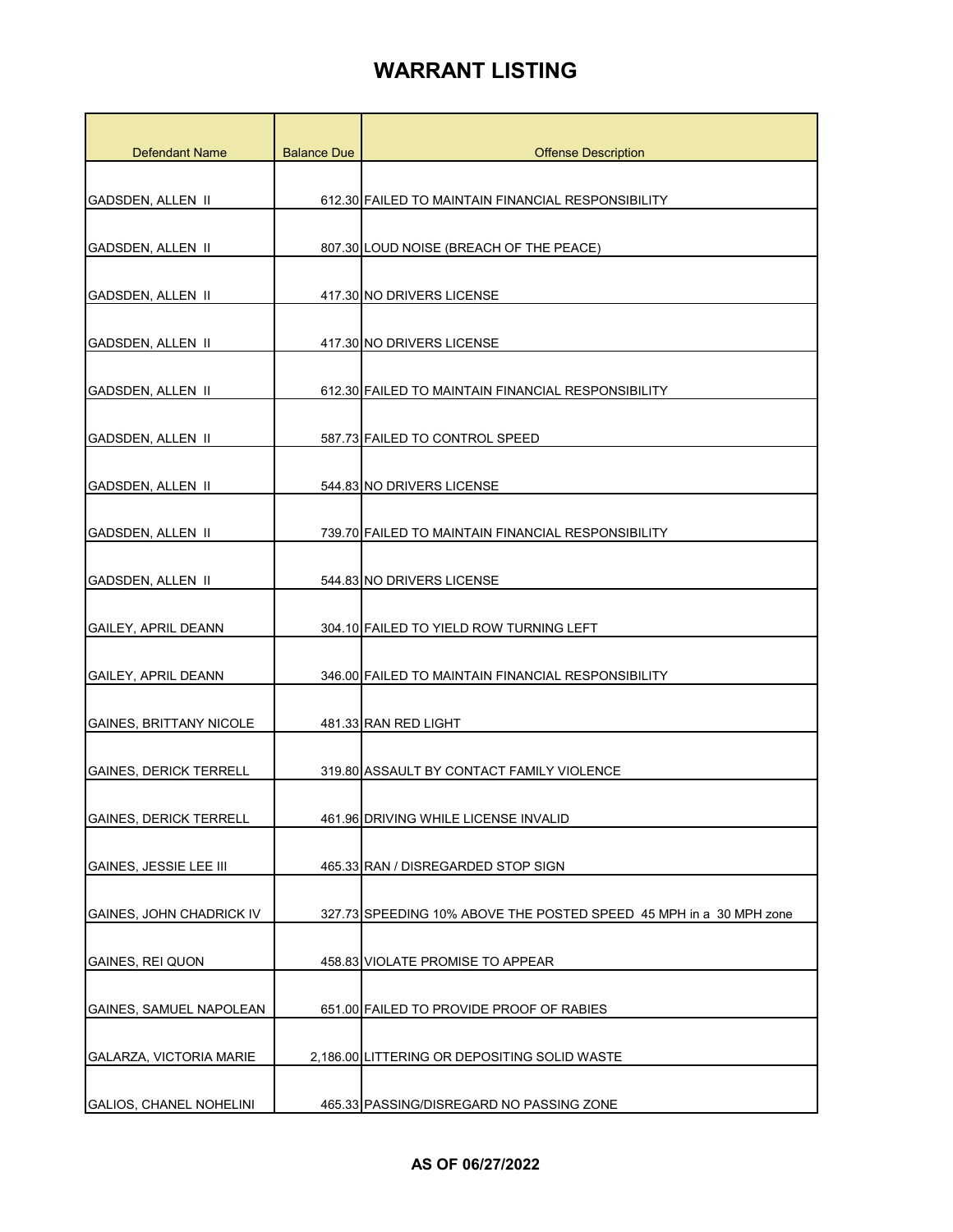| <b>Defendant Name</b>                         | <b>Balance Due</b> | <b>Offense Description</b>                                         |
|-----------------------------------------------|--------------------|--------------------------------------------------------------------|
|                                               |                    |                                                                    |
| <b>GALLAHER, JESSE EARL</b>                   |                    | 846.30 SOLICITING WITHOUT A PERMIT                                 |
| GALLEGOS ARANGO, JUAN                         |                    |                                                                    |
| <b>VICTOR</b>                                 |                    | 512.20 OPEN CONTAINER MOTOR VEHICLE - PASSENGER                    |
| GALLEGOS ARANGO, JUAN                         |                    |                                                                    |
| <b>VICTOR</b>                                 |                    | 301.60 FAILED TO MAINTAIN FINANCIAL RESPONSIBILITY                 |
| <b>GALLEGOS, CRISTAL</b>                      |                    | 707.20 THEFT OF PROPERTY UNDER \$50                                |
|                                               |                    |                                                                    |
| GALLON, CHARLES LAVON JR                      |                    | 503.83 SPEEDING IN A SCHOOL ZONE 46 MPH in a 25 MPH zone           |
| GALLOWAY, JOHNATHON                           |                    |                                                                    |
| <b>DESHAUN</b>                                |                    | 807.30 THEFT OF PROPERTY UNDER \$50                                |
| <b>GAMBLING, ALEXIS NICHOLE</b>               |                    | 374.10 SPEEDING 10% ABOVE THE POSTED SPEED 50 MPH in a 35 MPH zone |
|                                               |                    |                                                                    |
| <b>GAMEZ, PAULINA ANN</b>                     |                    | 1,442.30 SUBSEQUENT FAILED TO MAINTAIN FINANCIALRESPONSIBILITY     |
|                                               |                    |                                                                    |
| GANNAWAY, TED PROCTOR                         |                    | 792.30 LOUD NOISE (BREACH OF THE PEACE)                            |
|                                               |                    |                                                                    |
| GARAY, JOHN E JR                              |                    | 245.70 PARKED OVER 48 HOURS                                        |
| <b>GARCIA LOPEZ, MICHAEL</b><br><b>JUSTIN</b> |                    | 870.30 FAILED TO PROVIDE PROOF OF RABIES                           |
| <b>GARCIA LOPEZ, MICHAEL</b>                  |                    |                                                                    |
| <b>JUSTIN</b>                                 |                    | 362.83 FAILED TO CONTROL SPEED                                     |
|                                               |                    |                                                                    |
| GARCIA, ANDREA NICOLE                         |                    | 841.30 FAILED TO PROVIDE PROOF OF RABIES                           |
| <b>GARCIA, ANTHONY EDWARD</b>                 |                    | 465.33 SPEEDING 10% ABOVE THE POSTED SPEED 40 MPH in a 30 MPH zone |
|                                               |                    |                                                                    |
| <b>GARCIA, ANTHONY LEE</b>                    |                    | 404.10 SPEEDING 10% ABOVE THE POSTED SPEED 70 MPH in a 55 MPH zone |
|                                               |                    |                                                                    |
| <b>GARCIA, ANTHONY LEE</b>                    |                    | 651.10 DRIVING WHILE LICENSE INVALID                               |
|                                               |                    |                                                                    |
| <b>GARCIA, ANTHONY LEE</b>                    |                    | 346.00 VIOLATE PROMISE TO APPEAR                                   |
| <b>GARCIA, ARTHUR AL</b>                      |                    | 480.33 SPEEDING 10% ABOVE THE POSTED SPEED 75 MPH in a 60 MPH zone |
|                                               |                    |                                                                    |
| <b>GARCIA, ARTURO</b>                         |                    | 519.33 SPEEDING 10% ABOVE THE POSTED SPEED 73 MPH in a 60 MPH zone |
|                                               |                    |                                                                    |
| <b>GARCIA, ARTURO</b>                         |                    | 846.43 DRIVING WHILE LICENSE INVALID                               |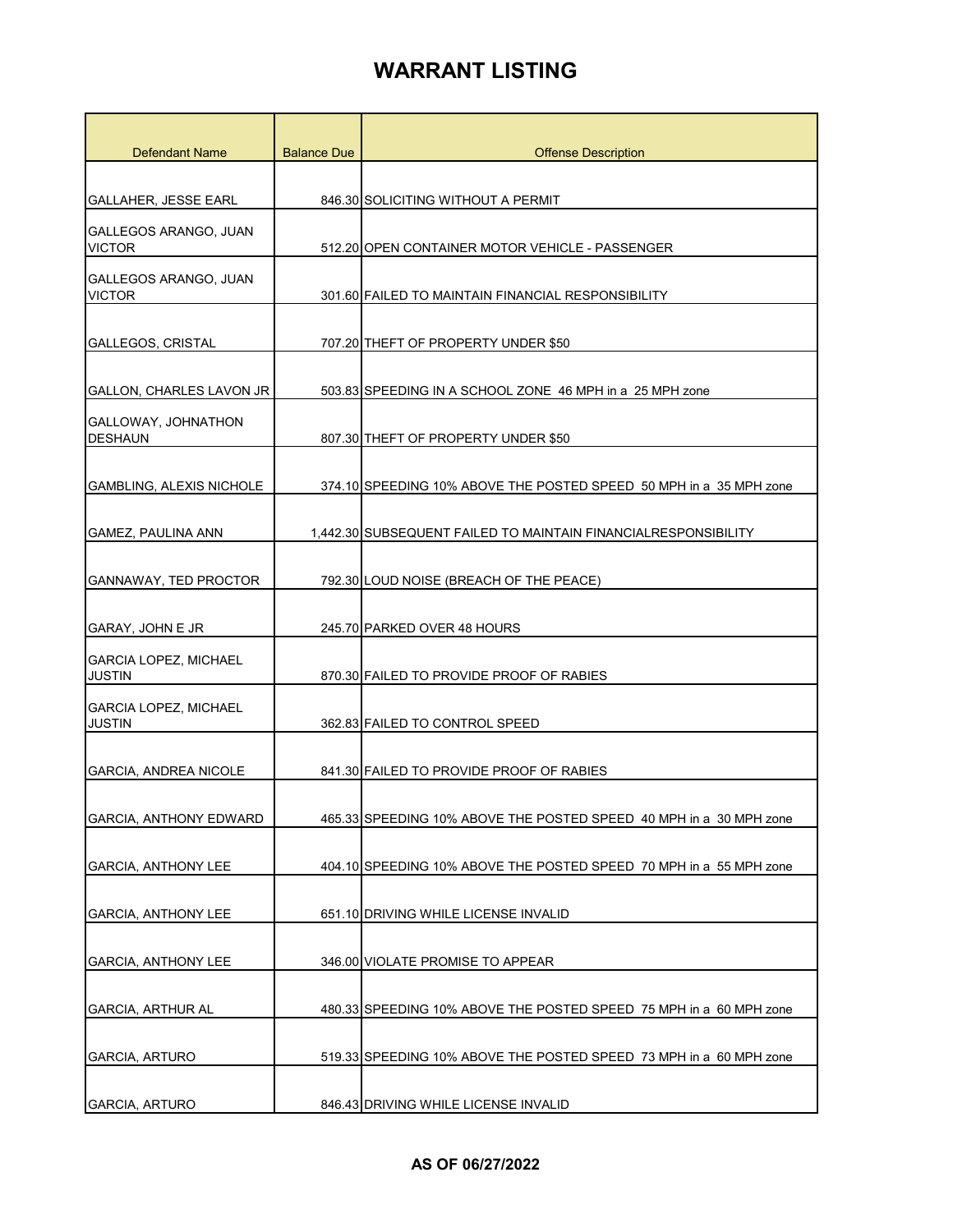| Defendant Name                               | <b>Balance Due</b> | <b>Offense Description</b>                                         |
|----------------------------------------------|--------------------|--------------------------------------------------------------------|
|                                              |                    |                                                                    |
| <b>GARCIA, ARTURO</b>                        |                    | 512.83 VIOLATE PROMISE TO APPEAR                                   |
| GARCIA, BRYAN A                              |                    | 356.20 EXPIRED REGISTRATION                                        |
|                                              |                    |                                                                    |
| GARCIA, BRYAN A                              |                    | 399.10 EXPIRED OR NO MOTOR VEHICLE INSPECTION                      |
| <b>GARCIA, BRYAN A</b>                       |                    | 551.20 FAILED TO MAINTAIN FINANCIAL RESPONSIBILITY                 |
| <b>GARCIA, CARMEN</b><br><b>GUARDIOLA</b>    |                    | 519.33 SPEEDING 10% ABOVE THE POSTED SPEED 59 MPH in a 45 MPH zone |
| GARCIA, CHRISTOPHER<br><b>EDWARD</b>         |                    | 831.30 FAILED TO STERILIZE ANIMAL (ADOPTION CONTRACT)              |
| <b>GARCIA, DEANNA RAQUEL</b>                 |                    | 404.10 SPEEDING 10% ABOVE THE POSTED SPEED 45 MPH in a 35 MPH zone |
| GARCIA, ELIAS JR                             |                    | 792.30 PUBLIC INTOXICATION                                         |
| GARCIA, FELIX RAY                            |                    | 465.33 SPEEDING IN A SCHOOL ZONE 39 MPH in a 25 MPH zone           |
| GARCIA, JOSEPH DEAN                          |                    | 465.33 SPEEDING 10% ABOVE THE POSTED SPEED 50 MPH in a 40 MPH zone |
| <b>GARCIA, MELTON LAKECE</b>                 |                    | 792.30 POSSESSION OF DRUG PARAPHERNALIA                            |
| <b>GARCIA, NATALI</b>                        |                    | 661.00 FAILURE TO RETURN LIBRARY MATERIALS (THEFT)                 |
| <b>GARCIA, RACHEL</b><br><b>ALEXANDRA</b>    |                    | 681.00 FAILED TO PROVIDE PROOF OF RABIES                           |
| GARCIA, ROBERTO CARLOS                       |                    | 792.30 DRIVING WHILE LICENSE INVALID                               |
| <b>GARCIA, RUDY</b>                          |                    | 527.83 SPEEDING 10% ABOVE THE POSTED SPEED 58 MPH in a 40 MPH zone |
| GARCIA, WILLIAM JUSTIN                       |                    | 465.33 RAN / DISREGARDED STOP SIGN                                 |
| <b>GARDINER, DEAN ARTHUR III</b>             |                    | 178.23 TURNED RIGHT TOO WIDE                                       |
| GARDNER, NEKENDRA<br><b>DENISE</b>           |                    | 402.43 NO DRIVERS LICENSE                                          |
| <b>GARDNER, NEKENDRA</b><br><b>DENISE</b>    |                    | 402.30 UNREGISTERED MOTOR VEHICLE                                  |
| <b>GARLINGTON, BRANDON</b><br><b>MICHAEL</b> |                    | 1,131.00 SUBSEQUENT FAILED TO MAINTAIN FINANCIALRESPONSIBILITY     |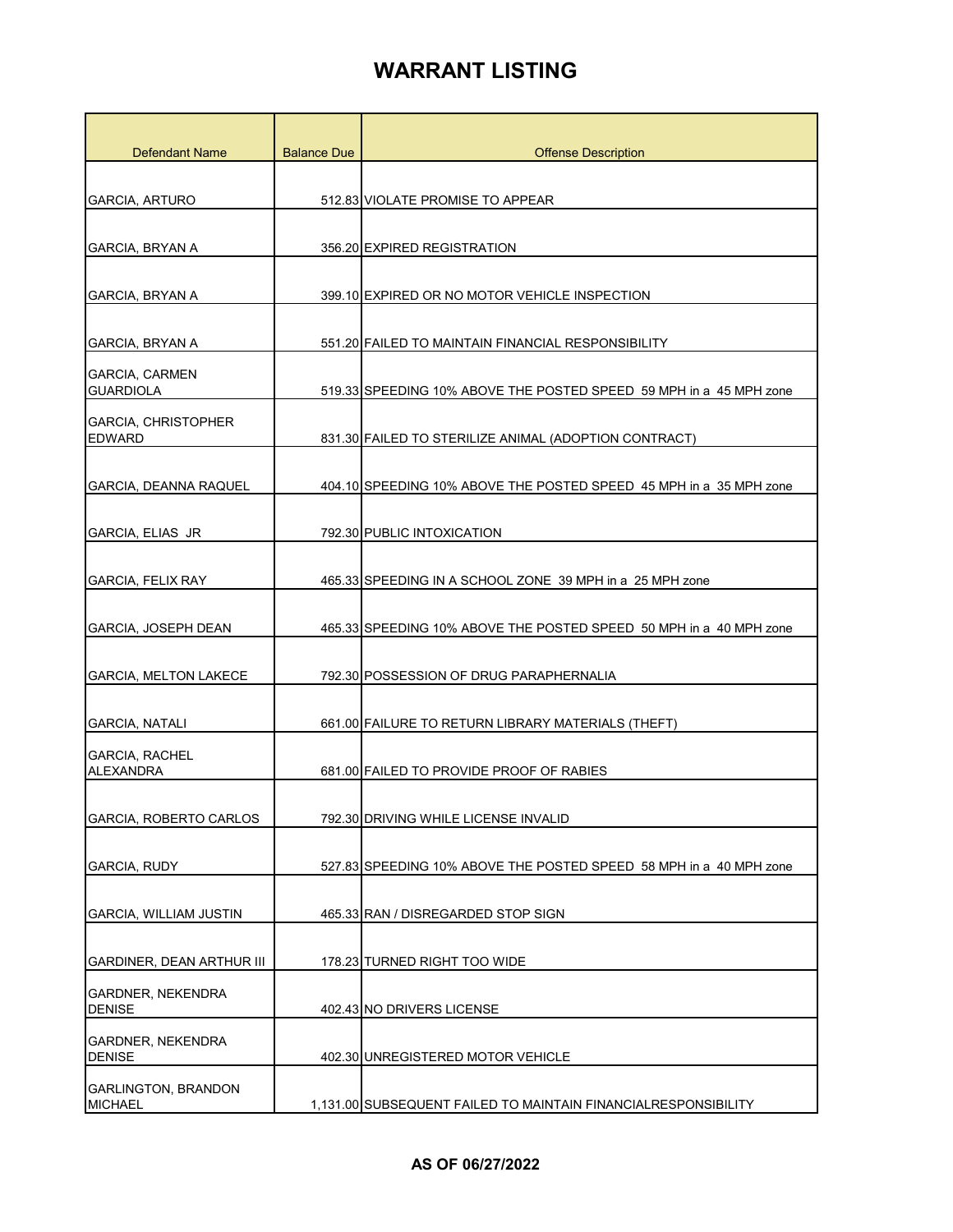| Defendant Name                              | <b>Balance Due</b> | <b>Offense Description</b>                                         |
|---------------------------------------------|--------------------|--------------------------------------------------------------------|
|                                             |                    |                                                                    |
| GARMAN, DELDRIN LARON                       |                    | 807.30 ASSAULT BY CONTACT FAMILY VIOLENCE                          |
| <b>GARMORE, ANTHONY</b>                     |                    | 357.50 THEFT OF PROPERTY UNDER \$50                                |
|                                             |                    |                                                                    |
| <b>GARNER, ALBERT LEWIS</b>                 |                    | 465.33 SPEEDING 10% ABOVE THE POSTED SPEED 45 MPH in a 30 MPH zone |
|                                             |                    |                                                                    |
| <b>GARNER, SHANA LEIGH</b>                  |                    | 792.43 OPEN CONTAINER MOTOR VEHICLE - PASSENGER                    |
| <b>GARNER, STEVEN KEITH</b>                 |                    | 616.00 FAILURE TO APPEAR/BAIL JUMPING                              |
|                                             |                    |                                                                    |
| <b>GARNER, STEVEN KEITH</b>                 |                    | 807.30 PUBLIC INTOXICATION                                         |
|                                             |                    |                                                                    |
| <b>GARNER, STEVEN KEITH</b>                 |                    | 458.83 VIOLATE PROMISE TO APPEAR                                   |
| <b>GARRETT, ANTHONY ALBERT</b><br><b>JR</b> |                    | 465.33 SPEEDING 10% ABOVE THE POSTED SPEED 57 MPH in a 30 MPH zone |
|                                             |                    |                                                                    |
| GARRETT, DAVID SHAROD                       |                    | 556.56 SPEEDING 10% ABOVE THE POSTED SPEED 60 MPH in a 30 MPH zone |
|                                             |                    |                                                                    |
| <b>GARRETT, DONALD SHIQUAN</b>              |                    | 327.60 CUT ACROSS PROPERTY                                         |
| GARRETT, DONALD SHIQUAN                     |                    | 837.20 LOUD NOISE (BREACH OF THE PEACE)                            |
|                                             |                    |                                                                    |
| <b>GARRETT, DONALD SHIQUAN</b>              |                    | 837.20 LOUD NOISE (BREACH OF THE PEACE)                            |
|                                             |                    |                                                                    |
| <b>GARRETT, TAMMERA JOYCE</b>               |                    | 234.00 SPEEDING 10% ABOVE THE POSTED SPEED 43 MPH in a 30 MPH zone |
| GARRETT, WAYNE THORN                        |                    | 510.83 FAILED TO CONTROL SPEED                                     |
|                                             |                    |                                                                    |
| <b>GARRETT, ZACHARY RASHAD</b>              |                    | 401.83 SPEEDING 10% ABOVE THE POSTED SPEED 45 MPH in a 30 MPH zone |
|                                             |                    |                                                                    |
| GARY, DARNELL RAYNARD                       |                    | 2,116.00 TAMPERED WITH WATER DISTRIBUTION SYSTEM                   |
| <b>GARY, LAMONTE MAURICE</b>                |                    | 2,166.00 LITTERING OR DEPOSITING SOLID WASTE                       |
|                                             |                    |                                                                    |
| GARZA, CHRISTOPHER<br><b>DUARTE</b>         |                    | 465.33 SPEEDING 10% ABOVE THE POSTED SPEED 86 MPH in a 60 MPH zone |
|                                             |                    | FMCSR, BRAKE TUBING AND HOSES CHAFFING, KINKING, OR OTHER          |
| GARZA, JERRY LEE                            |                    | 426.10 MECHANICAL DAMAGE                                           |
| GARZA, SAMANTHA RENE                        |                    | 504.33 UNSAFE SPEED/TOO FAST FOR CONDITIONS                        |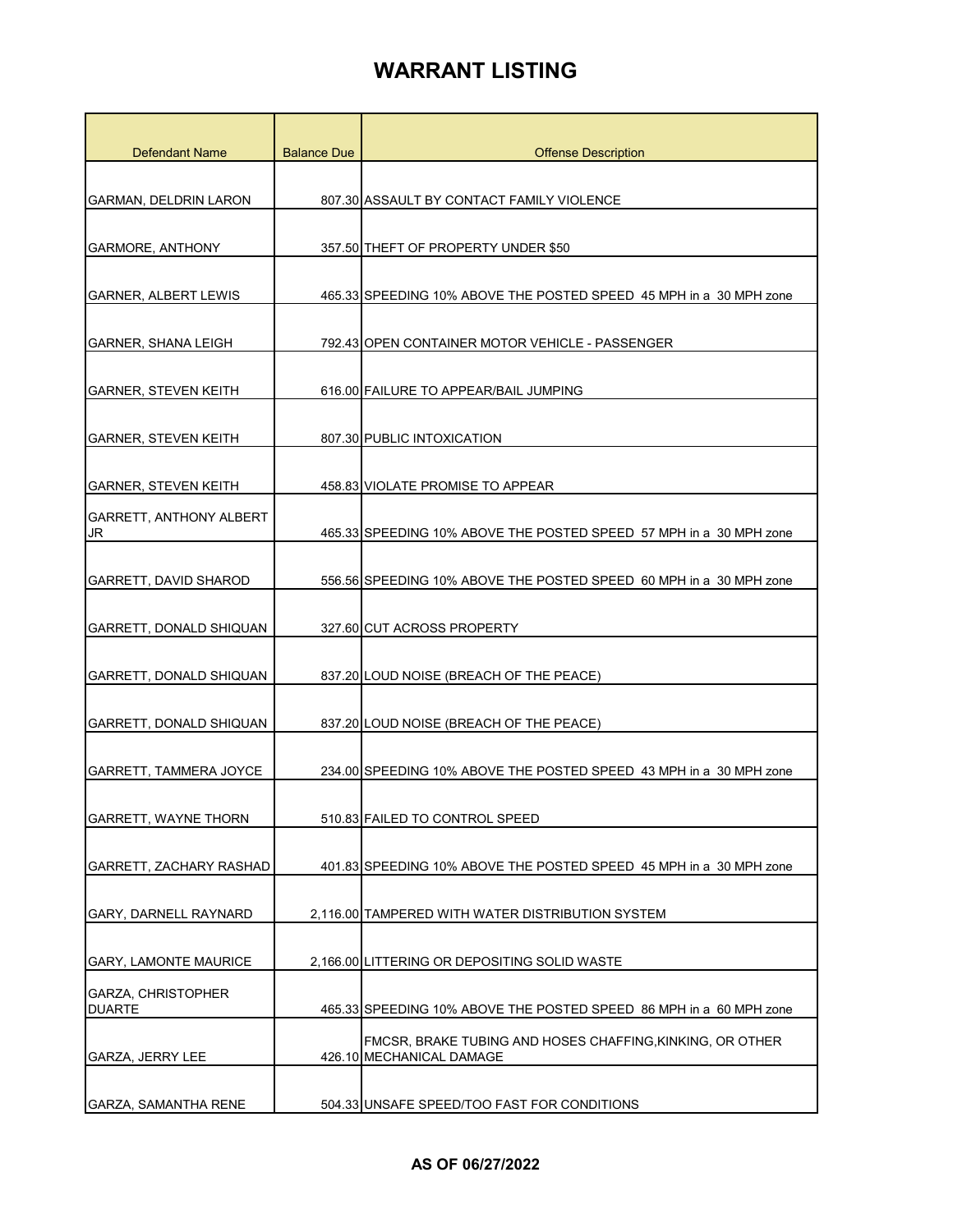| <b>Defendant Name</b>           | <b>Balance Due</b> | <b>Offense Description</b>                                         |
|---------------------------------|--------------------|--------------------------------------------------------------------|
|                                 |                    |                                                                    |
| <b>GASTON, SHANEQUA MARIE</b>   |                    | 402.40 NO DRIVERS LICENSE                                          |
| GATES, ALEXANDER JOSEPH         |                    |                                                                    |
| <b>CHARLES</b>                  |                    | 495.33 SPEEDING 10% ABOVE THE POSTED SPEED 91 MPH in a 60 MPH zone |
|                                 |                    |                                                                    |
| <b>GATTI, ANTHONY M</b>         |                    | 197.73 SPEEDING 10% ABOVE THE POSTED SPEED 51 MPH in a 40 MPH zone |
| <b>GATZMAN, DANIELLE</b>        |                    |                                                                    |
| <b>SANDRA</b>                   |                    | 457.73 SPEEDING 10% ABOVE THE POSTED SPEED 57 MPH in a 40 MPH zone |
| GAY, RYAN C                     |                    | 597.30 FAILED TO MAINTAIN FINANCIAL RESPONSIBILITY                 |
|                                 |                    |                                                                    |
| <b>GAYHEART, RANDALL D</b>      |                    | 374.10 SPEEDING 10% ABOVE THE POSTED SPEED 76 MPH in a 60 MPH zone |
|                                 |                    |                                                                    |
| GEE, TASHA JO                   |                    | 831.30 UNLAWFUL USE OF WATER                                       |
|                                 |                    |                                                                    |
| <b>GEHLHAUSEN, TYLER I</b>      |                    | 310.70 FAILED TO PROVIDE PROOF OF RABIES                           |
|                                 |                    |                                                                    |
| <b>GEHLHAUSEN, TYLER I</b>      |                    | 271.70 FAILED TO STERILIZE ANIMAL (ADOPTION CONTRACT)              |
| <b>GEORGE, LEANDA E</b>         |                    | 635.70 UNLAWFUL USE OF WATER                                       |
|                                 |                    |                                                                    |
| <b>GEORGE, LEANDA E</b>         |                    | 642.20 THEFT OF PROPERTY UNDER \$50                                |
| <b>GERENA, JULIAN</b>           |                    |                                                                    |
| <b>CHRISTOPHER</b>              |                    | 504.33 SPEEDING 10% ABOVE THE POSTED SPEED 87 MPH in a 70 MPH zone |
| <b>GERENA, JULIAN</b>           |                    |                                                                    |
| <b>CHRISTOPHER</b>              |                    | 497.83 VIOLATE PROMISE TO APPEAR                                   |
| GERRED, DENIS P                 |                    | 876.80 DRIVING WHILE LICENSE INVALID                               |
|                                 |                    |                                                                    |
| <b>GETSFRID, MARY ELIZABETH</b> |                    | 504.33 FAILED TO DRIVE IN A SINGLE LANE                            |
|                                 |                    |                                                                    |
| <b>GIBBONS, DENNIS EZRA</b>     |                    | 331.00 NO DRIVERS LICENSE                                          |
|                                 |                    |                                                                    |
| <b>GIBBS, MARCUS DOMINIQUE</b>  |                    | 627.30 FAILED TO MAINTAIN FINANCIAL RESPONSIBILITY                 |
|                                 |                    |                                                                    |
| GIBERT, JAMES HENRY             |                    | 2,745.80 TAMPERED WITH WATER DISTRIBUTION SYSTEM                   |
| GIFFORD, BRIAN JOSEPH           |                    | 174.33 SPEEDING IN A SCHOOL ZONE 35 MPH in a 20 MPH zone           |
|                                 |                    |                                                                    |
| GILBERT, TYRICE TERRANCE        |                    | 321.10 DEFECTIVE HEAD LAMPS                                        |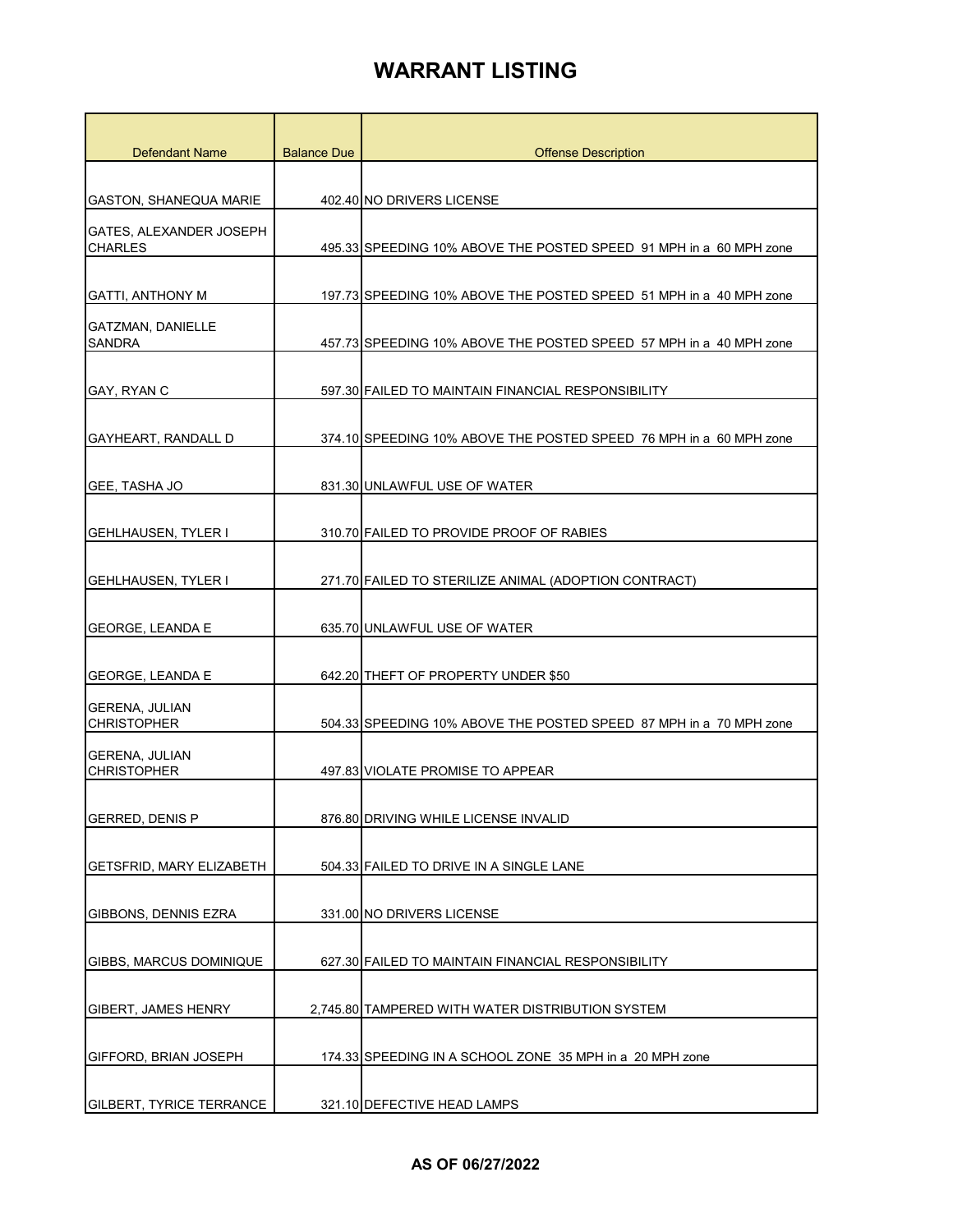| <b>Defendant Name</b>               | <b>Balance Due</b> | <b>Offense Description</b>                                          |
|-------------------------------------|--------------------|---------------------------------------------------------------------|
|                                     |                    |                                                                     |
| <b>GILBERT, TYRICE TERRANCE</b>     |                    | 464.23 RAN / DISREGARDED STOP SIGN                                  |
| <b>GILBRETH, TERI J</b>             |                    | 831.30 THEFT OF SERVICE LESS THAN \$100.00                          |
|                                     |                    |                                                                     |
| GILKES, NICHOLAS                    |                    | 876.33 DRIVING WHILE LICENSE INVALID                                |
| <b>GILKES, NICHOLAS</b>             |                    | 561.73 SPEEDING IN A SCHOOL ZONE 51 MPH in a 25 MPH zone            |
| GILKES, NICHOLAS                    |                    | 460.20 FAILED TO MAINTAIN FINANCIAL RESPONSIBILITY                  |
| GILL, ASHLEE SHANE                  |                    | 302.20 SPEEDING 10% ABOVE THE POSTED SPEED 106 MPH in a 60 MPH zone |
| <b>GILL, CRYSTAL D</b>              |                    | 460.33 SPEEDING 10% ABOVE THE POSTED SPEED 83 MPH in a 60 MPH zone  |
| GILL, GARRETT J                     |                    | 327.73 SPEEDING 10% ABOVE THE POSTED SPEED 45 MPH in a 30 MPH zone  |
| GILL, GARRETT J                     |                    | 421.20 FAILED TO MAINTAIN FINANCIAL RESPONSIBILITY                  |
| GILL, GARRETT J                     |                    | 360.23 SPEEDING 10% ABOVE THE POSTED SPEED 52 MPH in a 30 MPH zone  |
| GILL, NATASHA LORRAINE              |                    | 299.10 SPEEDING 10% ABOVE THE POSTED SPEED 76 MPH in a 55 MPH zone  |
| GILL, NATASHA LORRAINE              |                    | 471.00 FAILED TO MAINTAIN FINANCIAL RESPONSIBILITY                  |
| <b>GILL, NATASHA LORRAINE</b>       |                    | 460.33 FAILED TO YIELD ROW TO APPROACHING VEHICLE AT STOP SIGN      |
| GILLIAND, KENNETH EDWARD            |                    | 421.20 FAILED TO MAINTAIN FINANCIAL RESPONSIBILITY                  |
| GILLIAND, KENNETH EDWARD            |                    | 360.23 UNSAFE BACKING                                               |
| GILMAN, MELVIN JEFFERY JR           |                    | 831.30 UNLAWFULLY OBSTRUCTED RIGHT OF WAY                           |
| GILMAN, TYPHANNIE LOUISE            |                    | 241.00 FAILED TO PROVIDE PROOF OF MICRO-CHIP                        |
| <b>GILMAN, TYPHANNIE LOUISE</b>     |                    | 191.00 FAILED TO STERILIZE ANIMAL (ADOPTION CONTRACT)               |
| GIMBALL, JAMES MELVIN III           |                    | 374.10 SPEEDING 10% ABOVE THE POSTED SPEED 53 MPH in a 40 MPH zone  |
| <b>GIPSON, MERSADYS</b><br>LEIGHANN |                    | 270.33 NO SEAT BELT - PASSENGER                                     |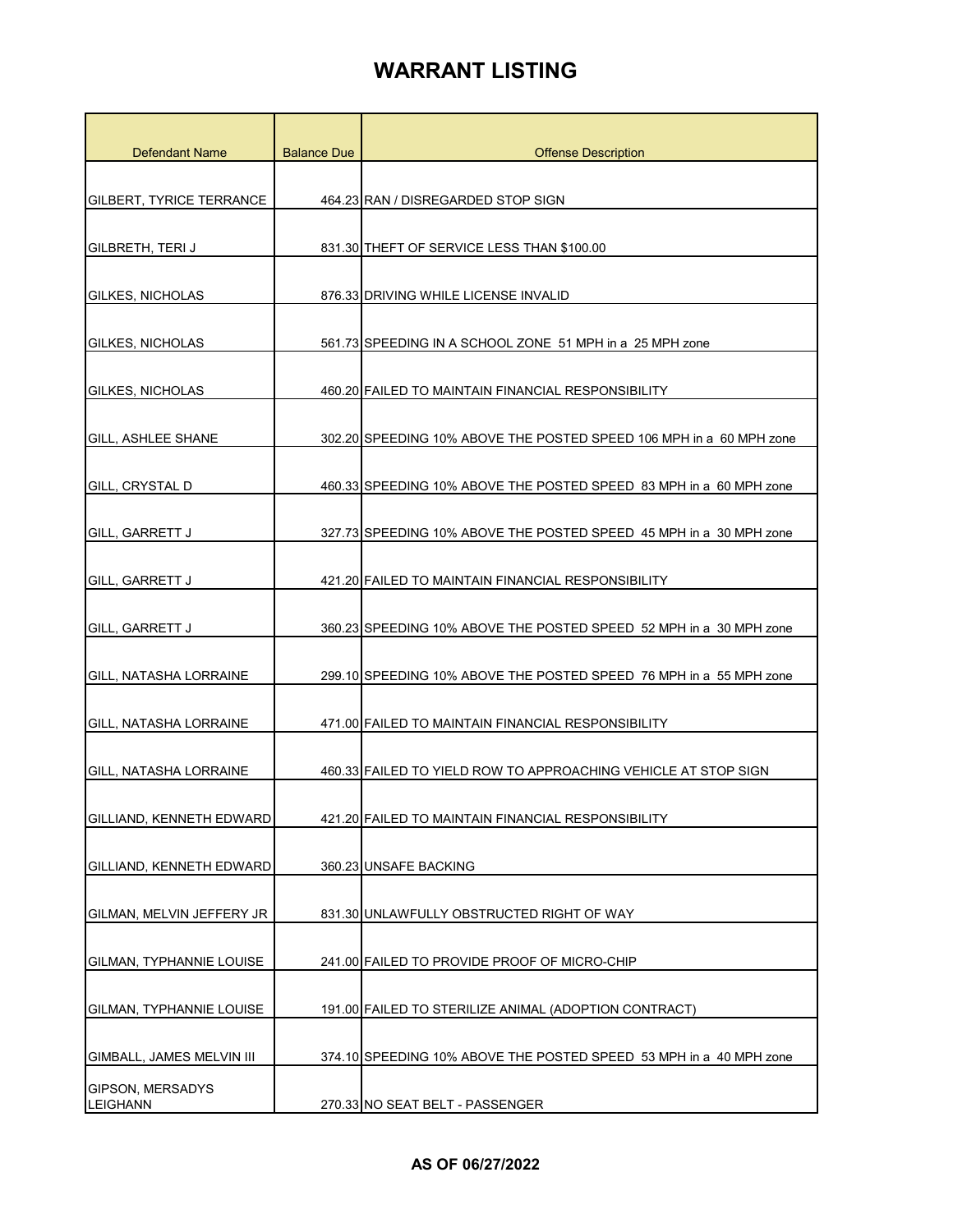| <b>Defendant Name</b>                        | <b>Balance Due</b> | <b>Offense Description</b>                                         |
|----------------------------------------------|--------------------|--------------------------------------------------------------------|
|                                              |                    |                                                                    |
| GITTENS, HUMBERTO JR                         |                    | 456.43 FAILED TO MAINTAIN FINANCIAL RESPONSIBILITY                 |
| <b>GIVENS, DAKOTA C</b>                      |                    | 831.30 DRIVING WHILE LICENSE INVALID                               |
|                                              |                    |                                                                    |
| <b>GIVENS, TYRON KENAZ</b>                   |                    | 340.13 SPEEDING 10% ABOVE THE POSTED SPEED 54 MPH in a 35 MPH zone |
| GLEASON, ALIAH RAGAZZA                       |                    | 839.80 FAILURE TO APPEAR/BAIL JUMPING                              |
| GLEASON, ALIAH RAGAZZA                       |                    | 846.30 LOUD NOISE (BREACH OF THE PEACE)                            |
| <b>GLORE, AMANI RAJIYAH</b>                  |                    | 651.00 FAILED TO PROVIDE PROOF OF RABIES                           |
| <b>GLORIA, VALERIE ANN</b>                   |                    | 831.30 POSSESSION OF DRUG PARAPHERNALIA                            |
| GLORIA, VALERIE ANN                          |                    | 262.73 SPEEDING 10% ABOVE THE POSTED SPEED 51 MPH in a 40 MPH zone |
| GODBOLT, HAROLD DWAYNE                       |                    | 499.00 FAILED TO MAINTAIN FINANCIAL RESPONSIBILITY                 |
| GODBOLT, HAROLD DWAYNE                       |                    | 649.10 DRIVING WHILE LICENSE INVALID                               |
| GODBOLT, HAROLD DWAYNE                       |                    | 349.00 FAILED TO DISPLAY DRIVERS LICENSE                           |
| GODBOLT, HAROLD DWAYNE                       |                    | 602.10 SPEEDING 10% ABOVE THE POSTED SPEED 53 MPH in a 40 MPH zone |
| GOFF, KEYIONDA M                             |                    | 404.10 SPEEDING 10% ABOVE THE POSTED SPEED 50 MPH in a 35 MPH zone |
| GOGGANS, DANIEL LEE                          |                    | 839.80 FAILURE TO APPEAR/BAIL JUMPING                              |
| GOGGANS, DANIEL LEE                          |                    | 331.36 FAILED TO CONTROL SPEED                                     |
| GOGGANS, DANIEL LEE                          |                    | 411.20 EXPIRED OR NO MOTOR VEHICLE INSPECTION                      |
| GOINS, EMILY ANN                             |                    | 674.70 UNLAWFUL USE OF WATER                                       |
| GOLDBOURNE, DEVON                            |                    | 465.33 SPEEDING 10% ABOVE THE POSTED SPEED 78 MPH in a 60 MPH zone |
| <b>GOLDSTEIN, BRIANA</b><br><b>CHRISTINE</b> |                    | 291.00 FAILURE TO APPEAR/BAIL JUMPING                              |
| <b>GOLDSTEIN, BRIANA</b><br><b>CHRISTINE</b> |                    | 224.00 FAILED TO PROVIDE PROOF OF RABIES                           |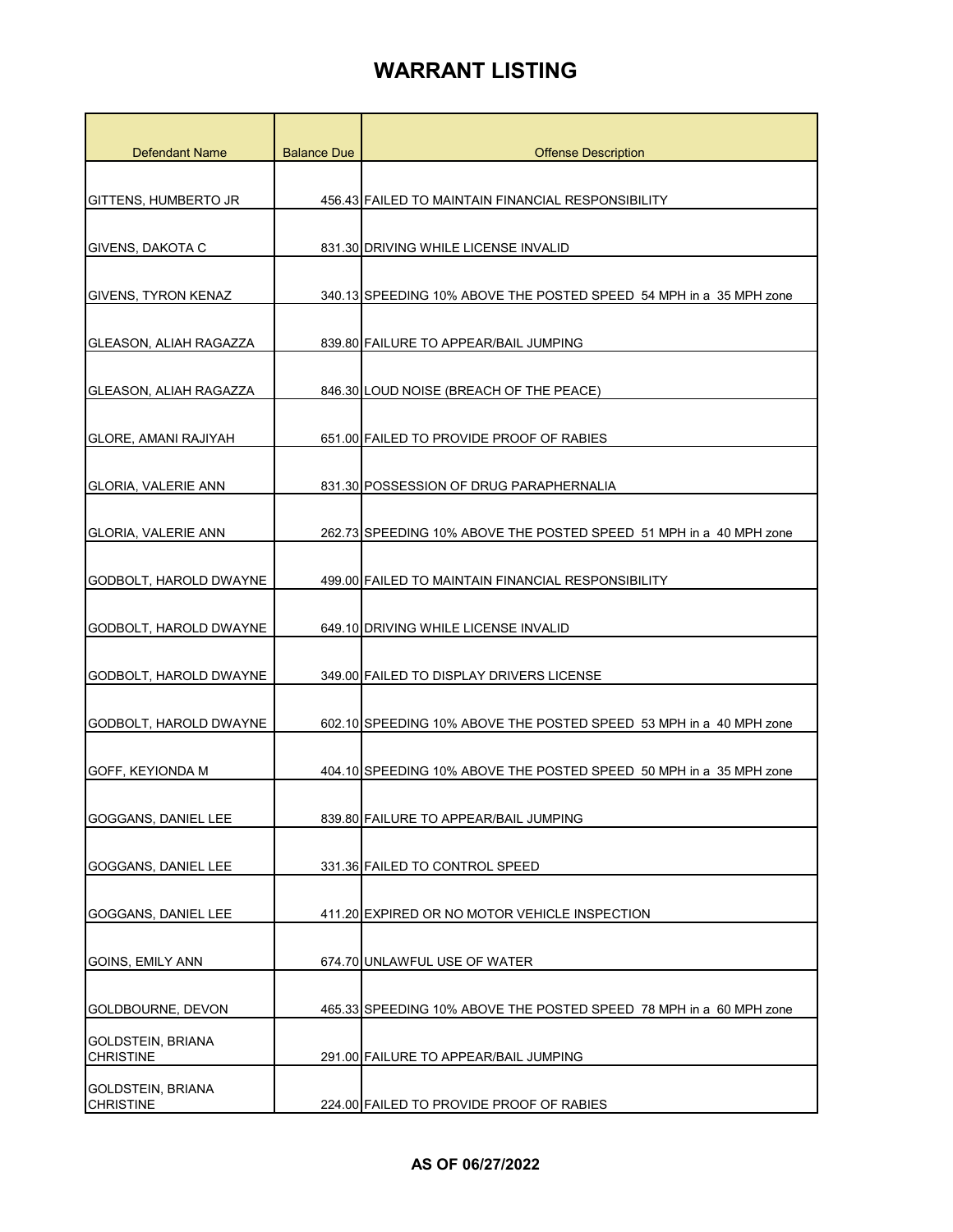| Defendant Name                               | <b>Balance Due</b> | <b>Offense Description</b>                                         |
|----------------------------------------------|--------------------|--------------------------------------------------------------------|
| GOLDSTEIN, BRIANA                            |                    |                                                                    |
| <b>CHRISTINE</b>                             |                    | 89.00 FAILED TO PROVIDE PROOF OF MICRO-CHIP                        |
| <b>GOLDSTEIN, BRIANA</b><br><b>CHRISTINE</b> |                    | 344.00 FAILED TO MAINTAIN FINANCIAL RESPONSIBILITY                 |
| GOLDSTEIN, BRIANA<br><b>CHRISTINE</b>        |                    | 277.10 SPEEDING 10% ABOVE THE POSTED SPEED 46 MPH in a 30 MPH zone |
| <b>GOLSON, ANQUANDA</b><br><b>LABRELLE</b>   |                    | 465.33 TURNED WHEN UNSAFE                                          |
| <b>GOMEZ CHICAS, SAMUEL</b>                  |                    | 195.00 SPEEDING 10% ABOVE THE POSTED SPEED 51 MPH in a 40 MPH zone |
| GOMEZ, GENESIS K                             |                    | 465.33 SPEEDING 10% ABOVE THE POSTED SPEED 65 MPH in a 50 MPH zone |
| GOMEZ, JORGE                                 |                    | 831.30 FAILED TO PROVIDE PROOF OF MICRO-CHIP                       |
| GOMEZ, JOSHUA ANDREW                         |                    | 292.50 FAILED TO CONTROL SPEED                                     |
| GONZALES, SASHA RAE                          |                    | 402.43 NO DRIVERS LICENSE                                          |
| GONZALES, VALERIE ANN                        |                    | 553.80 FAILED TO MAINTAIN FINANCIAL RESPONSIBILITY                 |
| GONZALEZ GARCIA,<br><b>BREANNA R</b>         |                    | 194.10 SPEEDING 10% ABOVE THE POSTED SPEED 50 MPH in a 35 MPH zone |
| GONZALEZ, CRYSTAL LEE                        |                    | 404.10 SPEEDING 10% ABOVE THE POSTED SPEED 57 MPH in a 40 MPH zone |
| <b>GONZALEZ. CRYSTAL LEE</b>                 |                    | 346.00 VIOLATE PROMISE TO APPEAR                                   |
| GONZALEZ, GERARDO                            |                    | 481.33 SPEEDING 10% ABOVE THE POSTED SPEED 51 MPH in a 35 MPH zone |
| GONZALEZ, STEVEN JAMES                       | 374.10 BELT        | OPERATOR ALLOW CHILD (8-16) TO RIDE UNSECURED BY A SAFETY          |
| GOODE, ASJA I                                |                    | 574.10 SPEEDING 10% ABOVE THE POSTED SPEED 70 MPH in a 55 MPH zone |
| GOODE, ASJA I                                |                    | 471.00 FAILED TO MAINTAIN FINANCIAL RESPONSIBILITY                 |
| GOODE, ASJA I                                |                    | 374.10 SPEEDING 10% ABOVE THE POSTED SPEED 54 MPH in a 30 MPH zone |
| GOODE, SARAH T                               |                    | 651.00 FAILED TO PROVIDE PROOF OF RABIES                           |
| GOODE, TIFFANY ASHLEY                        |                    | 495.33 UNSAFE LANE CHANGE                                          |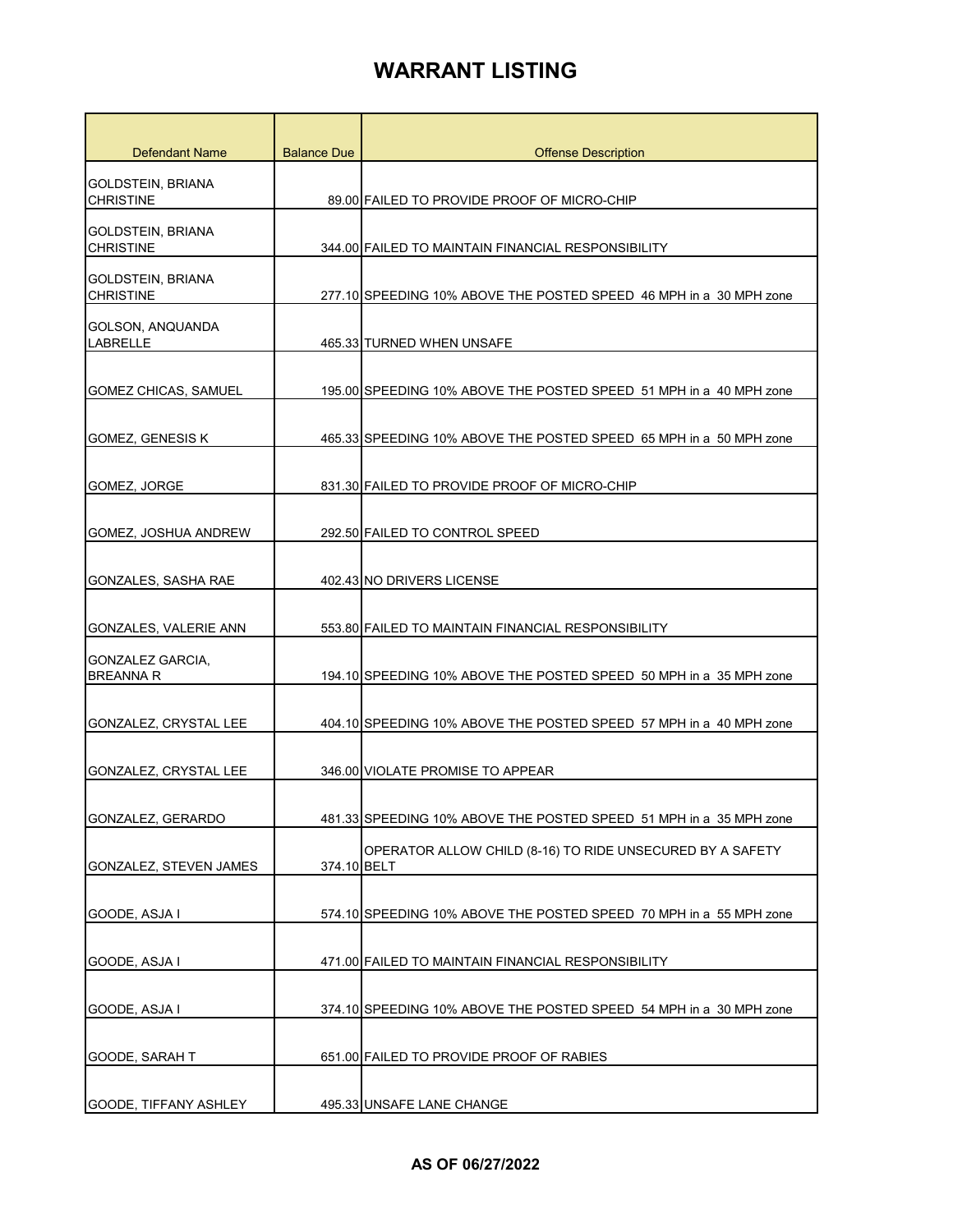| <b>Defendant Name</b>                  | <b>Balance Due</b> | <b>Offense Description</b>                                         |
|----------------------------------------|--------------------|--------------------------------------------------------------------|
|                                        |                    |                                                                    |
| GOODRICH, AMANDA JOY                   |                    | 310.70 FAILED TO PROVIDE PROOF OF MICRO-CHIP                       |
| GOODWIN, LAURINDA                      |                    |                                                                    |
| <b>DESIREE</b>                         |                    | 656.00 THEFT OF PROPERTY UNDER \$100                               |
| GORDLEY, DEANTHONY<br><b>GGERMONTE</b> |                    | 465.33 SPEEDING 10% ABOVE THE POSTED SPEED 89 MPH in a 70 MPH zone |
|                                        |                    |                                                                    |
| GORDON, ALEXANDER<br><b>GREGORY</b>    |                    | 465.33 SPEEDING 10% ABOVE THE POSTED SPEED 77 MPH in a 60 MPH zone |
|                                        |                    |                                                                    |
| GORDON, CHAD MICHAEL                   |                    | 506.00 FAILED TO MAINTAIN FINANCIAL RESPONSIBILITY                 |
| <b>GORDON, DAVINA ALICE</b>            |                    |                                                                    |
| <b>NICOLE</b>                          |                    | 876.20 THEFT OF PROPERTY UNDER \$50                                |
| GORDON, DAVINA ALICE<br><b>NICOLE</b>  |                    | 366.73 SPEEDING 10% ABOVE THE POSTED SPEED 58 MPH in a 45 MPH zone |
|                                        |                    |                                                                    |
| <b>GORDON, MAURTICIUS T</b>            |                    | 610.30 FAILED TO MAINTAIN FINANCIAL RESPONSIBILITY                 |
|                                        |                    |                                                                    |
| GOSS, MARVIN LEVOID                    |                    | 514.00 SPEEDING 10% ABOVE THE POSTED SPEED 86 MPH in a 70 MPH zone |
| GOSS, TIMOTHY E JR                     |                    | 504.33 FAILED TO DRIVE IN A SINGLE LANE                            |
|                                        |                    |                                                                    |
| GOTCH, TAMIKA KISHA DAWN               |                    | 276.00 FAILED TO MAINTAIN FINANCIAL RESPONSIBILITY                 |
|                                        |                    |                                                                    |
| GOTCH, TAMIKA KISHA DAWN               |                    | 309.10 FAILED TO CONTROL SPEED                                     |
| GOTCH, TAMIKA KISHA DAWN               |                    | 376.00 LOUD NOISE (BREACH OF THE PEACE)                            |
|                                        |                    |                                                                    |
| <b>GRACE, JONTAE</b>                   |                    | 197.73 SPEEDING 10% ABOVE THE POSTED SPEED 60 MPH in a 45 MPH zone |
|                                        |                    |                                                                    |
| <b>GRAHAM, DANIELLE M</b>              |                    | 197.60 IMPROPER USE OF BACK-UP LAMPS                               |
| GRAHAM, JESSICA AMANDA                 |                    | 465.33 SPEEDING 10% ABOVE THE POSTED SPEED 56 MPH in a 40 MPH zone |
|                                        |                    |                                                                    |
| <b>GRAHAM, MICHAEL A</b>               |                    | 651.00 FAILED TO STERILIZE ANIMAL (ADOPTION CONTRACT)              |
|                                        |                    |                                                                    |
| <b>GRAHAM, QUINTON DEVON</b>           |                    | 399.23 SPEEDING 10% ABOVE THE POSTED SPEED 47 MPH in a 30 MPH zone |
|                                        |                    |                                                                    |
| <b>GRAHAM, TINA YVONNE</b>             |                    | 824.80 FAILURE TO APPEAR/BAIL JUMPING                              |
| <b>GRANGER, MICHEAL A</b>              |                    | 245.70 FAILED TO PROVIDE PROOF OF RABIES                           |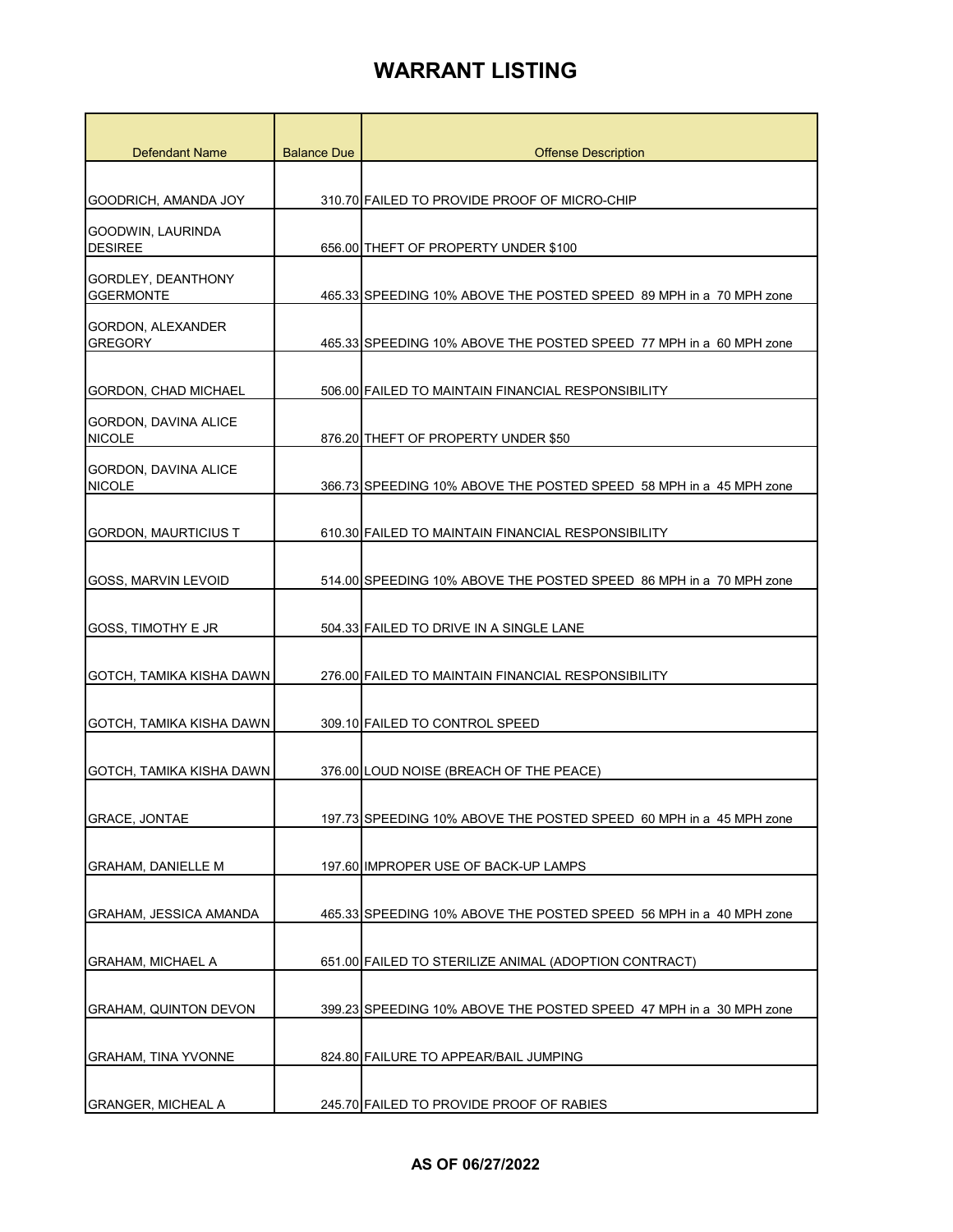| <b>Defendant Name</b>                         | <b>Balance Due</b> | <b>Offense Description</b>                                         |
|-----------------------------------------------|--------------------|--------------------------------------------------------------------|
|                                               |                    |                                                                    |
| <b>GRANGER, MICHEAL A</b>                     |                    | 205.40 FAILED TO STERILIZE ANIMAL (ADOPTION CONTRACT)              |
| <b>GRANT, MARICIA ASHLEY</b>                  |                    | 331.00 NO DRIVERS LICENSE                                          |
|                                               |                    |                                                                    |
| GRANT, TIFFANY                                |                    | 800.80 FAILURE TO APPEAR/BAIL JUMPING                              |
| <b>GRANT, TIFFANY</b>                         |                    | 846.30 CRUELTY TO ANIMAL - CLEAN WATER                             |
| <b>GRANT, TIFFANY</b>                         |                    | 252.20 FAILED TO DISPLAY DRIVERS LICENSE                           |
| <b>GRANT, TIFFANY</b>                         |                    | 347.73 SPEEDING 10% ABOVE THE POSTED SPEED 62 MPH in a 45 MPH zone |
| <b>GRANT, TIFFANY N</b>                       |                    | 252.33 NO DRIVERS LICENSE                                          |
| <b>GRANT, TIFFANY N</b>                       |                    | 388.70 FAILED TO MAINTAIN FINANCIAL RESPONSIBILITY                 |
| <b>GRAVE, CHANDLER J</b>                      |                    | 458.83 VIOLATE PROMISE TO APPEAR                                   |
| <b>GRAVES, DORRAIL LAMAR</b>                  |                    | 374.10 SPEEDING 10% ABOVE THE POSTED SPEED 46 MPH in a 30 MPH zone |
| <b>GRAY, JASON</b>                            |                    | 465.33 SPEEDING 10% ABOVE THE POSTED SPEED 47 MPH in a 35 MPH zone |
| <b>GRAY, JUSTIN LAMAR</b>                     |                    | 497.83 SPEEDING IN A SCHOOL ZONE 41 MPH in a 25 MPH zone           |
| GREEN, CHERYL E                               |                    | 447.20 POSSESSION OF DRUG PARAPHERNALIA                            |
| <b>GREEN, COREY LYNN</b>                      |                    | 480.33 SPEEDING 10% ABOVE THE POSTED SPEED 80 MPH in a 55 MPH zone |
| <b>GREEN, COREY LYNN</b>                      |                    | 417.43 NO DRIVERS LICENSE                                          |
| <b>GREEN, COREY LYNN</b>                      |                    | 410.80 VIOLATE PROMISE TO APPEAR                                   |
| <b>GREEN, DEMETRIES</b><br>LASHAWN            |                    | 379.10 SPEEDING IN A SCHOOL ZONE 32 MPH in a 20 MPH zone           |
|                                               |                    |                                                                    |
| <b>GREEN, DERRICK QUINCY</b>                  |                    | 504.33 SPEEDING 10% ABOVE THE POSTED SPEED 50 MPH in a 35 MPH zone |
| <b>GREEN, KASSIM MUSIFIA</b><br><b>DONALD</b> |                    | 646.00 FAILURE TO APPEAR/BAIL JUMPING                              |
| <b>GREEN, KASSIM MUSIFIA</b><br><b>DONALD</b> |                    | 384.10 RAN RED LIGHT                                               |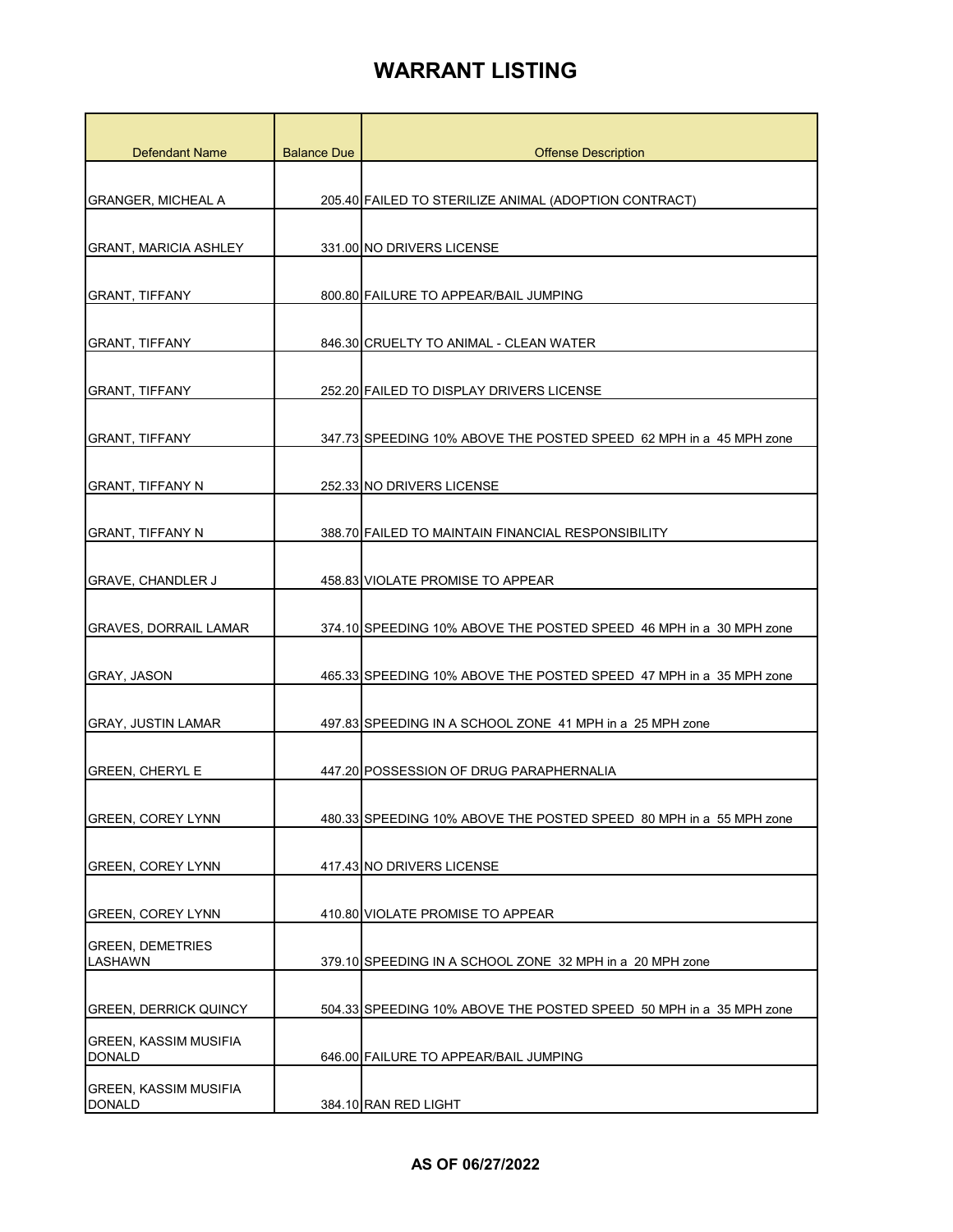| <b>Defendant Name</b>        | <b>Balance Due</b> | <b>Offense Description</b>                                                  |
|------------------------------|--------------------|-----------------------------------------------------------------------------|
|                              |                    |                                                                             |
| <b>GREEN, LARRY HERRON</b>   |                    | 458.83 VIOLATE PROMISE TO APPEAR                                            |
| <b>GREEN, LATONYA DENISE</b> |                    | 86.10 SPEEDING 10% ABOVE THE POSTED SPEED 61 MPH in a 40 MPH zone           |
|                              |                    |                                                                             |
| <b>GREEN, LATONYA DENISE</b> |                    | 344.00 FAILED TO MAINTAIN FINANCIAL RESPONSIBILITY                          |
| <b>GREEN, LAUREN ANNISHA</b> |                    | 495.33 SPEEDING 10% ABOVE THE POSTED SPEED 48 MPH in a 30 MPH zone          |
| <b>GREEN, LAUREN ANNISHA</b> |                    | 432.30 FAILED TO DISPLAY DRIVERS LICENSE                                    |
| <b>GREEN, SHAWNTEL ANN</b>   |                    | 800.80 FAILURE TO APPEAR/BAIL JUMPING                                       |
| <b>GREEN, SHAWNTEL ANN</b>   |                    | 807.30 POSSESSION OF DRUG PARAPHERNALIA                                     |
|                              |                    |                                                                             |
| <b>GREEN, SHAWNTEL ANN</b>   |                    | 417.30 FAILED TO DISPLAY DRIVERS LICENSE                                    |
| <b>GREEN, SHAWNTEL ANN</b>   |                    | 417.30 EXPIRED REGISTRATION                                                 |
| <b>GREEN, SHAWNTEL ANN</b>   |                    | 460.20 EXPIRED OR NO MOTOR VEHICLE INSPECTION                               |
| <b>GREEN, SHAWNTEL ANN</b>   |                    | 807.30 SUBSEQUENT FAILED TO MAINTAIN FINANCIALRESPONSIBILITY                |
| <b>GREEN, SHAWNTEL ANN</b>   |                    | OPERATE MOTOR VEHICLE WITHOUT TWO LICENSE PLATES/PROPER<br>417.30 PLACEMENT |
| <b>GREEN, SHAWNTEL ANN</b>   |                    | 865,80 FAILURE TO APPEAR/BAIL JUMPING                                       |
| <b>GREEN, SHAWNTEL ANN</b>   |                    | 872.30 POSSESSION OF DRUG PARAPHERNALIA                                     |
| <b>GREEN, SHAWNTEL ANN</b>   |                    | 417.30 EXPIRED OPERATORS LICENSE                                            |
|                              |                    |                                                                             |
| <b>GREEN. SHAWNTEL ANN</b>   |                    | 460.20 EXPIRED OR NO MOTOR VEHICLE INSPECTION                               |
| <b>GREEN, SHAWNTEL ANN</b>   |                    | 417.30 EXPIRED REGISTRATION                                                 |
| <b>GREEN, SHAWNTEL ANN</b>   |                    | 807.30 SUBSEQUENT FAILED TO MAINTAIN FINANCIALRESPONSIBILITY                |
| <b>GREEN, SHAWNTEL ANN</b>   |                    | 417.30 EXPIRED REGISTRATION                                                 |
| GREEN, SHAWNTEL ANN          |                    | 460.20 EXPIRED OR NO MOTOR VEHICLE INSPECTION                               |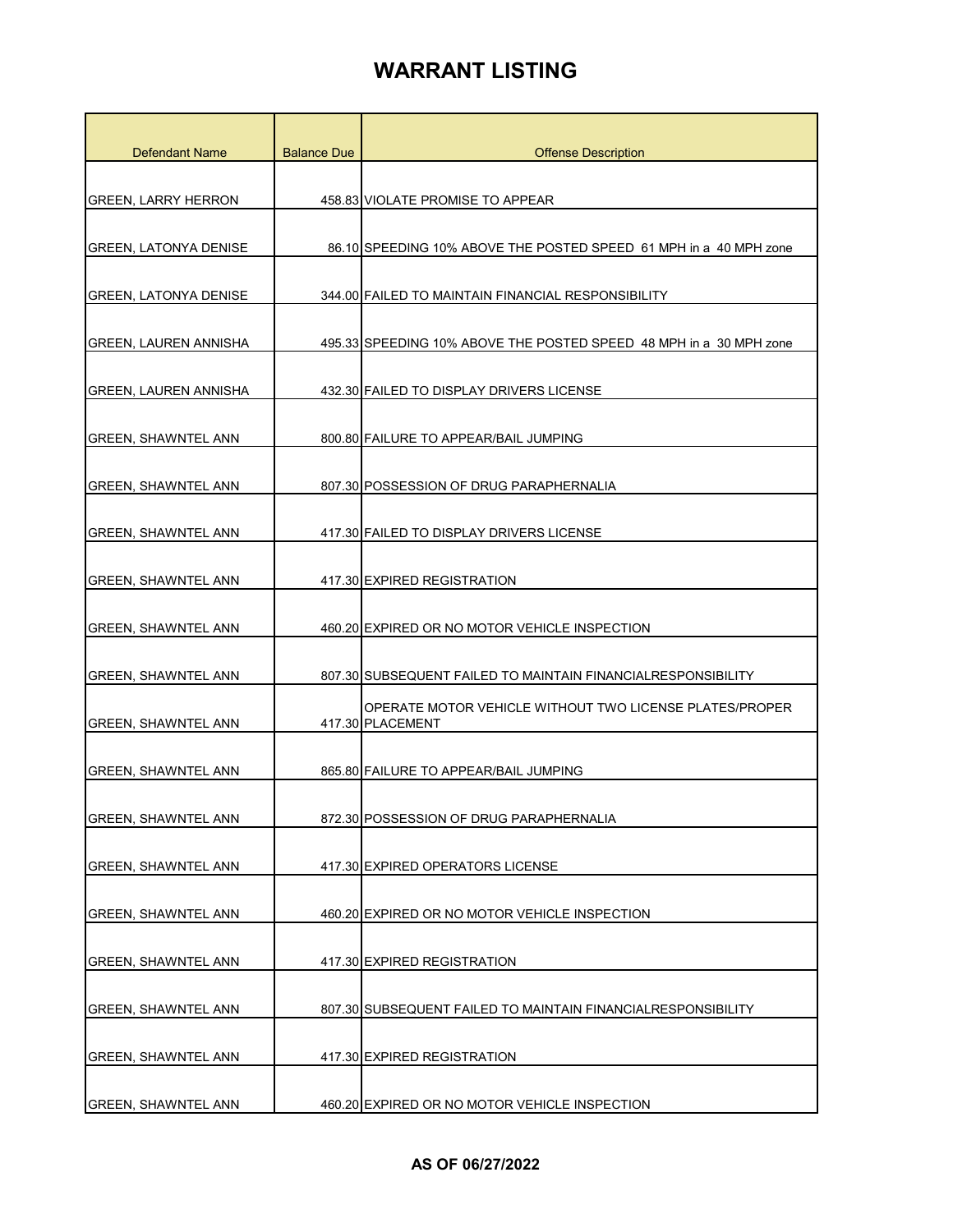| <b>Defendant Name</b>                              | <b>Balance Due</b> | <b>Offense Description</b>                                         |
|----------------------------------------------------|--------------------|--------------------------------------------------------------------|
|                                                    |                    |                                                                    |
| <b>GREEN, SHAWNTEL ANN</b>                         |                    | 807.30 SUBSEQUENT FAILED TO MAINTAIN FINANCIALRESPONSIBILITY       |
|                                                    |                    |                                                                    |
| <b>GREEN, SHAWNTEL ANN</b>                         |                    | 417.30 EXPIRED OPERATORS LICENSE                                   |
| <b>GREEN, SHAWNTEL ANN</b>                         |                    | 417.30 EXPIRED REGISTRATION                                        |
| <b>GREEN, SHAWNTEL ANN</b>                         |                    | 460.20 EXPIRED OR NO MOTOR VEHICLE INSPECTION                      |
| <b>GREENUP, ERIC CHARLES II</b>                    |                    | 412.73 SPEEDING IN A SCHOOL ZONE 30 MPH in a 20 MPH zone           |
| <b>GREENUP, ERIC CHARLES II</b>                    |                    | 347.73 FAILED TO YIELD ROW TURNING LEFT                            |
| <b>GREENUP, ERIC CHARLES II</b>                    |                    | 380.23 SPEEDING 10% ABOVE THE POSTED SPEED 82 MPH in a 55 MPH zone |
| <b>GREER, LAKIA SHENEE</b>                         |                    | 465.33 FAILED TO CONTROL SPEED                                     |
| <b>GREER, LAKIA SHENEE</b>                         |                    | 785.80 FAILURE TO APPEAR/BAIL JUMPING                              |
| <b>GREGORY, SAMANTHA ANN</b><br><b>MARIE</b>       |                    | 792.43 DRIVING WHILE LICENSE INVALID                               |
| <b>GRIFFIN SLOAT,</b><br><b>CHRISTOPHER STEVEN</b> |                    | 465.33 RAN / DISREGARDED STOP SIGN                                 |
| <b>GRIFFIN, DNESHIA</b><br><b>FRENSHELL</b>        |                    | 504.33 SPEEDING 10% ABOVE THE POSTED SPEED 83 MPH in a 60 MPH zone |
| <b>GRIFFIN, EDWARD RAYMOND</b><br>JR               |                    | 169.00 SPEEDING 10% ABOVE THE POSTED SPEED 50 MPH in a 30 MPH zone |
| GRIFFIN, EDWARD RAYMOND<br>JR                      |                    | 512.20 PUBLIC INTOXICATION                                         |
| <b>GRIFFIN, KEIANNA D</b>                          |                    | 465.33 SPEEDING 10% ABOVE THE POSTED SPEED 47 MPH in a 30 MPH zone |
| <b>GRIFFIN, MICHAEL LYNN JR</b>                    |                    | 497.83 SPEEDING IN A SCHOOL ZONE 30 MPH in a 20 MPH zone           |
| <b>GRIFFIN, MICHELLE LENICE</b>                    |                    | 551.83 SPEEDING IN A SCHOOL ZONE 37 MPH in a 25 MPH zone           |
| <b>GRIFFIN, MICHELLE LENICE</b>                    |                    | 651.30 FAILED TO MAINTAIN FINANCIAL RESPONSIBILITY                 |
| <b>GRIFFIN, SHELDON BERNARD</b><br>JR              |                    | 519.33 SPEEDING 10% ABOVE THE POSTED SPEED 88 MPH in a 60 MPH zone |
| <b>GRIFFIN, TASON TEROME</b>                       |                    | 616.00 FAILURE TO APPEAR/BAIL JUMPING                              |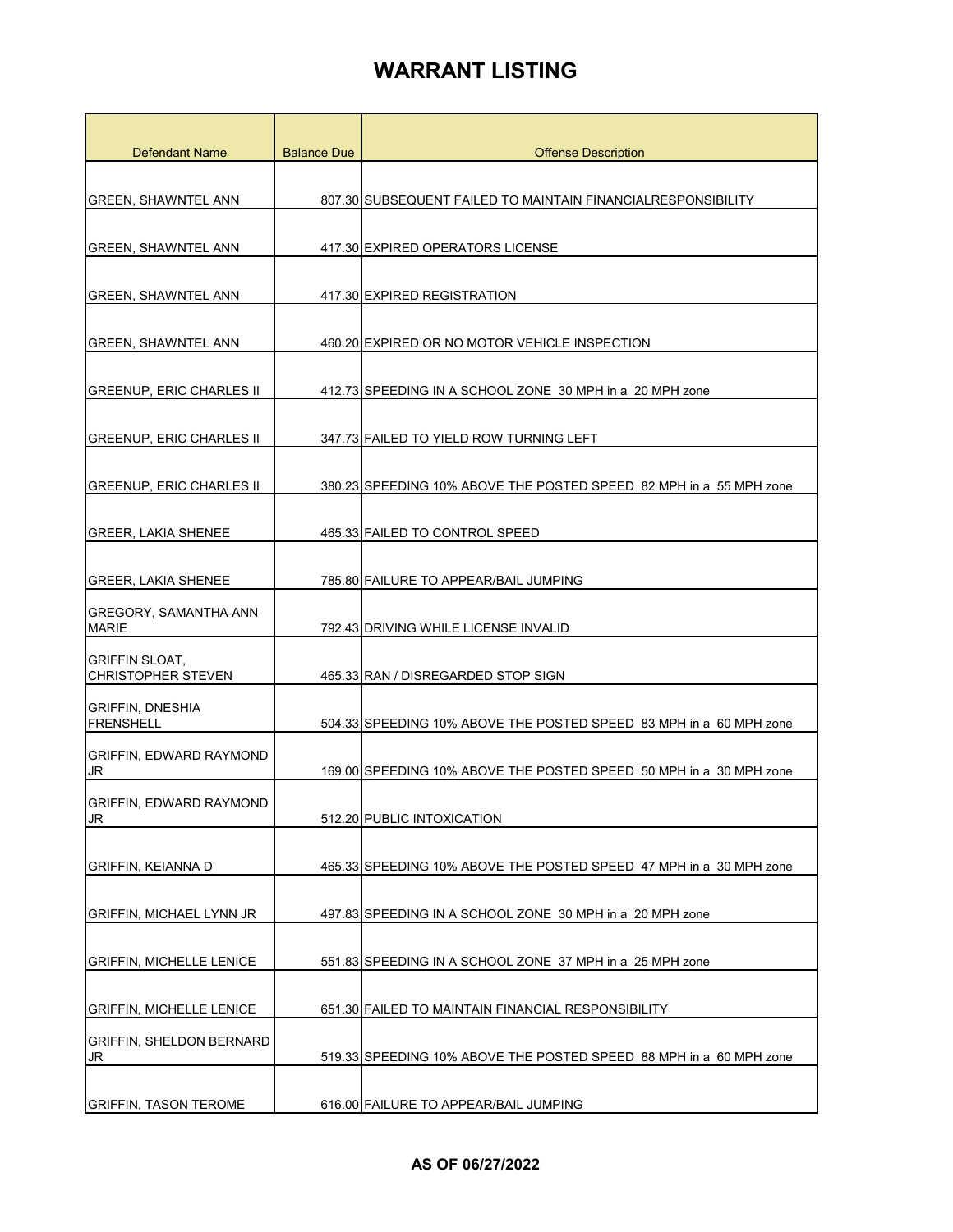| <b>Defendant Name</b>                       | <b>Balance Due</b> | <b>Offense Description</b>                                         |
|---------------------------------------------|--------------------|--------------------------------------------------------------------|
|                                             |                    |                                                                    |
| <b>GRIFFIN, TASON TEROME</b>                |                    | 656.10 DRIVING WHILE LICENSE INVALID                               |
|                                             |                    |                                                                    |
| <b>GROSS, MIKEL DETWON</b>                  |                    | 458.83 VIOLATE PROMISE TO APPEAR                                   |
| <b>GROSS, TYLEBER</b><br><b>LUASTAYGER</b>  |                    | 497.83 SPEEDING IN A SCHOOL ZONE 40 MPH in a 20 MPH zone           |
|                                             |                    |                                                                    |
| <b>GROSSLEY, TARAJA</b>                     |                    | 497.83 SPEEDING IN A SCHOOL ZONE 33 MPH in a 20 MPH zone           |
| GUERRERO, JOHN                              |                    | 338.23 SPEEDING 10% ABOVE THE POSTED SPEED 57 MPH in a 35 MPH zone |
| GUERRERO, TANYA                             |                    |                                                                    |
| <b>SAVANNAH</b>                             |                    | 878.80 THEFT OF PROPERTY UNDER \$50                                |
| <b>GUILFORD, ALICIA M</b>                   |                    | 837.33 DRIVING WHILE LICENSE INVALID                               |
|                                             |                    |                                                                    |
| <b>GUILFORD, ALICIA M</b>                   |                    | 197.93 UNSECURED CHILD (0-7 OR U/57")                              |
| GUILLEN CASTANEDA, JAMIE                    |                    | 347.73 FAILED TO CONTROL SPEED                                     |
|                                             |                    |                                                                    |
| GUILLEN CASTANEDA, JAMIE                    |                    | 252.33 NO DRIVERS LICENSE                                          |
| <b>GUILLOTTE, STEPHEN</b><br><b>CHARLES</b> |                    | 526.00 FAILED TO MAINTAIN FINANCIAL RESPONSIBILITY                 |
| <b>GUILLOTTE, STEPHEN</b>                   |                    |                                                                    |
| <b>CHARLES</b>                              |                    | 676.00 DRIVING WHILE LICENSE INVALID                               |
| <b>GUILLOTTE, STEPHEN</b><br><b>CHARLES</b> |                    | 259.10 EXPIRED OR NO MOTOR VEHICLE INSPECTION                      |
| <b>GUILLOTTE, STEPHEN</b>                   |                    |                                                                    |
| <b>CHARLES</b>                              |                    | 226.00 EXPIRED REGISTRATION                                        |
| GULLBERG, ROY GUSTAVE IV                    |                    | 839.80 FAILURE TO APPEAR/BAIL JUMPING                              |
|                                             |                    |                                                                    |
| GULLBERG, ROY GUSTAVE IV                    |                    | 499.33 FAILED TO DRIVE IN A SINGLE LANE                            |
|                                             |                    |                                                                    |
| <b>GULLBERG, ROY GUSTAVE IV</b>             |                    | 651.30 FAILED TO MAINTAIN FINANCIAL RESPONSIBILITY                 |
| GULLBERG, ROY GUSTAVE IV                    |                    | 499.20 DEFECTIVE HEAD LAMPS                                        |
|                                             |                    |                                                                    |
| GULLBERG, ROY GUSTAVE IV                    |                    | 456.30 FAILED TO DISPLAY DRIVERS LICENSE                           |
| GULLBERG, ROY GUSTAVE IV                    |                    | 651.30 FAILED TO MAINTAIN FINANCIAL RESPONSIBILITY                 |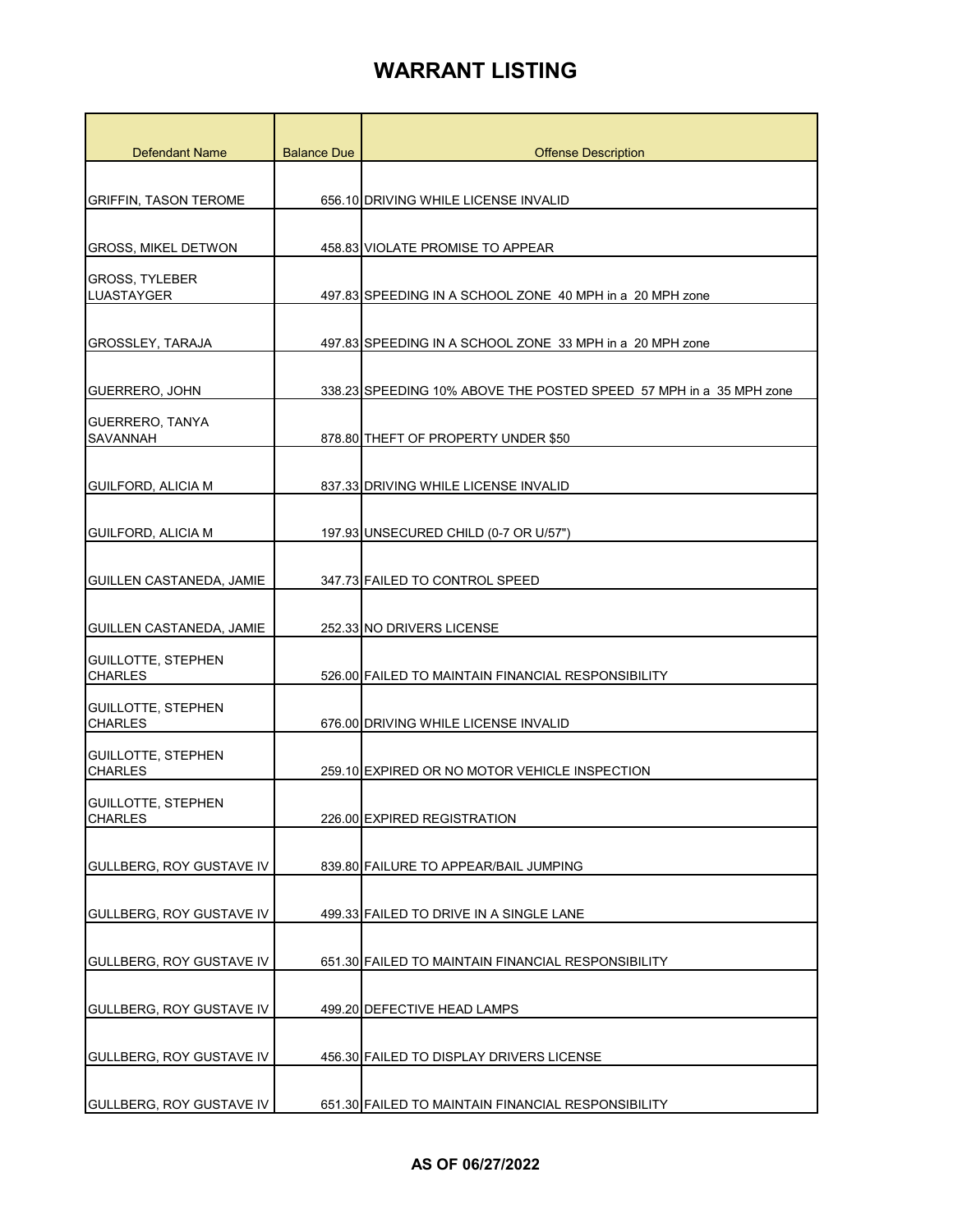| <b>Defendant Name</b>                       | <b>Balance Due</b> | <b>Offense Description</b>                                                             |
|---------------------------------------------|--------------------|----------------------------------------------------------------------------------------|
|                                             |                    |                                                                                        |
| <b>GULLBERG, ROY GUSTAVE IV</b>             |                    | 453.70 FAILED TO DISPLAY DRIVERS LICENSE                                               |
|                                             |                    |                                                                                        |
| GULLBERG, ROY GUSTAVE IV                    |                    | 496.60 DEFECTIVE HEAD LAMPS                                                            |
| GULLBERG, ROY GUSTAVE IV                    |                    | 648.70 FAILED TO MAINTAIN FINANCIAL RESPONSIBILITY                                     |
| GULLBERG, ROY GUSTAVE IV                    |                    | 648.70 FAILED TO MAINTAIN FINANCIAL RESPONSIBILITY                                     |
| GULLBERG, ROY GUSTAVE IV                    |                    | 496.73 SPEEDING 10% ABOVE THE POSTED SPEED 47 MPH in a 30 MPH zone                     |
| <b>GULLEY, BRUCE</b>                        |                    | 374.10 RAN RED LIGHT                                                                   |
| GUMP, JIMMIE LEE                            |                    | 404.10 SPEEDING 10% ABOVE THE POSTED SPEED 89 MPH in a 70 MPH zone                     |
| <b>GUMP, JIMMIE LEE</b>                     |                    | SPEEDING IN A CONSTRUCTION ZONE WITH WORKERS PRESENT 76<br>779.33 MPH in a 55 MPH zone |
| <b>GUMP, JIMMIE LEE</b>                     |                    | 651.30 FAILED TO MAINTAIN FINANCIAL RESPONSIBILITY                                     |
| <b>GUMP, JIMMIE LEE</b>                     |                    | 456.30 EXPIRED REGISTRATION                                                            |
| <b>GUMS, ALONDIA M</b>                      |                    | 465.33 FAILED TO STOP AT DESIGNATED POINT STOPYEILD                                    |
| <b>GUTHRIE, ERYNN</b>                       |                    | 270.33 NO SEAT BELT - PASSENGER                                                        |
| <b>GUTIERREZ RODRIGUEZ,</b><br><b>CESAR</b> |                    | 402.40 NO DRIVERS LICENSE                                                              |
| <b>GUTIERREZ, MELANIE J</b>                 |                    | 291.20 EXPIRED REGISTRATION                                                            |
| GUTIERREZ, RAYMUNDO JR                      |                    | 465.33 SPEEDING 10% ABOVE THE POSTED SPEED 77 MPH in a 55 MPH zone                     |
| <b>GUTSHALL, DANIEL WADEN</b>               |                    | 515.33 FAILED TO YIELD ROW TURNING LEFT                                                |
| GUYNN, CORY ALSTON                          |                    | 279.10 SPEEDING 10% ABOVE THE POSTED SPEED 83 MPH in a 70 MPH zone                     |
| GUYTON, TRAVIS LEONTE                       |                    | 344.00 LOUD NOISE (BREACH OF THE PEACE)                                                |
| GUYTON, VDAUL DEVONTAE<br><b>MALIK</b>      |                    | 597.30 FAILED TO MAINTAIN FINANCIAL RESPONSIBILITY                                     |
| HACKNEY, FRENCHESCA<br><b>LENAE</b>         |                    | 401.70 VIOLATE PROMISE TO APPEAR                                                       |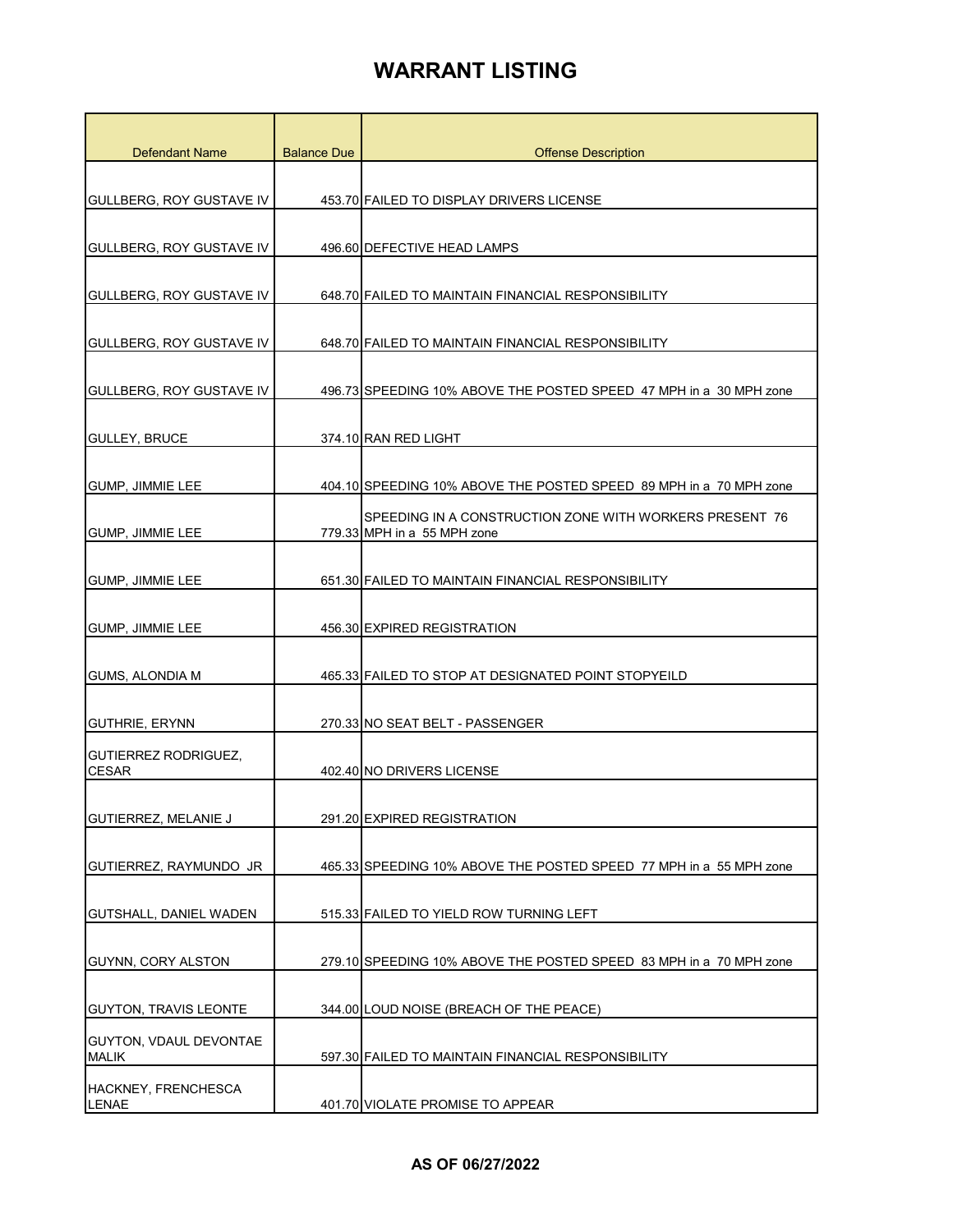| Defendant Name                      | <b>Balance Due</b> | <b>Offense Description</b>                                           |
|-------------------------------------|--------------------|----------------------------------------------------------------------|
| <b>HACKNEY, FRENCHESCA</b><br>LENAE |                    | 260.00 NO DRIVERS LICENSE                                            |
|                                     |                    |                                                                      |
| <b>HAGE, JAMES A</b>                |                    | 187.33 NO DRIVERS LICENSE                                            |
| HAGEMAN, SHERRYN RAE-<br>JAUN       |                    | 374.10 FAILED TO CONTROL SPEED                                       |
| HAINES, ADRIENNE<br><b>MICHELLE</b> |                    | 374.10 SPEEDING 10% ABOVE THE POSTED SPEED 68 MPH in a 55 MPH zone   |
| HAINES, ADRIENNE<br><b>MICHELLE</b> |                    | 316.00 VIOLATE PROMISE TO APPEAR                                     |
| HAIRSTON, TREVON D                  |                    | 465.33 SPEEDING 10% ABOVE THE POSTED SPEED 63 MPH in a 45 MPH zone   |
| HAITH, DELORES ANN                  |                    | 2,151.00 ALLOWED ACCUMULATION HIGH WEEDS                             |
| HALE, CHARLES F                     |                    | 707.20 THEFT OF PROPERTY UNDER \$50                                  |
| HALE, RUSSELL STEPHEN               |                    | 800.80 FAILURE TO APPEAR/BAIL JUMPING                                |
| HALE, RUSSELL STEPHEN               |                    | 807.30 PUBLIC INTOXICATION                                           |
| HALL, CORIAN                        |                    | 465.33 SPEEDING 10% ABOVE THE POSTED SPEED 57 MPH in a 45 MPH zone   |
| HALL, ERNEST GLENN JR               |                    | 465.33 SPEEDING 10% ABOVE THE POSTED SPEED 78 MPH in a 60 MPH zone   |
| HALL, EUGENE ORMAL                  |                    | 2.735.80 TAMPERED WITH WATER DISTRIBUTION SYSTEM                     |
| HALL, EUGENE ORMAL                  |                    | 446.00 POSSESSION OF DRUG PARAPHERNALIA                              |
| <b>HALL, HOWARD JARELL</b>          |                    | 621.00 POSSESSION OF DRUG PARAPHERNALIA                              |
| <b>HALL, HOWARD JARELL</b>          |                    | 196.00 PUBLIC INTOXICATION                                           |
| HALL, JESSIE RAE                    |                    | WALKED ON WRONG SIDE OF ROADWAY WHERE NO SIDEWALK<br>435.50 PROVIDED |
| HALL, KAYLA MARIE                   |                    | 631.00 POSSESSION OF DRUG PARAPHERNALIA                              |
| HALL, KYLE                          |                    | 616.00 FAILED TO PROVIDE PROOF OF RABIES                             |
| HALL, KYONA TINET                   |                    | 130.00 EXPIRED OR NO MOTOR VEHICLE INSPECTION                        |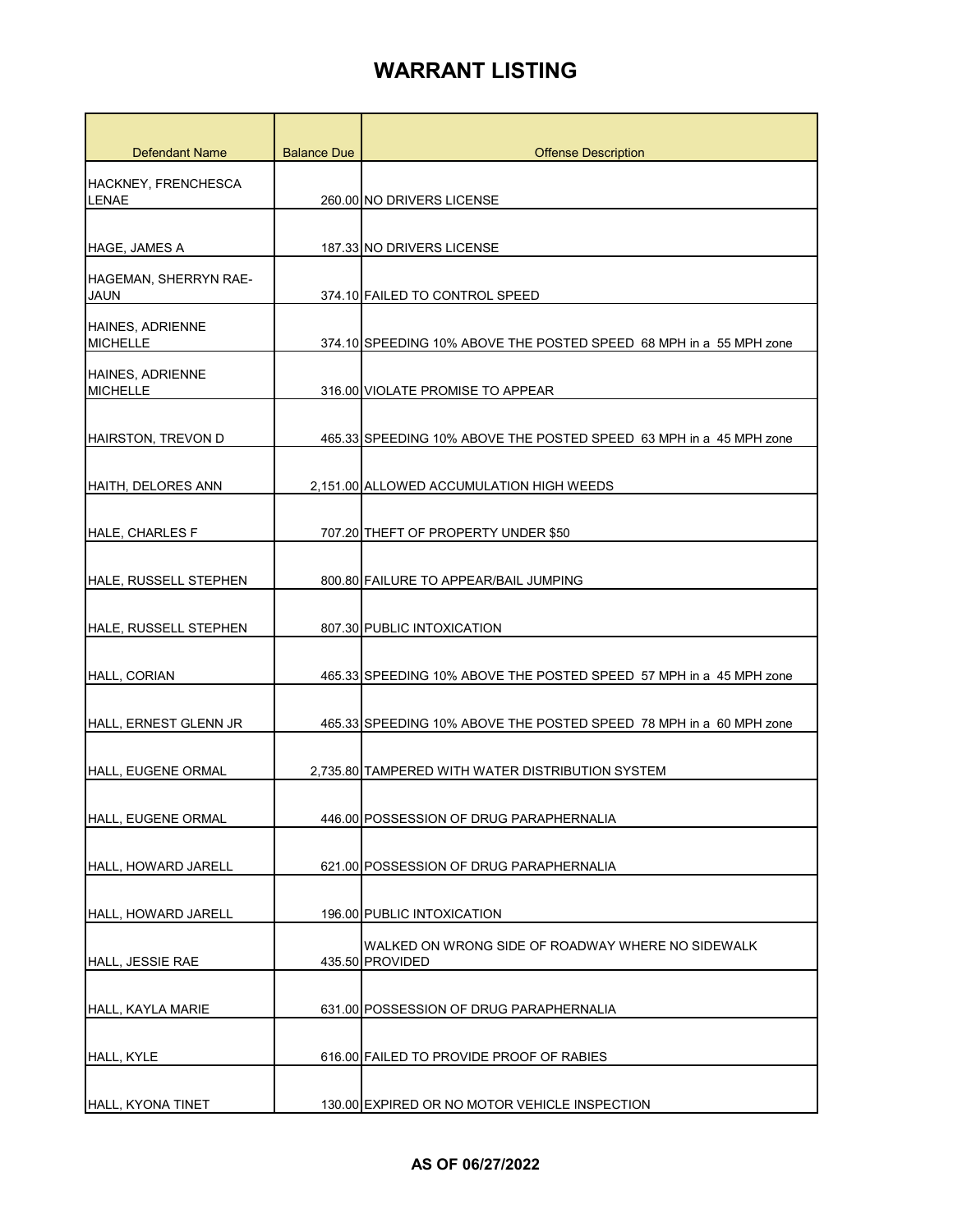| <b>Defendant Name</b>                     | <b>Balance Due</b> | <b>Offense Description</b>                                         |
|-------------------------------------------|--------------------|--------------------------------------------------------------------|
|                                           |                    |                                                                    |
| <b>HALL, MARQUIS SHAMAINE</b>             |                    | 369.33 SPEEDING 10% ABOVE THE POSTED SPEED 44 MPH in a 30 MPH zone |
| HALL, STEPHANIE RENAE                     |                    | 597.30 FAILED TO MAINTAIN FINANCIAL RESPONSIBILITY                 |
| HALL, STETSON ANTHONY                     |                    | 651.30 FAILED TO MAINTAIN FINANCIAL RESPONSIBILITY                 |
|                                           |                    |                                                                    |
| HALTON, PATRICK S                         |                    | 465.33 SPEEDING 10% ABOVE THE POSTED SPEED 52 MPH in a 35 MPH zone |
| HAMILTON, BRYAN THOMAS                    |                    | 785.80 FAILURE TO APPEAR/BAIL JUMPING                              |
| HAMILTON, LAQUINTA D SHA                  |                    | 402.30 FAILED TO DISPLAY DRIVERS LICENSE                           |
| HAMILTON, STACEY<br><b>ANDREWS</b>        |                    | 291.20 FAILED TO DISPLAY DRIVERS LICENSE                           |
| <b>HAMILTON, STACEY</b><br><b>ANDREWS</b> |                    | 453.70 FAILED TO MAINTAIN FINANCIAL RESPONSIBILITY                 |
| <b>HAMILTON, STACEY</b><br><b>ANDREWS</b> |                    | 354.23 SPEEDING 10% ABOVE THE POSTED SPEED 74 MPH in a 60 MPH zone |
|                                           |                    |                                                                    |
| HAMLIN BELL, LATOYA JANEA                 |                    | 542.42 THEFT OF PROPERTY UNDER \$50                                |
| HAMPTON, BRIAN KEITH JR                   |                    | 504.33 SPEEDING 10% ABOVE THE POSTED SPEED 77 MPH in a 60 MPH zone |
| <b>HAMPTON, THOMAS</b><br>LEONARD         |                    | 800.80 FAILURE TO APPEAR/BAIL JUMPING                              |
| HAMPTON, THOMAS<br><b>LEONARD</b>         |                    | 807.30 PUBLIC INTOXICATION                                         |
| HANEY, ANTHONY E                          |                    | 252.20 EXPIRED REGISTRATION                                        |
|                                           |                    |                                                                    |
| HANEY, JADARIUS JAVON                     |                    | 597.30 FAILED TO MAINTAIN FINANCIAL RESPONSIBILITY                 |
| HANLEY, MICHELE R                         |                    | 606.30 FAILED TO MAINTAIN FINANCIAL RESPONSIBILITY                 |
| HANN, DEBBRA A                            |                    | 97.50 FAILED TO MAINTAIN FINANCIAL RESPONSIBILITY                  |
| HANNAH, OCOYA DESHAWN                     |                    | 271.83 SPEEDING IN A SCHOOL ZONE 34 MPH in a 20 MPH zone           |
| HANNON, JEREMY<br><b>OCTAVIOUS</b>        |                    | 2,835.33 FAILED TO YIELD ROW AT STOP INTERSECTION W/BODILY INJURY  |
| HANSEN, JOSHUA AARON                      |                    | 504.33 RAN / DISREGARDED STOP SIGN                                 |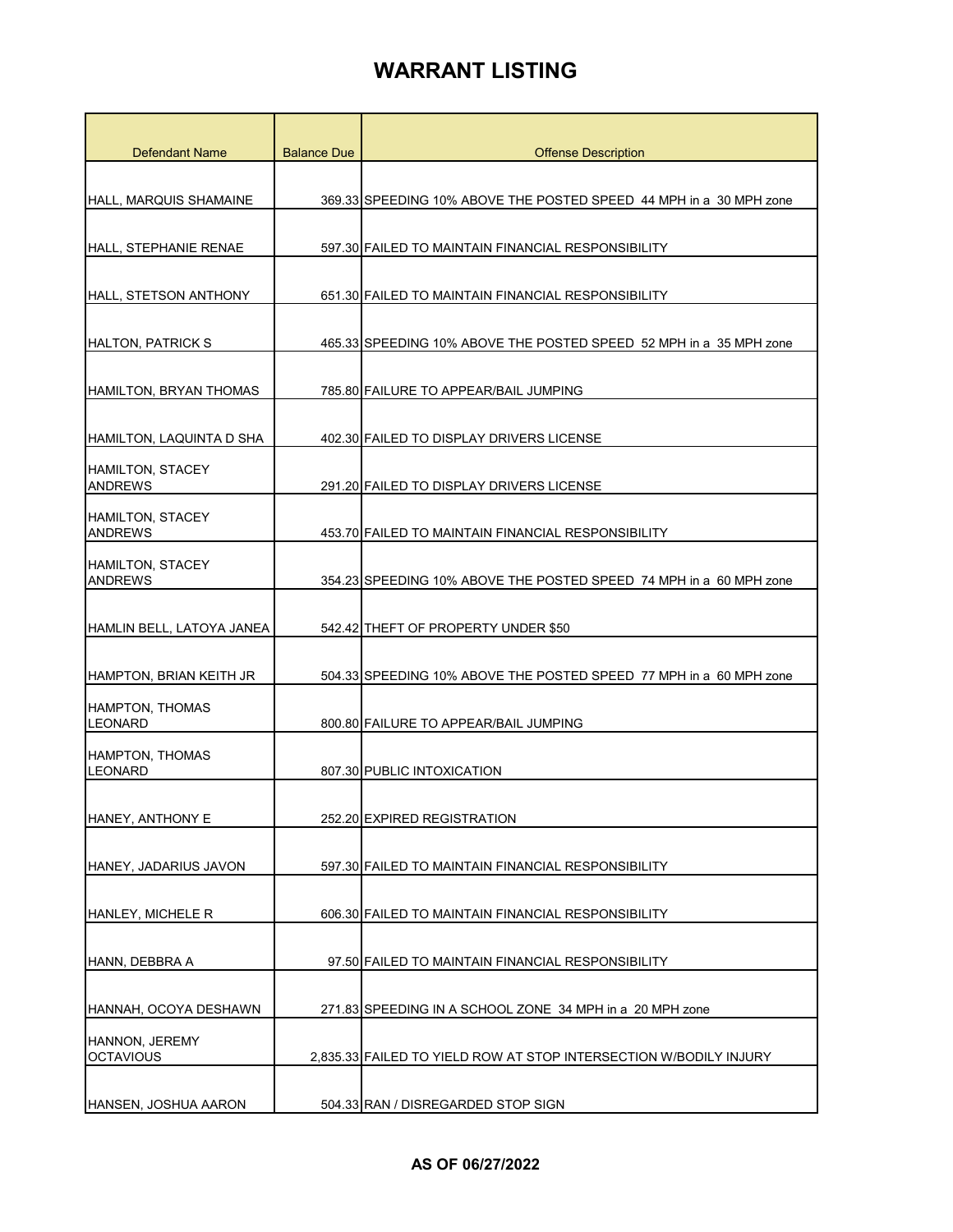| <b>Defendant Name</b>                  | <b>Balance Due</b> | <b>Offense Description</b>                                         |
|----------------------------------------|--------------------|--------------------------------------------------------------------|
|                                        |                    |                                                                    |
| HARALSON, DANNY CARL II                |                    | 310.70 FAILED TO PROVIDE PROOF OF RABIES                           |
|                                        |                    |                                                                    |
| HARALSON, DANNY CARL II                |                    | 284.70 FAILED TO PROVIDE PROOF OF RABIES                           |
|                                        |                    |                                                                    |
| <b>HARBERT, JOSHUA A</b>               |                    | 465.33 DISREGARDED SIGNAL AT RAILROAD CROSSING                     |
| HARDEMAN, TAMARA<br>SHERRIE            |                    | 503.83 SPEEDING IN A SCHOOL ZONE 45 MPH in a 25 MPH zone           |
| HARDEN, KASHIRA YVETTE                 |                    | 263.13 DEFECTIVE HEAD LAMPS                                        |
|                                        |                    |                                                                    |
| HARDEN, KASHIRA YVETTE                 |                    | 262.63 NO DRIVERS LICENSE                                          |
|                                        |                    |                                                                    |
| HARDEN, KASHIRA YVETTE                 |                    | 425.00 FAILED TO MAINTAIN FINANCIAL RESPONSIBILITY                 |
| HARDIN, WALTER CARROLL                 |                    | 846.43 DRIVING WHILE LICENSE INVALID                               |
|                                        |                    |                                                                    |
| HARDY, CARLOS DEROVEN                  |                    | 813.80 PARKED IN A FIRE LANE                                       |
| HARGER, JASON LEE                      |                    | 465.33 SPEEDING 10% ABOVE THE POSTED SPEED 52 MPH in a 30 MPH zone |
| HARGEST, CHRISTOPHER<br><b>AUTRELL</b> |                    | 546.00 DRIVING WHILE LICENSE INVALID                               |
|                                        |                    |                                                                    |
| HARGROVE, COREY ONEAL                  |                    | 519.33 SPEEDING 10% ABOVE THE POSTED SPEED 82 MPH in a 70 MPH zone |
| <b>HARGROVE, COREY ONEAL</b>           |                    | 512.83 VIOLATE PROMISE TO APPEAR                                   |
|                                        |                    |                                                                    |
| <b>HARMER, TAYLOR MICHELLE</b>         |                    | 792.30 POSSESSION OF DRUG PARAPHERNALIA                            |
| HAROLD, KEVIN DOUGLAS                  |                    | 792.30 DRIVING WHILE LICENSE INVALID                               |
| HARRELL, DE ONTE                       |                    |                                                                    |
| <b>MARQUES</b>                         |                    | 500.33 SPEEDING 10% ABOVE THE POSTED SPEED 78 MPH in a 60 MPH zone |
| HARRELL, ROBERT EUGENE                 |                    | 458.83 VIOLATE PROMISE TO APPEAR                                   |
|                                        |                    |                                                                    |
| <b>HARRIS, BARRON KEITH</b>            |                    | 497.83 SPEEDING IN A SCHOOL ZONE 37 MPH in a 25 MPH zone           |
| <b>HARRIS, EBONY MICHELLE</b>          |                    | 2,151.00 TAMPERED WITH WATER DISTRIBUTION SYSTEM                   |
|                                        |                    |                                                                    |
| HARRIS, MARKEITTA M                    |                    | 374.10 SPEEDING 10% ABOVE THE POSTED SPEED 71 MPH in a 60 MPH zone |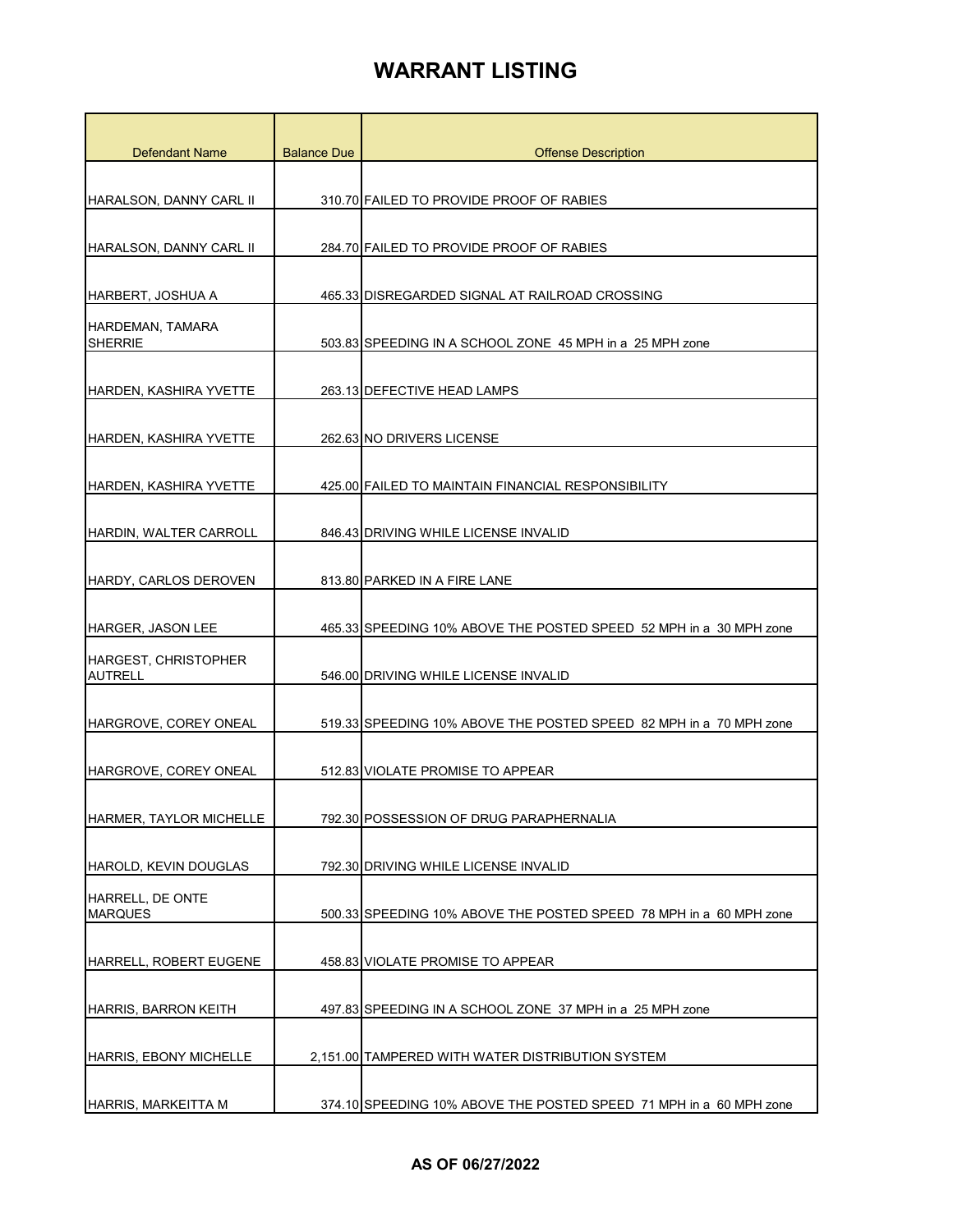| <b>Defendant Name</b>          | <b>Balance Due</b> | <b>Offense Description</b>                                         |
|--------------------------------|--------------------|--------------------------------------------------------------------|
|                                |                    |                                                                    |
| HARRIS, MONIQUE LA-SHON        |                    | 1.889.00 TAMPERED WITH WATER DISTRIBUTION SYSTEM                   |
|                                |                    |                                                                    |
| <b>HARRIS, MONIQUE LA-SHON</b> |                    | 389.00 UNLAWFUL USE OF WATER                                       |
|                                |                    |                                                                    |
| HARRIS, NORMA ANN              |                    | 527.83 SPEEDING 10% ABOVE THE POSTED SPEED 47 MPH in a 30 MPH zone |
| HARRIS, NORMA ANN              |                    | 627.30 FAILED TO MAINTAIN FINANCIAL RESPONSIBILITY                 |
|                                |                    |                                                                    |
| HARRIS, PAMELA L               |                    | 465.33 SPEEDING 10% ABOVE THE POSTED SPEED 58 MPH in a 35 MPH zone |
|                                |                    |                                                                    |
| HARRIS, RASHAD DAVON           |                    | 785.80 ANIMAL AT LARGE                                             |
|                                |                    |                                                                    |
| HARRIS, SARAH MARIE            |                    | 480.33 SPEEDING 10% ABOVE THE POSTED SPEED 77 MPH in a 55 MPH zone |
| <b>HARRIS, TARA</b>            |                    | 245.70 FAILED TO STERILIZE ANIMAL (ADOPTION CONTRACT)              |
|                                |                    |                                                                    |
| HARRIS, TARA                   |                    | 245.70 FAILED TO PROVIDE PROOF OF MICRO-CHIP                       |
|                                |                    |                                                                    |
| HARRIS, TARA                   |                    | 245.70 FAILED TO PROVIDE PROOF OF RABIES                           |
|                                |                    |                                                                    |
| <b>HARRIS, TAVARES RUAREZ</b>  |                    | 356.20 FAILED TO MAINTAIN FINANCIAL RESPONSIBILITY                 |
| <b>HARRIS, UNIQUE TANEEA</b>   |                    | 759.80 SUBSEQUENT FAILED TO MAINTAIN FINANCIALRESPONSIBILITY       |
|                                |                    |                                                                    |
| <b>HARRIS, VERONICA NEGALE</b> |                    | 495.33 FAILED TO CONTROL SPEED                                     |
|                                |                    |                                                                    |
| HARRIS, ZEBULON MEDIL          |                    | 356.20 EXPIRED REGISTRATION                                        |
| HARRIS, ZEBULON MEDIL          |                    | 525.20 FAILED TO MAINTAIN FINANCIAL RESPONSIBILITY                 |
|                                |                    |                                                                    |
| HARRIS, ZEBULON MEDIL          |                    | 941.20 LOUD NOISE (BREACH OF THE PEACE)                            |
|                                |                    |                                                                    |
| <b>HARRIS, ZEBULON MEDIL</b>   |                    | 399.10 EXPIRED OR NO MOTOR VEHICLE INSPECTION                      |
|                                |                    |                                                                    |
| HARRIS, ZEBULON MEDIL          |                    | 941.20 DRIVING WHILE LICENSE INVALID                               |
| HARRIS, ZEBULON MEDIL          |                    | 356.20 EXPIRED REGISTRATION                                        |
|                                |                    |                                                                    |
| HARRIS, ZEBULON MEDIL          |                    | 525.20 FAILED TO MAINTAIN FINANCIAL RESPONSIBILITY                 |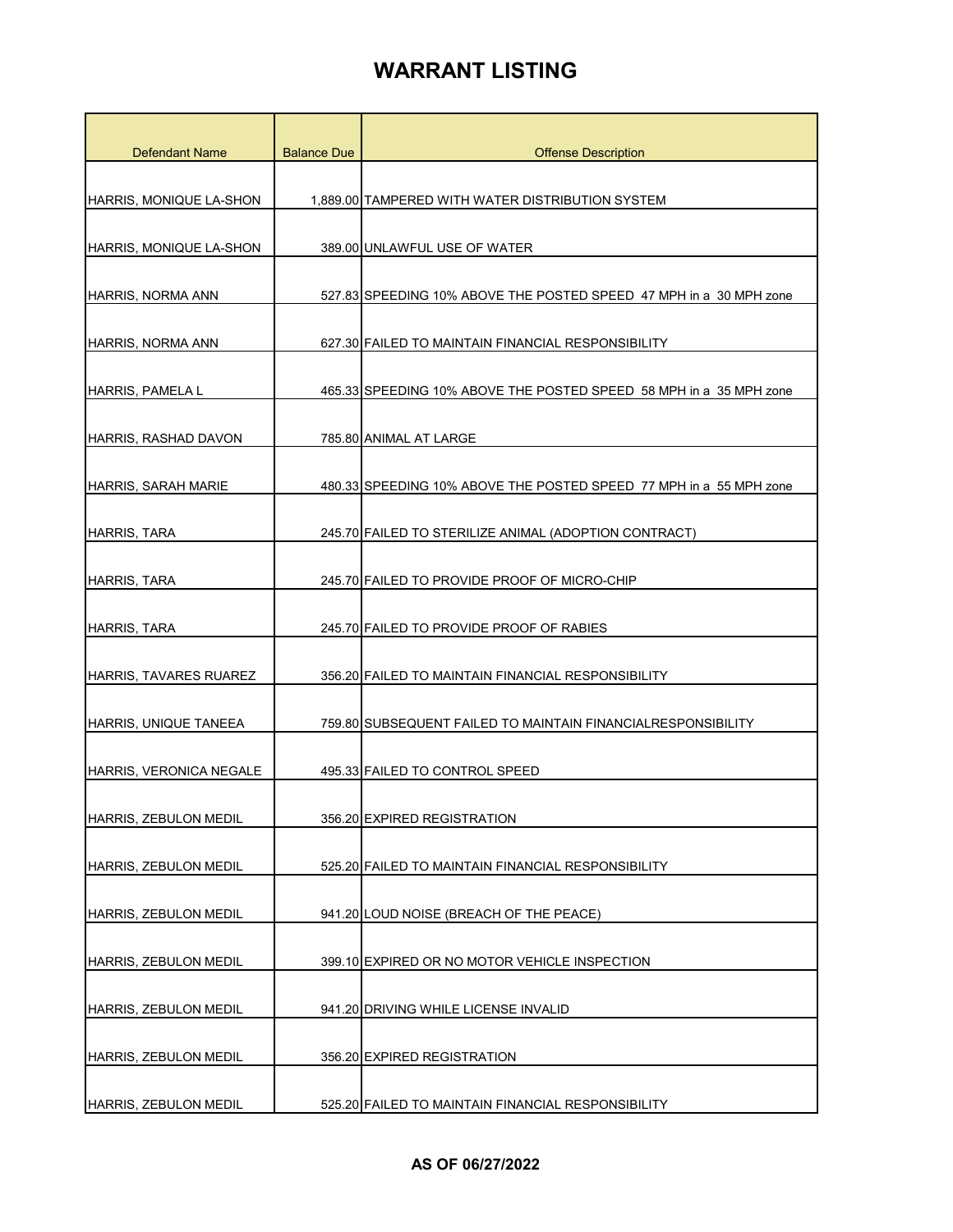| Defendant Name                                    | <b>Balance Due</b> | <b>Offense Description</b>                                         |
|---------------------------------------------------|--------------------|--------------------------------------------------------------------|
| <b>HARRISON SPENCER,</b><br><b>BRITTANY LERAI</b> |                    | 404.10 SPEEDING 10% ABOVE THE POSTED SPEED 52 MPH in a 40 MPH zone |
| HARRISON, CHARQUENTA<br>SHANTELL                  |                    | 792.30 DRIVING WHILE LICENSE INVALID                               |
| <b>HARRISON, DARRELL</b><br><b>EUGENE</b>         |                    | 402.40 NO DRIVERS LICENSE                                          |
| HARRISON, KESHA LANETTE                           |                    | 800.80 LOUD NOISE (BREACH OF THE PEACE)                            |
| HARRISON, LARAEBIAH A                             |                    | 481.33 SPEEDING 10% ABOVE THE POSTED SPEED 57 MPH in a 40 MPH zone |
| <b>HARRISON, MATTHEW</b><br><b>JORDAN</b>         |                    | 374.10 SPEEDING 10% ABOVE THE POSTED SPEED 70 MPH in a 60 MPH zone |
| <b>HARRISON, TIA NICOLE</b>                       |                    | 210.60 EXPIRED OR NO MOTOR VEHICLE INSPECTION                      |
| <b>HARRISON, TIA NICOLE</b>                       |                    | 464.23 SPEEDING 10% ABOVE THE POSTED SPEED 50 MPH in a 30 MPH zone |
| <b>HARVEY, JEVORIS DEMON</b>                      |                    | 651.30 FAILED TO MAINTAIN FINANCIAL RESPONSIBILITY                 |
| <b>HARWELL, KYLE</b>                              |                    | 292.50 RAN / DISREGARDED STOP SIGN                                 |
| HASSAN, ABDULLAH A                                |                    | 465.33 SPEEDING 10% ABOVE THE POSTED SPEED 58 MPH in a 45 MPH zone |
| HASSAN, DEMARO F                                  |                    | 465.33 SPEEDING 10% ABOVE THE POSTED SPEED 82 MPH in a 60 MPH zone |
| HASSAN, IESHA KATHALENA                           |                    | 474.33 SPEEDING 10% ABOVE THE POSTED SPEED 80 MPH in a 60 MPH zone |
| HASTINGS WASHINGTON,<br><b>BRIANA RE SHAE</b>     |                    | 636.30 FAILED TO MAINTAIN FINANCIAL RESPONSIBILITY                 |
| <b>HATCH, ARTHUR MANDRELL</b>                     |                    | 451.83 SPEEDING IN A SCHOOL ZONE 40 MPH in a 25 MPH zone           |
| <b>HATCHER, TERRANCE</b><br><b>DUPREE</b>         |                    | 402.43 NO DRIVERS LICENSE                                          |
| HAWBECKER, DANIELLE<br><b>MARIE</b>               |                    | 499.33 SPEEDING 10% ABOVE THE POSTED SPEED 72 MPH in a 60 MPH zone |
| HAWKINS, MYESHA DENIEST                           |                    | 504.33 TURNED LEFT FROM WRONG LANE                                 |
| HAYES, CONSTANCE RAE                              |                    | 792.30 THEFT OF PROPERTY UNDER \$100                               |
| HAYES, EARL WILLIAM                               |                    | 785.80 FAILURE TO APPEAR/BAIL JUMPING                              |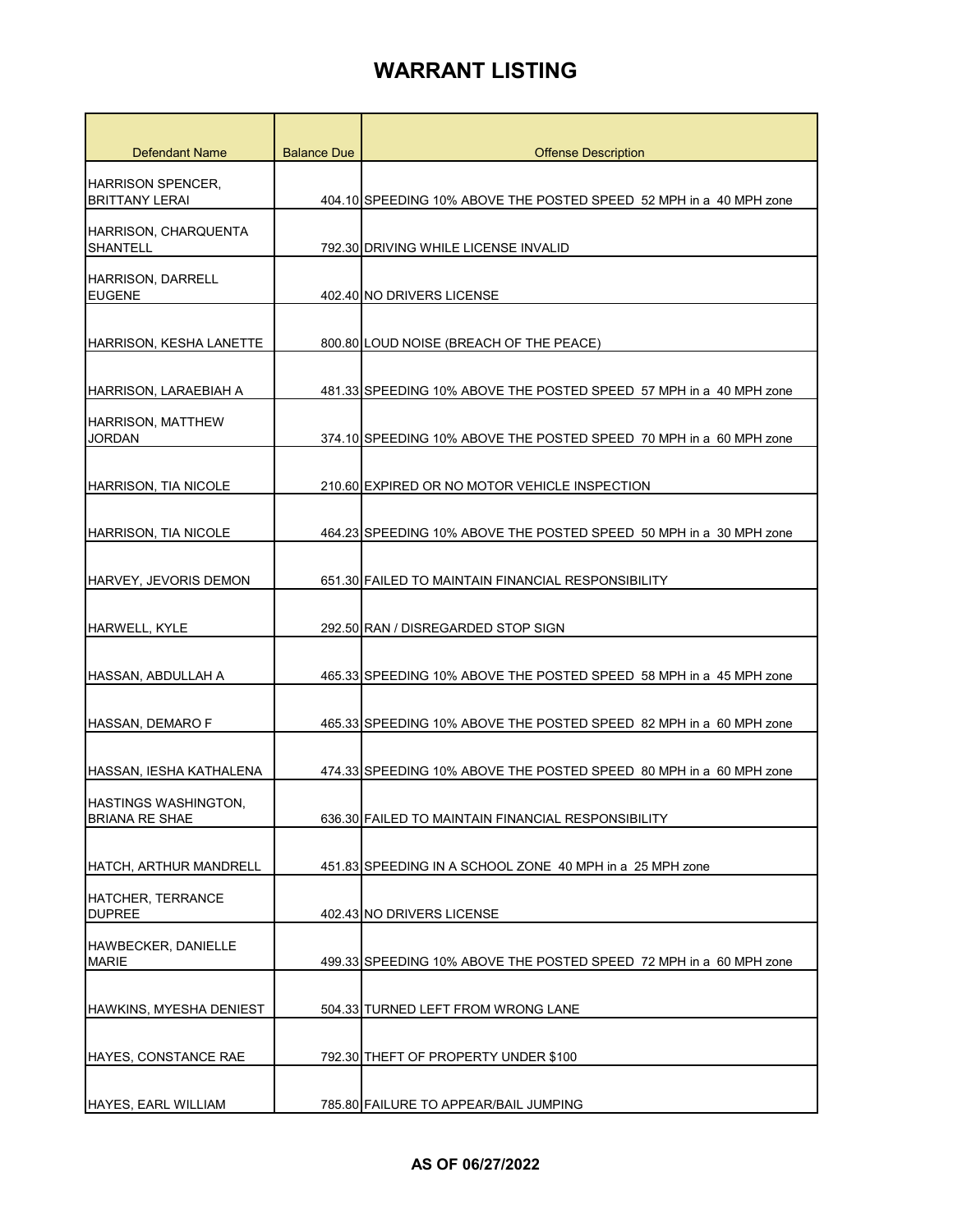| <b>Defendant Name</b>                         | <b>Balance Due</b> | <b>Offense Description</b>                                         |
|-----------------------------------------------|--------------------|--------------------------------------------------------------------|
|                                               |                    |                                                                    |
| HAYNES, ASIA LACHE                            |                    | 319.00 OPEN CONTAINER MOTOR VEHICLE - PASSENGER                    |
|                                               |                    |                                                                    |
| HAYNES, CHEVONE MONIQUE                       |                    | 387.50 PEDESTRIAN CROSSED BETWEEN INTERSECTIONWHERE PROHIBITED     |
| <b>HAYS, SHANE PIERCE</b>                     |                    | 839.80 FAILURE TO APPEAR/BAIL JUMPING                              |
| <b>HAYS, SHANE PIERCE</b>                     |                    | 846.30 PUBLIC INTOXICATION                                         |
| <b>HEARMAN, JOSEPH LEVON</b>                  |                    | 747.50 DRIVING WHILE LICENSE INVALID                               |
| <b>HEATH, JUSTIN RASHAD</b>                   |                    | 512.20 LOUD NOISE (BREACH OF THE PEACE)                            |
| <b>HEDDINGS, BRANDEN KATE</b>                 |                    | 495.33 SPEEDING 10% ABOVE THE POSTED SPEED 80 MPH in a 60 MPH zone |
| <b>HEDRICK, BROOKE</b><br><b>ELIZABETH</b>    |                    | 2,781.30 TAMPERED WITH WATER DISTRIBUTION SYSTEM                   |
| <b>HEDRICK, JAMIE ELAINE</b>                  |                    | 831.30 FAILED TO STERILIZE ANIMAL (ADOPTION CONTRACT)              |
| <b>HEFLIN, VINCENT G</b>                      |                    | 512.20 LOUD NOISE (BREACH OF THE PEACE)                            |
| <b>HEMPEL, CHRISTOPHER</b><br>KEITH           |                    | 824.80 FAILURE TO APPEAR/BAIL JUMPING                              |
| HEMPHILL, CHRISTOPHER<br><b>ROBERT</b>        |                    | 831.30 ASSAULT BY CONTACT FAMILY VIOLENCE                          |
| HENDERSON, AMIERE<br><b>RASHAWN</b>           |                    | 464.23 FAILED TO CONTROL SPEED                                     |
| HENDERSON, AMIERE<br><b>RASHAWN</b>           |                    | 831.30 FAILED TO PROVIDE PROOF OF RABIES                           |
| <b>HENDERSON, BYRON</b><br><b>CHRISTOPHER</b> |                    | 800.80 FAILURE TO APPEAR/BAIL JUMPING                              |
| <b>HENDERSON, BYRON</b><br><b>CHRISTOPHER</b> |                    | 846.30 FAILED TO PROVIDE PROOF OF RABIES                           |
| HENDERSON, BYRON<br><b>CHRISTOPHER</b>        |                    | 800.80 FAILED TO PROVIDE PROOF OF MICRO-CHIP                       |
| HENDERSON, JERRIE JUNIOR                      |                    | 800.80 FAILURE TO APPEAR/BAIL JUMPING                              |
| HENDERSON, JERRIE JUNIOR                      |                    | 417.30 EXPIRED REGISTRATION                                        |
| HENDERSON, JERRIE JUNIOR                      |                    | 480.33 NO STOP LAMPS                                               |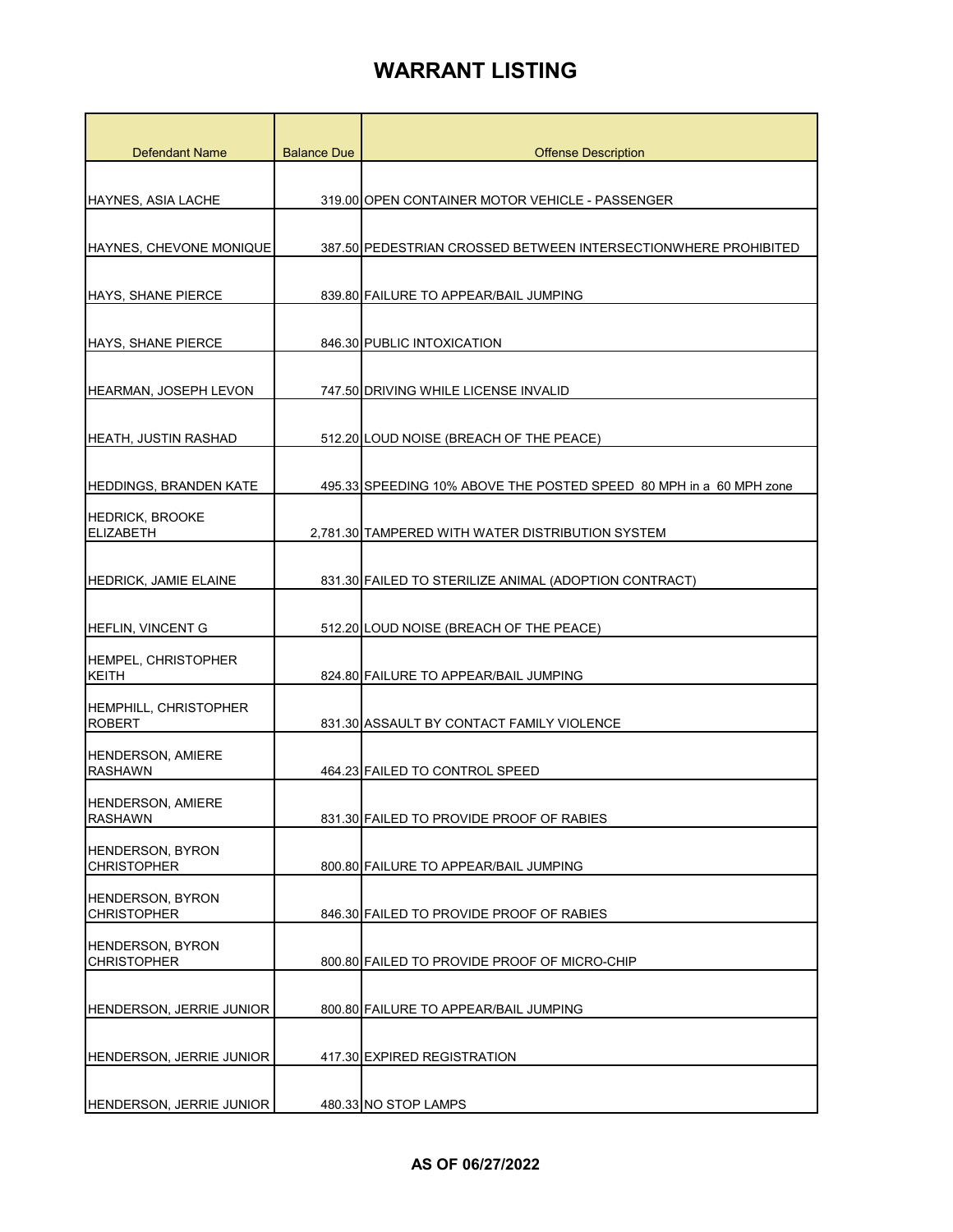| <b>Defendant Name</b>                       | <b>Balance Due</b> | <b>Offense Description</b>                                         |
|---------------------------------------------|--------------------|--------------------------------------------------------------------|
|                                             |                    |                                                                    |
| HENDERSON, JERRIE JUNIOR                    |                    | 417.30 NO DRIVERS LICENSE                                          |
| HENDERSON, ROBERT                           |                    |                                                                    |
| <b>CHARLES JR</b>                           |                    | 831.30 UNLAWFUL USE OF WATER                                       |
| <b>HENDERSON, TONY LEON</b>                 |                    | 597.30 FAILED TO MAINTAIN FINANCIAL RESPONSIBILITY                 |
| HENDRICKS, JORDAN<br><b>DARRNEL</b>         |                    | 404.10 NO LICENSE PLATE LIGHT                                      |
| <b>HENLEY, ASHLEY MARIE</b>                 |                    | 460.33 SPEEDING 10% ABOVE THE POSTED SPEED 81 MPH in a 70 MPH zone |
| HENNIG, BRITTANY ROSE                       |                    | 792.30 THEFT OF PROPERTY UNDER \$100                               |
| HENRY, JAMARI MONAYE                        |                    | 384.00 SPEEDING 10% ABOVE THE POSTED SPEED 55 MPH in a 30 MPH zone |
| HERNANDEZ GUTIERREZ,<br><b>MAGALIH</b>      |                    | 331.00 EXPIRED REGISTRATION                                        |
| <b>HERNANDEZ MARTINEZ.</b><br><b>JOSE G</b> |                    | 2,820.30 TAMPERED WITH WATER DISTRIBUTION SYSTEM                   |
| HERNANDEZ RODRIGUEZ,<br><b>OCTAVIO</b>      |                    | 287.43 NO DRIVERS LICENSE                                          |
| HERNANDEZ RODRIGUEZ,<br><b>OCTAVIO</b>      |                    | 297.83 NO SEAT BELT - DRIVER                                       |
| HERNANDEZ RODRIGUEZ,<br>OCTAVIO             |                    | 120.12 FAILED TO MAINTAIN FINANCIAL RESPONSIBILITY                 |
| HERNANDEZ, ANGEL OBED                       |                    | 504.33 SPEEDING 10% ABOVE THE POSTED SPEED 40 MPH in a 35 MPH zone |
| HERNANDEZ, ARTEMIO<br><b>SALAS JR</b>       |                    | 369.10 VIOLATE PROMISE TO APPEAR                                   |
| HERNANDEZ, FERMIN<br><b>ANTONIO</b>         |                    | 831.30 FAILED TO PROVIDE PROOF OF RABIES                           |
| HERNANDEZ, JUAN ANTONIO                     |                    | 402.40 NO DRIVERS LICENSE                                          |
| HERNANDEZ, LINDA                            |                    | 534.33 SPEEDING 10% ABOVE THE POSTED SPEED 43 MPH in a 30 MPH zone |
| HERNANDEZ, RAFAEL PRADO                     |                    | 297.83 SPEEDING 10% ABOVE THE POSTED SPEED 56 MPH in a 40 MPH zone |
| HERNANDEZ, RUBEN<br><b>EDWARD</b>           |                    | 831.30 DRIVING WHILE LICENSE INVALID                               |
| HERNANDEZ, RUBEN TRE                        |                    | 495.33 SPEEDING 10% ABOVE THE POSTED SPEED 95 MPH in a 70 MPH zone |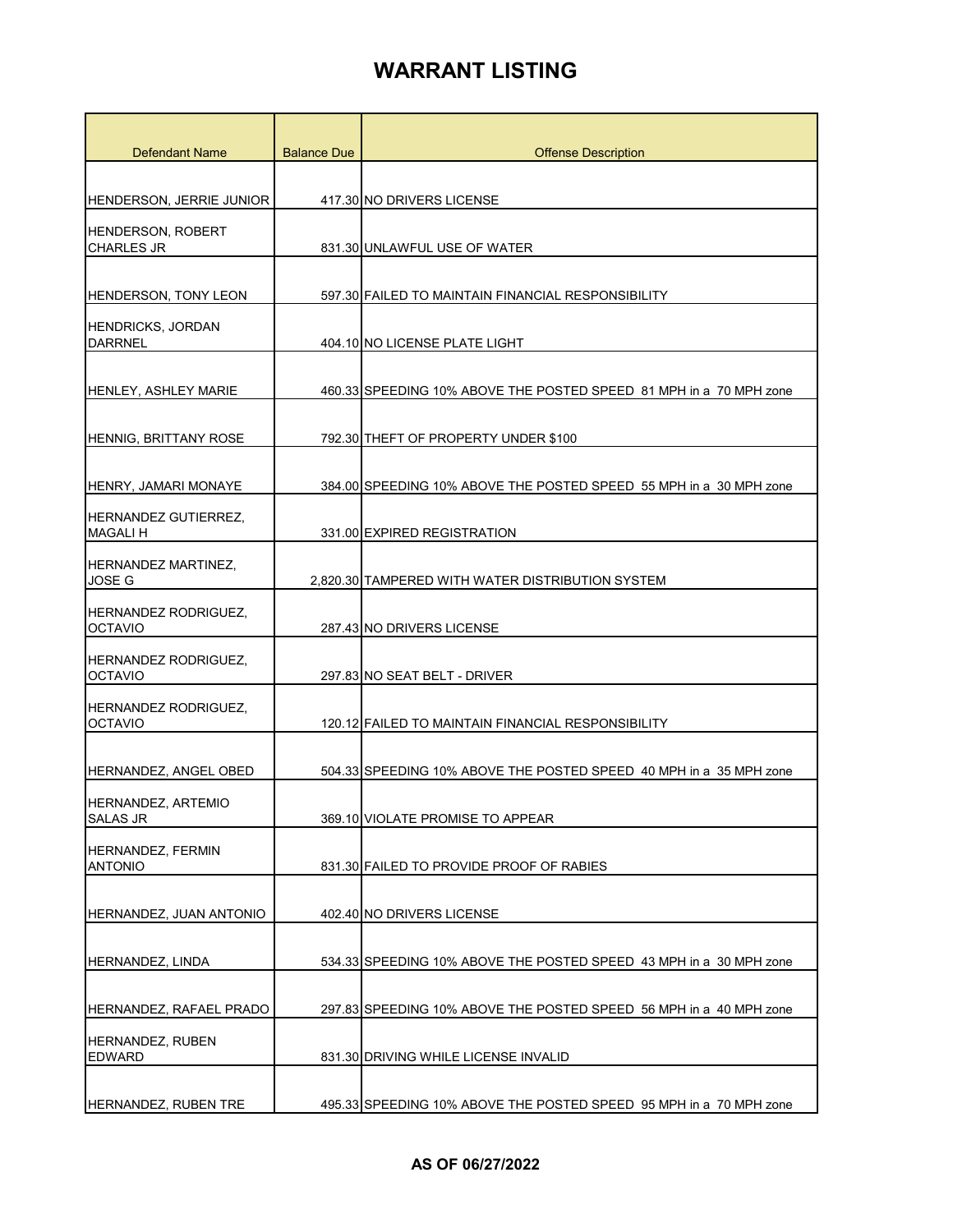| Defendant Name                              | <b>Balance Due</b> | <b>Offense Description</b>                                         |
|---------------------------------------------|--------------------|--------------------------------------------------------------------|
| HERNANDEZ, VICTOR<br><b>RAMIREZ II</b>      |                    | 839.80 FAILURE TO APPEAR/BAIL JUMPING                              |
| HERNANDEZ, VICTOR<br><b>RAMIREZ II</b>      |                    | 499.33 TURNED RIGHT TOO WIDE                                       |
| HERNANDEZ, VICTOR<br><b>RAMIREZ II</b>      |                    | 544.83 FAILED TO CONTROL SPEED                                     |
| HERNANDEZ, VICTOR<br><b>RAMIREZ II</b>      |                    | 651.30 FAILED TO MAINTAIN FINANCIAL RESPONSIBILITY                 |
| HERNANDEZ, VICTOR<br><b>RAMIREZ II</b>      |                    | 499.33 RAN / DISREGARDED STOP SIGN                                 |
| HERNANDEZ, VICTOR<br><b>RAMIREZ II</b>      |                    | 453.70 FAILED TO DISPLAY DRIVERS LICENSE                           |
| HERNANDEZ, VICTOR<br><b>RAMIREZ II</b>      |                    | 499.33 RAN / DISREGARDED STOP SIGN                                 |
| HERNANDEZ, VICTOR<br><b>RAMIREZ II</b>      |                    | 756.73 SPEEDING 10% ABOVE THE POSTED SPEED 56 MPH in a 40 MPH zone |
| HERNANDEZ, VICTOR<br><b>RAMIREZ II</b>      |                    | 304.00 VIOLATE PROMISE TO APPEAR                                   |
| HERRERA ANDINO, JUAN<br><b>THOMAS</b>       |                    | 254.10 SPEEDING 10% ABOVE THE POSTED SPEED 44 MPH in a 30 MPH zone |
| HERRERA, ELIZABETH                          |                    | 460.33 SPEEDING 10% ABOVE THE POSTED SPEED 41 MPH in a 30 MPH zone |
| HERRERA, K ZJARI ZAKIS                      |                    | 384.00 SPEEDING 10% ABOVE THE POSTED SPEED 71 MPH in a 45 MPH zone |
| HERRERA, WILLIAM C                          |                    | 197.73 SPEEDING 10% ABOVE THE POSTED SPEED 71 MPH in a 55 MPH zone |
| HERRON, ANGELA YVONNE                       |                    | 461.50 DISOBEYED WARNING SIGNS AND BARICADES IN CONSTRUCTION ZONE  |
| <b>HERRON, MARK ANTHONY II</b>              |                    | 651.00 FAILED TO PROVIDE PROOF OF RABIES                           |
| HICKMAN, STEPHEN LUKE                       |                    | 792.30 DISORDER CONDUCT - ABUSIVE LANGUAGE                         |
| HICKOK, KYLE GREGORY                        |                    | 621.00 POSSESSION OF DRUG PARAPHERNALIA                            |
| <b>HICKS, CHANDELL A</b>                    |                    | 792.30 DRIVING WHILE LICENSE INVALID                               |
| <b>HICKS, CHRISTOPHER</b><br><b>XARVIER</b> |                    | 597.30 FAILED TO MAINTAIN FINANCIAL RESPONSIBILITY                 |
| <b>HICKS, HARRY</b>                         |                    | 183.10 SPEEDING IN A SCHOOL ZONE 40 MPH in a 25 MPH zone           |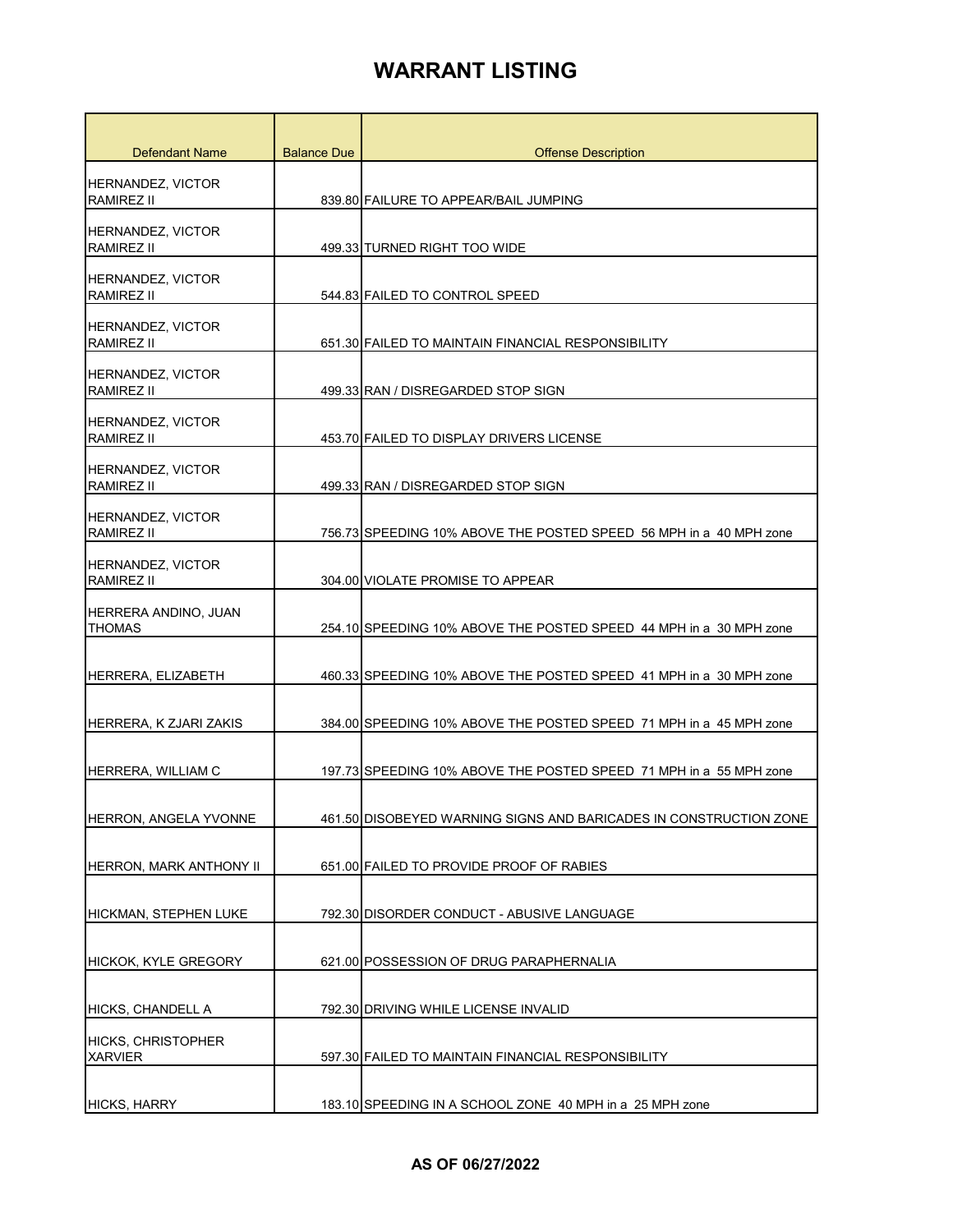| <b>Defendant Name</b>                     | <b>Balance Due</b> | <b>Offense Description</b>                                         |
|-------------------------------------------|--------------------|--------------------------------------------------------------------|
|                                           |                    |                                                                    |
| <b>HICKS, HARRY</b>                       |                    | 276.00 EXPIRED REGISTRATION                                        |
| HICKS, JOLISA KENDRA                      |                    | 404.10 SPEEDING 10% ABOVE THE POSTED SPEED 42 MPH in a 30 MPH zone |
| HICKS, JOLISA KENDRA                      |                    | 346.00 VIOLATE PROMISE TO APPEAR                                   |
| <b>HICKS, LAYONIE AMBER</b>               |                    | 146.00 PUBLIC INTOXICATION                                         |
| <b>HICKS, SHANEE SHANIQUA</b>             |                    | 402.40 NO DRIVERS LICENSE                                          |
| <b>HIGH, MERCEDES</b><br><b>SHAQUONDA</b> |                    | 636.30 FAILED TO MAINTAIN FINANCIAL RESPONSIBILITY                 |
| HILL, ANGELIA ELIZABETH                   |                    | 837.20 THEFT OF PROPERTY UNDER \$50                                |
| HILL, ANTHONY DEUNTRAZE                   |                    | 458.83 VIOLATE PROMISE TO APPEAR                                   |
| HILL, ASHLEA LENAE                        |                    | 495.33 SPEEDING 10% ABOVE THE POSTED SPEED 89 MPH in a 60 MPH zone |
| HILL, ASHLEE DAWN                         |                    | 616.00 FAILURE TO APPEAR/BAIL JUMPING                              |
| HILL, ASHLEE DAWN                         |                    | 334.00 FAILURE TO APPEAR/BAIL JUMPING                              |
| HILL, ASHLEE DAWN                         |                    | 807.30 POSSESSION OF DRUG PARAPHERNALIA                            |
| HILL, ASHLEE DAWN                         |                    | 804.70 THEFT OF PROPERTY UNDER \$50                                |
| HILL, ASHLEE DAWN                         |                    | 804.70 LOUD NOISE (BREACH OF THE PEACE)                            |
| HILL, AZIA RENEE                          |                    | 597.30 FAILED TO MAINTAIN FINANCIAL RESPONSIBILITY                 |
| HILL, KEVIN KIRK                          |                    | 822.43 DRIVING WHILE LICENSE INVALID                               |
| HILL, SHANDALE GENEVA                     |                    | 747.50 THEFT OF PROPERTY UNDER \$50                                |
| HILL, WADE PMPKINS                        |                    | 527.83 SPEEDING 10% ABOVE THE POSTED SPEED 53 MPH in a 30 MPH zone |
| HILTABIDEL, MICHAEL<br><b>GEORGE</b>      |                    | 641.00 UNLAWFUL USE OF WATER                                       |
| HILTABIDEL, MICHAEL<br><b>GEORGE</b>      |                    | 2,141.00 TAMPERED WITH WATER DISTRIBUTION SYSTEM                   |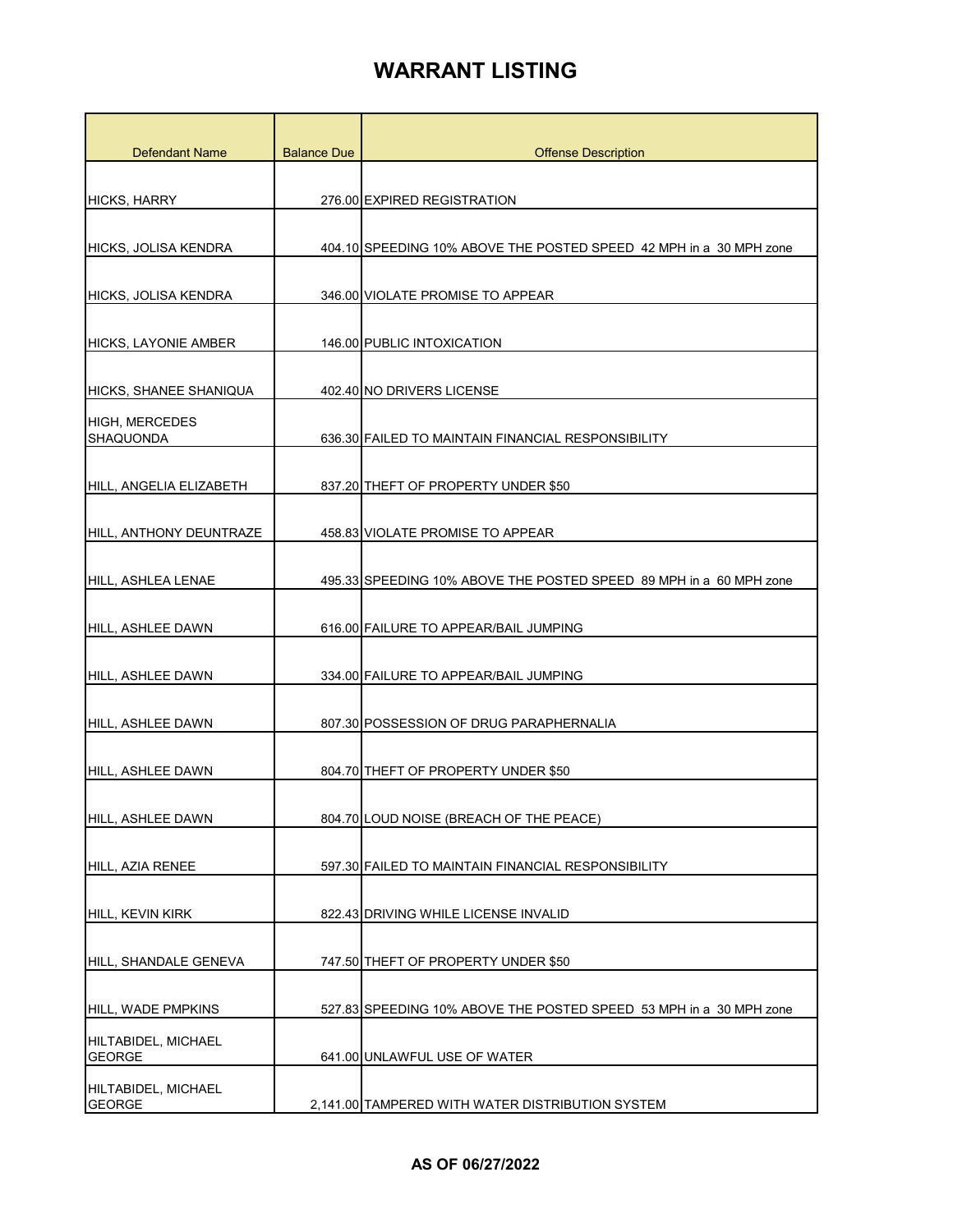| <b>Defendant Name</b>                    | <b>Balance Due</b> | <b>Offense Description</b>                                         |
|------------------------------------------|--------------------|--------------------------------------------------------------------|
|                                          |                    |                                                                    |
| HINKLEY, KENDALL TAGUE                   |                    | 505.00 ALLOWED ACCUMULATION OF LITTER, TRASH OR RUBBISH            |
| <b>HINKLEY, KENDALL TAGUE</b>            |                    | 155.00 CARE OF PREMISES                                            |
|                                          |                    |                                                                    |
| HINTON, DEONTE D                         |                    | 449.80 OPEN CONTAINER MOTOR VEHICLE - PASSENGER                    |
| <b>HINTON, LEON CORNELL</b>              |                    | 831.30 DRIVING WHILE LICENSE INVALID                               |
| HISATAKE, DALLAS TAUSAGA<br>TUILA        |                    | 495.33 FAILED TO CONTROL SPEED                                     |
| HISATAKE. DALLAS TAUSAGA<br><b>TUILA</b> |                    | 432.43 NO DRIVERS LICENSE                                          |
| <b>HOAGE, PENELOPE ANN</b>               |                    | 465.33 SPEEDING 10% ABOVE THE POSTED SPEED 81 MPH in a 60 MPH zone |
| <b>HOBSON, LILTRA S</b>                  |                    | 497.83 SPEEDING IN A SCHOOL ZONE 35 MPH in a 20 MPH zone           |
| HOBSON, STEFAINE EUNICE                  |                    | 631.00 POSSESSION OF DRUG PARAPHERNALIA                            |
| <b>HOCKLA, DALLAS LYNN</b>               |                    | 551.33 DRIVING WHILE LICENSE INVALID                               |
| HOCKLA, DALLAS LYNN                      |                    | 616.20 THEFT OF PROPERTY UNDER \$50                                |
| HODGES, DANIEL THOMAS                    |                    | 497.83 SPEEDING IN A SCHOOL ZONE 42 MPH in a 20 MPH zone           |
| HOFFMAN, DUSTIN JOSHUA                   |                    | 551.33 DRIVING WHILE LICENSE INVALID                               |
| HOFFMAN, JOSHUA ERIC                     |                    | 651.00 UNLAWFUL USE OF WATER                                       |
| HOFFMAN, KATRINA<br><b>ELDORAMAE</b>     |                    | 610.30 FAILED TO MAINTAIN FINANCIAL RESPONSIBILITY                 |
| HOGAN, SUNNI MARIE                       |                    | 621.00 POSSESSION OF DRUG PARAPHERNALIA                            |
| <b>HOGAN, TOREN CONNOR</b>               |                    | 465.33 SPEEDING 10% ABOVE THE POSTED SPEED 80 MPH in a 50 MPH zone |
| HOLDER, ALYAH D                          |                    | 465.33 SPEEDING 10% ABOVE THE POSTED SPEED 64 MPH in a 45 MPH zone |
| <b>HOLFENDEN, ANJANETTE</b>              |                    | 807.30 DRIVING WHILE LICENSE INVALID                               |
| HOLIFIELD, LEVI H JR                     |                    | 165.23 SPEEDING 10% ABOVE THE POSTED SPEED 70 MPH in a 55 MPH zone |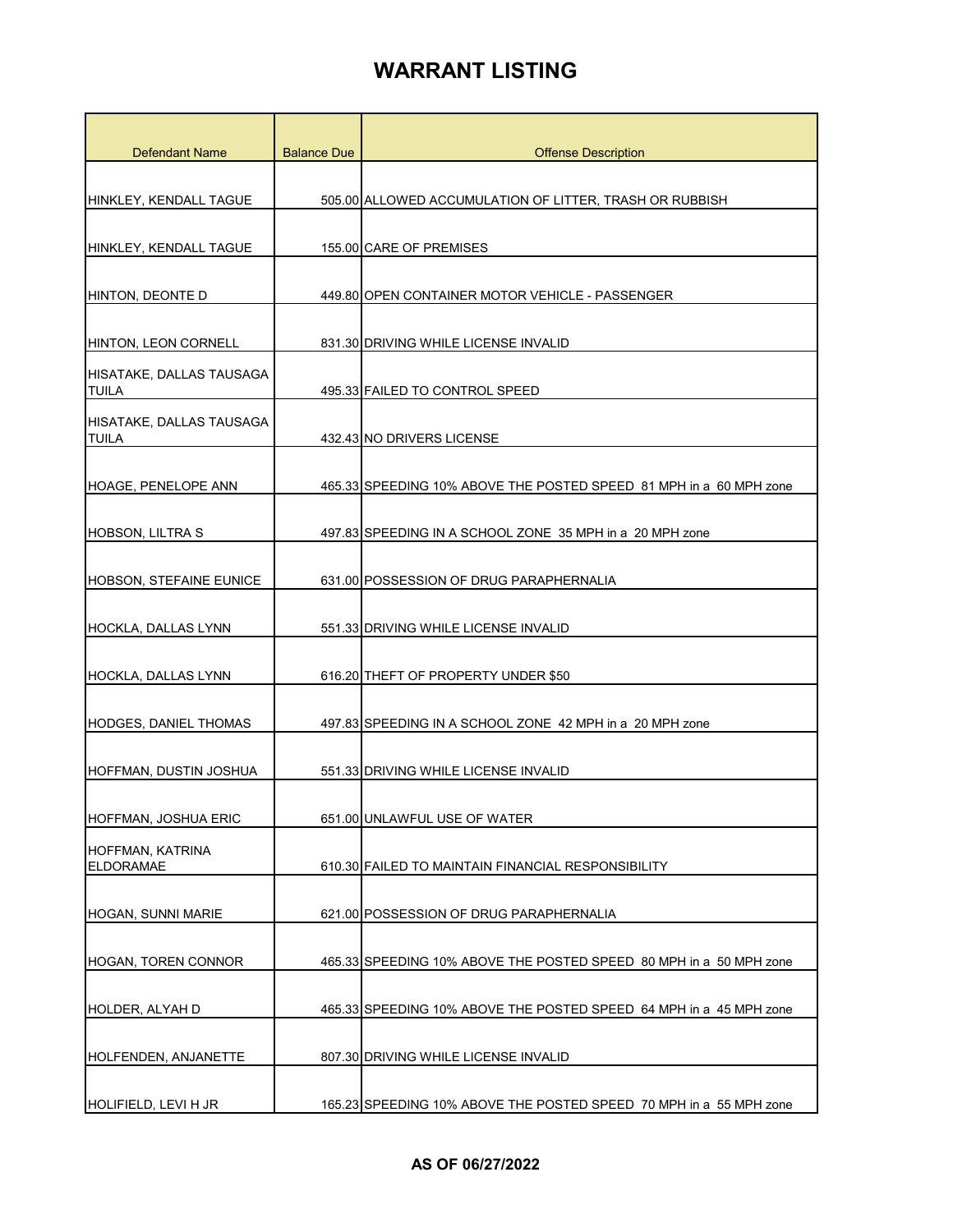| <b>Defendant Name</b>                          | <b>Balance Due</b> | <b>Offense Description</b>                                         |
|------------------------------------------------|--------------------|--------------------------------------------------------------------|
| HOLINDE, JACOB MORGAN                          |                    | 465.33 RAN RED LIGHT                                               |
|                                                |                    |                                                                    |
| HOLL, JOSEPH ALLEN                             |                    | 785.80 FAILURE TO APPEAR/BAIL JUMPING                              |
|                                                |                    |                                                                    |
| HOLLAND, DANIEL WESLEY                         |                    | 504.33 SPEEDING 10% ABOVE THE POSTED SPEED 80 MPH in a 60 MPH zone |
| HOLLAND, KILONA<br><b>SHANTISSA</b>            |                    | 415.30 NO DRIVERS LICENSE                                          |
|                                                |                    |                                                                    |
| <b>HOLLEN, JEREMY V</b>                        |                    | 186.61 SPEEDING 10% ABOVE THE POSTED SPEED 59 MPH in a 45 MPH zone |
| HOLLIDAY, SHAWANDA<br><b>LASHAE</b>            |                    | 616.00 LOUD NOISE (BREACH OF THE PEACE)                            |
| HOLLIDAY, SHAWANDA<br><b>LASHAE</b>            |                    | 446.00 ASSAULT BY CONTACT                                          |
|                                                |                    |                                                                    |
| <b>HOLLINGSWORTH, HANNAH</b><br><b>BETHANY</b> |                    | 785.80 FAILURE TO APPEAR/BAIL JUMPING                              |
| <b>HOLLIS, CLIFFORD</b>                        |                    |                                                                    |
| ALEXANDRIA JR                                  |                    | 375.00 UNATTENDED VEHICLE/LEFT RUNNING                             |
| HOLLIS, JERRELL JUAN                           |                    | 374.10 SPEEDING 10% ABOVE THE POSTED SPEED 62 MPH in a 45 MPH zone |
| <b>HOLLIS, JOY JULIA</b>                       |                    | 870.30 FAILED TO PROVIDE PROOF OF RABIES                           |
| <b>HOLLOWAY, KEISHA DOVE</b>                   |                    | 480.33 FAILED TO YIELD ROW FROM PVT RD, DR, ALLEY, BLDG            |
|                                                |                    |                                                                    |
| HOLLY, JAMAL SHAMAR                            |                    | 597.30 FAILED TO MAINTAIN FINANCIAL RESPONSIBILITY                 |
|                                                |                    |                                                                    |
| HOLMES, BREANNE LACHE                          |                    | 805.30 LOUD NOISE (BREACH OF THE PEACE)                            |
| HOLMES, BREANNE LACHE                          |                    | 499.80 THEFT OF PROPERTY UNDER \$100                               |
|                                                |                    |                                                                    |
| HOLMES, DEVIN                                  |                    | 658.53 DRIVING WHILE LICENSE INVALID                               |
|                                                |                    |                                                                    |
| <b>HOLMES, ESSENCE RENEE</b>                   |                    | 481.00 FAILED TO MAINTAIN FINANCIAL RESPONSIBILITY                 |
| HOLMES, LOU ANN                                |                    | 831.30 DRIVING WHILE LICENSE INVALID                               |
|                                                |                    |                                                                    |
| <b>HOLNESS, CATHERINE ANNE</b>                 |                    | 409.10 FAILED TO DRIVE IN A SINGLE LANE                            |
| HOLT, PATRICK LYNN                             |                    | 616.00 FAILURE TO APPEAR/BAIL JUMPING                              |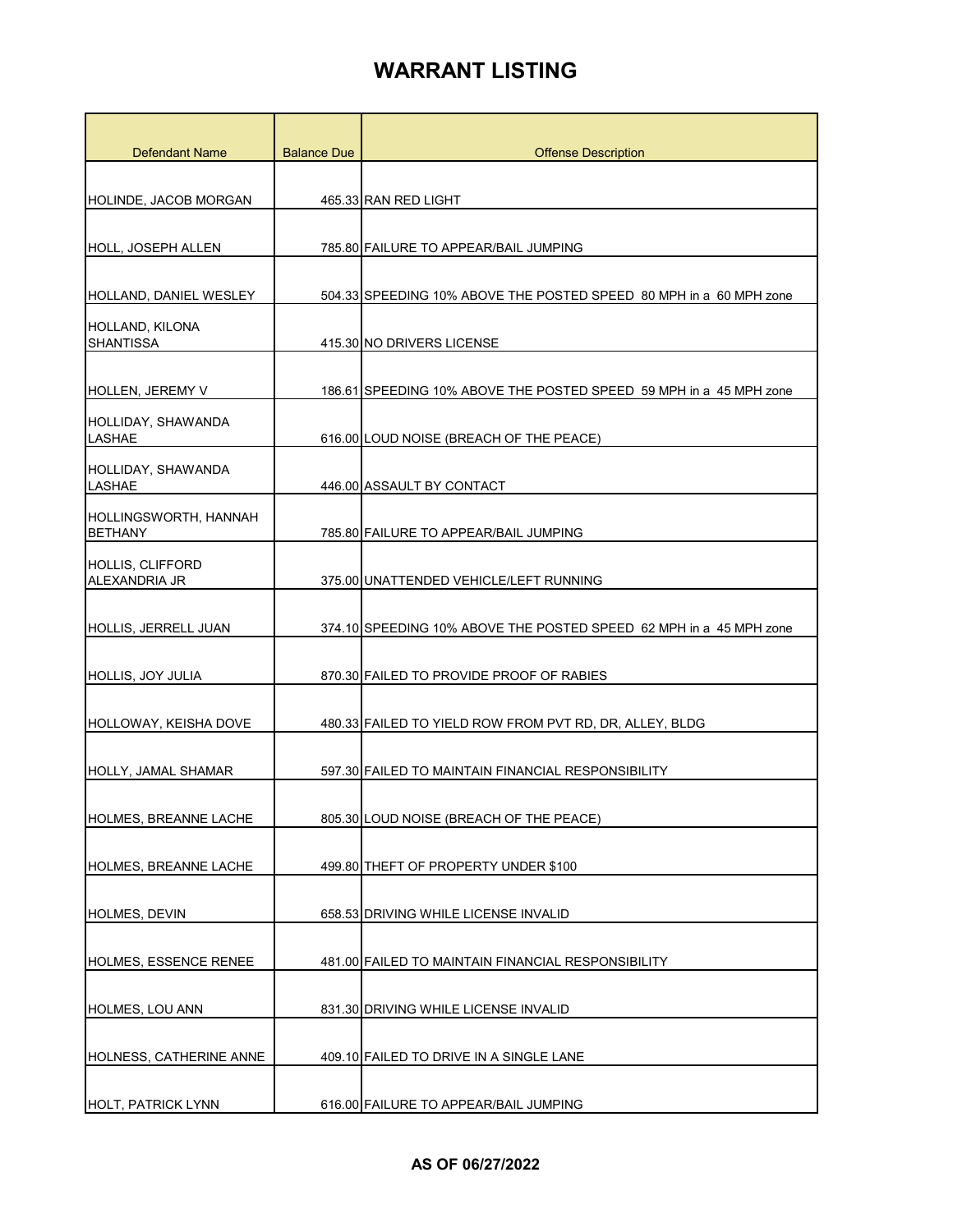| <b>Defendant Name</b>                       | <b>Balance Due</b> | <b>Offense Description</b>                                                  |
|---------------------------------------------|--------------------|-----------------------------------------------------------------------------|
|                                             |                    |                                                                             |
| <b>HOLT, SHAMICA SHANAE</b>                 |                    | 616.00 ANIMAL AT LARGE                                                      |
| HOMAN, MATTHEW ROBERT                       |                    | 792.30 SOLICITING WITHOUT A PERMIT                                          |
|                                             |                    |                                                                             |
| HOMESLEY, JERRY WAYNE                       |                    | 252.20 FAILED TO PROVIDE PROOF OF RABIES                                    |
| HOMESLEY, JERRY WAYNE                       |                    | 284.70 FAILED TO PROVIDE PROOF OF RABIES                                    |
| <b>HOMESLEY, JERRY WAYNE</b>                |                    | 284.70 FAILED TO PROVIDE PROOF OF RABIES                                    |
| HONEA, WENDY RENEE                          |                    | 495.33 FAILED TO YIELD ROW TURNING LEFT                                     |
| HOOD, JAMES EDWARD                          |                    | 391.30 PUBLIC INTOXICATION                                                  |
| HOOD, LAWRENCE JERMAINE<br>E                |                    | OPERATE MOTOR VEHICLE WITHOUT TWO LICENSE PLATES/PROPER<br>402.30 PLACEMENT |
| <b>HOOD, TARIKE TERRELL</b>                 |                    | 402.43 NO DRIVERS LICENSE                                                   |
| HOOK, CRISTINA SAN PEDRO                    |                    | 324.10 SPEEDING IN A SCHOOL ZONE 35 MPH in a 25 MPH zone                    |
| HOOK, KEVIN EUGENE JR                       |                    | 209.10 SPEEDING IN A SCHOOL ZONE 28 MPH in a 20 MPH zone                    |
| <b>HOOPER, STEFANIE MARIE</b>               |                    | 488.70 VIOLATE PROMISE TO APPEAR                                            |
| <b>HOPKINS, ALEXANDER</b><br><b>RODERIC</b> |                    | 495.33 SPEEDING 10% ABOVE THE POSTED SPEED 79 MPH in a 60 MPH zone          |
| HOPKINS, AMARI R                            |                    | 597.30 FAILED TO MAINTAIN FINANCIAL RESPONSIBILITY                          |
| <b>HOPKINS, BRYAN JAY</b>                   |                    | 296.00 FAILED TO MAINTAIN FINANCIAL RESPONSIBILITY                          |
| <b>HOPKINS, BRYAN JAY</b>                   |                    | 149.10 SPEEDING 10% ABOVE THE POSTED SPEED 48 MPH in a 35 MPH zone          |
| HOPKINS, BRYAN JAY                          |                    | 296.00 FAILED TO MAINTAIN FINANCIAL RESPONSIBILITY                          |
| HOPKINS, CHARLES ALFRED<br>JR               |                    | UNRESTRAINED CHILD UNDER 8 YEARS OF AGEOR UNDER 4 FT 9<br>454.10 INCHES     |
| <b>HOPKINS, ERIC PAUL</b>                   |                    | 597.30 FAILED TO MAINTAIN FINANCIAL RESPONSIBILITY                          |
| <b>HOPKINS, ITAPI S</b>                     |                    | 465.33 FAILED TO CONTROL SPEED                                              |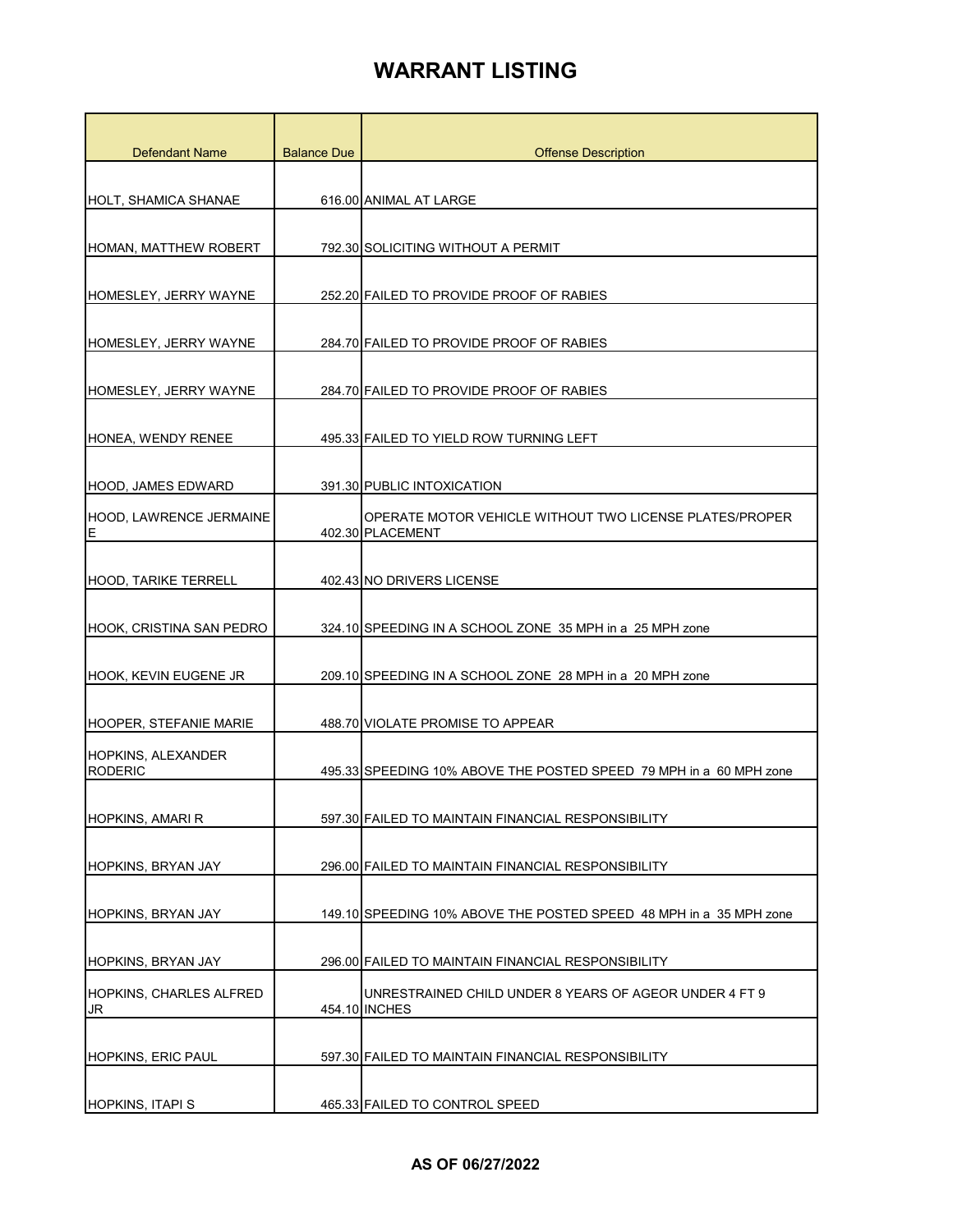| Defendant Name                                 | <b>Balance Due</b> | <b>Offense Description</b>                                         |
|------------------------------------------------|--------------------|--------------------------------------------------------------------|
| HOPKINS, MARVIN EDWARD<br>JR                   |                    | 516.73 SPEEDING 10% ABOVE THE POSTED SPEED 63 MPH in a 45 MPH zone |
| HOPKINS, RYAN<br><b>CHRISTOPHER</b>            |                    | 2,805.33 FAILED TO YIELD ROW ACCIDENT W/BODILY INJURY              |
| <b>HOPKINS, RYAN</b><br><b>CHRISTOPHER</b>     |                    | 785.80 FAILURE TO APPEAR/BAIL JUMPING                              |
| <b>HORN, KALEB GALE</b>                        |                    | 560.33 SPEEDING IN A SCHOOL ZONE 57 MPH in a 25 MPH zone           |
| HORNE, AMANDA                                  |                    | 341.90 FAILED TO REMOVE ANIMAL WASTE                               |
| <b>HORTON, KONJATA M</b>                       |                    | 597.30 FAILED TO MAINTAIN FINANCIAL RESPONSIBILITY                 |
| HORTON, LARINE DELNETTA                        |                    | 878.80 THEFT OF PROPERTY UNDER \$50                                |
| HORTON, NESEAN MARQEE<br><b>EVETTE</b>         |                    | 497.83 VIOLATE PROMISE TO APPEAR                                   |
| <b>HOSLER, THOMAS MATTHEW</b><br><b>HOWARD</b> |                    | 465.33 SPEEDING 10% ABOVE THE POSTED SPEED 52 MPH in a 40 MPH zone |
| HOUSE, RONNY TERRILL                           |                    | 800.80 FAILURE TO APPEAR/BAIL JUMPING                              |
| HOUSE, RONNY TERRILL                           |                    | 807.30 ASSAULT BY CONTACT                                          |
| HOUSTON, KRYSTAL YVETTE                        |                    | 830.70 UNLAWFUL USE OF WATER                                       |
| <b>HOUSTON, TAUREAN</b><br><b>TARNELL</b>      |                    | 465.33 RAN RED LIGHT                                               |
| HOWARD, AMANEE STEELE                          |                    | 893.70 FAILED TO PROVIDE PROOF OF RABIES                           |
| HOWARD, AMANEE STEELE                          |                    | 850.80 FAILED TO PROVIDE PROOF OF MICRO-CHIP                       |
| <b>HOWARD, AMANEE STEELE</b>                   |                    | 896.30 FAILED TO STERILIZE ANIMAL (ADOPTION CONTRACT)              |
| <b>HOWARD, AMANEE STEELE</b>                   |                    | 850.80 FAILURE TO APPEAR/BAIL JUMPING                              |
| HOWARD, AMANEE STEELE                          |                    | 399.10 SPEEDING IN A SCHOOL ZONE 44 MPH in a 20 MPH zone           |
| <b>HOWARD, AMANEE STEELE</b>                   |                    | 196.10 NO DRIVERS LICENSE                                          |
| HOWARD, AMANEE STEELE                          |                    | 575.20 FAILED TO MAINTAIN FINANCIAL RESPONSIBILITY                 |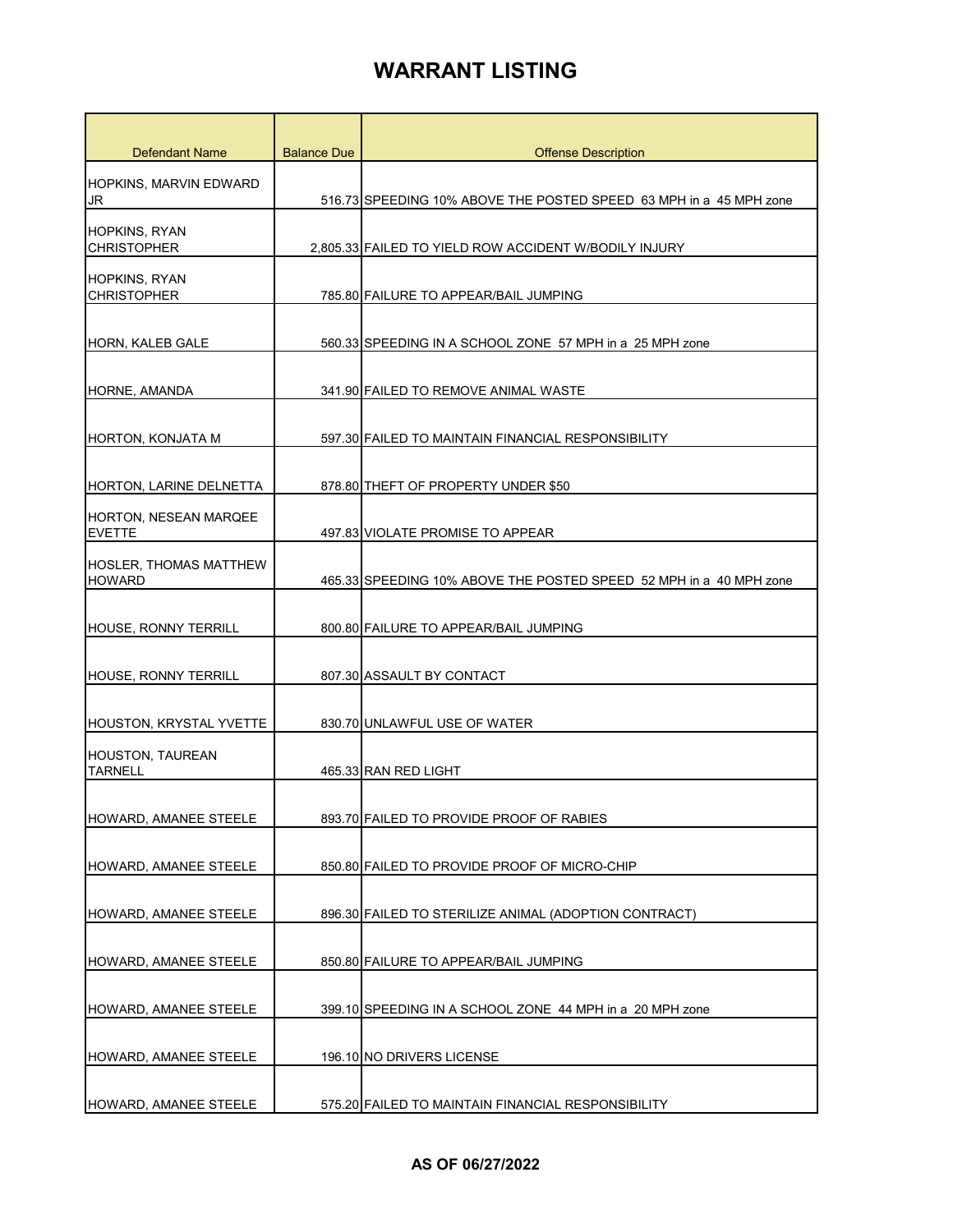| Defendant Name                 | <b>Balance Due</b> | <b>Offense Description</b>                                         |
|--------------------------------|--------------------|--------------------------------------------------------------------|
|                                |                    |                                                                    |
| HOWARD, AMANEE STEELE          |                    | 445.33 SPEEDING 10% ABOVE THE POSTED SPEED 51 MPH in a 35 MPH zone |
|                                |                    |                                                                    |
| HOWARD, AMANEE STEELE          |                    | 499.80 FAILED TO MAINTAIN FINANCIAL RESPONSIBILITY                 |
|                                |                    |                                                                    |
| <b>HOWARD, AMANEE STEELE</b>   |                    | 239.80 NO DRIVERS LICENSE                                          |
| HOWARD, AMANEE STEELE          |                    | 475.23 SPEEDING IN A SCHOOL ZONE 42 MPH in a 20 MPH zone           |
|                                |                    |                                                                    |
| <b>HOWARD, AMANEE STEELE</b>   |                    | 399.83 NO DRIVERS LICENSE                                          |
|                                |                    |                                                                    |
| HOWARD, KHALILIA ALIRAMA       |                    | 2,781.30 TAMPERED WITH WATER DISTRIBUTION SYSTEM                   |
| HOWARD, LAKEISHA               |                    |                                                                    |
| <b>MICHELLE</b>                |                    | 497.83 SPEEDING IN A SCHOOL ZONE 29 MPH in a 20 MPH zone           |
| HOWARD, LONNIE PATRICK         |                    | 465.33 FAILED TO CONTROL SPEED                                     |
| HOWARD, REGINALD               |                    |                                                                    |
| <b>MICHAEL</b>                 |                    | 465.33 SPEEDING 10% ABOVE THE POSTED SPEED 51 MPH in a 35 MPH zone |
|                                |                    |                                                                    |
| HOWARD, RYAN DAVID             |                    | 374.10 SPEEDING 10% ABOVE THE POSTED SPEED 77 MPH in a 60 MPH zone |
| HOWARD, SAMARIA CYNTHIA        |                    | 326.00 NO DRIVERS LICENSE                                          |
|                                |                    |                                                                    |
| HOWARD, TIFFANY                |                    | 646.00 THEFT OF PROPERTY UNDER \$50                                |
|                                |                    |                                                                    |
| HOWELL, DANIEL ISAIAH          |                    | 330.33 DRIVING WHILE LICENSE INVALID                               |
| HUBBARD, CLEVELAND             |                    |                                                                    |
| <b>BERNARD JR</b>              |                    | 783.80 POSSESSION OF DRUG PARAPHERNALIA                            |
| <b>HUBBARD, JAMES HENRY JR</b> |                    | 577.20 LOUD NOISE (BREACH OF THE PEACE)                            |
|                                |                    |                                                                    |
| HUBENAK, ARIANNE DAVYE         |                    | 822.30 POSSESSION OF DRUG PARAPHERNALIA                            |
|                                |                    |                                                                    |
| HUBER, JUSTIN ALLEN            |                    | 792.30 PUBLIC INTOXICATION                                         |
| HUDDLESTON, ASHLEY M           |                    | 804.70 LEAVING CHILD IN A VEHICLE                                  |
|                                |                    |                                                                    |
| HUDLUN, MARSALIS R             |                    | 469.43 DRIVING WHILE LICENSE INVALID                               |
|                                |                    |                                                                    |
| <b>HUDLUN, MARSALIS R</b>      |                    | 837.33 DRIVING WHILE LICENSE INVALID                               |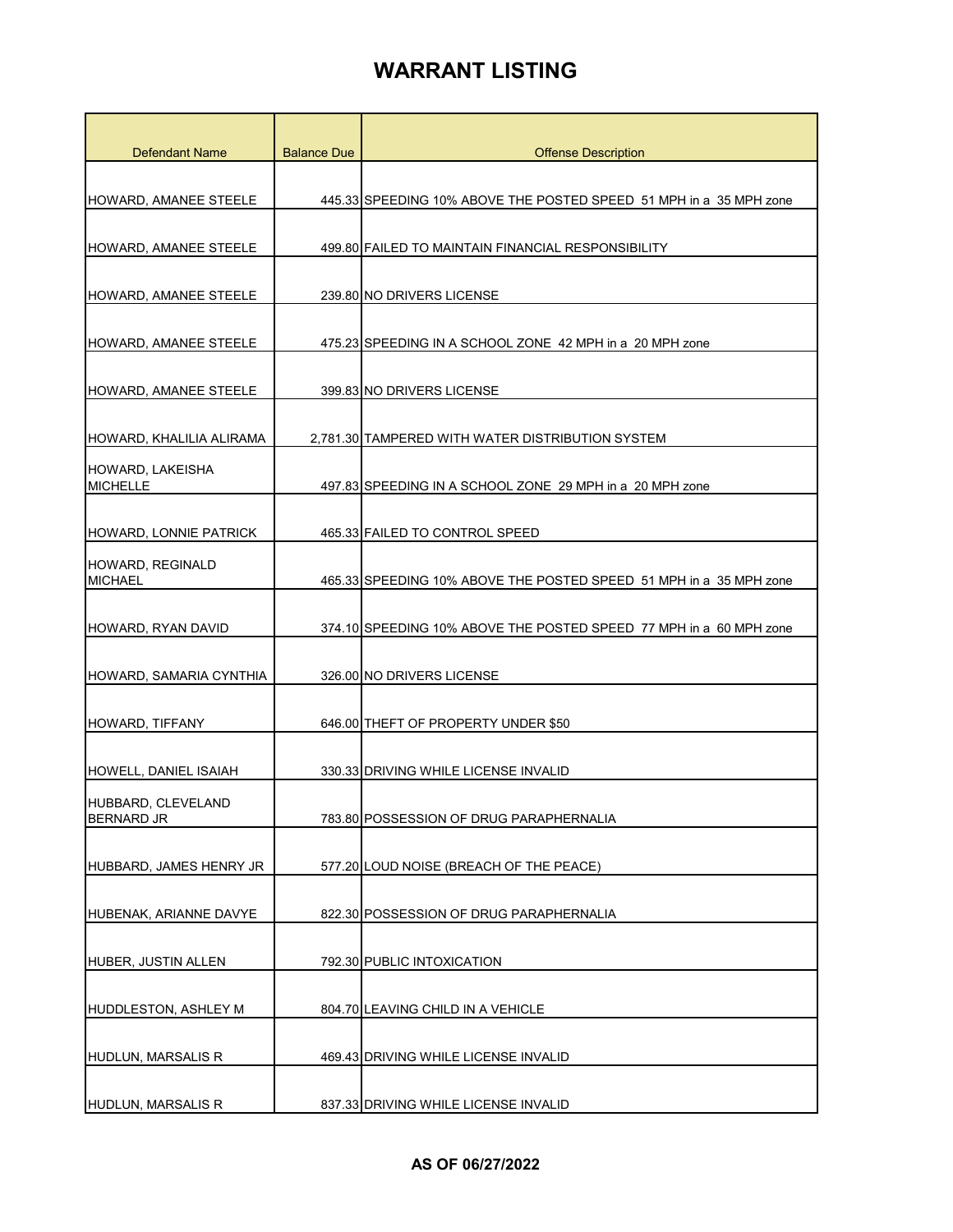| <b>Defendant Name</b>                      | <b>Balance Due</b> | <b>Offense Description</b>                                         |
|--------------------------------------------|--------------------|--------------------------------------------------------------------|
|                                            |                    |                                                                    |
| HUDMAN, JENNIFER LOU                       |                    | 374.10 SPEEDING 10% ABOVE THE POSTED SPEED 78 MPH in a 60 MPH zone |
| <b>HUDSON, JAMES EDWARD</b>                |                    | 831.43 DRIVING WHILE LICENSE INVALID                               |
|                                            |                    |                                                                    |
| HUDSON, LATOYA DANIELLE                    |                    | 504.33 SPEEDING 10% ABOVE THE POSTED SPEED 81 MPH in a 60 MPH zone |
| <b>HUDSON, RAQUEL</b><br><b>ANTIONETTE</b> |                    | 591.50 UNLAWFUL USE OF WATER                                       |
| HUFFMAN, JUSTIN EMERY                      |                    | 325.00 SPEEDING IN A SCHOOL ZONE 37 MPH in a 20 MPH zone           |
| <b>HUGHES, JAMON</b><br><b>DARRENEKE</b>   |                    | 465.33 RAN RED LIGHT                                               |
| HUGHES, ROMANSUL L                         |                    | 465.33 SPEEDING 10% ABOVE THE POSTED SPEED 60 MPH in a 40 MPH zone |
| HULL, LORI                                 |                    | 310.70 FAILED TO PROVIDE PROOF OF RABIES                           |
| HULL, LORI                                 |                    | 284.70 FAILED TO STERILIZE ANIMAL (ADOPTION CONTRACT)              |
| HULL, LORI                                 |                    | 219.00 FAILED TO PROVIDE PROOF OF MICRO-CHIP                       |
| HULL, LORI                                 |                    | 310.70 FAILED TO PROVIDE PROOF OF RABIES                           |
| HULL, LORI                                 |                    | 284.70 FAILED TO PROVIDE PROOF OF MICRO-CHIP                       |
| HUMPHREY, TRENISHIA R                      |                    | 327.73 SPEEDING 10% ABOVE THE POSTED SPEED 45 MPH in a 30 MPH zone |
| HUNT, ANGELA MARIE                         |                    | 792.30 DRIVING WHILE LICENSE INVALID                               |
| HUNT, DOUGLAS TORELL                       |                    | 367.20 FAILED TO MAINTAIN FINANCIAL RESPONSIBILITY                 |
| HUNT, DOUGLAS TORELL                       |                    | 204.70 FAILED TO DISPLAY DRIVERS LICENSE                           |
| HUNT, KERRI LEE                            |                    | 379.10 SPEEDING 10% ABOVE THE POSTED SPEED 79 MPH in a 55 MPH zone |
| HUNT, KERRI LEE                            |                    | 831.30 FAILED TO STERILIZE ANIMAL (ADOPTION CONTRACT)              |
| HUNT, LISA MARIE                           |                    | 510.33 SPEEDING 10% ABOVE THE POSTED SPEED 50 MPH in a 40 MPH zone |
| HUNTER, ADRIAN                             |                    | 870.30 FAILED TO STERILIZE ANIMAL (ADOPTION CONTRACT)              |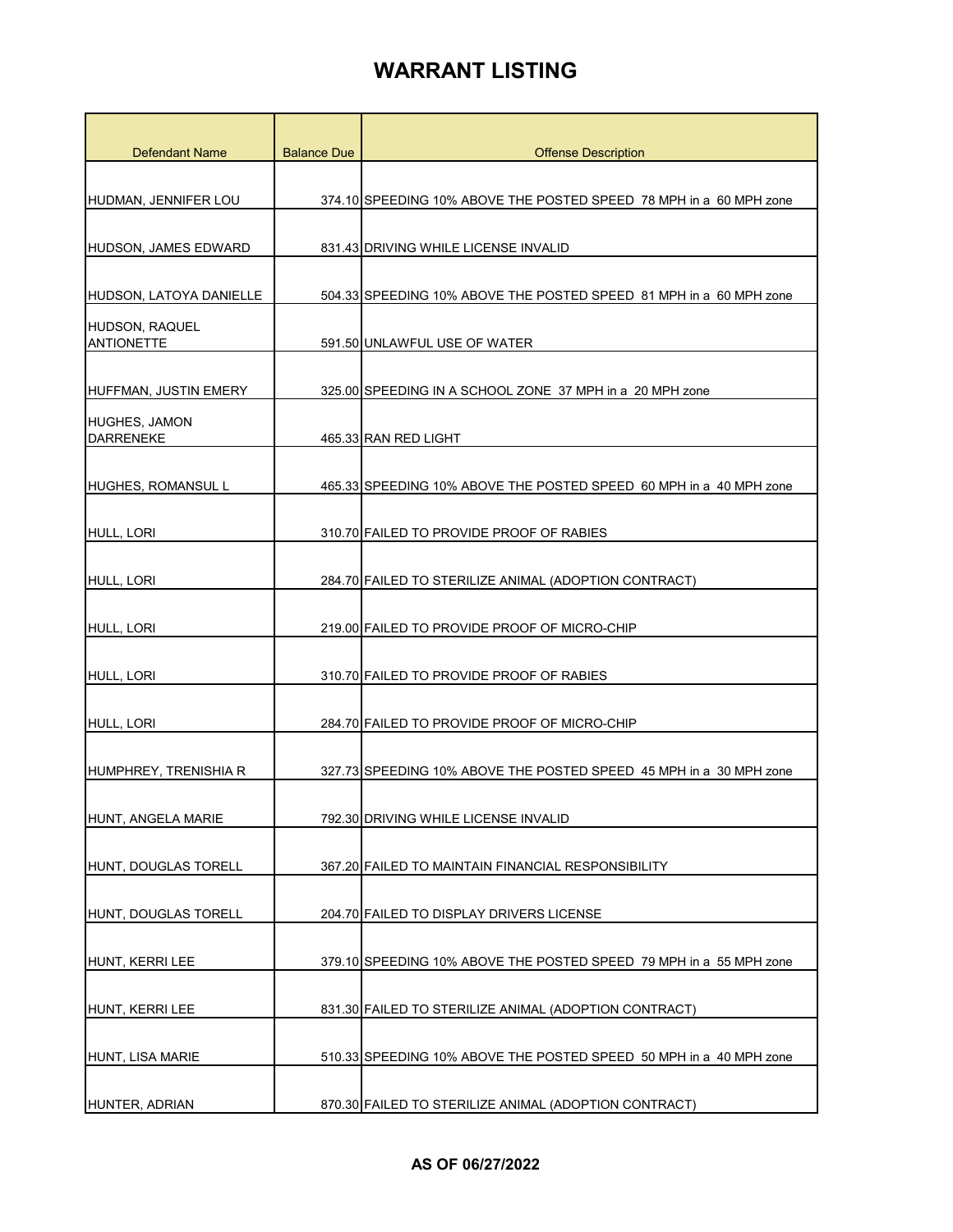| <b>Defendant Name</b>                         | <b>Balance Due</b> | <b>Offense Description</b>                                         |
|-----------------------------------------------|--------------------|--------------------------------------------------------------------|
|                                               |                    |                                                                    |
| HUNTER, ANDREA MARIE                          |                    | 465.33 SPEEDING 10% ABOVE THE POSTED SPEED 78 MPH in a 60 MPH zone |
| HUNTER, JUANITA                               |                    | 824.80 FAILED TO STERILIZE ANIMAL (ADOPTION CONTRACT)              |
|                                               |                    |                                                                    |
| HUNTER, RODNEY JEROME                         |                    | 366.70 UNLAWFUL USE OF WATER                                       |
| HURELL, LAPOLEON D                            |                    | 841.30 FAILED TO PROVIDE PROOF OF RABIES                           |
| HURT, DEKOVEN D                               |                    | 360.23 SPEEDING 10% ABOVE THE POSTED SPEED 54 MPH in a 35 MPH zone |
| HURT, DEKOVEN D                               |                    | 425.23 RAN / DISREGARDED STOP SIGN                                 |
| HUSBAND, ARLANA G                             |                    | 504.33 SPEEDING 10% ABOVE THE POSTED SPEED 40 MPH in a 30 MPH zone |
| HUSTON HENNINGSEN.<br><b>RONALD GERALD</b>    |                    | 2.735.80 TAMPERED WITH WATER DISTRIBUTION SYSTEM                   |
| <b>HUTCHINS, JOSEPH</b><br><b>CHRISTOPHER</b> |                    | 458.83 VIOLATE PROMISE TO APPEAR                                   |
| <b>HUTCHINSON, SHANNON</b><br>LANELL          |                    | 795.80 ANIMAL AT LARGE                                             |
| <b>HUTSON, SHIRLEY</b>                        |                    | 824.80 UNLAWFUL USE OF WATER                                       |
| HYNES, ANITA B                                |                    | 2,781.30 ALLOWED ACCUMULATION HIGH WEEDS                           |
| <b>IBRAHIM, JONATHAN</b><br><b>JEREMIAH</b>   |                    | 504.33 FAILED TO CONTROL SPEED                                     |
| <b>IGLEHART, JACOLBY D</b>                    |                    | 720.33 DRIVING WHILE LICENSE INVALID                               |
| IMES, DANIELLE NOEL                           |                    | 484.93 NO DRIVERS LICENSE                                          |
| <b>INGLIS, TIMOTHY B</b>                      |                    | 277.61 SPEEDING 10% ABOVE THE POSTED SPEED 81 MPH in a 55 MPH zone |
| INGRAM, COREY DEMON                           |                    | 414.70 FAILED TO MAINTAIN FINANCIAL RESPONSIBILITY                 |
| <b>INGRAM, COREY DEMON</b>                    |                    | 477.73 SPEEDING IN A SCHOOL ZONE 44 MPH in a 25 MPH zone           |
| <b>INGRAM, HENRY DEMARCUS</b>                 |                    | 504.33 SPEEDING 10% ABOVE THE POSTED SPEED 85 MPH in a 60 MPH zone |
| <b>INGRAM, SAMANTHA</b><br>SHANTRELL          |                    | 458.83 VIOLATE PROMISE TO APPEAR                                   |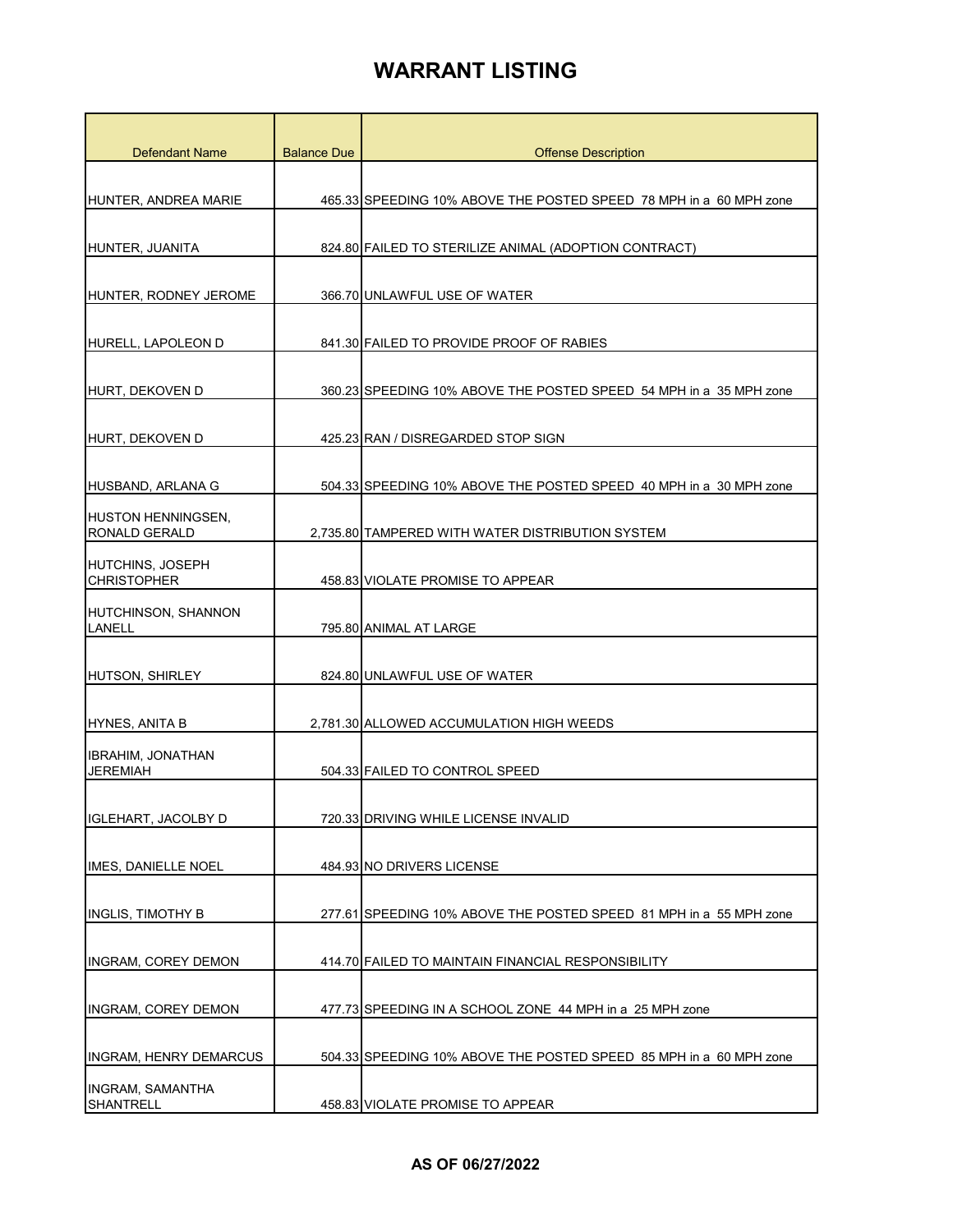| <b>Defendant Name</b>                           | <b>Balance Due</b> | <b>Offense Description</b>                                         |
|-------------------------------------------------|--------------------|--------------------------------------------------------------------|
| IRIZARRY SANTOS, GLADYS<br><b>MARIE</b>         |                    | 232.83 NO DRIVERS LICENSE                                          |
| <b>IRIZARRY SANTOS, GLADYS</b><br><b>MARIE</b>  |                    | 327.73 SPEEDING 10% ABOVE THE POSTED SPEED 53 MPH in a 40 MPH zone |
| IRUNGARAY, LIZ MARITZA<br><b>RIVERA</b>         |                    | 510.33 SPEEDING IN A SCHOOL ZONE 47 MPH in a 35 MPH zone           |
| IRVIN, KENNETH T                                |                    | 269.23 CUT CORNER LEFT TURN                                        |
| IRVIN, KENNETH T                                |                    | 395.20 FAILED TO MAINTAIN FINANCIAL RESPONSIBILITY                 |
| <b>IRVINE, CAMERON REEDE</b>                    |                    | 465.33 SPEEDING 10% ABOVE THE POSTED SPEED 48 MPH in a 35 MPH zone |
| <b>IRVING, STACY MARIE</b>                      |                    | 2,768.30 TAMPERED WITH WATER DISTRIBUTION SYSTEM                   |
| <b>ISAAC, KELLY J</b>                           |                    | 465.33 FAILED TO CONTROL SPEED                                     |
| <b>IVEY, LYNETTE</b>                            |                    | 458.83 VIOLATE PROMISE TO APPEAR                                   |
| <b>IVEY, RODNEY EUGENE</b>                      |                    | 831.30 UNLAWFUL USE OF WATER                                       |
| <b>IVY, ARTHUR LEE</b>                          |                    | 425.23 SPEEDING IN A SCHOOL ZONE 38 MPH in a 20 MPH zone           |
| IVY. ARTHUR LEE                                 |                    | 317.20 FAILED TO MAINTAIN FINANCIAL RESPONSIBILITY                 |
| IYAR, ORRENDA LEAH                              |                    | 465.33 SPEEDING 10% ABOVE THE POSTED SPEED 61 MPH in a 45 MPH zone |
| JACK, BRANDON KLEUEI                            |                    | 612.30 FAILED TO MAINTAIN FINANCIAL RESPONSIBILITY                 |
| JACKEL, AARON LEE                               |                    | 305.00 FAILED TO MAINTAIN FINANCIAL RESPONSIBILITY                 |
| JACKEL, AARON LEE                               |                    | 255.00 FAILED TO CONTROL SPEED                                     |
| JACKEL, KANDY ALLEN                             |                    | 504.33 SPEEDING 10% ABOVE THE POSTED SPEED 48 MPH in a 35 MPH zone |
| <b>JACKSON, ANNA BEATRICE</b><br><b>MELINDA</b> |                    | 441.40 NO DRIVERS LICENSE                                          |
| JACKSON, BEVERLY ANN                            |                    | 465.33 SPEEDING 10% ABOVE THE POSTED SPEED 45 MPH in a 35 MPH zone |
| JACKSON, CRYSTAL LAFAYE                         |                    | 616.00 FAILURE TO APPEAR/BAIL JUMPING                              |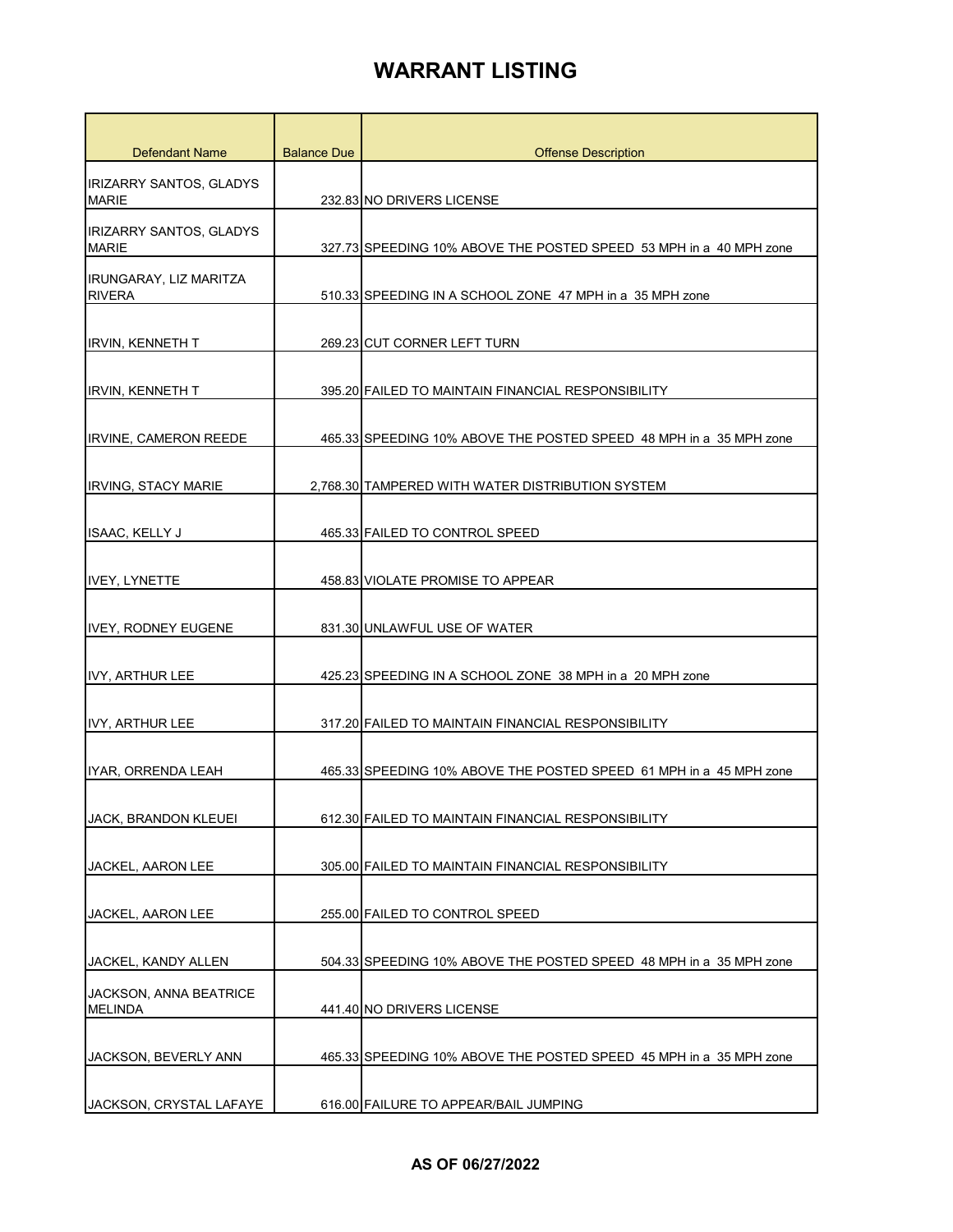| <b>Defendant Name</b>                      | <b>Balance Due</b> | <b>Offense Description</b>                                         |
|--------------------------------------------|--------------------|--------------------------------------------------------------------|
|                                            |                    |                                                                    |
| JACKSON, CRYSTAL LAFAYE                    |                    | 621.10 DRIVING WHILE LICENSE INVALID                               |
|                                            |                    |                                                                    |
| JACKSON, DANIEL LACTREN                    |                    | 785.80 UNLAWFUL USE OF WATER                                       |
| JACKSON, DEJAH ADRIENNE                    |                    | 839.80 ANIMAL AT LARGE                                             |
| JACKSON, JAMEISHA<br><b>LYNTRELL</b>       |                    | 800.80 FAILURE TO APPEAR/BAIL JUMPING                              |
| JACKSON, JAMEISHA<br><b>LYNTRELL</b>       |                    | 865.80 FAILURE TO APPEAR/BAIL JUMPING                              |
| JACKSON, JAMEISHA<br><b>LYNTRELL</b>       |                    | 872.30 THEFT OF PROPERTY UNDER \$50                                |
| JACKSON, JAMEISHA<br><b>LYNTRELL</b>       |                    | 807.30 THEFT OF PROPERTY UNDER \$50                                |
| JACKSON, JANAE MARKEE                      |                    | 465.33 FAILED TO CONTROL SPEED                                     |
| JACKSON, JERRIOUS J                        |                    | 792.30 THEFT OF PROPERTY UNDER \$100                               |
| JACKSON, JERRY IV                          |                    | 284.70 FAILED TO DISPLAY DRIVERS LICENSE                           |
| JACKSON, JERRY IV                          |                    | 327.73 SPEEDING 10% ABOVE THE POSTED SPEED 51 MPH in a 40 MPH zone |
| JACKSON, JOVANNE<br><b>BRANDON</b>         |                    | 465.33 SPEEDING 10% ABOVE THE POSTED SPEED 51 MPH in a 35 MPH zone |
| JACKSON, JOVANNE<br><b>BRANDON</b>         |                    | 465.33 FAILED TO YIELD ROW AT A YIELD                              |
| <b>JACKSON, KARINA REYES</b>               |                    | 223.86 SPEEDING IN A SCHOOL ZONE 34 MPH in a 20 MPH zone           |
| JACKSON, KARINA REYES                      |                    | 292.50 FAILED TO YIELD ROW TURNING LEFT                            |
| <b>JACKSON, KATRINA</b><br><b>MICHELLE</b> |                    | 631.00 DRIVING WHILE LICENSE INVALID                               |
| JACKSON, LASHELL LASHAY                    |                    | 480.33 SPEEDING 10% ABOVE THE POSTED SPEED 52 MPH in a 30 MPH zone |
| JACKSON, M JERON                           |                    | 465.33 SPEEDING 10% ABOVE THE POSTED SPEED 74 MPH in a 60 MPH zone |
| JACKSON, MELINDA SEDA                      |                    | 516.73 SPEEDING 10% ABOVE THE POSTED SPEED 59 MPH in a 40 MPH zone |
| JACKSON, MICHAEL AKEEM                     |                    | 465.33 SPEEDING 10% ABOVE THE POSTED SPEED 50 MPH in a 30 MPH zone |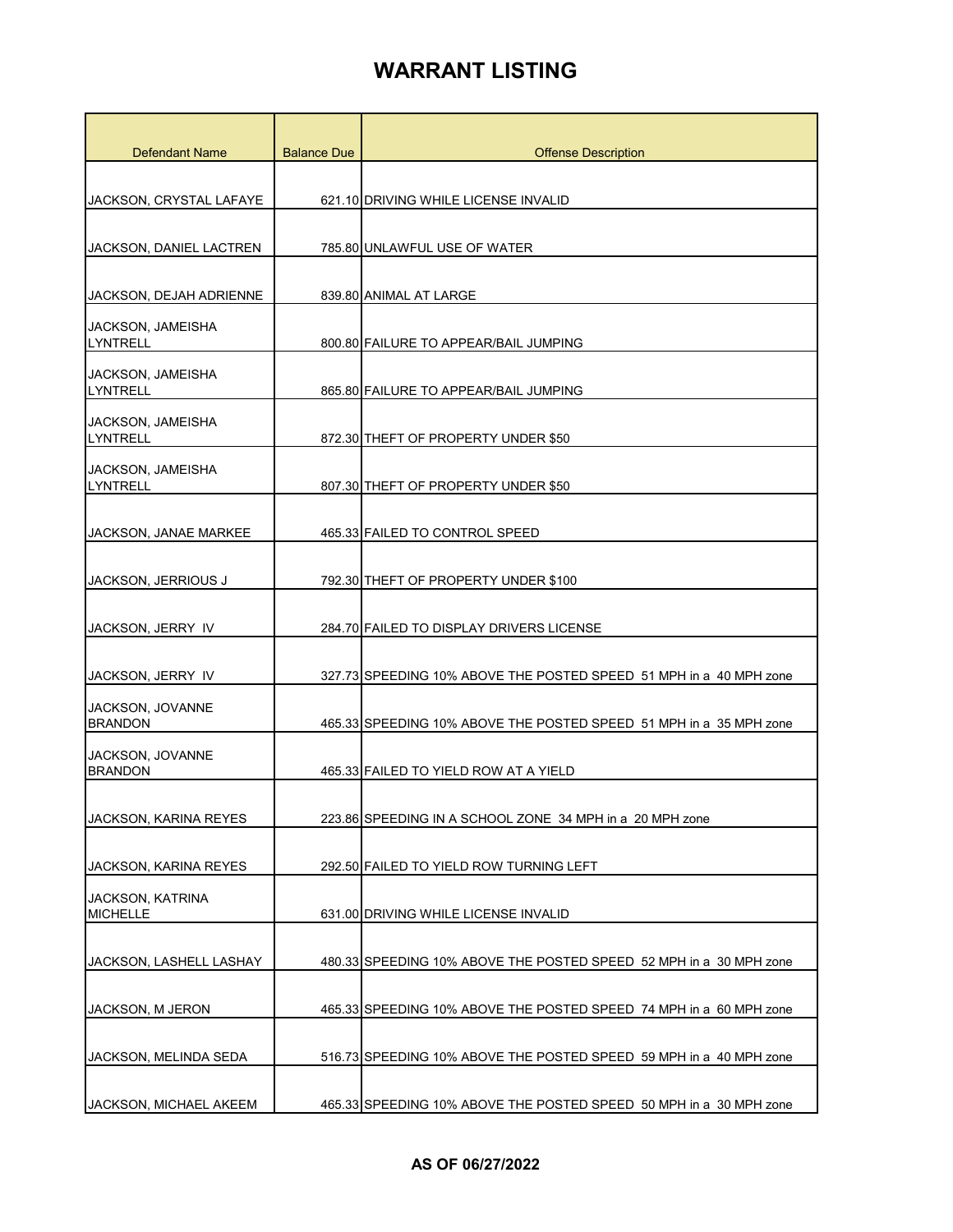| Defendant Name                             | <b>Balance Due</b> | <b>Offense Description</b>                                                 |
|--------------------------------------------|--------------------|----------------------------------------------------------------------------|
|                                            |                    |                                                                            |
| <b>JACKSON, MICHELLE DENISE</b>            |                    | 128.70 FAILED TO DISPLAY DRIVERS LICENSE                                   |
| <b>JACKSON, MICHELLE DENISE</b>            |                    | 265.20 FAILED TO MAINTAIN FINANCIAL RESPONSIBILITY                         |
| JACKSON, MICHELLE DENISE                   |                    | 870.30 FAILED TO STERILIZE ANIMAL (ADOPTION CONTRACT)                      |
|                                            |                    |                                                                            |
| JACKSON, MIKHALA EMONI                     |                    | 823.80 FAILED TO PROVIDE PROOF OF RABIES                                   |
| JACKSON, PATRICE QUANITA<br><b>ROCHELL</b> |                    | 597.30 FAILED TO MAINTAIN FINANCIAL RESPONSIBILITY                         |
| JACKSON, ROBERT JAMAL                      |                    | 280.86 SPEEDING 10% ABOVE THE POSTED SPEED 46 MPH in a 30 MPH zone         |
| JACKSON, RODRIUS JALEN                     |                    | 402.43 NO DRIVERS LICENSE                                                  |
| JACKSON, TERRENCE<br><b>JEROME</b>         |                    | 646.00 THEFT OF PROPERTY UNDER \$50                                        |
|                                            |                    |                                                                            |
| JACKSON, TYREL O                           |                    | 792.30 DRIVING WHILE LICENSE INVALID                                       |
| JAGGERS, MARQUIS<br><b>QUONTRELFRAN</b>    |                    | 662.40 DRIVING WHILE LICENSE INVALID                                       |
| JAMES, DAVION M                            |                    | 465.33 SPEEDING 10% ABOVE THE POSTED SPEED 73 MPH in a 60 MPH zone         |
| JAMES, NEVAEH TNES<br><b>MAHOGANY</b>      |                    | 621.00 PUBLIC INTOXICATION                                                 |
| JAMES, RONALD WAYNE JR                     |                    | 504.33 SPEEDING 10% ABOVE THE POSTED SPEED 50 MPH in a 35 MPH zone         |
| JAMES, ROSEMARY                            |                    | 128.70 CARE OF PREMISES                                                    |
| JAMES, TAMETHA LIN                         |                    | 657.30 FAILED TO MAINTAIN FINANCIAL RESPONSIBILITY                         |
| JANES, SERENITY ELLEEN                     |                    | 327.73 SPEEDING 10% ABOVE THE POSTED SPEED 69 MPH in a 55 MPH zone         |
| JANISE, MORRIS RAY LEE                     |                    | 792.30 POSSESSION OF DRUG PARAPHERNALIA                                    |
| JARRELL, RIVERS BERNARD                    |                    | 495.33 SPEEDING 10% ABOVE THE POSTED SPEED 40 MPH in a 30 MPH zone         |
| JARVIS, AMY D                              |                    | 802.30 THEFT OF PROPERTY UNDER \$100                                       |
| JARVIS, DANIELLE CLARKE                    |                    | FAIL TO OBTAIN TEXAS DRIVERS LICENSE WITHIN 90 DAYS OF<br>352.30 RESIDENCY |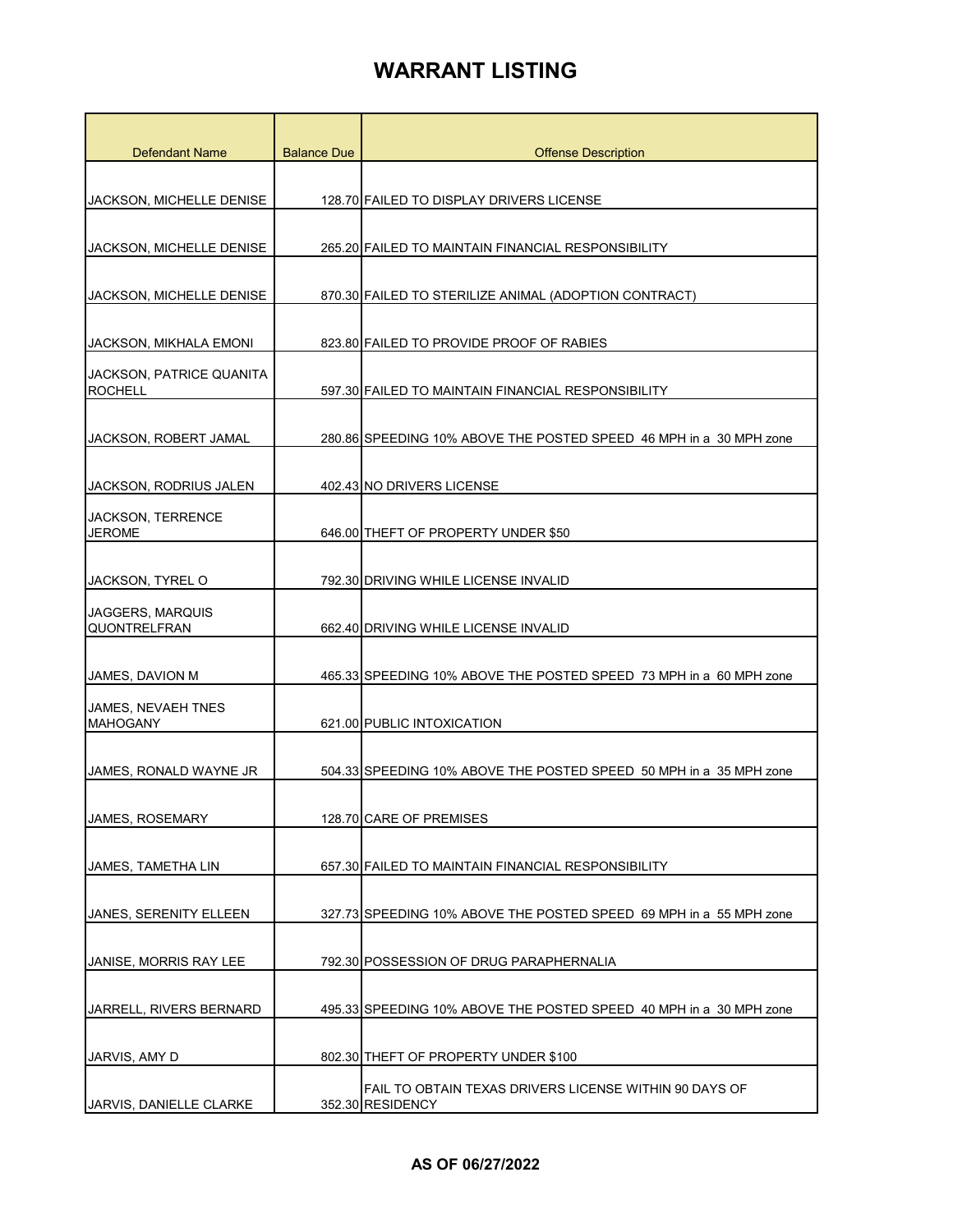| <b>Defendant Name</b>               | <b>Balance Due</b> | <b>Offense Description</b>                                                             |
|-------------------------------------|--------------------|----------------------------------------------------------------------------------------|
|                                     |                    |                                                                                        |
| JARVIS, DANIELLE CLARKE             |                    | 287.30 EXPIRED REGISTRATION                                                            |
|                                     |                    |                                                                                        |
| JARVIS, DANIELLE CLARKE             |                    | 297.83 NO SEAT BELT - DRIVER                                                           |
| JARVIS, DANIELLE CLARKE             |                    | 434.80 FAILED TO MAINTAIN FINANCIAL RESPONSIBILITY                                     |
| JEAN BAPTISTE, KEITH LEWIS          |                    | 642.80 FAILED TO MAINTAIN FINANCIAL RESPONSIBILITY                                     |
| JEFFERSON, CASHMERE<br><b>CHARI</b> |                    | 870.30 FAILED TO STERILIZE ANIMAL (ADOPTION CONTRACT)                                  |
| JEFFERSON, DAVEN WAYNE              |                    | 465.33 SPEEDING 10% ABOVE THE POSTED SPEED 74 MPH in a 60 MPH zone                     |
| JEFFERY, EDARIUS DUANE              |                    | 831.30 ASSAULT BY CONTACT FAMILY VIOLENCE                                              |
| JENKINS, BRANDON DAVON              |                    | 421.00 FAILURE TO APPEAR/BAIL JUMPING                                                  |
| JENKINS, MISTY DAWN                 |                    | 609.70 UNLAWFUL USE OF WATER                                                           |
| JENKINS, MISTY DAWN                 |                    | 265.20 FAILED TO MAINTAIN FINANCIAL RESPONSIBILITY                                     |
| JENKINS, MISTY DAWN                 |                    | 139.10 EXPIRED OR NO MOTOR VEHICLE INSPECTION                                          |
| <b>JENKINS, MISTY DAWN</b>          |                    | 164.13 FAILED TO USE PROPER HEADLIGHT BEAM                                             |
| <b>JENKINS, MISTY DAWN</b>          |                    | 265.20 FAILED TO MAINTAIN FINANCIAL RESPONSIBILITY                                     |
| JENKINS, MISTY DAWN                 |                    | 265.20 FAILED TO MAINTAIN FINANCIAL RESPONSIBILITY                                     |
| JENKINS, STETSON Q                  |                    | 458.83 VIOLATE PROMISE TO APPEAR                                                       |
| JENKINS, THOMAS CARSON              |                    | 616.00 FAILURE TO APPEAR/BAIL JUMPING                                                  |
| JENNINGS, ANTONIO<br><b>RICARDO</b> |                    | 808.80 ANIMAL AT LARGE                                                                 |
| JESSIE, JOHNNA RASHA                |                    | SPEEDING IN A CONSTRUCTION ZONE WITH WORKERS PRESENT 78<br>720.33 MPH in a 55 MPH zone |
| JETT, LOGAN STORM                   |                    | 146.00 PUBLIC INTOXICATION                                                             |
| JETT, LOGAN STORM                   |                    | 225.00 FAILED TO YIELD ROW TURNING LEFT                                                |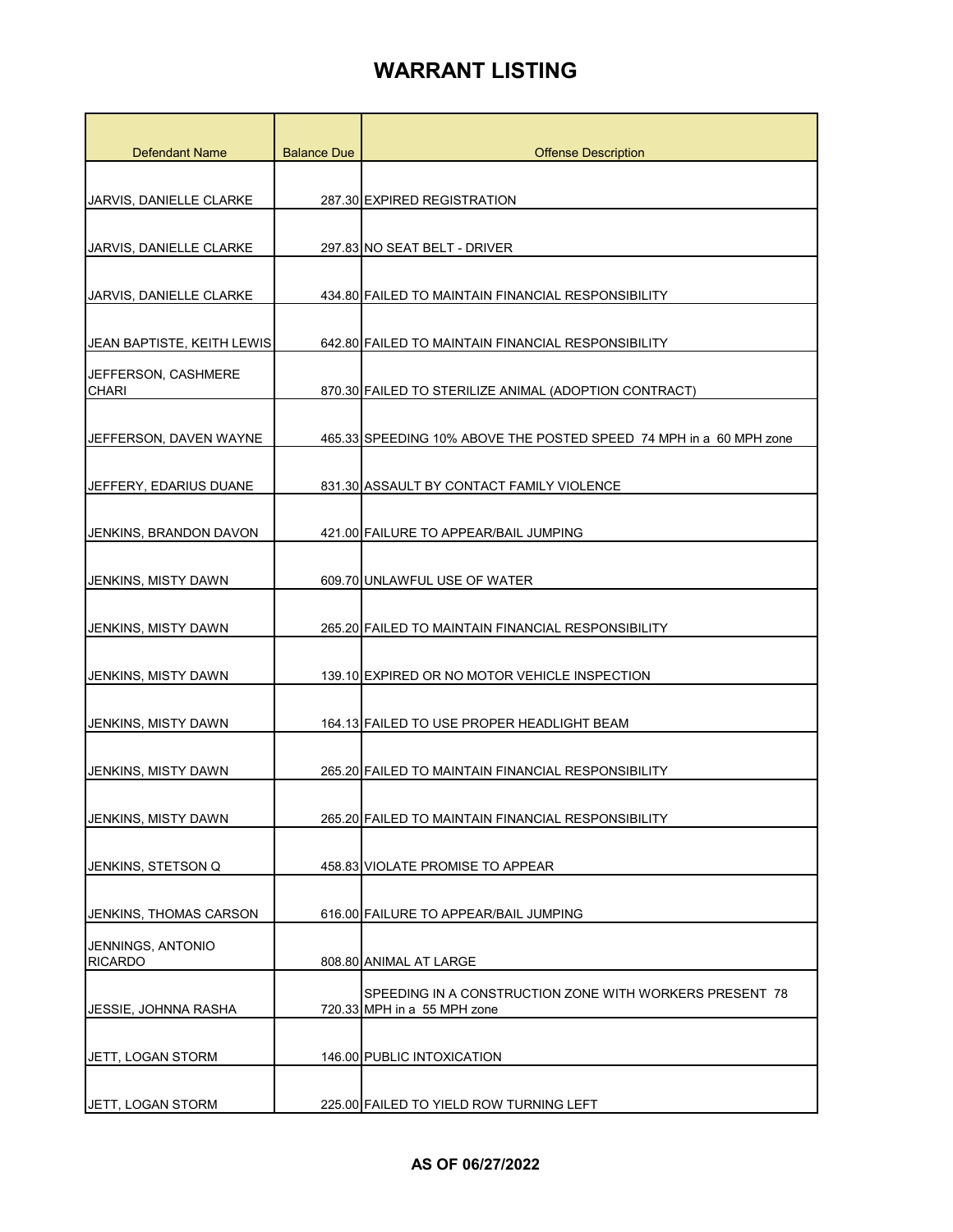| Defendant Name                         | <b>Balance Due</b> | <b>Offense Description</b>                                         |
|----------------------------------------|--------------------|--------------------------------------------------------------------|
|                                        |                    |                                                                    |
| JETT, LOGAN STORM                      |                    | 304.10 SPEEDING 10% ABOVE THE POSTED SPEED 71 MPH in a 55 MPH zone |
|                                        |                    |                                                                    |
| JETT, LOGAN STORM                      |                    | 204.10 SPEEDING 10% ABOVE THE POSTED SPEED 75 MPH in a 55 MPH zone |
| JEWS, STEVEN ALLEN II                  |                    | 861.30 FAILED TO PROVIDE PROOF OF RABIES                           |
| JILBERT, MICHAEL ERIC                  |                    | 393.77 FAILED TO MAINTAIN FINANCIAL RESPONSIBILITY                 |
| JILBERT, MICHAEL ERIC                  |                    | 464.23 FAILED TO CONTROL SPEED                                     |
|                                        |                    |                                                                    |
| <b>JIMENEZ, ESTEBAN</b>                |                    | 504.33 SPEEDING 10% ABOVE THE POSTED SPEED 43 MPH in a 30 MPH zone |
| JIMENEZ, FRANCISCO JR                  |                    | 292.50 SPEEDING IN A SCHOOL ZONE 30 MPH in a 20 MPH zone           |
|                                        |                    |                                                                    |
| JIMENEZ, NOE M                         |                    | 495.33 SPEEDING 10% ABOVE THE POSTED SPEED 40 MPH in a 30 MPH zone |
| JIMENEZ, WILLIAM                       |                    | 362.70 FAILURE TO APPEAR/BAIL JUMPING                              |
| JNO PIERRE, JOHNNY JUAH                |                    | 379.00 VIOLATE PROMISE TO APPEAR                                   |
| JOHNSON, ALESIA DESHAWN                |                    | 820.80 FAILURE TO APPEAR/BAIL JUMPING                              |
| JOHNSON, ANTHONY<br><b>BENTHOLOMEW</b> |                    | 792.30 ASSAULT BY THREAT FAMILY VIOLENCE                           |
| <b>JOHNSON, ASHLEY TRENEE</b>          |                    | 465.33 SPEEDING 10% ABOVE THE POSTED SPEED 68 MPH in a 55 MPH zone |
| JOHNSON, BISHOP<br><b>DEANGELO</b>     |                    | 792.30 CONSUMPTION OF ALCOHOL BY MINOR                             |
| JOHNSON, BRANDON<br><b>ANTRONE</b>     |                    | 621.00 PUBLIC INTOXICATION                                         |
| JOHNSON, BRANNON COLE                  |                    | 509.33 SPEEDING 10% ABOVE THE POSTED SPEED 80 MPH in a 55 MPH zone |
| JOHNSON, BRIANNA                       |                    |                                                                    |
| <b>DEJANAE</b>                         |                    | 465.33 SPEEDING 10% ABOVE THE POSTED SPEED 78 MPH in a 60 MPH zone |
| JOHNSON, BRIDGET V                     |                    | 876.33 DRIVING WHILE LICENSE INVALID                               |
| JOHNSON, BRIDGET V                     |                    | 301.93 UNSECURED CHILD (0-7 OR U/57")                              |
| JOHNSON, BROADUS                       |                    | 786.50 DRIVING WHILE LICENSE INVALID                               |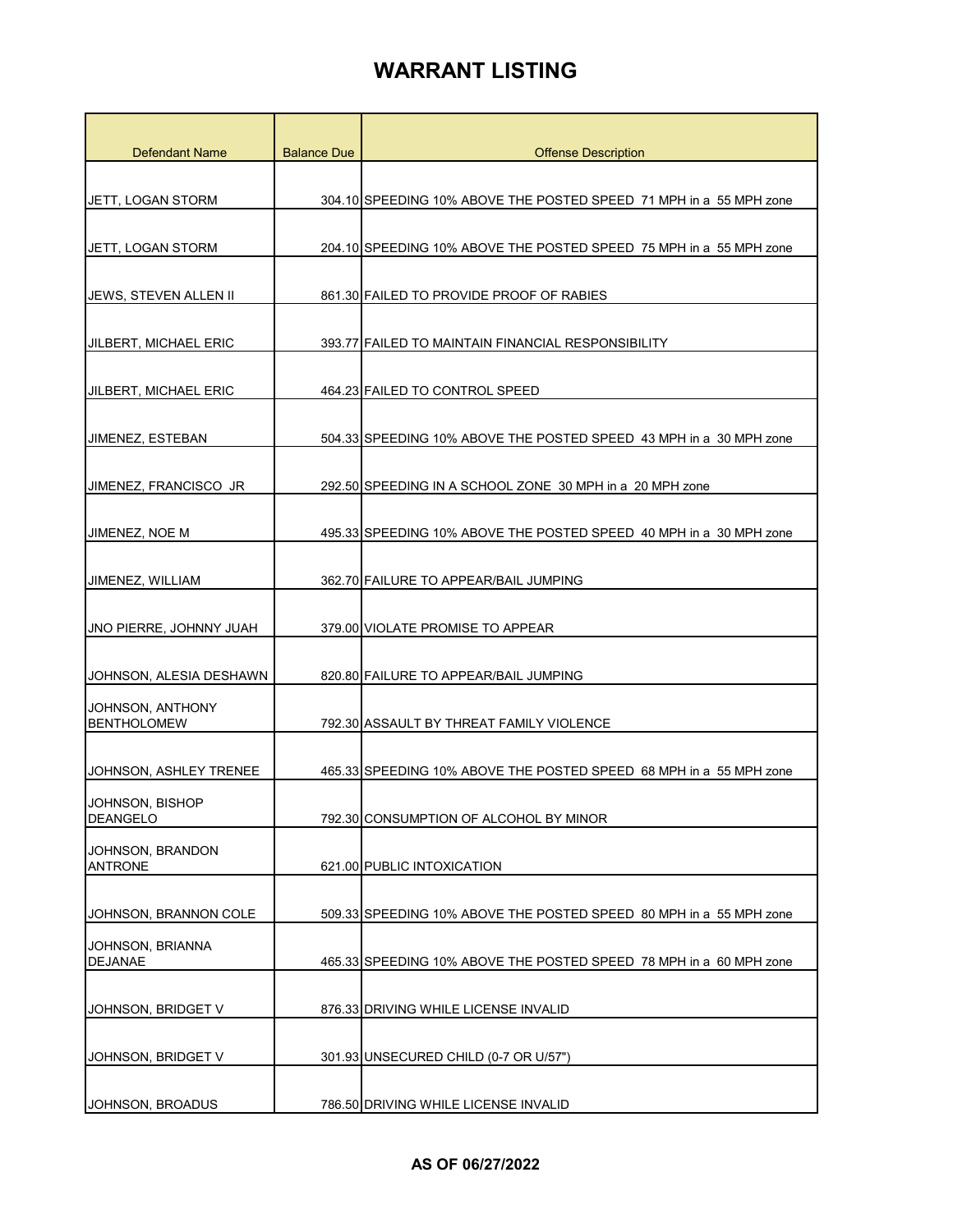| <b>Defendant Name</b>                 | <b>Balance Due</b> | <b>Offense Description</b>                                         |
|---------------------------------------|--------------------|--------------------------------------------------------------------|
|                                       |                    |                                                                    |
| JOHNSON, BROADUS                      |                    | 366.73 CUT ACROSS PROPERTY                                         |
|                                       |                    |                                                                    |
| JOHNSON, CAROLYN C                    |                    | 499.33 DRIVING WHILE LICENSE INVALID                               |
| JOHNSON, CHARLES JR                   |                    | 486.20 FAILED TO MAINTAIN FINANCIAL RESPONSIBILITY                 |
| JOHNSON, CHARLES<br><b>ANTHONY JR</b> |                    | 805.30 DRIVING WHILE LICENSE INVALID                               |
| JOHNSON, CHESTER LEE                  |                    | 374.10 SPEEDING 10% ABOVE THE POSTED SPEED 72 MPH in a 60 MPH zone |
| JOHNSON, CLAYTON TYRONE<br>S          |                    | 465.33 SPEEDING 10% ABOVE THE POSTED SPEED 71 MPH in a 55 MPH zone |
| JOHNSON, DARRIN MATTHEW               |                    | 465.33 SPEEDING 10% ABOVE THE POSTED SPEED 52 MPH in a 30 MPH zone |
| JOHNSON, DARRIN MATTHEW               |                    | 831.30 FAILED TO PROVIDE PROOF OF RABIES                           |
| JOHNSON, DAVARIUS LAMAR               |                    | 707.20 LOUD NOISE (BREACH OF THE PEACE)                            |
| JOHNSON, DEMETRIC                     |                    | 321.10 NO DRIVERS LICENSE                                          |
| JOHNSON, DEMETRIC                     |                    | 471.00 FAILED TO MAINTAIN FINANCIAL RESPONSIBILITY                 |
| JOHNSON, DERRICK L                    |                    | 525.20 FAILED TO MAINTAIN FINANCIAL RESPONSIBILITY                 |
| JOHNSON, DEVONTE<br><b>DOMINIQUE</b>  |                    | 843.83 DRIVING WHILE LICENSE INVALID                               |
| JOHNSON, DEVONTE<br><b>DOMINIQUE</b>  |                    | 453.70 FAILED TO MAINTAIN FINANCIAL RESPONSIBILITY                 |
| JOHNSON, EZELLIA<br><b>KQUESHAN</b>   |                    | 402.43 NO DRIVERS LICENSE                                          |
| JOHNSON, EZELLIA<br><b>KQUESHAN</b>   |                    | 597.30 FAILED TO MAINTAIN FINANCIAL RESPONSIBILITY                 |
| JOHNSON, HOLLEY PAIGE                 |                    | 597.30 FAILED TO MAINTAIN FINANCIAL RESPONSIBILITY                 |
| JOHNSON, IRENE                        |                    | 785.80 FAILED TO STERILIZE ANIMAL (ADOPTION CONTRACT)              |
| JOHNSON, JACE LEVAR                   |                    | 346.00 LOUD NOISE (BREACH OF THE PEACE)                            |
| JOHNSON, JAKORRIUM<br><b>KENDRALE</b> |                    | 504.33 FAILED TO YIELD ROW                                         |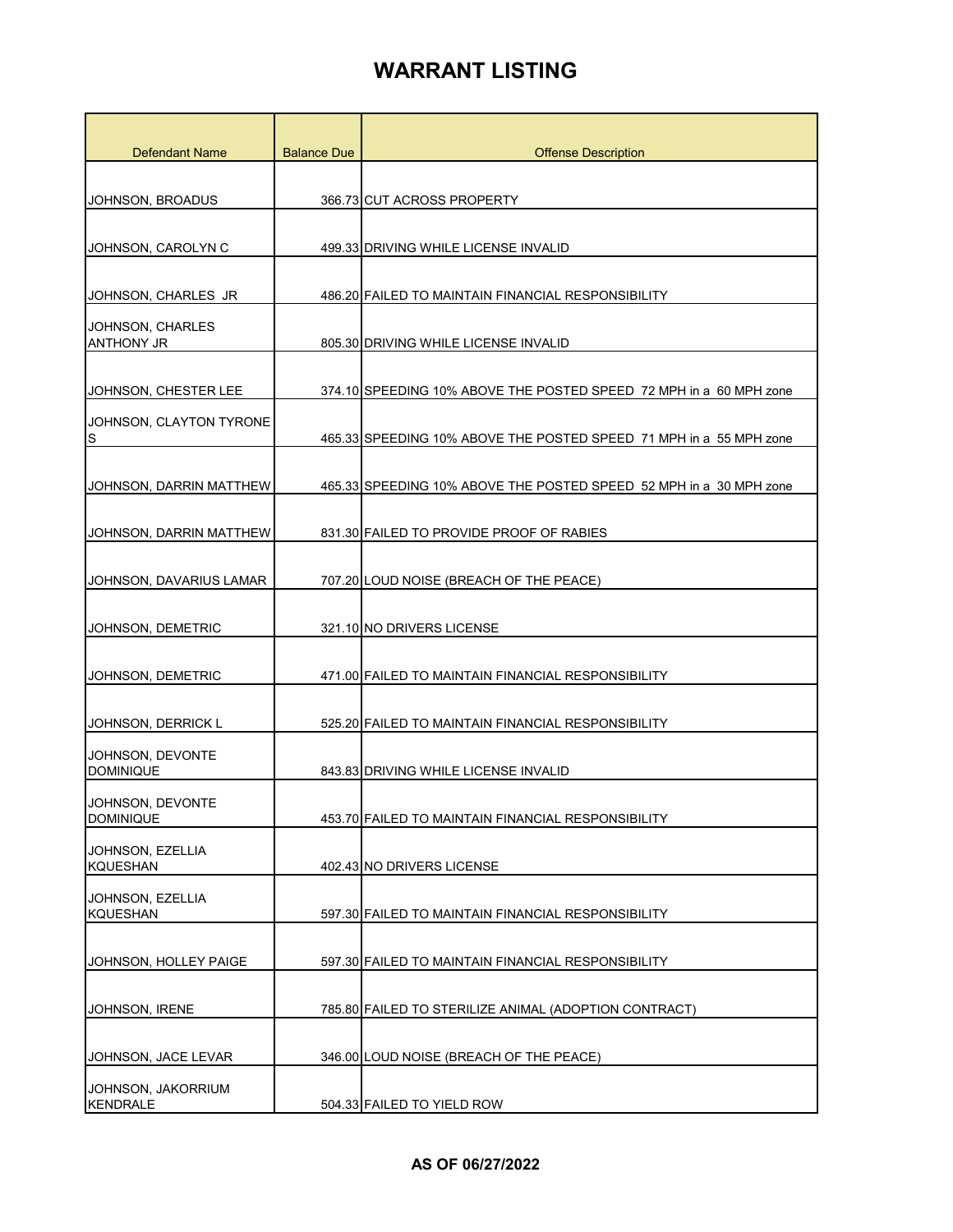| <b>Defendant Name</b>                       | <b>Balance Due</b> | <b>Offense Description</b>                                          |
|---------------------------------------------|--------------------|---------------------------------------------------------------------|
|                                             |                    |                                                                     |
| JOHNSON, JAMES ALLEN                        |                    | 404.10 SPEEDING 10% ABOVE THE POSTED SPEED 55 MPH in a 40 MPH zone  |
| JOHNSON, JAVONTE<br>ALEXANDER               |                    | 382.20 THEFT OF PROPERTY UNDER \$50                                 |
|                                             |                    |                                                                     |
| JOHNSON, JEFFERY LEMONT                     |                    | 616.00 FAILURE TO APPEAR/BAIL JUMPING                               |
| JOHNSON, JEFFERY LEMONT                     |                    | 2,341.30 TAMPERED WITH WATER DISTRIBUTION SYSTEM                    |
| JOHNSON, JERRELL<br><b>JAVONTE</b>          |                    | 561.50 DRIVING WHILE LICENSE INVALID                                |
| JOHNSON, JESSE SHELDON                      |                    | 839.80 FAILURE TO APPEAR/BAIL JUMPING                               |
| JOHNSON, JESSE SHELDON                      |                    | 677.30 FAILURE TO APPEAR/BAIL JUMPING                               |
| JOHNSON, JOHN VERNON                        |                    | 460.33 RAN / DISREGARDED STOP SIGN                                  |
| JOHNSON, JOSHUA EARL                        |                    | 496.73 SPEEDING 10% ABOVE THE POSTED SPEED 141 MPH in a 55 MPH zone |
| JOHNSON, KELLY DEWAYNE                      |                    | 837.20 LOUD NOISE (BREACH OF THE PEACE)                             |
| JOHNSON, KENNETH                            |                    | 651.00 UNLAWFUL USE OF WATER                                        |
| JOHNSON, LARRY EUGENE<br>JR                 |                    | 627.30 FAILED TO MAINTAIN FINANCIAL RESPONSIBILITY                  |
| JOHNSON, LASHANTAE<br><b>RACHELLE RENEE</b> |                    | 415.30 NO DRIVERS LICENSE                                           |
| JOHNSON, MARANDA N                          |                    | 547.30 FAILED TO MAINTAIN FINANCIAL RESPONSIBILITY                  |
| <b>JOHNSON, MARIAH</b><br><b>LASHANDA</b>   |                    | 465.33 SPEEDING 10% ABOVE THE POSTED SPEED 84 MPH in a 70 MPH zone  |
| JOHNSON, MELISSA R                          |                    | 327.73 SPEEDING 10% ABOVE THE POSTED SPEED 41 MPH in a 30 MPH zone  |
| JOHNSON, MELISSA R                          |                    | 195.00 SPEEDING 10% ABOVE THE POSTED SPEED 44 MPH in a 30 MPH zone  |
| JOHNSON, MICHELLE DENISE                    |                    | 831.30 FAILED TO PROVIDE PROOF OF RABIES                            |
| JOHNSON, NAKEE OMAR                         |                    | 2,781.30 TAMPERED WITH WATER DISTRIBUTION SYSTEM                    |
| JOHNSON, OLIVER BRADLEY<br><b>DAVID</b>     |                    | 460.33 SPEEDING 10% ABOVE THE POSTED SPEED 80 MPH in a 60 MPH zone  |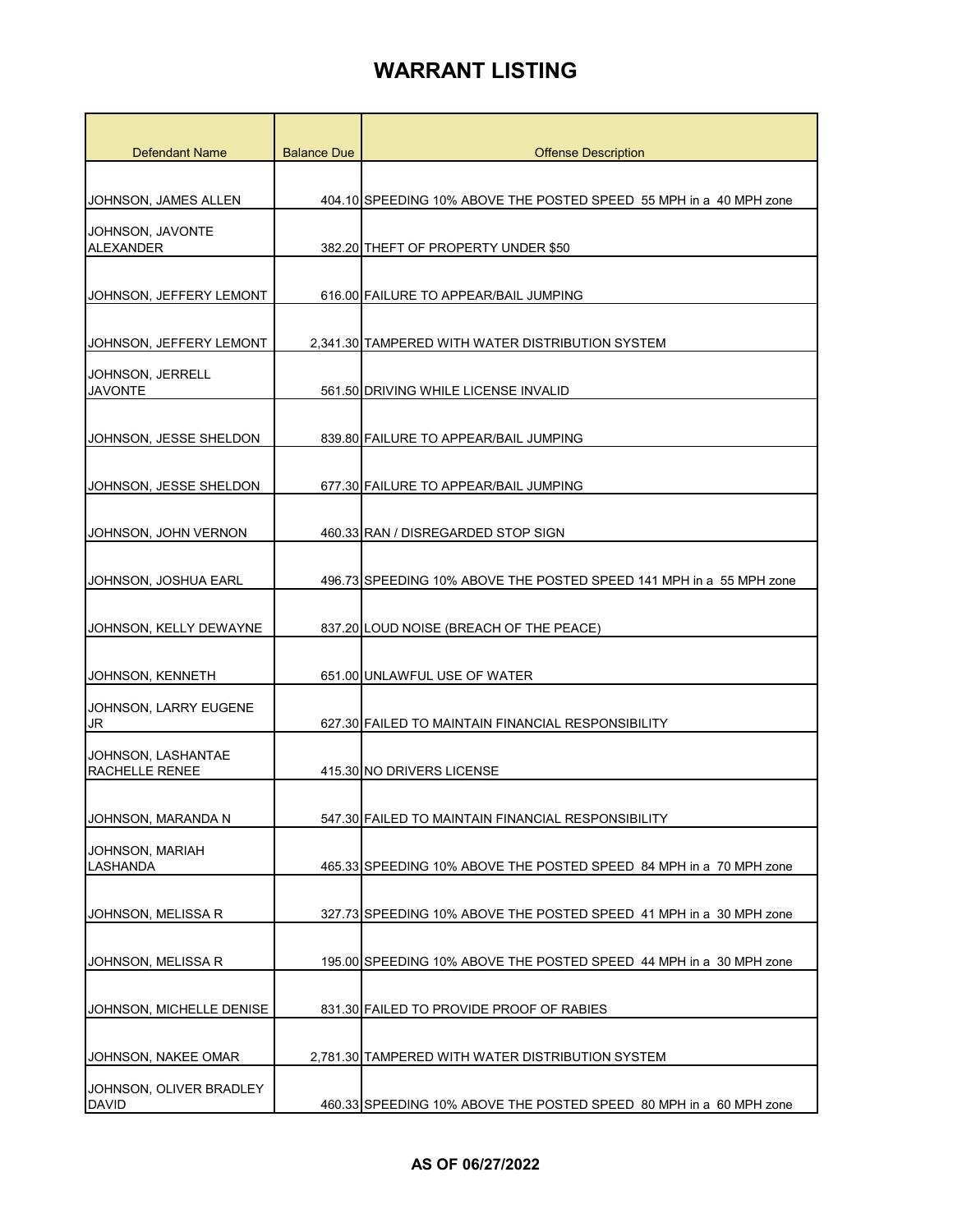| Defendant Name                        | <b>Balance Due</b> | <b>Offense Description</b>                                         |
|---------------------------------------|--------------------|--------------------------------------------------------------------|
|                                       |                    |                                                                    |
| JOHNSON, PAUL MARK                    |                    | 295.23 SPEEDING IN A SCHOOL ZONE 31 MPH in a 20 MPH zone           |
|                                       |                    |                                                                    |
| JOHNSON, PORSHIA NICOLE               |                    | 324.10 RAN RED LIGHT                                               |
| JOHNSON, QUINNTON                     |                    |                                                                    |
| <b>DARRELL</b>                        |                    | 465.33 FAILED TO SIGNAL TURN LAST 100 FEET OF MOVEMENT BEFORE TURN |
| JOHNSON, RAY CHARLES JR               |                    | 458.83 VIOLATE PROMISE TO APPEAR                                   |
| JOHNSON, RONALD KELVIN                |                    | 486.33 DRIVING WHILE LICENSE INVALID                               |
|                                       |                    |                                                                    |
| JOHNSON, RUSSELL E                    |                    | 834.83 DRIVING WHILE LICENSE INVALID                               |
| JOHNSON, SAMANTHA<br><b>CHRISTINE</b> |                    | 676.00 DRIVING WHILE LICENSE INVALID                               |
| JOHNSON, SAMANTHA<br><b>CHRISTINE</b> |                    | 146.00 FAILED TO DISPLAY DRIVERS LICENSE                           |
|                                       |                    |                                                                    |
| JOHNSON, SASHA CHEIAN                 |                    | 627.30 FAILED TO MAINTAIN FINANCIAL RESPONSIBILITY                 |
| JOHNSON, SASHA CHEIAN                 |                    | 488.70 VIOLATE PROMISE TO APPEAR                                   |
| JOHNSON, SAYNA C                      |                    | 861.30 FAILED TO PROVIDE PROOF OF RABIES                           |
| JOHNSON, SCOTT WILLIAM                |                    | 831.30 FAILED TO PROVIDE PROOF OF RABIES                           |
| JOHNSON, SEAN<br><b>CHRISTOPHER</b>   |                    | 800.80 FAILURE TO APPEAR/BAIL JUMPING                              |
| JOHNSON, SEANNITTA                    |                    |                                                                    |
| DASHAE                                |                    | 284.70 FAILED TO PROVIDE PROOF OF RABIES                           |
| JOHNSON, SEANNITTA<br><b>DASHAE</b>   |                    | 284.70 FAILED TO STERILIZE ANIMAL (ADOPTION CONTRACT)              |
| JOHNSON, SHAWN TYRE                   |                    | 837.33 DRIVING WHILE LICENSE INVALID                               |
|                                       |                    |                                                                    |
| JOHNSON, SHAWN TYRE                   |                    | 837.20 LOUD NOISE (BREACH OF THE PEACE)                            |
| JOHNSON, SHONTERIA<br><b>CHATE</b>    |                    | 621.00 DRIVING WHILE LICENSE INVALID                               |
| JOHNSON, STEVEN THOMAS                |                    | 504.33 RAN RED LIGHT                                               |
|                                       |                    |                                                                    |
| JOHNSON, TAMIKA LASHAY                |                    | 441.40 NO DRIVERS LICENSE                                          |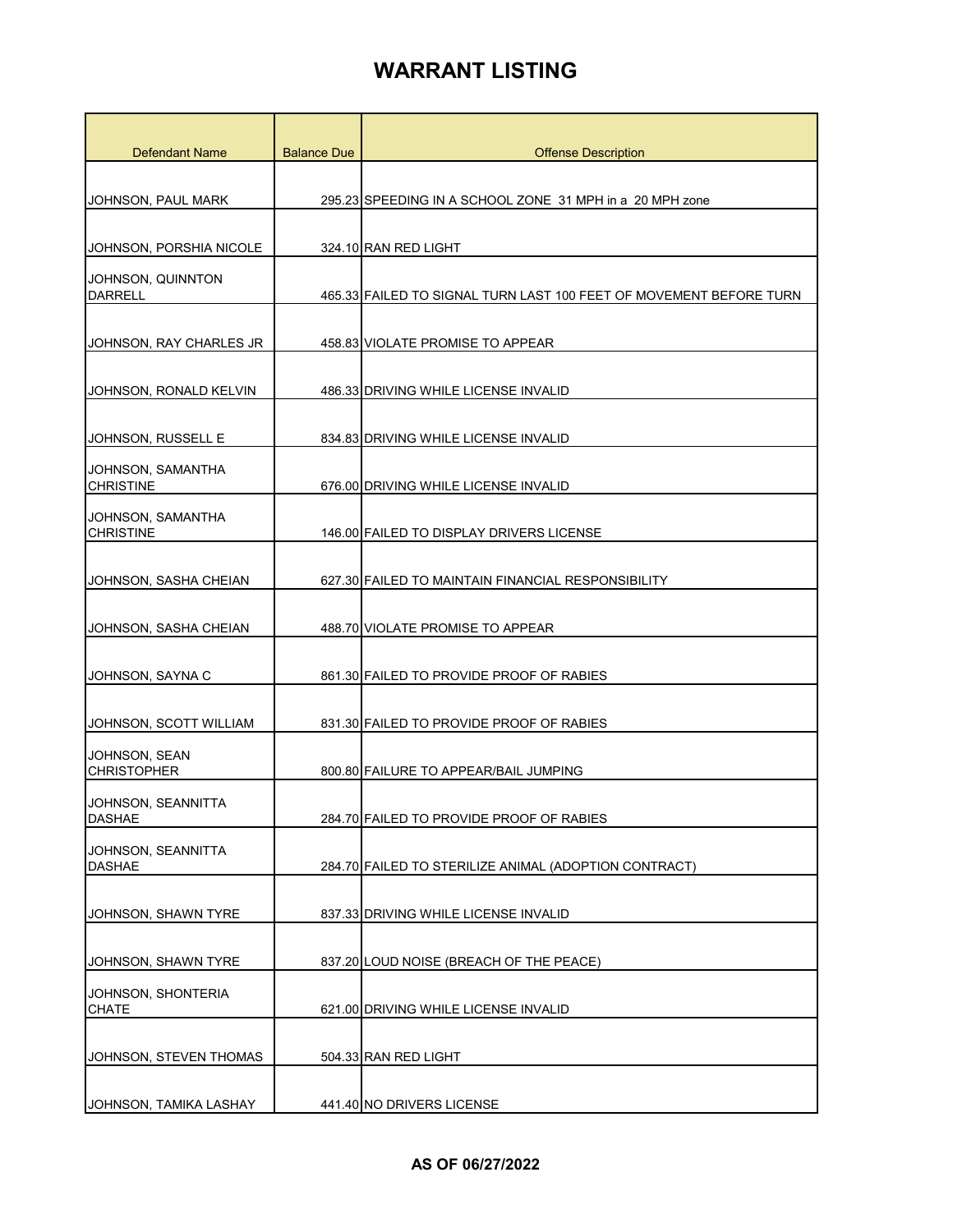| <b>Defendant Name</b>         | <b>Balance Due</b> | <b>Offense Description</b>                                         |
|-------------------------------|--------------------|--------------------------------------------------------------------|
|                               |                    |                                                                    |
| JOHNSON, TAVARIS LATRELL      |                    | 631.00 THEFT OF PROPERTY UNDER \$100                               |
| JOHNSON, TERRY DEWAYNE<br>JR  |                    | 391.30 EXPIRED REGISTRATION                                        |
|                               |                    |                                                                    |
| JOHNSON, TERRY L              |                    | 651.00 CARE OF PREMISES - SUPPLIES AND MATERIALS                   |
| JOHNSON, THURLOW R JR         |                    | 839.80 FAILURE TO APPEAR/BAIL JUMPING                              |
| JOHNSON, THURLOW R JR         |                    | 358.80 PUBLIC INTOXICATION                                         |
| JOHNSON, TONY KHAALIL II      |                    | 504.33 RAN / DISREGARDED STOP SIGN                                 |
| JOHNSON, VICTOR LEE           |                    | 861.30 FAILED TO PROVIDE PROOF OF RABIES                           |
| JOHNSON, YOLANDA LENEE        |                    | 785.80 FAILURE TO APPEAR/BAIL JUMPING                              |
| JOHNSTON, JESSICA M           |                    | 707.20 THEFT OF PROPERTY UNDER \$50                                |
| JONES GUTIERREZ, EMMA<br>JEAN |                    | 432.30 EXPIRED REGISTRATION                                        |
| JONES, ANTHONY L JR           |                    | 785.80 ANIMAL AT LARGE                                             |
| JONES, ANTHONY W              |                    | 499.85 LOUD NOISE (BREACH OF THE PEACE)                            |
| JONES, CHRISTIAN ZOE          |                    | 465.33 SPEEDING 10% ABOVE THE POSTED SPEED 82 MPH in a 60 MPH zone |
| JONES, CHRISTON JACOB         |                    | 824.80 THEFT OF PROPERTY UNDER \$100                               |
| JONES, CHRISTOPHER            |                    | 609.70 FAILED TO MAINTAIN FINANCIAL RESPONSIBILITY                 |
| <b>JONES. CHRISTOPHER</b>     |                    | 414.83 NO DRIVERS LICENSE                                          |
| JONES, CHRISTOPHER            |                    | 477.60 EXPIRED OR NO MOTOR VEHICLE INSPECTION                      |
| JONES, CHRISTOPHER            |                    | 282.73 NO SEAT BELT - DRIVER                                       |
| JONES, CHRISTOPHER            |                    | 785.80 FAILURE TO APPEAR/BAIL JUMPING                              |
| JONES, CLARENCE EUGENE        |                    | 646.00 PUBLIC INTOXICATION                                         |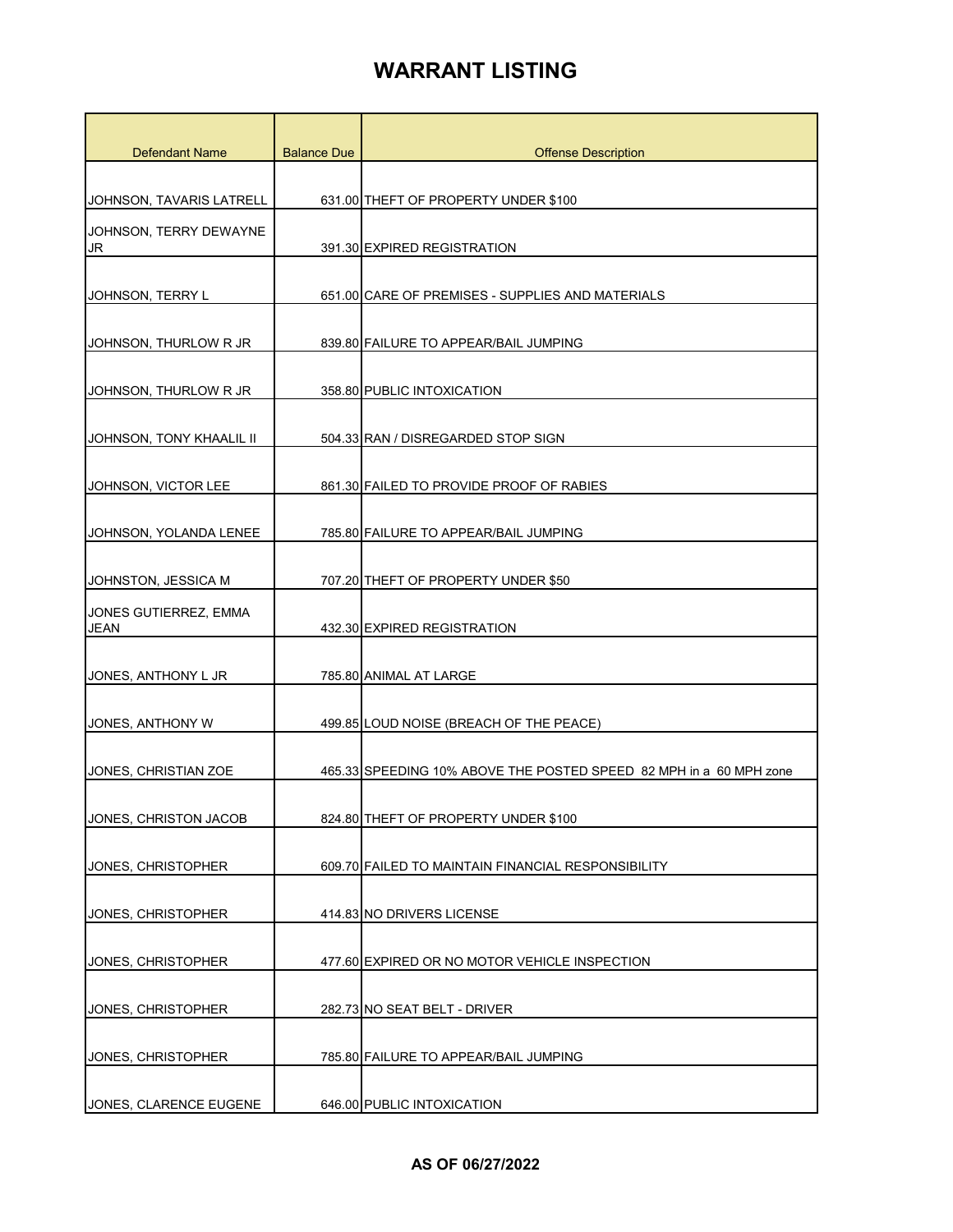| <b>Defendant Name</b>          | <b>Balance Due</b> | <b>Offense Description</b>                                         |
|--------------------------------|--------------------|--------------------------------------------------------------------|
|                                |                    |                                                                    |
| JONES, DAMIAN RJ               |                    | 627.30 FAILED TO MAINTAIN FINANCIAL RESPONSIBILITY                 |
| JONES, DATRICE A               |                    | 831.30 DRIVING WHILE LICENSE INVALID                               |
|                                |                    |                                                                    |
| JONES, DEVARIOUS W             |                    | 824.80 FAILURE TO APPEAR/BAIL JUMPING                              |
| JONES, DONTEZ PETER            |                    | 214.50 POSSESSION OF TOBACCO PRODUCTS BY A MINOR                   |
| JONES, IAN MATTHEW             |                    | 275.70 FAILURE TO RETURN LIBRARY MATERIALS (THEFT)                 |
| JONES, IAN MATTHEW             |                    | 275.70 FAILURE TO RETURN LIBRARY MATERIALS (THEFT)                 |
| JONES, JACOB DOUGLAS           |                    | 465.33 SPEEDING 10% ABOVE THE POSTED SPEED 40 MPH in a 35 MPH zone |
| JONES, JAMES LYNN              |                    | 551.20 LOUD NOISE (BREACH OF THE PEACE)                            |
| JONES, JANAYA LARAE            |                    | 432.30 EXPIRED REGISTRATION                                        |
| JONES, JASMINE JEANINNE        |                    | 785.80 UNLAWFUL USE OF WATER                                       |
| JONES, JERMAINE T              |                    | 135.20 EXPIRED REGISTRATION                                        |
| JONES, JERMAINE T              |                    | 262.60 DISPLAYED OBSCURED OR UNCLEAN LICENSE PLATES                |
| JONES, JERMAINE T              |                    | 421.20 FAILED TO MAINTAIN FINANCIAL RESPONSIBILITY                 |
| JONES, JERRICHA DELACIA        |                    | 497.83 VIOLATE PROMISE TO APPEAR                                   |
| JONES, JOSEPH ELIJAH           |                    | 831.30 THEFT OF SERVICE LESS THAN \$100.00                         |
| JONES, JOSHUA JAQUELL          |                    | 792.30 LOUD NOISE (BREACH OF THE PEACE)                            |
| JONES, JOSHUA LAWRENCE         |                    | 460.33 SPEEDING 10% ABOVE THE POSTED SPEED 67 MPH in a 55 MPH zone |
| JONES, KADEEM<br>DEMMANUEL     |                    | 587.50 FAILED TO PROVIDE PROOF OF RABIES                           |
| JONES, KELBY DAMON             |                    | 792.43 DRIVING WHILE LICENSE INVALID                               |
| JONES, KEMIYA NECOLE<br>LASHAI |                    | 465.33 SPEEDING 10% ABOVE THE POSTED SPEED 80 MPH in a 60 MPH zone |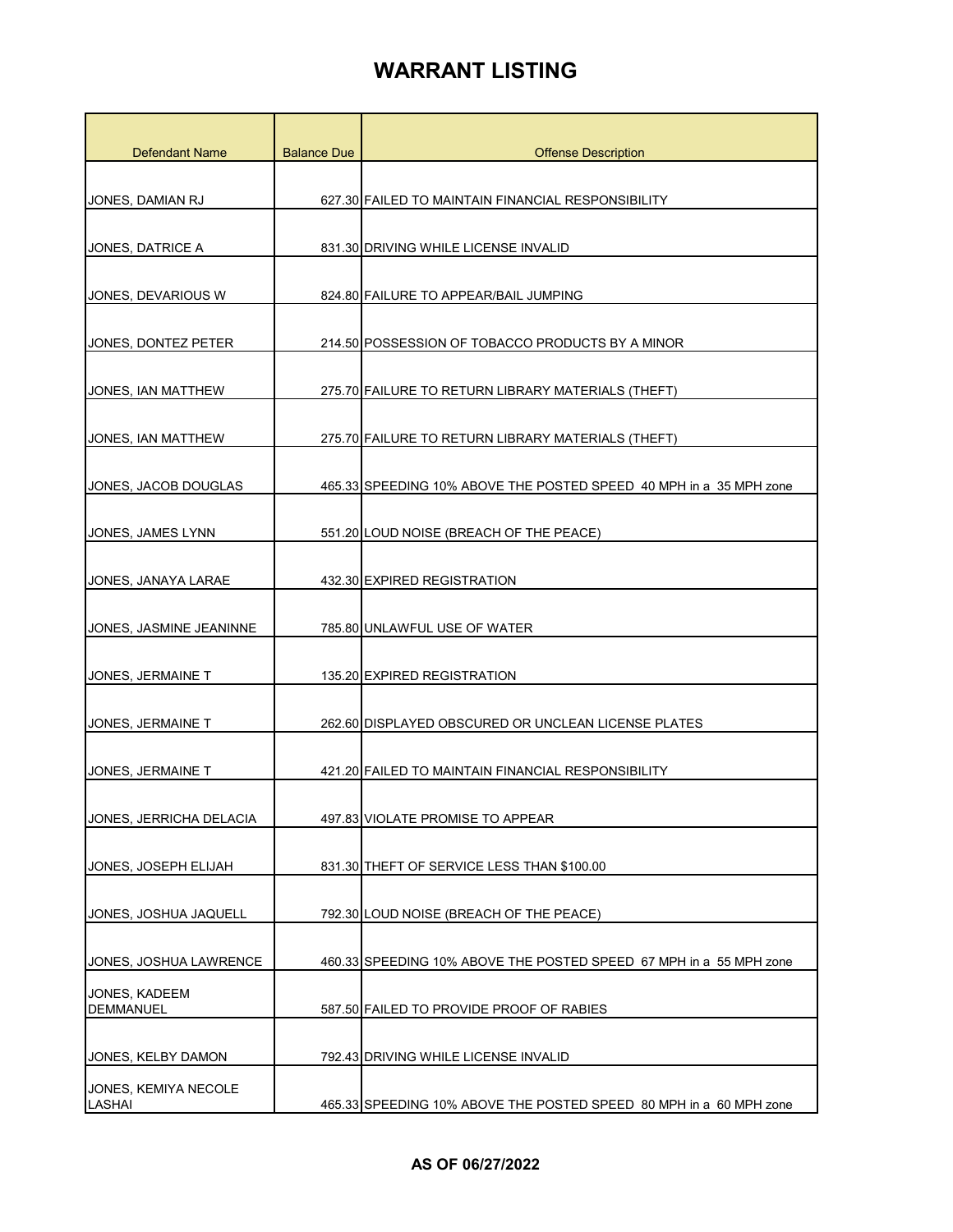| <b>Defendant Name</b>              | <b>Balance Due</b> | <b>Offense Description</b>                                         |
|------------------------------------|--------------------|--------------------------------------------------------------------|
|                                    |                    |                                                                    |
| <b>JONES, KRISTEN QUIANNA</b>      |                    | 497.83 SPEEDING IN A SCHOOL ZONE 44 MPH in a 25 MPH zone           |
|                                    |                    |                                                                    |
| JONES, LARRY DEAN                  |                    | 2.781.30 TAMPERED WITH WATER DISTRIBUTION SYSTEM                   |
| JONES, LOUIS DEE                   |                    | 529.23 SPEEDING IN A SCHOOL ZONE 54 MPH in a 35 MPH zone           |
| JONES, LOUIS DEE                   |                    | 366.73 SPEEDING 10% ABOVE THE POSTED SPEED 43 MPH in a 30 MPH zone |
| JONES, MARK JR                     |                    | 504.33 SPEEDING 10% ABOVE THE POSTED SPEED 65 MPH in a 45 MPH zone |
| JONES, MATTHEW                     |                    | 707.33 DRIVING WHILE LICENSE INVALID                               |
| JONES, MELVIN C JR                 |                    | 341.00 FAILURE TO APPEAR/BAIL JUMPING                              |
| <b>JONES, PATRICK B</b>            |                    | 465.33 SPEEDING 10% ABOVE THE POSTED SPEED 53 MPH in a 35 MPH zone |
| JONES, RODERICK DESHON             |                    | 792.43 DRIVING WHILE LICENSE INVALID                               |
| JONES, SHANNON MARIE               |                    | 649.00 THEFT OF PROPERTY UNDER \$50                                |
| JONES, SHARENA<br><b>DOMMINYSE</b> |                    | 839.80 FAILURE TO APPEAR/BAIL JUMPING                              |
| JONES, SHARENA<br><b>DOMMINYSE</b> |                    | 551.00 ASSAULT BY CONTACT                                          |
| <b>JONES, SHERRAI MONTRICE</b>     |                    | 441.30 FAILED TO DISPLAY DRIVERS LICENSE                           |
| JONES, STEFON RICARDO II           |                    | 846.30 DRIVING WHILE LICENSE INVALID                               |
| JONES, STEPHEN M                   |                    | 321.73 DEFECTIVE HEAD LAMPS                                        |
| JONES, TERRANCE L                  |                    | 465.33 SPEEDING 10% ABOVE THE POSTED SPEED 47 MPH in a 35 MPH zone |
| JONES, TIMOTHY MICHAEL JR          |                    | 162.50 SPEEDING IN A SCHOOL ZONE 35 MPH in a 20 MPH zone           |
| JONES, WILLIE MARTELL              |                    | 636.30 FAILED TO MAINTAIN FINANCIAL RESPONSIBILITY                 |
| JONES, YVONNE MARIE                |                    | 686.00 ASSAULT BY CONTACT FAMILY VIOLENCE                          |
| JORDAN, DEVONTE MARQUIS            |                    | 392.73 SPEEDING IN A SCHOOL ZONE 33 MPH in a 20 MPH zone           |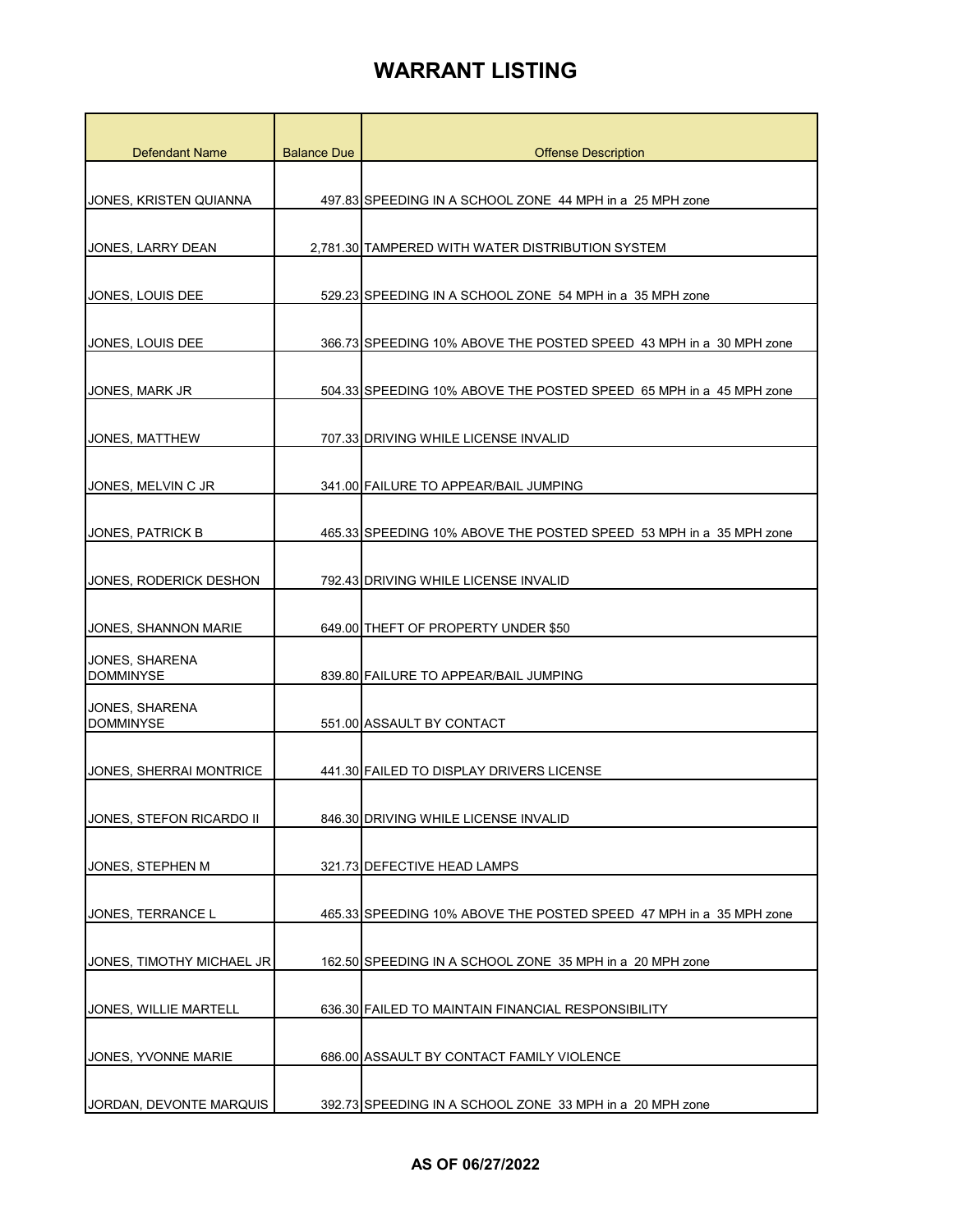| <b>Defendant Name</b>                | <b>Balance Due</b> | <b>Offense Description</b>                                         |
|--------------------------------------|--------------------|--------------------------------------------------------------------|
|                                      |                    |                                                                    |
| JORDAN, JAMIE CHRISTIAN              |                    | 824.80 FAILURE TO APPEAR/BAIL JUMPING                              |
| JORDAN, KRYSTINA                     |                    |                                                                    |
| <b>MONIQUE</b>                       |                    | 497.83 VIOLATE PROMISE TO APPEAR                                   |
|                                      |                    |                                                                    |
| JORDAN, MERCY MARRETTA               |                    | 824.80 FAILED TO STERILIZE ANIMAL (ADOPTION CONTRACT)              |
| JOSEPH, GERLINDE<br><b>RANZINGER</b> |                    | 409.10 DROVE ON THE WRONG SIDE OF THE ROADWAY                      |
|                                      |                    |                                                                    |
| JOURDAIN, TATYANA T                  |                    | 621.00 THEFT OF PROPERTY UNDER \$100                               |
|                                      |                    |                                                                    |
| JOYNER CAIN, LISA ARNETT             |                    | 785.80 UNLAWFUL USE OF WATER                                       |
| JOYNER, STEVEN D                     |                    | 792.30 DIGGING OUT                                                 |
|                                      |                    |                                                                    |
| <b>JUAREZ, ARLENE MARIE</b>          |                    | 480.33 RAN / DISREGARDED STOP SIGN                                 |
|                                      |                    |                                                                    |
| <b>JUBA, NEFERTERIA</b>              |                    | 895.70 UNLAWFUL USE OF WATER                                       |
|                                      |                    |                                                                    |
| JUDE, KERRI LEE                      |                    | 295.23 DEFECTIVE HEAD LAMPS                                        |
| JUDE, KERRI LEE                      |                    | 490.23 DISREGARDED POLICE OFFICER                                  |
|                                      |                    |                                                                    |
| <b>JURKOVICH, AMBER LYNN</b>         |                    | 187.20 EXPIRED REGISTRATION                                        |
|                                      |                    |                                                                    |
| JUSTICE, CRYSTAL L                   |                    | 505.70 FAILURE TO RETURN LIBRARY MATERIALS (THEFT)                 |
| <b>JUSTICE, TRISHA RENEA</b>         |                    |                                                                    |
|                                      |                    | 465.33 SPEEDING 10% ABOVE THE POSTED SPEED 59 MPH in a 45 MPH zone |
| KAHLLEY, WILLIAM D                   |                    | 504.33 SPEEDING 10% ABOVE THE POSTED SPEED 78 MPH in a 60 MPH zone |
|                                      |                    |                                                                    |
| KASE, RACHEL NICOLE                  |                    | 651.00 LOUD NOISE (BREACH OF THE PEACE)                            |
|                                      |                    |                                                                    |
| KATASSE, RAVEN JAZZ                  |                    | 287.30 NO DRIVERS LICENSE                                          |
| KAUN, ROBERT W                       |                    | 570.70 UNAUTHORIZED BURNING WITHIN CITY LIMITS                     |
|                                      |                    |                                                                    |
| KAZISKA, MATTHEW J                   |                    | 651.00 LITTERING OR ILLEGAL DUMPING OF FIVE POUNDS OR LESS         |
|                                      |                    |                                                                    |
| <b>KECK, RACHEL DAWN</b>             |                    | 465.33 SPEEDING 10% ABOVE THE POSTED SPEED 56 MPH in a 40 MPH zone |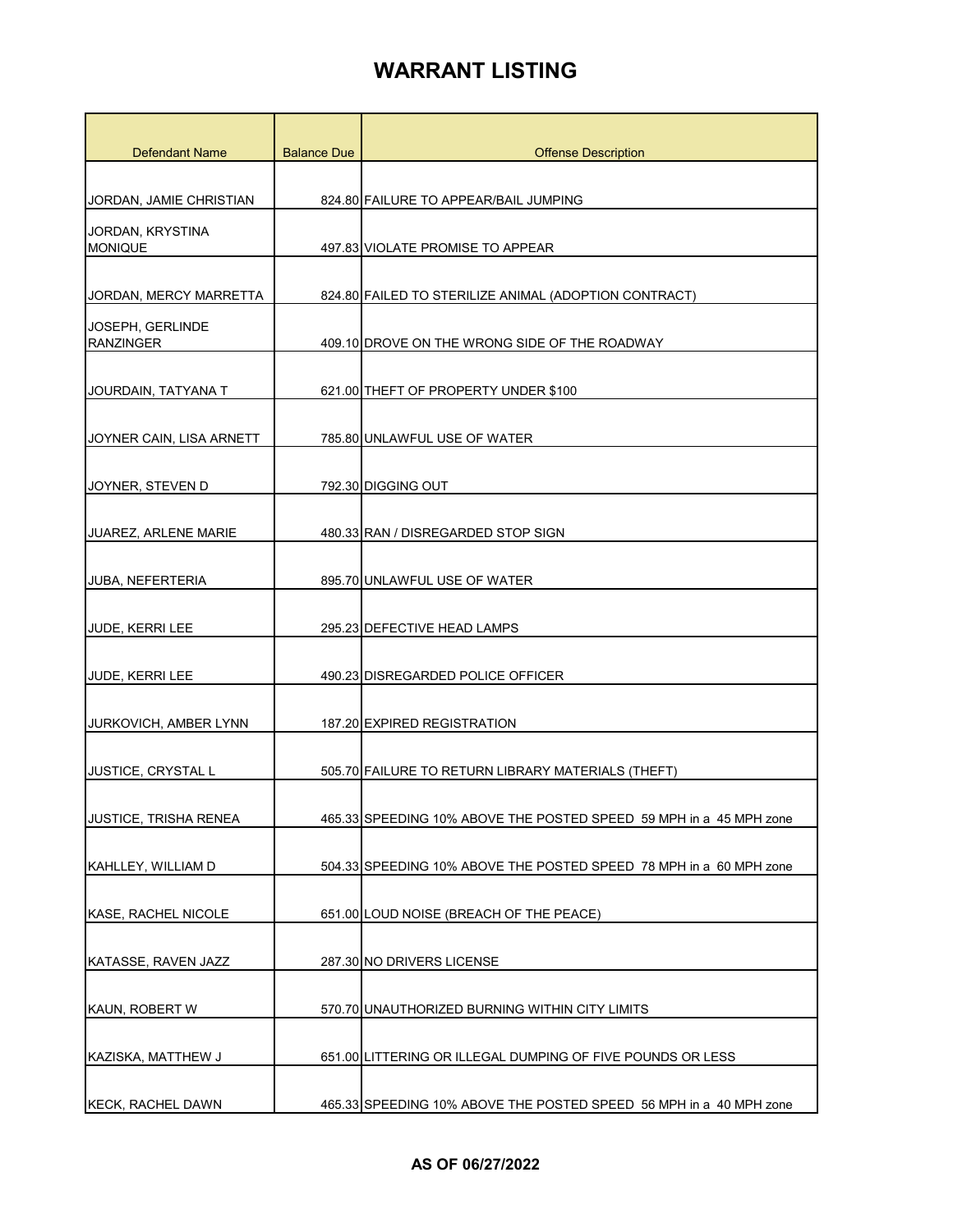| <b>Defendant Name</b>                          | <b>Balance Due</b> | <b>Offense Description</b>                                         |
|------------------------------------------------|--------------------|--------------------------------------------------------------------|
|                                                |                    |                                                                    |
| <b>KEEAR, THOMAS PATRICK</b>                   |                    | 399.23 FAILED TO YIELD ROW TO EMERGENCY VEHICLE                    |
|                                                |                    |                                                                    |
| <b>KEEL, BRETT MICHAEL</b>                     |                    | 510.83 FAILED TO CONTROL SPEED                                     |
| KEELS, CHARLES EDWARD<br>JR                    |                    | 261.43 SPEEDING 10% ABOVE THE POSTED SPEED 63 MPH in a 45 MPH zone |
|                                                |                    |                                                                    |
| <b>KELLER, SHELLEY D</b>                       |                    | 366.73 SPEEDING 10% ABOVE THE POSTED SPEED 81 MPH in a 70 MPH zone |
|                                                |                    |                                                                    |
| <b>KELLY, ASHLEY SHERII</b>                    |                    | 863.80 DRIVING WHILE LICENSE INVALID                               |
| <b>KELLY, DANNY PAUL</b>                       |                    | 551.33 DRIVING WHILE LICENSE INVALID                               |
|                                                |                    |                                                                    |
| KELLY, JOSHUA M                                |                    | 132,60 SPEEDING 10% ABOVE THE POSTED SPEED 40 MPH in a 30 MPH zone |
|                                                |                    |                                                                    |
| <b>KELLY, MONTRELLE A</b>                      |                    | 616.00 FAILURE TO APPEAR/BAIL JUMPING                              |
| <b>KEMP GUILLORY,</b><br><b>JANEICESAYA JA</b> |                    | 499.33 SPEEDING 10% ABOVE THE POSTED SPEED 41 MPH in a 30 MPH zone |
| <b>KEMP GUILLORY,</b>                          |                    |                                                                    |
| <b>JANEICESAYA JA</b>                          |                    | 651.30 FAILED TO MAINTAIN FINANCIAL RESPONSIBILITY                 |
| <b>KEMP GUILLORY,</b><br>JANEICESAYA JA        |                    | 499.33 SPEEDING 10% ABOVE THE POSTED SPEED 40 MPH in a 30 MPH zone |
| <b>KEMP GUILLORY,</b><br>JANEICESAYA JA        |                    | 756.73 SPEEDING 10% ABOVE THE POSTED SPEED 69 MPH in a 55 MPH zone |
| KEMP, SARIEL CALVIONA                          |                    |                                                                    |
| <b>NATERIA</b>                                 |                    | 621.00 THEFT OF PROPERTY UNDER \$100                               |
| <b>KEMPER, TAMMARA JENISE</b>                  |                    | 275.60 FAILURE TO RETURN LIBRARY MATERIALS (THEFT)                 |
|                                                |                    |                                                                    |
| <b>KEMPER, TAMMARA JENISE</b>                  |                    | 510.83 FAILED TO CONTROL SPEED                                     |
| <b>KENDRICK, JOHN</b>                          |                    | 375.70 FAILURE TO RETURN LIBRARY MATERIALS (THEFT)                 |
| <b>KENNEDY, COURTNEY</b>                       |                    |                                                                    |
| <b>DEWAUN</b>                                  |                    | 325.00 FAILURE TO RETURN LIBRARY MATERIALS (THEFT)                 |
| <b>KEOWN, DAKOTA EDWARD</b>                    |                    | 510.83 FAILED TO CONTROL SPEED                                     |
|                                                |                    |                                                                    |
| <b>KEPLER, SANDRA MERRILY</b>                  |                    | 861.30 FAILED TO PROVIDE PROOF OF RABIES                           |
| KETCHMORE, AFRIKA MONA                         |                    | 2,181.00 TAMPERED WITH WATER DISTRIBUTION SYSTEM                   |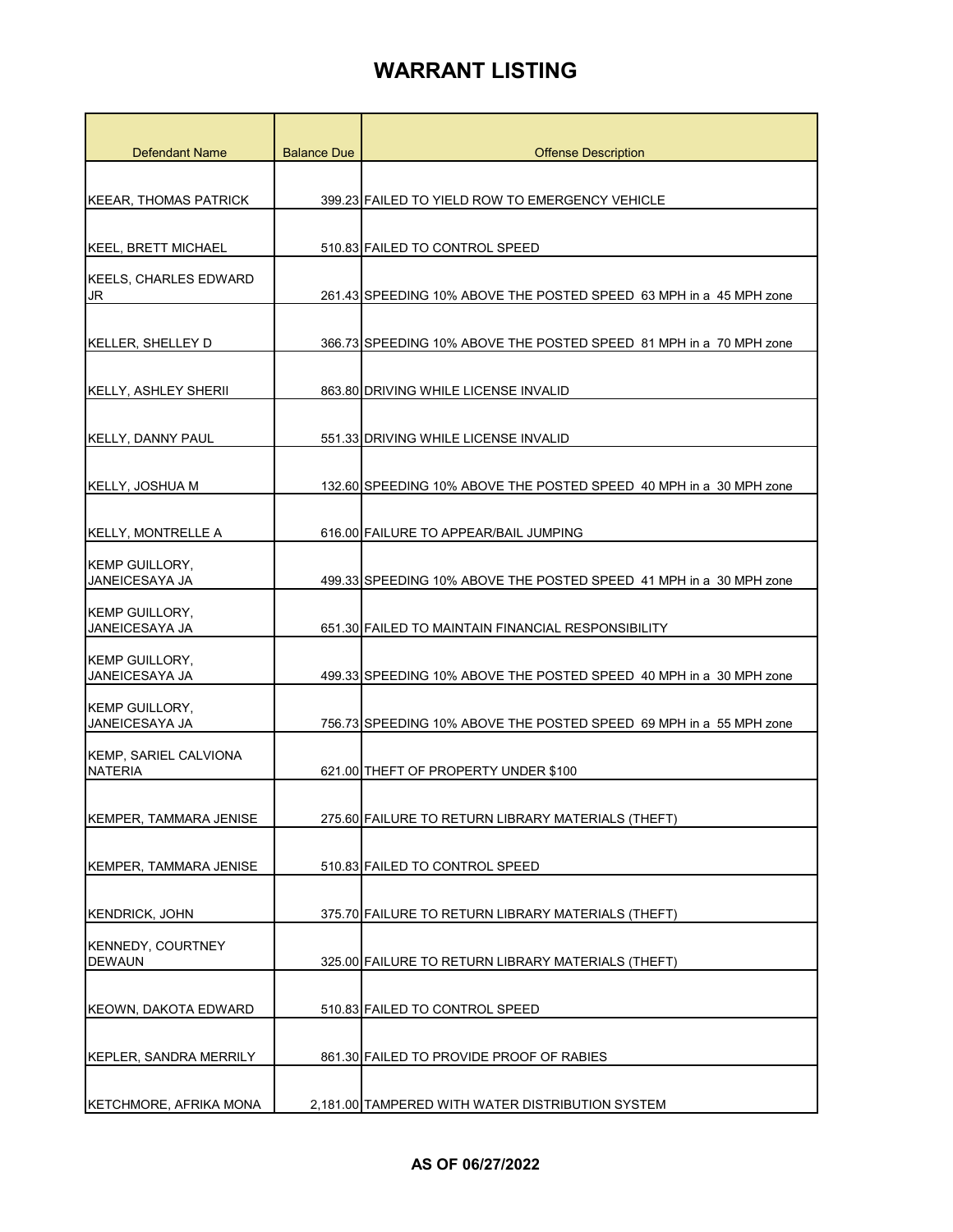| <b>Defendant Name</b>                | <b>Balance Due</b> | <b>Offense Description</b>                                         |
|--------------------------------------|--------------------|--------------------------------------------------------------------|
|                                      |                    |                                                                    |
| <b>KEY, BENGAL EUGENE</b>            |                    | 442.13 SPEEDING IN A SCHOOL ZONE 41 MPH in a 20 MPH zone           |
| <b>KEY, BENGAL EUGENE</b>            |                    | 486.20 FAILED TO MAINTAIN FINANCIAL RESPONSIBILITY                 |
|                                      |                    |                                                                    |
| KHAN, MOHAMMAD S                     |                    | 831.30 CARE OF PREMISES-ABANDONED APPLIANCES                       |
| KILLONGAN, JUDITH STELLA             |                    | 234.00 SPEEDING 10% ABOVE THE POSTED SPEED 60 MPH in a 45 MPH zone |
| KILMER, CAYLEN J EDWARD              |                    | 497.83 SPEEDING IN A SCHOOL ZONE 32 MPH in a 20 MPH zone           |
| KIM, SHIRLY                          |                    | 831.30 CARE OF PREMISES - SUPPLIES AND MATERIALS                   |
| KIM, WON JOON                        |                    | 227.50 WALK ON ROADWAY WHERE SIDEWALK PROVIDED                     |
| KIMBLE, OCTAVIS JAMAL                |                    | 347.83 SPEEDING 10% ABOVE THE POSTED SPEED 61 MPH in a 40 MPH zone |
| KINDHART, CHEYENNE<br><b>RAEDAWN</b> |                    | 542.83 SPEEDING 10% ABOVE THE POSTED SPEED 67 MPH in a 45 MPH zone |
| <b>KING, ANTHONY PATRICK</b>         |                    | 495.33 SPEEDING 10% ABOVE THE POSTED SPEED 44 MPH in a 30 MPH zone |
| KING, BONNIE SHAW                    |                    | 616.00 FAILURE TO APPEAR/BAIL JUMPING                              |
| KING, BRUCE HARVEY                   |                    | 621.00 PUBLIC INTOXICATION                                         |
| KING, DARIUS DEANDRE                 |                    | 456.90 NO DRIVERS LICENSE                                          |
| KING, EDWARD JR                      |                    | 536.83 SPEEDING IN A SCHOOL ZONE 35 MPH in a 25 MPH zone           |
| KING, JAMES R                        |                    | 465.33 FAILED TO SIGNAL INTENT TO TURN                             |
| KING, KANDIS LACHELLE                |                    | 458.83 VIOLATE PROMISE TO APPEAR                                   |
| KING, KRISTY DAWN                    |                    | 861.30 FAILED TO PROVIDE PROOF OF RABIES                           |
| KING, MATTHEW ALLEN                  |                    | 843.83 DRIVING WHILE LICENSE INVALID                               |
| KING, MATTHEW ALLEN                  |                    | 451.73 SPEEDING IN A SCHOOL ZONE 31 MPH in a 20 MPH zone           |
| KING, MICHAEL JAMES                  |                    | 616.33 DRIVING WHILE LICENSE INVALID                               |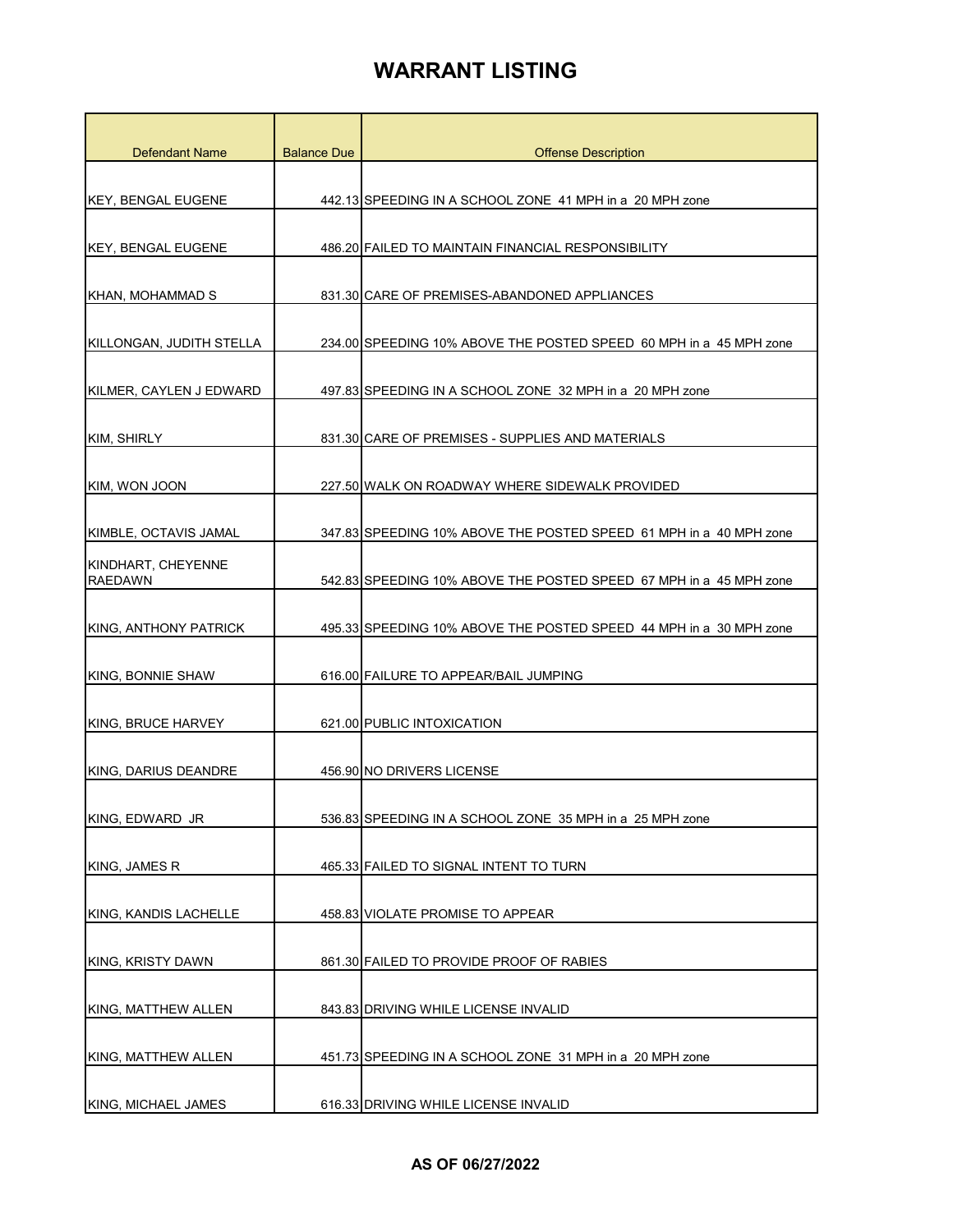| <b>Defendant Name</b>              | <b>Balance Due</b> | <b>Offense Description</b>                                         |
|------------------------------------|--------------------|--------------------------------------------------------------------|
|                                    |                    |                                                                    |
| <b>KING, MICHAEL ROBERT</b>        |                    | 792.30 THEFT OF PROPERTY UNDER \$100                               |
| KING, MICHAEL ROBERT               |                    | 493.30 ANIMAL AT LARGE                                             |
| IKING, SHAWN THOMAS                |                    | 837.20 THEFT OF PROPERTY UNDER \$50                                |
| KINSLEY, RACHEL ANN                |                    | 2,781.30 ALLOWING UNSANITARY CONDITIONS                            |
| KIRKSEY, TERRELL WILLIAM           |                    | 824.80 FAILURE TO APPEAR/BAIL JUMPING                              |
| KIRKSEY, TERRELL WILLIAM           |                    | 646.00 FAILED TO STERILIZE ANIMAL (ADOPTION CONTRACT)              |
| KISER, ERIC DANTE                  |                    | 621.00 DRIVING WHILE LICENSE INVALID                               |
| KITTRELL, ANGELA LEE               |                    | 268.00 EXPIRED OR NO MOTOR VEHICLE INSPECTION                      |
| KIZZIE, RAY ANTHONY JR             |                    | 824.80 FAILURE TO APPEAR/BAIL JUMPING                              |
| KLINE, EMERSON ISAAC               |                    | 321.00 DISPLAYED OBSCURED OR UNCLEAN LICENSE PLATES                |
| KLING, CHRISTINA LYNN              |                    | 831.30 FAILED TO PROVIDE PROOF OF RABIES                           |
| KLING, JAY JOSEPH                  |                    | 334.23 FAILED TO SIGNAL INTENT TO TURN                             |
| KLING. JAY JOSEPH                  |                    | 386.73 FAILED TO CONTROL SPEED                                     |
| KLING, JAY JOSEPH                  |                    | 876.20 THEFT OF PROPERTY UNDER \$50                                |
| <b>KLOCK, KARL PETER</b>           |                    | 401.83 SPEEDING 10% ABOVE THE POSTED SPEED 49 MPH in a 35 MPH zone |
| KLUDT, BRITANI LEANN               |                    | 274.10 SPEEDING 10% ABOVE THE POSTED SPEED 41 MPH in a 30 MPH zone |
| KNIGHT, EONICA SADE                |                    | 831.30 ASSAULT BY CONTACT                                          |
| KNIGHT, GREGORY LLOYD              |                    | 792.30 THEFT OF PROPERTY UNDER \$100                               |
| KNIGHT, JUSTIN JOEL                |                    | 464.23 RAN RED LIGHT                                               |
| KOFF, ALEXANDER<br><b>HARRISON</b> |                    | 480.33 FAILED TO YIELD ROW                                         |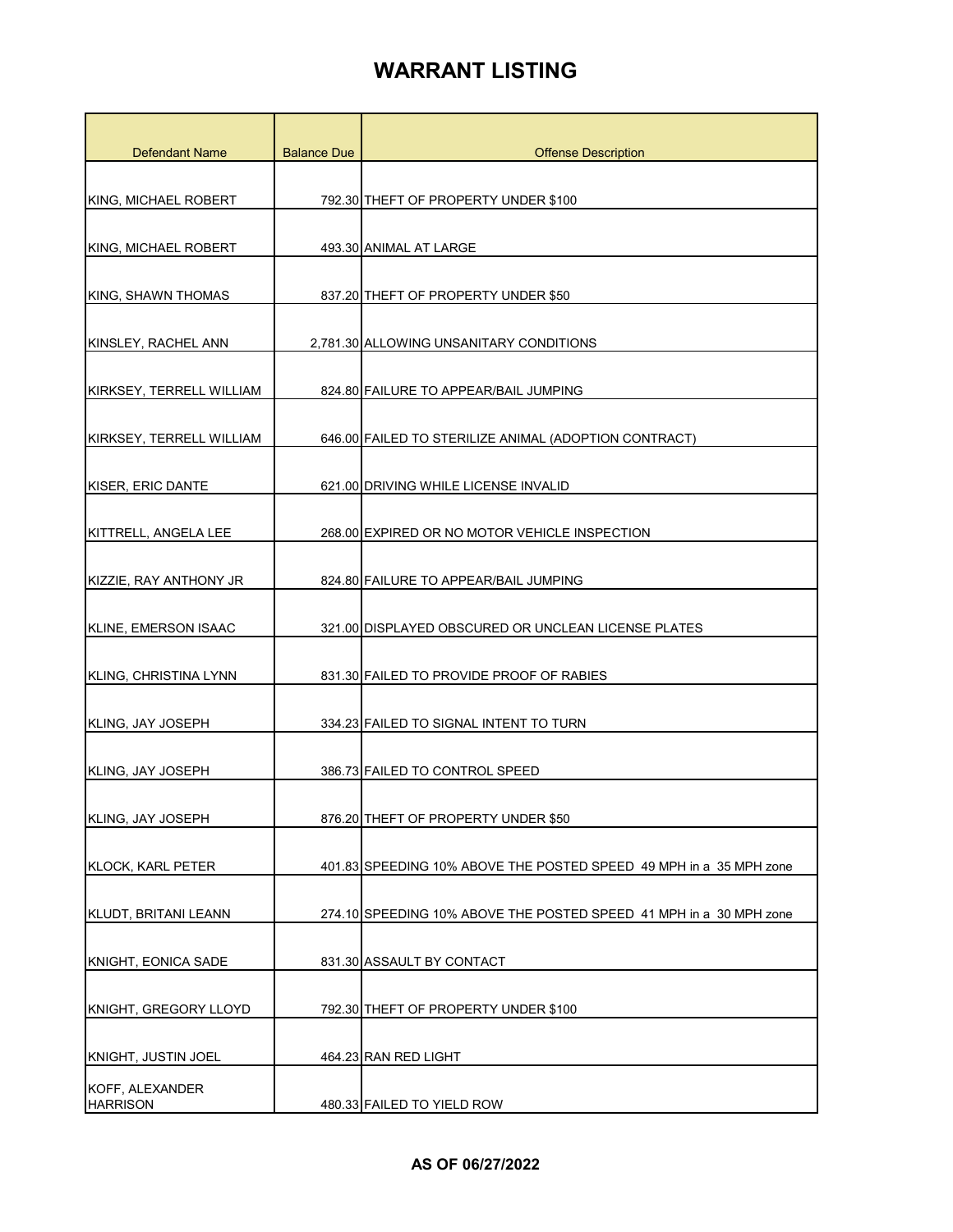| <b>Defendant Name</b>                 | <b>Balance Due</b> | <b>Offense Description</b>                                         |
|---------------------------------------|--------------------|--------------------------------------------------------------------|
|                                       |                    |                                                                    |
| KONECNY, AMBER MARIE                  |                    | 2.820.30 TAMPERED WITH WATER DISTRIBUTION SYSTEM                   |
|                                       |                    |                                                                    |
| KOPP, KAYLA RAE                       |                    | 800.80 LOUD NOISE (BREACH OF THE PEACE)                            |
| KORN, DAVID PATRICK                   |                    | 291.20 FAILED TO MAINTAIN FINANCIAL RESPONSIBILITY                 |
| KOSAR, ALYSSA KAYLYNN                 |                    | 471.33 SPEEDING 10% ABOVE THE POSTED SPEED 90 MPH in a 60 MPH zone |
| KRINKIE, TREVOR JON                   |                    | 831.30 FAILED TO PROVIDE PROOF OF RABIES                           |
| KUBIAK, SAMUEL T                      |                    | 792.43 DRIVING WHILE LICENSE INVALID                               |
| KUEHN, BRITTANY                       |                    | 792.30 DRIVING WHILE LICENSE INVALID                               |
| KUIJPERS, MYRTLE LYNN                 |                    | 824.80 UNLAWFUL USE OF WATER                                       |
| KUYORO, ADELEKE MICHAEL<br>JR         |                    | 783.80 PUBLIC INTOXICATION                                         |
| LACAYO, JOSEPH ROBERT                 |                    | 837.20 LOUD NOISE (BREACH OF THE PEACE)                            |
| LADSON, DESTANY<br><b>SHAYBREE</b>    |                    | 488.83 VIOLATE PROMISE TO APPEAR                                   |
| LAMB, MOZELLA MONIQUE<br><b>ELISE</b> |                    | 460.33 SPEEDING 10% ABOVE THE POSTED SPEED 90 MPH in a 70 MPH zone |
| LAMBERG, WHITNEY                      |                    | 465.33 RAN RED LIGHT                                               |
| LAMBERT, ALBERTA SHANTA               |                    | 401.83 SPEEDING 10% ABOVE THE POSTED SPEED 45 MPH in a 30 MPH zone |
| LAMBERT, MAURICE HAROLD               |                    | 257.00 FAILED TO MAINTAIN FINANCIAL RESPONSIBILITY                 |
| LAMBERT, MAURICE HAROLD               |                    | 140.00 RAN / DISREGARDED STOP SIGN                                 |
| LAMBERT, MAURICE HAROLD               |                    | 247.73 SPEEDING 10% ABOVE THE POSTED SPEED 71 MPH in a 60 MPH zone |
| LAMBERT, REGINALD E                   |                    | 465.33 SPEEDING 10% ABOVE THE POSTED SPEED 53 MPH in a 35 MPH zone |
| LAMBERT, TONYA JOHNSON                |                    | 504.33 SPEEDING 10% ABOVE THE POSTED SPEED 86 MPH in a 60 MPH zone |
| LAMBERT, TONYA JOHNSON                |                    | 619.00 UNLAWFUL USE OF WATER                                       |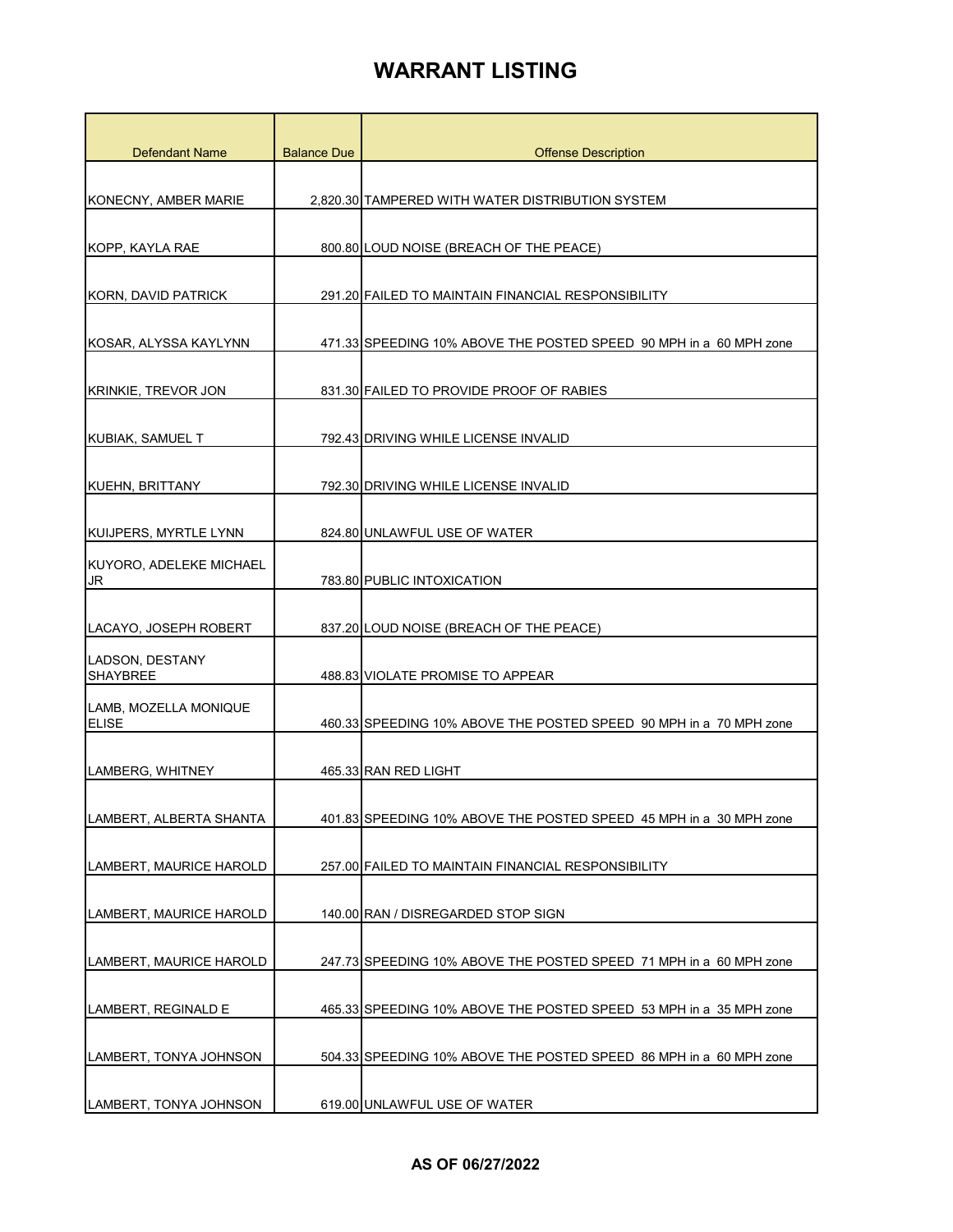| <b>Defendant Name</b>                  | <b>Balance Due</b> | <b>Offense Description</b>                                         |
|----------------------------------------|--------------------|--------------------------------------------------------------------|
|                                        |                    |                                                                    |
| LAMING, KENNETH                        |                    | 828.70 UNLAWFUL USE OF WATER                                       |
|                                        |                    |                                                                    |
| LAMING, STEPHANIE E                    |                    | 2.778.70 TAMPERED WITH WATER DISTRIBUTION SYSTEM                   |
| LAND, CHARLES MATTHEW<br><b>JOSEPH</b> |                    | 360.10 EXPIRED OR NO MOTOR VEHICLE INSPECTION                      |
| LAND, CHARLES MATTHEW<br><b>JOSEPH</b> |                    | 200.85 NO LICENSE PLATE LIGHT                                      |
| LANE, KEITH D                          |                    | 402.43 NO DRIVERS LICENSE                                          |
| LANE, PACITA KATHRYN                   |                    | 465.33 SPEEDING 10% ABOVE THE POSTED SPEED 52 MPH in a 40 MPH zone |
| LANG, DEANGELA DYSHA                   |                    | 504.33 RAN RED LIGHT                                               |
| LANG, ERIC                             |                    | 234.00 SPEEDING 10% ABOVE THE POSTED SPEED 58 MPH in a 45 MPH zone |
| LANGUIS, HEATHER M                     |                    | 269.10 EXPIRED OR NO MOTOR VEHICLE INSPECTION                      |
| LANIER, JAMAHD TYREIZ<br><b>DEION</b>  |                    | 504.33 SPEEDING 10% ABOVE THE POSTED SPEED 42 MPH in a 30 MPH zone |
| LANIER, KAYLAH PATRICE<br>ANN          |                    | 412.83 SPEEDING 10% ABOVE THE POSTED SPEED 73 MPH in a 60 MPH zone |
| LAPOINT, ALMA ROSE                     |                    | 536.83 SPEEDING IN A SCHOOL ZONE 28 MPH in a 20 MPH zone           |
| LAPRAIRIE, ALLEN LEE                   |                    | 356.20 EXPIRED REGISTRATION                                        |
| LAPRAIRIE, ALLEN LEE                   |                    | 525.20 FAILED TO MAINTAIN FINANCIAL RESPONSIBILITY                 |
| LARCO, AMBER                           |                    | 824.80 FAILED TO STERILIZE ANIMAL (ADOPTION CONTRACT)              |
| LARRY, ANGEL L                         |                    | 486.20 FAILED TO MAINTAIN FINANCIAL RESPONSIBILITY                 |
| LARRY, SIMUEL LAWADE JR                |                    | 495.33 FAILED TO DIM HEADLIGHTS - APROACHING                       |
| LARSON, JONATHAN RYAN                  |                    | 474.33 RAN RED LIGHT                                               |
| LARSON, SHARON DENISE                  |                    | 627.30 FAILED TO MAINTAIN FINANCIAL RESPONSIBILITY                 |
| LATHAM, AVONTE URIEL                   |                    | 800.80 FAILURE TO APPEAR/BAIL JUMPING                              |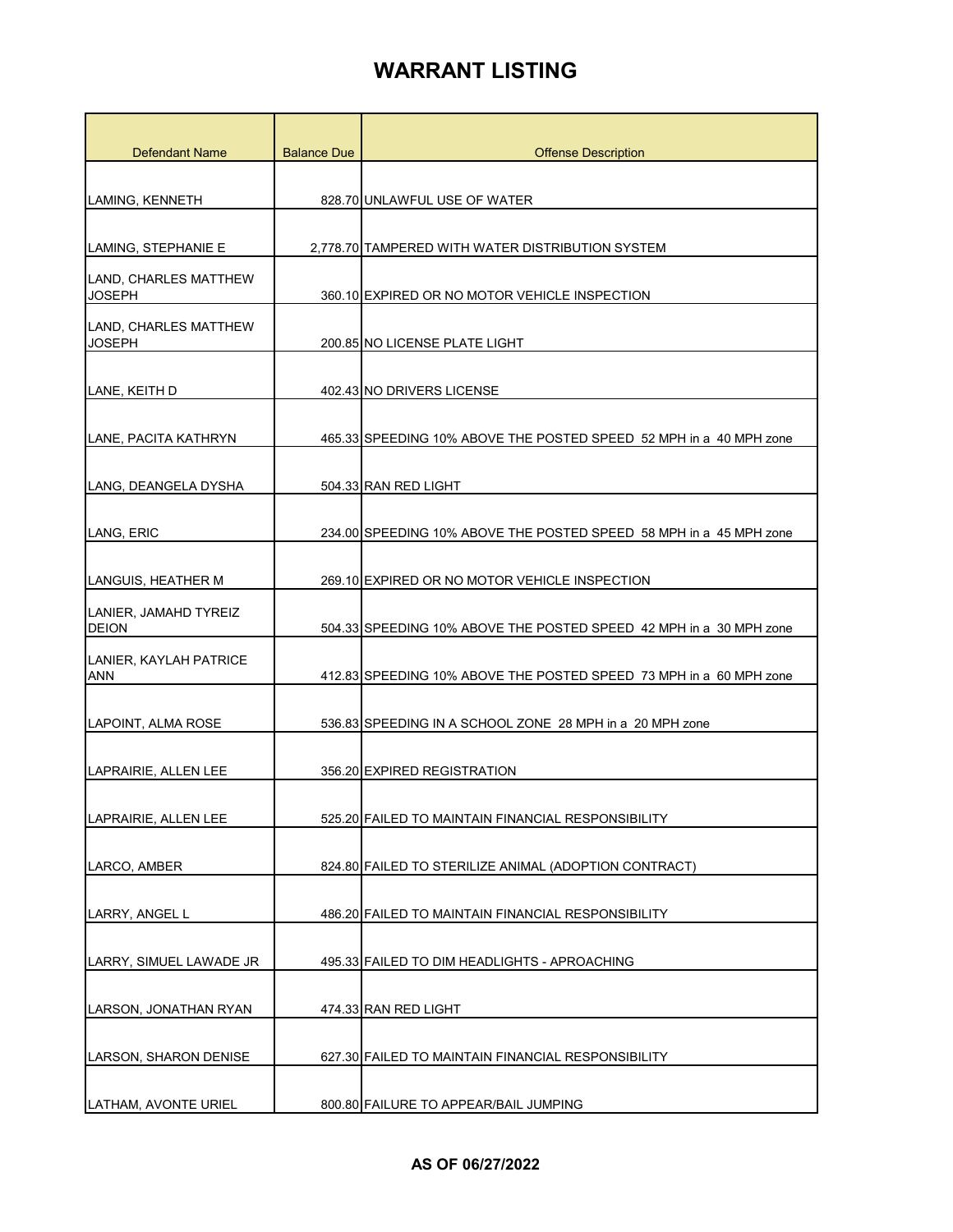| <b>Defendant Name</b>                | <b>Balance Due</b> | <b>Offense Description</b>                                                     |
|--------------------------------------|--------------------|--------------------------------------------------------------------------------|
|                                      |                    |                                                                                |
| LATHAM, AVONTE URIEL                 |                    | 414.83 DROVE WRONG WAY ON A ONE-WAY ROADWAY                                    |
|                                      |                    |                                                                                |
| LATHAM, AVONTE URIEL                 |                    | 612.30 FAILED TO MAINTAIN FINANCIAL RESPONSIBILITY                             |
| LATHROP, COREY ANDREW                |                    | 510.83 FAILED TO DRIVE IN A SINGLE LANE                                        |
| LAVANT, NEFERTETE<br><b>LASHANA</b>  |                    | 2.762.50 AGGRAVATED ANIMAL AT LARGE                                            |
|                                      |                    |                                                                                |
| LAW, JAMEL P                         |                    | 549.83 FAILED TO YIELD ROW FROM PVT RD, DR, ALLEY, BLDG                        |
| <b>LAWLER, TRACY A</b>               |                    | 374.10 FAILED TO CONTROL SPEED                                                 |
| LAWRENCE, EDWARD JR                  |                    | 837.33 DRIVING WHILE LICENSE INVALID                                           |
| LAWRENCE, JOHANNA                    |                    |                                                                                |
| <b>MICHAEL</b>                       |                    | 295.23 NO SEAT BELT - DRIVER                                                   |
|                                      |                    |                                                                                |
| LAWSON, HENRY L                      |                    | 831.30 DRIVING WHILE LICENSE INVALID                                           |
| LAWSON, KALEN JAMES                  |                    | 465.33 SPEEDING 10% ABOVE THE POSTED SPEED 82 MPH in a 60 MPH zone             |
| <b>LAWSON, SARAH MARIE</b>           |                    | 465.33 RAN RED LIGHT                                                           |
| LAWWILL, CHARLES LEE                 |                    | 297.60 NO WHITE LIGHT ON FRONT OF BIKE                                         |
| LAY, SEREAL L                        |                    | SPEEDING LESS THAN 10% ABOVE THE POSTEDSPEED 37 MPH in a 35<br>279.10 MPH zone |
|                                      |                    |                                                                                |
| LAYNE, CHERMEIN VALERIE              |                    | 441.30 EXPIRED REGISTRATION                                                    |
| LEBRON COLON,<br><b>KEYSHMARIE</b>   |                    | 465.33 SPEEDING 10% ABOVE THE POSTED SPEED 41 MPH in a 30 MPH zone             |
|                                      |                    |                                                                                |
| LEBRON COLON, WALDEMAR               |                    | 481.00 FAILED TO MAINTAIN FINANCIAL RESPONSIBILITY                             |
| LECOMPTE, SKYRA<br><b>KATHLEEN L</b> |                    | 473.83 VIOLATE PROMISE TO APPEAR                                               |
|                                      |                    |                                                                                |
| LEDEZMA, JUAN FRANCISCO              |                    | 504.33 SPEEDING 10% ABOVE THE POSTED SPEED 92 MPH in a 60 MPH zone             |
| LEE, AILEEN DELEON                   |                    | 495.33 SPEEDING 10% ABOVE THE POSTED SPEED 41 MPH in a 30 MPH zone             |
| LEE, CRYSTAL RENEE                   |                    | 327.73 FAILED TO YIELD ROW FROM PVT RD, DR, ALLEY, BLDG                        |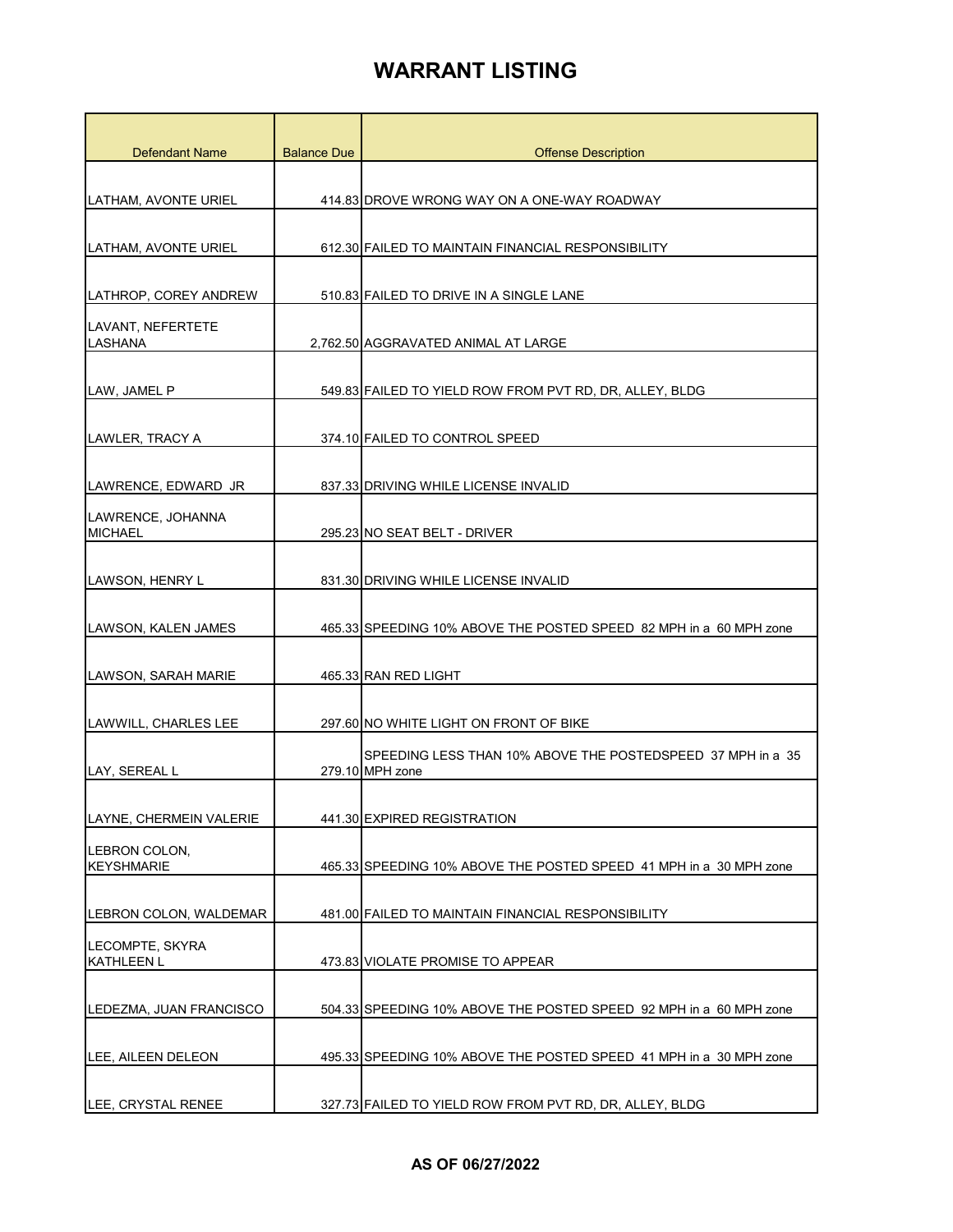| <b>Defendant Name</b>                  | <b>Balance Due</b> | <b>Offense Description</b>                                         |
|----------------------------------------|--------------------|--------------------------------------------------------------------|
|                                        |                    |                                                                    |
| LEE, CYNTHIA Y                         |                    | 792.43 DRIVING WHILE LICENSE INVALID                               |
| LEE, CYNTHIA Y                         |                    | 822.43 DRIVING WHILE LICENSE INVALID                               |
|                                        |                    |                                                                    |
| LEE, DAMON JERMON                      |                    | 496.73 SPEEDING 10% ABOVE THE POSTED SPEED 37 MPH in a 20 MPH zone |
| LEE, JAMMAL ALONZO                     |                    | 512.20 LOUD NOISE (BREACH OF THE PEACE)                            |
| LEE, JAMMAL ALONZO                     |                    | 176.80 SPEEDING IN A SCHOOL ZONE 32 MPH in a 20 MPH zone           |
| LEE, JOCIELYN DENICE                   |                    | 297.83 FAILED TO SIGNAL INTENT TO TURN                             |
| LEE, JOCIELYN DENICE                   |                    | 287.30 NO DRIVERS LICENSE                                          |
| LEE, JOCIELYN DENICE                   |                    | 287.30 POSSESSION OF DRUG PARAPHERNALIA                            |
|                                        |                    |                                                                    |
| LEE, JOHANNA                           |                    | 536.83 SPEEDING IN A SCHOOL ZONE 30 MPH in a 20 MPH zone           |
| LEE, KEOLA                             |                    | 831.30 FAILED TO PROVIDE PROOF OF RABIES                           |
| LEE, MADEROITRIUS<br><b>CHAQUNINCE</b> |                    | 792.30 SOLICITING WITHOUT A PERMIT                                 |
| LEE, MARC ANTHONY                      |                    | 577.33 DRIVING WHILE LICENSE INVALID                               |
| LEE, MARC ANTHONY                      |                    | 295.10 SPEEDING IN A SCHOOL ZONE 43 MPH in a 25 MPH zone           |
| LEE, MARQUETA SHAREE                   |                    | 742.20 THEFT OF PROPERTY UNDER \$50                                |
| LEE, PARRISH SHONAH                    |                    | 374.10 SPEEDING 10% ABOVE THE POSTED SPEED 88 MPH in a 60 MPH zone |
| LEE, QUIANA L                          |                    | 465.33 SPEEDING 10% ABOVE THE POSTED SPEED 50 MPH in a 35 MPH zone |
| LEE, ROBERT KOREY                      |                    | 504.33 SPEEDING 10% ABOVE THE POSTED SPEED 77 MPH in a 60 MPH zone |
| LEE, TORRI MERANDA                     |                    | 597.30 FAILED TO MAINTAIN FINANCIAL RESPONSIBILITY                 |
|                                        |                    |                                                                    |
| LEMLE, JULIAN DEMARCO                  |                    | 504.33 RAN / DISREGARDED STOP SIGN                                 |
| LEMON, TAMAYA V                        |                    | 636.30 FAILED TO MAINTAIN FINANCIAL RESPONSIBILITY                 |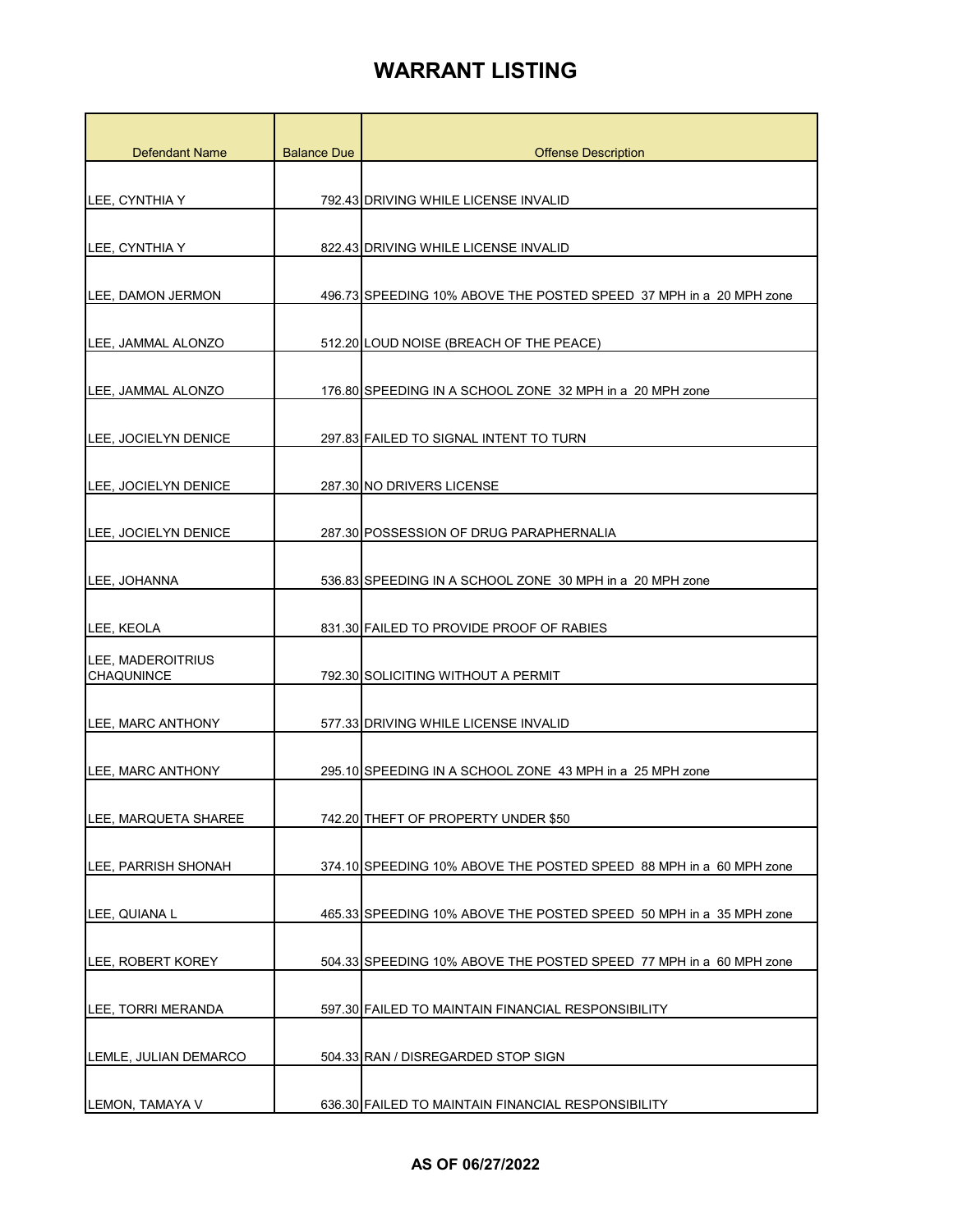| <b>Defendant Name</b>                 | <b>Balance Due</b> | <b>Offense Description</b>                                         |
|---------------------------------------|--------------------|--------------------------------------------------------------------|
|                                       |                    |                                                                    |
| LEMONS, SARA MARIE                    |                    | 497.83 SPEEDING IN A SCHOOL ZONE 27 MPH in a 20 MPH zone           |
|                                       |                    |                                                                    |
| LEMONS, WADIE III                     |                    | 504.33 RAN / DISREGARDED STOP SIGN                                 |
| LEONARD, JAMES MATTHEW                |                    | 278.20 POSSESSION OF DRUG PARAPHERNALIA                            |
| LEONARD, JAMES MATTHEW                |                    | 700.70 ILLEGAL SMOKING PRODUCTS                                    |
| ILEONS, CAITLYN ELIZABETH             |                    | 134.10 FAILED TO YIELD ROW TURNING LEFT                            |
| LERMA RAMIREZ, TANIA<br><b>KARINA</b> |                    | 465.33 SPEEDING 10% ABOVE THE POSTED SPEED 58 MPH in a 45 MPH zone |
| LESTER, BENJAMIN L                    |                    | 191.10 FAILED TO PROVIDE PROOF OF MICRO-CHIP                       |
| LESTRADE, MALCOLM P                   |                    | 473.20 LOUD NOISE (BREACH OF THE PEACE)                            |
| LETT, ALLISON TANISHA C               |                    | 465.33 SPEEDING 10% ABOVE THE POSTED SPEED 69 MPH in a 45 MPH zone |
| LETT, LEVITICUS DEVONTAY              |                    | 410.80 VIOLATE PROMISE TO APPEAR                                   |
| LETT, LEVITICUS DEVONTAY              |                    | 480.33 SPEEDING 10% ABOVE THE POSTED SPEED 48 MPH in a 30 MPH zone |
| LETT, PATRICK L                       |                    | 747.50 UNLAWFUL USE OF WATER                                       |
| LEVARIO, SONNY ALEXIS                 |                    | 174.20 MINOR IN POSSESSION OF ALCOHOL                              |
| LEWELLEN, CURTIS DANIEL               |                    | 497.83 SPEEDING IN A SCHOOL ZONE 28 MPH in a 20 MPH zone           |
| LEWIS, BRIDGETT S                     |                    | 402.43 NO DRIVERS LICENSE                                          |
| LEWIS, BRIDGETT S                     |                    | 497.83 SPEEDING IN A SCHOOL ZONE 59 MPH in a 20 MPH zone           |
| LEWIS, BRIDGETT S                     |                    | 597.30 FAILED TO MAINTAIN FINANCIAL RESPONSIBILITY                 |
| LEWIS, CAMILLE CANDACE                |                    | 504.33 SPEEDING 10% ABOVE THE POSTED SPEED 77 MPH in a 60 MPH zone |
| LEWIS, CHRISTINA RENEE                |                    | 792.30 PUBLIC INTOXICATION                                         |
| LEWIS, CHRISTINA RENEE                |                    | 792.30 PUBLIC INTOXICATION                                         |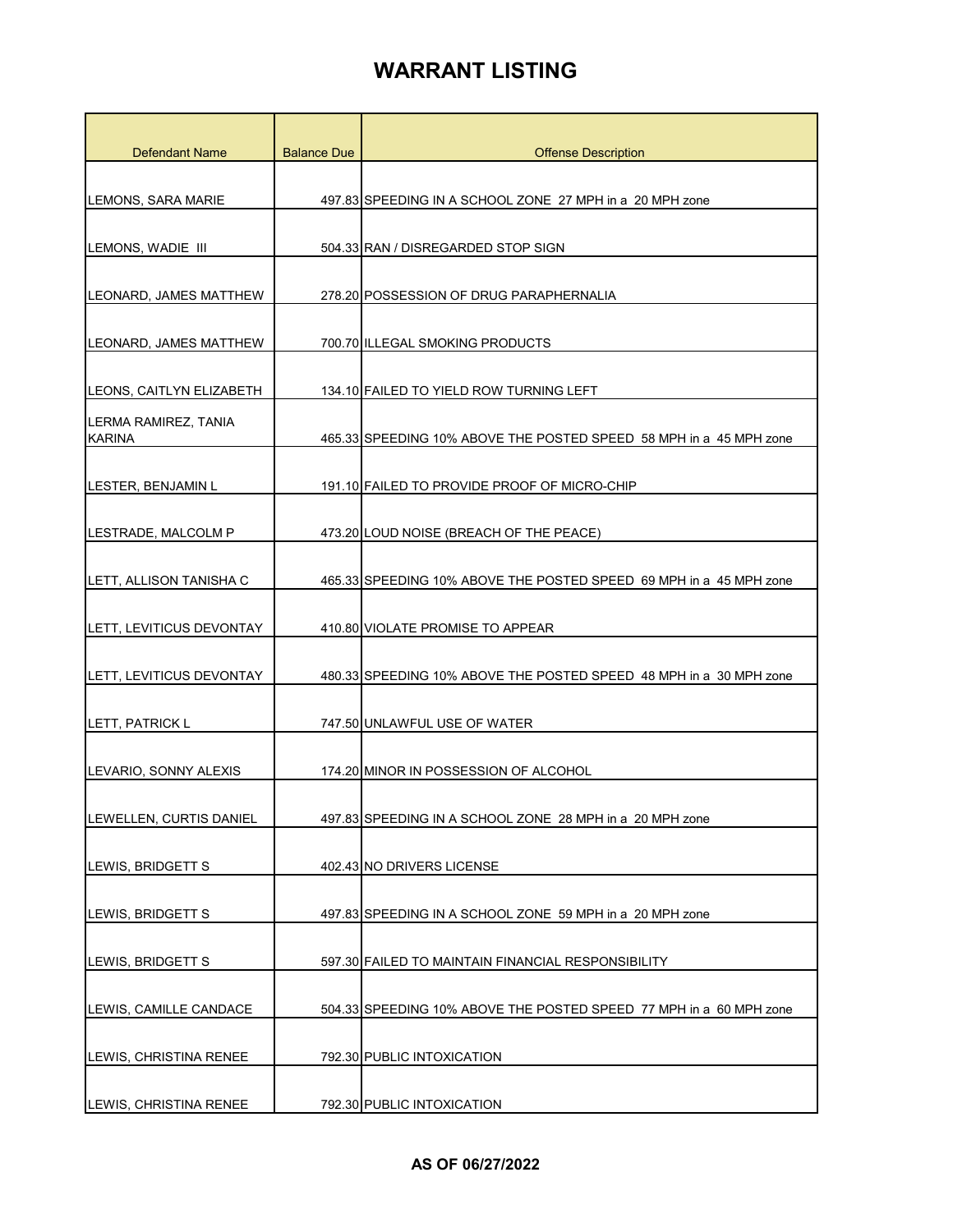| Defendant Name                       | <b>Balance Due</b> | <b>Offense Description</b>                                         |
|--------------------------------------|--------------------|--------------------------------------------------------------------|
| LEWIS, CLEVELAND<br><b>JERMAINE</b>  |                    | 2,781.30 ALLOWING UNSANITARY CONDITIONS                            |
| LEWIS, CODYWILLIAM                   |                    | 465.33 SPEEDING 10% ABOVE THE POSTED SPEED 65 MPH in a 45 MPH zone |
| LEWIS, DAVID EDWARD JR               |                    | 471.00 FAILED TO MAINTAIN FINANCIAL RESPONSIBILITY                 |
| LEWIS, DWAYNE S JR                   |                    | 507.00 LOUD NOISE (BREACH OF THE PEACE)                            |
| LEWIS, EMMANUEL DAJOUN               |                    | 2.745.80 TAMPERED WITH WATER DISTRIBUTION SYSTEM                   |
| LEWIS, KAREN DENISE                  |                    | 465.33 SPEEDING 10% ABOVE THE POSTED SPEED 45 MPH in a 30 MPH zone |
| LEWIS, KAREN DENISE                  |                    | 785.80 FAILURE TO APPEAR/BAIL JUMPING                              |
| LEWIS, KEONTE SHEMAR                 |                    | 792.30 THEFT OF PROPERTY UNDER \$100                               |
| LEWIS, LAVONA JANE                   |                    | 649.00 THEFT OF PROPERTY UNDER \$50                                |
| LEWIS, ODELL DUECE JR                |                    | 651.00 FAILED TO PROVIDE PROOF OF RABIES                           |
| LEWIS, RHODA LENORE                  |                    | 831.30 DRIVING WHILE LICENSE INVALID                               |
| LEWIS, SHERROD W                     |                    | 375.83 SPEEDING 10% ABOVE THE POSTED SPEED 58 MPH in a 45 MPH zone |
| LEWIS, SILAS III                     |                    | 837.33 DRIVING WHILE LICENSE INVALID                               |
| LEWIS, TIFFANI S                     |                    | 666.00 DISORDERLY CONDUCT - FIGHTING                               |
| LEYENDECKER, TODD<br><b>ANTHONY</b>  |                    | 2,765.80 TAMPERED WITH WATER DISTRIBUTION SYSTEM                   |
| LIBECKI, CHRISTOPHER<br><b>WAYNE</b> |                    | 465.33 FAILED TO SIGNAL INTENT TO TURN                             |
| LICALDE COVOS, JUAN<br><b>MANUEL</b> |                    | 194.10 NO DRIVERS LICENSE                                          |
| LICALDE COVOS, JUAN<br><b>MANUEL</b> |                    | 302.10 SPEEDING IN A SCHOOL ZONE 30 MPH in a 20 MPH zone           |
| LIGHTFOOT, COLE DANIEL               |                    | 425.23 SPEEDING 10% ABOVE THE POSTED SPEED 53 MPH in a 40 MPH zone |
| LILLARD, TREY DONOVAN                |                    | 465.33 SPEEDING 10% ABOVE THE POSTED SPEED 82 MPH in a 55 MPH zone |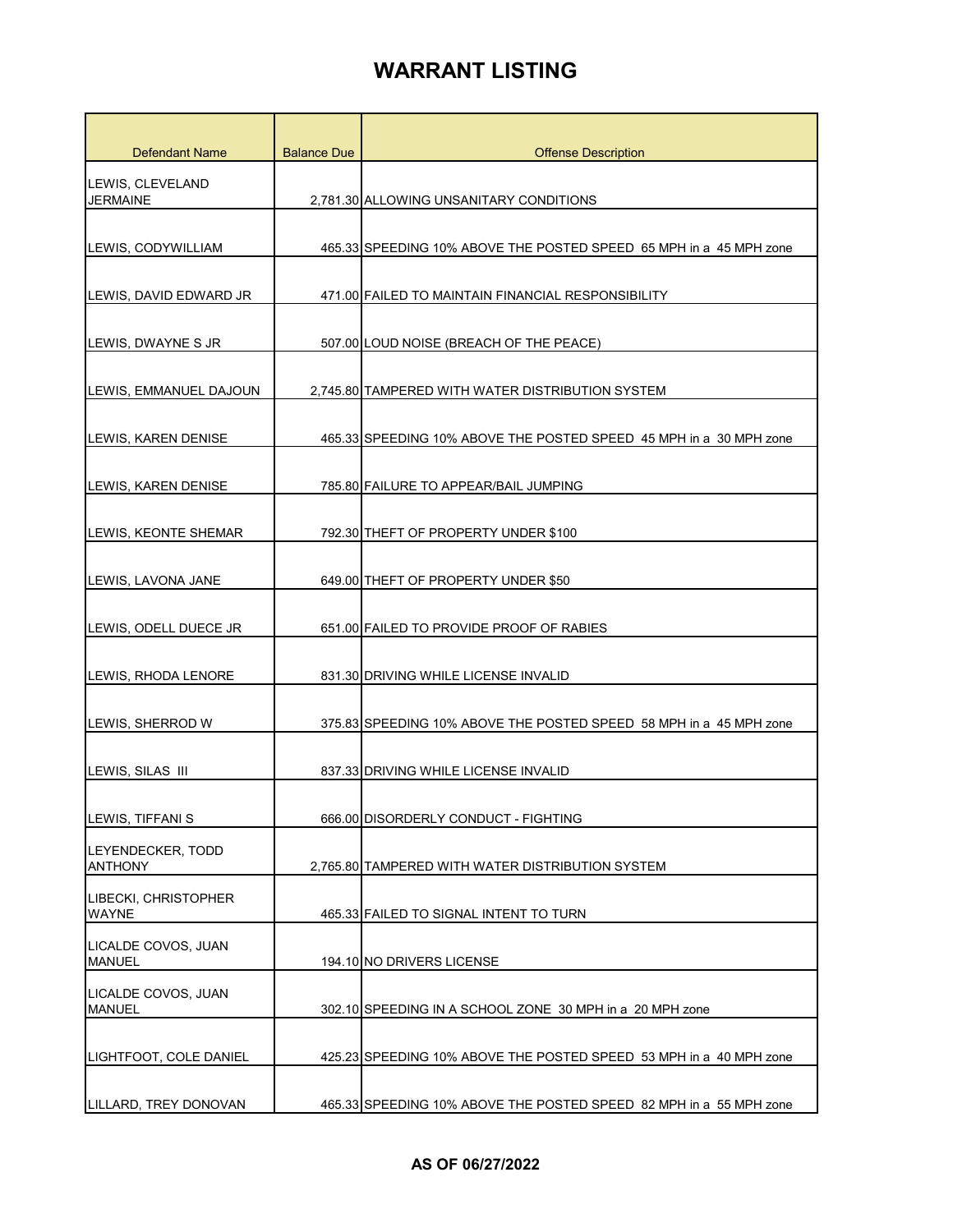| <b>Defendant Name</b>                  | <b>Balance Due</b> | <b>Offense Description</b>                                         |
|----------------------------------------|--------------------|--------------------------------------------------------------------|
|                                        |                    |                                                                    |
| LIM, ROSA ELENA                        |                    | 399.23 FAILED TO CONTROL SPEED                                     |
| LIM, ROSA ELENA                        |                    | 876.33 DRIVING WHILE LICENSE INVALID                               |
|                                        |                    |                                                                    |
| ILINDENBAUM, KYLE GUY                  |                    | 497.83 SPEEDING IN A SCHOOL ZONE 41 MPH in a 25 MPH zone           |
| LINDSAY, TENEKA                        |                    | 245.70 FAILED TO PROVIDE PROOF OF RABIES                           |
| LINDSAY, TENEKA                        |                    | 245.70 FAILED TO STERILIZE ANIMAL (ADOPTION CONTRACT)              |
| LINDSAY, TENEKA                        |                    | 245.70 FAILED TO PROVIDE PROOF OF MICRO-CHIP                       |
| LINDSEY, JANEE S                       |                    | 465.33 SPEEDING 10% ABOVE THE POSTED SPEED 49 MPH in a 35 MPH zone |
| LINGO, JOSHUA WADE                     |                    | 707.20 LOUD NOISE (BREACH OF THE PEACE)                            |
| LIRA, MICHELE S                        |                    | 277.10 FAILED TO DRIVE IN A SINGLE LANE                            |
| LISENBE, TIMOTHY DAY                   |                    | 876.33 DRIVING WHILE LICENSE INVALID                               |
| LITTLE, BRIAHNNA JANIECE               |                    | 374.10 SPEEDING 10% ABOVE THE POSTED SPEED 77 MPH in a 60 MPH zone |
| ILITTLE, TRIANDOUS B                   |                    | 465.33 SPEEDING 10% ABOVE THE POSTED SPEED 50 MPH in a 35 MPH zone |
| LITTLEJOHN, ARCILLIA<br><b>DANGLAS</b> |                    | 808.80 INTERFERRED OR OBSTRUCTED AN OFFICER OFTHE CITY             |
| LIVERPOOL, DECIMA                      |                    | 252.20 EXPIRED REGISTRATION                                        |
| LIVERPOOL, DECIMA                      |                    | 284.70 FAILED TO DISPLAY DRIVERS LICENSE                           |
| LIVERS, ADRIA T                        |                    | 284.83 NO DRIVERS LICENSE                                          |
| LLAVE, CARLOS RAFAEL                   |                    | 1,011.76 DRIVING WHILE LICENSE INVALID                             |
| LOBATO, SAMANTHA<br><b>DESIREE</b>     |                    | 481.00 FAILED TO MAINTAIN FINANCIAL RESPONSIBILITY                 |
| LOCKHART, ALBERT BARTON<br>IV          |                    | 259.00 EXPIRED OR NO MOTOR VEHICLE INSPECTION                      |
| LOCKHART, ALBERT BARTON<br>IV          |                    | 226.00 EXPIRED REGISTRATION                                        |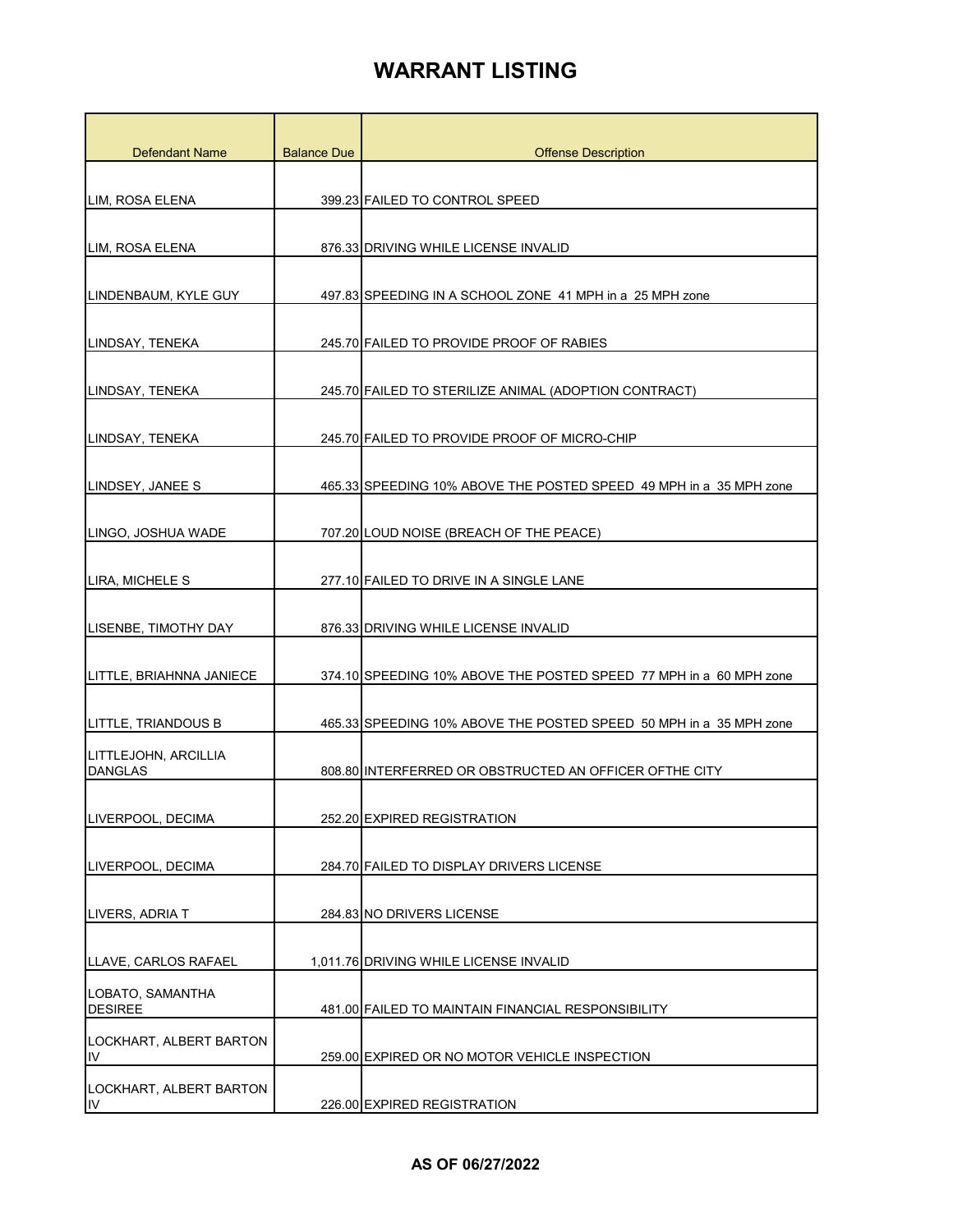| <b>Defendant Name</b>      | <b>Balance Due</b> | <b>Offense Description</b>                                                             |
|----------------------------|--------------------|----------------------------------------------------------------------------------------|
|                            |                    |                                                                                        |
| LOCKHART, KEVINA IESHA     |                    | 765.30 DRIVING WHILE LICENSE INVALID                                                   |
| LOCKHART, KEVINA IESHA     |                    | 574.93 DRIVING WHILE LICENSE INVALID                                                   |
|                            |                    |                                                                                        |
| LOCKWOOD. ASHLEY NICOLE    |                    | 831.30 FAILED TO PROVIDE PROOF OF RABIES                                               |
| LODGEN, TIFFANI HEWITT     |                    | 465.33 SPEEDING 10% ABOVE THE POSTED SPEED 86 MPH in a 55 MPH zone                     |
| LOGAN, CHRISTIAN RYAN      |                    | 465.33 SPEEDING 10% ABOVE THE POSTED SPEED 82 MPH in a 60 MPH zone                     |
| <b>LOGAN, JAMES TYRELL</b> |                    | 465.33 SPEEDING 10% ABOVE THE POSTED SPEED 79 MPH in a 60 MPH zone                     |
| LOGGINS, ADILAH            |                    | 495.33 SPEEDING 10% ABOVE THE POSTED SPEED 75 MPH in a 60 MPH zone                     |
| LOGSDON, ALYSSA GAIL       |                    | 495.33 SPEEDING 10% ABOVE THE POSTED SPEED 41 MPH in a 30 MPH zone                     |
| LOLLAR, DENISE L           |                    | 627.30 FAILED TO MAINTAIN FINANCIAL RESPONSIBILITY                                     |
| LOMAX, MIGUEL JOSEPH       |                    | 404.10 SPEEDING 10% ABOVE THE POSTED SPEED 58 MPH in a 45 MPH zone                     |
| LOMAX, MIGUEL JOSEPH       |                    | SPEEDING IN A CONSTRUCTION ZONE WITH WORKERS PRESENT 51<br>764.33 MPH in a 40 MPH zone |
| LONDON, SHANE              |                    | 536.83 SPEEDING IN A SCHOOL ZONE 35 MPH in a 25 MPH zone                               |
| LONG, DEVAN LASHAY         |                    | 536.83 SPEEDING IN A SCHOOL ZONE 32 MPH in a 20 MPH zone                               |
| LONG, JACOB STEVEN         |                    | 282.73 NO SEAT BELT - DRIVER                                                           |
| LOPATA, NAOMI ANN          |                    | 240.50 EXPIRED OR NO MOTOR VEHICLE INSPECTION                                          |
| LOPATA, NAOMI ANN          |                    | 421.20 FAILED TO MAINTAIN FINANCIAL RESPONSIBILITY                                     |
| LOPEZ, ANGEL MOISES        |                    | 465.33 SPEEDING 10% ABOVE THE POSTED SPEED 77 MPH in a 60 MPH zone                     |
| LOPEZ, DAVID ROMAN         |                    | 497.83 SPEEDING IN A SCHOOL ZONE 41 MPH in a 25 MPH zone                               |
| LOPEZ, DEBBIE FRANCO       |                    | 619.00 THEFT OF PROPERTY UNDER \$50                                                    |
| LOPEZ, LEONARD A           |                    | 497.83 SPEEDING IN A SCHOOL ZONE 38 MPH in a 20 MPH zone                               |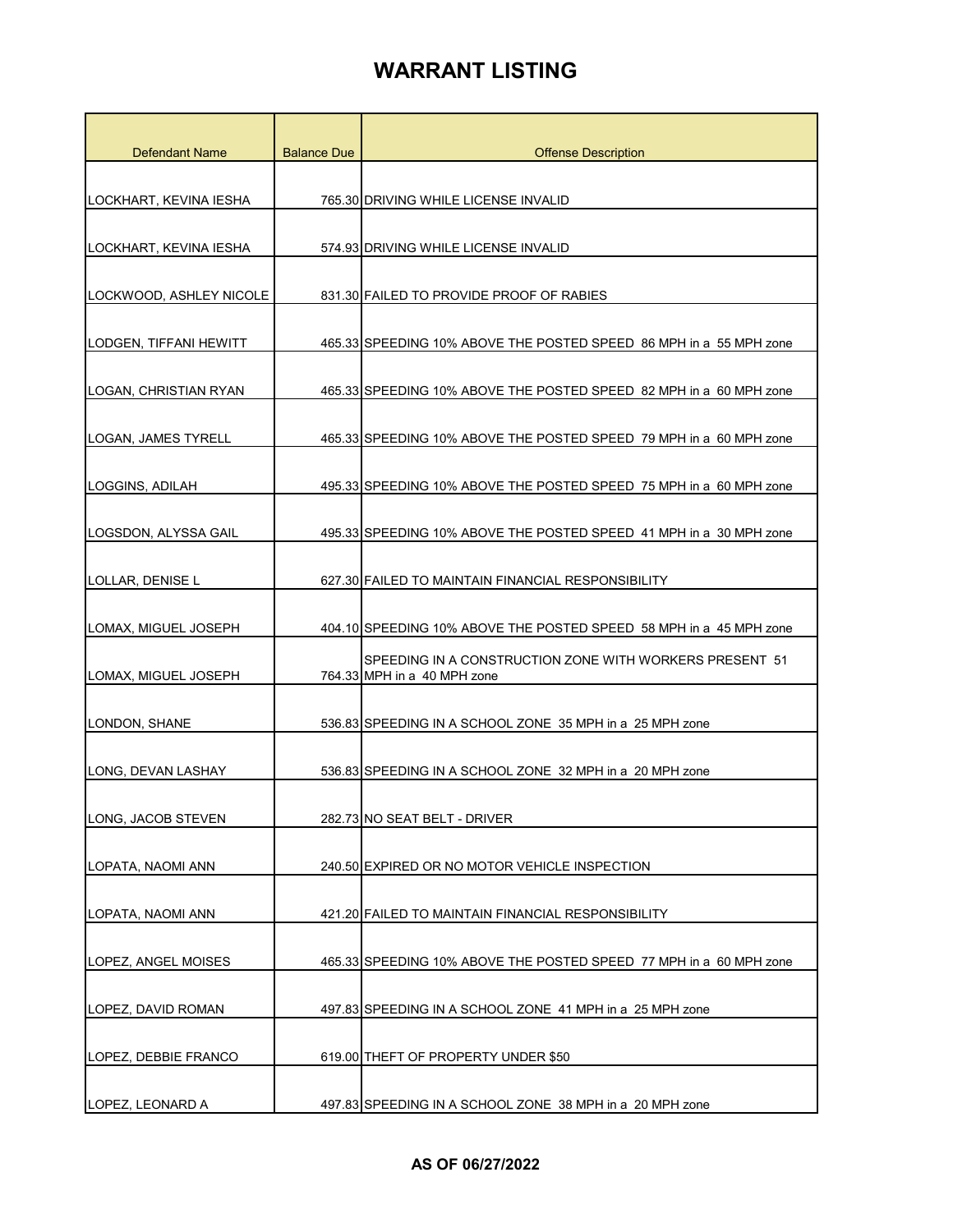| <b>Defendant Name</b>               | <b>Balance Due</b> | <b>Offense Description</b>                                                       |
|-------------------------------------|--------------------|----------------------------------------------------------------------------------|
|                                     |                    |                                                                                  |
| LOPEZ, MOISES                       |                    | 800.80 FAILURE TO APPEAR/BAIL JUMPING                                            |
|                                     |                    |                                                                                  |
| LOPEZ, MOISES                       |                    | 807.30 PUBLIC INTOXICATION                                                       |
| LOPEZ, PARIS JASON                  |                    | 800.80 FAILURE TO APPEAR/BAIL JUMPING                                            |
|                                     |                    |                                                                                  |
| LOPEZ, PARIS JASON                  |                    | 804.70 LOUD NOISE (BREACH OF THE PEACE)                                          |
| LOPEZ, PARIS JASON                  |                    | 416.00 LOUD NOISE (BREACH OF THE PEACE)                                          |
|                                     |                    |                                                                                  |
| LOPEZ, ROLDOFO NICHOLAS             |                    | 441.30 EXPIRED REGISTRATION                                                      |
| LOPEZ, SAMUEL CRESO                 |                    | 465.33 SPEEDING 10% ABOVE THE POSTED SPEED 85 MPH in a 60 MPH zone               |
|                                     |                    |                                                                                  |
| LOREDO, ANGELINA<br><b>VERONICA</b> |                    | 224.10 NO SEAT BELT - PASSENGER                                                  |
| LOREDO, ANGELINA                    |                    |                                                                                  |
| <b>VERONICA</b>                     |                    | 525.33 SPEEDING IN A SCHOOL ZONE 30 MPH in a 20 MPH zone                         |
| LOTT, CONNIE DELANE                 |                    | 642.30 FAILED TO MAINTAIN FINANCIAL RESPONSIBILITY                               |
|                                     |                    |                                                                                  |
| LOUCKS, ALLYSON M                   |                    | 280.86 FAILED TO CONTROL SPEED                                                   |
| LOUIS, KYNTRELLE RENEE              |                    | 707.20 LOUD NOISE (BREACH OF THE PEACE)                                          |
|                                     |                    |                                                                                  |
| LOVE, SHONA L                       |                    | 876.33 DRIVING WHILE LICENSE INVALID                                             |
| LOVE, SHONA L                       |                    | 366.73    SPEEDING    10% ABOVE THE POSTED SPEED     85    MPH in a  70 MPH zone |
|                                     |                    |                                                                                  |
| LOWE HODGES, JESSIKA R              |                    | 465.33 SPEEDING 10% ABOVE THE POSTED SPEED 74 MPH in a 60 MPH zone               |
| LOWE, FREDERICKA A                  |                    | 619.00 THEFT OF PROPERTY UNDER \$50                                              |
|                                     |                    |                                                                                  |
| LOWE, GEORGE ROBERT JR              |                    | 393.20 FAILED TO MAINTAIN FINANCIAL RESPONSIBILITY                               |
| LOWENS, ZACHERY                     |                    |                                                                                  |
| <b>MONTRELL</b>                     |                    | 445.63 SPEEDING 10% ABOVE THE POSTED SPEED 57 MPH in a 45 MPH zone               |
| LOZANO, JUAN                        |                    | 861.30 UNLAWFUL USE OF WATER                                                     |
|                                     |                    |                                                                                  |
| LOZANO, JUAN                        |                    | 441.30 DISPLAYED LICENSE PLATE ISSUED TO ANOTHER VEHICLE                         |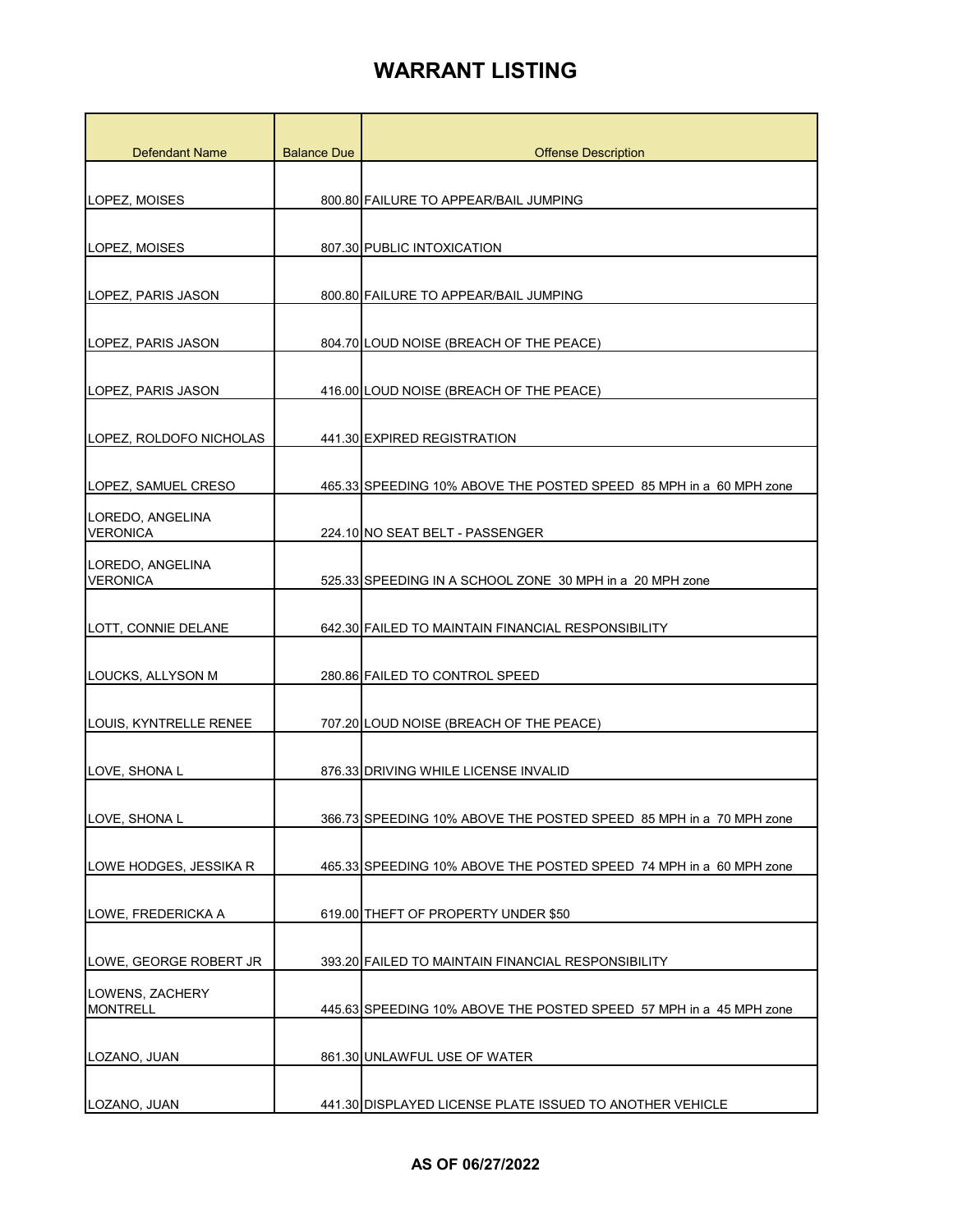| Defendant Name                      | <b>Balance Due</b> | <b>Offense Description</b>                                         |
|-------------------------------------|--------------------|--------------------------------------------------------------------|
| LUCIANO, HECTOR<br><b>ADALBERTO</b> |                    | 497.83 VIOLATE PROMISE TO APPEAR                                   |
| LUGO, MARCO TITO                    |                    | 296.00 FAILED TO MAINTAIN FINANCIAL RESPONSIBILITY                 |
| LUGO, MARCO TITO                    |                    | 146,00 INO DRIVERS LICENSE                                         |
| LUJAN, NARCIZA MELISSA              |                    | 334.23 SPEEDING 10% ABOVE THE POSTED SPEED 70 MPH in a 55 MPH zone |
| LUJAN, NARCIZA MELISSA              |                    | 266.50 SPEEDING 10% ABOVE THE POSTED SPEED 56 MPH in a 40 MPH zone |
| <b>LUKACS, KERRIE M</b>             |                    | 504.33 SPEEDING 10% ABOVE THE POSTED SPEED 82 MPH in a 70 MPH zone |
| LUKACS, KERRIE MARIE                |                    | 636.30 FAILED TO MAINTAIN FINANCIAL RESPONSIBILITY                 |
| LUNA, JULISSA                       |                    | 2,778.70 TAMPERED WITH WATER DISTRIBUTION SYSTEM                   |
| LUNA, MATTHEW R                     |                    | 458.83 VIOLATE PROMISE TO APPEAR                                   |
| LUNDBERG,<br><b>TRAYCEERAYNEEK</b>  |                    | 465.33 SPEEDING 10% ABOVE THE POSTED SPEED 64 MPH in a 45 MPH zone |
| LUNT, ALVINA                        |                    | 801.30 DRIVING WHILE LICENSE INVALID                               |
| LUTZ, HAROLD EDWARD                 |                    | 831.30 UNLAWFUL USE OF WATER                                       |
| LUTZ, TINA JOANNE                   |                    | 504.33 DISREGARDED POLICE OFFICER                                  |
| LYNCH, RICKY DEE                    |                    | 499.20 EXPIRED REGISTRATION                                        |
| LYNCH, RICKY DEE                    |                    | 516.60 EXPIRED OR NO MOTOR VEHICLE INSPECTION                      |
| LYNCH, RICKY DEE                    |                    | 453.70 DISPLAYED WRONG REGISTRATION INSIGNIA                       |
| LYNCH, RICKY DEE                    |                    | 2,789.80 TAMPERED WITH WATER DISTRIBUTION SYSTEM                   |
| LYNCH, RICKY DEE                    |                    | 800.80 UNLAWFUL USE OF WATER                                       |
| LYNCHE, SYDNEY DANIEL               |                    | 477.83 DISREGARD OFFICIAL TRAFFIC CONTROL DEVICE                   |
| MABRY, LEE VON                      |                    | 504.33 FAILED TO CONTROL SPEED                                     |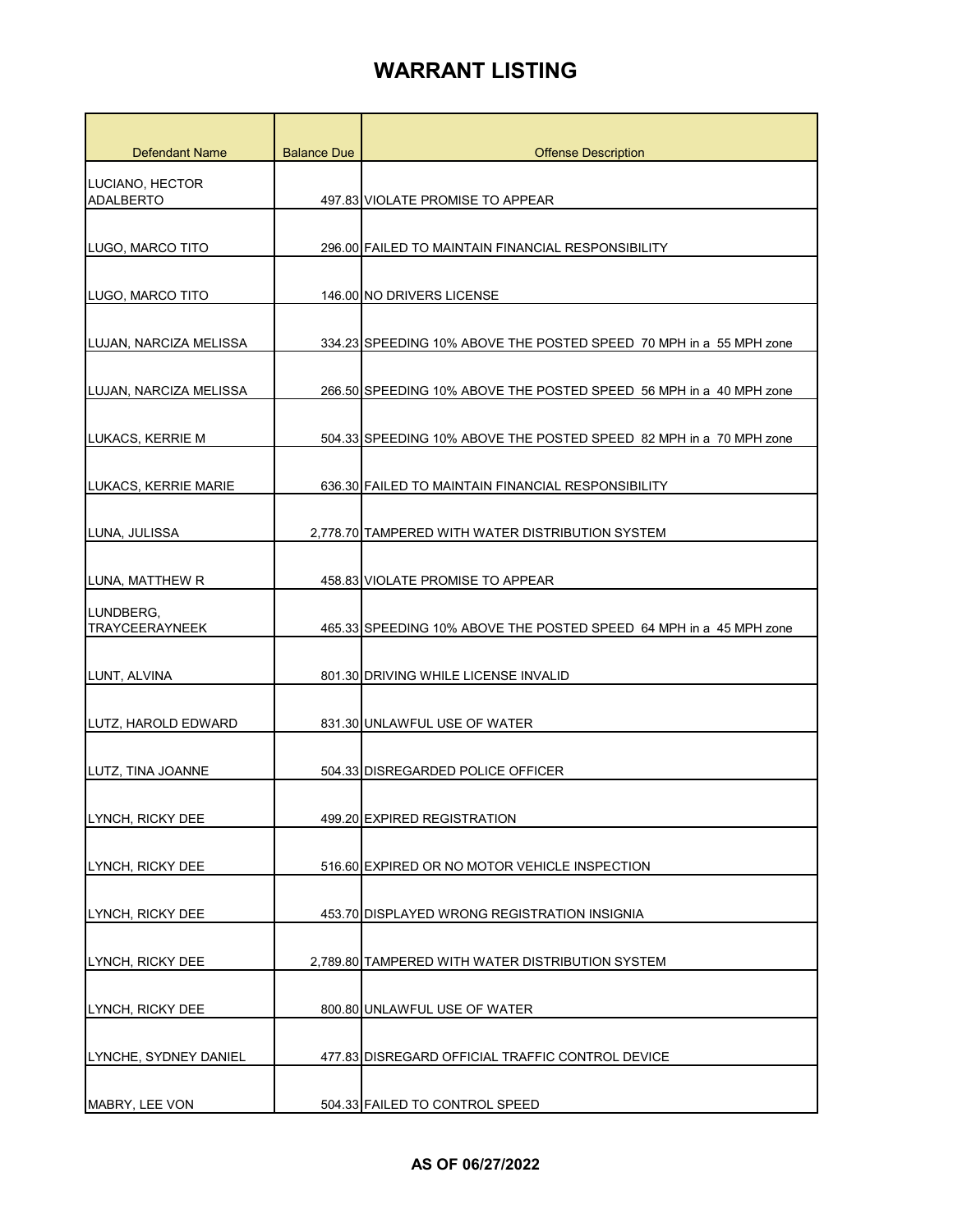| Defendant Name                            | <b>Balance Due</b> | <b>Offense Description</b>                                         |
|-------------------------------------------|--------------------|--------------------------------------------------------------------|
| MACDONALD, GEORGE<br><b>DANIEL</b>        |                    | 839.80 FAILURE TO APPEAR/BAIL JUMPING                              |
| MACDONALD, GEORGE<br><b>DANIEL</b>        |                    | 882.70 FAILED TO PROVIDE PROOF OF RABIES                           |
| MACDONALD, GEORGE<br><b>DANIEL</b>        |                    | 837.20 FAILED TO STERILIZE ANIMAL (ADOPTION CONTRACT)              |
| <b>MACDONALD, GEORGE</b><br><b>DANIEL</b> |                    | 837.20 FAILED TO PROVIDE PROOF OF MICRO-CHIP                       |
| MACDONALD, GEORGE<br><b>DANIEL</b>        |                    | 729.40 FAILED TO MAINTAIN FINANCIAL RESPONSIBILITY                 |
| <b>MACDONALD, GEORGE</b><br><b>DANIEL</b> |                    | 604.86 SPEEDING IN A SCHOOL ZONE 30 MPH in a 20 MPH zone           |
| MACK, DANIEL                              |                    | 792.43 OPEN CONTAINER MOTOR VEHICLE - DRIVER                       |
| <b>MACK, JOHNNY LEE</b>                   |                    | 514.10 OPEN CONTAINER MOTOR VEHICLE - DRIVER                       |
| MACK, JOHNNY LEE                          |                    | 516.00 INTERFERRED OR OBSTRUCTED AN OFFICER OFTHE CITY             |
| MACK, JOHNNY LEE                          |                    | 521.00 LOUD NOISE (BREACH OF THE PEACE)                            |
| <b>MACK, JUSTIN JONTRICE</b>              |                    | 2,811.30 TAMPERED WITH WATER DISTRIBUTION SYSTEM                   |
| <b>MACK, TREQUOEN R</b>                   |                    | 465.33 RAN / DISREGARDED STOP SIGN                                 |
| <b>MACON, ANTOINE L JR</b>                |                    | 512.83 SPEEDING IN A SCHOOL ZONE 30 MPH in a 20 MPH zone           |
| MADERA, ROBERTO                           |                    | 374.10 SPEEDING 10% ABOVE THE POSTED SPEED 65 MPH in a 45 MPH zone |
| MADERA, ROBERTO                           |                    | 471.00 FAILED TO MAINTAIN FINANCIAL RESPONSIBILITY                 |
| MADKINS, RODNEY V JR                      |                    | 597.30 FAILED TO MAINTAIN FINANCIAL RESPONSIBILITY                 |
| MADKINS, RODNEY VERNELL                   |                    | 792.30 LOUD NOISE (BREACH OF THE PEACE)                            |
| <b>MAGEE, AVERRI ARCILLA</b>              |                    | 648.70 FAILED TO MAINTAIN FINANCIAL RESPONSIBILITY                 |
| MAGEE, SARAH NORMA KAE                    |                    | 504.33 SPEEDING 10% ABOVE THE POSTED SPEED 67 MPH in a 55 MPH zone |
| MAGEE, WESLEY ADAM                        |                    | 504.33 SPEEDING 10% ABOVE THE POSTED SPEED 74 MPH in a 55 MPH zone |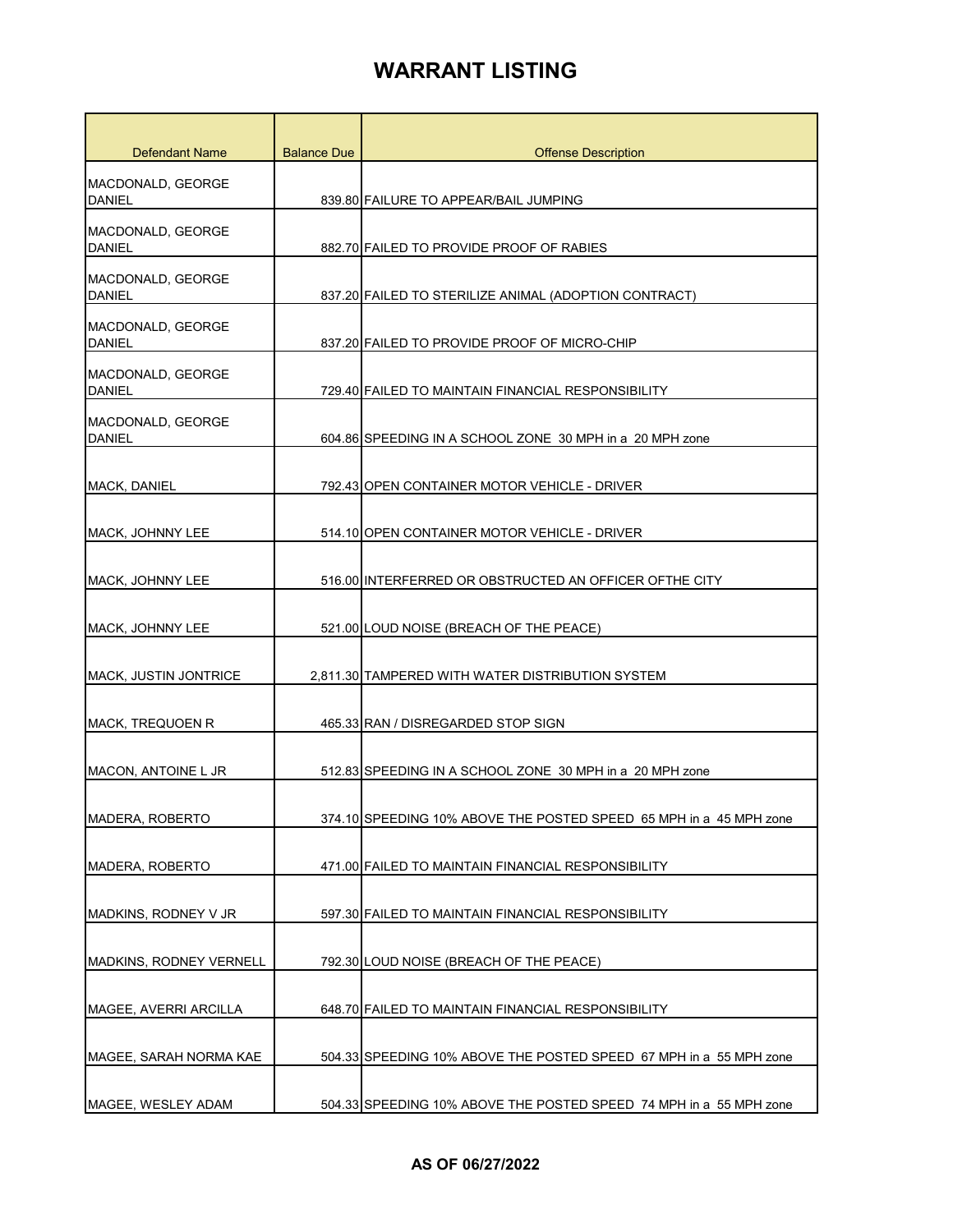| <b>Defendant Name</b>                     | <b>Balance Due</b> | <b>Offense Description</b>                                         |
|-------------------------------------------|--------------------|--------------------------------------------------------------------|
| MAGNUSS, JOHN EDWARD                      |                    | 465.33 SPEEDING 10% ABOVE THE POSTED SPEED 53 MPH in a 35 MPH zone |
| MAHKEWA, TIFFANY                          |                    | 331.50 FAILED TO CONTROL SPEED                                     |
| MALDONADO AGUILAR, SAUL<br><b>ARMANDO</b> |                    | 465.33 SPEEDING 10% ABOVE THE POSTED SPEED 78 MPH in a 60 MPH zone |
| MALDONADO, ALYSSA<br><b>MARIAH</b>        |                    | 792.30 POSSESSION OF DRUG PARAPHERNALIA                            |
| MALEY, TAMORA                             |                    | 465.33 FAILED TO CONTROL SPEED                                     |
| MALIK, JORDAN R                           |                    | 374.10 SPEEDING 10% ABOVE THE POSTED SPEED 62 MPH in a 40 MPH zone |
| MALIK, JORDAN R                           |                    | 321.10 NO DRIVERS LICENSE                                          |
| MALKEMUS, JASMINE L                       |                    | 519.41 DRIVING WHILE LICENSE INVALID                               |
| MALLAH, JUSSU JAMES                       |                    | 800.80 FAILURE TO APPEAR/BAIL JUMPING                              |
| MALLAH, JUSSU JAMES                       |                    | 807.30 PUBLIC INTOXICATION                                         |
| MALLETTE, BRANDIE RENEE                   |                    | 504.33 SPEEDING 10% ABOVE THE POSTED SPEED 43 MPH in a 30 MPH zone |
| MALONE, DAVID JR                          |                    | 349.83 NO DRIVERS LICENSE                                          |
| MALONE, DAVID JR                          |                    | 392.73 CUT ACROSS PROPERTY                                         |
| MALONEY, FREDRICK<br><b>JOSEPH</b>        |                    | 804.70 THEFT OF PROPERTY UNDER \$50                                |
| MANCHA REYES, ALEJANDRO                   |                    | 219.83 NO DRIVERS LICENSE                                          |
| MANCHA REYES, ALEJANDRO                   |                    | 447.20 FAILED TO MAINTAIN FINANCIAL RESPONSIBILITY                 |
| MANKINS, CHYNNA L                         |                    | 465.33 RAN RED LIGHT                                               |
| <b>MANLEY, MICHAEL MARQUIS</b>            |                    | 465.33 SPEEDING 10% ABOVE THE POSTED SPEED 86 MPH in a 70 MPH zone |
| <b>MANNING, MORRIS LAMONT</b>             |                    | 460.33 SPEEDING 10% ABOVE THE POSTED SPEED 44 MPH in a 30 MPH zone |
| MANNING, TYRONE SIRAH                     |                    | 161.20 VIOLATE DRIVERS LICENSE RESTRICTION                         |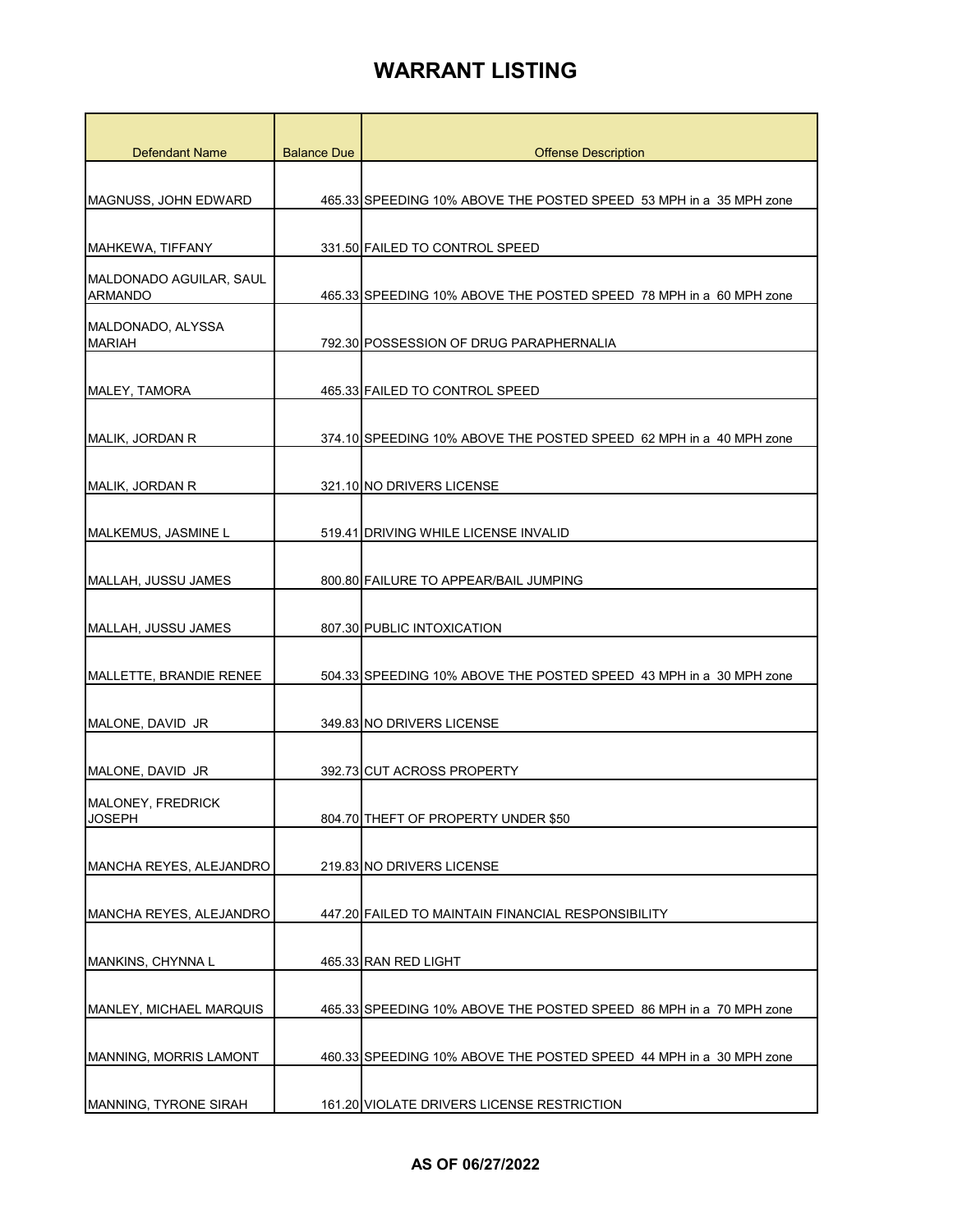| Defendant Name                          | <b>Balance Due</b> | <b>Offense Description</b>                                                     |
|-----------------------------------------|--------------------|--------------------------------------------------------------------------------|
| MANNING, TYRONE SIRAH                   |                    | SPEEDING LESS THAN 10% ABOVE THE POSTEDSPEED 43 MPH in a 30<br>236.60 MPH zone |
|                                         |                    |                                                                                |
| <b>MANNING, TYRONE SIRAH</b>            |                    | 204.10 EXPIRED OR NO MOTOR VEHICLE INSPECTION                                  |
| <b>MANNING, TYRONE SIRAH</b>            |                    | 161.20 UNREGISTERED MOTOR VEHICLE                                              |
|                                         |                    |                                                                                |
| MANNING, TYRONE SIRAH                   |                    | 486.20 RECKLESS DAMAGE                                                         |
| MANRY, MICHAEL GLENN JR                 |                    | 610.30 FAILED TO MAINTAIN FINANCIAL RESPONSIBILITY                             |
| MANZANO CORONILLA, LUIS<br><b>ANGEL</b> |                    | 536.93 OPEN CONTAINER MOTOR VEHICLE - DRIVER                                   |
| MANZANO, SAMUEL ANTONIO                 |                    | 822.43 DRIVING WHILE LICENSE INVALID                                           |
| MAPLES, MICHAEL DAVID                   |                    | 646.00 FAILURE TO APPEAR/BAIL JUMPING                                          |
| MAPLES, MICHAEL DAVID                   |                    | 904.80 FAILURE TO APPEAR/BAIL JUMPING                                          |
| MAPLES, MICHAEL DAVID                   |                    | 579.80 POSSESSION OF DRUG PARAPHERNALIA                                        |
| MAPLES, MICHAEL DAVID                   |                    | 677.30 FAILURE TO APPEAR/BAIL JUMPING                                          |
| MAPLES, MICHAEL DAVID                   |                    | 908.70 THEFT OF PROPERTY UNDER \$50                                            |
| <b>MAPLES, MICHAEL DAVID</b>            |                    | 347.23 FAILED TO YIELD ROW TURNING LEFT                                        |
| MARCHAN, ANDRES E JR                    |                    | 284.70 FAILED TO PROVIDE PROOF OF MICRO-CHIP                                   |
| <b>MARCHAN, ANDRES E JR</b>             |                    | 284.70 FAILED TO PROVIDE PROOF OF MICRO-CHIP                                   |
| MARCUS, DEZAYA RESHAE                   |                    | 676.10 FAILED TO STOP FOR SCHOOL BUS (OR REMAIN STOPPED)                       |
| MARI, ADELAIDA CHAPA                    |                    | 861.30 FAILED TO PROVIDE PROOF OF RABIES                                       |
| MARION, TELLY JORDAN                    |                    | 527.83 VIOLATE PROMISE TO APPEAR                                               |
| MARLA, LUIS ALBERTO                     |                    | 465.33 SPEEDING 10% ABOVE THE POSTED SPEED 71 MPH in a 60 MPH zone             |
| MARQUEZ LEON, VICTOR<br><b>ALFONSO</b>  |                    | 495.33 SPEEDING 10% ABOVE THE POSTED SPEED 72 MPH in a 60 MPH zone             |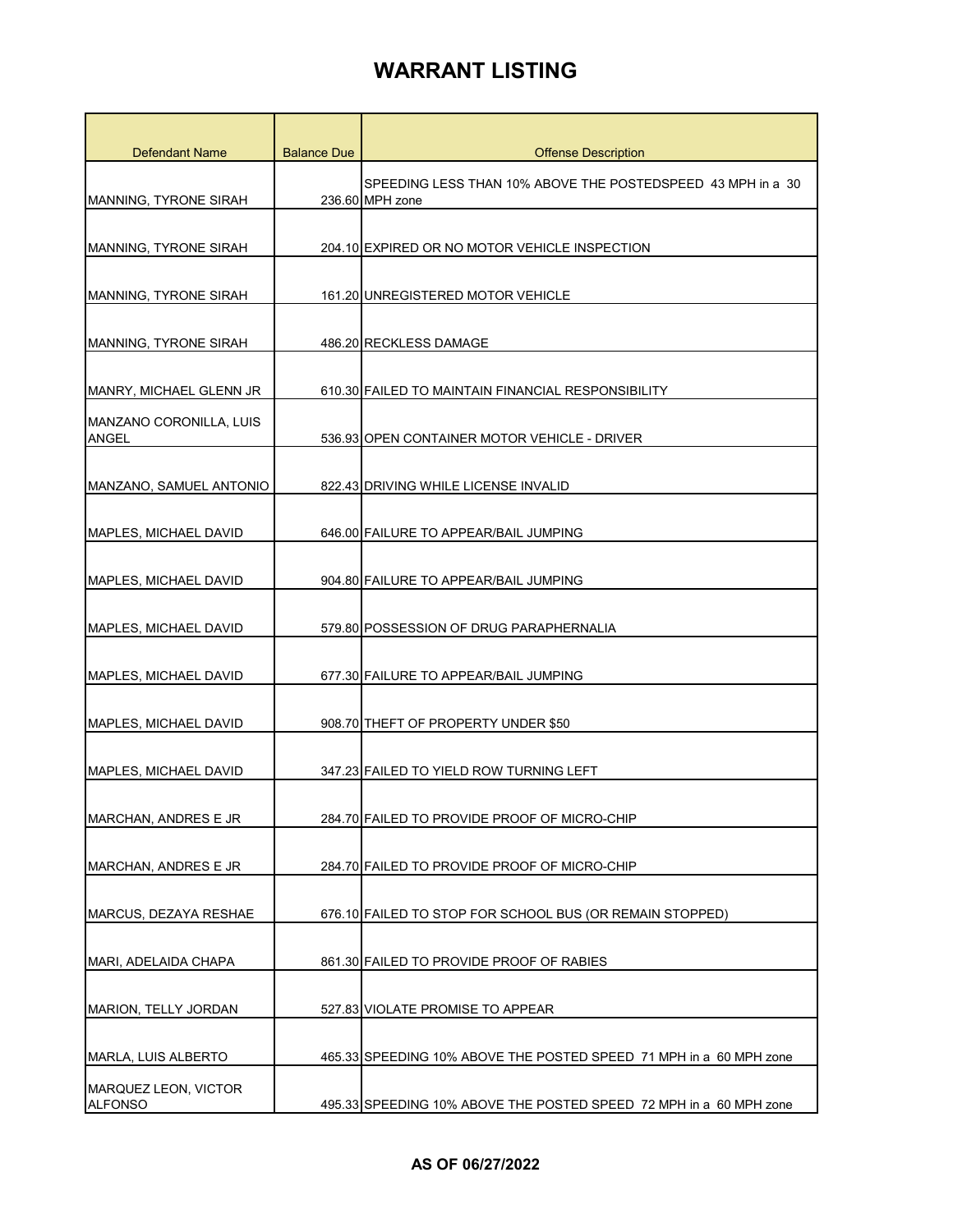| <b>Defendant Name</b>                        | <b>Balance Due</b> | <b>Offense Description</b>                                         |
|----------------------------------------------|--------------------|--------------------------------------------------------------------|
|                                              |                    |                                                                    |
| <b>MARRERO, MIGUEL ANGEL</b>                 |                    | 284.70 PERMITTING UNLICENSED DRIVER TO DRIVE (NON GUARDIAN)        |
|                                              |                    |                                                                    |
| <b>MARRIOTT, MC</b>                          |                    | 195.00 SPEEDING 10% ABOVE THE POSTED SPEED 72 MPH in a 60 MPH zone |
| MARROQUIN, HENRI A                           |                    | 504.33 SPEEDING 10% ABOVE THE POSTED SPEED 70 MPH in a 55 MPH zone |
| MARSHALL, KIMBERLY                           |                    | 631.00 FAILED TO STERILIZE ANIMAL (IMPOUND CONTRACT)               |
|                                              |                    |                                                                    |
| <b>MARSHALL, TYRA KAY</b>                    |                    | 843.83 DRIVING WHILE LICENSE INVALID                               |
|                                              |                    |                                                                    |
| <b>MARTIN, DERRICK</b>                       |                    | 465.33 SPEEDING 10% ABOVE THE POSTED SPEED 51 MPH in a 35 MPH zone |
| <b>MARTIN, JASON DOUGLAS JR</b>              |                    | 651.00 FAILED TO PROVIDE PROOF OF RABIES                           |
|                                              |                    |                                                                    |
| MARTIN, JOHNNY DUANE                         |                    | 346.00 POSSESSION OF DRUG PARAPHERNALIA                            |
| MARTIN, JOHNNY DUANE                         |                    | 285.00 POSSESSION OF DRUG PARAPHERNALIA                            |
|                                              |                    |                                                                    |
| MARTIN, NATHANIEL VAN                        |                    | 2,750.80 TAMPERED WITH WATER DISTRIBUTION SYSTEM                   |
| <b>MARTIN, RONALD</b><br><b>RODRIGUEZ JR</b> |                    | 636.30 FAILED TO MAINTAIN FINANCIAL RESPONSIBILITY                 |
|                                              |                    |                                                                    |
| MARTIN, TERRIANNA LYNN                       |                    | 141.00 ANIMAL AT LARGE                                             |
|                                              |                    |                                                                    |
| MARTIN, TERRIANNA LYNN                       |                    | 363.30 FAILED TO STERILIZE ANIMAL (ADOPTION CONTRACT)              |
| MARTIN, TERRIANNA LYNN                       |                    | 753.30 FAILURE TO APPEAR/BAIL JUMPING                              |
|                                              |                    |                                                                    |
| MARTIN, TIFFANY L                            |                    | 327.60 CUT ACROSS PROPERTY                                         |
| <b>MARTIN, YVONNE TERESE</b>                 |                    | 523.80 FAILED TO MAINTAIN FINANCIAL RESPONSIBILITY                 |
|                                              |                    |                                                                    |
| MARTINEZ, ANNETTE                            |                    | 504.33 SPEEDING 10% ABOVE THE POSTED SPEED 55 MPH in a 40 MPH zone |
|                                              |                    | 870.30 UNLAWFUL USE OF WATER                                       |
| MARTINEZ, ERIKA MURGA                        |                    |                                                                    |
| MARTINEZ, FELIPE HERRERA                     |                    | 831.30 FAILED TO STERILIZE ANIMAL (ADOPTION CONTRACT)              |
| MARTINEZ, GABRIEL                            |                    |                                                                    |
| <b>ALEXANDER</b>                             |                    | 465.33 FAILED TO CONTROL SPEED                                     |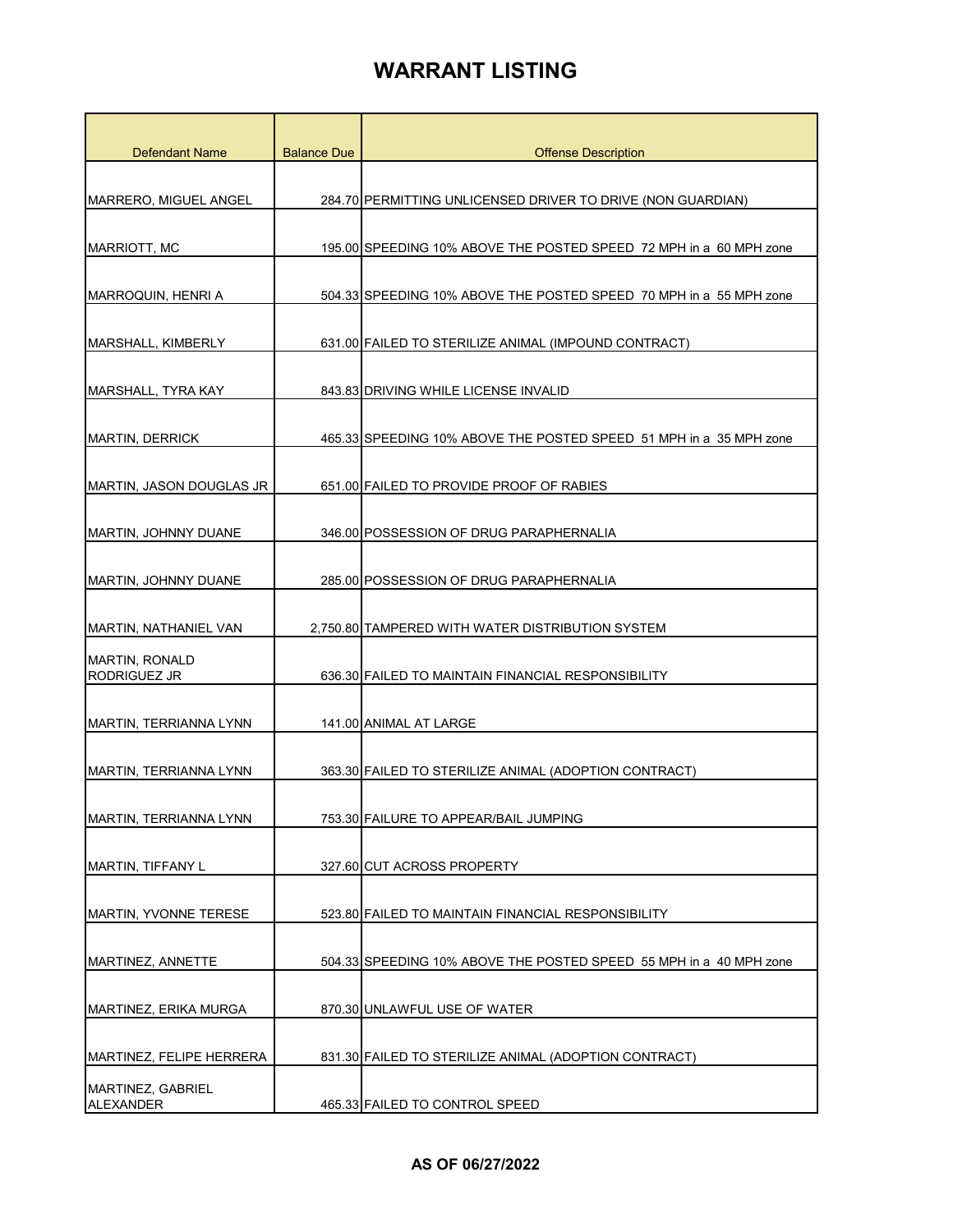| <b>Defendant Name</b>                          | <b>Balance Due</b> | <b>Offense Description</b>                                         |
|------------------------------------------------|--------------------|--------------------------------------------------------------------|
| <b>MARTINEZ, NEAL FRANCIS</b><br><b>KAMAAL</b> |                    | 597.30 FAILED TO MAINTAIN FINANCIAL RESPONSIBILITY                 |
| MARTINEZ, SAMANTHA<br><b>NADINE</b>            |                    | 792.30 PUBLIC INTOXICATION                                         |
| <b>MARZETT, MALIK DAVID</b>                    |                    | 495.33 SPEEDING 10% ABOVE THE POSTED SPEED 92 MPH in a 60 MPH zone |
| <b>MASON, DAVID</b><br><b>CHRISTOPHER JR</b>   |                    | 234.00 CUT ACROSS PROPERTY                                         |
| <b>MASON, ROBERT QUINCY</b>                    |                    | 291.20 PUBLIC INTOXICATION                                         |
| MASON, TIO JAJUAN                              |                    | 1,131.00 SUBSEQUENT FAILED TO MAINTAIN FINANCIALRESPONSIBILITY     |
| MASON, TIO JAJUAN                              |                    | 496.00 FAILED TO MAINTAIN FINANCIAL RESPONSIBILITY                 |
| MASSEY, BRAD V                                 |                    | 747.50 UNLAWFUL USE OF WATER                                       |
| MASSON, DEIRDE H                               |                    | 347.73 SPEEDING 10% ABOVE THE POSTED SPEED 51 MPH in a 35 MPH zone |
| MATEO, CHLOE                                   |                    | 465.33 RAN / DISREGARDED STOP SIGN                                 |
| MATHEWS, LAQUINTA DSHA                         |                    | 785.80 FAILED TO STERILIZE ANIMAL (ADOPTION CONTRACT)              |
| <b>MATHIS, BRITTNEY NICOLE</b>                 |                    | 404.10 SPEEDING 10% ABOVE THE POSTED SPEED 75 MPH in a 60 MPH zone |
| MATHIS, DELBERT EDWARD<br>JR                   |                    | 829.20 OPEN CONTAINER MOTOR VEHICLE - PASSENGER                    |
| <b>MATHIS, ETTA SHERNICA</b>                   |                    | 651.30 FAILED TO MAINTAIN FINANCIAL RESPONSIBILITY                 |
| <b>MATHIS, MARLENE</b>                         |                    | 792.30 THEFT OF PROPERTY UNDER \$100                               |
| MATHIS, NATRAIZE R                             |                    | 465.33 SPEEDING 10% ABOVE THE POSTED SPEED 48 MPH in a 30 MPH zone |
| MATTHEWS, ANGELA<br><b>KATRICE</b>             |                    | 419.00 FAILED TO YIELD ROW TO EMERGENCY VEHICLE                    |
| MATTHEWS, CLARENCE<br><b>DEON</b>              |                    | 2,850.83 FAILED TO YIELD ROW AT STOP INTERSECTION W/BODILY INJURY  |
| MATTHEWS, DOMINIQUE<br><b>MARIE</b>            |                    | 846.30 ASSAULT BY CONTACT FAMILY VIOLENCE                          |
| <b>MATTHEWS, MARCUS</b>                        |                    | 297.83 SPEEDING 10% ABOVE THE POSTED SPEED 54 MPH in a 40 MPH zone |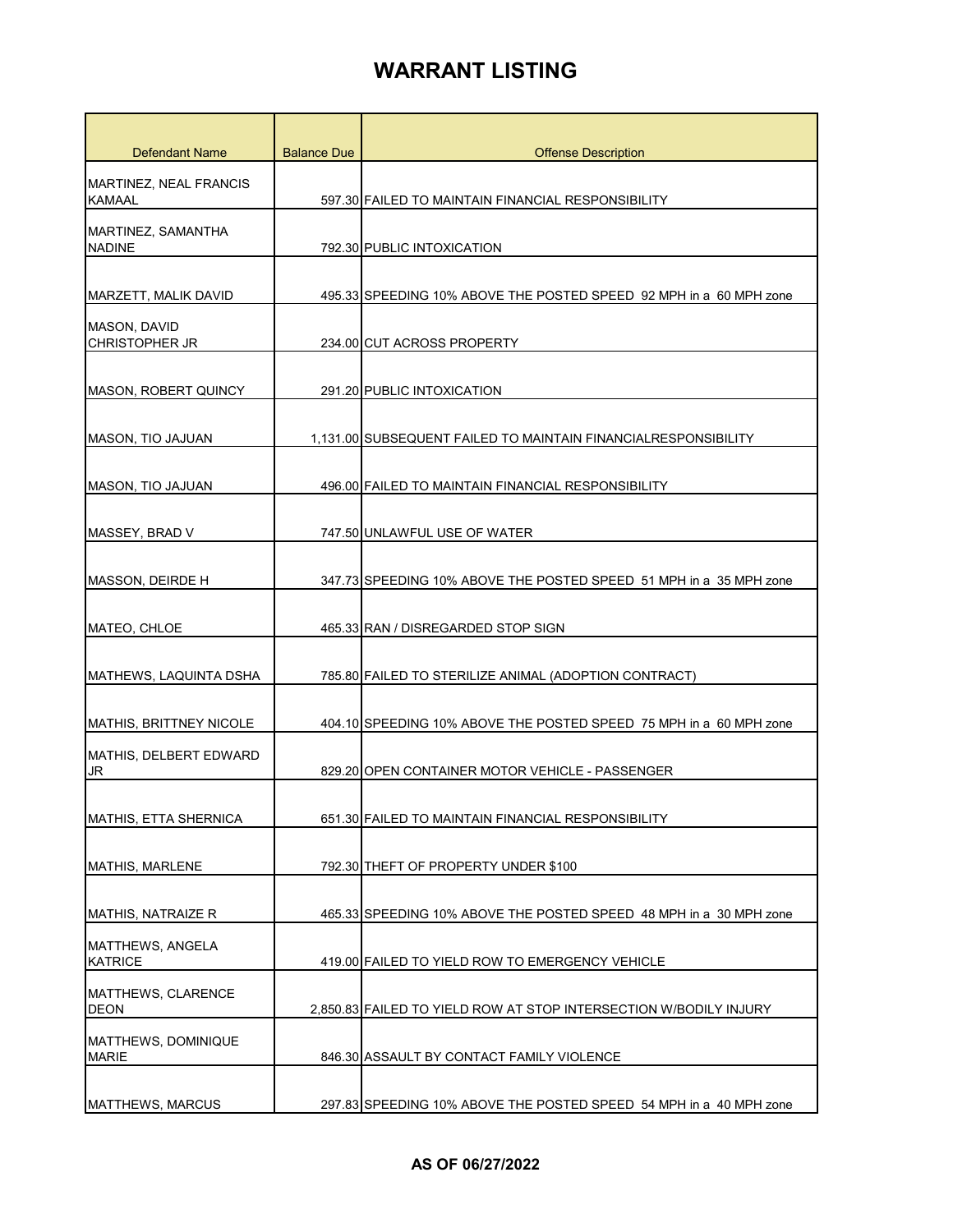| <b>Defendant Name</b>                             | <b>Balance Due</b> | <b>Offense Description</b>                                         |
|---------------------------------------------------|--------------------|--------------------------------------------------------------------|
|                                                   |                    |                                                                    |
| MATTHEWS, PAULA MONIQUE                           |                    | 362.70 FAILURE TO APPEAR/BAIL JUMPING                              |
| MATTHEWS, PAULA MONIQUE                           |                    | 447.20 FAILED TO MAINTAIN FINANCIAL RESPONSIBILITY                 |
| MATTHEWS, PAULA MONIQUE                           |                    | 284.83 NO DRIVERS LICENSE                                          |
|                                                   |                    |                                                                    |
| MATTHEWS, PAULA MONIQUE                           |                    | 804.70 LOUD NOISE (BREACH OF THE PEACE)                            |
| MATUSEK, ASHLEY GAIL                              |                    | 504.33 SPEEDING 10% ABOVE THE POSTED SPEED 75 MPH in a 55 MPH zone |
| MAWI, RATU WAQA                                   |                    | 518.70 LOUD NOISE (BREACH OF THE PEACE)                            |
| MAXWELL, ASHLIE JO                                |                    | 785.80 FAILED TO STERILIZE ANIMAL (ADOPTION CONTRACT)              |
| MAY, CHRISTIANNA A                                |                    | 822.30 THEFT OF PROPERTY UNDER \$100                               |
| MAY, VERYL ERNEST                                 |                    | 449.80 PUBLIC INTOXICATION                                         |
| MAYES, MICHAEL DE WAYNE<br>JR                     |                    | 384.00 SPEEDING 10% ABOVE THE POSTED SPEED 70 MPH in a 45 MPH zone |
|                                                   |                    |                                                                    |
| <b>MAYFIELD, TIMOTHY HARRY</b>                    |                    | 536.83 SPEEDING IN A SCHOOL ZONE 37 MPH in a 25 MPH zone           |
| MAYHEW, BLAIND                                    |                    | 540.23 SPEEDING 10% ABOVE THE POSTED SPEED 51 MPH in a 40 MPH zone |
| IMAYS, QADRIY DA JON                              |                    | 636.30 FAILED TO MAINTAIN FINANCIAL RESPONSIBILITY                 |
| MAYS, RONALD DAVID                                |                    | 318.50 FAILED TO MAINTAIN FINANCIAL RESPONSIBILITY                 |
| <b>MAYS, RONALD DAVID</b>                         |                    | 318.50 FAILED TO MAINTAIN FINANCIAL RESPONSIBILITY                 |
| <b>MAYS, SHANREKA</b>                             |                    | 785.80 FAILURE TO APPEAR/BAIL JUMPING                              |
| <b>MBACKE, DESTINEE</b>                           |                    |                                                                    |
| <b>MICHELLE</b>                                   |                    | 831.30 FAILED TO PROVIDE PROOF OF MICRO-CHIP                       |
| MCAFEE, DAVORRIN D                                |                    | 465.33 SPEEDING 10% ABOVE THE POSTED SPEED 50 MPH in a 35 MPH zone |
| <b>MCALPINE, MARCUS</b><br><b>SHELDON RICHARD</b> |                    | 833.30 FAILURE TO APPEAR/BAIL JUMPING                              |
| <b>MCALPINE, MARCUS</b><br><b>SHELDON RICHARD</b> |                    | 839.93 DRIVING WHILE LICENSE INVALID                               |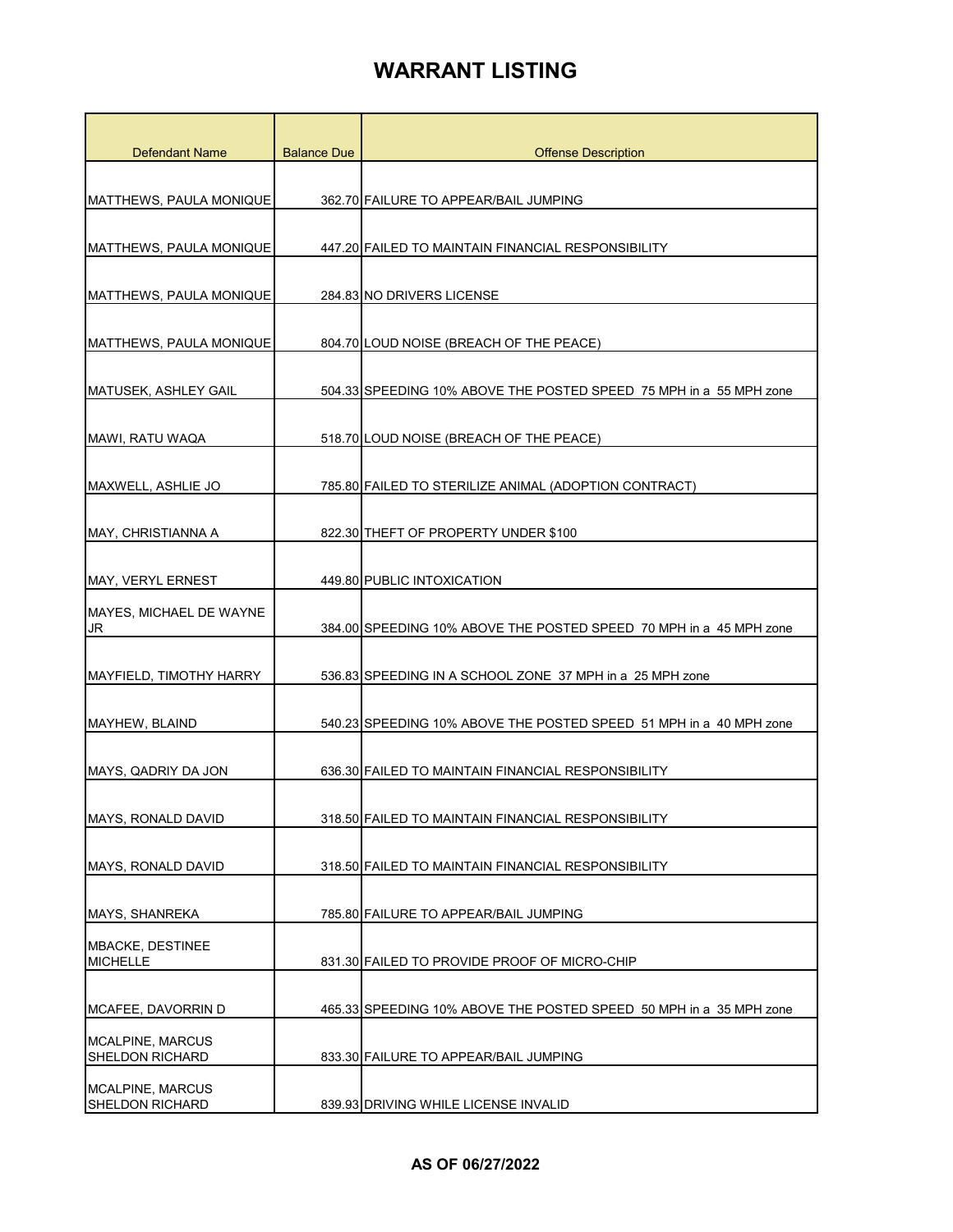| <b>Balance Due</b><br><b>Offense Description</b><br>MCARTHUR, COREY CLAY<br>831.30 DRIVING WHILE LICENSE INVALID<br>MCCADNEY, JAQUELINE M<br>465.33 SPEEDING 10% ABOVE THE POSTED SPEED 76 MPH in a 60 MPH zone<br>MCCALISTER, MICA SHERICE<br>458.83 VIOLATE PROMISE TO APPEAR<br>MCCALL, CHARLES A JR<br>822.20 OPEN CONTAINER MOTOR VEHICLE - PASSENGER | Defendant Name  |
|------------------------------------------------------------------------------------------------------------------------------------------------------------------------------------------------------------------------------------------------------------------------------------------------------------------------------------------------------------|-----------------|
|                                                                                                                                                                                                                                                                                                                                                            |                 |
|                                                                                                                                                                                                                                                                                                                                                            |                 |
|                                                                                                                                                                                                                                                                                                                                                            |                 |
|                                                                                                                                                                                                                                                                                                                                                            |                 |
|                                                                                                                                                                                                                                                                                                                                                            |                 |
|                                                                                                                                                                                                                                                                                                                                                            |                 |
|                                                                                                                                                                                                                                                                                                                                                            |                 |
| ALEXANDER JR<br>2,796.30 TAMPERED WITH WATER DISTRIBUTION SYSTEM                                                                                                                                                                                                                                                                                           | MCCALL, CHARLES |
| MCCALL, CHARLES                                                                                                                                                                                                                                                                                                                                            |                 |
| <b>ALEXANDER JR</b><br>800.80 UNLAWFUL USE OF WATER                                                                                                                                                                                                                                                                                                        |                 |
| MCCALL, CHARLES<br>ALEXANDER JR<br>2,750.80 ALLOWING UNSANITARY CONDITIONS                                                                                                                                                                                                                                                                                 |                 |
| MCCATHERN, SUSAN                                                                                                                                                                                                                                                                                                                                           |                 |
| <b>MICHELLE</b><br>2.790.30 TAMPERED WITH WATER DISTRIBUTION SYSTEM                                                                                                                                                                                                                                                                                        |                 |
| MCCLAIN, SAYNORA<br>USED WIRELESS COMMUNICATION IN A SCHOOLZONE WHILE<br><b>TIWANNA LETRECE</b><br>399.10 OPERATING MOTOR VEHICLE                                                                                                                                                                                                                          |                 |
|                                                                                                                                                                                                                                                                                                                                                            |                 |
| MCCLARY, ANDREA S<br>772.20 LOUD NOISE (BREACH OF THE PEACE)                                                                                                                                                                                                                                                                                               |                 |
| MCCLARY, HERBERT<br>245.70 PARKED OVER 48 HOURS                                                                                                                                                                                                                                                                                                            |                 |
|                                                                                                                                                                                                                                                                                                                                                            |                 |
| <b>MCCLARY, TONII LAYNETT</b><br>332.10 PARKED OR STAND WITHIN 30 FT OF A TRAFFIC CONTROL DEVICE                                                                                                                                                                                                                                                           |                 |
| MCCLINTON, MICHAEL<br>506.83 SPEEDING IN A SCHOOL ZONE 42 MPH in a 25 MPH zone                                                                                                                                                                                                                                                                             |                 |
| MCCLOUD, SHANE ALBERT                                                                                                                                                                                                                                                                                                                                      |                 |
| ILEE<br>805.30 THEFT OF PROPERTY UNDER \$100                                                                                                                                                                                                                                                                                                               |                 |
| <b>MCCORD, CHARLES EARL</b><br>757.20 LOUD NOISE (BREACH OF THE PEACE)                                                                                                                                                                                                                                                                                     |                 |
| MCCORMICK, DENNIS                                                                                                                                                                                                                                                                                                                                          |                 |
| <b>DEWAYNE</b><br>465.33 SPEEDING 10% ABOVE THE POSTED SPEED 58 MPH in a 40 MPH zone                                                                                                                                                                                                                                                                       |                 |
|                                                                                                                                                                                                                                                                                                                                                            |                 |
| MCCOY, ANTHONY LEE<br>707.33 DRIVING WHILE LICENSE INVALID                                                                                                                                                                                                                                                                                                 |                 |
| MCCOY, CHANDI NICHOLE<br>465.33 RAN / DISREGARDED STOP SIGN                                                                                                                                                                                                                                                                                                |                 |
|                                                                                                                                                                                                                                                                                                                                                            |                 |
| MCCOY, CHANDI NICHOLE<br>465.33 TURNED RIGHT TOO WIDE                                                                                                                                                                                                                                                                                                      |                 |
| MCCOY, CHANDI NICHOLE<br>792.43 DRIVING WHILE LICENSE INVALID                                                                                                                                                                                                                                                                                              |                 |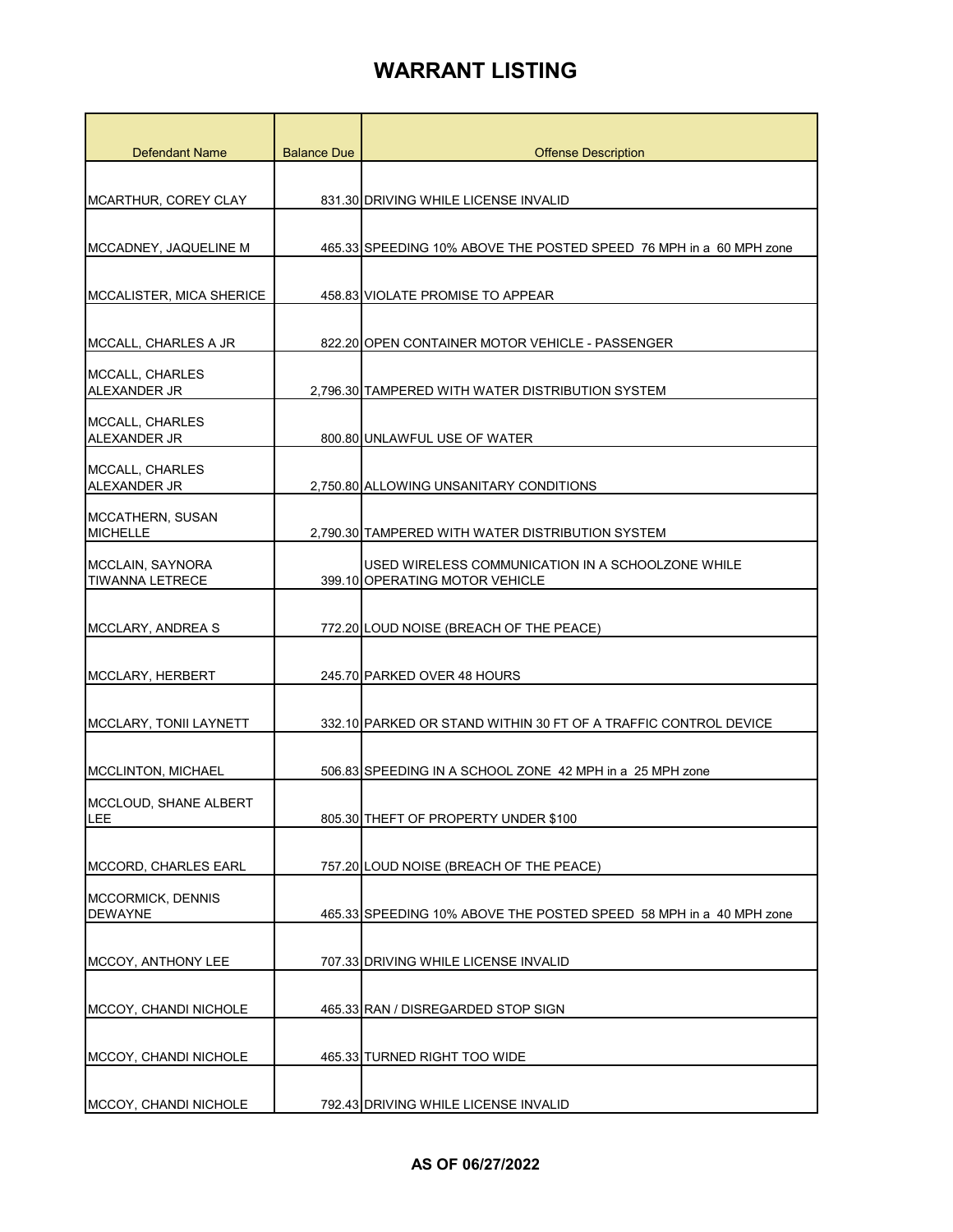| Defendant Name                               | <b>Balance Due</b> | <b>Offense Description</b>                                         |
|----------------------------------------------|--------------------|--------------------------------------------------------------------|
|                                              |                    |                                                                    |
| MCCOY, DESMOND DARRELL                       |                    | 154.83 NO DRIVERS LICENSE                                          |
|                                              |                    |                                                                    |
| MCCOY, DESMOND DARRELL                       |                    | 512.20 LOUD NOISE (BREACH OF THE PEACE)                            |
| <b>MCCOY, EMMANUEL B</b>                     |                    | 399.10 EXPIRED OR NO MOTOR VEHICLE INSPECTION                      |
| MCCOY, EMMANUEL B                            |                    | 941.33 DRIVING WHILE LICENSE INVALID                               |
| MCCOY, JACOY MERCEON<br><b>HAKEEN</b>        |                    | 837.80 ASSAULT BY CONTACT FAMILY VIOLENCE                          |
| MCCOY. KEVIN DEMETREOUS                      |                    | 465.33 SPEEDING 10% ABOVE THE POSTED SPEED 74 MPH in a 60 MPH zone |
| MCCOY, WILLIAM PAUL                          |                    | 623.80 LOUD NOISE (BREACH OF THE PEACE)                            |
| MCCRACKEN, DANIELLE<br><b>NICOLE</b>         |                    | 661.00 CARE OF PREMISES - SUPPLIES AND MATERIALS                   |
| MCCRAY, SHUVONDA M                           |                    | 557.70 FAILED TO MAINTAIN FINANCIAL RESPONSIBILITY                 |
| MCDANIEL, BRITTANY<br><b>MICHELLE</b>        |                    | 442.73 SPEEDING 10% ABOVE THE POSTED SPEED 73 MPH in a 60 MPH zone |
| MCDANIEL, SHELLY ORLEAN                      |                    | 465.33 FAILED TO CONTROL SPEED                                     |
| MCDANIELS, DANIELLE<br><b>ADRIEANNA</b>      |                    | 831.30 FAILED TO PROVIDE PROOF OF RABIES                           |
| MCDANIELS, JOSHUA ALLEN                      |                    | 460.33 SPEEDING 10% ABOVE THE POSTED SPEED 41 MPH in a 30 MPH zone |
| MCDONALD, DAVARANCE J                        |                    | 804.70 THEFT OF PROPERTY UNDER \$50                                |
| MCDONALD, VICTORIA<br><b>RENEE</b>           |                    | 646.00 FAILED TO STERILIZE ANIMAL (ADOPTION CONTRACT)              |
| <b>MCFADDEN, RUSTIN ARON</b>                 |                    | 465.33 SPEEDING 10% ABOVE THE POSTED SPEED 73 MPH in a 60 MPH zone |
| MCFARLAND, REGINALD R JR                     |                    | 831.30 DRIVING WHILE LICENSE INVALID                               |
| <b>MCFARLIN, CHRISTOPHER</b><br><b>DUANE</b> |                    | 651.00 UNLAWFUL USE OF WATER                                       |
| MCGARITY, CASEY WADE                         |                    | 516.10 FAIL TO MAINTAIN ACCESSORY STRUCTURES                       |
| <b>MCGEE BROWN, ANAIS</b><br><b>SHANTE</b>   |                    | 334.10 EXPIRED OR NO MOTOR VEHICLE INSPECTION                      |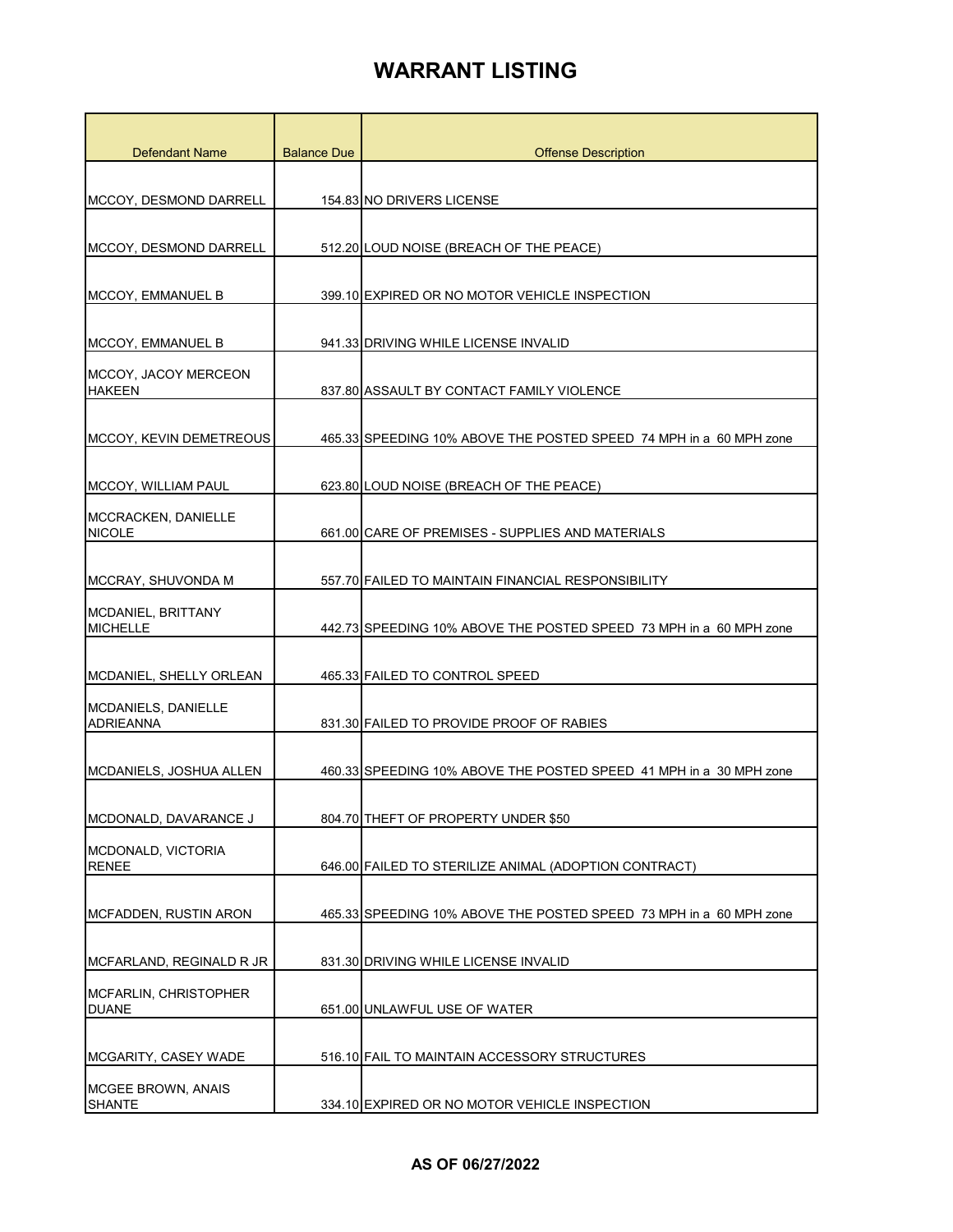| <b>Defendant Name</b>                      | <b>Balance Due</b> | <b>Offense Description</b>                                         |
|--------------------------------------------|--------------------|--------------------------------------------------------------------|
| <b>MCGEE BROWN, ANAIS</b><br><b>SHANTE</b> |                    | 334.23 NO SEAT BELT - DRIVER                                       |
| MCGEE BROWN, ANAIS<br><b>SHANTE</b>        |                    | 464.23 RAN / DISREGARDED STOP SIGN                                 |
| MCGEE BROWN, ANAIS<br><b>SHANTE</b>        |                    | 486.20 FAILED TO MAINTAIN FINANCIAL RESPONSIBILITY                 |
| MCGEE, CHARLES WILLIAM III                 |                    | 165.23 FAILED TO SIGNAL INTENT TO TURN                             |
| <b>MCGEE, ROBIN NICOLE</b>                 |                    | 831.30 DRIVING WHILE LICENSE INVALID                               |
| MCGHEE, BRYANT D                           |                    | 619.00 THEFT OF PROPERTY UNDER \$50                                |
| MCGHEE, BRYANT D                           |                    | 351.00 FAILED TO MAINTAIN FINANCIAL RESPONSIBILITY                 |
| MCGHEE, BRYANT D                           |                    | 354.10 EXPIRED OR NO MOTOR VEHICLE INSPECTION                      |
| MCGHEE, FLOYD DEMOND                       |                    | 792.30 DRIVING WHILE LICENSE INVALID                               |
| MCGINN, RYAN SCOTT                         |                    | 2,820.30 ALLOWED ACCUMULATION HIGH WEEDS                           |
| MCGLOTHIN, DARRON M                        |                    | 441.30 FAILED TO DISPLAY DRIVERS LICENSE                           |
| MCGOWAN, KENNETH<br><b>DARRYL</b>          |                    | 497.83 SPEEDING IN A SCHOOL ZONE 41 MPH in a 25 MPH zone           |
| <b>MCGREW, KRISTINA</b><br><b>MICHELLE</b> |                    | 458.83 VIOLATE PROMISE TO APPEAR                                   |
| MCGREW, OSCAR M IV                         |                    | 562.20 LOUD NOISE (BREACH OF THE PEACE)                            |
| MCGREW, SHANEKA SHAVON                     |                    | 570.70 UNLAWFUL USE OF WATER                                       |
| MCGREW, SHANEKA SHAVON                     |                    | 635.70 TAMPERED WITH WATER DISTRIBUTION SYSTEM                     |
| MCGRUDER, HENRY ANDREW                     |                    | 837.80 PUBLIC INTOXICATION                                         |
| MCGUCKIN, TYLER JENNINGS                   |                    | 837.33 DRIVING WHILE LICENSE INVALID                               |
| MCGUCKIN, TYLER JENNINGS                   |                    | 360.23 SPEEDING 10% ABOVE THE POSTED SPEED 37 MPH in a 20 MPH zone |
| MCGUIRE, JASON CARL                        |                    | 369.10 VIOLATE PROMISE TO APPEAR                                   |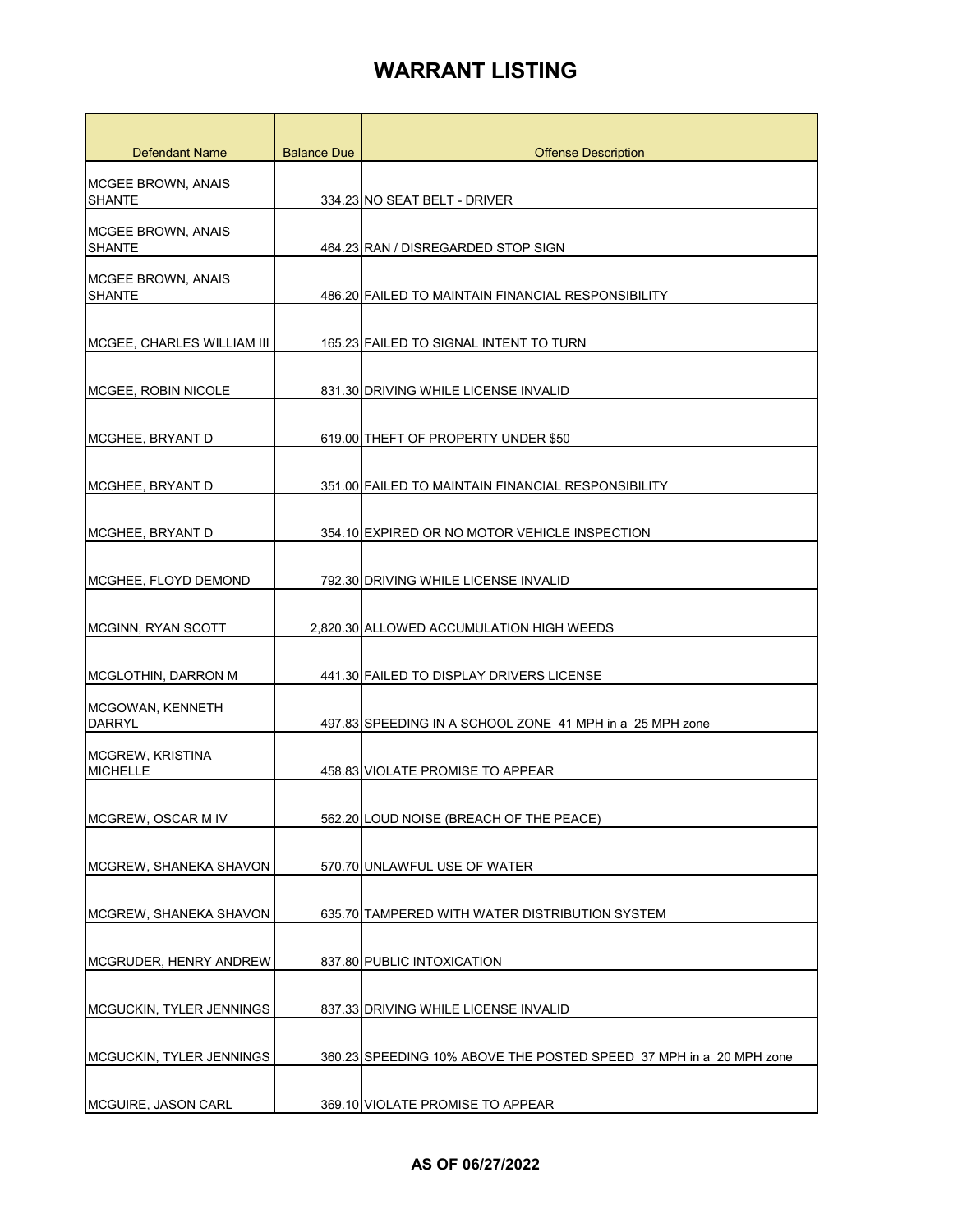| <b>Defendant Name</b>                | <b>Balance Due</b> | <b>Offense Description</b>                                         |
|--------------------------------------|--------------------|--------------------------------------------------------------------|
|                                      |                    |                                                                    |
| <b>MCHAKI, ERICK SIMON</b>           |                    | 362.63 SPEEDING 10% ABOVE THE POSTED SPEED 44 MPH in a 25 MPH zone |
|                                      |                    | 839.80 FAILURE TO APPEAR/BAIL JUMPING                              |
| MCHENRY, ANGEL LYNN                  |                    |                                                                    |
| MCHENRY, ANGEL LYNN                  |                    | 846.30 POSSESSION OF DRUG PARAPHERNALIA                            |
| MCILWAIN, ASHLEY MARIE               |                    | 612.30 FAILED TO MAINTAIN FINANCIAL RESPONSIBILITY                 |
| MCILWAIN, ASHLEY MARIE               |                    | 492.83 SPEEDING IN A SCHOOL ZONE 31 MPH in a 20 MPH zone           |
| MCILWAIN, ASHLEY MARIE               |                    | 457.60 EXPIRED OR NO MOTOR VEHICLE INSPECTION                      |
| MCILWAIN, ASHLEY MARIE               |                    | 609.70 FAILED TO MAINTAIN FINANCIAL RESPONSIBILITY                 |
| MCKEE, SAVANA RAY                    |                    | 577.20 LOUD NOISE (BREACH OF THE PEACE)                            |
| MCKENZIE, JEREMY<br><b>MATTHEW</b>   |                    | 876.80 THEFT OF PROPERTY UNDER \$50                                |
| MCKENZIE, QUATANGELA L               |                    | 465.33 SPEEDING 10% ABOVE THE POSTED SPEED 60 MPH in a 45 MPH zone |
| <b>MCKINLEY, KENNETH R</b>           |                    | 807.30 THEFT OF PROPERTY UNDER \$100                               |
| MCKINNEY, ANEESHA<br><b>ROCHELLE</b> |                    | 2,745.80 TAMPERED WITH WATER DISTRIBUTION SYSTEM                   |
| MCKINNEY, CLAYTON<br><b>WILLIAM</b>  |                    | 800.80 FAILURE TO APPEAR/BAIL JUMPING                              |
| MCKINNEY, CLAYTON<br><b>WILLIAM</b>  |                    | 807.30 POSSESSION OF DRUG PARAPHERNALIA                            |
| <b>MCKNIGHT, RICKY LEE</b>           |                    | 385.13 FAILURE TO POST-EXAMINE ANIMAL                              |
| <b>MCKNIGHT, RICKY LEE</b>           |                    | 385.13 FAILED TO QUARANTINE AFTER ANIMAL BITE OR SCRATCH           |
| <b>MCKNIGHT, RICKY LEE</b>           |                    | 411.12 FAILURE TO APPEAR/BAIL JUMPING                              |
| <b>MCKOY, ANTHONY JAMALE</b>         |                    | 301.73 NO SEAT BELT - DRIVER                                       |
| MCLEAN, BRANDON LEON                 |                    | 646.10 DRIVING WHILE LICENSE INVALID                               |
| MCLEAN, BRANDON LEON                 |                    | 229.10 FAILED TO SIGNAL TURN LAST 100 FEET OF MOVEMENT BEFORE TURN |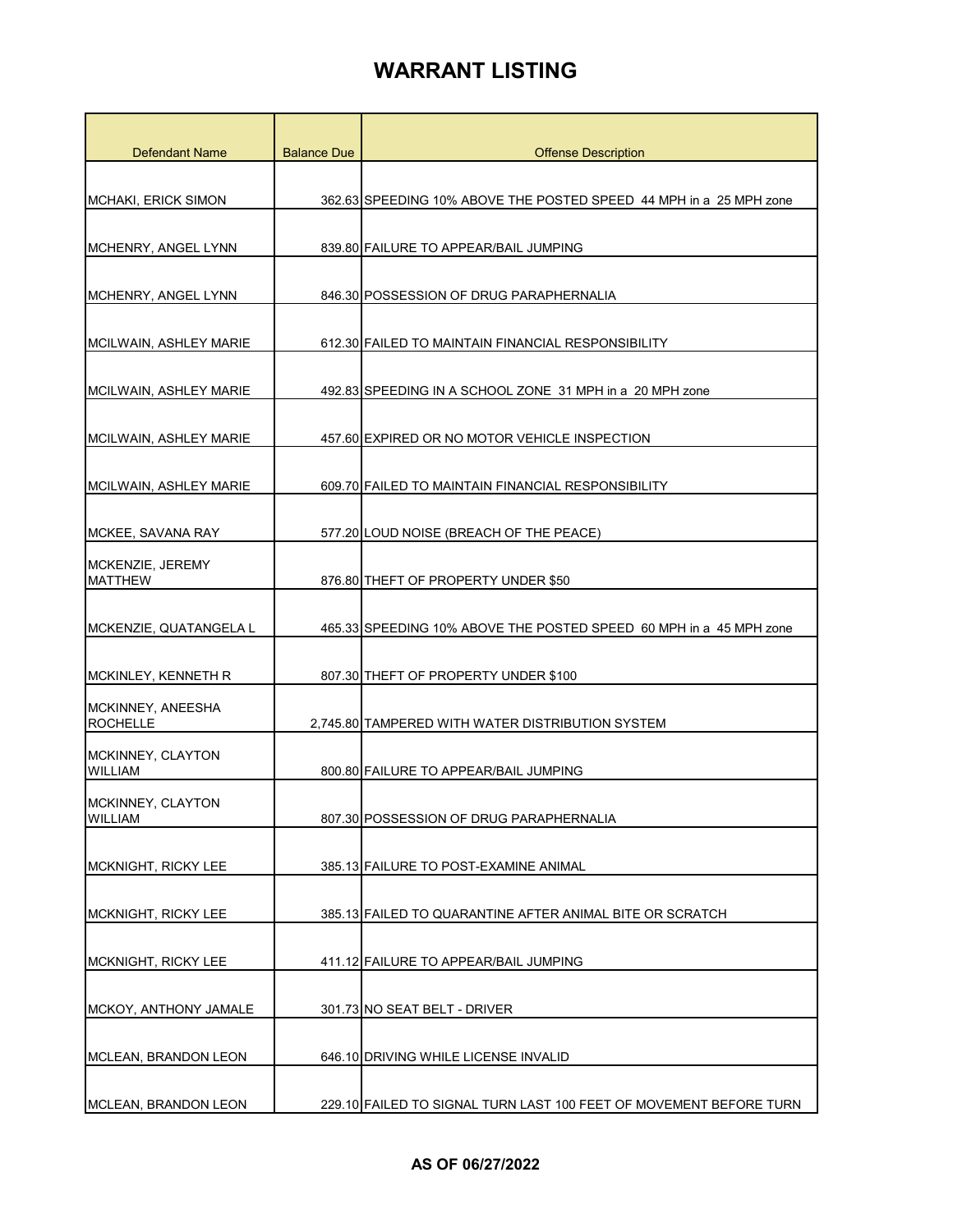| <b>Defendant Name</b>                | <b>Balance Due</b> | <b>Offense Description</b>                                         |
|--------------------------------------|--------------------|--------------------------------------------------------------------|
|                                      |                    |                                                                    |
| MCLENNAN, DIERRE LIONEL              |                    | 831.30 DRIVING WHILE LICENSE INVALID                               |
|                                      |                    |                                                                    |
| MCLEOD, TIMOTHY TYLER                |                    | 362.70 FAILURE TO APPEAR/BAIL JUMPING                              |
| <b>MCLEOD, TIMOTHY TYLER</b>         |                    | 382.20 FAILED TO MAINTAIN FINANCIAL RESPONSIBILITY                 |
| MCLEOD, TIMOTHY TYLER                |                    | 425.23 SPEEDING IN A SCHOOL ZONE 38 MPH in a 20 MPH zone           |
| MCLEOD, TIMOTHY TYLER                |                    | 902.33 DRIVING WHILE LICENSE INVALID                               |
| MCLUCAS, RYON A                      |                    | 313.36 FAILED TO YIELD ROW TURNING LEFT                            |
| MCMAHON, SCOTT ALLEN                 |                    | 636.30 FAILED TO MAINTAIN FINANCIAL RESPONSIBILITY                 |
| MCMILLIAN, DERRICK<br><b>ANTONIO</b> |                    | 651,00 FAILED TO PROVIDE PROOF OF RABIES                           |
| MCMULLEN, ESSENCE M                  |                    | 785.80 FAILED TO PROVIDE PROOF OF MICRO-CHIP                       |
| MCNAMEE GLADWELL,<br><b>NEODAH</b>   |                    | 499.33 CUT ACROSS PROPERTY                                         |
| MCNAMEE, DANIEL B                    |                    | 245.05 CUT ACROSS PROPERTY                                         |
| MCNEAR, ANTETSHIA RENEE              |                    | 399.23 FAILED TO YIELD ROW FROM PVT RD, DR, ALLEY, BLDG            |
| MCNEIL, CARLOS RAYSHAUN              |                    | 597.30 FAILED TO MAINTAIN FINANCIAL RESPONSIBILITY                 |
| MCNEILL, JAMES LENWOOD               |                    | 503.83 SPEEDING 10% ABOVE THE POSTED SPEED 85 MPH in a 60 MPH zone |
| MCNELTON, SYMONE<br><b>MONIQUE</b>   |                    | 831.30 DRIVING WHILE LICENSE INVALID                               |
| MCPETERS, JOSHUA LYNN                |                    | 792.30 PUBLIC INTOXICATION                                         |
| MCRAE, ANDREW S                      |                    | 201.50 SPEEDING 10% ABOVE THE POSTED SPEED 61 MPH in a 40 MPH zone |
| MCSHAN, JUSTIN ALBERT                |                    | 2,841.80 BURNED WITHOUT A PERMIT                                   |
| <b>MCSHAN, JUSTIN ALBERT</b>         |                    | 496.73 SPEEDING 10% ABOVE THE POSTED SPEED 48 MPH in a 35 MPH zone |
| <b>MCSHAN, JUSTIN ALBERT</b>         |                    | 646.00 FAILURE TO APPEAR/BAIL JUMPING                              |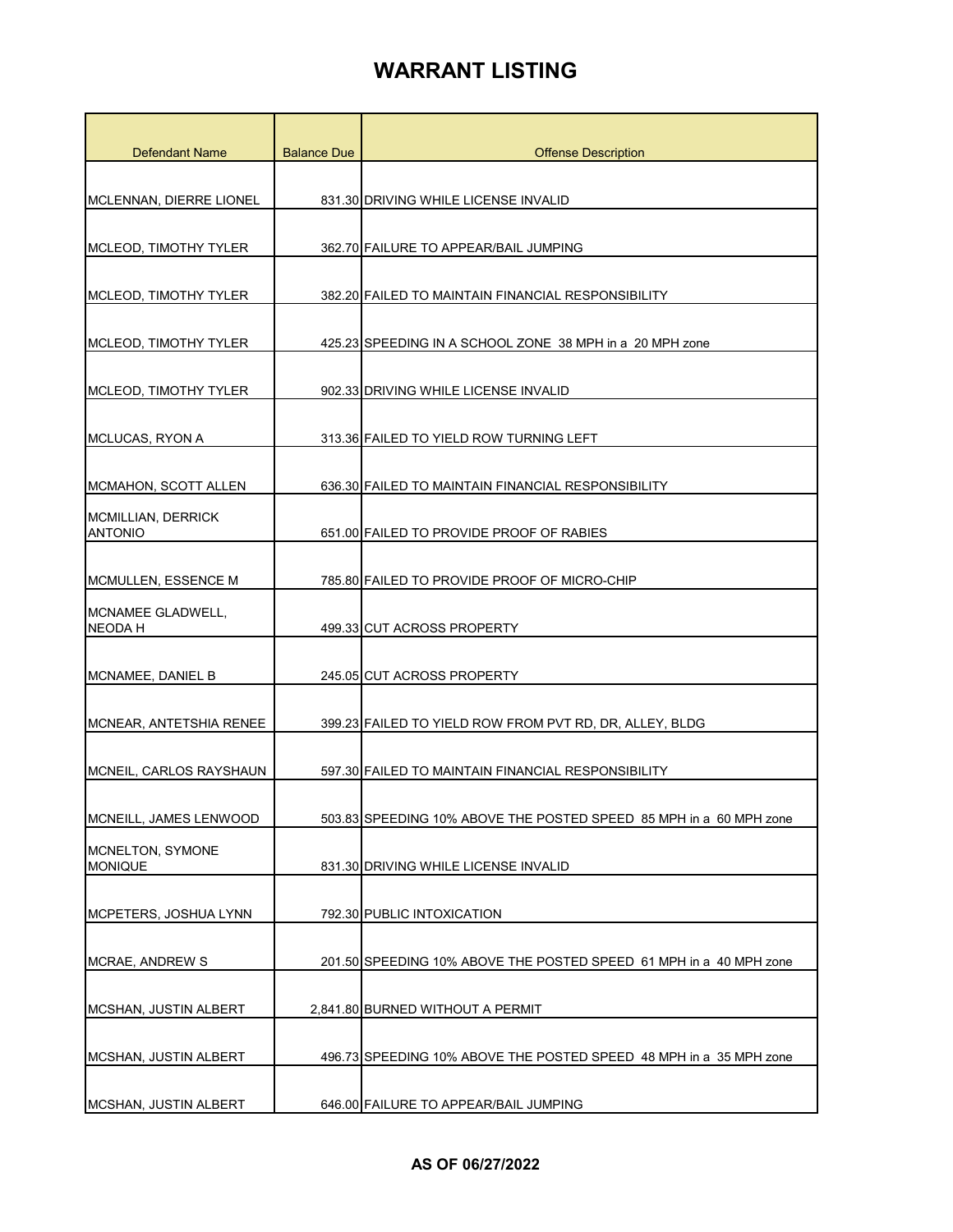| <b>Defendant Name</b>                      | <b>Balance Due</b> | <b>Offense Description</b>                                         |
|--------------------------------------------|--------------------|--------------------------------------------------------------------|
|                                            |                    |                                                                    |
| MCSHAN, JUSTIN ALBERT                      |                    | 302.00 VIOLATE PROMISE TO APPEAR                                   |
| MCSWAIN, MELINDA MERIE                     |                    | 334.23 SPEEDING IN A SCHOOL ZONE 36 MPH in a 20 MPH zone           |
| MCVADE, BRANDY TREKAYE                     |                    | 471.00 FAILED TO MAINTAIN FINANCIAL RESPONSIBILITY                 |
| MCVADE, BRANDY TREKAYE                     |                    | 824.80 DRIVING WHILE LICENSE INVALID                               |
| MEADOWS, HANNIBAL<br><b>TERRELL</b>        |                    | 369.10 VIOLATE PROMISE TO APPEAR                                   |
| MEDEL, STEVEN ANDREW                       |                    | 330.23 SPEEDING 10% ABOVE THE POSTED SPEED 67 MPH in a 55 MPH zone |
| <b>MEDINA, AARON MICHAEL</b>               |                    | 577.20 INTERFERRED OR OBSTRUCTED AN OFFICER OFTHE CITY             |
| MEDINA, ELYSE                              |                    | 165.23 RAN / DISREGARDED STOP SIGN                                 |
| MEDINA, ROBERTO                            |                    | 800.80 FAILURE TO APPEAR/BAIL JUMPING                              |
| <b>MEDINA, ROBERTO</b>                     |                    | 807.30 DRIVING WHILE LICENSE INVALID                               |
| MEDLIN, STEVE BRADLEY                      |                    | 2,781.30 ALLOWED ACCUMULATION HIGH WEEDS                           |
| <b>MEDRANO, ANTONIETTE</b><br><b>MARIE</b> |                    | 651.00 FAILED TO PROVIDE PROOF OF RABIES                           |
| MEERS, CHRISTIE LEE                        |                    | 2.967.80 TAMPERED WITH WATER DISTRIBUTION SYSTEM                   |
| MEGGS, NIYANA NICOLE                       |                    | 566.00 FAILURE TO APPEAR/BAIL JUMPING                              |
| MEJIA, MICHAEL DAVID                       |                    | 616.00 FAILURE TO APPEAR/BAIL JUMPING                              |
| MELENDEZ, MICHAEL X                        |                    | 496.60 UNLAWFUL USE OF WATER                                       |
| MELSTROM, JEFF ALAN                        |                    | 458.83 VIOLATE PROMISE TO APPEAR                                   |
| MELVIN, KADEEM D                           |                    | 465.33 SPEEDING 10% ABOVE THE POSTED SPEED 71 MPH in a 60 MPH zone |
| MENDENHALL, TOBY LEE                       |                    | 2,151.00 TAMPERED WITH WATER DISTRIBUTION SYSTEM                   |
| <b>MENDERS, REYNARD</b><br><b>DEXTON</b>   |                    | 464.23 SPEEDING IN A SCHOOL ZONE 38 MPH in a 25 MPH zone           |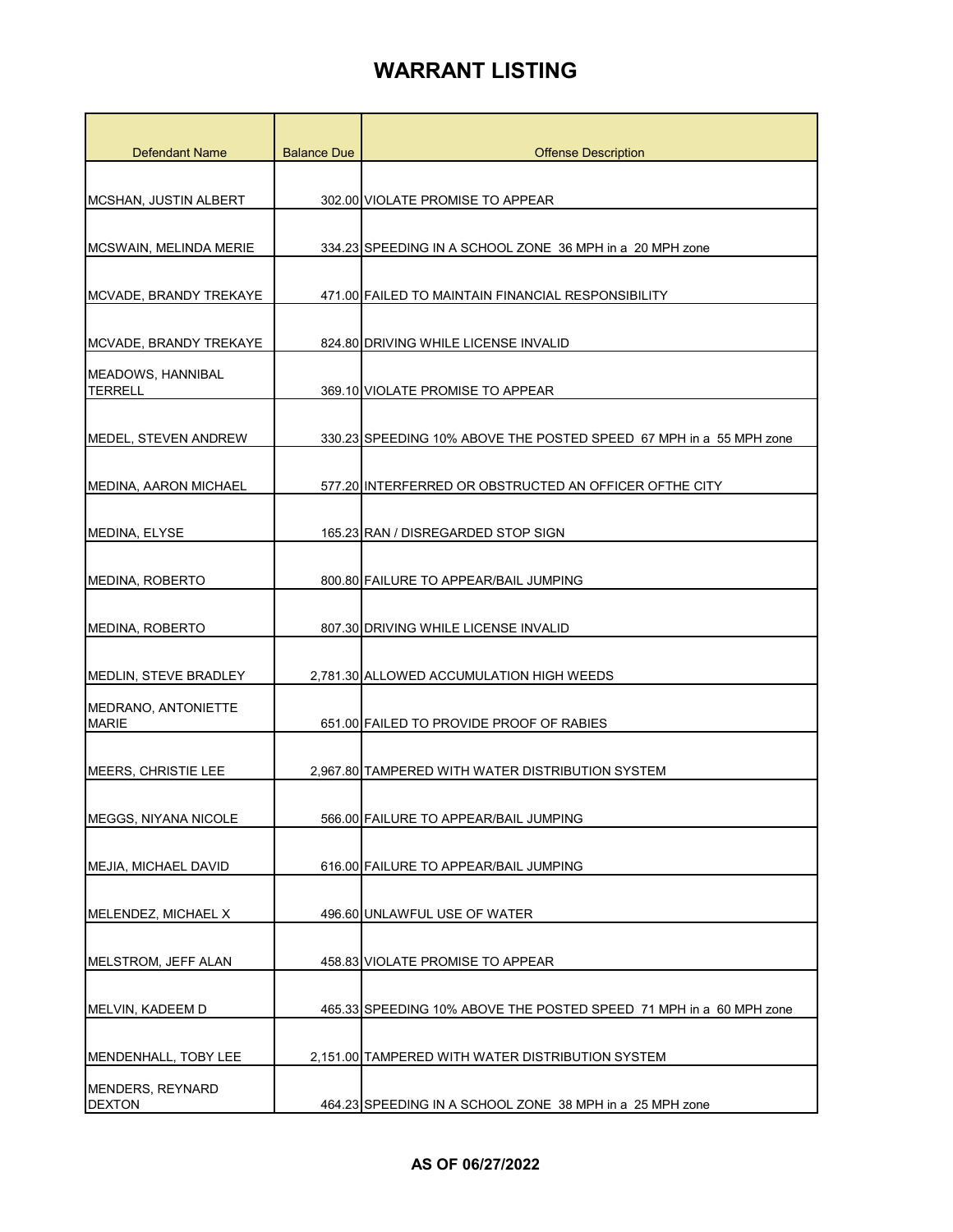| <b>Defendant Name</b>                  | <b>Balance Due</b> | <b>Offense Description</b>                                         |
|----------------------------------------|--------------------|--------------------------------------------------------------------|
|                                        |                    |                                                                    |
| MENDEZ, JUDITH NEGRON                  |                    | 458.83 VIOLATE PROMISE TO APPEAR                                   |
|                                        |                    |                                                                    |
| MENDEZ, MIGUEL ORESTES                 |                    | 105.43 FAILED TO MAINTAIN FINANCIAL RESPONSIBILITY                 |
| MENDEZ, RENEA LAVON                    |                    | 239.10 SPEEDING 10% ABOVE THE POSTED SPEED 73 MPH in a 55 MPH zone |
| MENDIOLA, CHRISKA LYNN                 |                    | 402.40 NO DRIVERS LICENSE                                          |
| MENDIOLA, LISA MARIE                   |                    | 2,169.00 TAMPERED WITH WATER DISTRIBUTION SYSTEM                   |
| MENEFIELD, MICHAEL LARAY<br>Ш          |                    | 807.30 PUBLIC INTOXICATION                                         |
| <b>MENTON, MARCUS EMIL</b>             |                    | 474.00 SUBSEQUENT FAILED TO MAINTAIN FINANCIALRESPONSIBILITY       |
| MENYWEATHER, DERRICK<br><b>DEWAYNE</b> |                    | 412.30 DRIVING WHILE LICENSE INVALID                               |
| MERCADO RIVAS, PEDRO<br><b>ALBERTO</b> |                    | 596.00 PUBLIC INTOXICATION                                         |
|                                        |                    |                                                                    |
| MERCER, GENEVA L                       |                    | 746.80 DRIVING WHILE LICENSE INVALID                               |
| MERKEL, TABITHA LARYN                  |                    | 189.00 FAILED TO PROVIDE PROOF OF RABIES                           |
| <b>MERKEL, TABITHA LARYN</b>           |                    | 189.00 FAILED TO STERILIZE ANIMAL (ADOPTION CONTRACT)              |
| MERKEL, TABITHA LARYN                  |                    | 189.00 FAILED TO PROVIDE PROOF OF MICRO-CHIP                       |
| MERKEL, TABITHA LARYN                  |                    | 294.00 LOUD NOISE (BREACH OF THE PEACE)                            |
| MERRELL, ZACHARY CURTIS                |                    | 465.33 RAN RED LIGHT                                               |
| MERRILL, JACOB RYAN                    |                    | 425.23 RAN RED LIGHT                                               |
|                                        |                    |                                                                    |
| MERRILL, JACOB RYAN                    |                    | 295.23 SPEEDING IN A SCHOOL ZONE 30 MPH in a 20 MPH zone           |
| MEYER, DEVIN TROY                      |                    | 807.30 DRIVING WHILE LICENSE INVALID                               |
| MEYER, DEVIN TROY                      |                    | 480.33 RAN / DISREGARDED STOP SIGN                                 |
| MEYER, TYLER CORT                      |                    | 597.30 FAILED TO MAINTAIN FINANCIAL RESPONSIBILITY                 |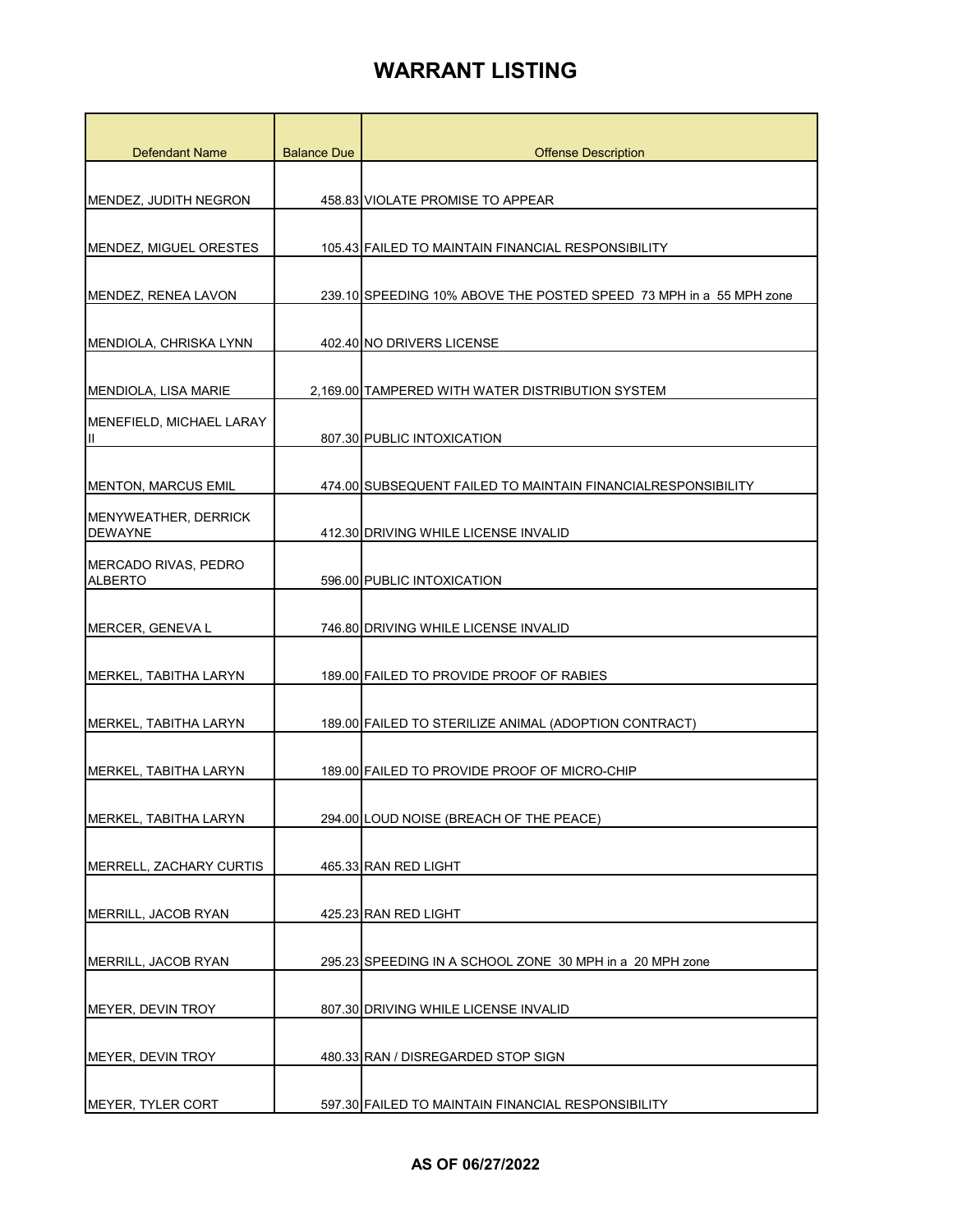| <b>Defendant Name</b>               | <b>Balance Due</b> | <b>Offense Description</b>                                         |
|-------------------------------------|--------------------|--------------------------------------------------------------------|
|                                     |                    |                                                                    |
| MEZA, ALBERTA TERESA                |                    | 800.80 FAILURE TO APPEAR/BAIL JUMPING                              |
|                                     |                    |                                                                    |
| MEZA, ALBERTA TERESA                |                    | 542.60 FAILED TO STOP AND GIVE INFORMATION                         |
| MICKEL. DEANTYE LEON                |                    | 955.50 LOUD NOISE (BREACH OF THE PEACE)                            |
| <b>MICKY, SAPRIHNA</b>              |                    | 425.23 FAILED TO YIELD ROW TO APPROACHING VEHICLE AT STOP SIGN     |
| MICKY, SAPRIHNA                     |                    | 219.83 NO DRIVERS LICENSE                                          |
| MIDDLETON, TAUNDRA<br><b>DENISE</b> |                    | 374.10 SPEEDING IN A SCHOOL ZONE 36 MPH in a 25 MPH zone           |
| MIDDLETON, TAUNDRA<br><b>DENISE</b> |                    | 271.10 NO DRIVERS LICENSE                                          |
| MIDDLETON, TAUNDRA<br><b>DENISE</b> |                    | 321.00 FAILED TO MAINTAIN FINANCIAL RESPONSIBILITY                 |
| MILAM, FLAVIO PIERRE                |                    | 824.80 FAILED TO PROVIDE PROOF OF MICRO-CHIP                       |
| MILES, KELLI LARESE                 |                    | 465.33 FAILED TO YIELD ROW TURNING LEFT                            |
| MILES, LACHELLE                     |                    | 323.83 NO DRIVERS LICENSE                                          |
| <b>MILES, LACHELLE</b>              |                    | 399.23 SPEEDING 10% ABOVE THE POSTED SPEED 47 MPH in a 30 MPH zone |
| MILLER, ANTHONY SHAQUAN             |                    | 785.80 FAILURE TO APPEAR/BAIL JUMPING                              |
| <b>MILLER, AUGUSTUS JR</b>          |                    | 1,492.30 SUBSEQUENT FAILED TO MAINTAIN FINANCIALRESPONSIBILITY     |
| MILLER, BRYAN SCOTT                 |                    | 941.33 DRIVING WHILE LICENSE INVALID                               |
| MILLER, BRYAN SCOTT                 |                    | 525.20 FAILED TO MAINTAIN FINANCIAL RESPONSIBILITY                 |
| MILLER, CLAUDIA A                   |                    | 505.70 UNLAWFUL USE OF WATER                                       |
| MILLER, ELVIN DWAYNE                |                    | 507.83 FAILED TO STOP AT DESIGNATED POINT STOPYEILD                |
| MILLER, JA JUAN KAREEM              |                    | 2,121.00 LOUD NOISE (BREACH OF THE PEACE)                          |
| MILLER, KENNETH D                   |                    | 465.33 SPEEDING 10% ABOVE THE POSTED SPEED 62 MPH in a 45 MPH zone |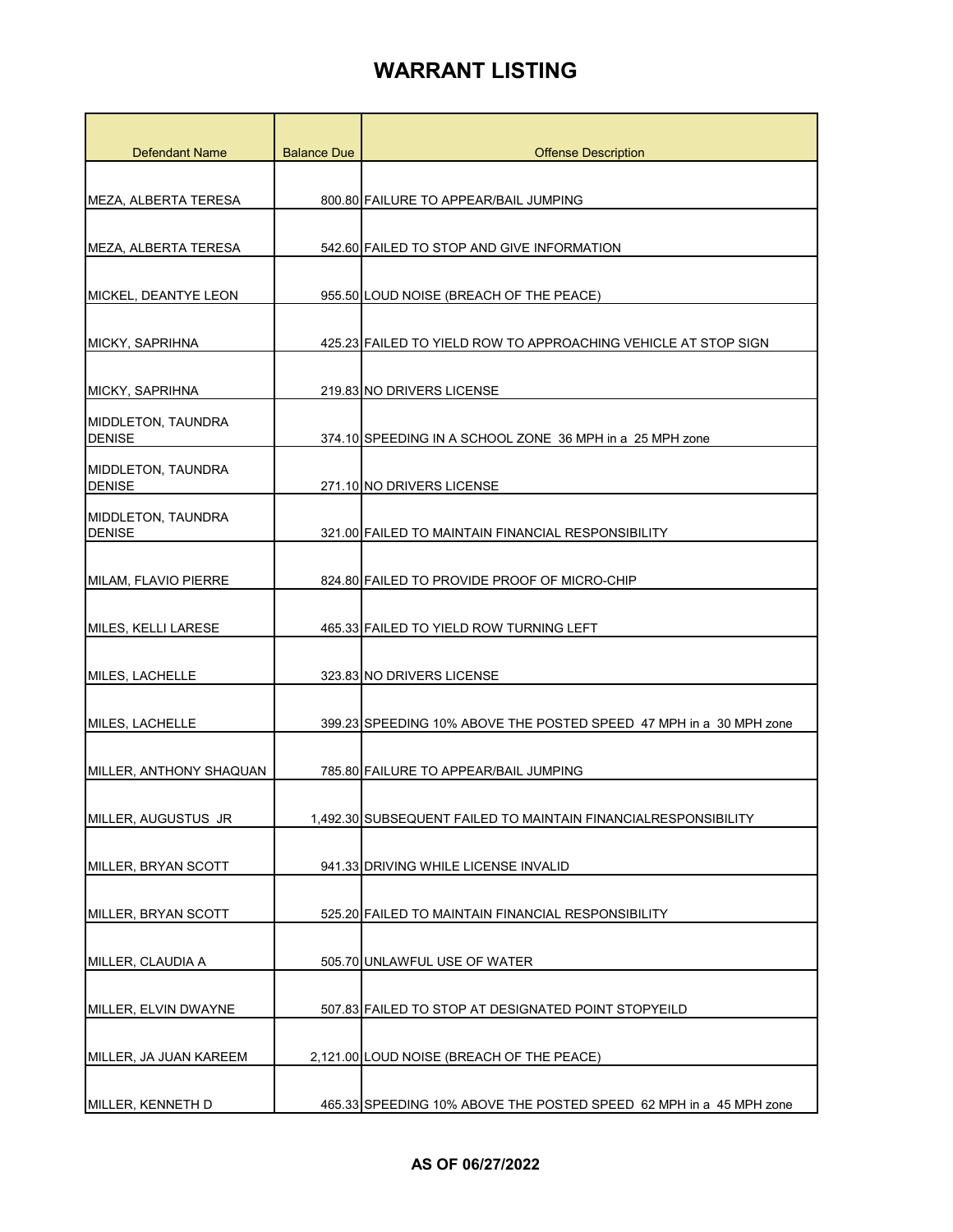| <b>Defendant Name</b>                  | <b>Balance Due</b> | <b>Offense Description</b>                                         |
|----------------------------------------|--------------------|--------------------------------------------------------------------|
|                                        |                    |                                                                    |
| MILLER, PARRIS MALACHI                 |                    | 465.33 SPEEDING 10% ABOVE THE POSTED SPEED 90 MPH in a 70 MPH zone |
|                                        |                    |                                                                    |
| MILLER, PHILLIP CHARLES                |                    | 792.30 THEFT OF PROPERTY UNDER \$100                               |
|                                        |                    |                                                                    |
| MILLER, SHELLA RENEE                   |                    | 2,820.30 TAMPERED WITH WATER DISTRIBUTION SYSTEM                   |
| MILLER, TIFFANY LEANN                  |                    | 792.30 THEFT OF PROPERTY UNDER \$100                               |
|                                        |                    |                                                                    |
| MILLER, TYQUAYIA L                     |                    | 402.40 NO DRIVERS LICENSE                                          |
|                                        |                    |                                                                    |
| MILLIGAN, MARCELL DEON                 |                    | 465.33 SPEEDING 10% ABOVE THE POSTED SPEED 55 MPH in a 35 MPH zone |
| MILLIGAN, QUARTESHA                    |                    |                                                                    |
| <b>TARSHAIL</b>                        |                    | 471.33 FAILED TO CONTROL SPEED                                     |
| MILLS, ERICA CHRISTINE                 |                    | 288.73 SPEEDING 10% ABOVE THE POSTED SPEED 60 MPH in a 45 MPH zone |
|                                        |                    |                                                                    |
| MILLSAP, JARED RILEY                   |                    | 384.00 FAILED TO STOP AT DESIGNATED POINT (STOP SIGN)              |
|                                        |                    |                                                                    |
| MIMS, LISA MARIE                       |                    | 2,151.00 TAMPERED WITH WATER DISTRIBUTION SYSTEM                   |
|                                        |                    |                                                                    |
| MIMS, MICHAEL LAUROND JR               |                    | 822.43 DRIVING WHILE LICENSE INVALID                               |
| MINJAREZ, CHRISTOPHER<br><b>ADAM</b>   |                    | 606.30 FAILED TO MAINTAIN FINANCIAL RESPONSIBILITY                 |
|                                        |                    |                                                                    |
| MINNEFIELD, MICHAEL P                  |                    | 260.00 SPEEDING IN A SCHOOL ZONE 44 MPH in a 35 MPH zone           |
| MITCHELL, DAVID LEROY                  |                    |                                                                    |
| <b>WALTER</b>                          |                    | 219.70 FAILED TO MAINTAIN FINANCIAL RESPONSIBILITY                 |
| MITCHELL, DAVID LEROY                  |                    |                                                                    |
| <b>WALTER</b>                          |                    | 165.60 EXPIRED OR NO MOTOR VEHICLE INSPECTION                      |
| MITCHELL, DAVID LEROY<br><b>WALTER</b> |                    | 155.70 EXPIRED REGISTRATION                                        |
|                                        |                    |                                                                    |
| MITCHELL, DAVID LEROY<br><b>WALTER</b> |                    | 551.83 SPEEDING IN A SCHOOL ZONE 43 MPH in a 25 MPH zone           |
| MITCHELL, DAVID LEROY                  |                    |                                                                    |
| <b>WALTER</b>                          |                    | 512.83 VIOLATE PROMISE TO APPEAR                                   |
| MITCHELL, DAVID LEROY                  |                    |                                                                    |
| <b>WALTER</b>                          |                    | 519.33 SPEEDING 10% ABOVE THE POSTED SPEED 57 MPH in a 40 MPH zone |
| MITCHELL, DAVID LEROY<br><b>WALTER</b> |                    | 512.83 VIOLATE PROMISE TO APPEAR                                   |
|                                        |                    |                                                                    |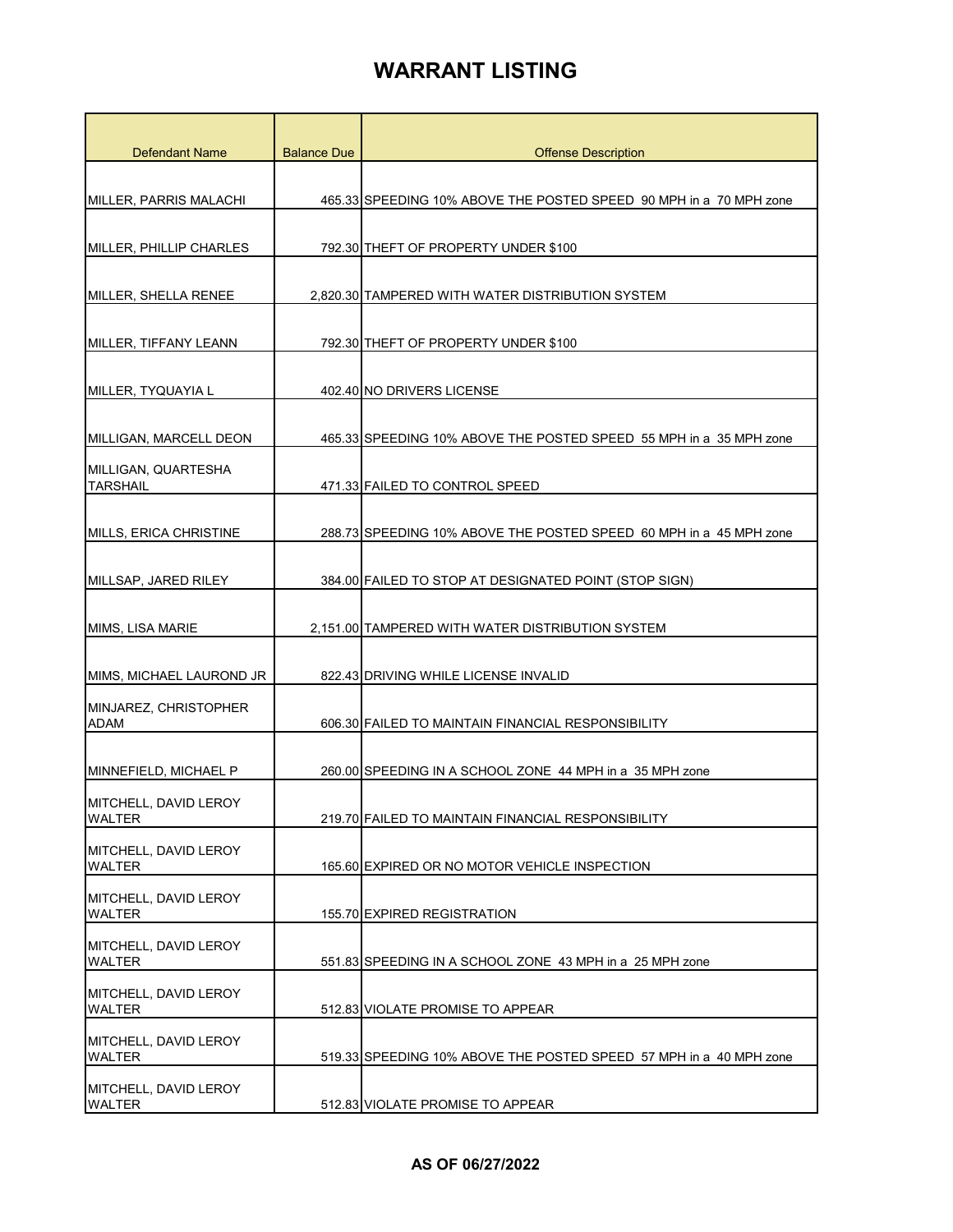| <b>Defendant Name</b>                      | <b>Balance Due</b> | <b>Offense Description</b>                                         |
|--------------------------------------------|--------------------|--------------------------------------------------------------------|
|                                            |                    |                                                                    |
| MITCHELL, LATASHA R                        |                    | 536.83 SPEEDING IN A SCHOOL ZONE 36 MPH in a 20 MPH zone           |
| MITCHELL, LUVELLE                          |                    |                                                                    |
| <b>ANTONETTE</b>                           |                    | 857.30 UNLAWFUL USE OF WATER                                       |
| MITCHELL, RASHAD BLAKE                     |                    | 504.33 SPEEDING 10% ABOVE THE POSTED SPEED 55 MPH in a 40 MPH zone |
| MITCHELL, SHANELL<br><b>DANDREA</b>        |                    | 495.33 FAILED TO CONTROL SPEED                                     |
| MITCHELL, SHANON DALE                      |                    | 441.30 DISPLAYED WRONG REGISTRATION INSIGNIA                       |
| MITCHELL, TERRY LEACE JR                   |                    | 497.83 SPEEDING IN A SCHOOL ZONE 34 MPH in a 20 MPH zone           |
| MITCHELL, TERRY LEACE JR                   |                    | 402.30 FAILED TO DISPLAY DRIVERS LICENSE                           |
| <b>IMITCHELL. TERRY LEACE JR</b>           |                    | 465.33 FAILED TO STOP AT DESIGNATED POINT STOPYEILD                |
| MITCHELL, TORY L                           |                    | 619.10 DRIVING WHILE LICENSE INVALID                               |
| MITCHELL, TRADARIAN<br><b>ARDEZ</b>        |                    | 504.33 FAILED TO YIELD ROW FROM PVT RD, DR, ALLEY, BLDG            |
| MITCHELL, TREMAIN SENTEL                   |                    | 801.43 DRIVING WHILE LICENSE INVALID                               |
| MIXSON, LAWANDA D                          |                    | 2,781.30 ALLOWING UNSANITARY CONDITIONS                            |
| MIZYED, STEVE                              |                    | 460.33 SPEEDING 10% ABOVE THE POSTED SPEED 44 MPH in a 30 MPH zone |
| MIZYED, STEVE                              |                    | 374.00 VIOLATE PROMISE TO APPEAR                                   |
| <b>MODELIST, TERRELL</b><br><b>RASHAUD</b> |                    | 839.80 FAILURE TO APPEAR/BAIL JUMPING                              |
| MODELIST, TERRELL<br><b>RASHAUD</b>        |                    | 846.30 DRIVING WHILE LICENSE INVALID                               |
| <b>MODELIST, TERRELL</b><br><b>RASHAUD</b> |                    | 846.30 POSSESSION OF DRUG PARAPHERNALIA                            |
| <b>MODELIST, TERRELL</b><br><b>RASHAUD</b> |                    | 536.83 SPEEDING IN A SCHOOL ZONE 45 MPH in a 25 MPH zone           |
| <b>MOFFETT, VICTORIA</b>                   |                    | 240.50 FAILED TO MAINTAIN FINANCIAL RESPONSIBILITY                 |
| MOJICA, RUTH                               |                    | 746.20 THEFT OF PROPERTY UNDER \$50                                |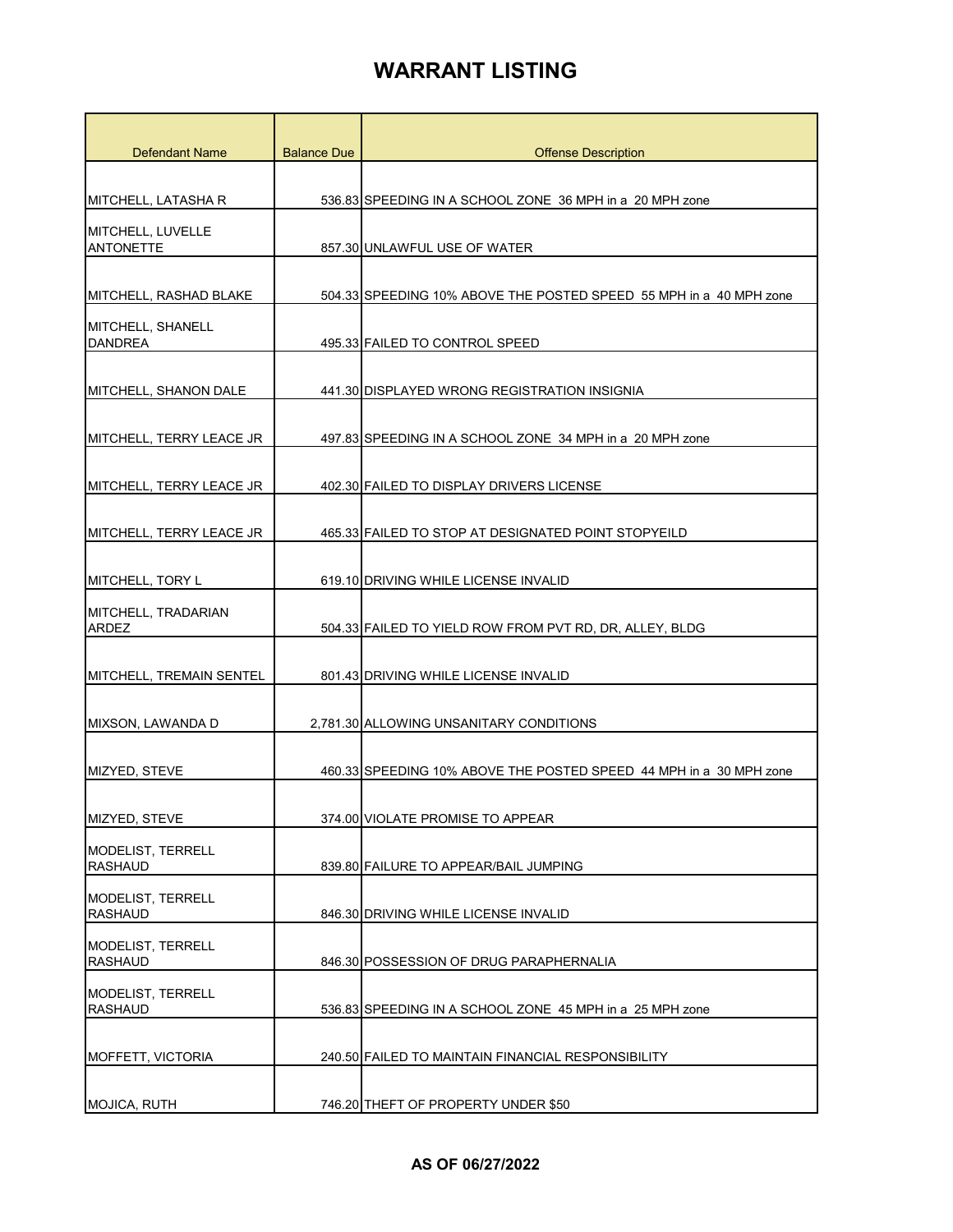| <b>Defendant Name</b>                     | <b>Balance Due</b> | <b>Offense Description</b>                                         |
|-------------------------------------------|--------------------|--------------------------------------------------------------------|
| MOLDEN, JAMES KENNETH<br>JR               |                    | 191.00 FAILURE TO APPEAR/BAIL JUMPING                              |
| <b>MOLDEN, JAMES KENNETH</b><br>JR        |                    | 191.00 FAILURE TO APPEAR/BAIL JUMPING                              |
| <b>MOLDEN, JAMES KENNETH</b><br>JR        |                    | 804.83 DRIVING WHILE LICENSE INVALID                               |
| MOLIA, BRYANT TUFANUA                     |                    | 330.33 SPEEDING 10% ABOVE THE POSTED SPEED 42 MPH in a 30 MPH zone |
| MOLINA, CATHLEEN MARIE                    |                    | 374.10 SPEEDING 10% ABOVE THE POSTED SPEED 89 MPH in a 60 MPH zone |
| MOLINA, MANUEL BALL                       |                    | 497.83 SPEEDING IN A SCHOOL ZONE 38 MPH in a 25 MPH zone           |
| <b>MOLLOY, DALTON LEE</b>                 |                    | 293.93 SPEEDING IN A SCHOOL ZONE 52 MPH in a 25 MPH zone           |
| MONEY, BRITTANY L                         |                    | 369.10 VIOLATE PROMISE TO APPEAR                                   |
| MONROE, ANGELA LATRICE                    |                    | 800.80 FAILURE TO APPEAR/BAIL JUMPING                              |
| <b>MONROE, ANGELA LATRICE</b>             |                    | 846.30 FAILED TO STERILIZE ANIMAL (ADOPTION CONTRACT)              |
| MONROE, ANGELA LATRICE                    |                    | 800.80 FAILED TO PROVIDE PROOF OF MICRO-CHIP                       |
| <b>MONROE, ANGELA LATRICE</b>             |                    | 800.80 FAILED TO PROVIDE PROOF OF RABIES                           |
| <b>MONROE, ANGELA LATRICE</b>             |                    | 609.70 FAILED TO MAINTAIN FINANCIAL RESPONSIBILITY                 |
| MONROE, ANGELA LATRICE                    |                    | 414.70 FAILED TO DISPLAY DRIVERS LICENSE                           |
| <b>MONROE, ANGELA LATRICE</b>             |                    | 490.23 SPEEDING IN A SCHOOL ZONE 29 MPH in a 20 MPH zone           |
| MONTANA, MEECHIE                          |                    | 792.30 ASSAULT BY CONTACT                                          |
| MONTENEGRO, ANDREA D                      |                    | 831.30 FAILED TO PROVIDE PROOF OF RABIES                           |
| MONTES, HUGO A JR                         |                    | 804.83 DRIVING WHILE LICENSE INVALID                               |
| MONTGOMERY, CHANDRA<br>GONGJU             |                    | 1,465.30 SUBSEQUENT FAILED TO MAINTAIN FINANCIALRESPONSIBILITY     |
| MONTGOMERY, CHRISTIAN<br><b>GERARD SR</b> |                    | 792.30 POSSESSION OF DRUG PARAPHERNALIA                            |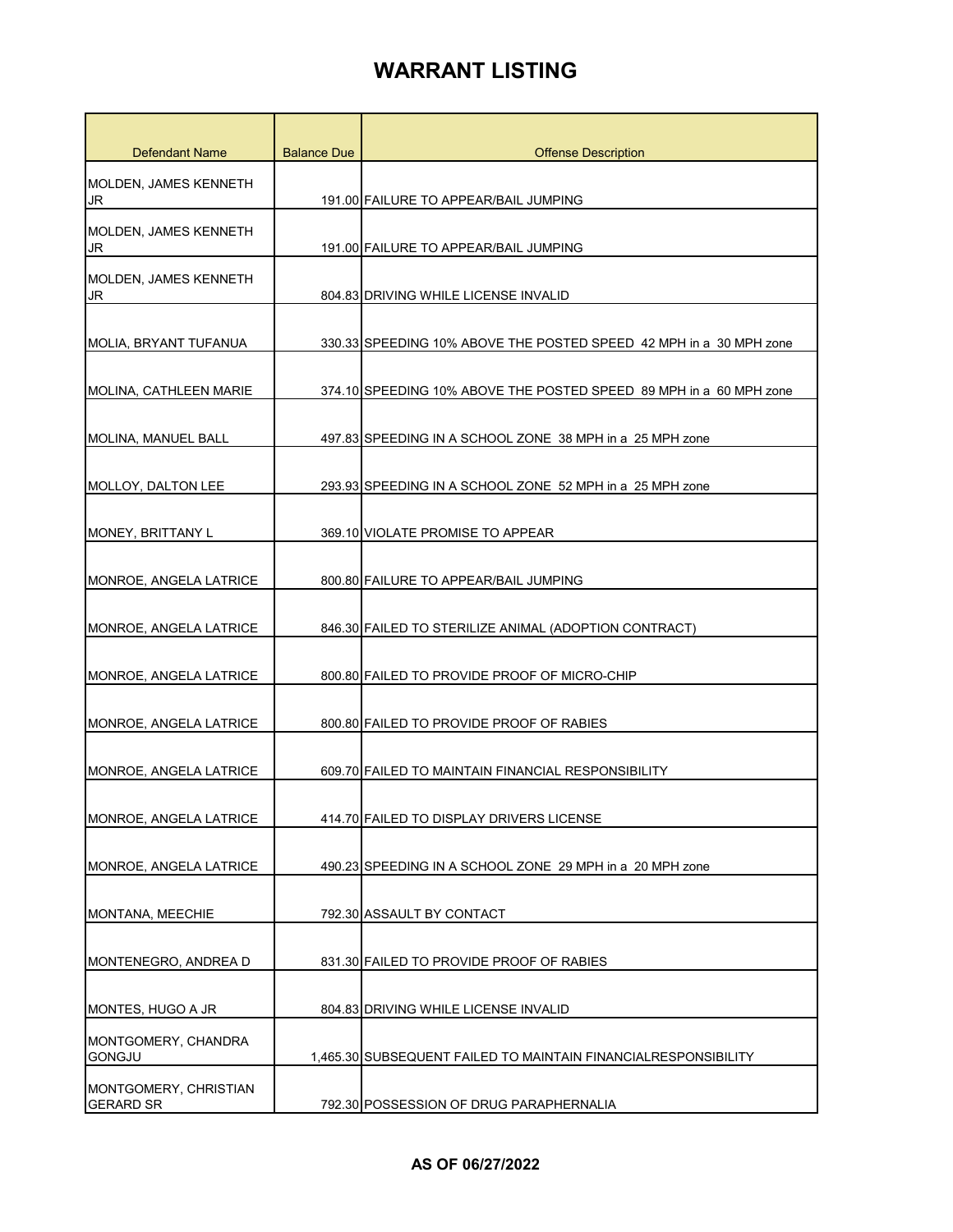| <b>Defendant Name</b>                     | <b>Balance Due</b> | <b>Offense Description</b>                                                                 |
|-------------------------------------------|--------------------|--------------------------------------------------------------------------------------------|
| MONTGOMERY, DEBORAH<br><b>FAYE</b>        |                    | 465.33 SPEEDING 10% ABOVE THE POSTED SPEED 57 MPH in a 40 MPH zone                         |
| MONTGOMERY, LACY M                        |                    | 465.33 SPEEDING 10% ABOVE THE POSTED SPEED 57 MPH in a 45 MPH zone                         |
| MONTGOMERY, LAUREN<br><b>CIARA</b>        |                    | 399.00 SPEEDING 10% ABOVE THE POSTED SPEED 78 MPH in a 60 MPH zone                         |
| MONTGOMERY, LAUREN<br><b>CIARA</b>        |                    | 496.00 FAILED TO MAINTAIN FINANCIAL RESPONSIBILITY                                         |
| MONTGOMERY, MARQUIS<br><b>DARRYL</b>      |                    | 707.20 LOUD NOISE (BREACH OF THE PEACE)                                                    |
| MONTGOMERY, QUAN<br><b>DELANE</b>         |                    | IMPROPER PASSING OF AUTHORIZED EMERGENCY VEHICLE, TOW<br>495.33 TRUCK, OR CONSTRUCTION VEH |
| MONTGOMERY, RAGEN<br>ARIANA               |                    | 362.70 FAILURE TO APPEAR/BAIL JUMPING                                                      |
| <b>MONTGOMERY, RAGEN</b><br><b>ARIANA</b> |                    | 252.33 NO DRIVERS LICENSE                                                                  |
| MONTGOMERY, RAGEN<br><b>ARIANA</b>        |                    | 451.23 SPEEDING IN A SCHOOL ZONE 38 MPH in a 20 MPH zone                                   |
| MONTOYA HERNANDEZ,<br><b>CRISTIAN</b>     |                    | 465.33 FAILED TO YIELD ROW TURNING LEFT                                                    |
| MONTOYA, AUSTIN ELISEO                    |                    | 480.33 SPEEDING 10% ABOVE THE POSTED SPEED 68 MPH in a 55 MPH zone                         |
| MONTOYA, AUSTIN ELISEO                    |                    | 480.33 SPEEDING 10% ABOVE THE POSTED SPEED 43 MPH in a 30 MPH zone                         |
| MONTOYA, AUSTIN ELISEO                    |                    | 480.20 EXPIRED OR NO MOTOR VEHICLE INSPECTION                                              |
| MONTOYA, JAMIE LYNN                       |                    | 792.30 THEFT OF PROPERTY UNDER \$100                                                       |
| MONTOYA, JOSE ADRIAN                      |                    | 495.33 RAN / DISREGARDED STOP SIGN                                                         |
| MONTOYA, ROBERTO                          |                    | 792.30 DRIVING WHILE LICENSE INVALID                                                       |
| <b>MOORE, BRANDON CARLOS</b>              |                    | 504.33 SPEEDING 10% ABOVE THE POSTED SPEED 69 MPH in a 45 MPH zone                         |
| MOORE, BRENDA DELORES                     |                    | 465.33 SPEEDING 10% ABOVE THE POSTED SPEED 58 MPH in a 45 MPH zone                         |
| <b>MOORE, BRITTANY GENOLIA</b>            |                    | 374.10 SPEEDING 10% ABOVE THE POSTED SPEED 67 MPH in a 45 MPH zone                         |
| MOORE, CONNER RAY                         |                    | 651.00 FAILED TO STERILIZE ANIMAL (ADOPTION CONTRACT)                                      |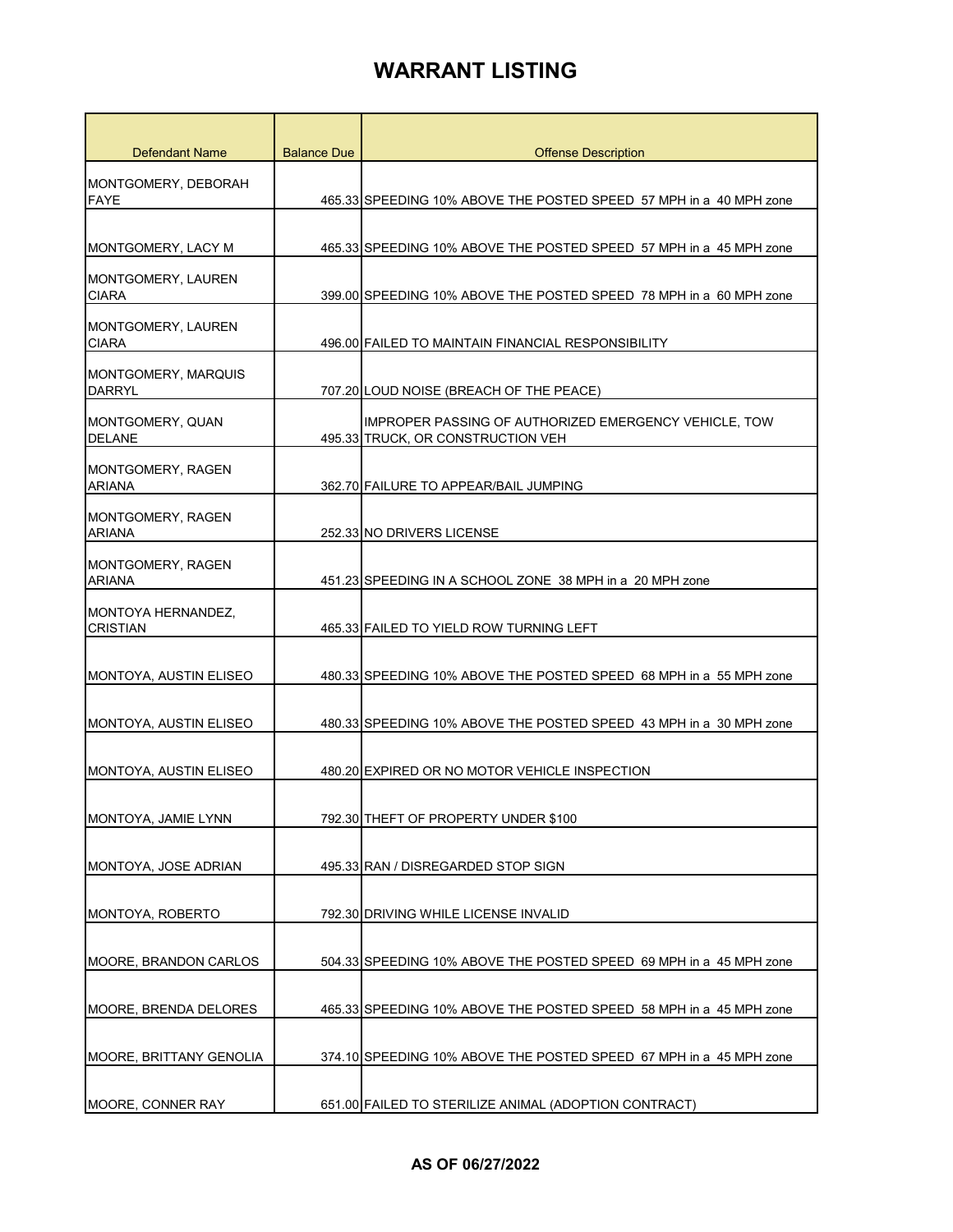| <b>Defendant Name</b>              | <b>Balance Due</b> | <b>Offense Description</b>                                         |
|------------------------------------|--------------------|--------------------------------------------------------------------|
|                                    |                    | WALKED ON WRONG SIDE OF ROADWAY WHERE NO SIDEWALK                  |
| MOORE, DAMION LEE                  |                    | 417.50 PROVIDED                                                    |
| <b>MOORE, DAMION LEE</b>           |                    | 620.10 FAILED TO DRIVE IN A SINGLE LANE                            |
|                                    |                    |                                                                    |
| MOORE, GLORIA ANN                  |                    | 465.33 RAN RED LIGHT                                               |
| <b>MOORE, JUSTIN RICHARD</b>       |                    | 279.10 SPEEDING IN A SCHOOL ZONE 31 MPH in a 20 MPH zone           |
| MOORE, JUSTIN RICHARD              |                    | 376.00 FAILED TO MAINTAIN FINANCIAL RESPONSIBILITY                 |
| <b>MOORE, JUSTIN RICHARD</b>       |                    | 104.90 EXPIRED OPERATORS LICENSE                                   |
| <b>MOORE, LORRAINE C</b>           |                    | 465.33 SPEEDING 10% ABOVE THE POSTED SPEED 50 MPH in a 40 MPH zone |
| <b>MOORE, MARLIN</b>               |                    | 651.00 FAILED TO PROVIDE PROOF OF RABIES                           |
| MOORE, MONISHA CRENEA              |                    | 465.33 SPEEDING 10% ABOVE THE POSTED SPEED 66 MPH in a 50 MPH zone |
| MOORE, REBECCA VICTORIA            |                    | 839.80 FAILURE TO APPEAR/BAIL JUMPING                              |
| MOORE, REBECCA VICTORIA            |                    | 655.20 ASSAULT BY CONTACT                                          |
| <b>MOORE, RODNEY KEITH</b>         |                    | 621.00 ASSAULT BY CONTACT FAMILY VIOLENCE                          |
| MOORE, TYONNA ELLA<br><b>OSHAY</b> |                    | 465.33 SPEEDING 10% ABOVE THE POSTED SPEED 59 MPH in a 45 MPH zone |
| MOORE, ZACHARY AARON               |                    | 651.00 FAILED TO STERILIZE ANIMAL (ADOPTION CONTRACT)              |
| MORALEZ, RUDY SERGIO               |                    | 374.10 SPEEDING 10% ABOVE THE POSTED SPEED 55 MPH in a 40 MPH zone |
| MORAN, GLORIA MARIE                |                    | 1,294.10 UNLAWFUL USE OF WATER                                     |
| <b>MORAN, GLORIA MARIE</b>         |                    | 785.80 ANIMAL AT LARGE                                             |
| MORAN, GLORIA MARIE                |                    | 465.33 SPEEDING 10% ABOVE THE POSTED SPEED 87 MPH in a 70 MPH zone |
| MORELAND, MEGAN JUSTINE            |                    | 465.33 SPEEDING 10% ABOVE THE POSTED SPEED 70 MPH in a 45 MPH zone |
| MORELAND, WILLIAM FRANK            |                    | 837.80 SOLICITING WITHOUT A PERMIT                                 |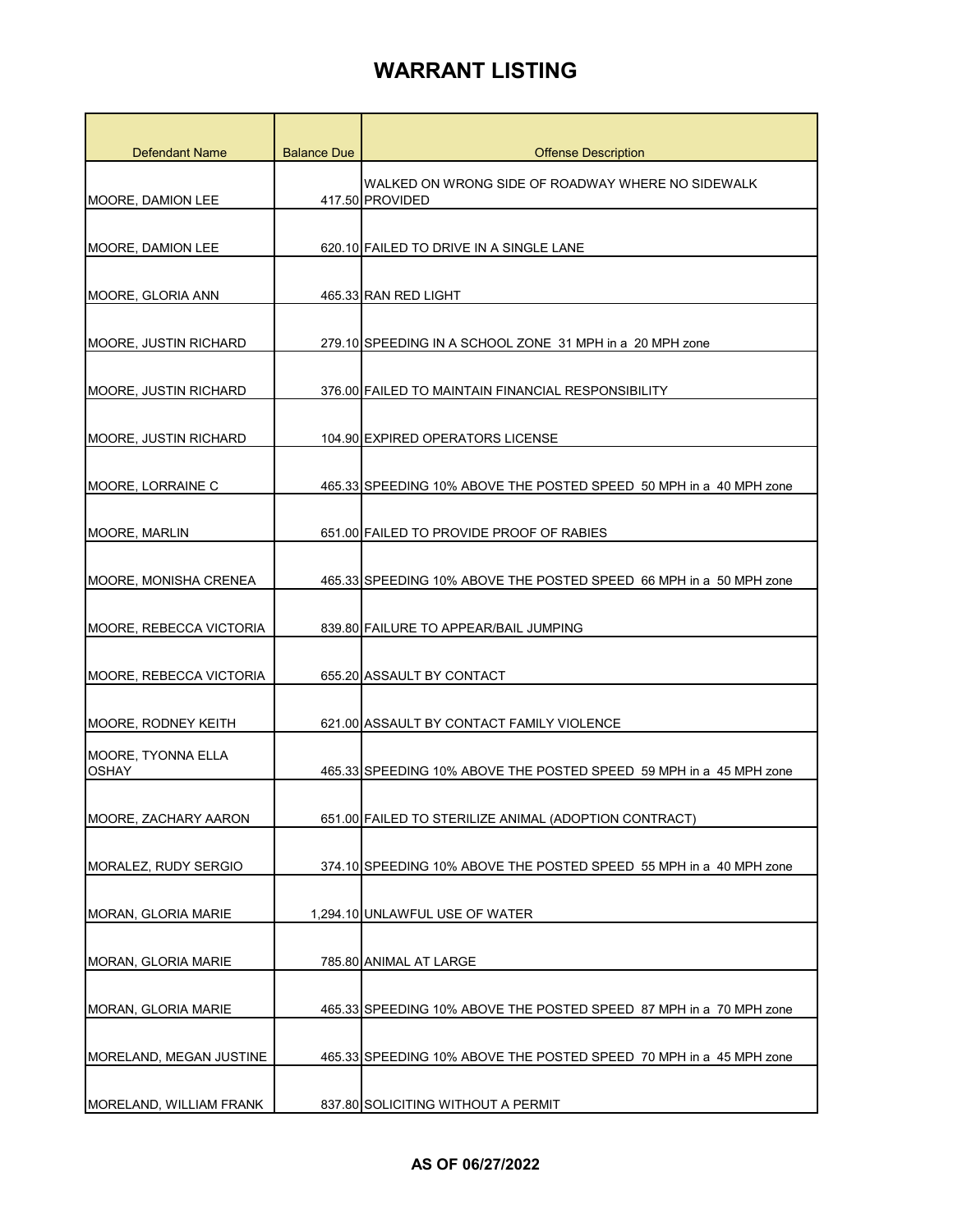| <b>Defendant Name</b>                       | <b>Balance Due</b> | <b>Offense Description</b>                                         |
|---------------------------------------------|--------------------|--------------------------------------------------------------------|
|                                             |                    |                                                                    |
| MORELOS, JAMES ALBERT JR                    |                    | 2,184.00 FAILED TO YIELD ROW AT STOP INTERSECTION W/BODILY INJURY  |
|                                             |                    |                                                                    |
| MORENO, SAMUEL                              |                    | 497.83 VIOLATE PROMISE TO APPEAR                                   |
| MORFIN, LIXANDER                            |                    | 504.33 SPEEDING 10% ABOVE THE POSTED SPEED 59 MPH in a 30 MPH zone |
| MORGAN, AMANDA KAY                          |                    | 785.80 FAILURE TO APPEAR/BAIL JUMPING                              |
|                                             |                    |                                                                    |
| <b>MORGAN, DANIEL L</b>                     |                    | 497.83 SPEEDING IN A SCHOOL ZONE 34 MPH in a 20 MPH zone           |
| MORGAN, DANIEL L                            |                    | 402.30 FAILED TO DISPLAY DRIVERS LICENSE                           |
| MORGAN, DANIEL L                            |                    | 402.30 FAILED TO DISPLAY REGISTRATION INSIGNIA                     |
|                                             |                    |                                                                    |
| <b>MORGAN, DANIEL L</b>                     |                    | 597.30 FAILED TO MAINTAIN FINANCIAL RESPONSIBILITY                 |
| MORGAN, DANIEL L                            |                    | 310.09 DRIVING WHILE LICENSE INVALID                               |
| MORGAN, DONALD HOUSTON                      |                    |                                                                    |
| Ш                                           |                    | 497.83 VIOLATE PROMISE TO APPEAR                                   |
| MORGAN, PASCHA ANGEL                        |                    | 486.33 DRIVING WHILE LICENSE INVALID                               |
| MORGAN, TALIA ASHLEE                        |                    | 404.10 SPEEDING 10% ABOVE THE POSTED SPEED 72 MPH in a 60 MPH zone |
| MORGAN, TAMMY LYN                           |                    | 610.40 SPEEDING IN A SCHOOL ZONE 35 MPH in a 20 MPH zone           |
| MORILLO VAZQUEZ, MISAEL<br><b>ALEXANDER</b> |                    | 328.80 FAILED TO MAINTAIN FINANCIAL RESPONSIBILITY                 |
| <b>MORRIS, ANTHONY DEVON</b><br><b>SR</b>   |                    | 616.00 FAILED TO PROVIDE PROOF OF RABIES                           |
|                                             |                    |                                                                    |
| <b>MORRIS, DAVID EARL</b>                   |                    | 792.30 DIGGING OUT                                                 |
| MORRIS, JEFFERY G                           |                    | 867.70 UNLAWFUL USE OF WATER                                       |
| <b>MORRIS, KALLI JEAN</b>                   |                    | 128.83 NO DRIVERS LICENSE                                          |
|                                             |                    |                                                                    |
| MORRIS, LATHER LAMONT                       |                    | 159.10 TURNED RIGHT TOO WIDE                                       |
| MORRIS, ZACHARY FRANK                       |                    | 465.33 SPEEDING 10% ABOVE THE POSTED SPEED 47 MPH in a 35 MPH zone |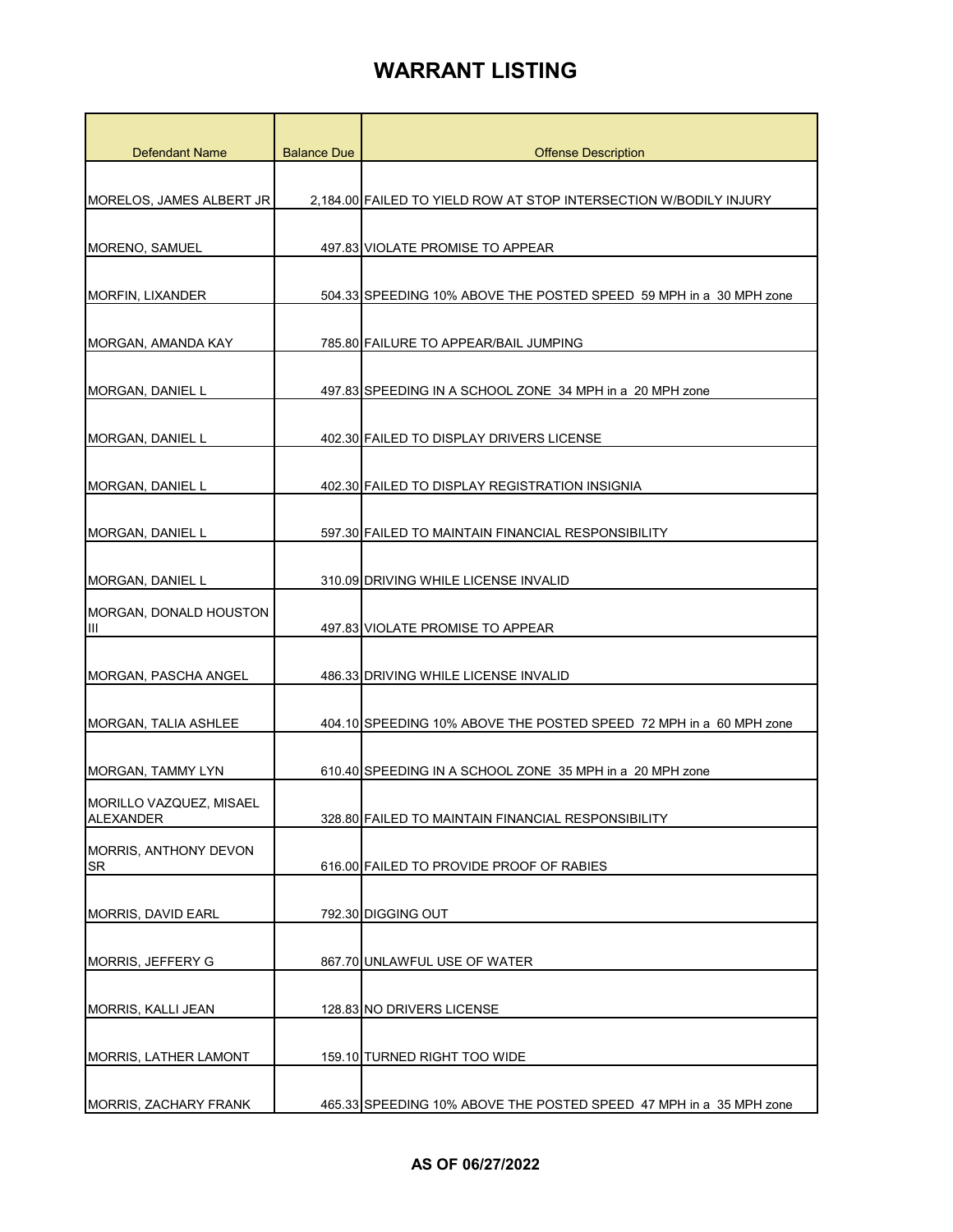| <b>Defendant Name</b>                        | <b>Balance Due</b> | <b>Offense Description</b>                                         |
|----------------------------------------------|--------------------|--------------------------------------------------------------------|
|                                              |                    |                                                                    |
| <b>MORRISON, BOBBI RENEE</b>                 |                    | 495.33 SPEEDING 10% ABOVE THE POSTED SPEED 59 MPH in a 45 MPH zone |
| <b>MORRISON, CHAUNESEY</b><br><b>TECARRA</b> |                    | 839.80 FAILURE TO APPEAR/BAIL JUMPING                              |
| <b>MORRISON, CHAUNESEY</b><br><b>TECARRA</b> |                    | 846.30 DISORDER CONDUCT - ABUSIVE LANGUAGE                         |
| <b>MORRISON, TALICIA</b><br><b>KIAVONNA</b>  |                    | 2,116.00 TAMPERED WITH WATER DISTRIBUTION SYSTEM                   |
| <b>MORRISON, TANEISHA N</b>                  |                    | 382.20 URINATED/DEFICATED IN PUBLIC                                |
| <b>MORRISON, TANEISHA N</b>                  |                    | 357.50 PUBLIC INTOXICATION                                         |
| <b>MORROW, KIMBERLY L</b>                    |                    | 191.10 FAILED TO STERILIZE ANIMAL (ADOPTION CONTRACT)              |
| MORROW, KIMBERLY L                           |                    | 304.20 PUBLIC INTOXICATION                                         |
| MOSLEY, JAMES HUGH JR                        |                    | 785.80 FAILURE TO APPEAR/BAIL JUMPING                              |
| MOSLEY, LAQUISHA NICHOLE                     |                    | 661.00 FAILED TO PROVIDE PROOF OF RABIES                           |
| MOSS BEAMON, DANA LYNN                       |                    | 445.33 SPEEDING 10% ABOVE THE POSTED SPEED 54 MPH in a 40 MPH zone |
| <b>MOSS, RICHARD ANTHONY</b><br>JR           |                    | 374.10 FAILED TO CONTROL SPEED                                     |
| <b>MOSS, RICHARD ANTHONY</b><br>JR           |                    | 465.33 SPEEDING 10% ABOVE THE POSTED SPEED 77 MPH in a 60 MPH zone |
| MOSS, SHAUNA NICOLE                          |                    | 504.33 SPEEDING 10% ABOVE THE POSTED SPEED 50 MPH in a 35 MPH zone |
| MUHAMMAD, SHADIYAH<br><b>SALIMAH</b>         |                    | 366.50 SPEEDING 10% ABOVE THE POSTED SPEED 51 MPH in a 35 MPH zone |
| MUNDY, JAMES J                               |                    | 822.43 DRIVING WHILE LICENSE INVALID                               |
| MUNFORD, ELI NATHAN LEE                      |                    | 449.80 FAILED TO MAINTAIN FINANCIAL RESPONSIBILITY                 |
| MUNIZ, FALLON JEAN                           |                    | 831.43 DRIVING WHILE LICENSE INVALID                               |
| MUNOZ, ALEX EDWARD                           |                    | 293.80 FOLLOWING TOO CLOSELY                                       |
| MUNOZ, CARLOS OMAR                           |                    | 460.20 FAILURE TO APPEAR/BAIL JUMPING                              |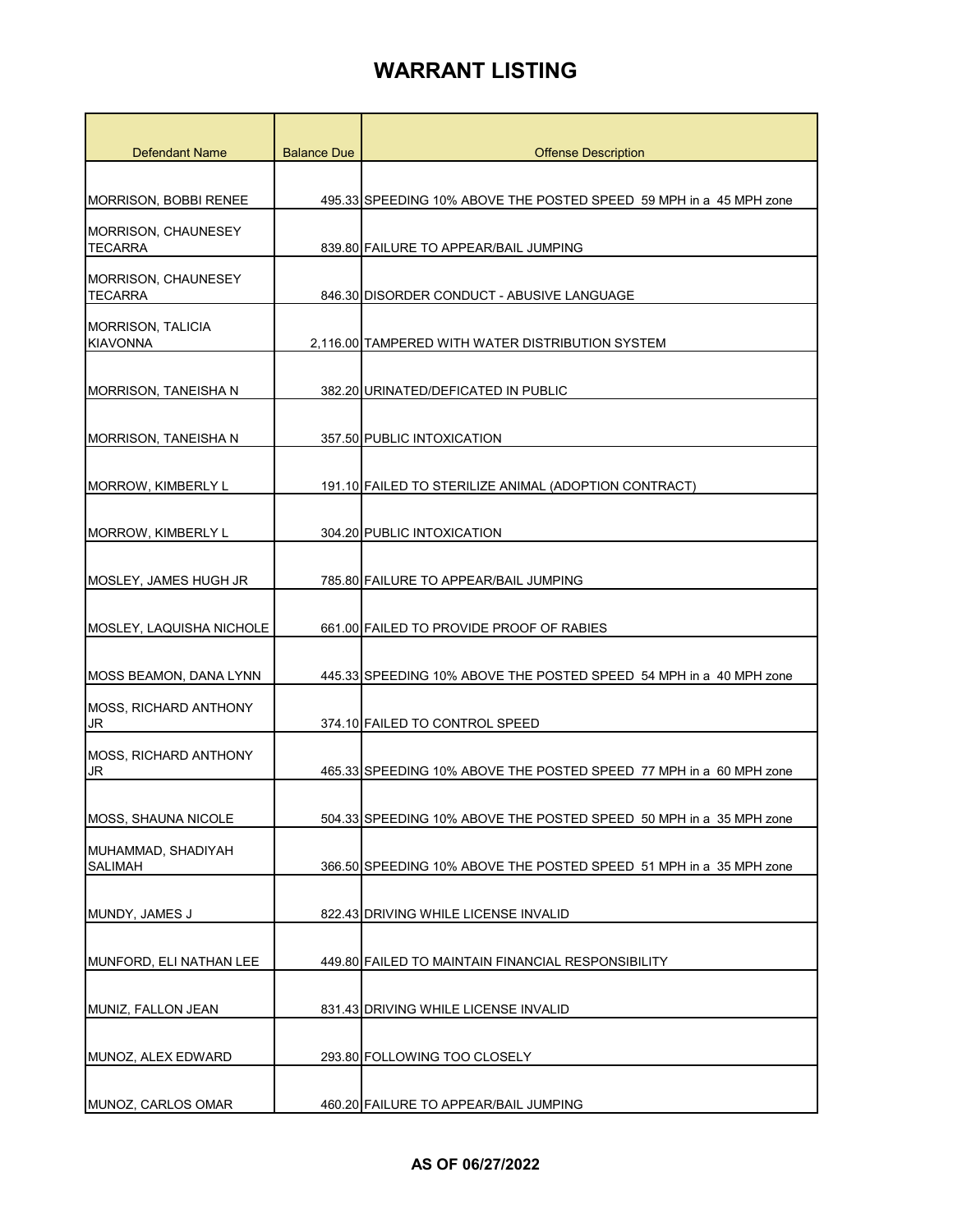| <b>Defendant Name</b>                 | <b>Balance Due</b> | <b>Offense Description</b>                                              |
|---------------------------------------|--------------------|-------------------------------------------------------------------------|
|                                       |                    |                                                                         |
| MURILLO, DEBRA ANN                    |                    | 300.43 SPEEDING 10% ABOVE THE POSTED SPEED 53 MPH in a 40 MPH zone      |
| MURILLO, DEBRA ANN                    |                    | 497.83 VIOLATE PROMISE TO APPEAR                                        |
|                                       |                    |                                                                         |
| MURILLO, FERNANDO                     |                    | 2,820.30 TAMPERED WITH WATER DISTRIBUTION SYSTEM                        |
| <b>MURILLO, SHIRLEY</b>               |                    | 504.33 SPEEDING 10% ABOVE THE POSTED SPEED 92 MPH in a 60 MPH zone      |
| MURNAHAN, CARL T JR                   |                    | 519.33 FAILED TO DRIVE IN A SINGLE LANE                                 |
| MURNAHAN, CARL T JR                   |                    | 512.83 VIOLATE PROMISE TO APPEAR                                        |
| MURPHY, BRITTINI TIARA                |                    | 465.33 SPEEDING 10% ABOVE THE POSTED SPEED 51 MPH in a 35 MPH zone      |
| MURRAY, AUSTIN GIBSON III             |                    | 325.65 FAILURE TO APPEAR/BAIL JUMPING                                   |
| MURRAY, AUSTIN GIBSON III             |                    | 486.20 FAILED TO MAINTAIN FINANCIAL RESPONSIBILITY                      |
| MURRAY, BRANDIE L                     |                    | 301.93 UNSECURED CHILD (0-7 OR U/57")                                   |
| MURRAY, BRANDIE L                     |                    | 171.73 SPEEDING 10% ABOVE THE POSTED SPEED 57 MPH in a 45 MPH zone      |
| MURRAY, BRANDIE L                     |                    | 525.20 FAILED TO MAINTAIN FINANCIAL RESPONSIBILITY                      |
| MURRAY, COREY ALLEN                   |                    | 226.20 FICTITIOUS OR COUNTERFEIT MOTOR VEHICLEINSPECTION                |
| MURRAY, GREGORY JORDAN<br><b>ALAN</b> |                    | 648.70 FAILED TO MAINTAIN FINANCIAL RESPONSIBILITY                      |
| MURRAY, GREGORY JORDAN<br>ALAN        |                    | 516.73 RAN / DISREGARDED STOP SIGN                                      |
| MURRAY, KIONDRAE RAMON                |                    | 465.33 SPEEDING 10% ABOVE THE POSTED SPEED 81 MPH in a 60 MPH zone      |
| MURRAY, LATOYA DENISE                 |                    | UNRESTRAINED CHILD UNDER 8 YEARS OF AGEOR UNDER 4 FT 9<br>560.33 INCHES |
| MURRAY, SHAWNTAY<br><b>LATRICE</b>    |                    | 226.00 POSSESSION OF DRUG PARAPHERNALIA                                 |
| MURRAY, SHAWNTAY<br>LATRICE           |                    | 561.00 POSSESSION OF DRUG PARAPHERNALIA                                 |
| MURRAY, SHAWNTAY<br><b>LATRICE</b>    |                    | 224.10 DRIVING WHILE LICENSE INVALID                                    |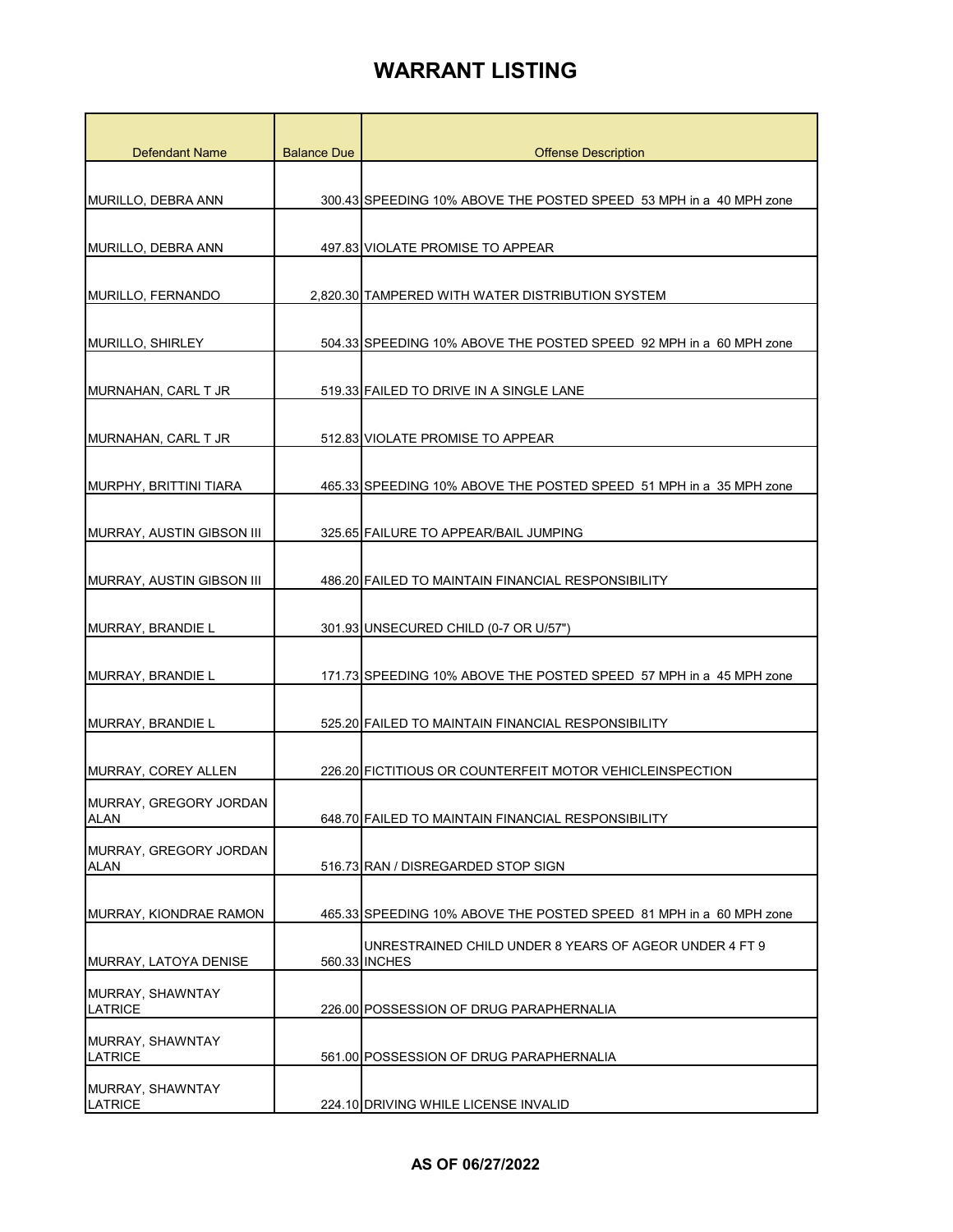| <b>Defendant Name</b>                | <b>Balance Due</b> | <b>Offense Description</b>                                         |
|--------------------------------------|--------------------|--------------------------------------------------------------------|
| MURRAY, TIMOTHY ROMAINE              |                    |                                                                    |
| SR                                   |                    | 626.00 COURT FAILURE TO APPEAR/BAIL JUMPING                        |
| <b>MYERS, LAJAMUS TRAVANTI</b>       |                    | 842.30 THEFT OF PROPERTY UNDER \$100                               |
|                                      |                    |                                                                    |
| <b>MYERS, LAJAMUS TRAVANTI</b>       | 2,184.00 INJURY    | FAILED TO YIELD ROW FROM PVT ROAD, DRIVE, ALLEY, BLDG W/BODILY     |
|                                      |                    |                                                                    |
| NAIKELIS, LANCE WILLIAM              |                    | 824.80 FAILED TO STERILIZE ANIMAL (ADOPTION CONTRACT)              |
|                                      |                    |                                                                    |
| NAPOLEONI, YADITZA<br><b>LAPORTE</b> |                    | 747.50 UNLAWFUL USE OF WATER                                       |
| NARDINI, GIOVANNI                    |                    |                                                                    |
| <b>VINCENZO</b>                      |                    | 284.70 FAILED TO DISPLAY DRIVERS LICENSE                           |
|                                      |                    |                                                                    |
| NARON, JON                           |                    | 894.20 FAILED TO STOP AND GIVE INFORMATION                         |
|                                      |                    |                                                                    |
| <b>NASH, CHRISTINA MARIE</b>         |                    | 785.80 UNLAWFUL USE OF WATER                                       |
|                                      |                    |                                                                    |
| NASH, DAVID ANDREW                   |                    | 644.00 LOUD NOISE (BREACH OF THE PEACE)                            |
|                                      |                    |                                                                    |
| NASH, DAVID ANDREW                   |                    | 127.10 DEFECTIVE HEAD LAMPS                                        |
|                                      |                    |                                                                    |
| NAVA, JOHNATHAN OMAR                 |                    | 785.80 FAILURE TO APPEAR/BAIL JUMPING                              |
|                                      |                    | 266.63 NO DRIVERS LICENSE                                          |
| NAVARRETTE, ISRAEL                   |                    |                                                                    |
| NAVARRETTE, ISRAEL                   |                    | 425.23 SPEEDING IN A SCHOOL ZONE 32 MPH in a 20 MPH zone           |
|                                      |                    |                                                                    |
| NEAL, GERALD HENERY                  |                    | 501.73 SPEEDING 10% ABOVE THE POSTED SPEED 53 MPH in a 40 MPH zone |
|                                      |                    |                                                                    |
| NEAL, HEATHER SHONNETTE              |                    | 465.33 SPEEDING 10% ABOVE THE POSTED SPEED 42 MPH in a 30 MPH zone |
| NECESSARY BURNS,                     |                    |                                                                    |
| <b>AMANDA LYNN</b>                   |                    | 597.30 FAILED TO MAINTAIN FINANCIAL RESPONSIBILITY                 |
|                                      |                    |                                                                    |
| NEELY, RALPH                         |                    | 504.33 SPEEDING 10% ABOVE THE POSTED SPEED 83 MPH in a 70 MPH zone |
|                                      |                    |                                                                    |
| NEGASH, SABA GHENA                   |                    | 330.20 FAILURE TO APPEAR/BAIL JUMPING                              |
|                                      |                    |                                                                    |
| NEGASH, SABA GHENA                   |                    | 230.10 EXPIRED OR NO MOTOR VEHICLE INSPECTION                      |
|                                      |                    |                                                                    |
| NEGASH, SABA GHENA                   |                    | 356.20 FAILED TO MAINTAIN FINANCIAL RESPONSIBILITY                 |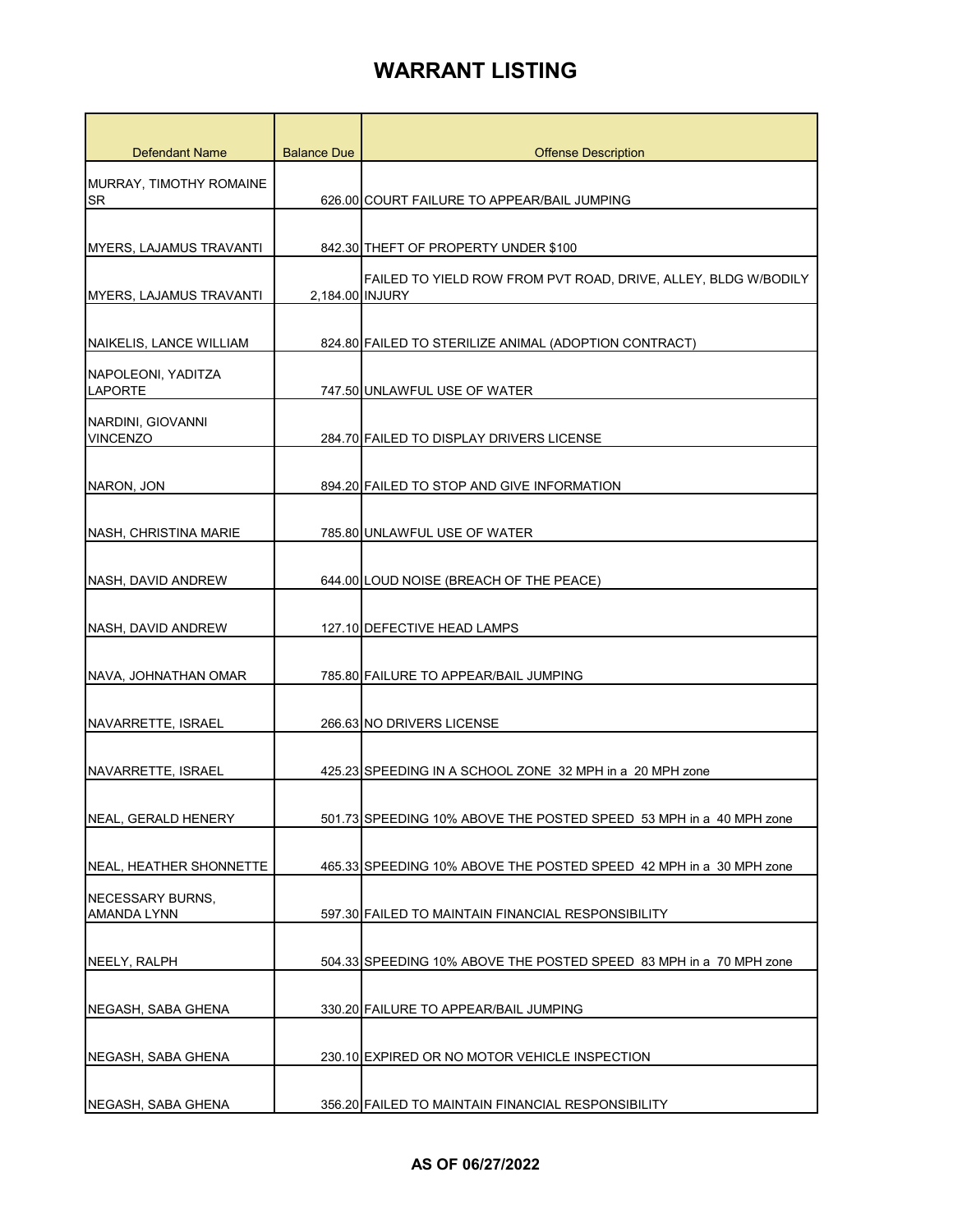| <b>Defendant Name</b>          | <b>Balance Due</b> | <b>Offense Description</b>                                                     |
|--------------------------------|--------------------|--------------------------------------------------------------------------------|
| NEGASH, SABA GHENA             |                    | 327.60 SPEEDING 10% ABOVE THE POSTED SPEED 69 MPH in a 45 MPH zone             |
|                                |                    |                                                                                |
| NEGASH, SABA GHENA             |                    | 356.20 FAILED TO MAINTAIN FINANCIAL RESPONSIBILITY                             |
| NEGASH, SABA GHENA             |                    | SPEEDING LESS THAN 10% ABOVE THE POSTEDSPEED 45 MPH in a 30<br>262.60 MPH zone |
|                                |                    |                                                                                |
| NEGASH, SABA GHENA             |                    | 295.23 SPEEDING 10% ABOVE THE POSTED SPEED 49 MPH in a 30 MPH zone             |
| NEIBERT, TRUDI S               |                    | 414.70 FAILED TO MAINTAIN FINANCIAL RESPONSIBILITY                             |
| NEIBERT, TRUDI S               |                    | 347.73 SPEEDING 10% ABOVE THE POSTED SPEED 47 MPH in a 30 MPH zone             |
| NEIBERT, TRUDI S               |                    | 219.70 EXPIRED REGISTRATION                                                    |
|                                |                    |                                                                                |
| NEIBERT, TRUDI S               |                    | 804.83 DRIVING WHILE LICENSE INVALID                                           |
|                                |                    |                                                                                |
| NEIBERT, TRUDI S               |                    | 414.70 FAILED TO MAINTAIN FINANCIAL RESPONSIBILITY                             |
| <b>NELSON, KAMIRAH SHANDRE</b> |                    | 504.33 SPEEDING 10% ABOVE THE POSTED SPEED 41 MPH in a 30 MPH zone             |
| NELSON, TODD S                 |                    | 465.33 FAILED TO CONTROL SPEED                                                 |
| NELSON, TODD S                 |                    | UNRESTRAINED CHILD UNDER 8 YEARS OF AGEOR UNDER 4 FT 9<br>530.33 INCHES        |
|                                |                    |                                                                                |
| NELSON, TODD S                 |                    | 402.30 EXPIRED REGISTRATION                                                    |
| NETTLETON, GILBERT<br>BRIGHT   |                    | 504.33 SPEEDING 10% ABOVE THE POSTED SPEED 56 MPH in a 45 MPH zone             |
| NEVELS GIVENS, MYRTLE          |                    |                                                                                |
| <b>AMBER</b>                   |                    | 631.00 DRIVING WHILE LICENSE INVALID                                           |
| NEWBY, RODNEY TYRONE           |                    | 260.00 SPEEDING 10% ABOVE THE POSTED SPEED 43 MPH in a 30 MPH zone             |
| <b>NEZ, AUSTIN JERMIE</b>      |                    | 374.10 SPEEDING 10% ABOVE THE POSTED SPEED 51 MPH in a 35 MPH zone             |
|                                |                    |                                                                                |
| NGIRALMAU, JOEY ARLEN          |                    | 504.33 SPEEDING 10% ABOVE THE POSTED SPEED 42 MPH in a 30 MPH zone             |
| NGO, GIANG XUAN                |                    | 519.33 SPEEDING 10% ABOVE THE POSTED SPEED 78 MPH in a 60 MPH zone             |
|                                |                    |                                                                                |
| NGO, GIANG XUAN                |                    | 512.83 VIOLATE PROMISE TO APPEAR                                               |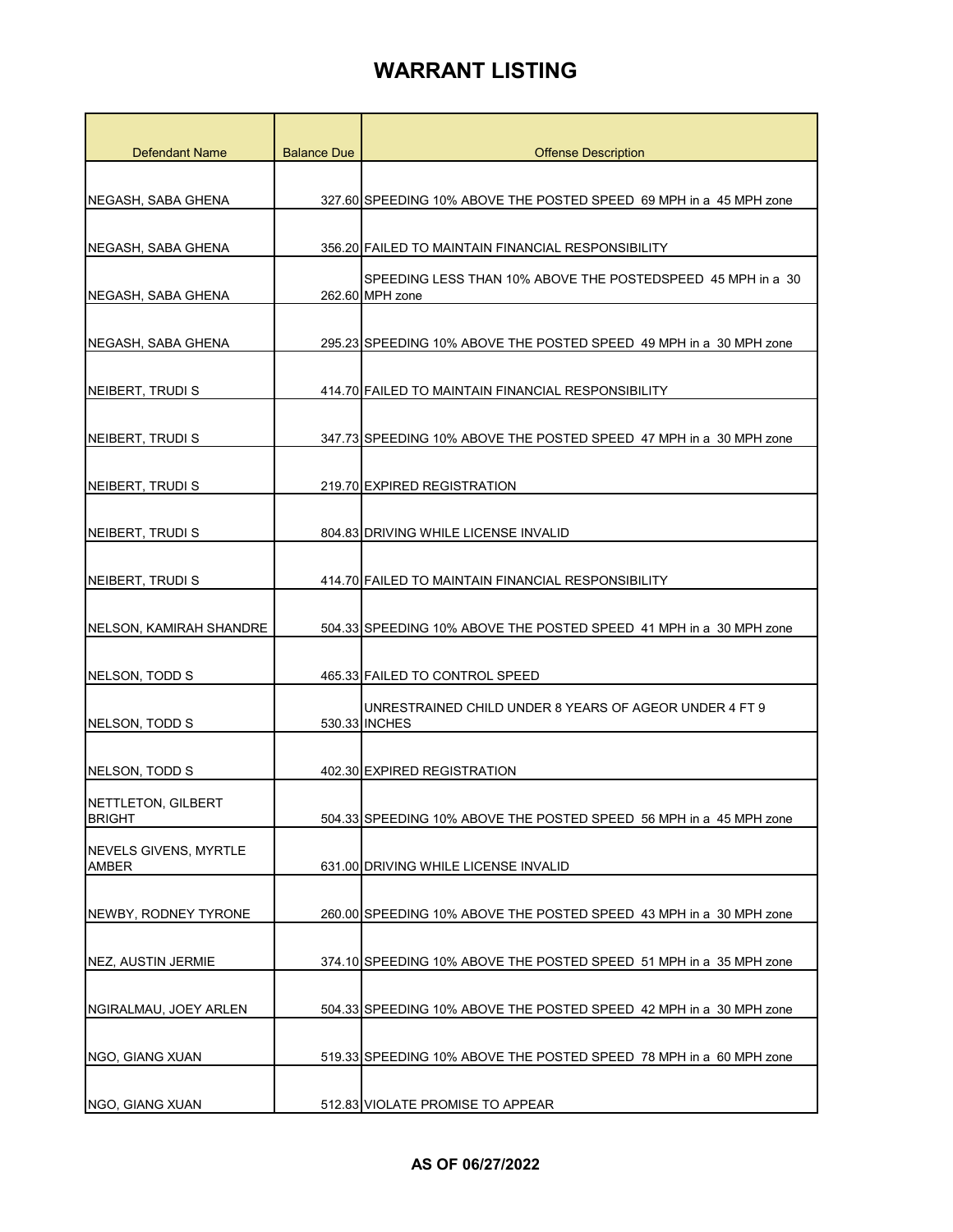| Defendant Name                               | <b>Balance Due</b> | <b>Offense Description</b>                                           |
|----------------------------------------------|--------------------|----------------------------------------------------------------------|
| NGUYEN, STEVEN<br><b>TUANKHANH</b>           |                    | 2,791.30 ALLOWED ACCUMULATION OF LITTER, TRASH OR RUBBISH            |
| NICHOLS, CHARLIE JOSEPH                      |                    | 922.30 FAILURE TO APPEAR/BAIL JUMPING                                |
| NICHOLS, CHRISTOPHER D                       |                    | 412.73 SPEEDING IN A SCHOOL ZONE 35 MPH in a 20 MPH zone             |
| NICHOLS, SHERRY F                            |                    | 374.10 SPEEDING 10% ABOVE THE POSTED SPEED 88 MPH in a 70 MPH zone   |
| NIEVES QUINTANILLA,<br><b>FRANCISCO LUIS</b> |                    | 848.30 FAILED TO STERILIZE ANIMAL (IMPOUND CONTRACT)                 |
| NIEVES, HECTOR                               |                    | 465.33 SPEEDING 10% ABOVE THE POSTED SPEED 55 MPH in a 35 MPH zone   |
| NILSEN, RAEANNE J                            |                    | 480.33 SPEEDING 10% ABOVE THE POSTED SPEED 65 MPH in a 55 MPH zone   |
| NILSEN, RAEANNE J                            |                    | 480.33 SPEEDING 10% ABOVE THE POSTED SPEED 75 MPH in a 55 MPH zone   |
| NILSEN, RAEANNE J                            |                    | 480.33 SPEEDING 10% ABOVE THE POSTED SPEED 60 MPH in a 45 MPH zone   |
| NJIBWAKALE, DIXON<br><b>NYONGESA</b>         |                    | 785.80 FAILURE TO APPEAR/BAIL JUMPING                                |
| NOBLE, DAVID RAY                             |                    | 515.06 DRIVING WHILE LICENSE INVALID                                 |
| NOCK, CORY A                                 |                    | 458.83 VIOLATE PROMISE TO APPEAR                                     |
| NOLIN, KRYSTAL LYNN                          |                    | 597.30 FAILED TO MAINTAIN FINANCIAL RESPONSIBILITY                   |
| NORMAN, CURTIS III                           |                    | 504.33 SPEEDING 10% ABOVE THE POSTED SPEED  47 MPH in a  35 MPH zone |
| NORNES, LAUREN ASHLEY                        |                    | 831.30 FAILED TO PROVIDE PROOF OF RABIES                             |
| NORRIS, GWENDOLYN<br><b>ANITRA</b>           |                    | 2,831.30 TAMPERED WITH WATER DISTRIBUTION SYSTEM                     |
| NORTON, EDWARD JOHN                          |                    | 792.30 PUBLIC INTOXICATION                                           |
| NORTON, MIRANDA GAYLE                        |                    | 792.30 DRIVING WHILE LICENSE INVALID                                 |
| NOTTINGHAM, WILLIAM H                        |                    | 807.30 POSSESSION OF DRUG PARAPHERNALIA                              |
| NUNCIO, JIMMY SANTIAGO                       |                    | 837.80 PUBLIC INTOXICATION                                           |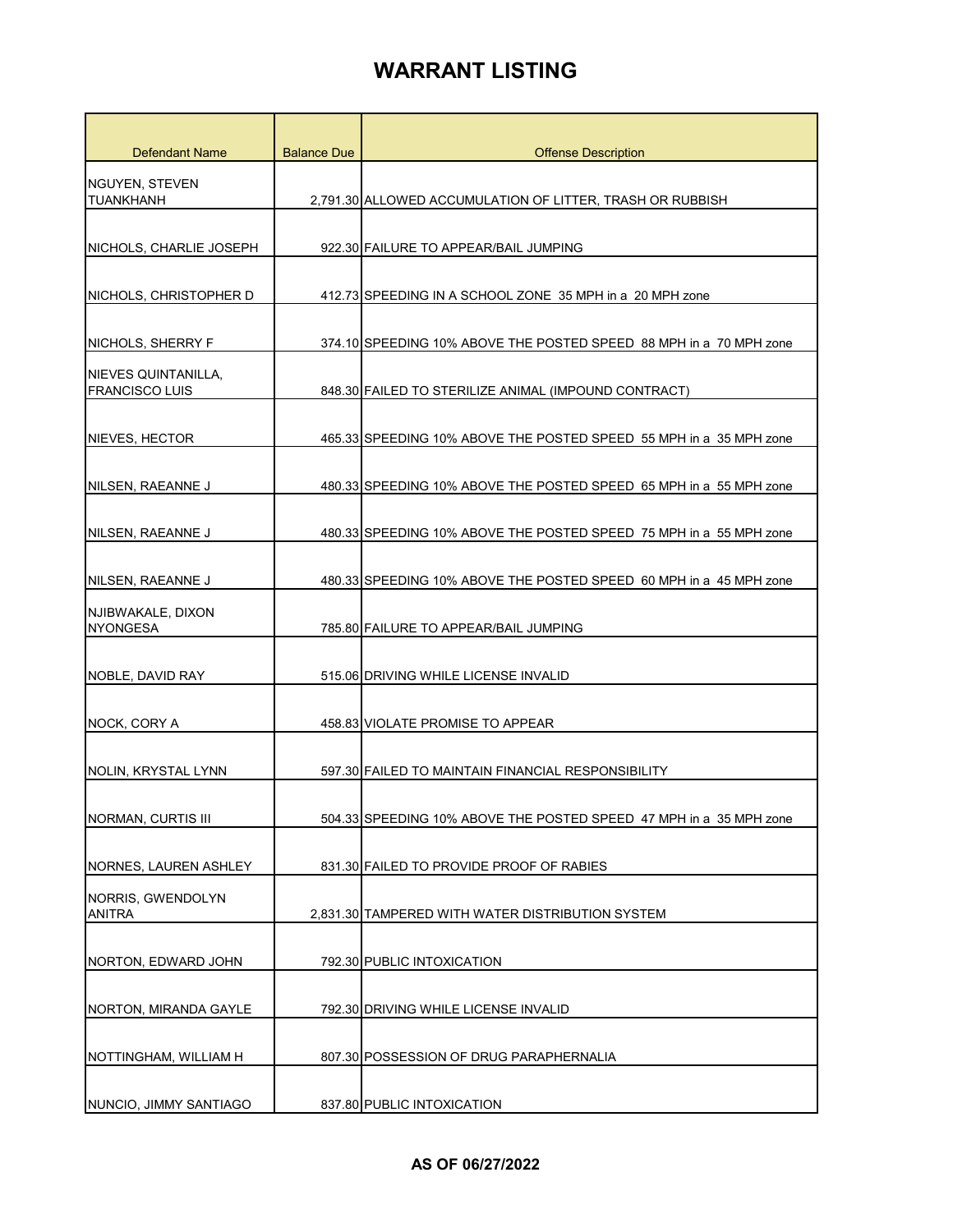| <b>Defendant Name</b>         | <b>Balance Due</b> | <b>Offense Description</b>                                                          |
|-------------------------------|--------------------|-------------------------------------------------------------------------------------|
|                               |                    |                                                                                     |
| NUNCIO, JIMMY SANTIAGO        |                    | 785.80 FAILURE TO APPEAR/BAIL JUMPING                                               |
| NUNEZ, CINDY JASMINE          |                    | USED WIRELESS COMMUNICATION IN A SCHOOLZONE WHILE<br>536.83 OPERATING MOTOR VEHICLE |
|                               |                    |                                                                                     |
| OBERHANSLY, SHELBY ANN        |                    | 831.30 FAILED TO PROVIDE PROOF OF MICRO-CHIP                                        |
| OCANA, ARTURO VALADEZ         |                    | 876.33 DRIVING WHILE LICENSE INVALID                                                |
| OCANA, ARTURO VALADEZ         |                    | 464.23 SPEEDING IN A SCHOOL ZONE 32 MPH in a 20 MPH zone                            |
| OCHOA. JENNIFER LYNN          |                    | 831.30 FAILED TO PROVIDE PROOF OF RABIES                                            |
| OCHOA, OSCAR BRIAN            |                    | 499.33 SPEEDING 10% ABOVE THE POSTED SPEED 44 MPH in a 30 MPH zone                  |
| OCONNELL, MICHAEL GARY        |                    | 465.33 SPEEDING 10% ABOVE THE POSTED SPEED 76 MPH in a 55 MPH zone                  |
| OFARRILL, LUIS ALEJANDRO      |                    | 2.789.80 TAMPERED WITH WATER DISTRIBUTION SYSTEM                                    |
| OGWUEGBU, HENRIETTA           |                    |                                                                                     |
| <b>NNEOMA</b>                 |                    | 536.83 SPEEDING IN A SCHOOL ZONE 39 MPH in a 25 MPH zone                            |
| OJEDA RODRIGUEZ, JOSE<br>RAUL |                    | 504.33 SPEEDING 10% ABOVE THE POSTED SPEED 58 MPH in a 35 MPH zone                  |
| OKAFOR, CHARLES F             |                    | 301.73 SPEEDING 10% ABOVE THE POSTED SPEED 45 MPH in a 35 MPH zone                  |
| OLEARY, WANDA D               |                    | 465.33 RAN RED LIGHT                                                                |
| OLEARY, WANDA D               |                    | 458.83 VIOLATE PROMISE TO APPEAR                                                    |
| OLIVARES, DORISELL            |                    | 807.30 FILED A FALSE STATEMENT TO OBTAIN PROPERTY OR CREDIT                         |
| OLIVER, JAKIAH TYRE           |                    | 782.50 POSSESSION OF DRUG PARAPHERNALIA                                             |
|                               |                    |                                                                                     |
| OLIVER, NICKHOLAS A           |                    | 460.20 FAILURE TO APPEAR/BAIL JUMPING                                               |
| OLIVER, NICKHOLAS A           |                    | 226.46 FAILED TO CONTROL SPEED                                                      |
| OLIVER, WILLIAM ELISHA        |                    | 792.30 DRIVING WHILE LICENSE INVALID                                                |
| OLSEN, ARIANNE LOUISE         |                    | 325.00 SPEEDING IN A SCHOOL ZONE 37 MPH in a 20 MPH zone                            |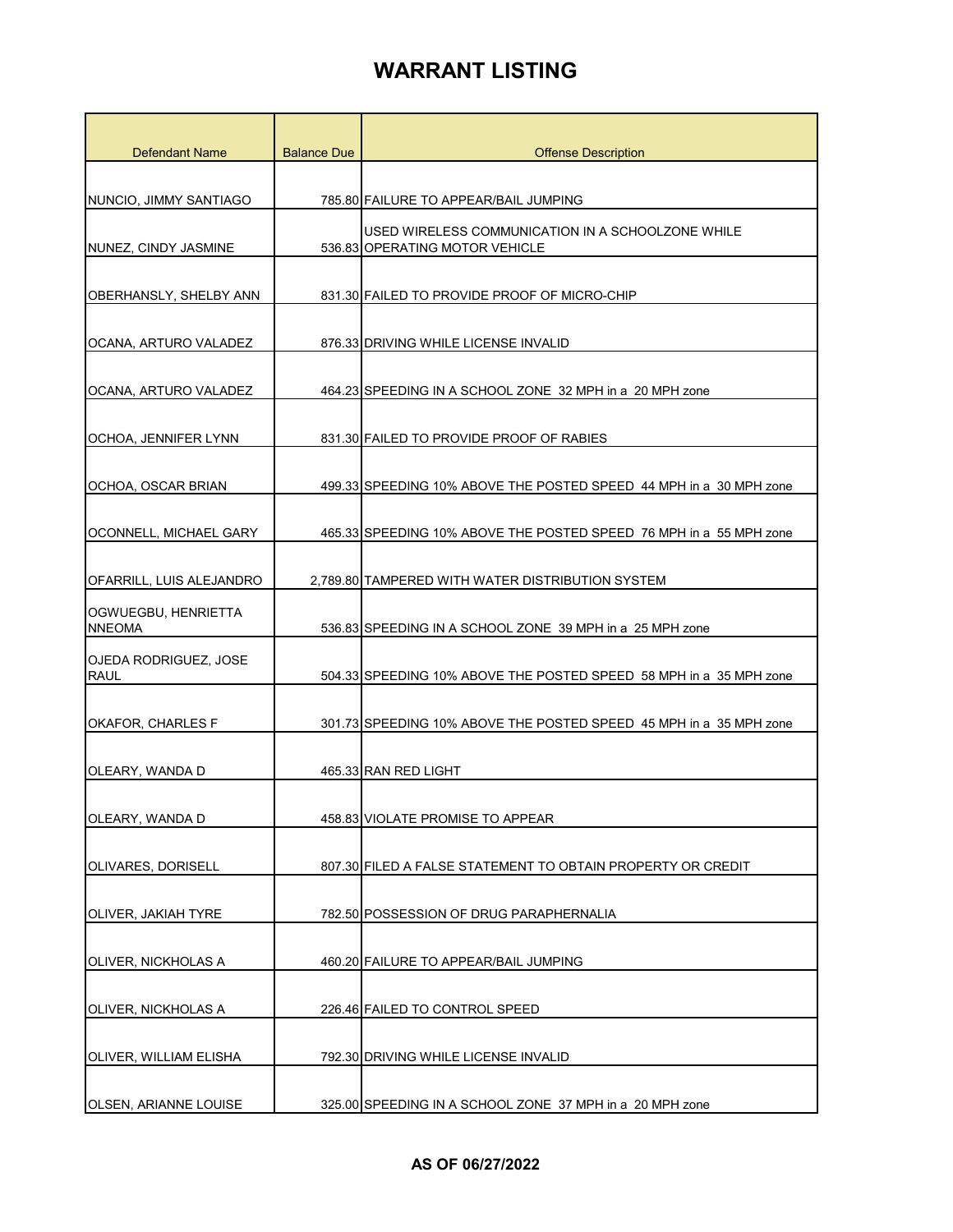| <b>Defendant Name</b>                   | <b>Balance Due</b> | <b>Offense Description</b>                                         |
|-----------------------------------------|--------------------|--------------------------------------------------------------------|
|                                         |                    |                                                                    |
| OLVERA, JUAN MANUEL JR                  |                    | 839.80 FAILURE TO APPEAR/BAIL JUMPING                              |
|                                         |                    |                                                                    |
| OLVERA, JUAN MANUEL JR                  |                    | 893.70 LOUD NOISE (BREACH OF THE PEACE)                            |
| ONEEL, ANGELINA MICHELLE                |                    | 322.10 SPEEDING 10% ABOVE THE POSTED SPEED 53 MPH in a 40 MPH zone |
| <b>ONEILL, SERENITY ELLEEN</b>          |                    | 412.73 SPEEDING 10% ABOVE THE POSTED SPEED 52 MPH in a 40 MPH zone |
| <b>ONEILL, SERENITY ELLEEN</b>          |                    | 365.30 FAILURE TO APPEAR/BAIL JUMPING                              |
| <b>ONEILL, SERENITY ELLEEN</b>          |                    | 282.60 EXPIRED OR NO MOTOR VEHICLE INSPECTION                      |
| <b>ONEILL, SERENITY ELLEEN</b>          |                    | 282.73 NO SEAT BELT - DRIVER                                       |
| <b>ONEILL, SERENITY ELLEEN</b>          |                    | 282.73 FAILED TO SIGNAL INTENT TO TURN                             |
| ONWUKAIFE, CHRISTOPHER<br>Е             |                    | 504.33 SPEEDING 10% ABOVE THE POSTED SPEED 58 MPH in a 45 MPH zone |
| ORANGE, MARY MICHELLE                   |                    | 2,781.30 TAMPERED WITH WATER DISTRIBUTION SYSTEM                   |
| ORDAZ, JOHN ANTONY                      |                    | 465.33 SPEEDING 10% ABOVE THE POSTED SPEED 72 MPH in a 55 MPH zone |
| ORNELAS, RACHEL<br><b>VERONICA</b>      |                    | 2,781.30 ALLOWING UNSANITARY CONDITIONS                            |
| ORNELAZ, MATTHEW<br><b>THOMAS</b>       |                    | 805.30 DRIVING WHILE LICENSE INVALID                               |
| ORONA RODRIGUEZ, JUAN<br><b>GABRIEL</b> |                    | 494.20 SPEEDING 10% ABOVE THE POSTED SPEED 52 MPH in a 30 MPH zone |
| OROZCO, IRENE NONE                      |                    | 497.83 SPEEDING IN A SCHOOL ZONE 39 MPH in a 25 MPH zone           |
| ORR, SHANIA ALEXIS                      |                    | 831.30 FAILED TO PROVIDE PROOF OF RABIES                           |
| ORR, STAR COYUNAE PEARL<br><b>MAY</b>   |                    | 792.30 THEFT OF PROPERTY UNDER \$100                               |
| ORTEGA, CARLOS RIOS                     |                    | 1,442.30 SUBSEQUENT FAILED TO MAINTAIN FINANCIALRESPONSIBILITY     |
| ORTIZ, BRANDY NICOLE                    |                    | 846.30 THEFT OF PROPERTY UNDER \$50                                |
| ORTIZ, BRANDY NICOLE                    |                    | 839.80 FAILURE TO APPEAR/BAIL JUMPING                              |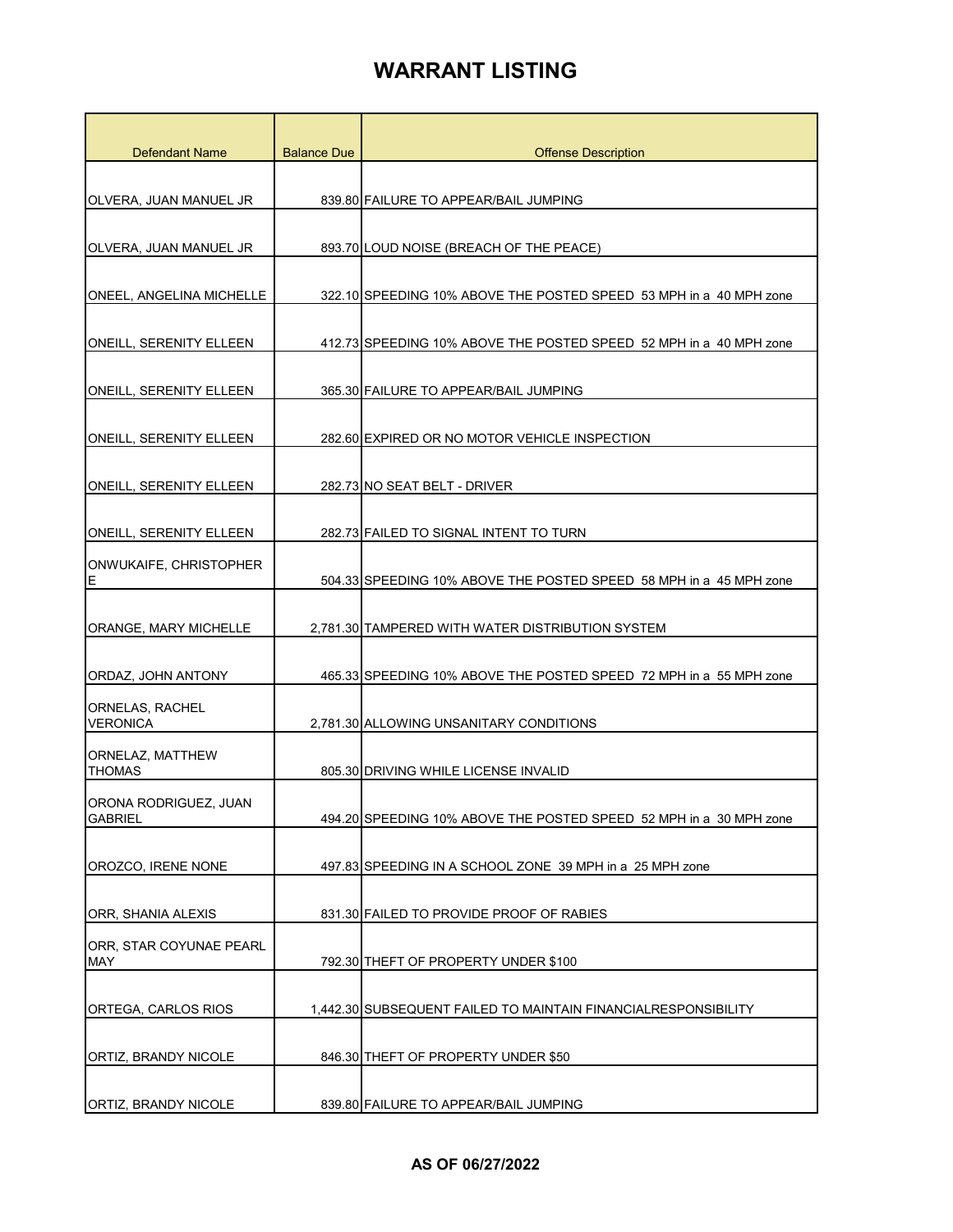| <b>Defendant Name</b>                     | <b>Balance Due</b> | <b>Offense Description</b>                                         |
|-------------------------------------------|--------------------|--------------------------------------------------------------------|
|                                           |                    |                                                                    |
| OWEN, JESSICA LEIGH                       |                    | 499.33 SPEEDING 10% ABOVE THE POSTED SPEED 41 MPH in a 30 MPH zone |
|                                           |                    |                                                                    |
| OWENS, JABARI LYNELL                      |                    | 621.00 POSSESSION OF DRUG PARAPHERNALIA                            |
| OWENS, JOSHUA ELIJAH                      |                    | 499.33 SPEEDING 10% ABOVE THE POSTED SPEED 83 MPH in a 60 MPH zone |
| OXENDINE, CHUTNEY<br><b>GERARD</b>        |                    | 837.33 DRIVING WHILE LICENSE INVALID                               |
| OXENDINE, CHUTNEY<br><b>GERARD</b>        |                    | 807.56 DRIVING WHILE LICENSE INVALID                               |
| PACE, RONALD YOUVONNE                     |                    | 846.30 ASSAULT BY CONTACT FAMILY VIOLENCE                          |
| PADDIE, JONATHAN WAYNE                    |                    | 621.00 THEFT OF PROPERTY UNDER \$100                               |
| PADGETT, KENNETH EARL JR                  |                    | 2.811.30 TAMPERED WITH WATER DISTRIBUTION SYSTEM                   |
| PADILLA MALAVE, MILTON<br><b>GEOVANNY</b> |                    | 374.10 SPEEDING 10% ABOVE THE POSTED SPEED 54 MPH in a 30 MPH zone |
| PADILLA, KAREN ELIANA                     |                    | 504.33 SPEEDING 10% ABOVE THE POSTED SPEED 75 MPH in a 60 MPH zone |
| PAGAN VARGAS, JEANETTE<br><b>LISSETTE</b> |                    | 465.33 SPEEDING 10% ABOVE THE POSTED SPEED 76 MPH in a 60 MPH zone |
| <b>PAGE. LAMARA SHERELL</b>               |                    | 504.33 SPEEDING 10% ABOVE THE POSTED SPEED 52 MPH in a 35 MPH zone |
| PAGE, LAMEIKA M                           |                    | 504.33 FAILED TO CONTROL SPEED                                     |
| PALACIOS, JOE                             |                    | 374.10 FAILED TO YIELD ROW TURNING LEFT                            |
| PALM, LADARIUS EMIL                       |                    | 374.10 RAN RED LIGHT                                               |
| PALMER, DWANE EARL                        |                    | 831.30 FAILED TO PROVIDE PROOF OF RABIES                           |
| PALMER, GARRICK MICHAEL                   |                    | 846.30 FAILED TO PROVIDE PROOF OF RABIES                           |
| PALMER, JERRY RAY                         |                    | 641.36 SPEEDING IN A SCHOOL ZONE 32 MPH in a 20 MPH zone           |
| PALMER, JERRY RAY                         |                    | 1,008.56 DRIVING WHILE LICENSE INVALID                             |
| PALMER, JERRY RAY                         |                    | 604.56 SPEEDING 10% ABOVE THE POSTED SPEED 62 MPH in a 45 MPH zone |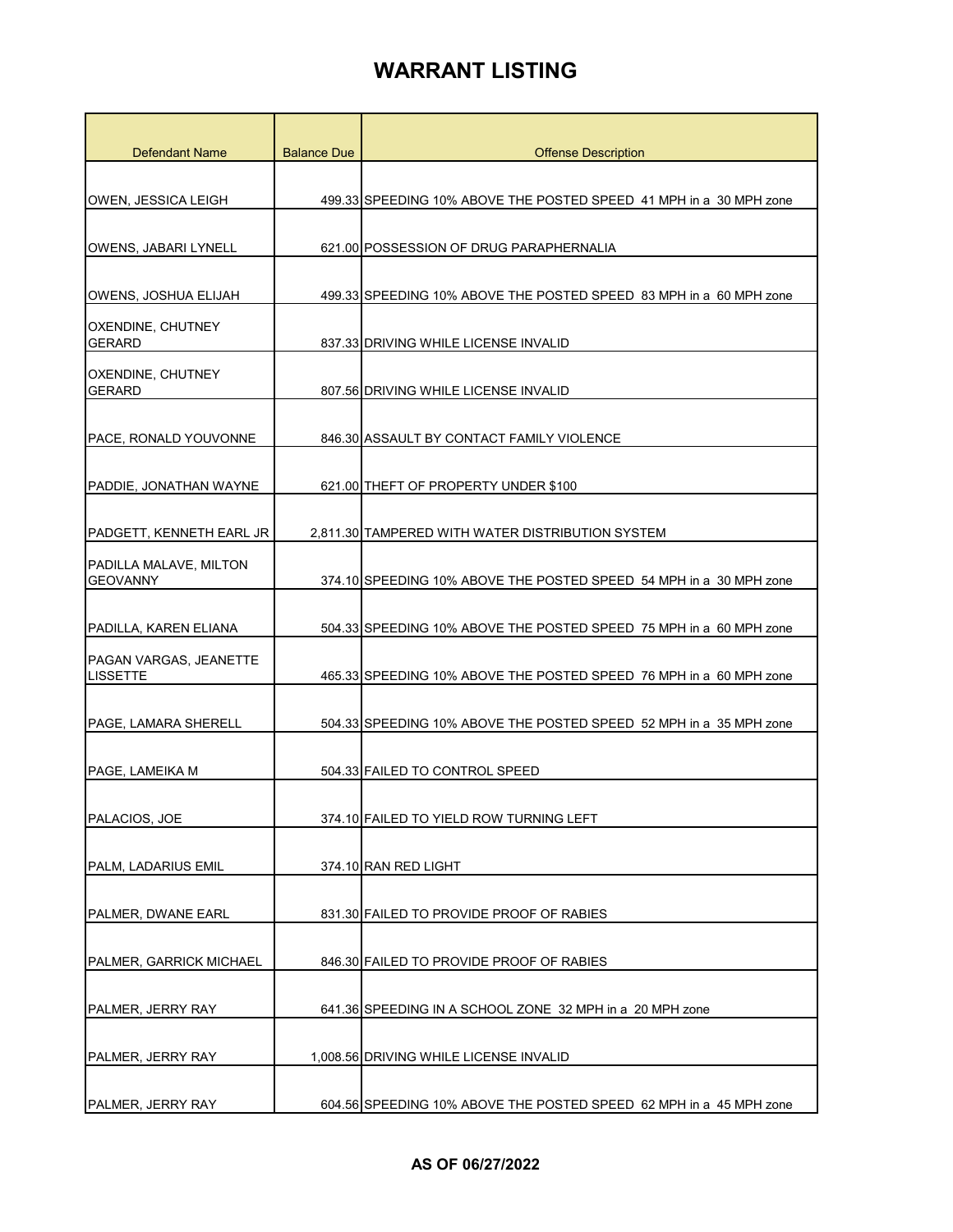| <b>Defendant Name</b>              | <b>Balance Due</b> | <b>Offense Description</b>                                                  |
|------------------------------------|--------------------|-----------------------------------------------------------------------------|
|                                    |                    |                                                                             |
| PAREDES, JESSI SABRI               |                    | 616.00 UNLAWFUL USE OF WATER                                                |
| PARHAM, DEE DEE                    |                    | 646.00 FAILURE TO APPEAR/BAIL JUMPING                                       |
|                                    |                    |                                                                             |
| PARHAM, DEE DEE                    |                    | 351.10 NO DRIVERS LICENSE                                                   |
| PARKER, ANTONIO MICAH              |                    | 125.25 DRIVING WHILE LICENSE INVALID                                        |
| PARKER, ANTONIO MICAH              |                    | 960.70 UNLAWFUL USE OF WATER                                                |
| PARKER, CALVIN JAMAL               |                    | 465.33 RAN RED LIGHT                                                        |
| PARKER, CIARRA SHYANNE             |                    | 792.30 PUBLIC INTOXICATION                                                  |
| PARKER, DANIEL L                   |                    | 504.33 SPEEDING 10% ABOVE THE POSTED SPEED 74 MPH in a 55 MPH zone          |
| PARKER, ELIZA ALEXANDRA            |                    | 412.73 SPEEDING IN A SCHOOL ZONE 30 MPH in a 20 MPH zone                    |
|                                    |                    |                                                                             |
| <b>PARKER, JAMESON B</b>           |                    | 504.33 SPEEDING 10% ABOVE THE POSTED SPEED 52 MPH in a 35 MPH zone          |
| PARKER, JOHN WILLIAM               |                    | 201.50 FAILED TO MAINTAIN FINANCIAL RESPONSIBILITY                          |
| PARKER, WILLIAM DARELL             |                    | 597.30 FAILED TO MAINTAIN FINANCIAL RESPONSIBILITY                          |
| PARKER, WILLIAM DARELL             |                    | 402.30 FAILED TO DISPLAY DRIVERS LICENSE                                    |
| PARKER, WILLIAM DARELL             |                    | OPERATE MOTOR VEHICLE WITHOUT TWO LICENSE PLATES/PROPER<br>402.30 PLACEMENT |
| PARKER, WILLIAM DARELL             |                    | 597.30 FAILED TO MAINTAIN FINANCIAL RESPONSIBILITY                          |
| PARKER, WILLIAM DARELL             |                    | OPERATE MOTOR VEHICLE WITHOUT TWO LICENSE PLATES/PROPER<br>402.30 PLACEMENT |
|                                    |                    |                                                                             |
| PARKER, WILLIAM DARELL             |                    | 402.43 NO DRIVERS LICENSE                                                   |
| PARKHAM, LASHEA<br><b>MARQUICE</b> |                    | 162.10 SPEEDING 10% ABOVE THE POSTED SPEED 71 MPH in a 60 MPH zone          |
| PARKS, MICHAEL ISIAH JR            |                    | 627.30 FAILED TO MAINTAIN FINANCIAL RESPONSIBILITY                          |
| PARRISH, KOJO YAROO                |                    | 837.80 ASSAULT BY CONTACT FAMILY VIOLENCE                                   |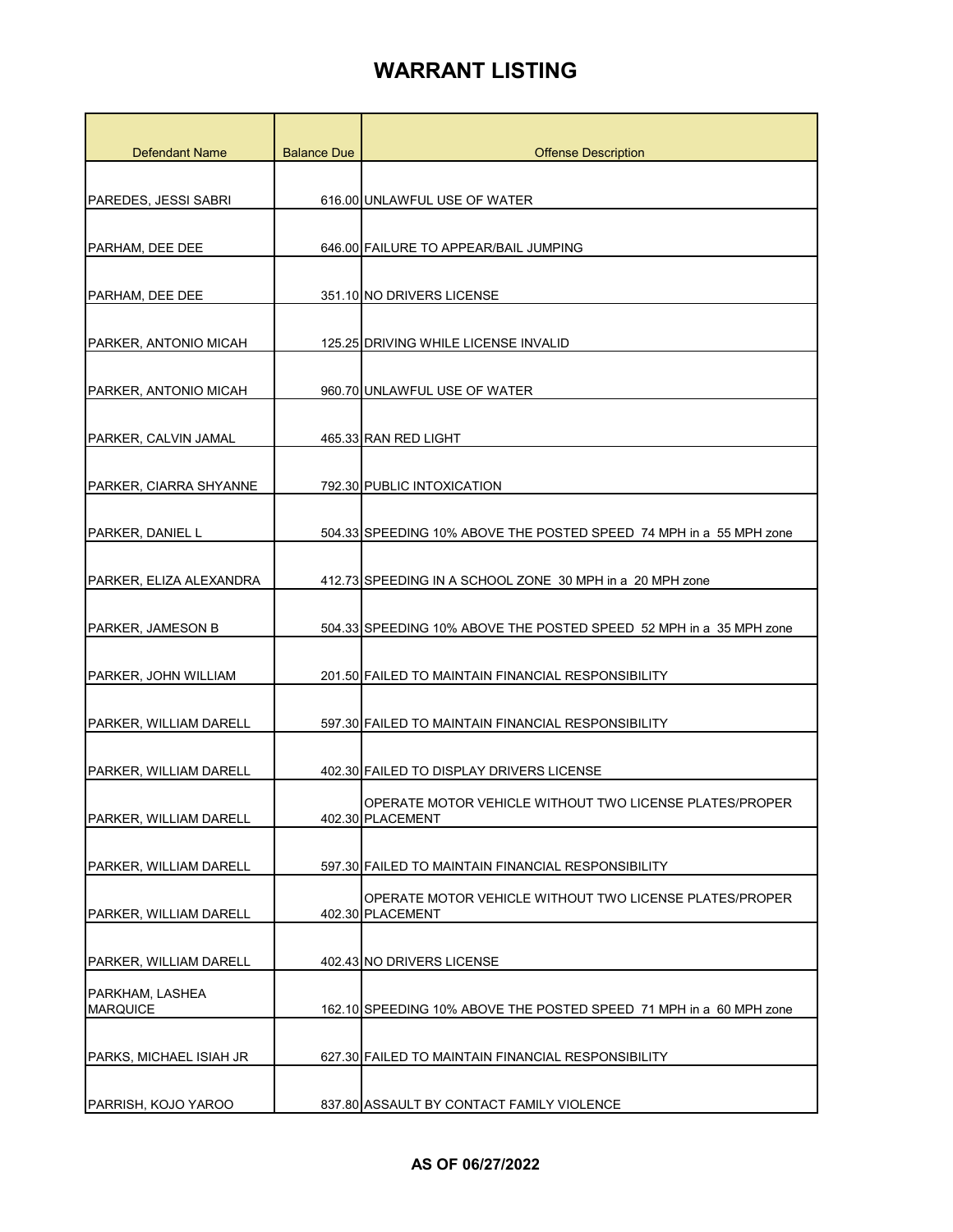| <b>Defendant Name</b>                      | <b>Balance Due</b> | <b>Offense Description</b>                                         |
|--------------------------------------------|--------------------|--------------------------------------------------------------------|
|                                            |                    |                                                                    |
| PARRISH, SHANDA STAR                       |                    | 837.20 THEFT OF PROPERTY UNDER \$50                                |
|                                            |                    |                                                                    |
| PATE, TAMAIYA J                            |                    | 402.43 NO DRIVERS LICENSE                                          |
| PATINO MALDONADO,<br><b>VICTOR I</b>       |                    | 284.83 NO DRIVERS LICENSE                                          |
| PATINO MALDONADO,<br><b>VICTOR I</b>       |                    | 327.73 SPEEDING 10% ABOVE THE POSTED SPEED 82 MPH in a 70 MPH zone |
| PATRICK, SYDNEY CHARLES                    |                    | 458.83 VIOLATE PROMISE TO APPEAR                                   |
| <b>PATTERSON, AMBER</b><br><b>MACHELLE</b> |                    | 1,003.60 FAILED TO PROVIDE PROOF OF RABIES                         |
| PATTERSON, AMBER<br><b>MACHELLE</b>        |                    | 1,003.60 FAILED TO STERILIZE ANIMAL (ADOPTION CONTRACT)            |
| PATTERSON, AMBER<br><b>MACHELLE</b>        |                    | 1,003.60 FAILED TO PROVIDE PROOF OF MICRO-CHIP                     |
| PATTERSON, AMBER<br><b>MACHELLE</b>        |                    | 839.80 FAILURE TO APPEAR/BAIL JUMPING                              |
| PATTULLO, HEATHER ANN                      |                    | 360.23 RAN / DISREGARDED STOP SIGN                                 |
| PAUGH, RYAN SCOTT                          |                    | 243.23 SPEEDING 10% ABOVE THE POSTED SPEED 63 MPH in a 45 MPH zone |
| PAULEY, CLIFFORD KEITH JR                  |                    | 2,807.20 TAMPERED WITH WATER DISTRIBUTION SYSTEM                   |
| PAULUS, NICHOLAS A                         |                    | 100.23 UNSAFE LANE CHANGE                                          |
| PAULUS, NICHOLAS A                         |                    | 421.20 FAILED TO MAINTAIN FINANCIAL RESPONSIBILITY                 |
| PAYNE, CLINTON R                           |                    | 651.00 DRIVING WHILE LICENSE INVALID                               |
| <b>PAYNE, JACQUELINE</b><br><b>FRANKIE</b> |                    | 144.30 EXPIRED OR NO MOTOR VEHICLE INSPECTION                      |
| PAYNE, JACQUELINE<br><b>FRANKIE</b>        |                    | 486.20 FAILED TO MAINTAIN FINANCIAL RESPONSIBILITY                 |
| PAYNE, SHAWN ARRON                         |                    | 421.33 FAILED TO YIELD ROW FROM PVT RD, DR, ALLEY, BLDG            |
| PAYNE, SHAWN ARRON                         |                    | 547.30 FAILED TO MAINTAIN FINANCIAL RESPONSIBILITY                 |
| PAYNE, WALLACE DEWAYNE                     |                    | 374.10 SPEEDING 10% ABOVE THE POSTED SPEED 95 MPH in a 60 MPH zone |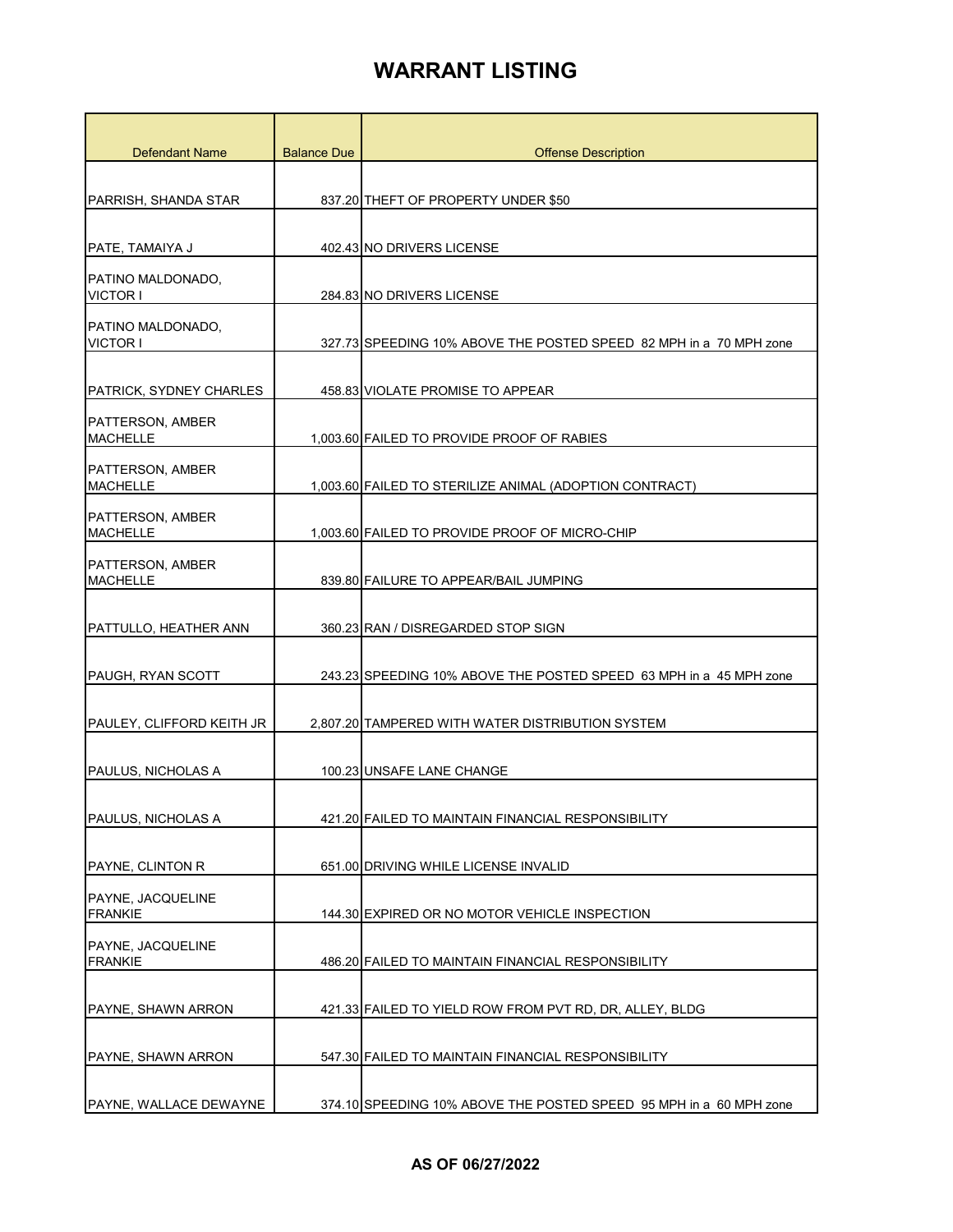| Defendant Name                       | <b>Balance Due</b> | <b>Offense Description</b>                                         |
|--------------------------------------|--------------------|--------------------------------------------------------------------|
|                                      |                    |                                                                    |
| PAYTON, BRIAN EDWARD JR              |                    | 861.30 FAIL TO MAINTAIN ACCESSORY STRUCTURES                       |
|                                      |                    |                                                                    |
| PEACOCK, AUSTIN CHARLES              |                    | 465.33 UNSAFE SPEED/TOO FAST FOR CONDITIONS                        |
| PEARCE, ADRIAN<br><b>ALEXANDER</b>   |                    | 504.33 SPEEDING 10% ABOVE THE POSTED SPEED 66 MPH in a 45 MPH zone |
|                                      |                    |                                                                    |
| PEARSON, SARAH VICTORIA              |                    | 2,161.00 ALLOWING UNSANITARY CONDITIONS                            |
| PECORARO, ALAENA<br><b>KATHERINE</b> |                    | 2.731.30 TAMPERED WITH WATER DISTRIBUTION SYSTEM                   |
| PECORARO, ALAENA                     |                    |                                                                    |
| <b>KATHERINE</b>                     |                    | 329.80 FAILED TO PROVIDE PROOF OF RABIES                           |
| PELUYERA, WALESKA<br><b>FONTANEZ</b> |                    | 159.10 SPEEDING 10% ABOVE THE POSTED SPEED 58 MPH in a 45 MPH zone |
|                                      |                    |                                                                    |
| PENA, ARODI F                        |                    | 465.33 SPEEDING 10% ABOVE THE POSTED SPEED 89 MPH in a 60 MPH zone |
| PENA, CHRISTOPHER<br><b>MICHAEL</b>  |                    | 465.33 SPEEDING 10% ABOVE THE POSTED SPEED 52 MPH in a 35 MPH zone |
| PENALVERT, KATHERINE<br><b>MARIE</b> |                    | 867.80 FILED A FALSE STATEMENT TO OBTAIN PROPERTY OR CREDIT        |
| PENDERGRAFT, ALLEN<br><b>TYLER</b>   |                    | 465.33 SPEEDING 10% ABOVE THE POSTED SPEED 50 MPH in a 35 MPH zone |
| PENSON, TYEDRIC J                    |                    | 792.30 LOUD NOISE (BREACH OF THE PEACE)                            |
| PEOPLES, MICHAEL LYNN JR             |                    | 785.80 FAILURE TO APPEAR/BAIL JUMPING                              |
|                                      |                    |                                                                    |
| PEOPLES, MICHAEL LYNN JR             |                    | 321.10 NO DRIVERS LICENSE                                          |
| PEOPLES, YVETTE                      |                    | 785.80 URINATED/DEFICATED IN PUBLIC                                |
| PEPPER, DANA EXEL                    |                    | 402.30 EXPIRED REGISTRATION                                        |
|                                      |                    |                                                                    |
| PERALTO, ISAIAH JOSEPH               |                    | 792.30 THEFT OF PROPERTY UNDER \$100                               |
| PEREA, CARLOS JAVIER                 |                    | 295.23 RAN / DISREGARDED STOP SIGN                                 |
| PEREDO, ANTHONY M                    |                    | 497.83 VIOLATE PROMISE TO APPEAR                                   |
|                                      |                    |                                                                    |
| PEREIRA, ANTHONY MICHAEL             |                    | 374.10 SPEEDING 10% ABOVE THE POSTED SPEED 87 MPH in a 60 MPH zone |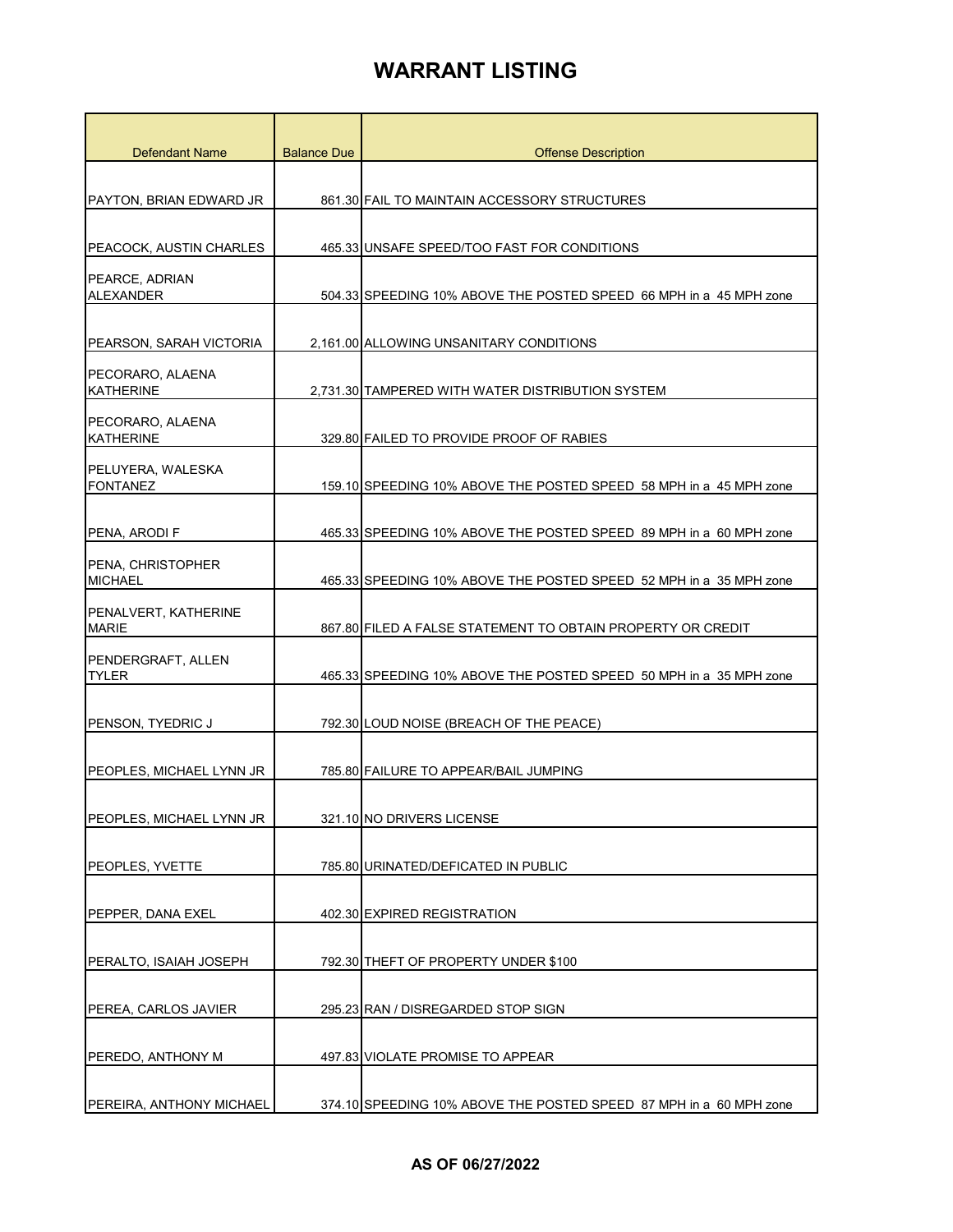| <b>Defendant Name</b>   | <b>Balance Due</b> | <b>Offense Description</b>                                                                 |
|-------------------------|--------------------|--------------------------------------------------------------------------------------------|
|                         |                    |                                                                                            |
| PEREZ DELGADILLO, SOFIA |                    | 402.30 EXPIRED REGISTRATION                                                                |
|                         |                    |                                                                                            |
| PEREZ GARCIA, SANTOS    |                    | 321.10 NO DRIVERS LICENSE                                                                  |
| PEREZ, ALEXANDER S      |                    | SPEEDING LESS THAN 10% ABOVE THE POSTEDSPEED 68 MPH in a 55<br>248.30 MPH zone             |
| PEREZ, BRIAN ALEXANDER  |                    | 317.20 URINATED/DEFICATED IN PUBLIC                                                        |
| PEREZ, DANIEL JR        |                    | 327.73 SPEEDING 10% ABOVE THE POSTED SPEED 41 MPH in a 30 MPH zone                         |
| PEREZ. DANIEL JR        |                    | 837.20 LOUD NOISE (BREACH OF THE PEACE)                                                    |
| PEREZ, DANIEL JR        |                    | 360.23 SPEEDING 10% ABOVE THE POSTED SPEED 81 MPH in a 60 MPH zone                         |
| PEREZ, DANIEL JUAREZ    |                    | 465.33 RAN / DISREGARDED STOP SIGN                                                         |
| PEREZ, FELIX JULIO      |                    | 621.00 DRIVING WHILE LICENSE INVALID                                                       |
| PEREZ, GABRIEL          |                    | 402.30 FAILED TO DISPLAY DRIVERS LICENSE                                                   |
| PEREZ, GUILLERMO GARCIA |                    | 404.10 SPEEDING 10% ABOVE THE POSTED SPEED 54 MPH in a 40 MPH zone                         |
| PEREZ, GUILLERMO GARCIA |                    | 351.10 NO DRIVERS LICENSE                                                                  |
| PEREZ, ISAIAS P         |                    | 334.23 RAN RED LIGHT                                                                       |
| PEREZ, JAMES A          |                    | 646.00 FAILURE TO APPEAR/BAIL JUMPING                                                      |
| PEREZ, LOUIE JR         |                    | IMPROPER PASSING OF AUTHORIZED EMERGENCY VEHICLE, TOW<br>495.33 TRUCK, OR CONSTRUCTION VEH |
| PEREZ, VIVIANA JOSIANAS |                    | 512.83 SPEEDING IN A SCHOOL ZONE 32 MPH in a 25 MPH zone                                   |
| PEREZ, VIVIANA JOSIANAS |                    | 417.30 FAILED TO DISPLAY DRIVERS LICENSE                                                   |
| PERFETTI, JEFFERY PAUL  |                    | 792.30 POSSESSION OF DRUG PARAPHERNALIA                                                    |
| PERKINS, RUSSELL AARON  |                    | 2,811.30 TAMPERED WITH WATER DISTRIBUTION SYSTEM                                           |
| PERKINS, YASMEEN C      |                    | 527.83 SPEEDING IN A SCHOOL ZONE 40 MPH in a 25 MPH zone                                   |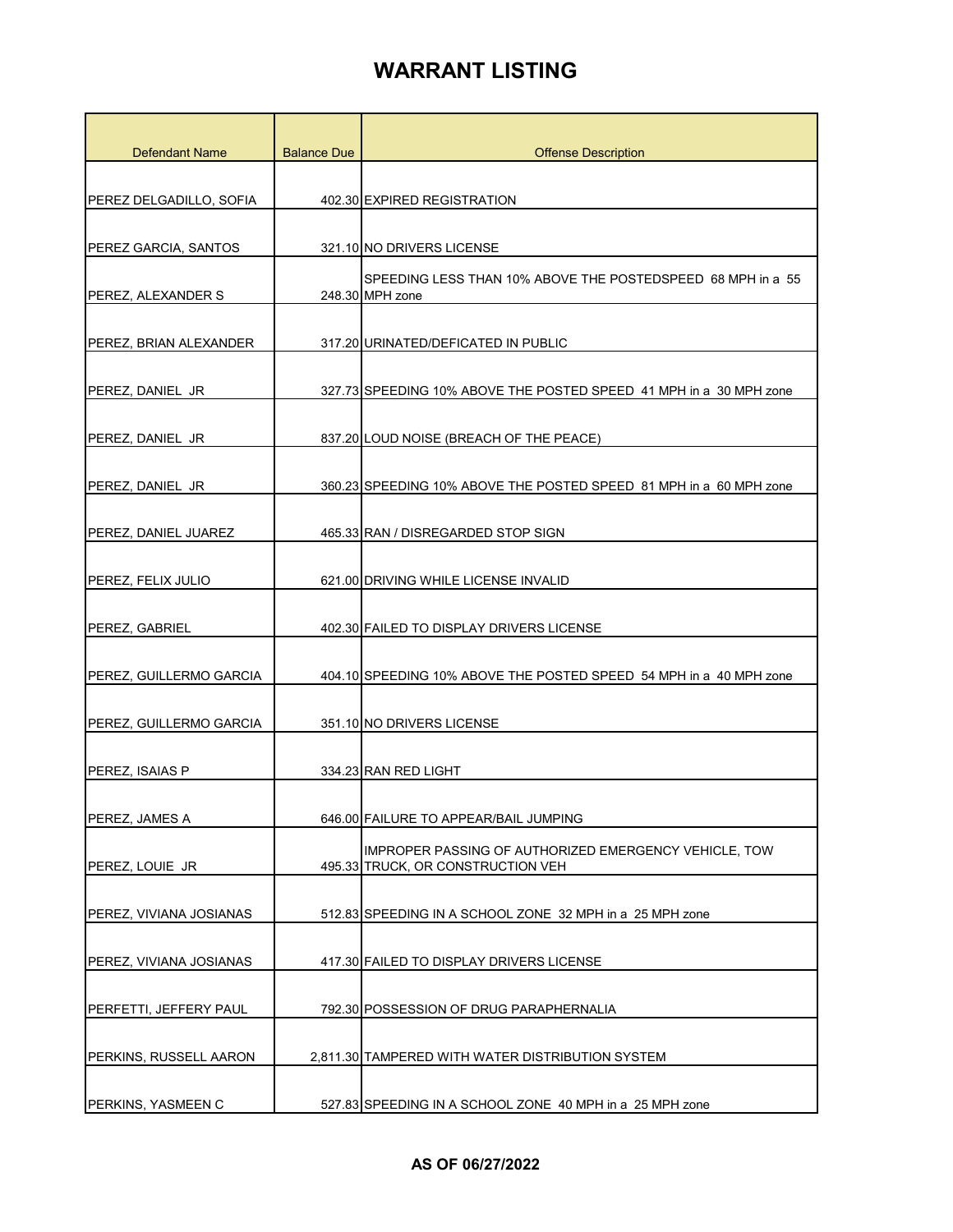| <b>Defendant Name</b>              | <b>Balance Due</b> | <b>Offense Description</b>                                         |
|------------------------------------|--------------------|--------------------------------------------------------------------|
|                                    |                    |                                                                    |
| PERRY, DERICK LAMAR                |                    | 165.10 EXPIRED OR NO MOTOR VEHICLE INSPECTION                      |
|                                    |                    |                                                                    |
| PERRY, DERICK LAMAR                |                    | 133.90 NO DRIVERS LICENSE                                          |
| PERRY, DERICK LAMAR                |                    | 291.20 FAILED TO MAINTAIN FINANCIAL RESPONSIBILITY                 |
|                                    |                    |                                                                    |
| PERRY, DEVIN RAY                   |                    | 2,151.00 TAMPERED WITH WATER DISTRIBUTION SYSTEM                   |
| <b>PERRY, GREGORY MICHAEL</b>      |                    | 145.73 SPEEDING IN A SCHOOL ZONE 46 MPH in a 25 MPH zone           |
| PERRY, KIYANA SHANELLE             |                    | 301.00 FAILED TO MAINTAIN FINANCIAL RESPONSIBILITY                 |
|                                    |                    |                                                                    |
| PETER, LUDIA                       |                    | 504.33 SPEEDING 10% ABOVE THE POSTED SPEED 80 MPH in a 60 MPH zone |
| PETERS, JIMMY RAY                  |                    | 271.00 DIGGING OUT                                                 |
|                                    |                    |                                                                    |
| PETERS, KYLE THOMAS                |                    | 504.33 SPEEDING 10% ABOVE THE POSTED SPEED 75 MPH in a 60 MPH zone |
| PETERS, SHANE ALBERT               |                    | 195.00 SPEEDING 10% ABOVE THE POSTED SPEED 57 MPH in a 45 MPH zone |
| PETERSON, ALICIA ANN               |                    | 404.10 SPEEDING 10% ABOVE THE POSTED SPEED 41 MPH in a 30 MPH zone |
| PETERSON, ALICIA ANN               |                    | 501.00 FAILED TO MAINTAIN FINANCIAL RESPONSIBILITY                 |
|                                    |                    |                                                                    |
| PETERSON, ANGELA                   |                    | 510.83 FAILED TO YIELD ROW TO APPROACHING VEHICLE AT STOP SIGN     |
| PETERSON, KYLE<br><b>ALEXANDER</b> |                    | 504.33 SPEEDING 10% ABOVE THE POSTED SPEED 86 MPH in a 60 MPH zone |
|                                    |                    |                                                                    |
| <b>PETERSON, TOM SEEN</b>          |                    | 465.33 SPEEDING 10% ABOVE THE POSTED SPEED 61 MPH in a 45 MPH zone |
| PETROY, REGINALD JEROME            |                    | 792.30 ASSAULT BY CONTACT                                          |
|                                    |                    |                                                                    |
| PETTUS, NATHANIEL                  |                    | 254.70 FAILED TO PROVIDE PROOF OF RABIES                           |
| PETTUS, NATHANIEL                  |                    | 226.20 FAILED TO STERILIZE ANIMAL (ADOPTION CONTRACT)              |
|                                    |                    |                                                                    |
| PEYTON, ORLANDO P                  |                    | 465.33 SPEEDING 10% ABOVE THE POSTED SPEED 66 MPH in a 55 MPH zone |
| PHELPS, DANICIA LATRICE            |                    | 465.33 SPEEDING 10% ABOVE THE POSTED SPEED 58 MPH in a 45 MPH zone |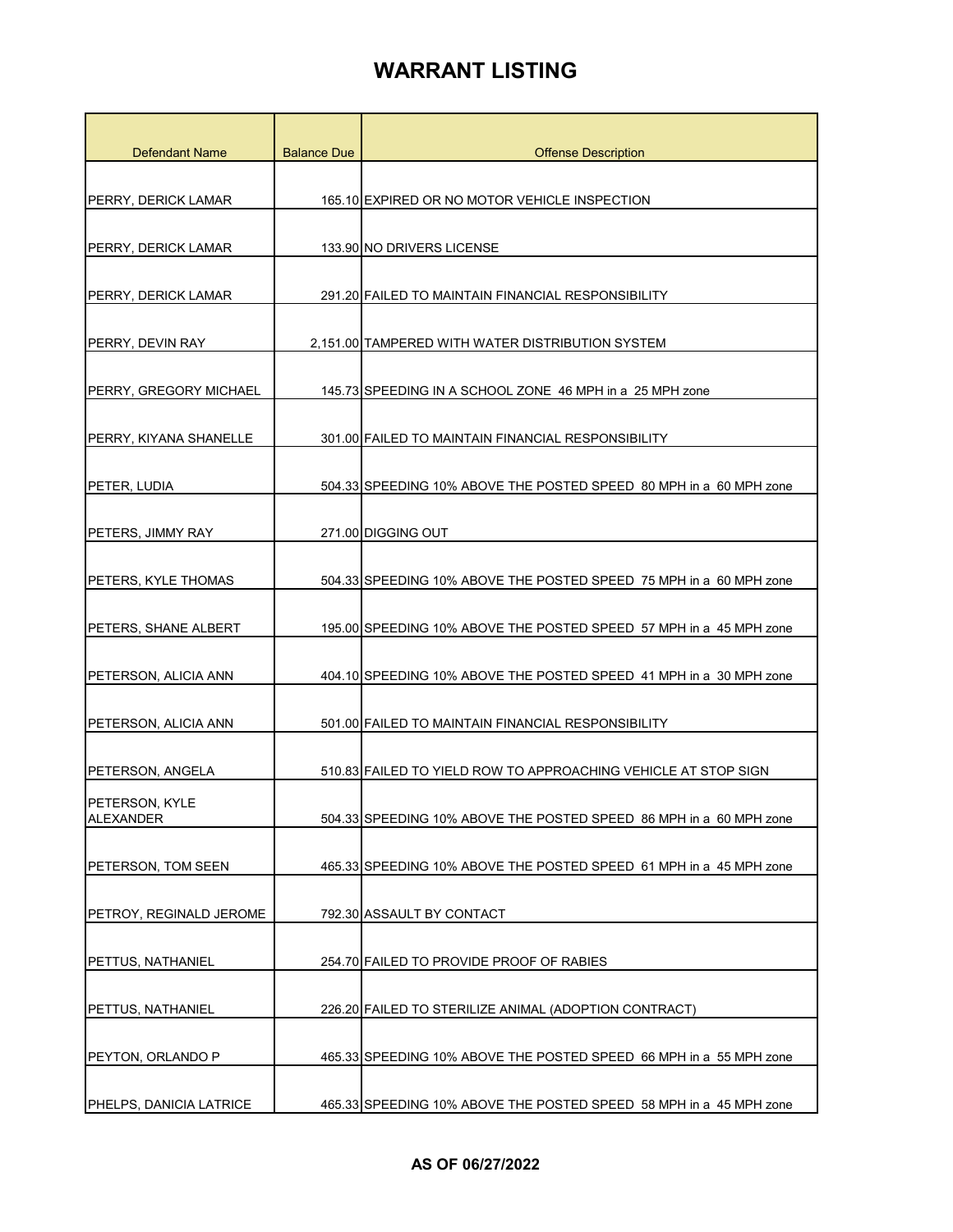| <b>Defendant Name</b>                    | <b>Balance Due</b> | <b>Offense Description</b>                                         |
|------------------------------------------|--------------------|--------------------------------------------------------------------|
|                                          |                    |                                                                    |
| PHILLIPS, RICKIE LEDELL JR               |                    | 471.00 FAILED TO MAINTAIN FINANCIAL RESPONSIBILITY                 |
| PHILLIPS, RICKIE LEDELL JR               |                    | 621.10 DRIVING WHILE LICENSE INVALID                               |
| PHILLIPS, RICKIE LEDELL JR               |                    | 471.00 FAILED TO MAINTAIN FINANCIAL RESPONSIBILITY                 |
|                                          |                    |                                                                    |
| PHILLIPS, RICKIE LEDELL JR               |                    | 377.73 SPEEDING 10% ABOVE THE POSTED SPEED 42 MPH in a 30 MPH zone |
| PHILLIPS, SEAN BRUCE                     |                    | 621.00 POSSESSION OF DRUG PARAPHERNALIA                            |
| PHILLIPS, WHITNEY JONELLE                |                    | 432.30 EXPIRED REGISTRATION                                        |
| PHILSON, MICHAEL I                       |                    | 831.30 LOUD NOISE (BREACH OF THE PEACE)                            |
| PHIPPS, TRAVIS LAIN                      |                    | 819.83 DRIVING WHILE LICENSE INVALID                               |
| PICAZO TORRES, VICENTE                   |                    | 631.00 PUBLIC INTOXICATION                                         |
|                                          |                    |                                                                    |
| PICKENS, LEROY JR                        |                    | 2,151.00 TAMPERED WITH WATER DISTRIBUTION SYSTEM                   |
| PILTZECKER, SEAN P                       |                    | 497.83 SPEEDING IN A SCHOOL ZONE 38 MPH in a 20 MPH zone           |
| PINA, DIEGO B                            |                    | 465.33 RAN / DISREGARDED STOP SIGN                                 |
| PINA, TRINYDAN LOPEZ                     |                    | 792.30 DRIVING WHILE LICENSE INVALID                               |
| PINKNEY, ANGEL LATRICE                   |                    | 815.80 FAILURE TO APPEAR/BAIL JUMPING                              |
| PINKNEY, TERRENCE JAMEL                  |                    | 907.30 FAILURE TO APPEAR/BAIL JUMPING                              |
| PINKSTON GREEN,<br><b>CHARLENE RENEE</b> |                    | 831.30 UNLAWFUL USE OF WATER                                       |
|                                          |                    |                                                                    |
| PIPPINS, JERL KENNETH                    |                    | 460.33 SPEEDING 10% ABOVE THE POSTED SPEED 55 MPH in a 40 MPH zone |
| PITTS, DANTE DEWAYNE                     |                    | 822.30 THEFT OF PROPERTY UNDER \$100                               |
| PLANCK, DOUGLAS A                        |                    | 187.20 LOUD NOISE (BREACH OF THE PEACE)                            |
| PLANT, ANNA ROSE                         |                    | 454.10 SPEEDING 10% ABOVE THE POSTED SPEED 50 MPH in a 30 MPH zone |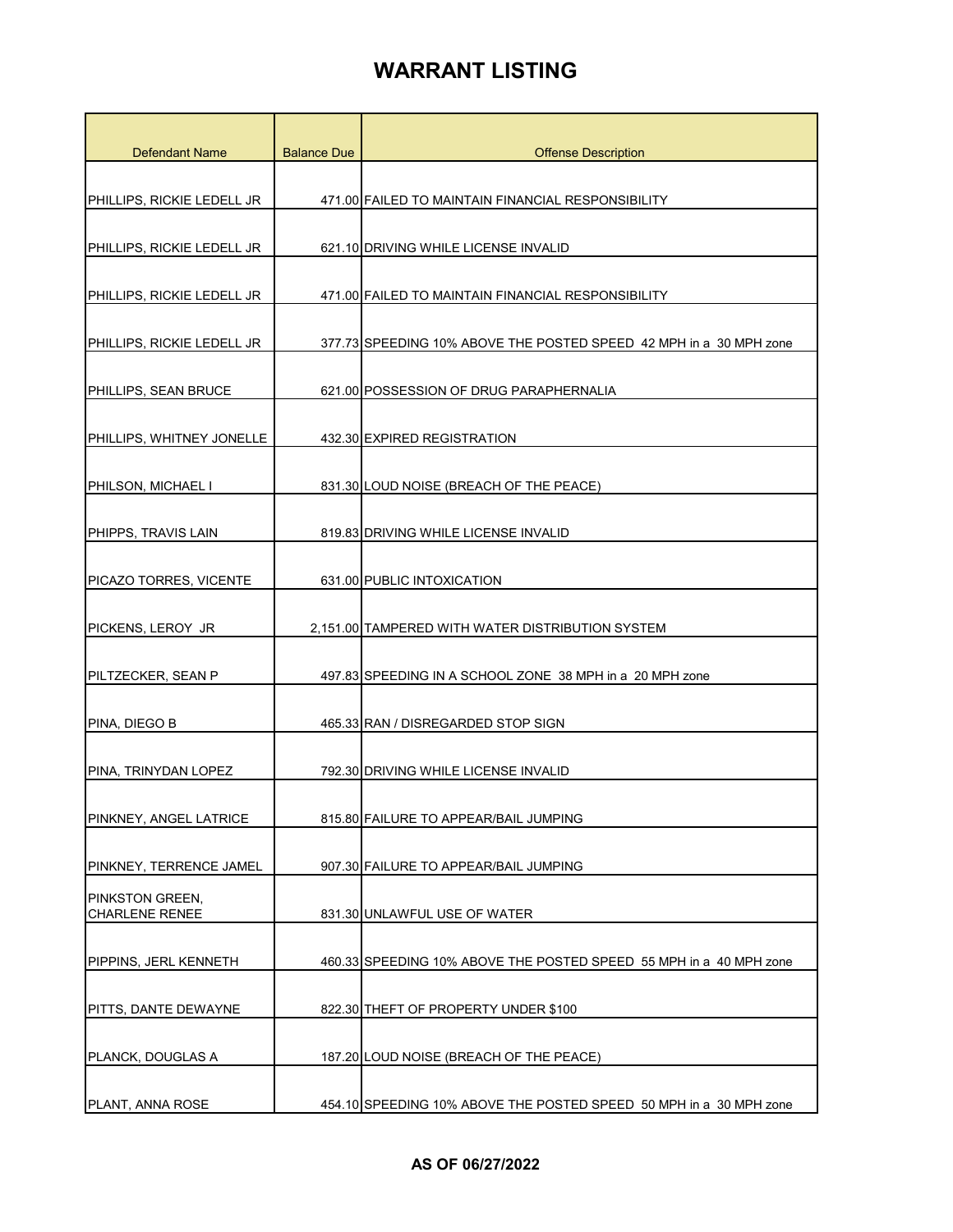| <b>Defendant Name</b>                | <b>Balance Due</b> | <b>Offense Description</b>                                         |
|--------------------------------------|--------------------|--------------------------------------------------------------------|
|                                      |                    |                                                                    |
| PLANT. ANNA ROSE                     |                    | 454.10 SPEEDING 10% ABOVE THE POSTED SPEED 45 MPH in a 30 MPH zone |
| PLASKETT, CHRISHAUN                  |                    |                                                                    |
| <b>ELRICO</b>                        |                    | 300.83 SPEEDING 10% ABOVE THE POSTED SPEED 64 MPH in a 40 MPH zone |
| PLATA, UBALDA G                      |                    | 465.33 SPEEDING 10% ABOVE THE POSTED SPEED 78 MPH in a 55 MPH zone |
|                                      |                    |                                                                    |
| POINTER, ASHLEY NICOLE               |                    | 2,811.30 TAMPERED WITH WATER DISTRIBUTION SYSTEM                   |
| POLAND, THOMAS JAY                   |                    | 861.30 FAILED TO STERILIZE ANIMAL (ADOPTION CONTRACT)              |
| POLK, AARON LEE                      |                    | 831.30 DRIVING WHILE LICENSE INVALID                               |
|                                      |                    |                                                                    |
| POLK, BRYCE MARTINDELL               |                    | 395.23 SPEEDING 10% ABOVE THE POSTED SPEED 59 MPH in a 35 MPH zone |
| POLK, KEYANA LATRICE                 |                    | 807.30 THEFT OF PROPERTY UNDER \$50                                |
|                                      |                    |                                                                    |
| POPE, SHARMEL DESMOND                |                    | 2,151.00 TAMPERED WITH WATER DISTRIBUTION SYSTEM                   |
| POPOALII, RANDI LOTOA                |                    | 243.10 SPEEDING IN A SCHOOL ZONE 36 MPH in a 25 MPH zone           |
|                                      |                    |                                                                    |
| PORRATA, EDMARIE                     |                    | 465.33 RAN / DISREGARDED STOP SIGN                                 |
| PORTER, CORY DION                    |                    | 506.00 FAILED TO MAINTAIN FINANCIAL RESPONSIBILITY                 |
|                                      |                    |                                                                    |
| PORTIER, JASON GEROLD                |                    | 279.33 NO SEAT BELT - DRIVER                                       |
| POSEY, ERICK LEE                     |                    | 399.00 FAILED TO STOP AT DESIGNATED POINT (STOP SIGN)              |
| POSTELL, ARMARD                      |                    |                                                                    |
| <b>DONTAVIOUS</b>                    |                    | 291.20 FAILED TO MAINTAIN FINANCIAL RESPONSIBILITY                 |
| POSTELL, ARMARD<br><b>DONTAVIOUS</b> |                    | 204.10 EXPIRED OR NO MOTOR VEHICLE INSPECTION                      |
|                                      |                    |                                                                    |
| POSTON, JEREMIAH MICAH               |                    | 399.23 FAILED TO SIGNAL INTENT TO TURN                             |
| POWE, LORYNA JENENE                  |                    | 471.00 FAILED TO MAINTAIN FINANCIAL RESPONSIBILITY                 |
|                                      |                    |                                                                    |
| POWE, MARLON M                       |                    | 792.30 THEFT OF PROPERTY UNDER \$100                               |
|                                      |                    |                                                                    |
| POWELL, FLOYD JR                     |                    | 870.30 ANIMAL AT LARGE                                             |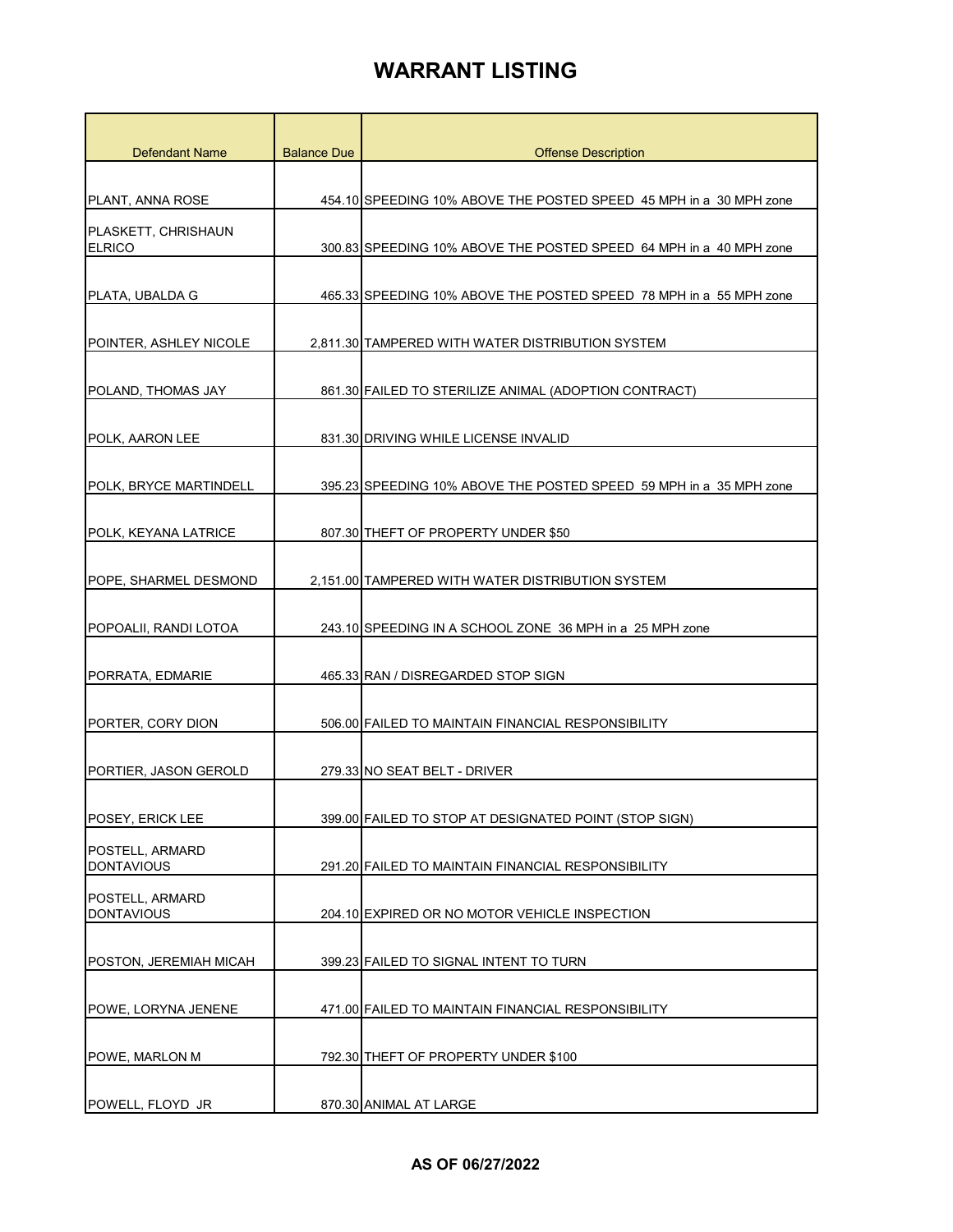| <b>Defendant Name</b>                | <b>Balance Due</b> | <b>Offense Description</b>                                                             |
|--------------------------------------|--------------------|----------------------------------------------------------------------------------------|
|                                      |                    |                                                                                        |
| PRADO, ALFONSO G                     |                    | 495.33 SPEEDING 10% ABOVE THE POSTED SPEED 50 MPH in a 40 MPH zone                     |
|                                      |                    |                                                                                        |
| PRADO, RICHARD                       |                    | 292.50 RAN / DISREGARDED STOP SIGN                                                     |
| <b>PRATER, IAN FREDERICK</b>         |                    | 331.00 NO DRIVERS LICENSE                                                              |
| PRATOFF, CLAUDIA C                   |                    | 327.73 SPEEDING 10% ABOVE THE POSTED SPEED 58 MPH in a 45 MPH zone                     |
| <b>PREECE, ALLEN SCOTT</b>           |                    | 204.00 SPEEDING 10% ABOVE THE POSTED SPEED 45 MPH in a 30 MPH zone                     |
| PREECE, CYNTHIA MARIE                |                    | 792.30 THEFT OF PROPERTY UNDER \$100                                                   |
| PRESCOD, SHEKENA                     |                    | 616.00 FAILURE TO APPEAR/BAIL JUMPING                                                  |
| <b>PRESTON, NICHELLE SHIREE</b>      |                    | 837.80 ASSAULT BY CONTACT FAMILY VIOLENCE                                              |
| PREVITE, KAYLA NOEL                  |                    | 831.30 FAILED TO PROVIDE PROOF OF RABIES                                               |
| PRICE, JOSHUA HOWARD                 |                    | 631.00 ASSAULT BY THREAT FAMILY VIOLENCE                                               |
| PRIDE, KERRY LAMAR JR                |                    | 402.30 EXPIRED REGISTRATION                                                            |
| PRIETO. MARIA PETRA                  |                    | 792.30 PUBLIC INTOXICATION                                                             |
| PRIETO, MARIA PETRA                  |                    | 785.80 FAILURE TO APPEAR/BAIL JUMPING                                                  |
| PRIETO, MARIA PETRA                  |                    | 792.30 PUBLIC INTOXICATION                                                             |
| PRIKHODKO, NATALIA                   |                    | 369.10 VIOLATE PROMISE TO APPEAR                                                       |
| PRIOR, ANTOINETTE<br><b>DESIREE</b>  |                    | SPEEDING IN A CONSTRUCTION ZONE WITH WORKERS PRESENT 74<br>524.10 MPH in a 55 MPH zone |
| PRITCHETT, HEZIKIAH ARIES<br>LEDAYLE |                    | 597.30 FAILED TO MAINTAIN FINANCIAL RESPONSIBILITY                                     |
| PROCTOR, CHERISH MARIE               |                    | 876.80 DRIVING WHILE LICENSE INVALID                                                   |
| <b>PROFIT, PATRICIA HARRIS</b>       |                    | 2,781.30 TAMPERED WITH WATER DISTRIBUTION SYSTEM                                       |
| PROVENCIO, JOSEPH<br><b>ANTHONY</b>  |                    | 504.33 SPEEDING 10% ABOVE THE POSTED SPEED 75 MPH in a 60 MPH zone                     |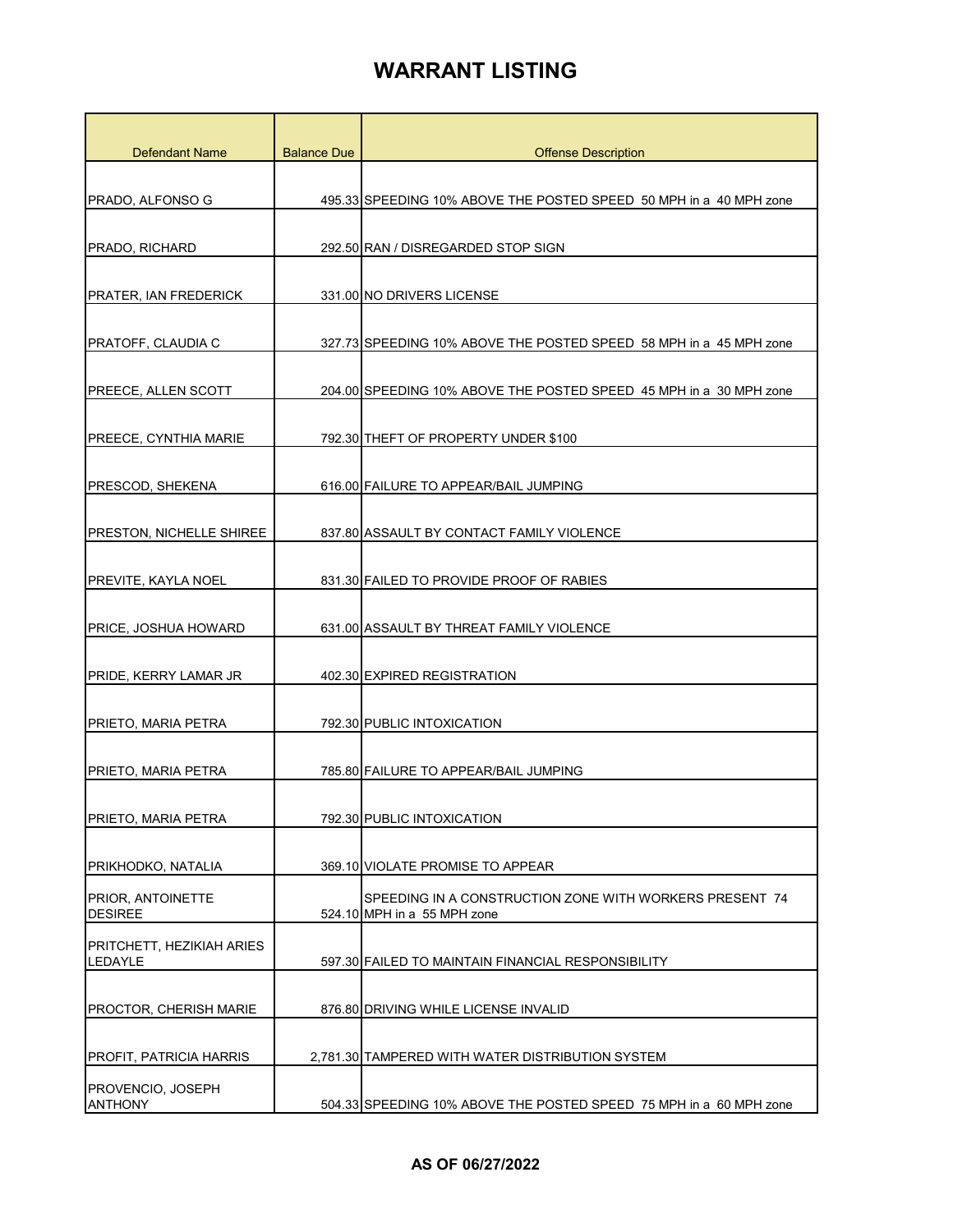| <b>Defendant Name</b>      | <b>Balance Due</b> | <b>Offense Description</b>                                         |
|----------------------------|--------------------|--------------------------------------------------------------------|
|                            |                    |                                                                    |
| PRUITT, ADAM EUGENE        |                    | 597.30 FAILED TO MAINTAIN FINANCIAL RESPONSIBILITY                 |
| PRUITT, ALLEN R            |                    | 365.30 FAILURE TO APPEAR/BAIL JUMPING                              |
|                            |                    |                                                                    |
| <b>PRUITT, ALLEN R</b>     |                    | 798.20 UNLAWFUL USE OF WATER                                       |
| PRUITT, ALLEN R            |                    | 2.748.20 TAMPERED WITH WATER DISTRIBUTION SYSTEM                   |
| <b>PRUITT, MICHELE ANN</b> |                    | 792.30 DRIVING WHILE LICENSE INVALID                               |
| <b>PRUITT, THEODIS D</b>   |                    | 402.30 DISPLAYED WRONG REGISTRATION INSIGNIA                       |
| PRYCE, STEPHANIE JEAN      |                    | 245.70 FAILED TO PROVIDE PROOF OF RABIES                           |
| PRYCE, STEPHANIE JEAN      |                    | 245.70 FAILED TO STERILIZE ANIMAL (ADOPTION CONTRACT)              |
| PRYCE, STEPHANIE JEAN      |                    | 245.70 FAILED TO PROVIDE PROOF OF MICRO-CHIP                       |
| PUGH, DANTE A              |                    | 465.33 FAILED TO STOP AT MARKED RAILROAD CROSSING                  |
| PUGSLEY, MICHAEL DONALD    |                    | 374.10 SPEEDING 10% ABOVE THE POSTED SPEED 49 MPH in a 30 MPH zone |
| PUGSLEY, MICHAEL DONALD    |                    | 471.00 FAILED TO MAINTAIN FINANCIAL RESPONSIBILITY                 |
| PULA, LAURA G              |                    | 227.50 UNSAFE LANE CHANGE                                          |
| PULLEN, INDIGO DOMINIQUE   |                    | 497.83 USED WIRELESS COMMUNICATION DEVICE IN SCHOOL ZONE           |
| PULLIAM, KIETH EDWARD      |                    | 504.33 RAN / DISREGARDED STOP SIGN                                 |
| PULLIAM, MUHAMMAD A X      |                    | 831.30 FAILED TO PROVIDE PROOF OF RABIES                           |
| PULLIZA ALVAREZ, AXE D     |                    | 458.83 VIOLATE PROMISE TO APPEAR                                   |
| PURVIS, CHARLES DUVELL     |                    | 404.10 SPEEDING 10% ABOVE THE POSTED SPEED 75 MPH in a 60 MPH zone |
| PUTMAN, ETHANN KYLE        |                    | 621.00 PUBLIC INTOXICATION                                         |
| PUTNAM, IAN ALEXANDER      |                    | 804.70 LITTERING OR ILLEGAL DUMPING OF FIVE POUNDS OR LESS         |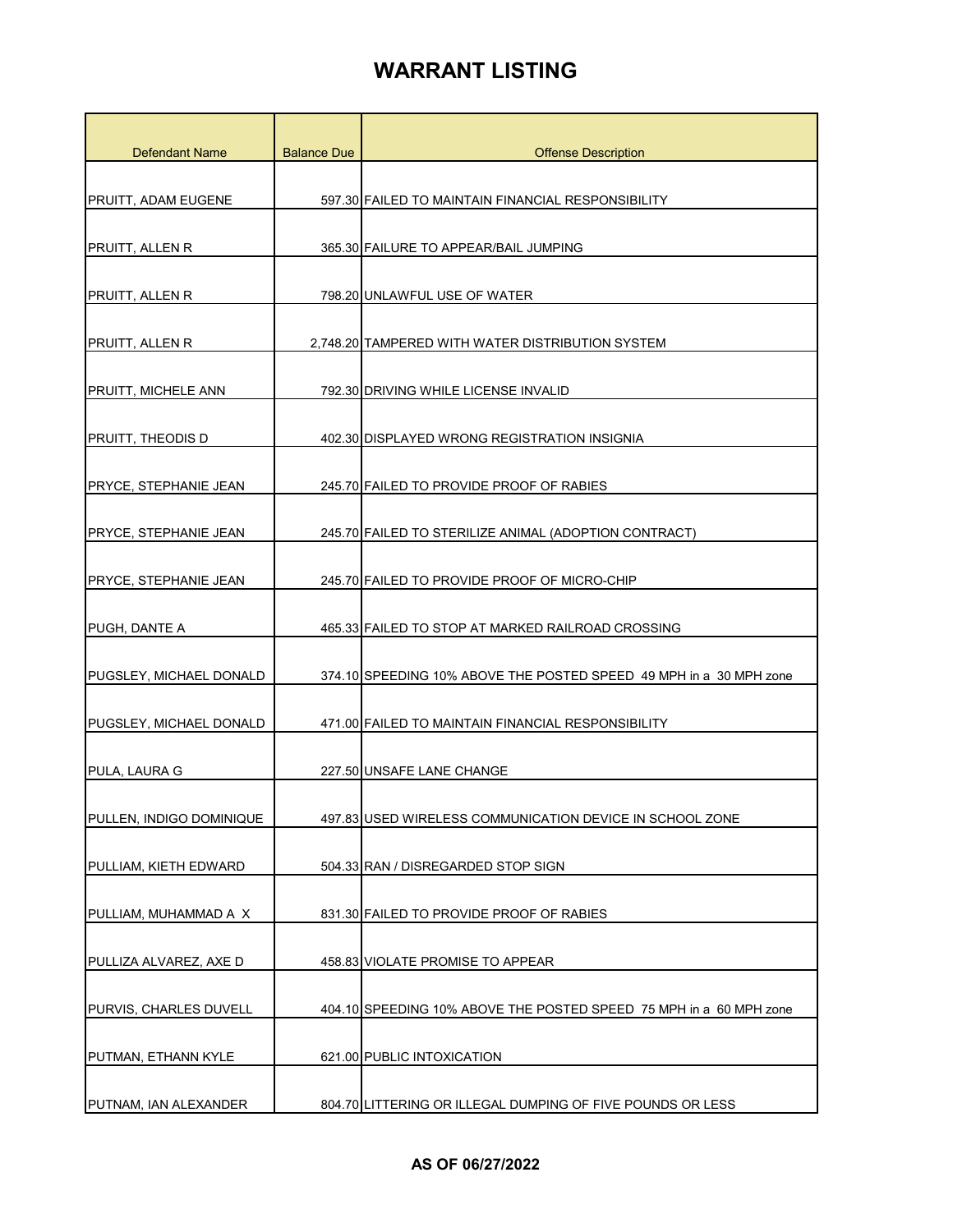| Defendant Name                             | <b>Balance Due</b> | <b>Offense Description</b>                                         |
|--------------------------------------------|--------------------|--------------------------------------------------------------------|
| QUACKENBUSH, JOSHUA<br><b>MICHAEL</b>      |                    | 510.83 FAILED TO STOP AT DESIGNATED POINT (STOP SIGN)              |
| QUANG, VAN NGUYEN                          |                    | 465.33 RAN RED LIGHT                                               |
| QUEZADA, BRIAN ANIBAL                      |                    | 252.00 EXPIRED OR NO MOTOR VEHICLE INSPECTION                      |
| QUEZADA. BRIAN ANIBAL                      |                    | 352.10 DISREGARD FLASHING RED SIGNAL                               |
| QUEZADA, BRIAN ANIBAL                      |                    | 349.00 FAILED TO MAINTAIN FINANCIAL RESPONSIBILITY                 |
| QUIDACHAY, JESSE<br><b>FRANKLIN SANTOS</b> |                    | 277.10 SPEEDING 10% ABOVE THE POSTED SPEED 64 MPH in a 45 MPH zone |
| QUILES, GINA C                             |                    | 458.83 VIOLATE PROMISE TO APPEAR                                   |
| QUIMBY, DARYL RAY II                       |                    | 360.23 SPEEDING 10% ABOVE THE POSTED SPEED 60 MPH in a 40 MPH zone |
| QUINN, SEAN PATRICK                        |                    | 792.30 POSSESSION OF DRUG PARAPHERNALIA                            |
| RADCLIFFE, SAMANTHA JANE                   |                    | 360.23 SPEEDING IN A SCHOOL ZONE 32 MPH in a 20 MPH zone           |
| RAINES, APRIL                              |                    | 401.70 FAILURE TO APPEAR/BAIL JUMPING                              |
| RAINGE, ANTHONY OBRIAN                     |                    | 846.30 ASSAULT BY CONTACT FAMILY VIOLENCE                          |
| RAINO, KANEISHA D                          |                    | 495.33 SPEEDING 10% ABOVE THE POSTED SPEED 60 MPH in a 50 MPH zone |
| RAINO, VICTORIA RENEA                      |                    | 344.00 FAILED TO MAINTAIN FINANCIAL RESPONSIBILITY                 |
| RAINO, VICTORIA RENEA                      |                    | 252.10 SPEEDING 10% ABOVE THE POSTED SPEED 43 MPH in a 30 MPH zone |
| RAMIREZ, ALONDRA                           |                    | 465.33 SPEEDING 10% ABOVE THE POSTED SPEED 67 MPH in a 30 MPH zone |
| RAMIREZ, BRENDA G                          | 490.23 BELT        | OPERATOR ALLOW CHILD (8-16) TO RIDE UNSECURED BY A SAFETY          |
| RAMIREZ, BRENDA G                          | 490.23 BELT        | OPERATOR ALLOW CHILD (8-16) TO RIDE UNSECURED BY A SAFETY          |
| RAMIREZ, BRENDA G                          |                    | 555.43 UNSECURED CHILD (0-7 OR U/57")                              |
| RAMIREZ, BRENDA G                          |                    | 421.20 FAILED TO MAINTAIN FINANCIAL RESPONSIBILITY                 |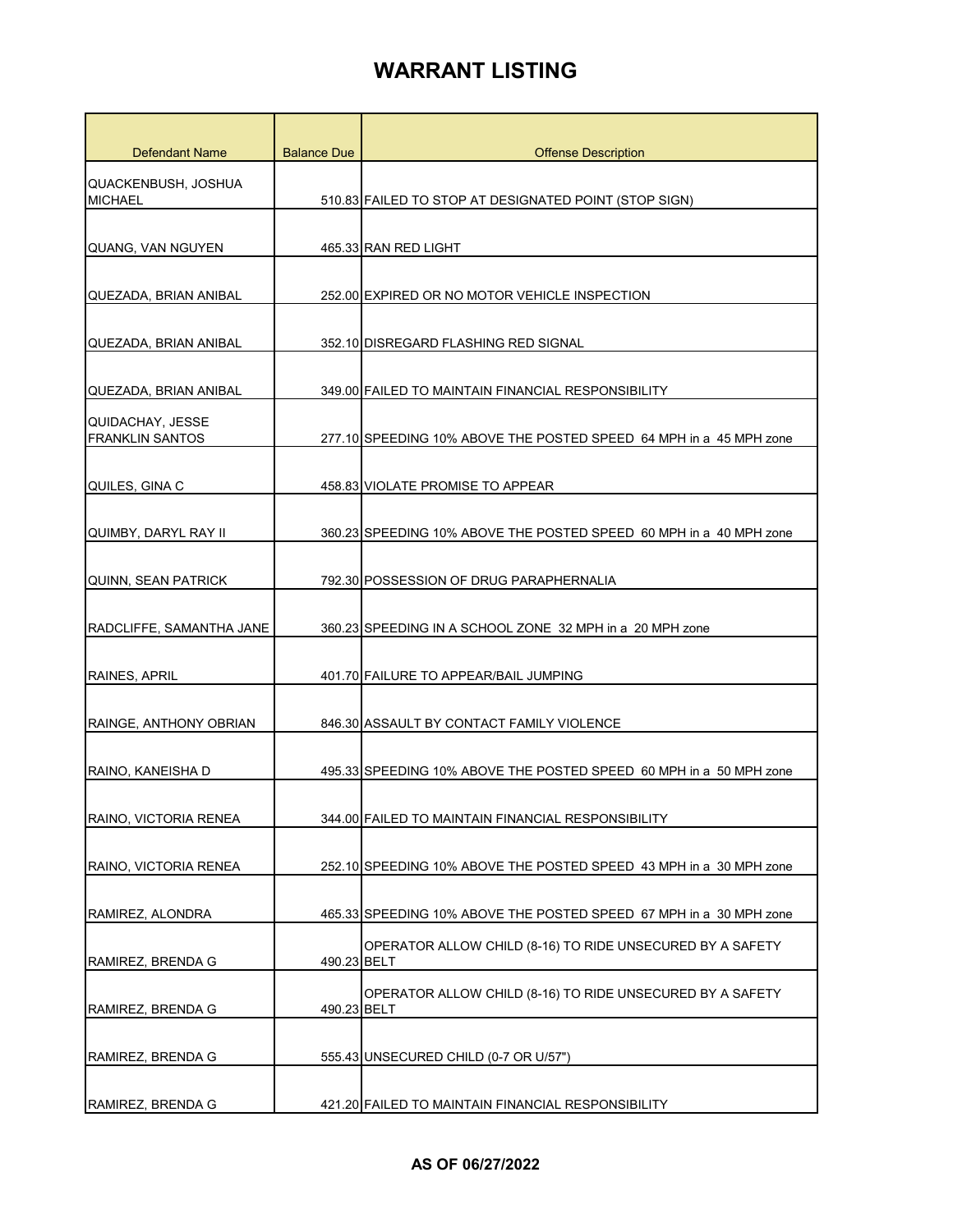| <b>Defendant Name</b>                    | <b>Balance Due</b> | <b>Offense Description</b>                                              |
|------------------------------------------|--------------------|-------------------------------------------------------------------------|
|                                          |                    |                                                                         |
| RAMIREZ, DIEGO                           |                    | 622.30 FAILED TO MAINTAIN FINANCIAL RESPONSIBILITY                      |
| RAMIREZ, EDUARDO                         |                    |                                                                         |
| <b>ROBERTO</b>                           |                    | 831.30 DRIVING WHILE LICENSE INVALID                                    |
| RAMIREZ, MARY E                          |                    | 374.10 SPEEDING 10% ABOVE THE POSTED SPEED 69 MPH in a 55 MPH zone      |
| RAMIREZ, PAUL MARGARITO                  |                    | 597.30 FAILED TO MAINTAIN FINANCIAL RESPONSIBILITY                      |
| RAMIREZ, RAUL REYES                      |                    | UNRESTRAINED CHILD UNDER 8 YEARS OF AGEOR UNDER 4 FT 9<br>490.23 INCHES |
| RAMIREZ, RAUL REYES                      |                    | 425.23 RAN / DISREGARDED STOP SIGN                                      |
| RAMOS RIOS, MARIO                        |                    | 850.80 FAILURE TO APPEAR/BAIL JUMPING                                   |
| RAMOS, MELISSA LEA                       |                    | 357.50 SPEEDING IN A SCHOOL ZONE 38 MPH in a 25 MPH zone                |
| RAMOS, SHANA LEE                         |                    | 651.00 FAILED TO PROVIDE PROOF OF RABIES                                |
|                                          |                    |                                                                         |
| RAMSEY, SECOYA J                         |                    | 846.30 ANIMAL AT LARGE                                                  |
| RANDALL, EULA DANYALE                    |                    | 471.33 SPEEDING 10% ABOVE THE POSTED SPEED 52 MPH in a 30 MPH zone      |
| RANDLE, KEIONNA M                        |                    | 386.10 NO DRIVERS LICENSE                                               |
| RANDLE, KENDALE MARANN<br><b>SHANICE</b> |                    | 785.80 FAILED TO STERILIZE ANIMAL (ADOPTION CONTRACT)                   |
| RANDOLPH, SIR ALEX MYERS                 |                    | 792.30 SOLICITING WITHOUT A PERMIT                                      |
| RANGEL LUNA, ISIDRO                      |                    | 421.20 FAILED TO MAINTAIN FINANCIAL RESPONSIBILITY                      |
| <b>RANGEL LUNA, ISIDRO</b>               |                    | 287.56 SPEEDING 10% ABOVE THE POSTED SPEED 56 MPH in a 45 MPH zone      |
| RANGEL, HECTOR                           |                    | 374.10 SPEEDING 10% ABOVE THE POSTED SPEED 86 MPH in a 60 MPH zone      |
| RANGEL, HECTOR                           |                    | 399.10 VIOLATE PROMISE TO APPEAR                                        |
| RANGEL, HECTOR                           |                    | 504.33 SPEEDING 10% ABOVE THE POSTED SPEED 70 MPH in a 60 MPH zone      |
| RANSOM, FAITH M                          |                    | 465.33 SPEEDING 10% ABOVE THE POSTED SPEED 48 MPH in a 30 MPH zone      |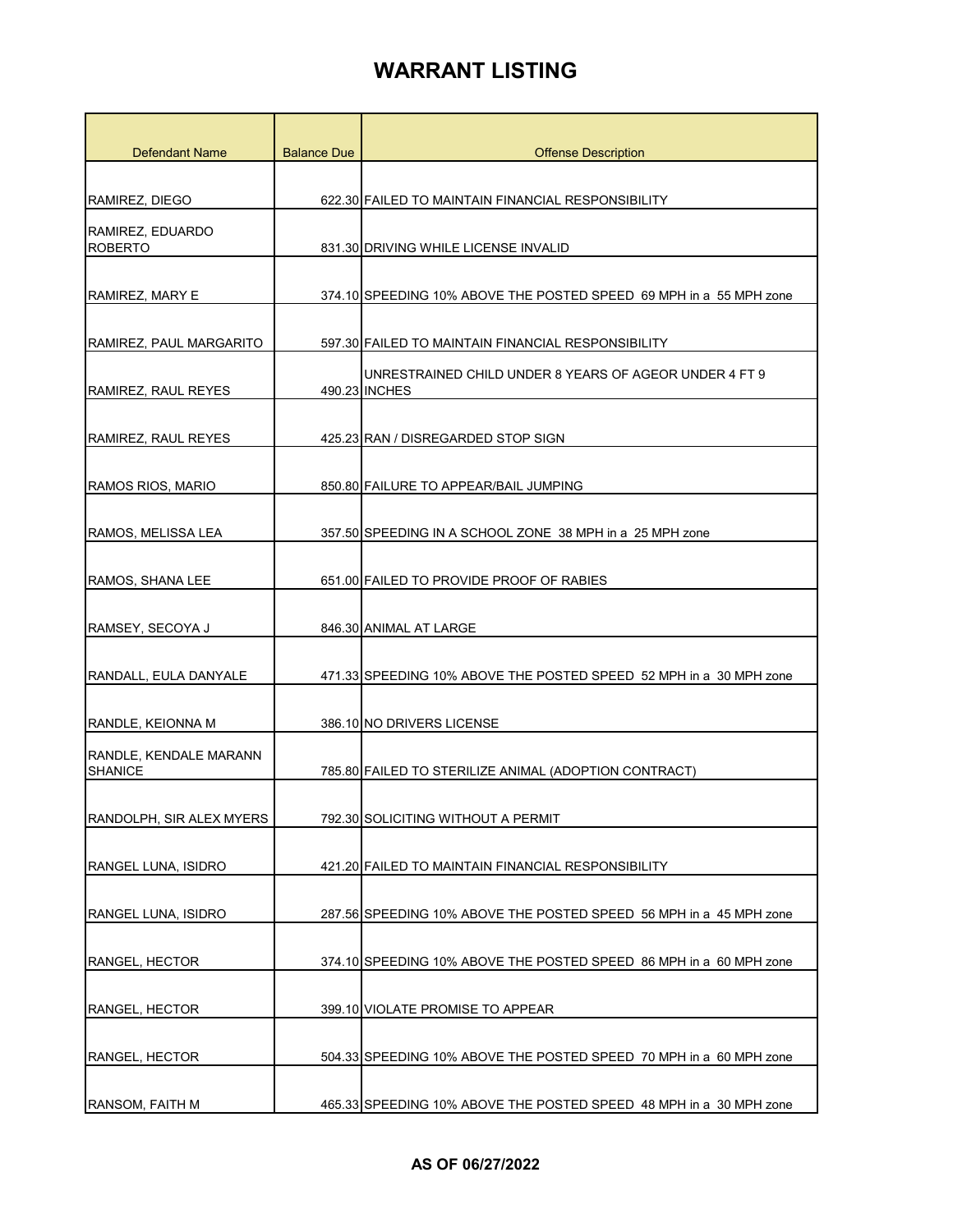| <b>Defendant Name</b>                | <b>Balance Due</b> | <b>Offense Description</b>                                         |
|--------------------------------------|--------------------|--------------------------------------------------------------------|
|                                      |                    |                                                                    |
| RAPER, BARNEY A                      |                    | 249.73 SPEEDING 10% ABOVE THE POSTED SPEED 73 MPH in a 60 MPH zone |
| RASBERRY, JAMES<br><b>NICHOLAS</b>   |                    | 525.20 FAILURE TO APPEAR/BAIL JUMPING                              |
|                                      |                    |                                                                    |
| RATCLIFF, JOSHUA RASHAD              |                    | 282.60 EXPIRED OR NO MOTOR VEHICLE INSPECTION                      |
| RATCLIFF, JOSHUA RASHAD              |                    | 315.23 SPEEDING 10% ABOVE THE POSTED SPEED 67 MPH in a 55 MPH zone |
| RATLIFF, JUSTIN W                    |                    | 651.00 FAILED TO PROVIDE PROOF OF RABIES                           |
| RAY, AMY ALEXUS<br><b>ALEXANDRIA</b> |                    | 863.80 POSSESSION OF DRUG PARAPHERNALIA                            |
| RAY, CASONDRA M                      |                    | 837.20 THEFT OF SERVICE LESS THAN \$20.00                          |
| RAY, CASONDRA M                      |                    | 360.10 EXPIRED OR NO MOTOR VEHICLE INSPECTION                      |
| RAY, CASONDRA M                      |                    | 685.23 UNRESTRAINED CHILD UNDER 4 YEARS OF AGEOR UNDER 36 INCHES   |
| RAY, CASONDRA M                      |                    | 685.23 JUNRESTRAINED CHILD UNDER 4 YEARS OF AGEOR UNDER 36 INCHES  |
| RAY, CASONDRA M                      |                    | 685.23 UNRESTRAINED CHILD UNDER 4 YEARS OF AGEOR UNDER 36 INCHES   |
| RAY, CASONDRA M                      |                    | 486.20 FAILED TO MAINTAIN FINANCIAL RESPONSIBILITY                 |
| RAY, CASONDRA M                      |                    | 349.83 NO DRIVERS LICENSE                                          |
| RAY, DAVID MALIK                     |                    | 748.80 THEFT OF PROPERTY UNDER \$50                                |
| RAY, DAVID MALIK                     |                    | 399.23 SPEEDING 10% ABOVE THE POSTED SPEED 58 MPH in a 40 MPH zone |
| RAY, QUANTROME D                     |                    | 804.83 DRIVING WHILE LICENSE INVALID                               |
| RAY, QUANTROME D                     |                    | 412.73 RAN / DISREGARDED STOP SIGN                                 |
| RAY, RALPH CHARLES                   |                    | 379.10 SPEEDING 10% ABOVE THE POSTED SPEED 84 MPH in a 55 MPH zone |
| RAY, RALPH CHARLES                   |                    | 336.00 VIOLATE PROMISE TO APPEAR                                   |
| RAY, RALPH CHARLES                   |                    | 264.25 FAILED TO CONTROL SPEED                                     |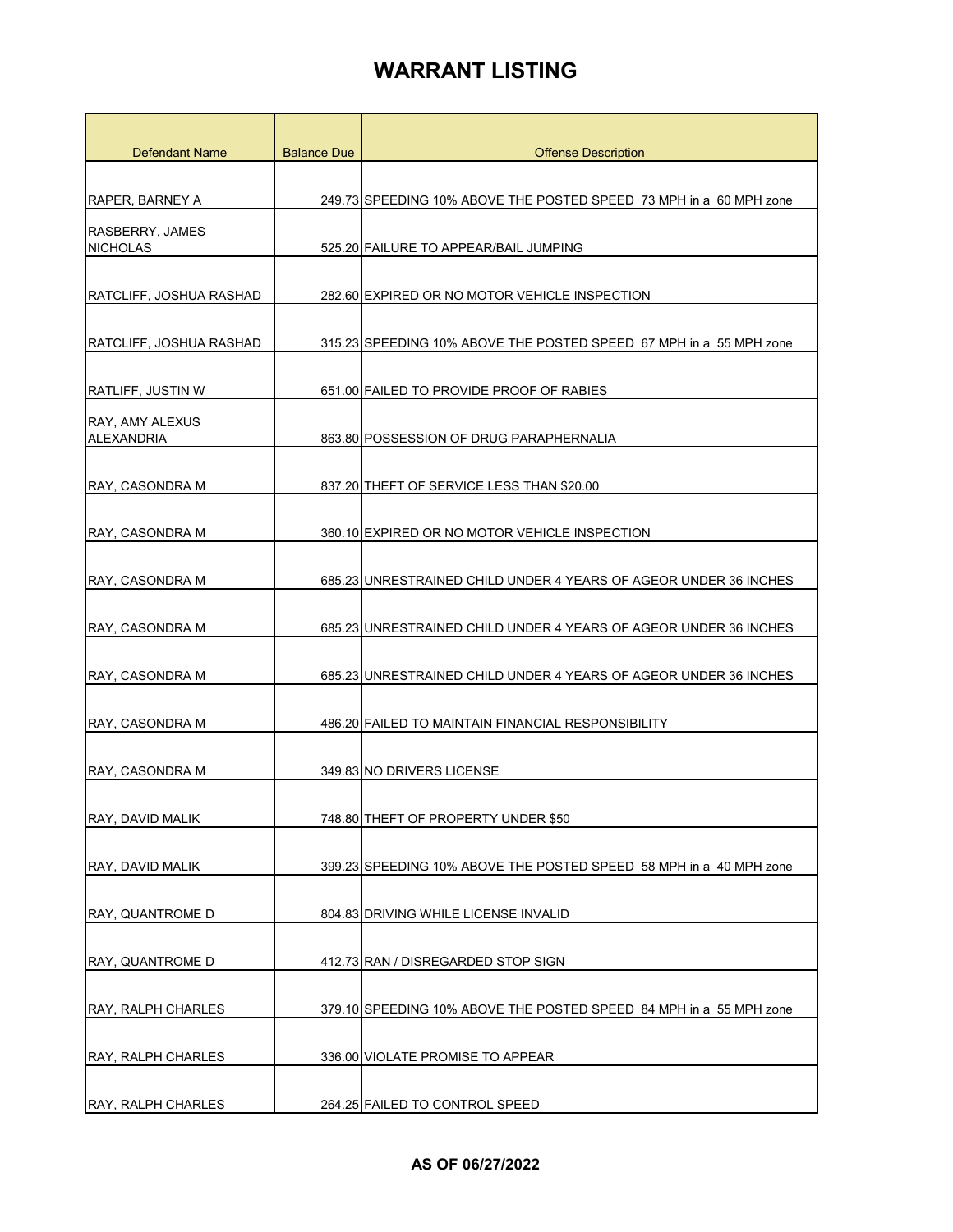| <b>Defendant Name</b>                  | <b>Balance Due</b> | <b>Offense Description</b>                                          |
|----------------------------------------|--------------------|---------------------------------------------------------------------|
| RAYMOND, WHITNEY<br><b>MONIQUE</b>     |                    | 621.00 DRIVING WHILE LICENSE INVALID                                |
| RAZOR, ANDREA ANN                      |                    | 234.00 SPEEDING 10% ABOVE THE POSTED SPEED 54 MPH in a 40 MPH zone  |
| REAGAN, HAROLD DEWARD<br>Ш             |                    | 621.00 FILED A FALSE STATEMENT TO OBTAIN PROPERTY OR CREDIT         |
| <b>REBOLD, HOLLIE RENEE</b>            |                    | 465.33 TURNED RIGHT TOO WIDE                                        |
| <b>RECHT, CRAIG EDWARD</b>             |                    | 703.30 UNLAWFUL USE OF WATER                                        |
| <b>RECHT, CRAIG EDWARD</b>             |                    | 772.20 LOUD NOISE (BREACH OF THE PEACE)                             |
| RECHT, LOUIS TIMOTHY                   |                    | 351.00 SPEEDING IN A SCHOOL ZONE 32 MPH in a 20 MPH zone            |
| <b>REDDEMANN, DEVEN ROY</b>            |                    | 477.83 SPEEDING 10% ABOVE THE POSTED SPEED 90 MPH in a 60 MPH zone  |
| REDMOND, TANYA I                       |                    | 469.43 FAILED TO MAINTAIN FINANCIAL RESPONSIBILITY                  |
| REED, BROOKE L                         |                    | 597.30 FAILED TO MAINTAIN FINANCIAL RESPONSIBILITY                  |
| REED, CHARLES LEEVON                   |                    | 374.10 SPEEDING 10% ABOVE THE POSTED SPEED 71 MPH in a 60 MPH zone  |
| REED, DONNIE EUGENE JR                 |                    | 184.00 LOUD NOISE (BREACH OF THE PEACE)                             |
| <b>REED, DONNIE EUGENE JR</b>          |                    | 282.10 SPEEDING 10% ABOVE THE POSTED SPEED 44 MPH in a 30 MPH zone  |
| <b>REED, ERIC DANGELO</b>              |                    | 379.10 SPEEDING 10% ABOVE THE POSTED SPEED 75 MPH in a  60 MPH zone |
| REED, JAMES E                          |                    | 441.40 NO DRIVERS LICENSE                                           |
| REED, LAQUANDRA RENEE<br><b>DENISE</b> |                    | 504.33 SPEEDING 10% ABOVE THE POSTED SPEED 55 MPH in a 35 MPH zone  |
| <b>REED, SAMIRIA G</b>                 |                    | 343.20 POSSESSION OF DRUG PARAPHERNALIA                             |
| <b>REED, SAN TIYA WAYVONE</b>          |                    | 471.33 DISREGARD OFFICIAL TRAFFIC CONTROL DEVICE                    |
| REED, WENDY ANNETTE                    |                    | 223.16 SPEEDING IN A SCHOOL ZONE 29 MPH in a 20 MPH zone            |
| <b>REEDOM, DAVID KURT</b>              |                    | 636.30 FAILED TO MAINTAIN FINANCIAL RESPONSIBILITY                  |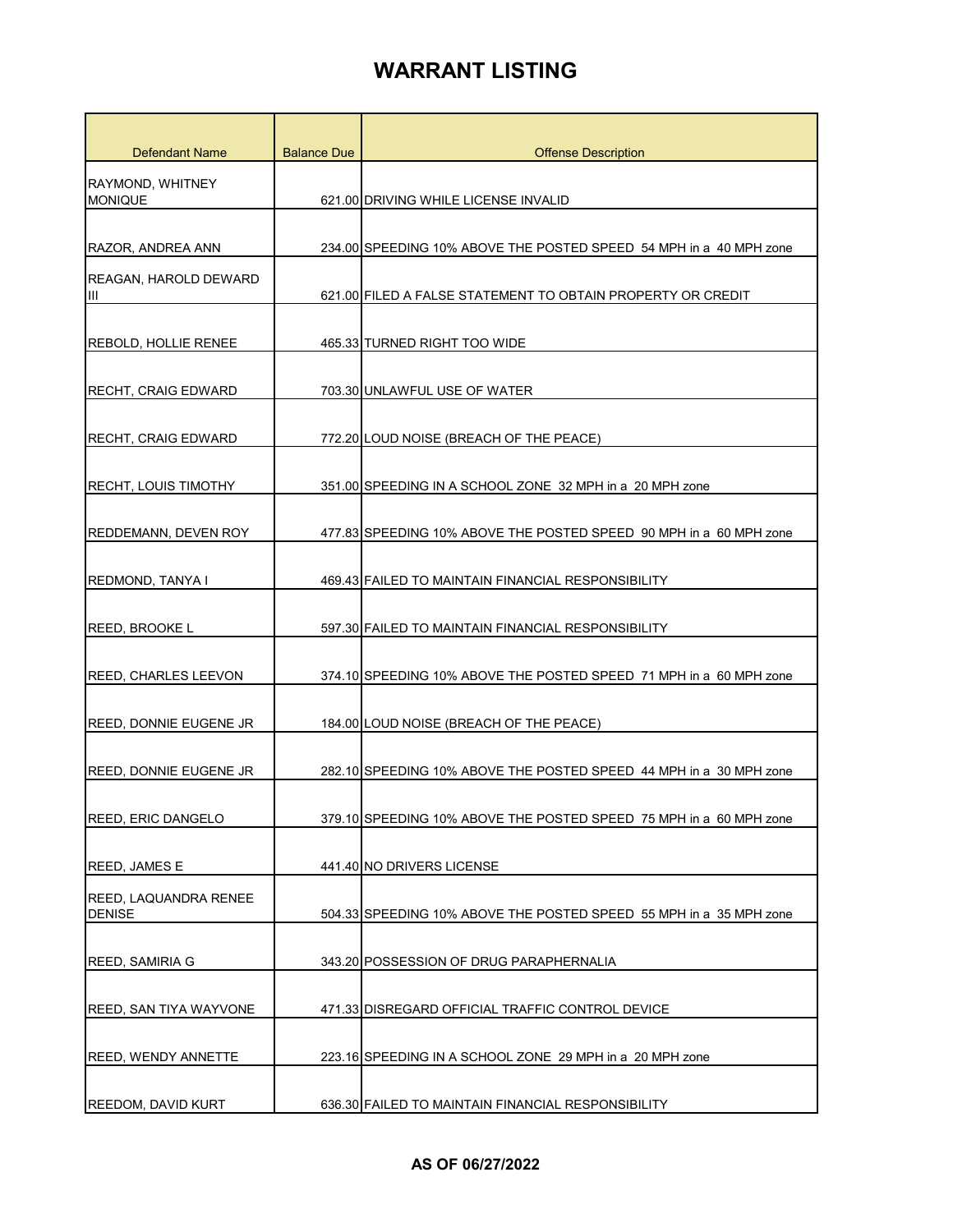| <b>Defendant Name</b>                         | <b>Balance Due</b> | <b>Offense Description</b>                                         |
|-----------------------------------------------|--------------------|--------------------------------------------------------------------|
|                                               |                    |                                                                    |
| <b>REEVES, SHIQUILLE JANAE</b>                |                    | 597.30 FAILED TO MAINTAIN FINANCIAL RESPONSIBILITY                 |
| <b>REID, MINA VELVETTE</b><br><b>BREWER</b>   |                    | 497.83 SPEEDING IN A SCHOOL ZONE 34 MPH in a 25 MPH zone           |
|                                               |                    |                                                                    |
| REID, QUANTRY T                               |                    | 284.83 NO DRIVERS LICENSE                                          |
| <b>REID, QUANTRY T</b>                        |                    | 360.23 SPEEDING 10% ABOVE THE POSTED SPEED 48 MPH in a 30 MPH zone |
| REID, QUANTRY T                               |                    | 505.70 FAILURE TO RETURN LIBRARY MATERIALS (THEFT)                 |
| <b>REID, QUANTRY T</b>                        |                    | 310.70 FAILURE TO RETURN LIBRARY MATERIALS (THEFT)                 |
| <b>RENIEL, LUIS</b>                           |                    | 465.33 SPEEDING 10% ABOVE THE POSTED SPEED 50 MPH in a 30 MPH zone |
| RENNSCHEIDT, BARBARA J                        |                    | 453.70 EXPIRED REGISTRATION                                        |
| RENNSCHEIDT, BARBARA J                        |                    | 516.60 EXPIRED OR NO MOTOR VEHICLE INSPECTION                      |
| <b>RENTAS, SANTOS</b>                         |                    | 310.70 THEFT OF PROPERTY UNDER \$50                                |
| <b>REUBART, CHARLIE</b>                       |                    | 895.30 FAILED TO PROVIDE PROOF OF MICRO-CHIP                       |
| REVELS, NATASHA ALLEN                         |                    | 424.10 SPEEDING 10% ABOVE THE POSTED SPEED 81 MPH in a 55 MPH zone |
| REVELS, NATASHA ALLEN                         |                    | 521.00 FAILED TO MAINTAIN FINANCIAL RESPONSIBILITY                 |
| REVELS, NATASHA ALLEN                         |                    | 424.10 SPEEDING 10% ABOVE THE POSTED SPEED 53 MPH in a 35 MPH zone |
| <b>REYES MARRERO, JORGE</b><br><b>ALBERTO</b> |                    | 496.60 EXPIRED OR NO MOTOR VEHICLE INSPECTION                      |
| <b>REYES MARRERO, JORGE</b><br><b>ALBERTO</b> |                    | 648.70 FAILED TO MAINTAIN FINANCIAL RESPONSIBILITY                 |
| <b>REYES, ARMANDO RENE</b>                    |                    | 499.33 SPEEDING 10% ABOVE THE POSTED SPEED 41 MPH in a 30 MPH zone |
|                                               |                    |                                                                    |
| <b>REYES, MONICA ROSE</b>                     |                    | 1,452.30 SUBSEQUENT FAILED TO MAINTAIN FINANCIALRESPONSIBILITY     |
| REYES, RODOLFO SALVADOR                       |                    | 404.10 SPEEDING 10% ABOVE THE POSTED SPEED 74 MPH in a 60 MPH zone |
| REYNA, ESTEBAN                                |                    | 566.00 FAILURE TO APPEAR/BAIL JUMPING                              |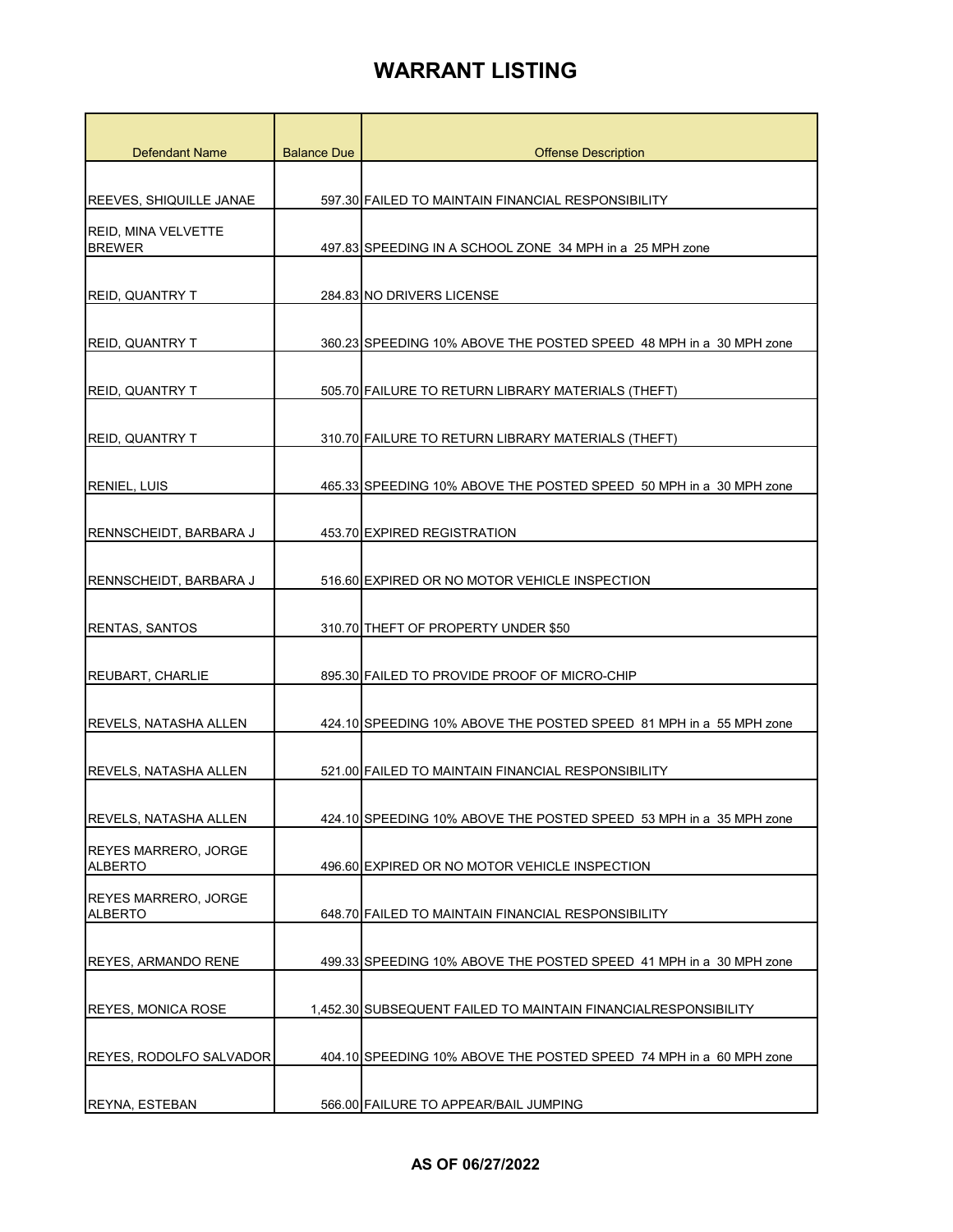| Defendant Name                     | <b>Balance Due</b> | <b>Offense Description</b>                                         |
|------------------------------------|--------------------|--------------------------------------------------------------------|
|                                    |                    |                                                                    |
| REYNOLDS, SAMANTHA<br><b>DAVIS</b> |                    | 465.33 SPEEDING 10% ABOVE THE POSTED SPEED 74 MPH in a 50 MPH zone |
|                                    |                    |                                                                    |
| RHABURN, PHILLIP AUSTIN            |                    | 636.30 FAILED TO MAINTAIN FINANCIAL RESPONSIBILITY                 |
|                                    |                    |                                                                    |
| <b>RHYMES, RYHEEM JAMAL</b>        |                    | 465.33 SPEEDING 10% ABOVE THE POSTED SPEED 55 MPH in a 30 MPH zone |
|                                    |                    |                                                                    |
| <b>RICARTE, TANYA ENID</b>         |                    | 785.80 FAILED TO STERILIZE ANIMAL (ADOPTION CONTRACT)              |
|                                    |                    |                                                                    |
| RICE, JACOB GLENN LEO              |                    | 597.30 FAILED TO MAINTAIN FINANCIAL RESPONSIBILITY                 |
|                                    |                    |                                                                    |
| RICE, JARED LANDON                 |                    | 499.33 SPEEDING 10% ABOVE THE POSTED SPEED 79 MPH in a 60 MPH zone |
| <b>RICE, KIERA MONIQUE</b>         |                    |                                                                    |
| <b>JVONNE</b>                      |                    | 581.73 SPEEDING 10% ABOVE THE POSTED SPEED 75 MPH in a 60 MPH zone |
|                                    |                    |                                                                    |
| RICE, TAMIKI LASHA                 |                    | 577.20 ASSAULT BY CONTACT                                          |
| RICHARDS, AMANDA KAY               |                    | 504.33 DISREGARDED POLICE OFFICER                                  |
|                                    |                    |                                                                    |
| RICHARDS, JANET                    |                    | 800.80 FAILURE TO APPEAR/BAIL JUMPING                              |
|                                    |                    |                                                                    |
| RICHARDS, JANET                    |                    | 460.20 EXPIRED OPERATORS LICENSE                                   |
| RICHARDSON, NATHON                 |                    |                                                                    |
| <b>JOSEPH</b>                      |                    | 373.23 SPEEDING 10% ABOVE THE POSTED SPEED 63 MPH in a 45 MPH zone |
| <b>RICHARDSON, TYRICE</b>          |                    |                                                                    |
| <b>DEJUAN</b>                      |                    | 811.33 DRIVING WHILE LICENSE INVALID                               |
| RICHEY, CHYNA                      |                    |                                                                    |
| ROBERTNISHEA                       |                    | 331.00 EXPIRED REGISTRATION                                        |
|                                    |                    |                                                                    |
| <b>RICHIE, RENIKA MARQUIS</b>      |                    | 421.00 FAILURE TO APPEAR/BAIL JUMPING                              |
| RICHMOND, GREGORY L JR             |                    |                                                                    |
|                                    |                    | 465.33 SPEEDING 10% ABOVE THE POSTED SPEED 57 MPH in a 40 MPH zone |
| RICHMOND, JESSIE J                 |                    | 326.20 EXPIRED REGISTRATION                                        |
|                                    |                    |                                                                    |
| RICHMOND, JESSIE J                 |                    | 358.70 FAILED TO DISPLAY DRIVERS LICENSE                           |
|                                    |                    |                                                                    |
| RICHMOND, JESSIE J                 |                    | 495.20 FAILED TO MAINTAIN FINANCIAL RESPONSIBILITY                 |
|                                    |                    |                                                                    |
| RICHMOND, MARY                     |                    | 258.70 FAILED TO STERILIZE ANIMAL (ADOPTION CONTRACT)              |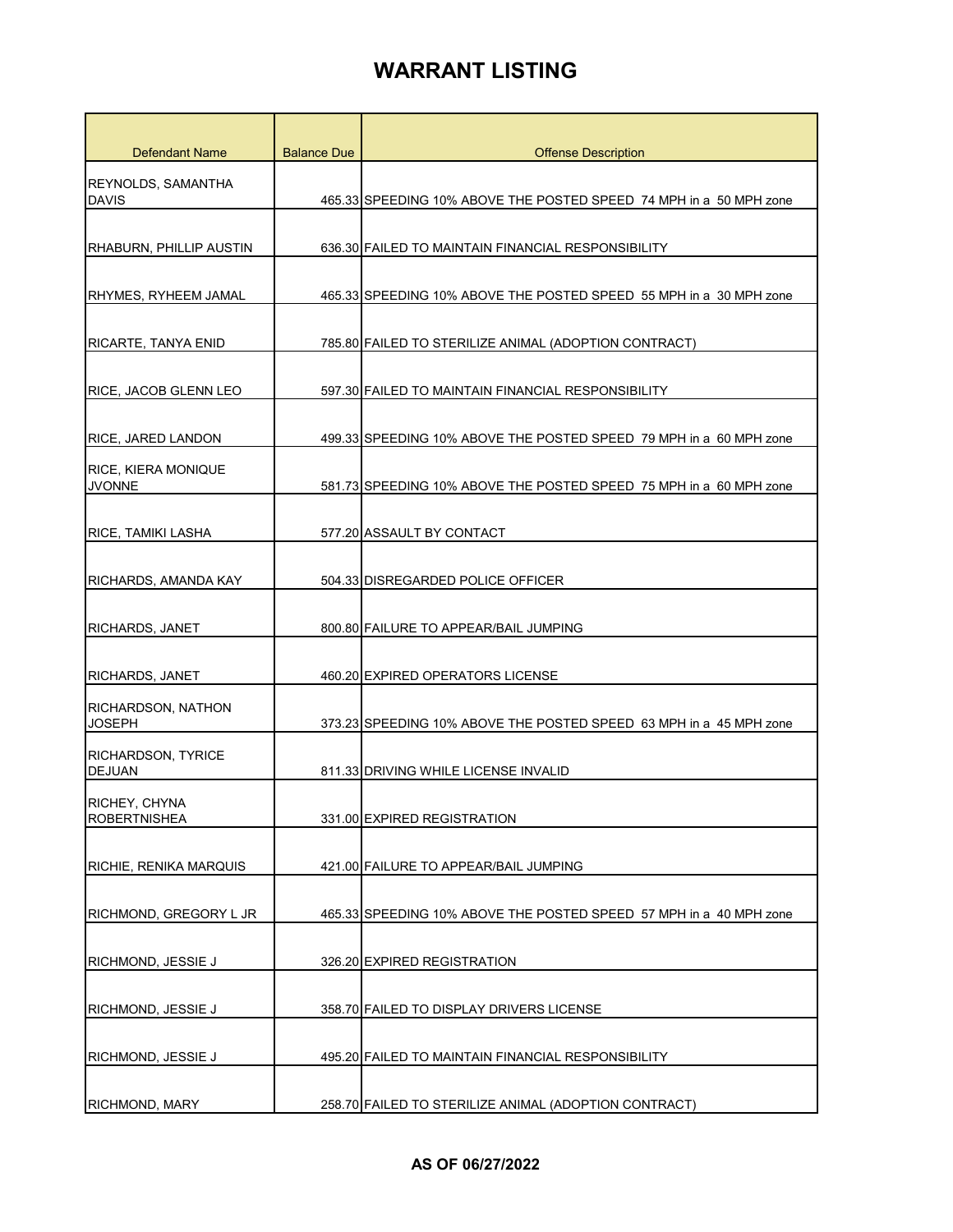| <b>Defendant Name</b>                       | <b>Balance Due</b> | <b>Offense Description</b>                               |
|---------------------------------------------|--------------------|----------------------------------------------------------|
|                                             |                    |                                                          |
| <b>RIEGER, BRIAN KEITH</b>                  |                    | 230.23 UNSAFE LANE CHANGE                                |
|                                             |                    |                                                          |
| <b>RIEGER, BRIAN KEITH</b>                  |                    | 230.23 FAILED TO DRIVE IN A SINGLE LANE                  |
| <b>RIEGER, BRIAN KEITH</b>                  |                    | 213.20 DIGGING OUT                                       |
| RIGSBY, BRANDY L                            |                    | 471.00 FAILED TO MAINTAIN FINANCIAL RESPONSIBILITY       |
| RIGSBY, BRANDY L                            |                    | 374.10 FAILED TO CONTROL SPEED                           |
| <b>RILEY, ALEX CORNELIUS</b>                |                    | 219.83 NO DRIVERS LICENSE                                |
| RILEY, ALEX CORNELIUS                       |                    | 490.23 SPEEDING IN A SCHOOL ZONE 35 MPH in a 20 MPH zone |
| RILEY, ALEX CORNELIUS                       |                    | 349.83 NO DRIVERS LICENSE                                |
| RILEY, ALEX CORNELIUS                       |                    | 512.20 FAILED TO MAINTAIN FINANCIAL RESPONSIBILITY       |
| <b>RILEY, ALEX CORNELIUS</b>                |                    | 357.50 WALK ON ROADWAY WHERE SIDEWALK PROVIDED           |
| <b>RILEY, QUACY LEON</b>                    |                    | 621.00 POSSESSION OF DRUG PARAPHERNALIA                  |
| RILEY, SHANNON MARIE                        |                    | 2,161.00 ALLOWING UNSANITARY CONDITIONS                  |
| RILEY, VALENTINE J                          |                    | 465.33 RAN RED LIGHT                                     |
| RINGO, EDWARD LAMONT                        |                    | 800.80 FAILURE TO APPEAR/BAIL JUMPING                    |
| RINGO, EDWARD LAMONT                        |                    | 807.30 POSSESSION OF DRUG PARAPHERNALIA                  |
| RIOJAS, ALLYSSA RENEE                       |                    | 231.63 CRIMINAL MISCHIEF UNDER \$100                     |
| <b>RIOS TORRES, RAMON</b><br><b>ANTONIO</b> |                    | 824.80 DRIVING WHILE LICENSE INVALID                     |
| RIOS, JESSICA VIANETTE                      |                    | 2,811.30 TAMPERED WITH WATER DISTRIBUTION SYSTEM         |
| <b>RIOS, JOHN MICHAEL</b>                   |                    | 2,820.30 TAMPERED WITH WATER DISTRIBUTION SYSTEM         |
| RIOS, JONATHAN ROMAN                        |                    | 465.33 RAN / DISREGARDED STOP SIGN                       |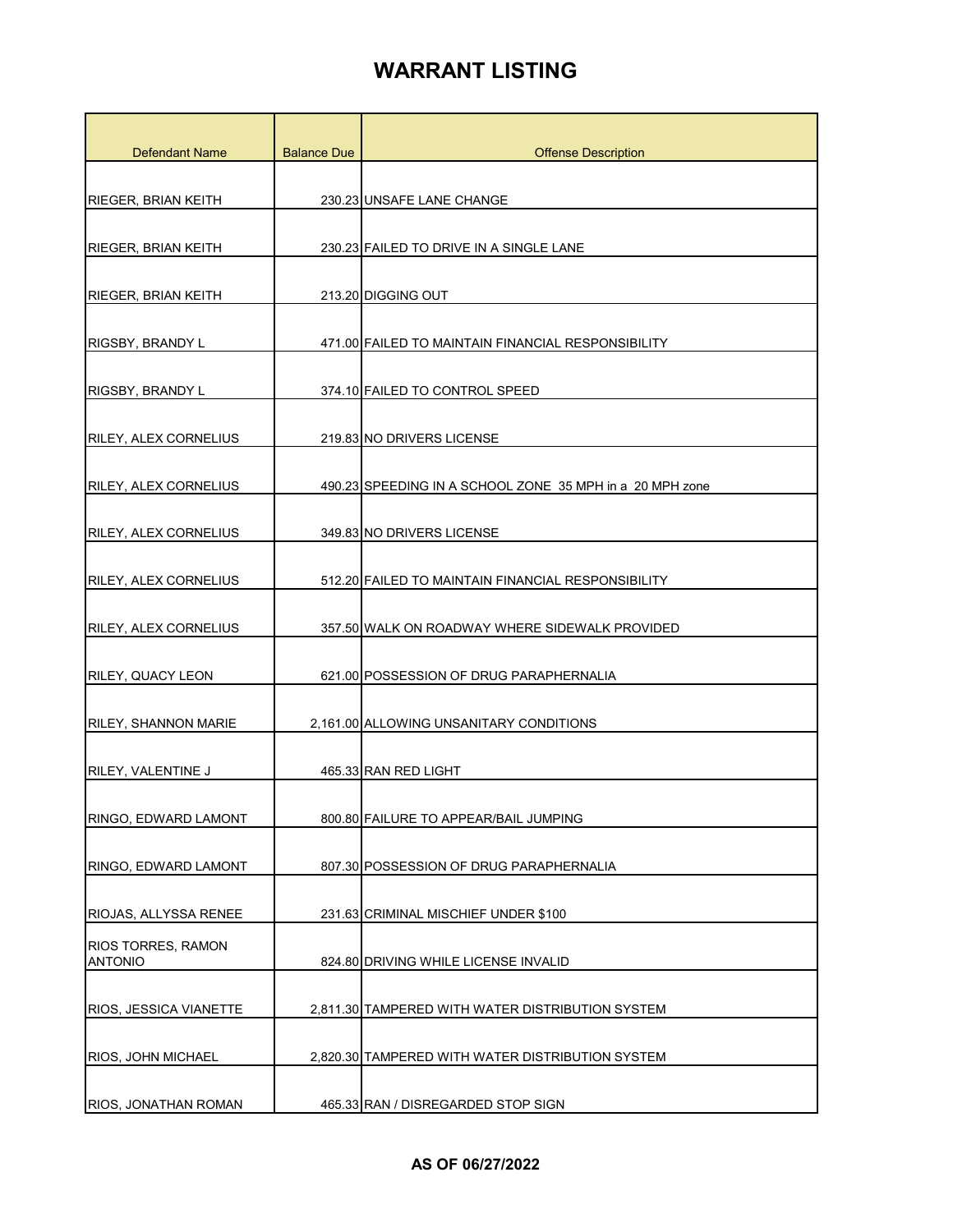| <b>Defendant Name</b>                        | <b>Balance Due</b> | <b>Offense Description</b>                                         |
|----------------------------------------------|--------------------|--------------------------------------------------------------------|
|                                              |                    |                                                                    |
| RIOS, JONATHAN ROMAN                         |                    | 465.33 SPEEDING 10% ABOVE THE POSTED SPEED 40 MPH in a 30 MPH zone |
| RIOS, STEVE                                  |                    | 785.80 FAILURE TO APPEAR/BAIL JUMPING                              |
|                                              |                    |                                                                    |
| RIVAS, ABEL                                  |                    | 2,837.20 TAMPERED WITH WATER DISTRIBUTION SYSTEM                   |
| RIVAS, JOVITA                                |                    | 616.00 FAILURE TO APPEAR/BAIL JUMPING                              |
| <b>RIVAS, MARJORIE</b>                       |                    | 831.30 DRIVING WHILE LICENSE INVALID                               |
| <b>RIVENS BAKER, DWAYNE</b><br><b>EDMUND</b> |                    | 792.30 THEFT OF PROPERTY UNDER \$50                                |
| RIVERA COL, RAUL                             |                    | 321.10 NO DRIVERS LICENSE                                          |
| RIVERA LUGO, ANTHONY                         |                    |                                                                    |
| <b>RENE</b>                                  |                    | 495.33 FAILED TO CONTROL SPEED                                     |
| <b>RIVERA ORTIZ, MIGUEL</b><br>ANGEL         | 2,805.33 INJURY    | FAILED TO YIELD ROW FROM PVT ROAD, DRIVE, ALLEY, BLDG W/BODILY     |
| <b>RIVERA SANTOS, HECTOR</b><br>LOUIS        |                    | 792.30 DRIVING WHILE LICENSE INVALID                               |
|                                              |                    |                                                                    |
| RIVERA, JESSICA FROSTINA                     |                    | 200.23 NO DRIVERS LICENSE                                          |
| RIVERA, MANUEL J                             |                    | 230.23 DROVE ON THE WRONG SIDE OF THE ROADWAY                      |
| <b>RIVERA, MANUEL J</b>                      |                    | 219.70 EXPIRED OPERATORS LICENSE                                   |
| RIVERA, OSCAR                                |                    | 465.33 SPEEDING 10% ABOVE THE POSTED SPEED 42 MPH in a 30 MPH zone |
| <b>RIVERS, CHRISHANDA S</b>                  |                    | 477.73 SPEEDING 10% ABOVE THE POSTED SPEED 49 MPH in a 35 MPH zone |
| <b>RIVERS, MICHAEL DEAMON</b>                |                    | 636.30 FAILED TO MAINTAIN FINANCIAL RESPONSIBILITY                 |
|                                              |                    |                                                                    |
| <b>RIVERS, RICKEY L</b>                      |                    | 319.00 FAILED TO MAINTAIN FINANCIAL RESPONSIBILITY                 |
| <b>RIVERS, RICKEY L</b>                      |                    | 194.10 NO DRIVERS LICENSE                                          |
| <b>RIVERS, RICKEY L</b>                      |                    | 322.10 SPEEDING IN A SCHOOL ZONE 31 MPH in a 20 MPH zone           |
| ROBERSON WOODY,<br>SASHELLE NATAE            |                    | 331.50 FAILED TO MAINTAIN FINANCIAL RESPONSIBILITY                 |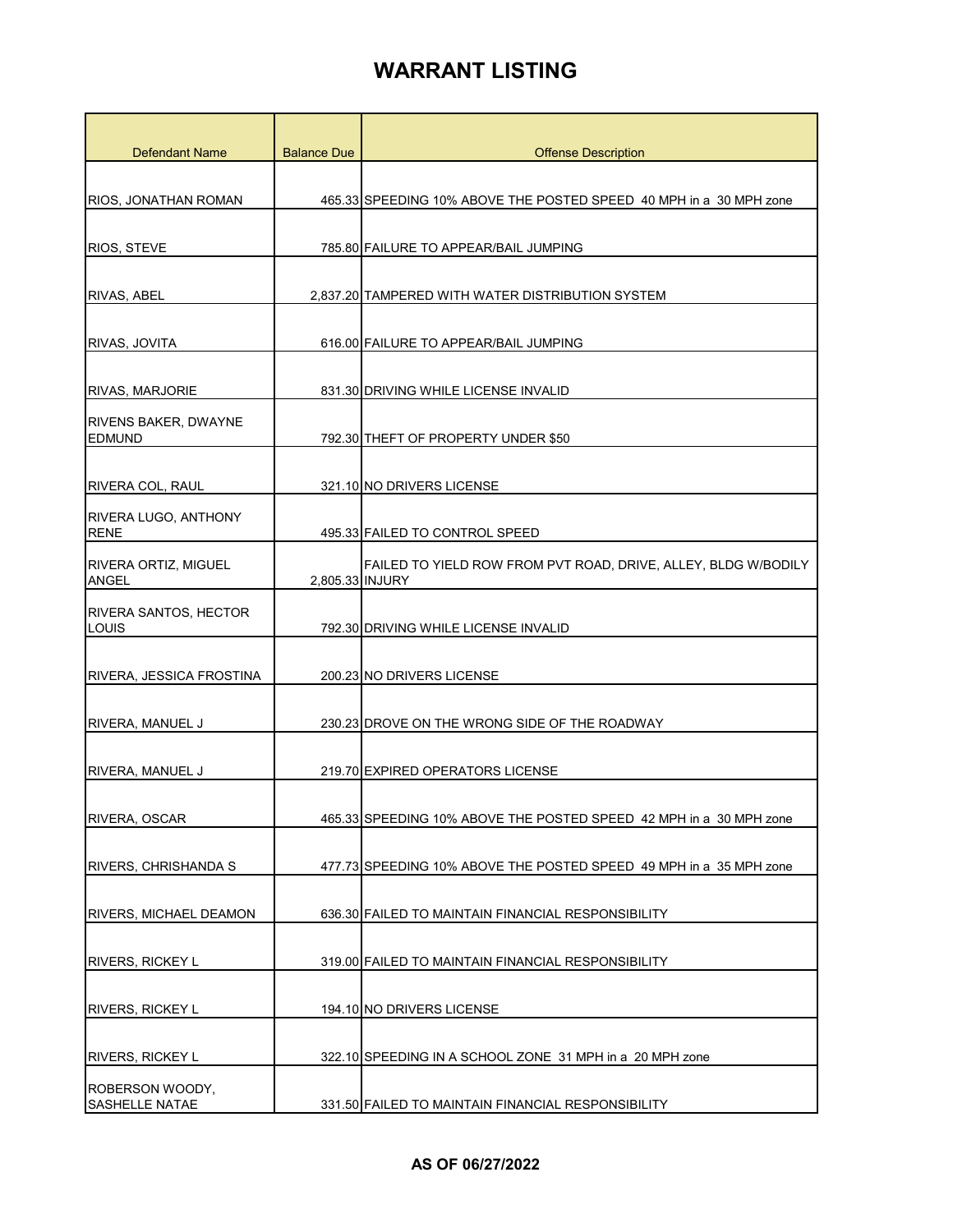| <b>Defendant Name</b>                      | <b>Balance Due</b> | <b>Offense Description</b>                                         |
|--------------------------------------------|--------------------|--------------------------------------------------------------------|
|                                            |                    |                                                                    |
| ROBERSON, CHIRITA DENEE                    |                    | 304.10 SPEEDING 10% ABOVE THE POSTED SPEED 51 MPH in a 35 MPH zone |
| ROBERSON, CHIRITA DENEE                    |                    | 326.10 NO DRIVERS LICENSE                                          |
| ROBERSON, DERRINIQUE<br><b>CRESHUN</b>     |                    | 465.33 RAN / DISREGARDED STOP SIGN                                 |
|                                            |                    |                                                                    |
| ROBERTS, JENNESSA D                        |                    | 404.10 SPEEDING 10% ABOVE THE POSTED SPEED 55 MPH in a 40 MPH zone |
| <b>ROBERTS, LAVALLE</b><br><b>ANTONIUS</b> |                    | 374.10 SPEEDING 10% ABOVE THE POSTED SPEED 67 MPH in a 55 MPH zone |
| <b>ROBERTS, LEE HABIB</b>                  |                    | 349.10 SPEEDING 10% ABOVE THE POSTED SPEED 86 MPH in a 60 MPH zone |
| ROBERTS, STACY LYNN                        |                    | 810.03 DRIVING WHILE LICENSE INVALID                               |
| <b>ROBERTS, XAVIER</b>                     |                    | 465.33 SPEEDING 10% ABOVE THE POSTED SPEED 95 MPH in a 60 MPH zone |
| ROBERTSON, CARLOS<br><b>ANTOINE</b>        |                    | 480.33 UNSAFE LANE CHANGE                                          |
| <b>ROBERTSON, CARLOS</b><br><b>ANTOINE</b> |                    | 807.30 DRIVING WHILE LICENSE INVALID                               |
| ROBERTSON, COURTNEY<br><b>BROOKE</b>       |                    | 374.10 SPEEDING 10% ABOVE THE POSTED SPEED 75 MPH in a 60 MPH zone |
| ROBERTSON, CRYSTAL ANN                     |                    | 315.23 SPEEDING 10% ABOVE THE POSTED SPEED 49 MPH in a 35 MPH zone |
| ROBERTSON, URANUS C                        |                    | 830.70 UNLAWFUL USE OF WATER                                       |
| ROBINSON, AARON J                          |                    | 471.00 FAILED TO MAINTAIN FINANCIAL RESPONSIBILITY                 |
| ROBINSON, AARON J                          |                    | 321.00 EXPIRED REGISTRATION                                        |
| ROBINSON, AARON J                          |                    | 321.00 EXPIRED OPERATORS LICENSE                                   |
| ROBINSON, AARON J                          |                    | 723.60 FAILED TO MAINTAIN FINANCIAL RESPONSIBILITY                 |
| ROBINSON, AARON J                          |                    | 480.20 EXPIRED OR NO MOTOR VEHICLE INSPECTION                      |
| ROBINSON, AARON J                          |                    | 417.30 EXPIRED REGISTRATION                                        |
| ROBINSON, AARON J                          |                    | 800.80 FAILURE TO APPEAR/BAIL JUMPING                              |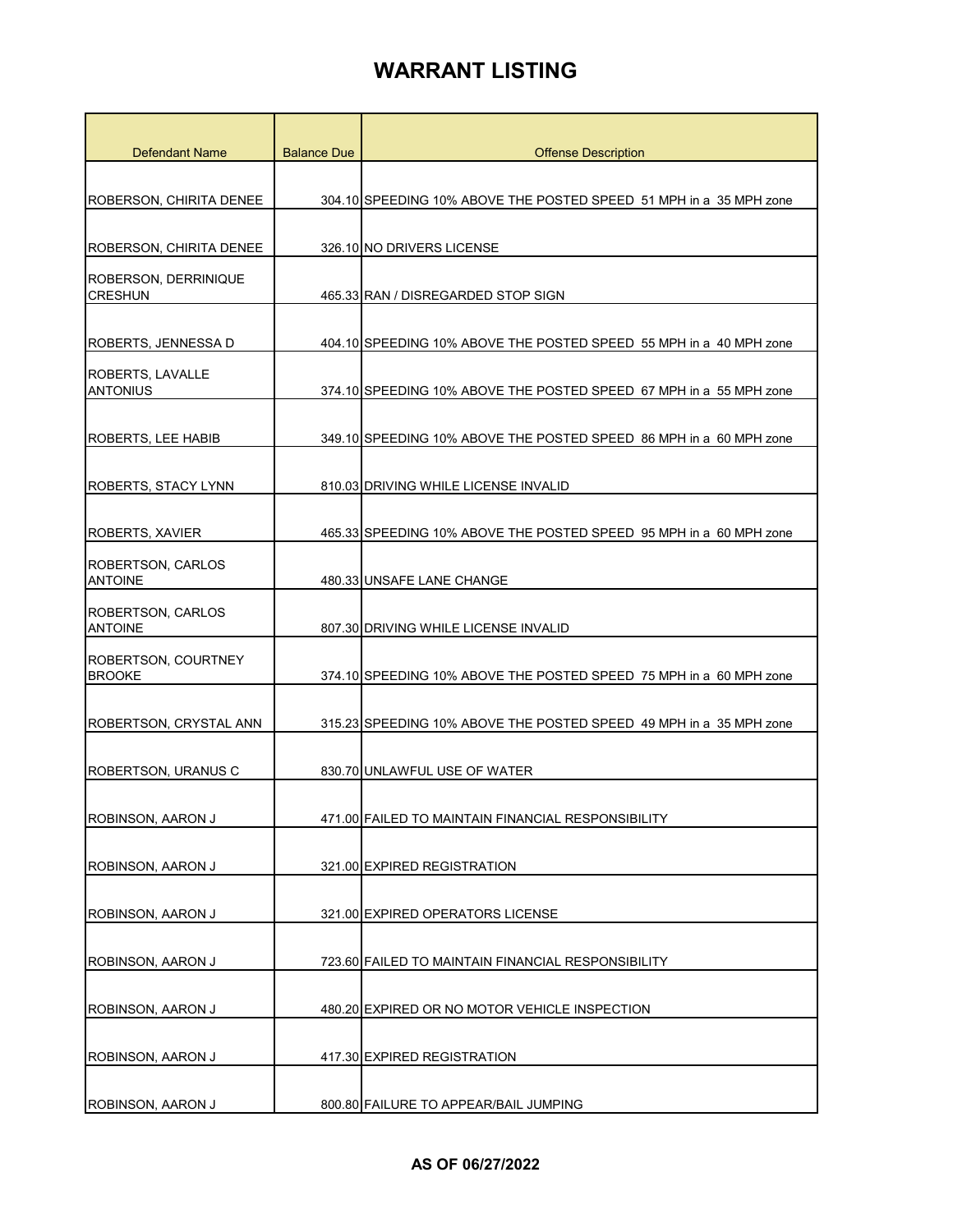| <b>Defendant Name</b>                        | <b>Balance Due</b> | <b>Offense Description</b>                                         |
|----------------------------------------------|--------------------|--------------------------------------------------------------------|
|                                              |                    |                                                                    |
| ROBINSON, AARON J                            |                    | 800.80 FAILURE TO APPEAR/BAIL JUMPING                              |
|                                              |                    |                                                                    |
| ROBINSON, DAVID LEE                          |                    | 465.33 SPEEDING 10% ABOVE THE POSTED SPEED 71 MPH in a 60 MPH zone |
| <b>ROBINSON, DEANDRE</b><br><b>DESHUN</b>    |                    | 597.30 FAILED TO MAINTAIN FINANCIAL RESPONSIBILITY                 |
|                                              |                    |                                                                    |
| ROBINSON, ERVIA A                            |                    | 262.93 UNSECURED CHILD (0-7 OR U/57")                              |
| ROBINSON, ERVIA A                            |                    | 284.83 NO DRIVERS LICENSE                                          |
| <b>ROBINSON, JASMINE</b>                     |                    |                                                                    |
| <b>SHARITA</b>                               |                    | 549.83 FAILED TO YIELD ROW ON GREEN ARROW SIGNAL                   |
| ROBINSON, JEVON S                            |                    | 465.33 SPEEDING 10% ABOVE THE POSTED SPEED 40 MPH in a 30 MPH zone |
|                                              |                    |                                                                    |
| ROBINSON, JOSHUA ADARIUS                     |                    | 374.10 SPEEDING 10% ABOVE THE POSTED SPEED 69 MPH in a 55 MPH zone |
| ROBINSON, JOSHUA ADARIUS                     |                    | 458.83 VIOLATE PROMISE TO APPEAR                                   |
|                                              |                    |                                                                    |
| <b>ROBINSON, KIMBERLY L</b>                  |                    | 425.23 SPEEDING IN A SCHOOL ZONE 34 MPH in a 20 MPH zone           |
| <b>ROBINSON, LATRICE</b><br><b>ALBERTINA</b> |                    | 410.80 FAILED TO PROVIDE PROOF OF RABIES                           |
|                                              |                    |                                                                    |
| ROBINSON, LLOYD RAHMEL                       |                    | 792.30 THEFT OF PROPERTY UNDER \$100                               |
| ROBINSON, LONELL<br><b>DEMETRIUS</b>         |                    | 495.33 SPEEDING 10% ABOVE THE POSTED SPEED 75 MPH in a 60 MPH zone |
|                                              |                    |                                                                    |
| ROBINSON, MICHAEL LAMAR                      |                    | 497.83 SPEEDING IN A SCHOOL ZONE 48 MPH in a 20 MPH zone           |
|                                              |                    |                                                                    |
| ROBINSON, MICHAEL LAMAR                      |                    | 434.80 FAILED TO DISPLAY DRIVERS LICENSE                           |
| ROBINSON, NICHOLE S                          |                    | 402.40 NO DRIVERS LICENSE                                          |
|                                              |                    |                                                                    |
| ROBINSON, SHAVAAR                            |                    | 785.80 FAILURE TO APPEAR/BAIL JUMPING                              |
| ROBINSON, SHAVON D                           |                    | 465.33 SPEEDING 10% ABOVE THE POSTED SPEED 48 MPH in a 35 MPH zone |
|                                              |                    |                                                                    |
| <b>ROBINSON, STEVEN FOSTER</b>               |                    | 504.33 SPEEDING 10% ABOVE THE POSTED SPEED 76 MPH in a 60 MPH zone |
| ROBLEDO, MELLISSA B                          |                    | 2,820.30 ALLOWED ACCUMULATION HIGH WEEDS                           |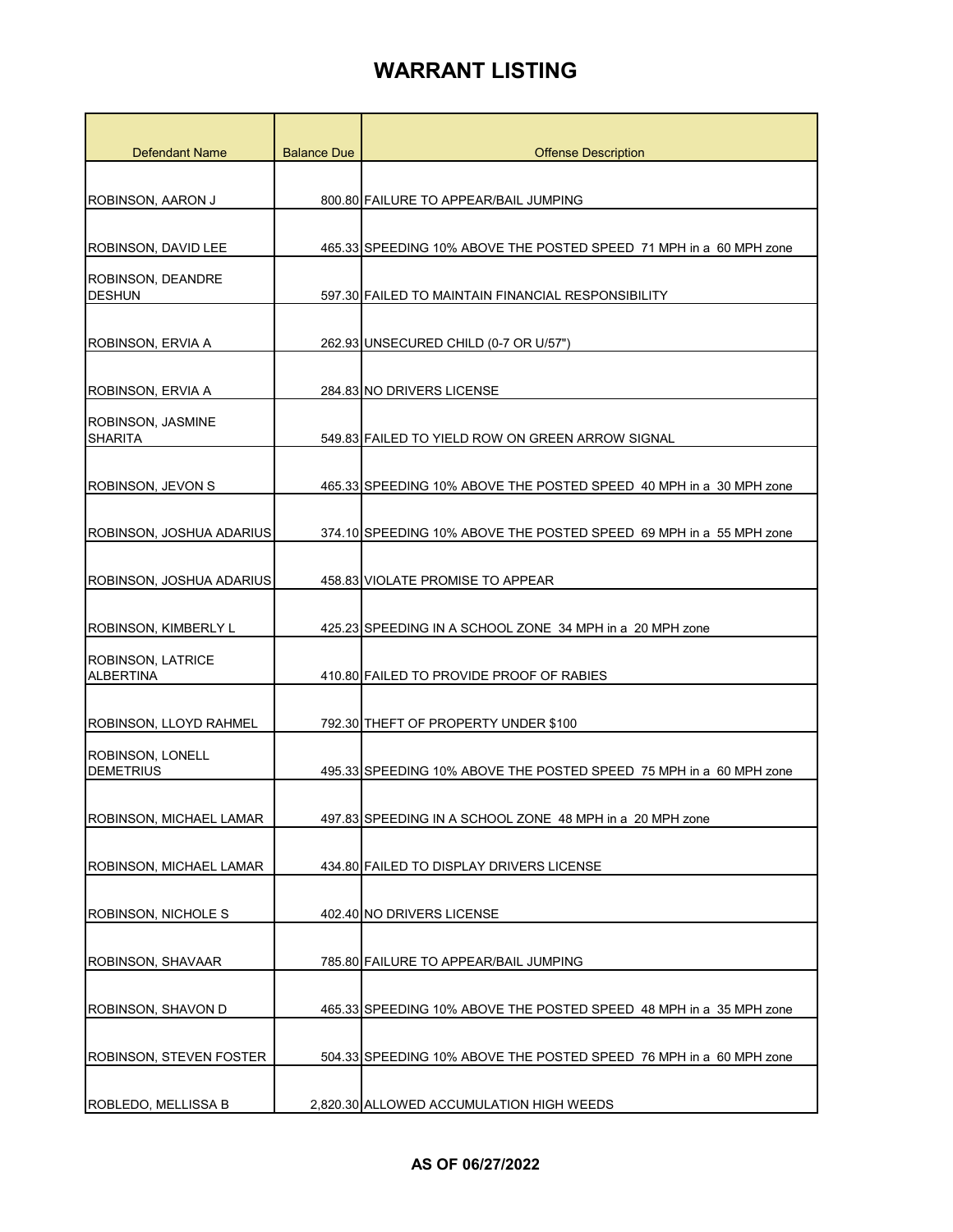| <b>Defendant Name</b>                      | <b>Balance Due</b> | <b>Offense Description</b>                                                    |
|--------------------------------------------|--------------------|-------------------------------------------------------------------------------|
|                                            |                    |                                                                               |
| ROCHA, MICHAEL ADRIANO                     |                    | 2,151.00 ALLOWED ACCUMULATION HIGH WEEDS                                      |
| ROCHA, MICHAEL ADRIANO                     |                    | 465.33 SPEEDING 10% ABOVE THE POSTED SPEED 43 MPH in a 30 MPH zone            |
| <b>RODGERS, CHARLES</b>                    |                    |                                                                               |
| <b>EDWARD</b>                              |                    | 161.20 FAILED TO OBTAIN LICENSE                                               |
| RODGERS, CHARLES<br><b>EDWARD</b>          |                    | 291.20 OPEN CONTAINER MOTOR VEHICLE - PASSENGER                               |
| RODGERS, JOSHUA ERIC                       |                    | 465.33 SPEEDING 10% ABOVE THE POSTED SPEED 59 MPH in a 45 MPH zone            |
| RODRIGUEZ ANGUEIRA.<br><b>MANUEL DAVID</b> |                    | 465.33 RAN RED LIGHT                                                          |
| RODRIGUEZ ANGUEIRA,<br><b>MANUEL DAVID</b> |                    | 465.33 SPEEDING 10% ABOVE THE POSTED SPEED 41 MPH in a 30 MPH zone            |
| RODRIGUEZ BARBOSA.<br><b>MARIA ELSA</b>    |                    | 2,151.00 TAMPERED WITH WATER DISTRIBUTION SYSTEM                              |
| RODRIGUEZ, ALEXIS                          |                    | 785.80 FAILURE TO APPEAR/BAIL JUMPING                                         |
| RODRIGUEZ, ALEXIS                          |                    | 464.23 SPEEDING 10% ABOVE THE POSTED SPEED 72 MPH in a 55 MPH zone            |
| RODRIGUEZ, ANITA                           |                    | 401.70 FAILURE TO APPEAR/BAIL JUMPING                                         |
| RODRIGUEZ, ANITA                           |                    | 252.20 FAILED TO PROVIDE PROOF OF RABIES                                      |
| RODRIGUEZ, ANTONIO                         |                    | 616.00 FAILURE TO APPEAR/BAIL JUMPING                                         |
| RODRIGUEZ, FRANCISCO A                     |                    | 2,735.80 ALLOWED ACCUMULATION HIGH WEEDS                                      |
| <b>RODRIGUEZ, JOSE B</b>                   |                    | 597.30 FAILED TO MAINTAIN FINANCIAL RESPONSIBILITY                            |
| RODRIGUEZ, LARRY JR                        |                    | 458.83 VIOLATE PROMISE TO APPEAR                                              |
| RODRIGUEZ, LUIS GERARDO                    |                    | 597.30 FAILED TO MAINTAIN FINANCIAL RESPONSIBILITY                            |
| RODRIGUEZ, MARIA ISABELL                   |                    | FAILED TO CONTROL SPEED IN A CONSTRUCTION ZONE WITH WORKERS<br>516.83 PRESENT |
| RODRIGUEZ, RAMIRO<br><b>EMANUEL</b>        |                    | 417.40 NO DRIVERS LICENSE                                                     |
| RODRIGUEZ, RAMIRO<br><b>EMANUEL</b>        |                    | 480.33 FAILED TO CONTROL SPEED                                                |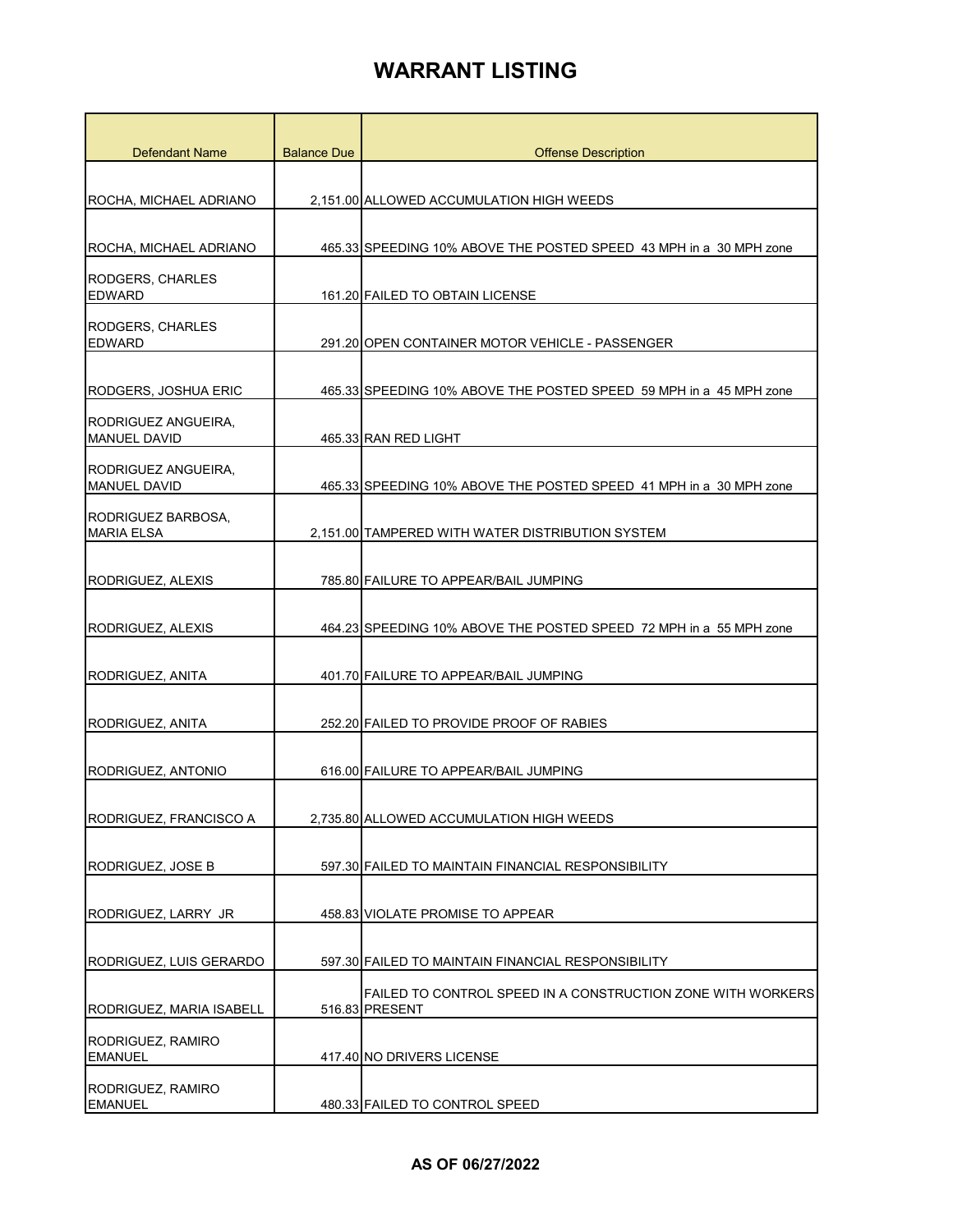| Defendant Name                             | <b>Balance Due</b> | <b>Offense Description</b>                                         |
|--------------------------------------------|--------------------|--------------------------------------------------------------------|
| RODRIGUEZ, RAMIRO<br><b>EMANUEL</b>        |                    | 612.30 FAILED TO MAINTAIN FINANCIAL RESPONSIBILITY                 |
| RODRIGUEZ, ROBERT<br><b>ESTEBAN</b>        |                    | 431.73 FAILED TO CONTROL SPEED                                     |
| RODRIGUEZ, ROBERT<br><b>ESTEBAN</b>        |                    | 464.23 SPEEDING IN A SCHOOL ZONE 32 MPH in a 20 MPH zone           |
| RODRIGUEZ, SAMUEL JR                       |                    | 651.30 FAILED TO MAINTAIN FINANCIAL RESPONSIBILITY                 |
| RODRIGUEZ, SAMUEL JR                       |                    | 499.33 SPEEDING 10% ABOVE THE POSTED SPEED 51 MPH in a 35 MPH zone |
| RODRIGUEZ, SAMUEL JR                       |                    | 404.10 SPEEDING 10% ABOVE THE POSTED SPEED 41 MPH in a 30 MPH zone |
| ROGERS, ASHLEY CHANEL                      |                    | 651.00 FAILED TO PROVIDE PROOF OF RABIES                           |
| ROGERS, CARLOS J II                        |                    | 250.90 FAILED TO MAINTAIN FINANCIAL RESPONSIBILITY                 |
| <b>ROGERS, CHRISTIPHER</b><br><b>BLAKE</b> |                    | 1,472.30 SUBSEQUENT FAILED TO MAINTAIN FINANCIALRESPONSIBILITY     |
| <b>ROGERS, CHRISTIPHER</b><br><b>BLAKE</b> |                    | 822.43 DRIVING WHILE LICENSE INVALID                               |
| <b>ROGERS, CHRISTIPHER</b><br><b>BLAKE</b> |                    | 259.10 SPEEDING IN A SCHOOL ZONE 34 MPH in a 20 MPH zone           |
| ROGERS, RASHAD COLEMAN                     |                    | 2,811.30 TAMPERED WITH WATER DISTRIBUTION SYSTEM                   |
| ROHENA, GLORIMAR                           |                    | 465.33 RAN / DISREGARDED STOP SIGN                                 |
| ROHMANN, MARK J                            |                    | 465.33 SPEEDING 10% ABOVE THE POSTED SPEED 52 MPH in a 30 MPH zone |
| ROLAN, FELIX                               |                    | 616.33 DRIVING WHILE LICENSE INVALID                               |
| ROLAN, FELIX                               |                    | 486.33 DRIVING WHILE LICENSE INVALID                               |
| ROLAN, FELIX                               |                    | 334.10 EXPIRED OR NO MOTOR VEHICLE INSPECTION                      |
| ROLAN, FELIX                               |                    | 876.33 DRIVING WHILE LICENSE INVALID                               |
| ROLF, CINEUS                               |                    | 402.40 NO DRIVERS LICENSE                                          |
| ROMERO, CHRISTI JAN                        |                    | 651.00 FAILED TO PROVIDE PROOF OF RABIES                           |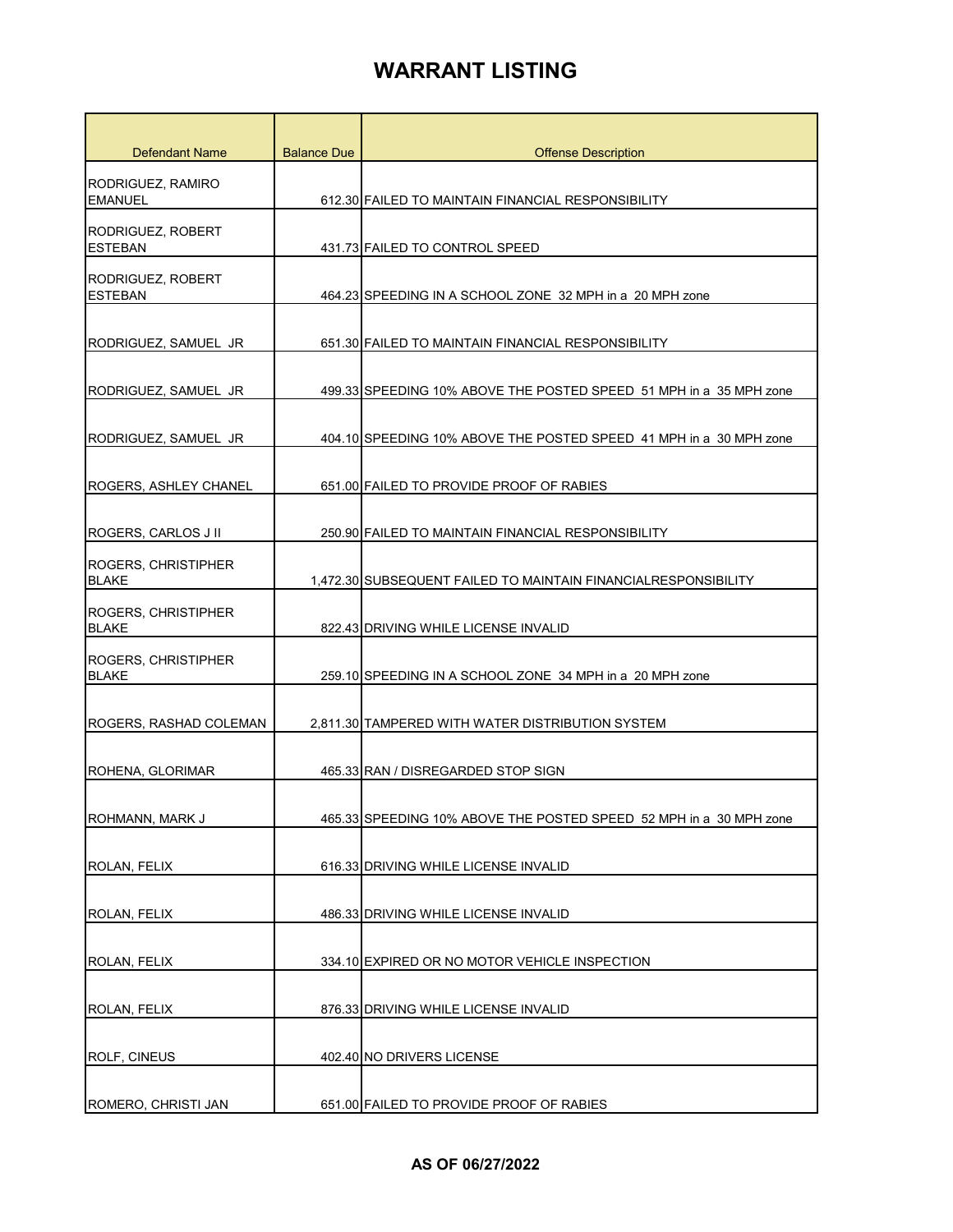| <b>Defendant Name</b>                    | <b>Balance Due</b> | <b>Offense Description</b>                                         |
|------------------------------------------|--------------------|--------------------------------------------------------------------|
|                                          |                    |                                                                    |
| ROSADO, DEVIN ADAM                       |                    | 785.80 FAILURE TO APPEAR/BAIL JUMPING                              |
| ROSALEZ, ANGELA GLORIA                   |                    | 800.80 FAILURE TO APPEAR/BAIL JUMPING                              |
|                                          |                    |                                                                    |
| ROSALY, RICARDO ORTIZ                    |                    | 441.40 NO DRIVERS LICENSE                                          |
| ROSALY, RICARDO ORTIZ                    |                    | 287.63 FAILURE TO IDENTIFY                                         |
| ROSAS DELGADO, JESUS<br><b>GUADALUPE</b> |                    | 597.30 FAILED TO MAINTAIN FINANCIAL RESPONSIBILITY                 |
|                                          |                    |                                                                    |
| <b>ROSE, NICOLE DENISE</b>               |                    | 2.820.30 TAMPERED WITH WATER DISTRIBUTION SYSTEM                   |
| ROSENDAHL, TYLER JOSEPH                  |                    | 214.50 MINOR IN POSSESSION OF ALCOHOL                              |
| ROSENDAHL, TYLER JOSEPH                  |                    | 747.63 DRIVING UNDER THE INFLUENCE - MINOR                         |
|                                          |                    |                                                                    |
| ROSIER, UREKAY DEMONTEZ                  |                    | 529.23 SPEEDING IN A SCHOOL ZONE 37 MPH in a 25 MPH zone           |
| ROSS, CHRISTIAN MICHAEL                  |                    | 525.80 FAILED TO STERILIZE ANIMAL (ADOPTION CONTRACT)              |
| ROSS, JOCELYN ANN                        |                    | 424.10 SPEEDING 10% ABOVE THE POSTED SPEED 90 MPH in a 60 MPH zone |
| ROSS, JOCELYN ANN                        |                    | 671.10 DRIVING WHILE LICENSE INVALID                               |
| ROSS, JOSHUA CORNEILUS                   |                    | 471.33 RAN RED LIGHT                                               |
| ROSS, RICO LAMONT                        |                    | 861.30 FAILED TO PROVIDE PROOF OF RABIES                           |
| <b>ROSSITER, FELICIA SKY</b>             |                    | 295.23 FAILED TO USE PROPER HEADLIGHT BEAM                         |
| <b>ROSSITER, FELICIA SKY</b>             |                    | 460.20 FAILED TO MAINTAIN FINANCIAL RESPONSIBILITY                 |
| ROUSSEAU, MICAH                          |                    |                                                                    |
| <b>CHRISTOPHER</b>                       |                    | 266.50 SPEEDING 10% ABOVE THE POSTED SPEED 67 MPH in a 45 MPH zone |
| ROWE, WILLIAM EUGENE                     |                    | 824.80 FAILURE TO APPEAR/BAIL JUMPING                              |
| ROWE, WILLIAM EUGENE                     |                    | 796.20 LOUD NOISE (BREACH OF THE PEACE)                            |
| ROWRY, JERRICA L                         |                    | 449.80 FAILED TO MAINTAIN FINANCIAL RESPONSIBILITY                 |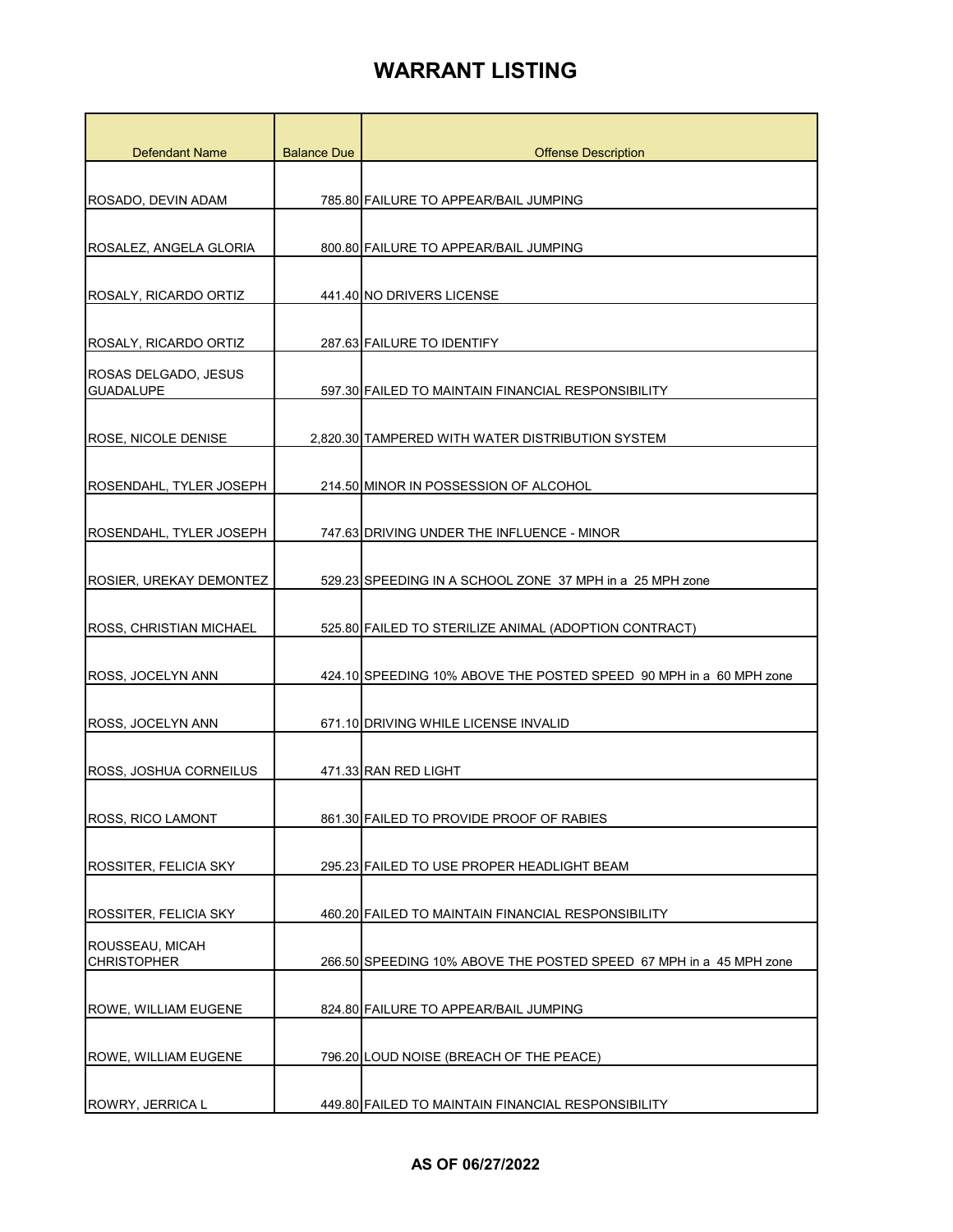| <b>Defendant Name</b>                               | <b>Balance Due</b> | <b>Offense Description</b>                                         |
|-----------------------------------------------------|--------------------|--------------------------------------------------------------------|
|                                                     |                    |                                                                    |
| ROWRY, JERRICA L                                    |                    | 287.30 NO DRIVERS LICENSE                                          |
| RUBIO, GRACIELA                                     |                    | 1,869.33 FAILED TO STOP FOR SCHOOL BUS (OR REMAIN STOPPED)         |
|                                                     |                    |                                                                    |
| RUDD, ILAYIA MALISE                                 |                    | 465.33 SPEEDING 10% ABOVE THE POSTED SPEED 50 MPH in a 40 MPH zone |
| RUDOLPH, TIMOTHY RYAN                               |                    | 831.30 PUBLIC INTOXICATION                                         |
| <b>RUELAS, ERIC SANCHEZ</b>                         |                    | 831.30 DRIVING WHILE LICENSE INVALID                               |
| <b>RUNNELS FLANDERS,</b><br><b>KATELYN MICHELLE</b> |                    |                                                                    |
|                                                     |                    | 465.33 SPEEDING 10% ABOVE THE POSTED SPEED 82 MPH in a 60 MPH zone |
| RUSHER, MICHAEL STEVEN                              |                    | 566.00 FAILURE TO APPEAR/BAIL JUMPING                              |
|                                                     |                    |                                                                    |
| <b>RUSSELL, ESSENCE D</b>                           |                    | 495.33 SPEEDING 10% ABOVE THE POSTED SPEED 83 MPH in a 60 MPH zone |
| RUST, DEVON LANE                                    |                    | 458.83 VIOLATE PROMISE TO APPEAR                                   |
|                                                     |                    |                                                                    |
| RUTHERFORD, NICHOLAS C                              |                    | 460.33 SPEEDING 10% ABOVE THE POSTED SPEED 74 MPH in a 60 MPH zone |
| RYAN, ELIZABETH ANNE                                |                    | 651.00 FAILED TO STERILIZE ANIMAL (ADOPTION CONTRACT)              |
| RYE, STEWART WAYNE                                  |                    | 792.30 PUBLIC INTOXICATION                                         |
|                                                     |                    |                                                                    |
| <b>SABILLON, MILTON RENE</b>                        |                    | 499.33 RAN RED LIGHT                                               |
| SABILLON, MILTON RENE                               |                    | 651.30 FAILED TO MAINTAIN FINANCIAL RESPONSIBILITY                 |
|                                                     |                    |                                                                    |
| SAFFOLD, ROSHEEN<br><b>QUADERE</b>                  |                    | 480.33 SPEEDING 10% ABOVE THE POSTED SPEED 56 MPH in a 30 MPH zone |
| SAINT JEAN, GREGOIRE JEAN<br><b>CLAUDE</b>          |                    | 465.33 SPEEDING 10% ABOVE THE POSTED SPEED 87 MPH in a 60 MPH zone |
|                                                     |                    |                                                                    |
| SALAS, WILLIAM                                      |                    | 504.33 SPEEDING 10% ABOVE THE POSTED SPEED 60 MPH in a 45 MPH zone |
| SALAZAR, JULIO C                                    |                    | 465.33 RAN / DISREGARDED STOP SIGN                                 |
| SALDANA GUERRERO,                                   |                    |                                                                    |
| <b>ESMERALDA RUBI</b>                               |                    | 839.80 SOLICITING WITHOUT A PERMIT                                 |
|                                                     |                    |                                                                    |
| SALDIVAR, PABLO S                                   |                    | 411.40 NO DRIVERS LICENSE                                          |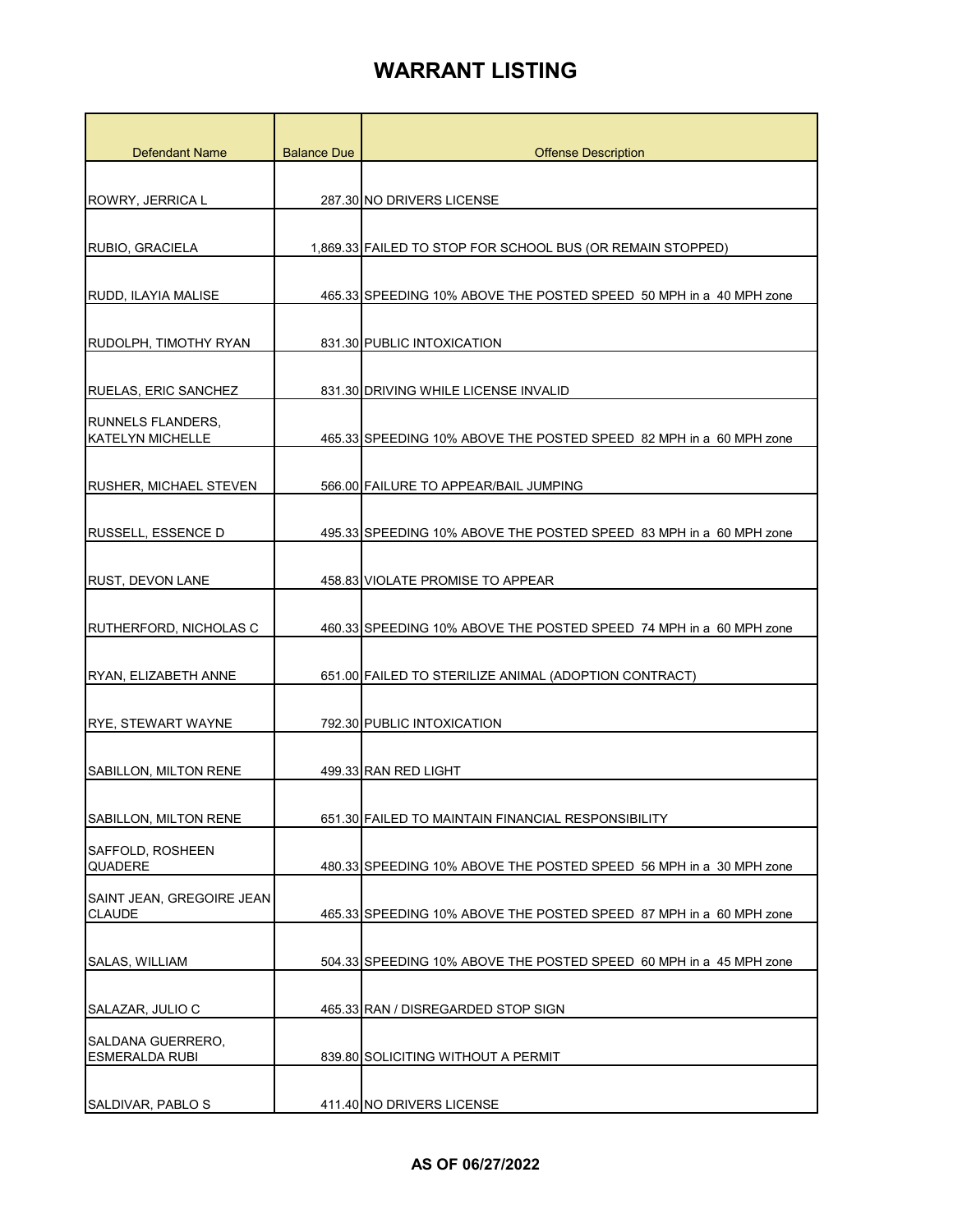| <b>Defendant Name</b>                   | <b>Balance Due</b> | <b>Offense Description</b>                                         |
|-----------------------------------------|--------------------|--------------------------------------------------------------------|
|                                         |                    |                                                                    |
| SALGADO, LUNA                           |                    | 792.30 THEFT OF PROPERTY UNDER \$100                               |
| SALGADO, VANESSA                        |                    |                                                                    |
| <b>ALARCON</b>                          |                    | 497.83 SPEEDING IN A SCHOOL ZONE 41 MPH in a 25 MPH zone           |
| SALLY, CHARLES OBYRON                   |                    | 447.20 OPEN CONTAINER MOTOR VEHICLE - PASSENGER                    |
| SALLY, CHARLES OBYRON                   |                    | 837.20 LOUD NOISE (BREACH OF THE PEACE)                            |
| SALLY, CHARLES OBYRON                   |                    | 284.83 NO DRIVERS LICENSE                                          |
| SALLY, CHARLES OBYRON                   |                    | 388.70 FAILURE TO RETURN LIBRARY MATERIALS (THEFT)                 |
| SALMERON ROSARIO,<br><b>OLESSIA DEL</b> |                    | 465.33 RAN / DISREGARDED STOP SIGN                                 |
| <b>SALTER, CRYSTAL MADISON</b>          |                    | 717.73 SPEEDING 10% ABOVE THE POSTED SPEED 72 MPH in a 55 MPH zone |
| SALTER, DEVIN LAMARR                    |                    | 830.70 UNLAWFUL USE OF WATER                                       |
| <b>SALTER, DEVIN LAMARR</b>             |                    | 2,780.70 TAMPERED WITH WATER DISTRIBUTION SYSTEM                   |
| <b>SALTER, DEVIN LAMARR</b>             |                    | 830.70 UNLAWFUL USE OF WATER                                       |
| SALTER, JESSICA                         |                    | 792.30 PUBLIC INTOXICATION                                         |
| SALTER, JESSICA                         |                    | 546.00 PUBLIC INTOXICATION                                         |
| SAMPLE, XYEPHANY ETOYA                  |                    | 504.33 SPEEDING 10% ABOVE THE POSTED SPEED 57 MPH in a 45 MPH zone |
| SAN NICHOLAS, VINCENT M                 |                    | 497.83 SPEEDING IN A SCHOOL ZONE 37 MPH in a 25 MPH zone           |
| <b>SAN SALVADOR, PAUL LESLIE</b><br>Ш   |                    | 460.33 FAILED TO YIELD ROW TURNING LEFT                            |
| SANCHEZ, ALEXANDER                      |                    | 464.23 SPEEDING IN A SCHOOL ZONE 32 MPH in a 20 MPH zone           |
| SANCHEZ, ARLEN BRANDON                  |                    | 441.43 DISREGARDED WARNING SIGNS OR BARRICADES                     |
| SANCHEZ, BENJAMIN RAY                   |                    | 599.30 PUBLIC INTOXICATION UNDER 21 YOA                            |
| SANCHEZ, EDWIN                          |                    | 351.10 NO DRIVERS LICENSE                                          |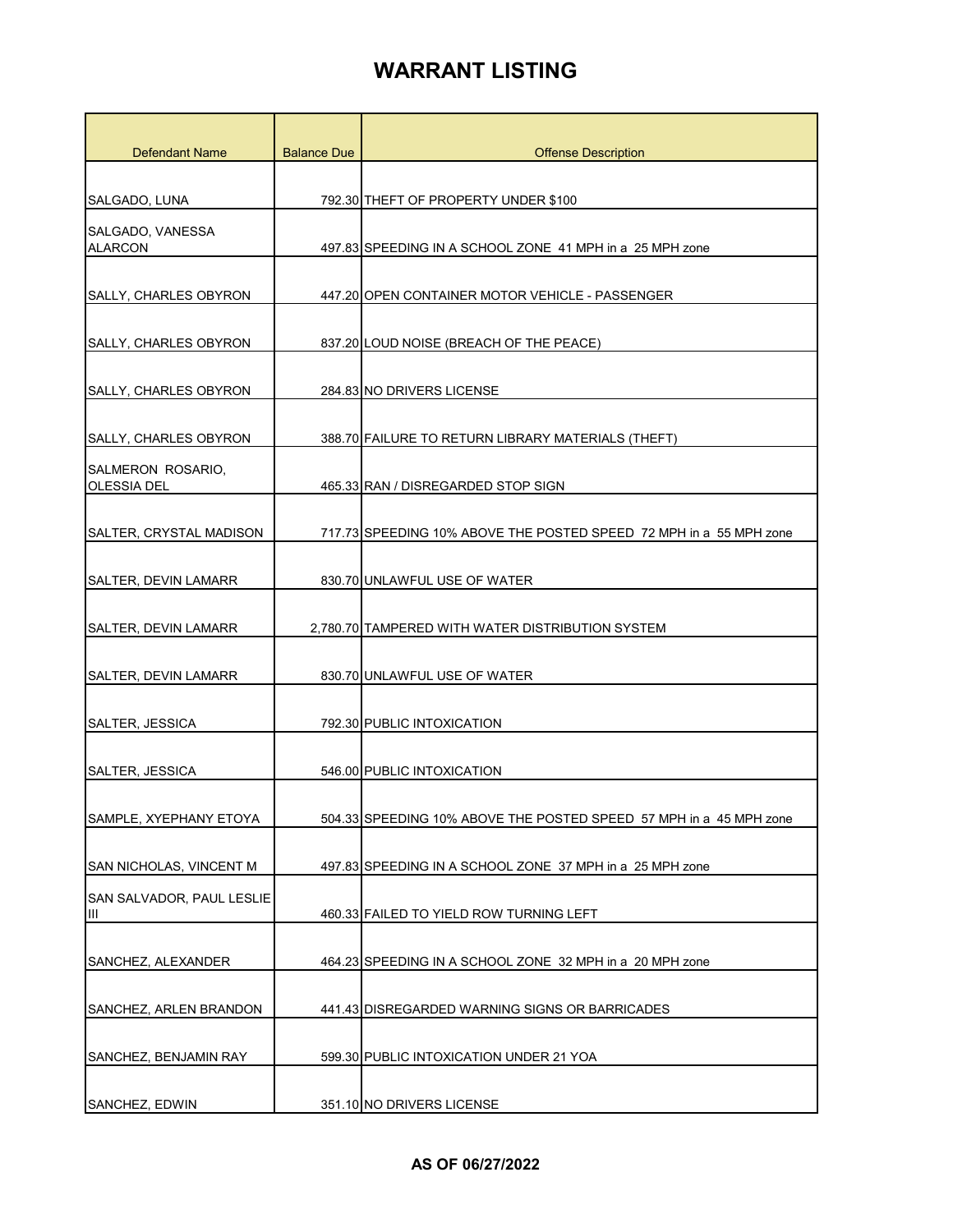| <b>Defendant Name</b>         | <b>Balance Due</b> | <b>Offense Description</b>                                         |
|-------------------------------|--------------------|--------------------------------------------------------------------|
|                               |                    |                                                                    |
| SANCHEZ, EDWIN                |                    | 466.30 EXPIRED REGISTRATION                                        |
| SANCHEZ, GUADALUPE            |                    |                                                                    |
| <b>VELASQUEZ</b>              |                    | 317.20 PUBLIC INTOXICATION                                         |
|                               |                    |                                                                    |
| SANCHEZ, JOSE CARLOS          |                    | 800.80 FAILURE TO APPEAR/BAIL JUMPING                              |
| SANCHEZ, LINDA YVETTE         |                    | 798.40 FAILED TO MAINTAIN FINANCIAL RESPONSIBILITY                 |
|                               |                    |                                                                    |
| SANCHEZ, STEPHANIE MARY       |                    | 822.30 THEFT OF PROPERTY UNDER \$100                               |
|                               |                    |                                                                    |
| SANCHEZ, VALERIE NICOLE       |                    | 402.43 NO DRIVERS LICENSE                                          |
| SANCHEZ, VIRGINIA N           |                    | 441.40 NO DRIVERS LICENSE                                          |
|                               |                    |                                                                    |
| SANCHEZ, WALTER U             |                    | 465.33 SPEEDING 10% ABOVE THE POSTED SPEED 45 MPH in a 35 MPH zone |
|                               |                    |                                                                    |
| SANDERS, DAHNELL E            |                    | 327.73 FAILED TO CONTROL SPEED                                     |
| SANDERS, DARIUS HERU          |                    | 504.33 SPEEDING 10% ABOVE THE POSTED SPEED 58 MPH in a 40 MPH zone |
|                               |                    |                                                                    |
| SANDERS, DARRELL C            |                    | 503.83 SPEEDING IN A SCHOOL ZONE 41 MPH in a 25 MPH zone           |
|                               |                    |                                                                    |
| <b>SANDERS, EMORY LAMAR</b>   |                    | 621.00 SOLICITING WITHOUT A PERMIT                                 |
| SANDERS, GABRIELLA D          |                    | 417.43 NO DRIVERS LICENSE                                          |
|                               |                    |                                                                    |
| SANDERS, JOHN MARBLIN III     |                    | 922.30 PUBLIC INTOXICATION                                         |
| SANDERS, LAVETTA              |                    |                                                                    |
| <b>CRASHUAN</b>               |                    | 464.10 UNSAFE BACKING                                              |
| SANDERS, RODNEY               |                    |                                                                    |
| <b>DONTRELL</b>               |                    | 236.60 SPEEDING 10% ABOVE THE POSTED SPEED 45 MPH in a 30 MPH zone |
| SANDERS, TIFFANY MARIE        |                    | 876.33 DRIVING WHILE LICENSE INVALID                               |
|                               |                    |                                                                    |
| SANDERS, TIFFANY MARIE        |                    | 291.20 UNREGISTERED MOTOR VEHICLE                                  |
|                               |                    |                                                                    |
| SANDERS, TIFFANY MARIE        |                    | 226.20 FAIL TO REPORT CHANGE OF NAME/ADDRESS                       |
| <b>SANDERS, TIFFANY MARIE</b> |                    | 399.23 SPEEDING IN A SCHOOL ZONE 35 MPH in a 25 MPH zone           |
|                               |                    |                                                                    |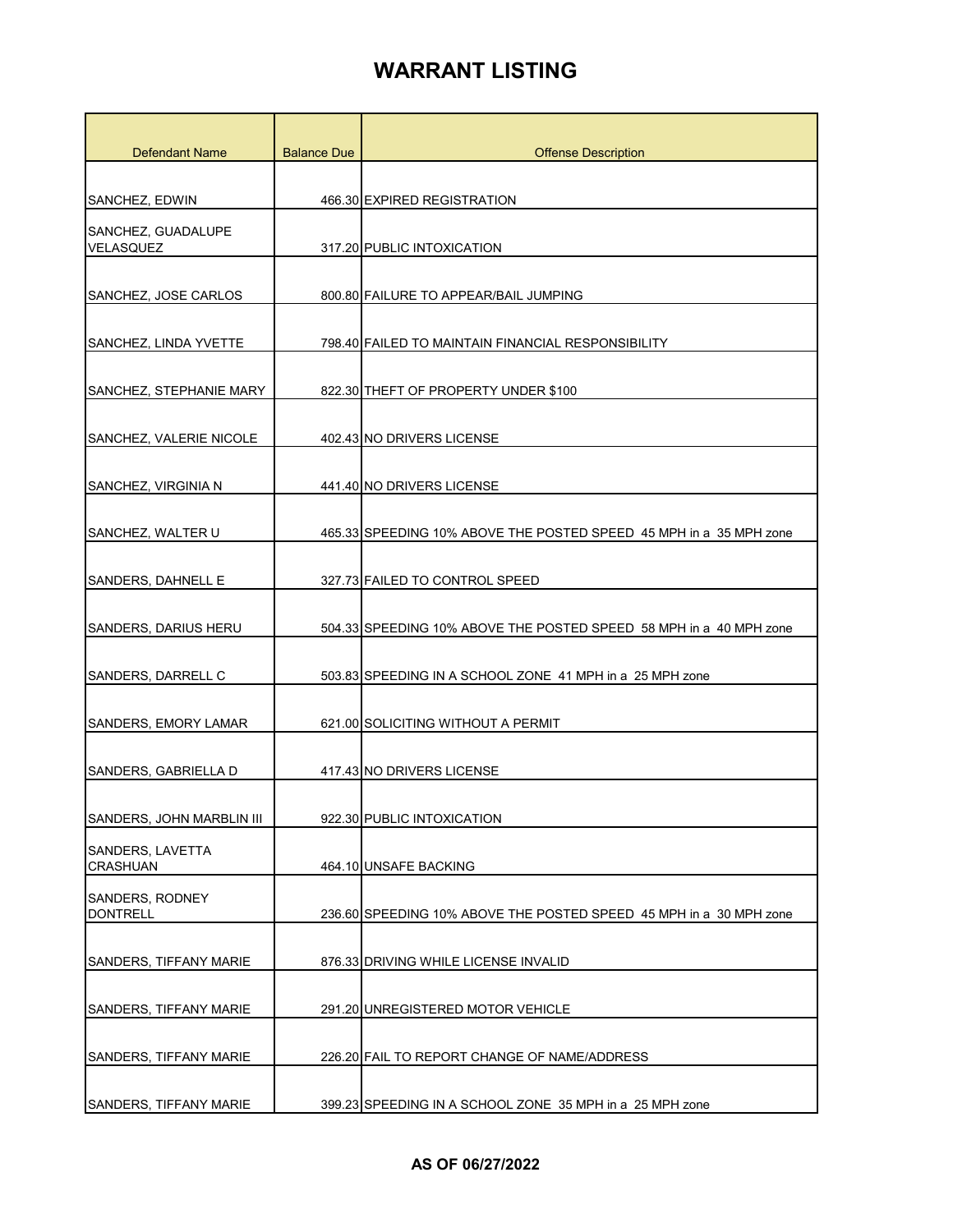| <b>Defendant Name</b>                | <b>Balance Due</b> | <b>Offense Description</b>                                         |
|--------------------------------------|--------------------|--------------------------------------------------------------------|
|                                      |                    |                                                                    |
| SANDERS, TIFFANY MARIE               |                    | 486.33 DRIVING WHILE LICENSE INVALID                               |
|                                      |                    |                                                                    |
| SANDIFER, STEVAN                     |                    | 374.10 SPEEDING 10% ABOVE THE POSTED SPEED 43 MPH in a 30 MPH zone |
| SANDIFER, STEVAN                     |                    | 471.00 FAILED TO MAINTAIN FINANCIAL RESPONSIBILITY                 |
|                                      |                    |                                                                    |
| SANDIFER, STEVAN                     |                    | 321.10 NO DRIVERS LICENSE                                          |
| SANDOVAL, DAVID ERIK                 |                    | 878.93 DRIVING WHILE LICENSE INVALID                               |
| SANDOVAL, DAVID ERIK                 |                    | 336.70 EXPIRED OR NO MOTOR VEHICLE INSPECTION                      |
|                                      |                    |                                                                    |
| SANDOVAL, DAVID ERIK                 |                    | 293.80 EXPIRED REGISTRATION                                        |
|                                      |                    |                                                                    |
| SANDOVAL, DAVID ERIK                 |                    | 488.80 FAILED TO MAINTAIN FINANCIAL RESPONSIBILITY                 |
| SANDOVAL, ELSY                       |                    | 465.33 RAN / DISREGARDED STOP SIGN                                 |
| SANFORD, MELVIN LENZELLE             |                    |                                                                    |
| Ш                                    |                    | 396.00 THEFT OF PROPERTY UNDER \$100                               |
| SANMIGUEL, MICHAEL<br><b>ANTHONY</b> |                    | 401.70 FAILURE TO APPEAR/BAIL JUMPING                              |
| <b>SANMIGUEL, MICHAEL</b>            |                    |                                                                    |
| <b>ANTHONY</b>                       |                    | 453.70 PUBLIC INTOXICATION                                         |
| SANTIAGO, JOHN ANEUDI                |                    | 504.33 SPEEDING 10% ABOVE THE POSTED SPEED 47 MPH in a 35 MPH zone |
|                                      |                    |                                                                    |
| SANTIAGO, LAVOURGOUS                 |                    | 837.33 DRIVING WHILE LICENSE INVALID                               |
| SANTIAGO, NICHOLAS FELIX             |                    | 150.00 SPEEDING 10% ABOVE THE POSTED SPEED 48 MPH in a 35 MPH zone |
|                                      |                    |                                                                    |
| SANTINO, DUSTIN LEIGH                |                    | 792.30 POSSESSION OF DRUG PARAPHERNALIA                            |
| SANTOS, LAQUINTA LATRICE             |                    | 2,811.30 TAMPERED WITH WATER DISTRIBUTION SYSTEM                   |
|                                      |                    |                                                                    |
| <b>SANTOS, NORMA</b>                 |                    | 536.83 SPEEDING IN A SCHOOL ZONE 37 MPH in a 25 MPH zone           |
| SARACENO, NATALIA A                  |                    | 551.20 FAILED TO MAINTAIN FINANCIAL RESPONSIBILITY                 |
|                                      |                    |                                                                    |
| SARGENT, DYLAN T                     |                    | 409.10 RAN RED LIGHT                                               |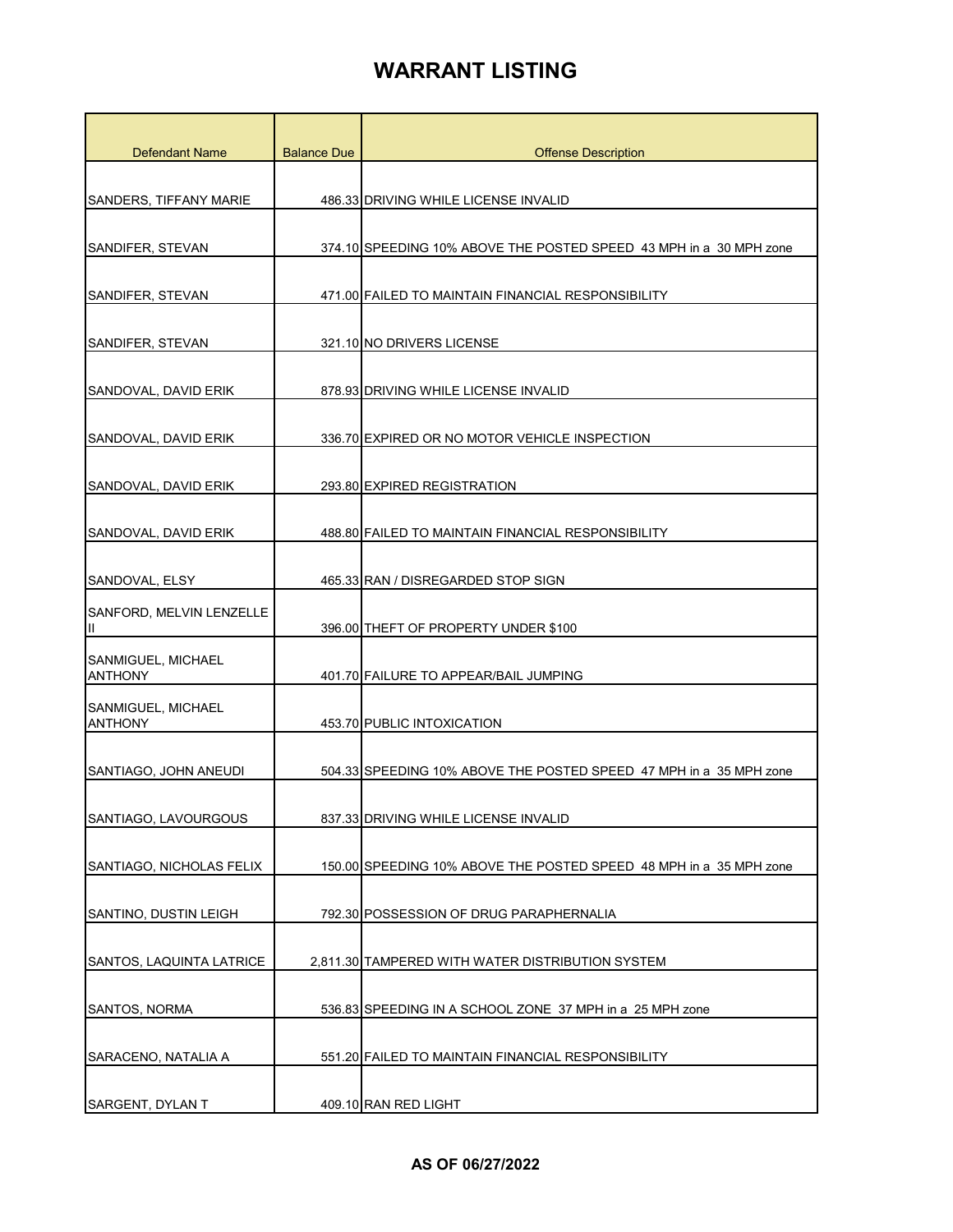| <b>Defendant Name</b>                       | <b>Balance Due</b> | <b>Offense Description</b>                                         |
|---------------------------------------------|--------------------|--------------------------------------------------------------------|
| SAUCEDA, RIGBERTO C                         |                    | 402.43 NO DRIVERS LICENSE                                          |
|                                             |                    |                                                                    |
| SAULSBERRY, DERRELL                         |                    | 504.33 SPEEDING 10% ABOVE THE POSTED SPEED 75 MPH in a 55 MPH zone |
|                                             |                    |                                                                    |
| SAVAGE, DEANDRE VONTREZ                     |                    | 154.10 SPEEDING 10% ABOVE THE POSTED SPEED 46 MPH in a 30 MPH zone |
|                                             |                    |                                                                    |
| <b>SAVAGE, MICHAEL SCOTT</b>                |                    | 465.33 SPEEDING 10% ABOVE THE POSTED SPEED 80 MPH in a 60 MPH zone |
| SAVINI, SAUNI ROLAND                        |                    | 465.33 RAN RED LIGHT                                               |
|                                             |                    |                                                                    |
| SAVOY, LAWRENCE III                         |                    | 465.33 RAN RED LIGHT                                               |
|                                             |                    |                                                                    |
| SAYGIDIA, JOHN JOSEPH                       |                    | 504.33 SPEEDING 10% ABOVE THE POSTED SPEED 76 MPH in a 55 MPH zone |
| SCARBOROUGH, DENNIS                         |                    |                                                                    |
| <b>JOSEPH</b>                               |                    | 2,781.30 TAMPERED WITH WATER DISTRIBUTION SYSTEM                   |
| SCARBOROUGH,<br><b>JACQUELINE TRENISE</b>   |                    |                                                                    |
|                                             |                    | 2,820.30 TAMPERED WITH WATER DISTRIBUTION SYSTEM                   |
| SCEARCY, ANDREA DENISE                      |                    | 374.10 SPEEDING 10% ABOVE THE POSTED SPEED 55 MPH in a 40 MPH zone |
|                                             |                    |                                                                    |
| <b>SCHAEFFER, REBECCA ANNE</b>              |                    | 651.00 LITTERING OR ILLEGAL DUMPING OF FIVE POUNDS OR LESS         |
|                                             |                    |                                                                    |
| ISCHALK. ANTHONY CHAD                       |                    | 792.30 DISORDER CONDUCT - ABUSIVE LANGUAGE                         |
| <b>SCHEIBE, DANIEL MARION</b>               |                    | 902.33 DRIVING WHILE LICENSE INVALID                               |
|                                             |                    |                                                                    |
| <b>SCHEURECKER, ELVIRA</b><br><b>MANUEL</b> |                    | 513.83 SPEEDING IN A SCHOOL ZONE 46 MPH in a 25 MPH zone           |
| <b>SCHIRMERS, MATTHEW</b>                   |                    |                                                                    |
| <b>ALEXANDER</b>                            |                    | 792.30 PUBLIC INTOXICATION                                         |
|                                             |                    |                                                                    |
| <b>SCHMIDT, MALCOM CLAY</b>                 |                    | 444.20 SPEEDING 10% ABOVE THE POSTED SPEED 44 MPH in a 30 MPH zone |
| <b>SCHMIDT, MALCOM CLAY</b>                 |                    | 533.33 SPEEDING IN A SCHOOL ZONE 30 MPH in a 20 MPH zone           |
|                                             |                    |                                                                    |
| <b>SCHMITZ, LISA M</b>                      |                    | 978.40 THEFT OF PROPERTY UNDER \$50                                |
|                                             |                    |                                                                    |
| SCHONEVELD, GERARD                          |                    | 227.50 SPEEDING 10% ABOVE THE POSTED SPEED 47 MPH in a 30 MPH zone |
|                                             |                    |                                                                    |
| SCHRADER, KENNETH CRAIG                     |                    | 800.80 FAILURE TO APPEAR/BAIL JUMPING                              |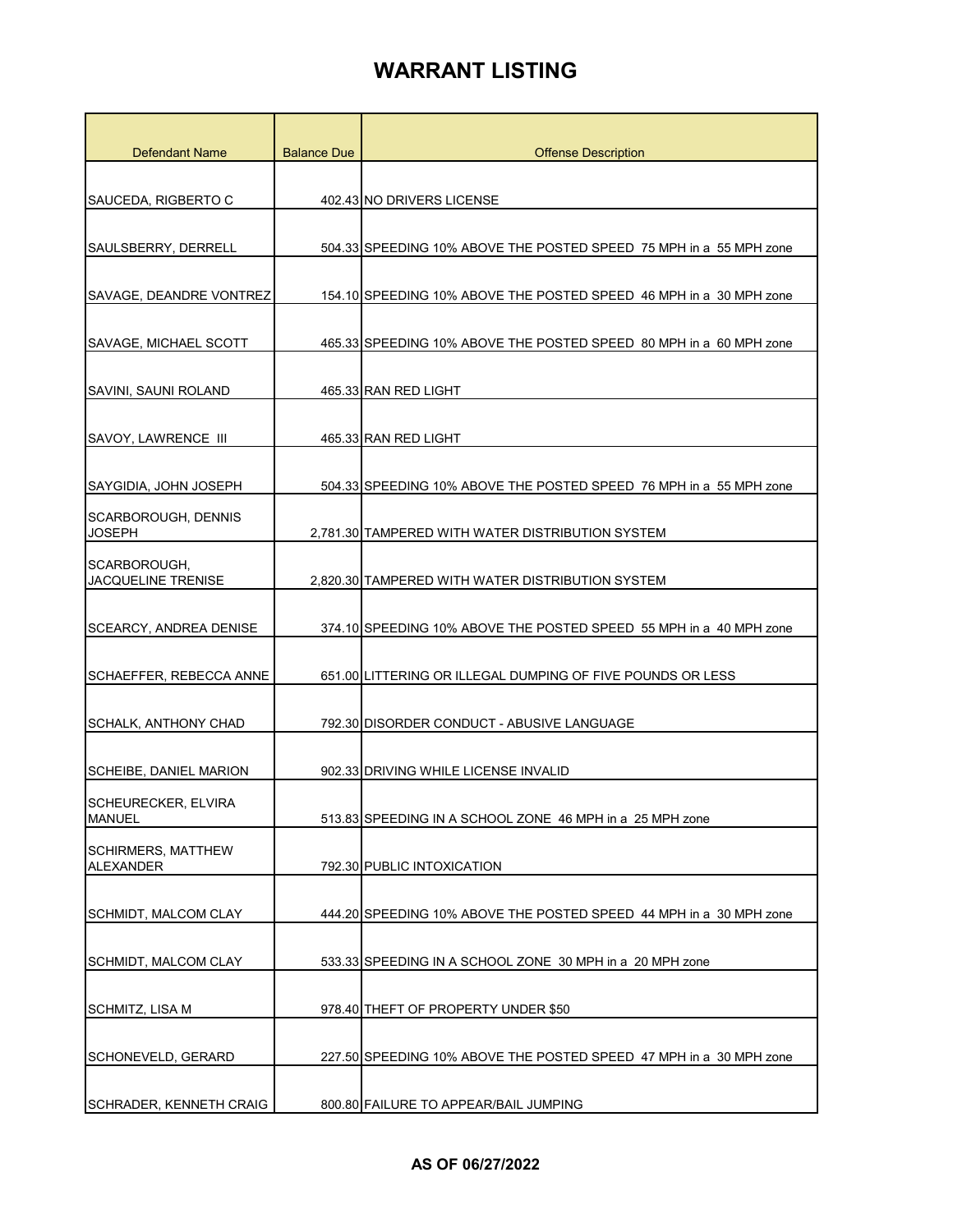| <b>Defendant Name</b>          | <b>Balance Due</b> | <b>Offense Description</b>                                                     |
|--------------------------------|--------------------|--------------------------------------------------------------------------------|
|                                |                    |                                                                                |
| <b>SCHRADER, KENNETH CRAIG</b> |                    | 417.30 PUBLIC INTOXICATION                                                     |
|                                |                    |                                                                                |
| SCHRADER, KENNETH CRAIG        |                    | 417.30 PUBLIC INTOXICATION                                                     |
| <b>SCHRADER, KENNETH CRAIG</b> |                    | 252.20 PUBLIC INTOXICATION                                                     |
| SCHULZE, MONIQUE NUNEZ         |                    | SPEEDING LESS THAN 10% ABOVE THE POSTEDSPEED 60 MPH in a 45<br>266.50 MPH zone |
| SCHWARTZ, KAYLA ANN            |                    | 831.30 FAILED TO PROVIDE PROOF OF RABIES                                       |
| <b>SCHWARTZ, STEVEN JOSEPH</b> |                    | 824.80 FAILURE TO APPEAR/BAIL JUMPING                                          |
| <b>SCOTT, DARIOUS LAVELL</b>   |                    | 477.83 SPEEDING 10% ABOVE THE POSTED SPEED 53 MPH in a 40 MPH zone             |
| SCOTT, IKEA L                  |                    | 465.33 SPEEDING 10% ABOVE THE POSTED SPEED 54 MPH in a 35 MPH zone             |
| SCOTT, K DARIAN T J            |                    | 419.00 UNSAFE LANE CHANGE                                                      |
| <b>SCOTT, KRISTINA</b>         |                    | 831.30 FAILED TO STERILIZE ANIMAL (ADOPTION CONTRACT)                          |
| <b>SCOTT, MIQUEL COL'REE</b>   |                    | 267.73 NO SEAT BELT - DRIVER                                                   |
| SCOTT, MIQUEL COL'REE          |                    | 369.93 DRIVING WHILE LICENSE INVALID                                           |
| SCOTT, MIQUEL COL'REE          |                    | 800.80 FAILURE TO APPEAR/BAIL JUMPING                                          |
| SCOTT, SHONDALA RENE           |                    | 465.33 SPEEDING 10% ABOVE THE POSTED SPEED 79 MPH in a 60 MPH zone             |
| SCOTT, SHONDALA RENE           |                    | 497.83 SPEEDING IN A SCHOOL ZONE 35 MPH in a 20 MPH zone                       |
| <b>SCOTT, TRAVIS ALAN</b>      |                    | 876.33 DRIVING WHILE LICENSE INVALID                                           |
| SCOTT, TRAVIS ALAN             |                    | 291.33 FAILED TO YIELD ROW TURNING LEFT                                        |
| SCOTT, YOLANDA TERECE          |                    | 631.00 THEFT OF PROPERTY UNDER \$100                                           |
| <b>SCRUGGS, GERROHN</b>        |                    | 447.20 ASSAULT BY CONTACT                                                      |
| SEAMSTER, JASON T              |                    | 465.33 RAN / DISREGARDED STOP SIGN                                             |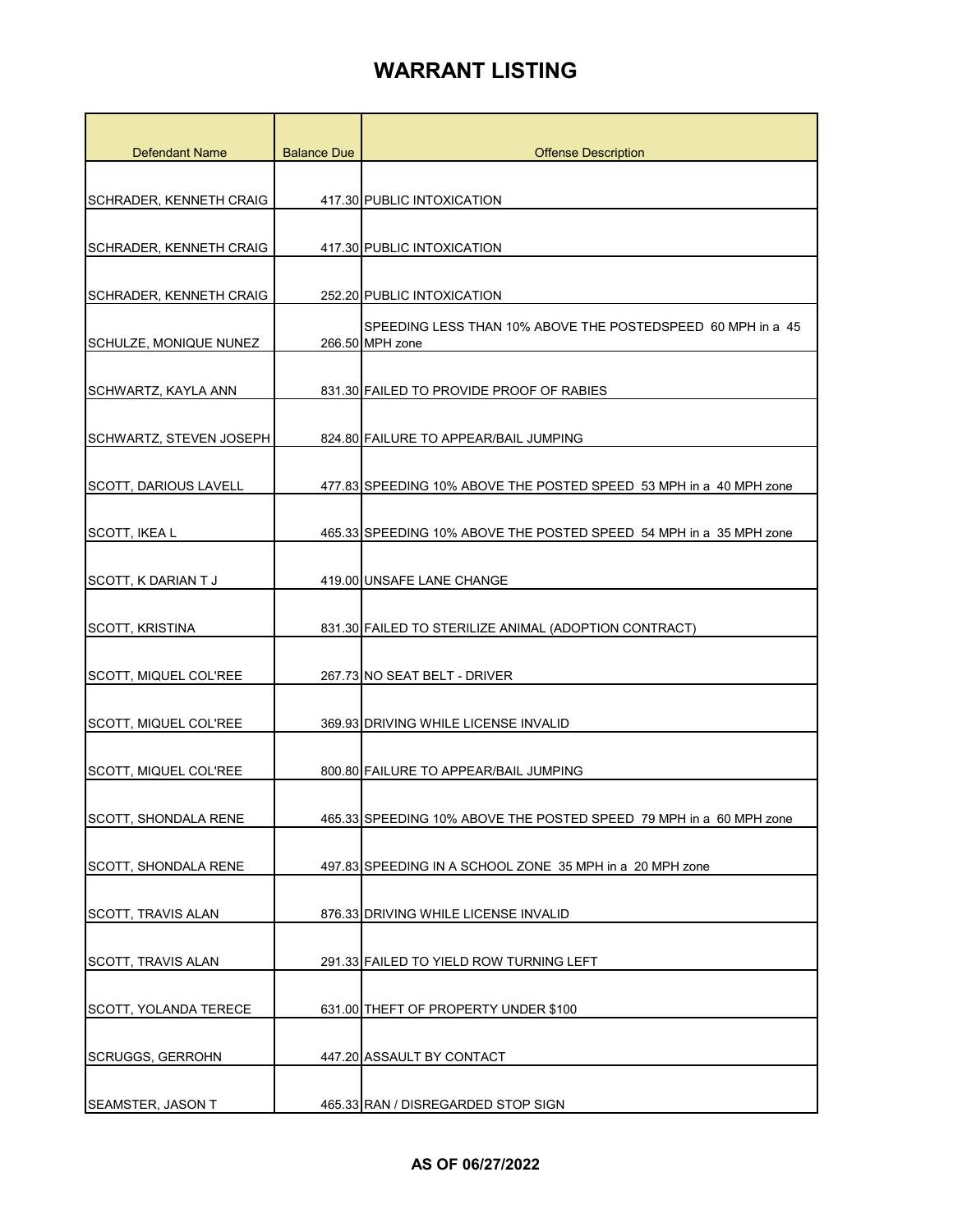| <b>Defendant Name</b>                    | <b>Balance Due</b> | <b>Offense Description</b>                                         |
|------------------------------------------|--------------------|--------------------------------------------------------------------|
| SEDBERRY, BRITNEY<br><b>SHAUNTEE</b>     |                    | 798.80 FAILURE TO APPEAR/BAIL JUMPING                              |
| SEGOVIA, JOSE EDUARDO                    |                    | 465.33 SPEEDING 10% ABOVE THE POSTED SPEED 63 MPH in a 50 MPH zone |
| <b>SEGOVIANO, BERNICE</b>                |                    | 402.43 NO DRIVERS LICENSE                                          |
| <b>SELBY, KENNETH L</b>                  |                    | 284.83 NO DRIVERS LICENSE                                          |
| <b>SELBY, KENNETH L</b>                  |                    | 490.23 SPEEDING 10% ABOVE THE POSTED SPEED 89 MPH in a 55 MPH zone |
| SELLARS, JUSTIN<br><b>DMURERIERE</b>     |                    | 616.00 FAILURE TO APPEAR/BAIL JUMPING                              |
| SELLARS, JUSTIN<br><b>DMURERIERE</b>     |                    | 374.10 FAILED TO SIGNAL INTENT TO TURN                             |
| SELLARS, JUSTIN<br><b>DMURERIERE</b>     |                    | 374.10 UNSAFE LANE CHANGE                                          |
| SELTZER, DANIEL LEE                      |                    | 792.30 THEFT OF PROPERTY UNDER \$100                               |
| SELVEY, VANITY L                         |                    | 295.10 EXPIRED OR NO MOTOR VEHICLE INSPECTION                      |
| SELVEY, VANITY L                         |                    | 249.60 TOWED A VEHICLE WITH NO TAIL LAMPS                          |
| SEPULVEDA, CHRISTOPHER<br><b>ANTHONY</b> |                    | 621.00 PUBLIC INTOXICATION                                         |
| SERGIO, TRUJILLO                         |                    | 2,781.30 TAMPERED WITH WATER DISTRIBUTION SYSTEM                   |
| SERVIN, JAVIER                           |                    | 651.00 CARE OF PREMISES - SUPPLIES AND MATERIALS                   |
| SERVIN, JAVIER                           |                    | 706.00 CARE OF PREMISES                                            |
| SETTLE, TIMOTHY LEE                      |                    | 621.00 DISORDERLY CONDUCT - INDECENT EXPOSURE                      |
| SEWELL, DIAMOND LOVE<br><b>QUORTNEY</b>  |                    | 792.30 THEFT OF PROPERTY UNDER \$100                               |
| <b>SEYMOUR, ELMER WARREN</b>             |                    | 792.30 PUBLIC INTOXICATION                                         |
| SHADE, STACAY LYNN                       |                    | 323.70 FAILED TO DISPLAY DRIVERS LICENSE                           |
| SHADE, STACAY LYNN                       |                    | 486.20 FAILED TO MAINTAIN FINANCIAL RESPONSIBILITY                 |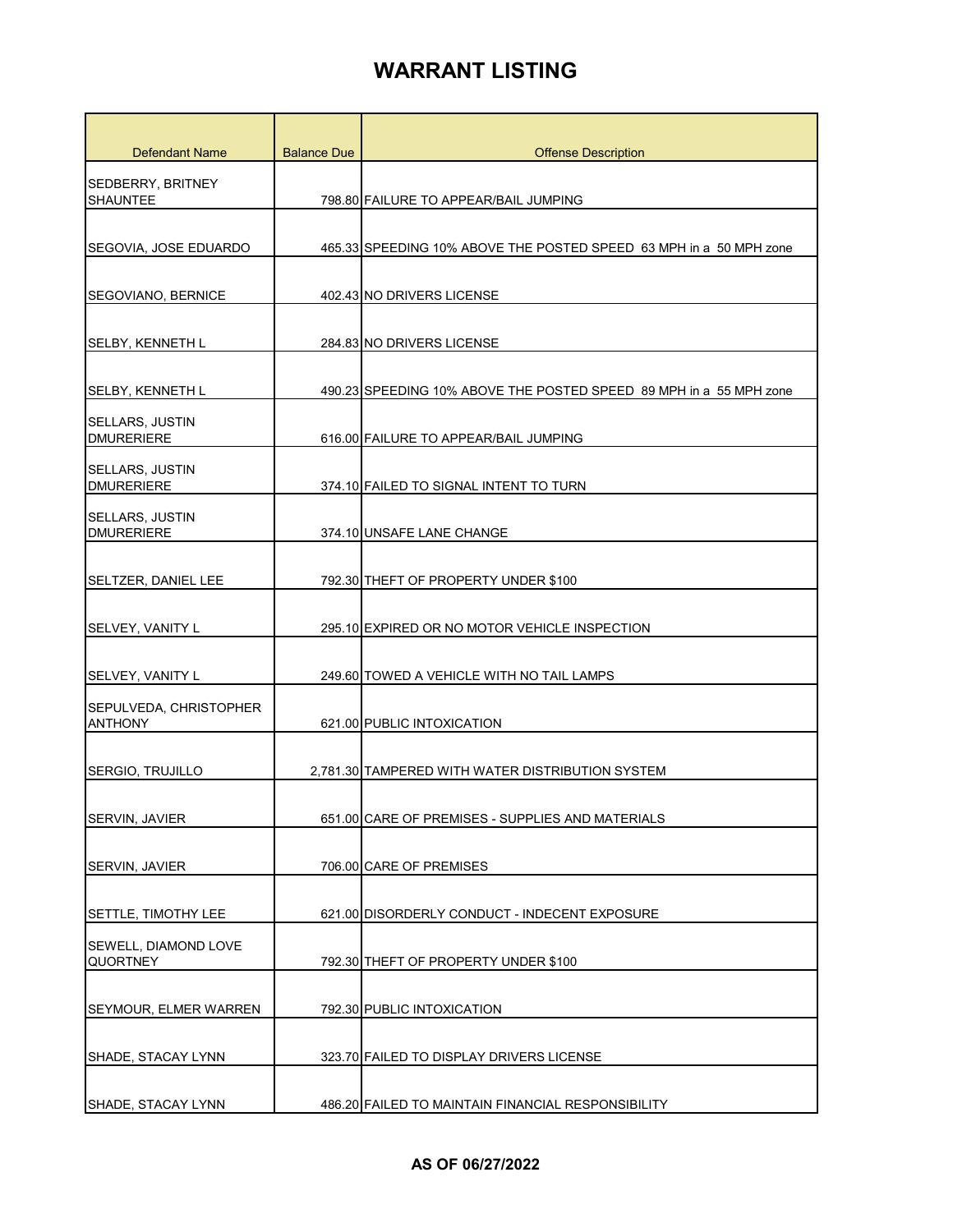| <b>Defendant Name</b>                   | <b>Balance Due</b> | <b>Offense Description</b>                                          |
|-----------------------------------------|--------------------|---------------------------------------------------------------------|
|                                         |                    |                                                                     |
| SHADE, STACAY LYNN                      |                    | 561.73 SPEEDING IN A SCHOOL ZONE 44 MPH in a 20 MPH zone            |
| SHADOW, DERYL                           |                    | 465.33 SPEEDING 10% ABOVE THE POSTED SPEED 77 MPH in a 60 MPH zone  |
| SHAFER, DARRIAN DEMONTA<br><b>TYLEO</b> |                    | 597.30 FAILED TO MAINTAIN FINANCIAL RESPONSIBILITY                  |
| SHAFER, ROBERT A                        |                    | 465.33 SPEEDING 10% ABOVE THE POSTED SPEED 59 MPH in a 45 MPH zone  |
| <b>SHAFFER, ERIK EUGENE</b>             |                    | 631.00 DRIVING WHILE LICENSE INVALID                                |
| SHAFFER, JESSE A                        |                    | 465.33 SPEEDING 10% ABOVE THE POSTED SPEED 89 MPH in a 70 MPH zone  |
| SHAMAS, ERIK MATTHEW                    |                    | 374.10 SPEEDING 10% ABOVE THE POSTED SPEED 118 MPH in a 60 MPH zone |
| SHAMLIN, TERRY E                        |                    | 597.30 FAILED TO MAINTAIN FINANCIAL RESPONSIBILITY                  |
| SHARP, EDWARD                           |                    | 195.00 SPEEDING 10% ABOVE THE POSTED SPEED 50 MPH in a 35 MPH zone  |
| SHARP, JARED JAMAL                      |                    | 495.33 RAN RED LIGHT                                                |
| SHARPE, CIARA SHARISE                   |                    | 362.70 FAILURE TO APPEAR/BAIL JUMPING                               |
| SHARPE, CIARA SHARISE                   |                    | 414.70 FAILED TO MAINTAIN FINANCIAL RESPONSIBILITY                  |
| SHARPE, CIARA SHARISE                   |                    | 315.23 SPEEDING 10% ABOVE THE POSTED SPEED 51 MPH in a 40 MPH zone  |
| SHAW WHITE, BRANDY<br><b>LATRICE</b>    |                    | 641.00 UNLAWFUL USE OF WATER                                        |
| SHAW, CHRISTOPHER DAVID                 |                    | 431.50 SPEEDING 10% ABOVE THE POSTED SPEED 75 MPH in a 60 MPH zone  |
| <b>SHAW. LAZAREA TALISA</b>             |                    | 465.33 SPEEDING 10% ABOVE THE POSTED SPEED 73 MPH in a 60 MPH zone  |
| <b>SHAW, MELISHA RENEE</b>              |                    | 460.33 SPEEDING 10% ABOVE THE POSTED SPEED 41 MPH in a 30 MPH zone  |
| SHAW, THEODORE A                        |                    | 604.56 CUT ACROSS PROPERTY                                          |
| SHAW, THEODORE A                        |                    | 512.83 VIOLATE PROMISE TO APPEAR                                    |
| SHEARS, CHRISTOFER J                    |                    | 317.20 PUBLIC INTOXICATION                                          |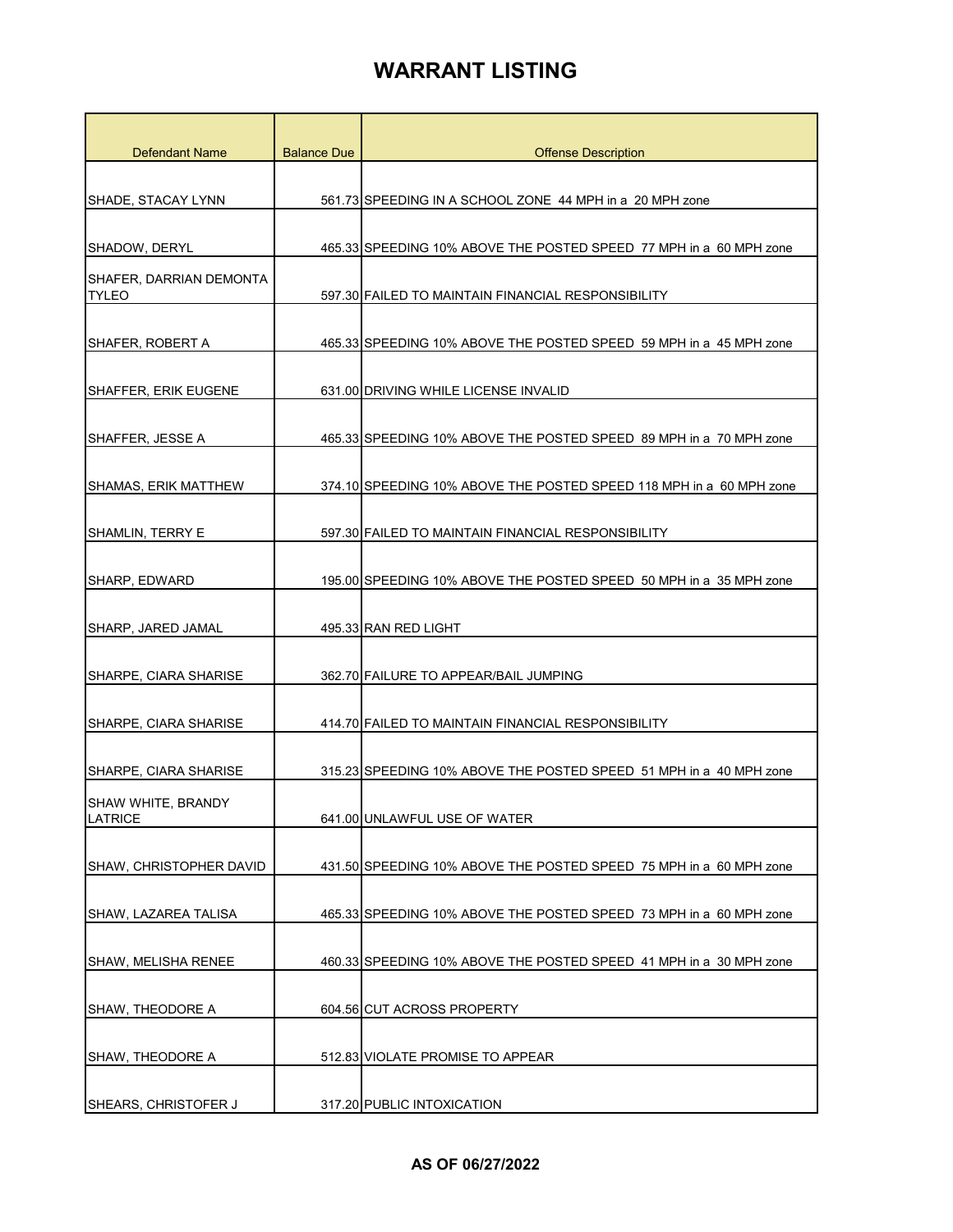| <b>Defendant Name</b>               | <b>Balance Due</b> | <b>Offense Description</b>                                         |
|-------------------------------------|--------------------|--------------------------------------------------------------------|
|                                     |                    |                                                                    |
| SHEGOG, CLIFTON CRAIG JR            |                    | 447.20 PUBLIC INTOXICATION                                         |
|                                     |                    |                                                                    |
| SHELBY, JACK JR                     |                    | 252.20 PUBLIC INTOXICATION                                         |
| SHELL, LEVERT JR                    |                    | 1,481.30 SUBSEQUENT FAILED TO MAINTAIN FINANCIALRESPONSIBILITY     |
| SHELLEY, JUSTIN DUANE               |                    | 876.80 THEFT OF PROPERTY UNDER \$50                                |
| SHELLEY, REGINALD LOUIS             |                    | 577.20 LOUD NOISE (BREACH OF THE PEACE)                            |
| SHELTON, ASHLEY NICOLE              |                    | 624.10 DRIVING WHILE LICENSE INVALID                               |
| SHELTON, ASHLEY NICOLE              |                    | 271.00 FAILURE TO APPEAR/BAIL JUMPING                              |
| SHELTON, JENNIFER M                 |                    | 695.50 FOOD WORKERS PERMIT VIOLATION                               |
| <b>SHELTON, PATRICK WADE</b>        |                    | 831.30 DRIVING WHILE LICENSE INVALID                               |
| SHEPARD, ANTHONY<br><b>STERLING</b> |                    | 512.83 SPEEDING IN A SCHOOL ZONE 38 MPH in a 25 MPH zone           |
| SHEPARD, ANTHONY<br><b>STERLING</b> |                    | 473.83 VIOLATE PROMISE TO APPEAR                                   |
| SHEPARD, BRITTANY<br><b>CHANTEL</b> |                    | 404.10 SPEEDING 10% ABOVE THE POSTED SPEED 52 MPH in a 30 MPH zone |
| SHEPARD, BRITTANY<br><b>CHANTEL</b> |                    | 351.10 NO DRIVERS LICENSE                                          |
| SHEPARD, BRITTANY<br>CHANTEL        |                    | 374.10 SPEEDING 10% ABOVE THE POSTED SPEED 43 MPH in a 30 MPH zone |
| SHEPARD, HOWARD LEWIS III           |                    | 465.33 SPEEDING 10% ABOVE THE POSTED SPEED 56 MPH in a 40 MPH zone |
| SHEPARD, RASHAD DEMONN              |                    | 2,141.00 TAMPERED WITH WATER DISTRIBUTION SYSTEM                   |
| SHEPARD, RASHAD DEMONN              |                    | 641.00 UNLAWFUL USE OF WATER                                       |
| SHEPHERD, ALLEN M III               |                    | 239.00 ALLOWED ACCUMULATION OF LITTER, TRASH OR RUBBISH            |
| SHERMAN, LAPARIS RENEE              |                    | 495.33 SPEEDING 10% ABOVE THE POSTED SPEED 84 MPH in a 60 MPH zone |
| SHERMIKAS, MARCY                    |                    | 2,811.30 ALLOWED ACCUMULATION HIGH WEEDS                           |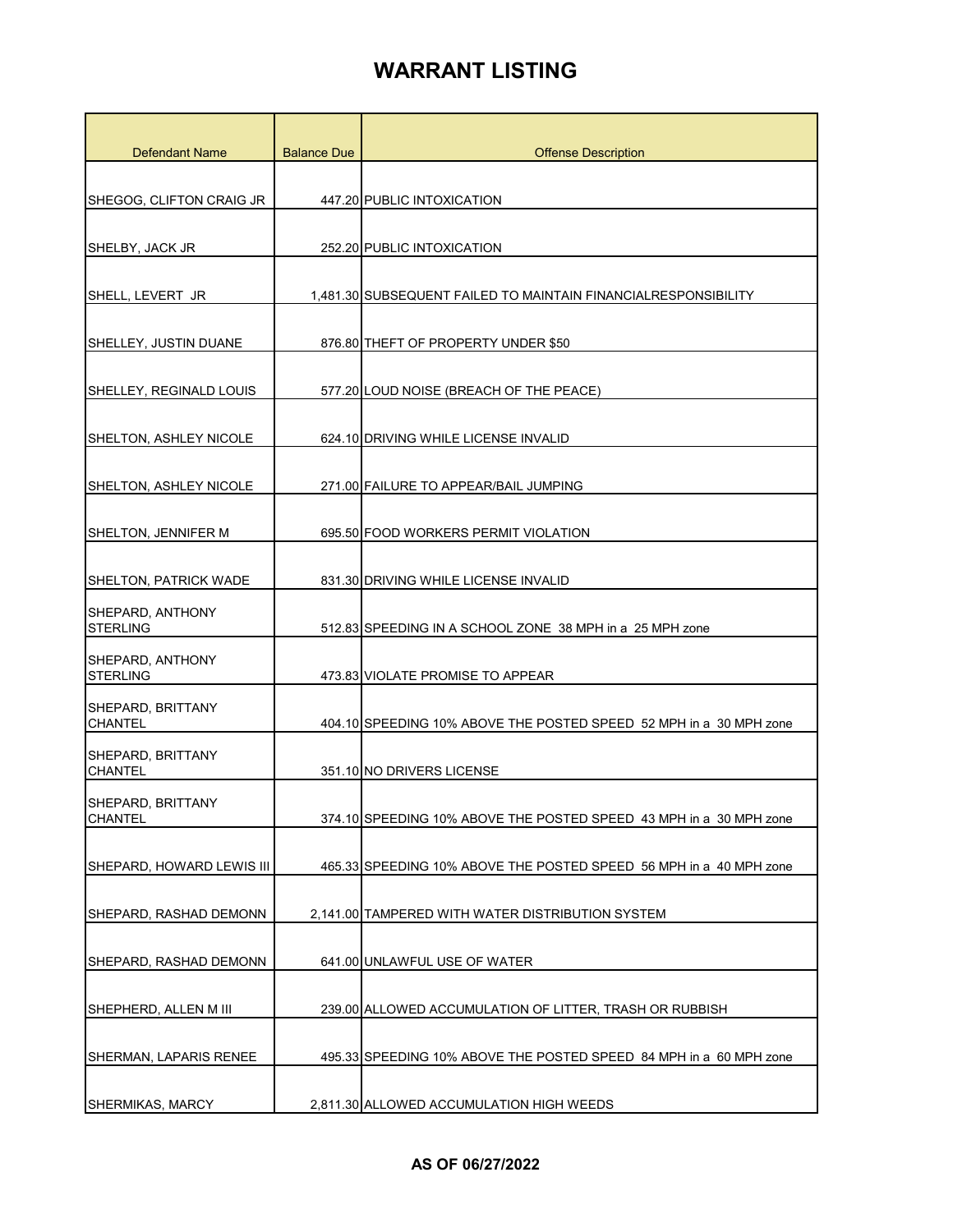| <b>Defendant Name</b>                       | <b>Balance Due</b> | <b>Offense Description</b>                                         |
|---------------------------------------------|--------------------|--------------------------------------------------------------------|
|                                             |                    |                                                                    |
| SHIELDS, CORY RAY                           |                    | 831.30 FAILED TO PROVIDE PROOF OF RABIES                           |
| SHIPMAN, KELLY JEANETTE                     |                    | 831.30 CARE OF PREMISES - SUPPLIES AND MATERIALS                   |
|                                             |                    |                                                                    |
| <b>SHIPMON, ARTHUR LEE</b>                  |                    | 831.30 DRIVING WHILE LICENSE INVALID                               |
| SHIPMON, ARTHUR LEE                         |                    | 527.83 SPEEDING IN A SCHOOL ZONE 34 MPH in a 20 MPH zone           |
| SHIPP, JACOB TIMOTHY JR                     |                    | 596.83 SPEEDING 10% ABOVE THE POSTED SPEED 56 MPH in a 40 MPH zone |
| SHIRENKOV, MONICA                           |                    | 597.30 FAILED TO MAINTAIN FINANCIAL RESPONSIBILITY                 |
| SHIVERS, BRENNETH R                         |                    | 465.33 SPEEDING 10% ABOVE THE POSTED SPEED 46 MPH in a 30 MPH zone |
| SHOEN, MISTY D                              |                    | 830.70 UNLAWFUL USE OF WATER                                       |
| SHRIVER, THOMAS MICHAEL                     |                    | 2,811.30 TAMPERED WITH WATER DISTRIBUTION SYSTEM                   |
| SIEBER, NELDA ARLENE                        |                    | 234.00 SPEEDING 10% ABOVE THE POSTED SPEED 58 MPH in a 45 MPH zone |
| SIFUENTES ORTEGA, ELOY                      |                    | 274.10 SPEEDING 10% ABOVE THE POSTED SPEED 69 MPH in a 55 MPH zone |
| SIFUENTES ORTEGA, ELOY                      |                    | 271.10 NO DRIVERS LICENSE                                          |
| <b>SILAS, CHRISTOPHER</b><br><b>DEMETRI</b> |                    | 636.30 FAILED TO MAINTAIN FINANCIAL RESPONSIBILITY                 |
| SILIEZAR, ADOLFO ENRIQUE                    |                    | 465.33 SPEEDING 10% ABOVE THE POSTED SPEED 50 MPH in a 35 MPH zone |
| SILOTI, TIMOTHY EVERETT                     |                    | 293.80 EXPIRED REGISTRATION                                        |
| <b>SILOTI. TIMOTHY EVERETT</b>              |                    | 434.33 SPEEDING 10% ABOVE THE POSTED SPEED 46 MPH in a 30 MPH zone |
| SILVA, JAVIER E                             |                    | 465.33 SPEEDING 10% ABOVE THE POSTED SPEED 80 MPH in a 60 MPH zone |
| SILVA, KELLY JEANETTE                       |                    | 831.30 UNLAWFUL USE OF WATER                                       |
| SILVA, MARTIN ANTHONY                       |                    | 839.80 FAILURE TO APPEAR/BAIL JUMPING                              |
| SILVA, MARTIN ANTHONY                       |                    | 846.30 PUBLIC INTOXICATION                                         |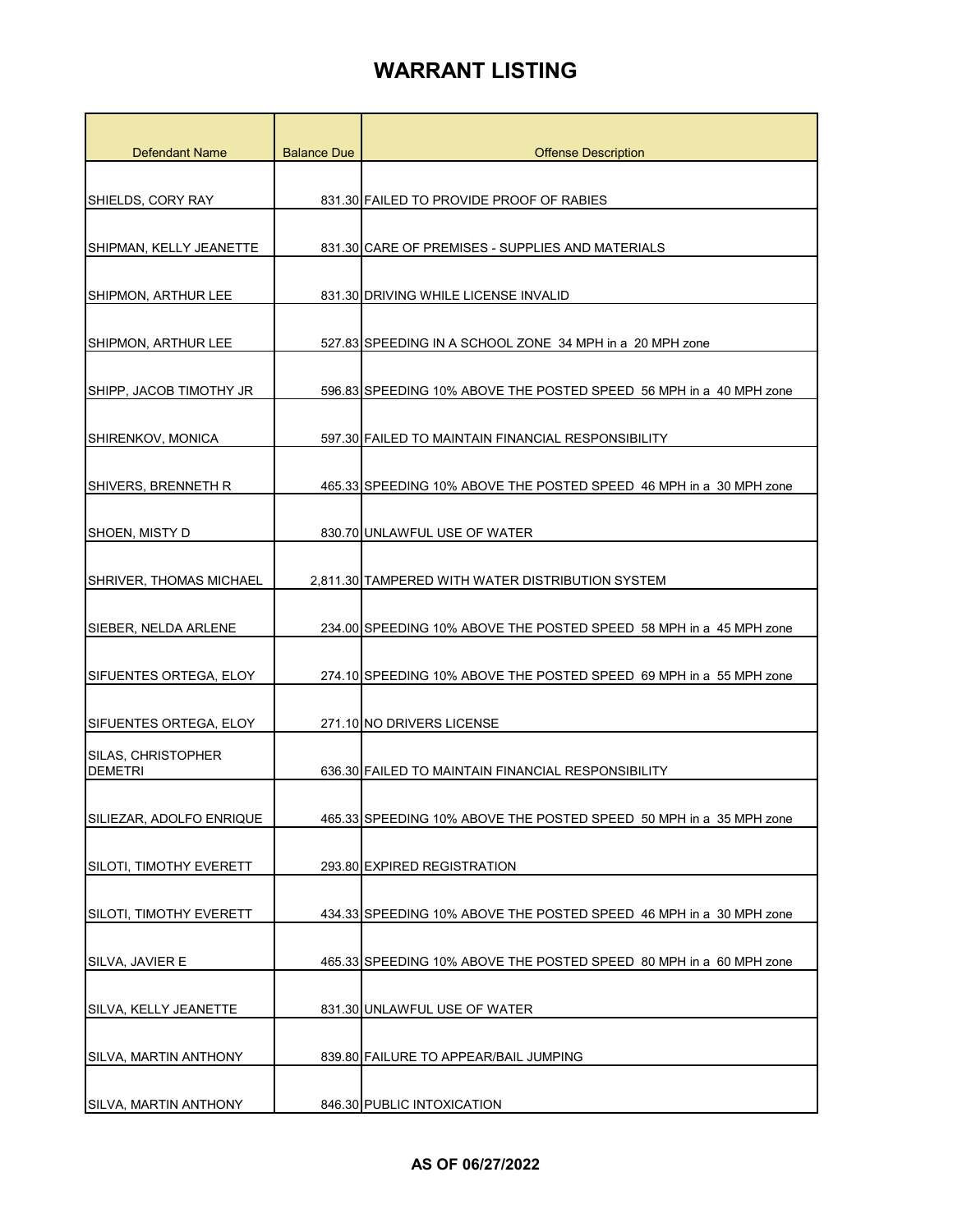| <b>Defendant Name</b>                    | <b>Balance Due</b> | <b>Offense Description</b>                                              |
|------------------------------------------|--------------------|-------------------------------------------------------------------------|
|                                          |                    |                                                                         |
| SIMMONS, AARON KEITH                     |                    | 654.10 DRIVING WHILE LICENSE INVALID                                    |
|                                          |                    |                                                                         |
| SIMMONS, AARON KEITH                     |                    | 800.80 FAILURE TO APPEAR/BAIL JUMPING                                   |
| SIMMONS, DARANTE M                       |                    | 536.83 SPEEDING IN A SCHOOL ZONE 29 MPH in a 20 MPH zone                |
| SIMMONS, DYSALYNE APRIL<br><b>DESHAE</b> |                    | 597.30 FAILED TO MAINTAIN FINANCIAL RESPONSIBILITY                      |
| SIMMONS, JOSHUA JONANE                   |                    | 671.10 DRIVING WHILE LICENSE INVALID                                    |
|                                          |                    |                                                                         |
| SIMMONS, JOSHUA JONANE                   |                    | 424.10 TURNED RIGHT TOO WIDE                                            |
| SIMMONS, SHALONDA<br><b>KATRICE</b>      |                    | 323.57 FAILED TO YIELD ROW TURNING LEFT                                 |
| SIMMONS, SHALONDA<br><b>KATRICE</b>      |                    | 878.93 DRIVING WHILE LICENSE INVALID                                    |
| SIMMONS, TASHA NICOLE                    |                    | 252.33 NO DRIVERS LICENSE                                               |
| SIMMONS, TASHA NICOLE                    |                    | 486.20 FAILED TO MAINTAIN FINANCIAL RESPONSIBILITY                      |
| SIMMONS, TASHA NICOLE                    |                    | 392.73 SPEEDING 10% ABOVE THE POSTED SPEED 43 MPH in a 30 MPH zone      |
| SIMMS, STEVEN MAURICE JR                 |                    | 855.30 PUBLIC INTOXICATION                                              |
| SIMON, JOHN EARL                         |                    | 221.00 FAILED TO PROVIDE PROOF OF RABIES                                |
| SIMON, JOHN EARL                         |                    | 221.00 FAILED TO PROVIDE PROOF OF MICRO-CHIP                            |
| SIMPSON, AJUNEE L                        |                    | UNRESTRAINED CHILD UNDER 8 YEARS OF AGEOR UNDER 4 FT 9<br>530.33 INCHES |
| SIMPSON, AMBER D                         |                    | 262.73 SPEEDING 10% ABOVE THE POSTED SPEED 41 MPH in a 30 MPH zone      |
| SIMPSON, DESMOND L                       |                    | 465.33 RAN / DISREGARDED STOP SIGN                                      |
| SIMPSON, DONALD LEE                      |                    | 426.36 SPEEDING 10% ABOVE THE POSTED SPEED 52 MPH in a 35 MPH zone      |
| SIMS, ASHLEY RENEE                       |                    | 651.30 FAILED TO MAINTAIN FINANCIAL RESPONSIBILITY                      |
| SIMS, ASHLEY RENEE                       |                    | 2,859.33 FAILED TO YIELD ROW ACCIDENT W/BODILY INJURY                   |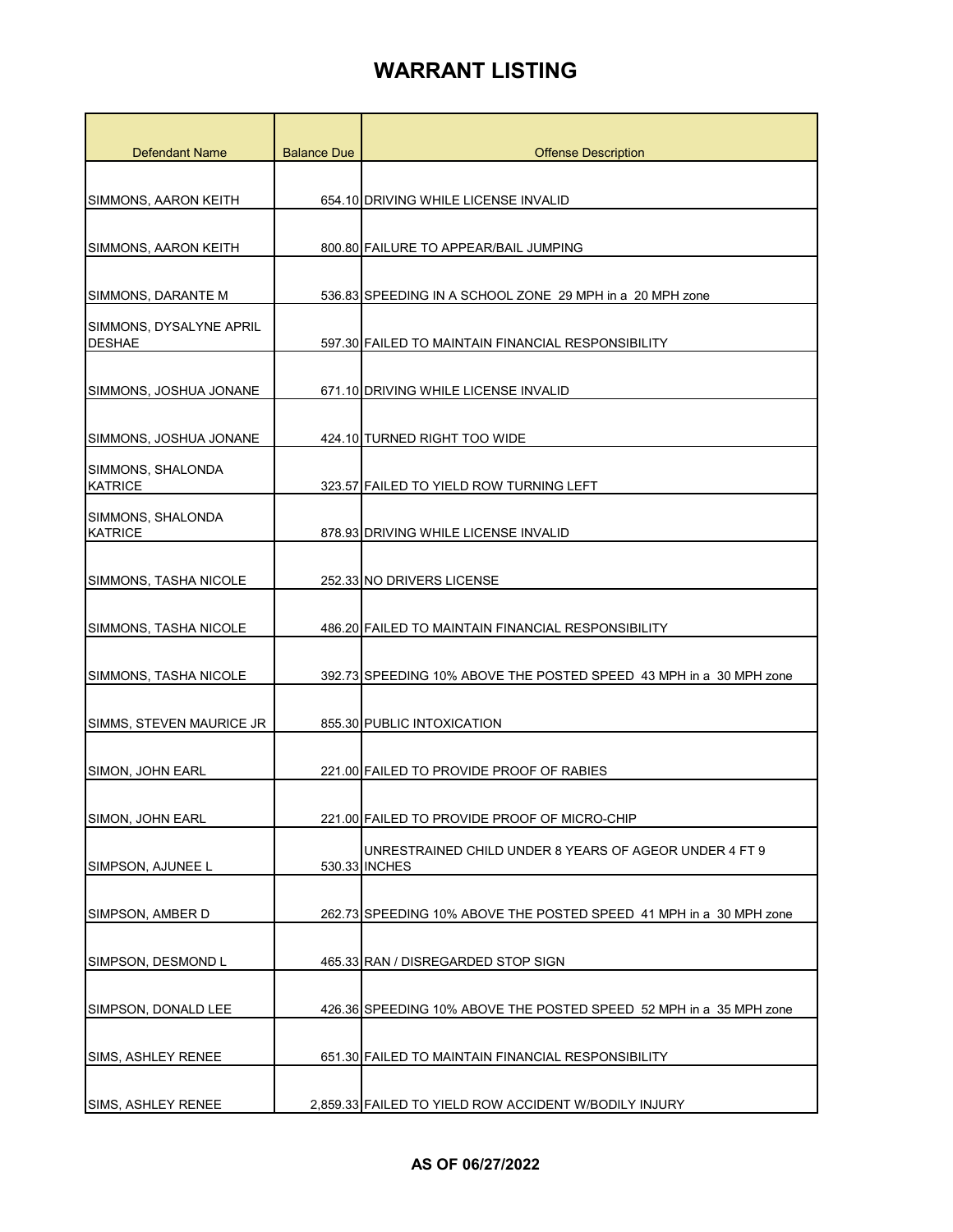| <b>Defendant Name</b>                        | <b>Balance Due</b> | <b>Offense Description</b>                                         |
|----------------------------------------------|--------------------|--------------------------------------------------------------------|
|                                              |                    |                                                                    |
| SIMS, DARIUS DEJOHN                          |                    | 384.00 SPEEDING 10% ABOVE THE POSTED SPEED 63 MPH in a 35 MPH zone |
|                                              |                    |                                                                    |
| SIMS, WALTER JAMES                           |                    | 627.30 FAILED TO MAINTAIN FINANCIAL RESPONSIBILITY                 |
| SINGLETERRY, ANDRE                           |                    |                                                                    |
| LAMAR JR                                     |                    | 429.00 FAILED TO MAINTAIN FINANCIAL RESPONSIBILITY                 |
|                                              |                    |                                                                    |
| SIRON, KENNETTE ROME                         |                    | 465.33 SPEEDING 10% ABOVE THE POSTED SPEED 88 MPH in a 60 MPH zone |
|                                              |                    |                                                                    |
| SISLER, WILLIAM F                            |                    | 495.33 RAN RED LIGHT                                               |
| SKAGGS, CHRISTINA JANE                       |                    | 449.80 FAILED TO MAINTAIN FINANCIAL RESPONSIBILITY                 |
|                                              |                    |                                                                    |
| SKELTON, JOHN DAVID                          |                    | 841.30 UNLAWFUL USE OF WATER                                       |
|                                              |                    |                                                                    |
| <b>SLAVEN, TIMOTHY LEE</b>                   |                    | 402.43 NO DRIVERS LICENSE                                          |
|                                              |                    |                                                                    |
| SLOAN, JAWAN DESHAY                          |                    | 707.20 LOUD NOISE (BREACH OF THE PEACE)                            |
|                                              |                    |                                                                    |
| SLOAN, ROSALEE ANN                           |                    | 815.80 UNLAWFUL USE OF WATER                                       |
| <b>SLOCUM, MICHAEL</b><br><b>CHRISTOPHER</b> |                    | 279.50 CONSUMPTION OF ALCOHOL BY MINOR                             |
|                                              |                    |                                                                    |
| SMALLEY, JOHN MARQUETTE                      |                    | 447.20 OPEN CONTAINER MOTOR VEHICLE - PASSENGER                    |
|                                              |                    |                                                                    |
| ISMIKLE. SHANE DARAY                         |                    | 279.10 FAILED TO YIELD ROW FROM PVT RD, DR, ALLEY, BLDG            |
|                                              |                    |                                                                    |
| SMIKLE, SHANE DARAY                          |                    | 646.10 DRIVING WHILE LICENSE INVALID                               |
|                                              |                    |                                                                    |
| SMIKLE, SHANE DARAY                          |                    | 346.00 FAILED TO MAINTAIN FINANCIAL RESPONSIBILITY                 |
| SMITH DAWSON, LASHONDA                       |                    | 495.33 SPEEDING 10% ABOVE THE POSTED SPEED 56 MPH in a 45 MPH zone |
|                                              |                    |                                                                    |
| SMITH MCLEMORE, TRICIA<br>LEA                |                    | 395.20 LOUD NOISE (BREACH OF THE PEACE)                            |
|                                              |                    |                                                                    |
| SMITH, ALAN WAYNE                            |                    | 373.23 FAILED TO MAINTAIN FINANCIAL RESPONSIBILITY                 |
| SMITH, ALEX JONATHAN                         |                    |                                                                    |
| <b>CONNIS</b>                                |                    | 465.33 SPEEDING 10% ABOVE THE POSTED SPEED 85 MPH in a 60 MPH zone |
|                                              |                    |                                                                    |
| SMITH, ANDRE ANTONIO                         |                    | 504.33 SPEEDING 10% ABOVE THE POSTED SPEED 75 MPH in a 60 MPH zone |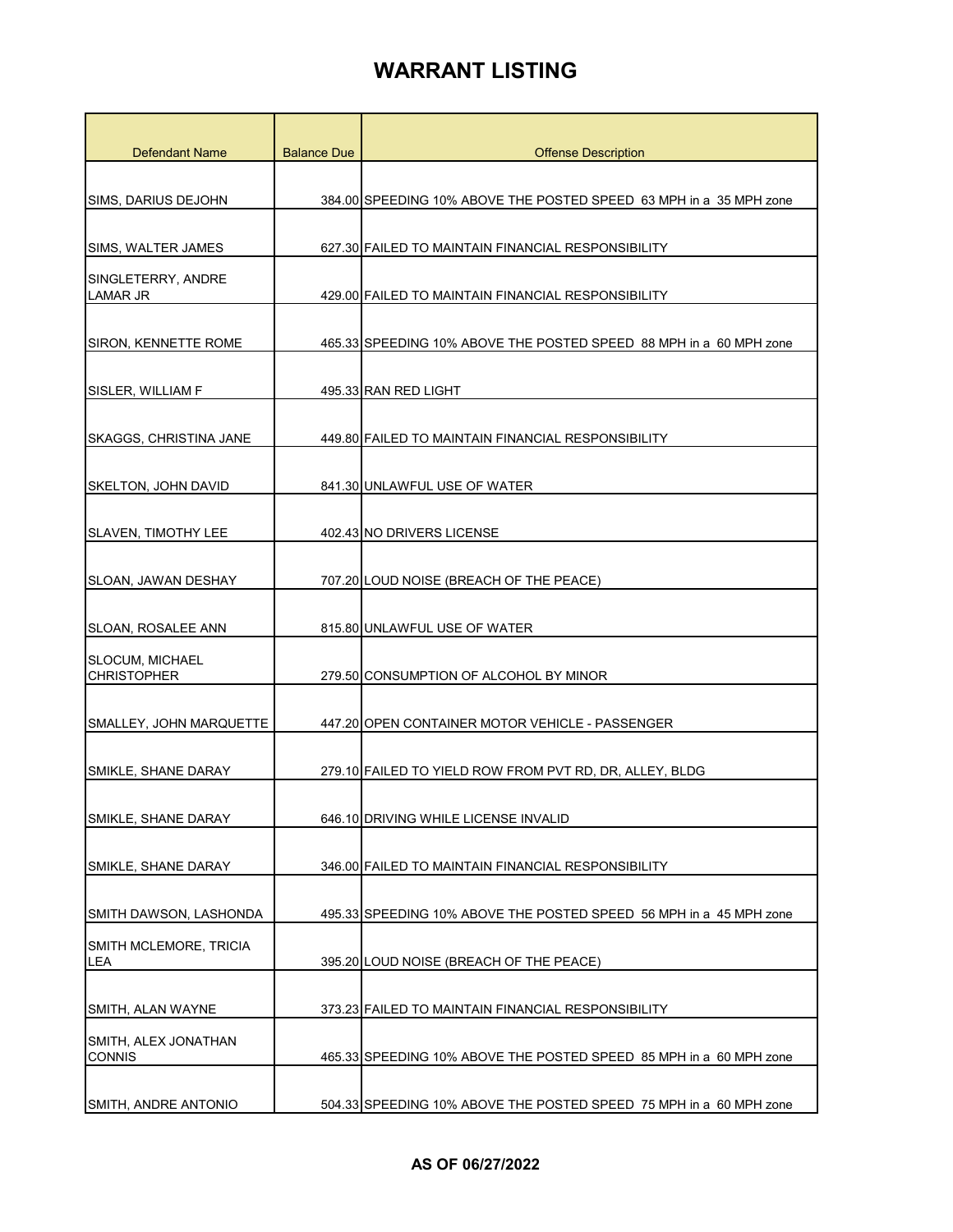| <b>Defendant Name</b>               | <b>Balance Due</b> | <b>Offense Description</b>                                         |
|-------------------------------------|--------------------|--------------------------------------------------------------------|
|                                     |                    |                                                                    |
| SMITH, ANTHONY MAURICE              |                    | 477.83 FAILED TO YIELD ROW TURNING LEFT                            |
| SMITH, ARMAUND DONDRE               |                    | 495.33 SPEEDING 10% ABOVE THE POSTED SPEED 92 MPH in a 60 MPH zone |
| SMITH, ARTHUR HJ JR                 |                    | 800.80 FAILURE TO APPEAR/BAIL JUMPING                              |
| SMITH, ARTHUR HJ JR                 |                    | 417.30 NO DRIVERS LICENSE                                          |
| SMITH, ARTHUR HJ JR                 |                    | 460.33 SPEEDING 10% ABOVE THE POSTED SPEED 54 MPH in a 40 MPH zone |
| SMITH, ARTHUR HJ JR                 |                    | 417.30 NO DRIVERS LICENSE                                          |
| SMITH, ARTHUR HJ JR                 |                    | 720.33 SPEEDING 10% ABOVE THE POSTED SPEED 78 MPH in a 55 MPH zone |
| SMITH, ASHLEY LA TWAN               |                    | 284.83 NO DRIVERS LICENSE                                          |
| SMITH, ASHLEY LA TWAN               |                    | 327.73 SPEEDING 10% ABOVE THE POSTED SPEED 73 MPH in a 60 MPH zone |
| SMITH, BRITTANY SADI                |                    | 465.33 SPEEDING 10% ABOVE THE POSTED SPEED 42 MPH in a 30 MPH zone |
| SMITH, BROOKS J                     |                    | 1,011.60 THEFT OF PROPERTY UNDER \$50                              |
| SMITH, BROOKS J                     |                    | 839.80 FAILURE TO APPEAR/BAIL JUMPING                              |
| <b>SMITH, CASEY ELLIS</b>           |                    | 317.20 PUBLIC INTOXICATION                                         |
| SMITH, CHARLES ANTHONY<br><b>JR</b> |                    | 597.30 FAILED TO MAINTAIN FINANCIAL RESPONSIBILITY                 |
| SMITH, DEANGELO T                   |                    | 597.30 FAILED TO MAINTAIN FINANCIAL RESPONSIBILITY                 |
| SMITH, DESIREE MONIQUE              |                    | 497.83 SPEEDING IN A SCHOOL ZONE 34 MPH in a 25 MPH zone           |
| SMITH, DILLON THOMAS                |                    | 321.83 SPEEDING 10% ABOVE THE POSTED SPEED 43 MPH in a 30 MPH zone |
| SMITH, ERIC CORNEALOUS              |                    | 465.33 FAILED TO CONTROL SPEED                                     |
| SMITH, ERIC MANSEL                  |                    | 504.33 SPEEDING 10% ABOVE THE POSTED SPEED 52 MPH in a 35 MPH zone |
| SMITH, GARAD WOLFGANG               |                    | 401.70 OPERATED A VEHICLE WITH DEFECTIVE TAIL LAMP(S)              |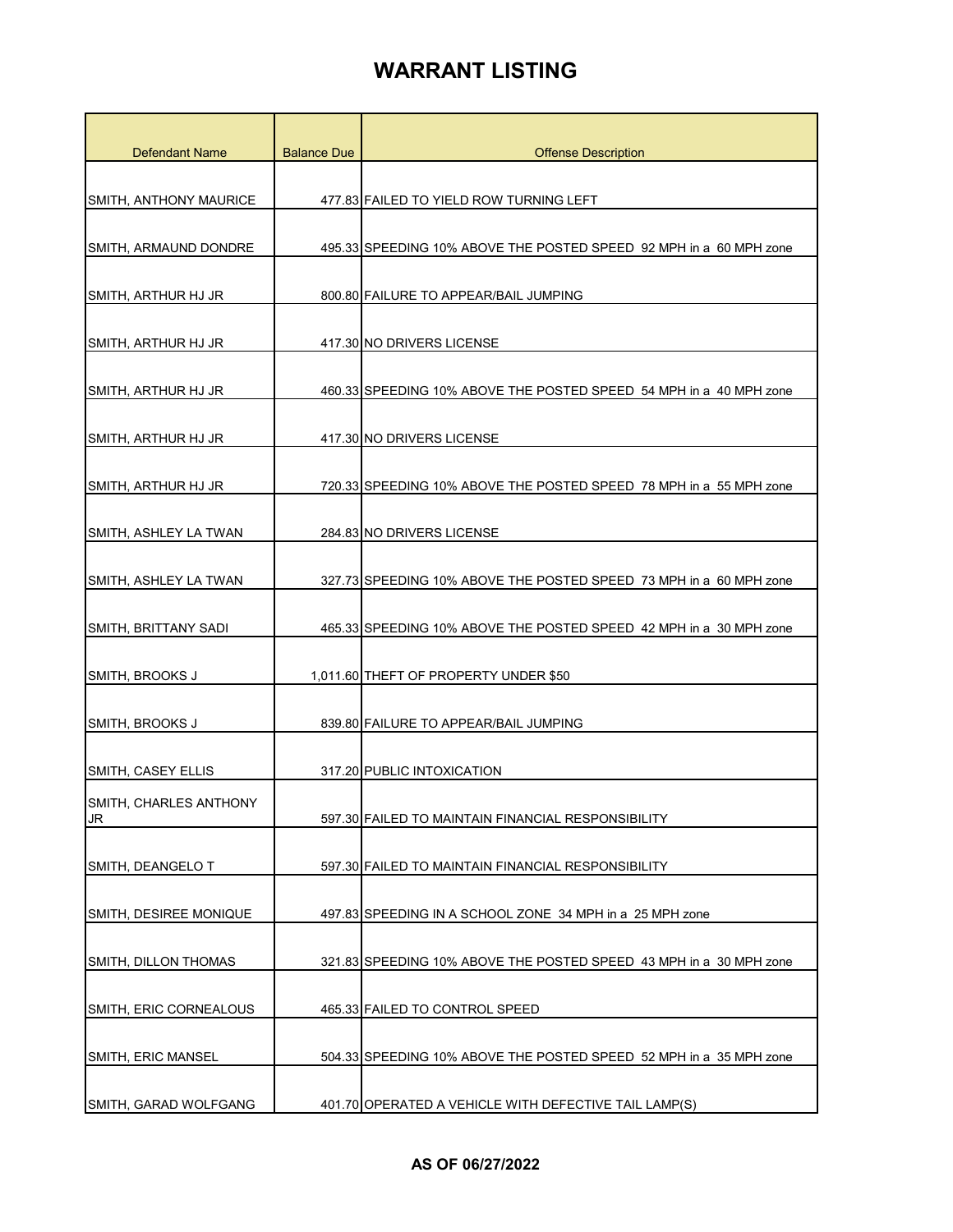| <b>Defendant Name</b>                 | <b>Balance Due</b> | <b>Offense Description</b>                                         |
|---------------------------------------|--------------------|--------------------------------------------------------------------|
|                                       |                    |                                                                    |
| SMITH, GARAD WOLFGANG                 |                    | 822.43 DRIVING WHILE LICENSE INVALID                               |
| SMITH, GARY RANDELL                   |                    | 274.10 SPEEDING 10% ABOVE THE POSTED SPEED 75 MPH in a 60 MPH zone |
|                                       |                    |                                                                    |
| SMITH, GARY RANDELL                   |                    | 306.00 VIOLATE PROMISE TO APPEAR                                   |
| SMITH, GARY RANDELL                   |                    | 299.10 SPEEDING 10% ABOVE THE POSTED SPEED 77 MPH in a 60 MPH zone |
| SMITH, GARY RANDELL                   |                    | 316.00 VIOLATE PROMISE TO APPEAR                                   |
| SMITH, GEROLD                         |                    | 870.30 CARE OF PREMISES - SUPPLIES AND MATERIALS                   |
| SMITH, HUNTER KYLE                    |                    | 792.30 PUBLIC INTOXICATION                                         |
| SMITH, JOHNATHAN E                    |                    | 635.70 ILLEGAL SMOKING PRODUCTS                                    |
| SMITH, JOSHUA DAVID                   |                    | 366.73 SPEEDING 10% ABOVE THE POSTED SPEED 41 MPH in a 30 MPH zone |
| SMITH, JUSTIN NILE                    |                    | 830.70 CARE OF PREMISES                                            |
| SMITH, JUSTIN NILE                    |                    | 512.20 LOUD NOISE (BREACH OF THE PEACE)                            |
| SMITH, KHARON SHYHEIM                 |                    | 616.00 FAILURE TO APPEAR/BAIL JUMPING                              |
| SMITH, KRISTAL KORI                   |                    | 621.00 THEFT OF PROPERTY UNDER \$100                               |
| SMITH, L SEDRIC ERNDRAY               |                    | 731.20 LOUD NOISE (BREACH OF THE PEACE)                            |
| SMITH, LARRY DALE                     |                    | 2,811.30 PLUMBING HAZARD                                           |
| SMITH, LATAVIUS DEVON                 |                    | 858.83 DRIVING UNDER THE INFLUENCE - MINOR                         |
| SMITH, LATOYA YOLANDA<br><b>SHARA</b> |                    | 620.30 FAILED TO MAINTAIN FINANCIAL RESPONSIBILITY                 |
| SMITH, LAUREN ANGEL                   |                    | 591.00 FAILURE TO APPEAR/BAIL JUMPING                              |
| SMITH, LAUREN ANGEL                   |                    | 379.10 SPEEDING 10% ABOVE THE POSTED SPEED 52 MPH in a 30 MPH zone |
| SMITH, LAUREN ANGEL                   |                    | 374.10 VIOLATE PROMISE TO APPEAR                                   |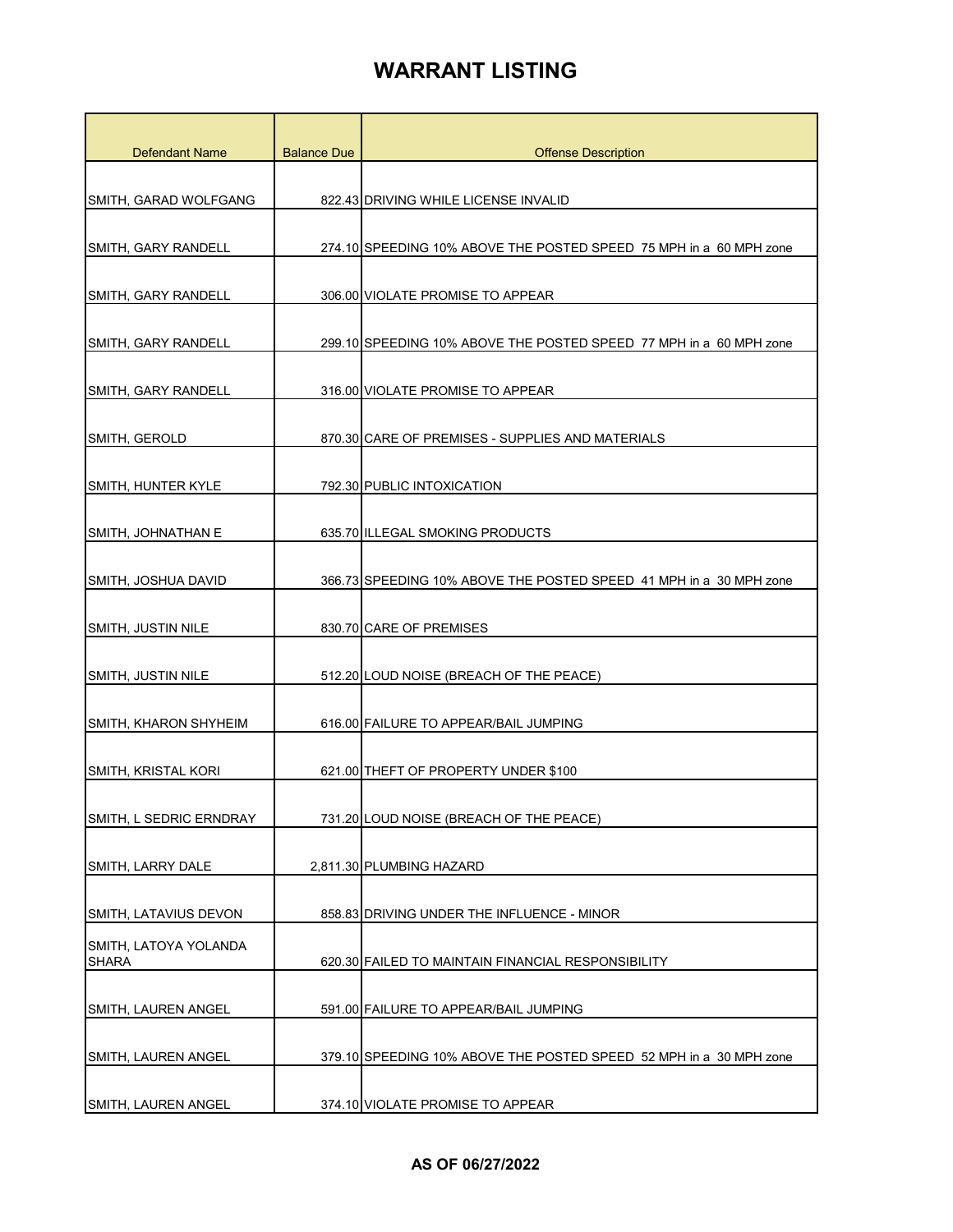| <b>Defendant Name</b>         | <b>Balance Due</b> | <b>Offense Description</b>                                         |
|-------------------------------|--------------------|--------------------------------------------------------------------|
|                               |                    |                                                                    |
| SMITH, LAUREN ANGEL           |                    | 341.00 FAILED TO PROVIDE PROOF OF RABIES                           |
| SMITH, LAUREN ANGEL           |                    | 341.00 FAILED TO STERILIZE ANIMAL (ADOPTION CONTRACT)              |
|                               |                    |                                                                    |
| SMITH, LONNIE C               |                    | 327.73 SPEEDING 10% ABOVE THE POSTED SPEED 75 MPH in a 60 MPH zone |
| SMITH, MEASHA VINNEA          |                    | 465.33 SPEEDING 10% ABOVE THE POSTED SPEED 51 MPH in a 40 MPH zone |
| SMITH, MICHAEL                |                    | 497.83 VIOLATE PROMISE TO APPEAR                                   |
| SMITH, MICHAEL A JR           |                    | 681.20 LOUD NOISE (BREACH OF THE PEACE)                            |
| SMITH, MINDI LANE             |                    | 627.30 FAILED TO MAINTAIN FINANCIAL RESPONSIBILITY                 |
| SMITH, ORLANDO WILLIAM        |                    | 497.83 SPEEDING IN A SCHOOL ZONE 48 MPH in a 20 MPH zone           |
| SMITH, PATRICK DESHAWN        |                    | 547.33 SPEEDING 10% ABOVE THE POSTED SPEED 50 MPH in a 30 MPH zone |
|                               |                    |                                                                    |
| SMITH, RAVEN SHALISE          |                    | 536.83 SPEEDING IN A SCHOOL ZONE 38 MPH in a 25 MPH zone           |
| SMITH, RICHARD A              |                    | 792.30 DRIVING WHILE LICENSE INVALID                               |
| SMITH, SHANNON ANDRE          |                    | 815.80 FAILURE TO APPEAR/BAIL JUMPING                              |
| SMITH, SHANNON ANDRE          |                    | 621.00 VIOLATED PARK CURFEW                                        |
| SMITH, SHAVONNE LINEA         |                    | 676.00 THEFT OF PROPERTY UNDER \$50                                |
| <b>SMITH, SHERICA MONIQUE</b> |                    | 465.33 SPEEDING 10% ABOVE THE POSTED SPEED 72 MPH in a 60 MPH zone |
| SMITH, XAVIER R               |                    | 495.33 FAILED TO STOP AT DESIGNATED POINT STOPYEILD                |
|                               |                    |                                                                    |
| SNELL, DESHAWN LAMAR          |                    | 604.56 SPEEDING 10% ABOVE THE POSTED SPEED 76 MPH in a 55 MPH zone |
| SNELL, DESHAWN LAMAR          |                    | 604.56 SPEEDING 10% ABOVE THE POSTED SPEED 53 MPH in a 30 MPH zone |
| SNELL, DESHAWN LAMAR          |                    | 604.56 FAILED TO SIGNAL INTENT TO TURN                             |
| SNELL, DESHAWN LAMAR          |                    | 771.60 FAILED TO MAINTAIN FINANCIAL RESPONSIBILITY                 |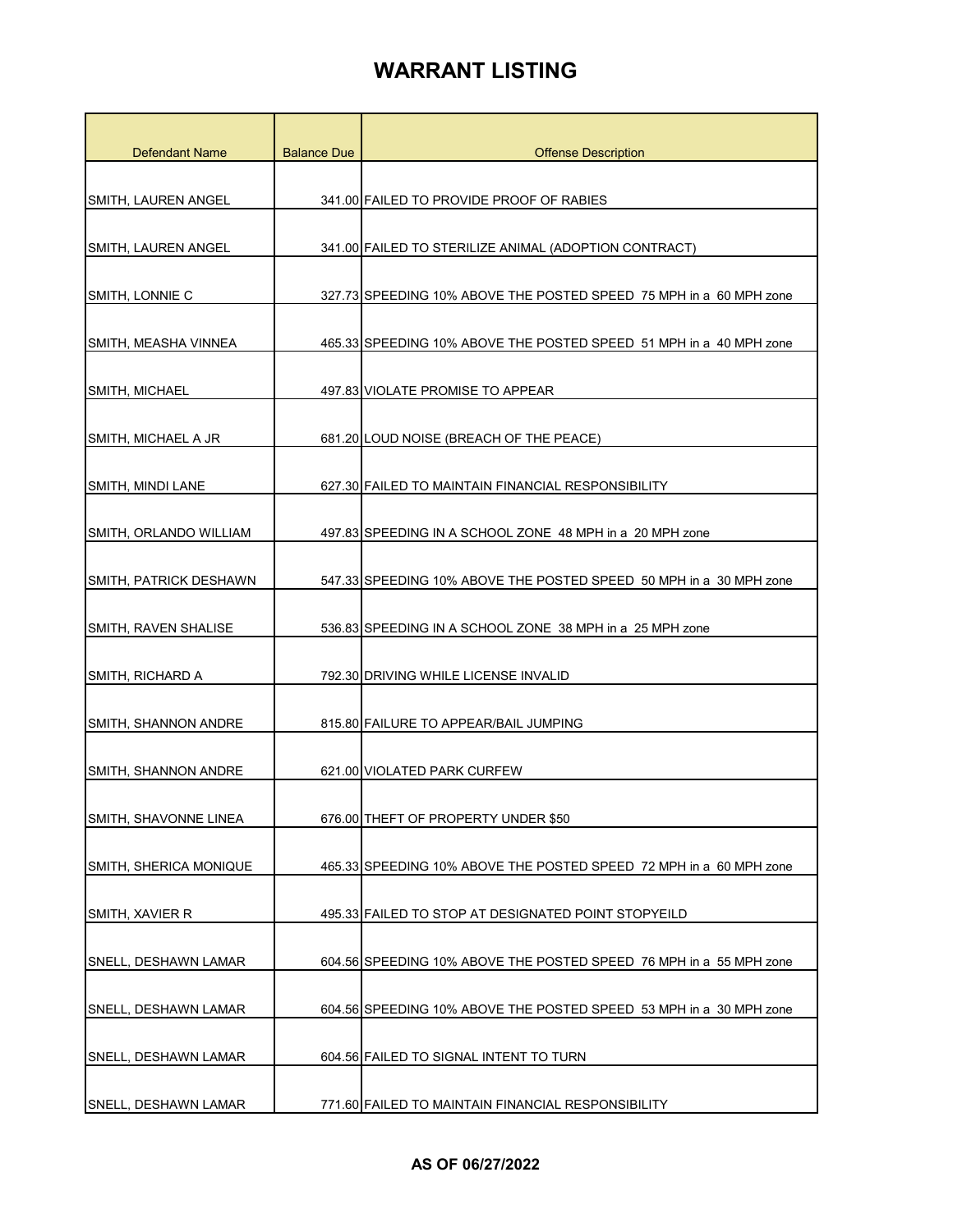| <b>Defendant Name</b>     | <b>Balance Due</b> | <b>Offense Description</b>                                         |
|---------------------------|--------------------|--------------------------------------------------------------------|
|                           |                    |                                                                    |
| SNELL, DESHAWN LAMAR      |                    | 604.56 SPEEDING 10% ABOVE THE POSTED SPEED 77 MPH in a 60 MPH zone |
|                           |                    |                                                                    |
| SNELL, DESHAWN LAMAR      |                    | 771.60 FAILED TO MAINTAIN FINANCIAL RESPONSIBILITY                 |
| SNELL, DESHAWN LAMAR      |                    | 531.70 NO DRIVERS LICENSE                                          |
|                           |                    |                                                                    |
| <b>SNELL, ERIC JERARD</b> |                    | 2,781.30 TAMPERED WITH WATER DISTRIBUTION SYSTEM                   |
|                           |                    |                                                                    |
| SNIPE, MICAH M            |                    | 465.33 SPEEDING 10% ABOVE THE POSTED SPEED 63 MPH in a 45 MPH zone |
|                           |                    |                                                                    |
| SNYDER, ADRIAN            |                    | 327.73 SPEEDING 10% ABOVE THE POSTED SPEED 41 MPH in a 30 MPH zone |
| <b>SNYDER, BROKLYN</b>    |                    | 792.30 THEFT OF PROPERTY UNDER \$100                               |
|                           |                    |                                                                    |
| SOLOMON, DYANA MARIA      |                    | 334.10 EXPIRED OR NO MOTOR VEHICLE INSPECTION                      |
|                           |                    |                                                                    |
| SOLOMON, DYANA MARIA      |                    | 334.23 SPEEDING 10% ABOVE THE POSTED SPEED 45 MPH in a 30 MPH zone |
| SOLOZANO, JOHN            |                    | 284.70 PUBLIC INTOXICATION                                         |
|                           |                    |                                                                    |
| SOLOZANO, JOHN            |                    | 317.20 PUBLIC INTOXICATION                                         |
|                           |                    |                                                                    |
| SORROW, BILLIE LOUISE     |                    | 831.30 UNLAWFUL USE OF WATER                                       |
| SOTO JIMENEZ, MISAEL      |                    | 785.80 UNLAWFUL USE OF WATER                                       |
|                           |                    |                                                                    |
| SOTO, ANGEL LUIS JR       |                    | 369.10 VIOLATE PROMISE TO APPEAR                                   |
|                           |                    |                                                                    |
| SOTO, JOSE A              |                    | 392.70 FAILURE TO APPEAR/BAIL JUMPING                              |
| SOTO, JOSE A              | 522.73 BELT        | OPERATOR ALLOW CHILD (8-16) TO RIDE UNSECURED BY A SAFETY          |
|                           |                    | OPERATOR ALLOW CHILD (8-16) TO RIDE UNSECURED BY A SAFETY          |
| SOTO, JOSE A              | 522.73 BELT        |                                                                    |
|                           |                    |                                                                    |
| SOTO, JOSE A              |                    | 282.33 NO DRIVERS LICENSE                                          |
| SOTO, NICHOLE M           |                    | 1,011.60 FAILED TO PROVIDE PROOF OF RABIES                         |
|                           |                    |                                                                    |
| SOTO, NICHOLE M           |                    | 955.60 FAILED TO STERILIZE ANIMAL (ADOPTION CONTRACT)              |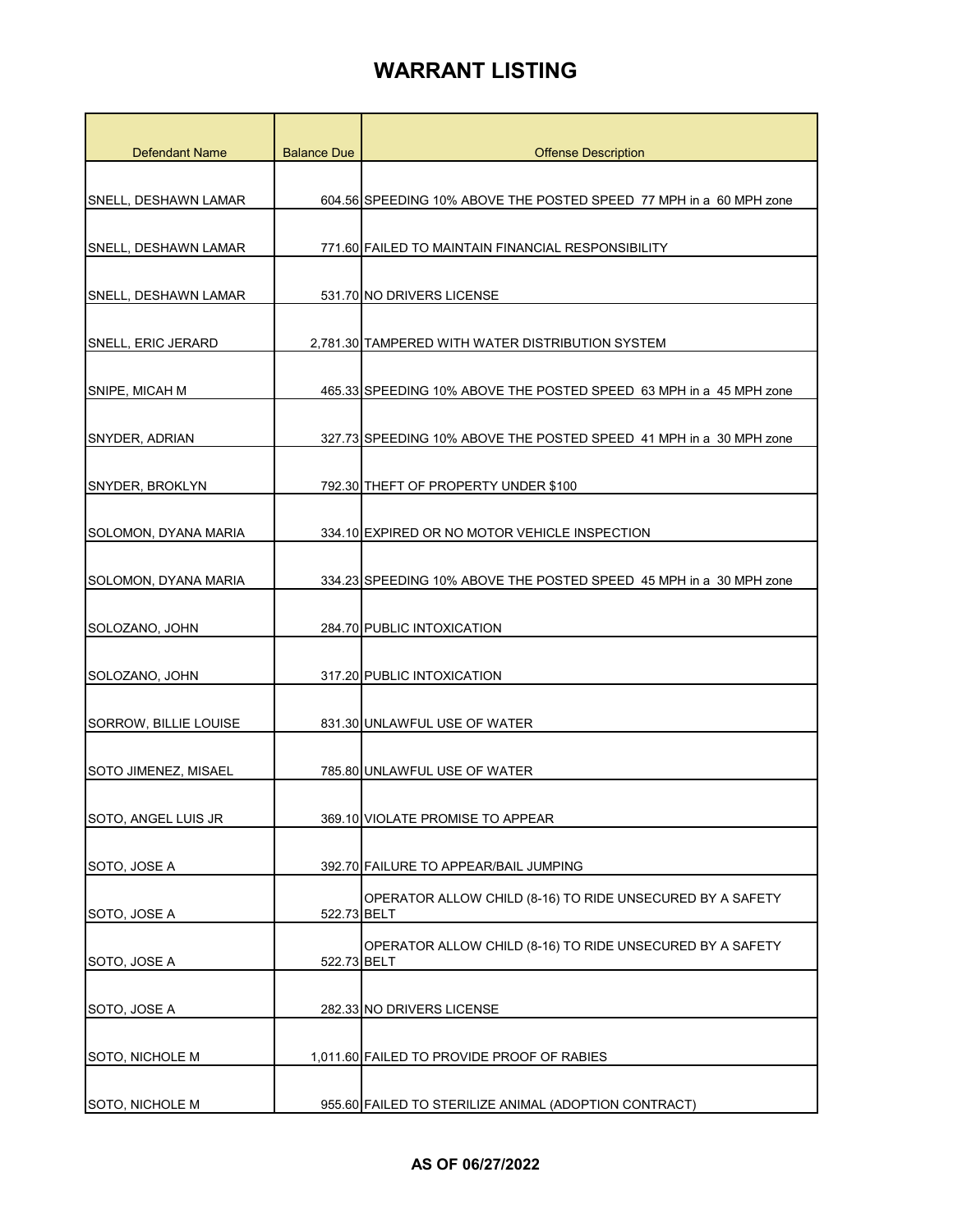| Defendant Name                          | <b>Balance Due</b> | <b>Offense Description</b>                                         |
|-----------------------------------------|--------------------|--------------------------------------------------------------------|
| SOTOMAYOR GRAY, JESSICA<br><b>MARIA</b> |                    | 830.70 UNLAWFUL USE OF WATER                                       |
| SOUTHER, DAVID CRAIG                    |                    | 306.00 VIOLATE PROMISE TO APPEAR                                   |
| <b>SPANN, ANTHONY CARROLL</b>           |                    | 497.83 VIOLATE PROMISE TO APPEAR                                   |
| SPEARS, TONY LAWRENCE<br>JR             |                    | 642.20 LOUD NOISE (BREACH OF THE PEACE)                            |
| <b>SPEARS, TONY LAWRENCE</b><br>JR      |                    | 772.20 LOUD NOISE (BREACH OF THE PEACE)                            |
| SPEARS, TONY LAWRENCE<br>JR             |                    | 772.20 LOUD NOISE (BREACH OF THE PEACE)                            |
| SPEED, RONNIE                           |                    | 831.30 FAILURE TO APPEAR/BAIL JUMPING                              |
| SPENCER, CORY VERNON                    |                    | 822.43 DRIVING WHILE LICENSE INVALID                               |
| SPENCER, JAMES                          |                    | 536.83 SPEEDING IN A SCHOOL ZONE 37 MPH in a 25 MPH zone           |
| SPENCER, JEREMY LAMONT                  |                    | 792.30 PUBLIC INTOXICATION                                         |
| SPENCER, KEOLANI ANN                    |                    | 792.30 DRIVING WHILE LICENSE INVALID                               |
| SPENCER, KEONDRE<br><b>ANTWON</b>       |                    | 597.30 FAILED TO MAINTAIN FINANCIAL RESPONSIBILITY                 |
| SPILLER, VORIS EARL SR                  |                    | 732.50 INTERFERRED OR OBSTRUCTED AN OFFICER OFTHE CITY             |
| SPILLERS, TINA LYNN                     |                    | 213.33 DRIVING WHILE LICENSE INVALID                               |
| SPINK, KAYLAN SHEA                      |                    | 495.33 SPEEDING 10% ABOVE THE POSTED SPEED 92 MPH in a 60 MPH zone |
| SPITLER, BENJAMIN BURTON                |                    | 686.00 THEFT OF PROPERTY UNDER \$50                                |
| SPOONER, OMAR SEQUOIA                   |                    | 651.00 FAILED TO PROVIDE PROOF OF RABIES                           |
| SPRAGLIN, ALICE FAYE                    |                    | 635.70 UNLAWFUL USE OF WATER                                       |
| SPRAGLIN, ALICE FAYE                    |                    | 765.70 UNLAWFUL USE OF WATER                                       |
| SPRIGGS, SHARON YVONNE                  |                    | 542.83 SPEEDING IN A SCHOOL ZONE 33 MPH in a 20 MPH zone           |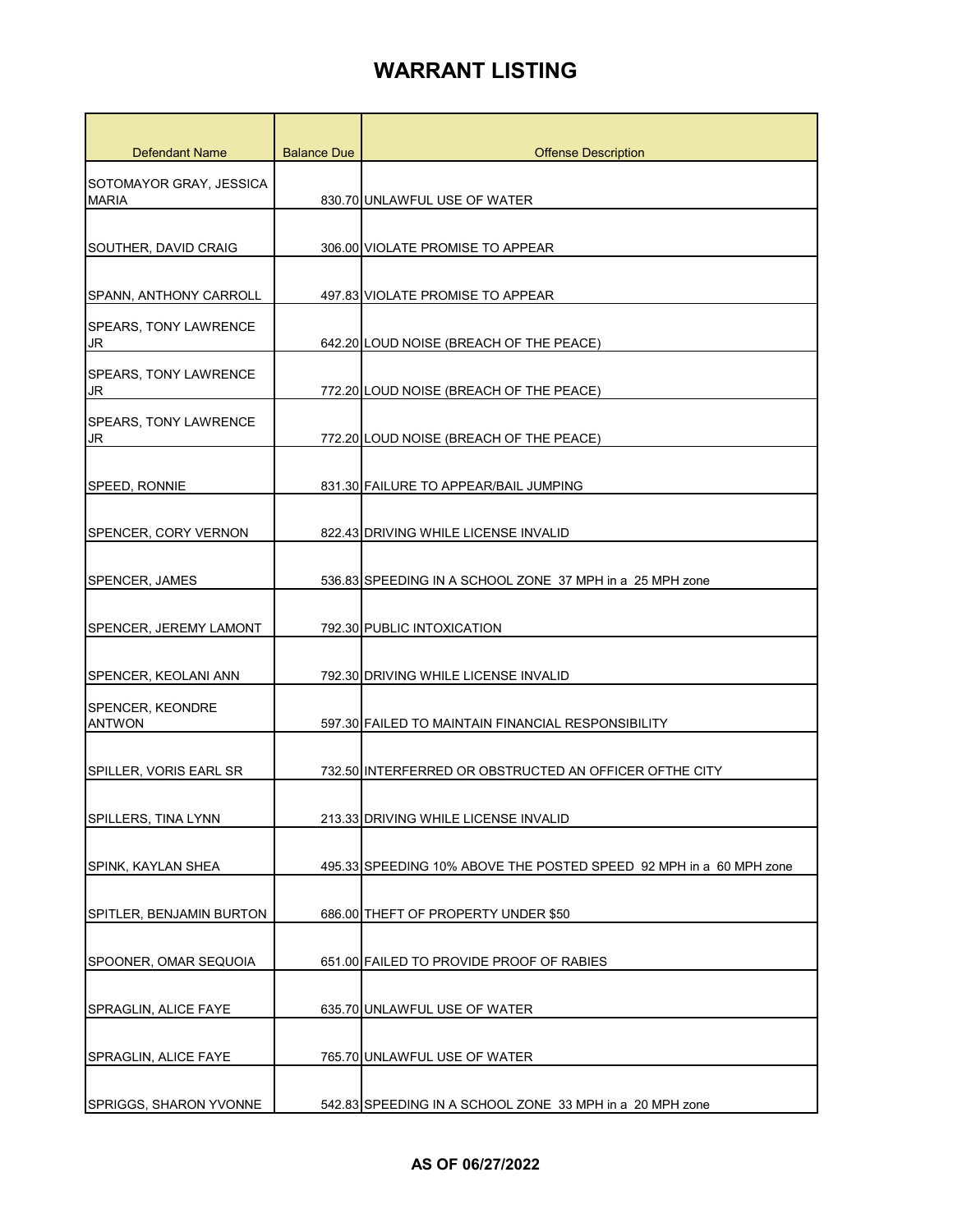| <b>Defendant Name</b>                          | <b>Balance Due</b> | <b>Offense Description</b>                                              |
|------------------------------------------------|--------------------|-------------------------------------------------------------------------|
|                                                |                    |                                                                         |
| SPRINKLE, ADAM DAVEL                           |                    | 651.10 DRIVING WHILE LICENSE INVALID                                    |
| SPRINKLE, JOSHUA JAMES<br>KEITH                |                    | 477.73 CUT CORNER LEFT TURN                                             |
| SPRINKLE, JOSHUA JAMES<br><b>KEITH</b>         |                    | 414,83 NO DRIVERS LICENSE                                               |
| <b>SQUIRE. TEAN HASSAN-</b><br><b>CHRISTOP</b> |                    | 374.10 SPEEDING 10% ABOVE THE POSTED SPEED 87 MPH in a 70 MPH zone      |
| ST CLAIR, KAHDAIJA C                           |                    | 465.33 SPEEDING 10% ABOVE THE POSTED SPEED 61 MPH in a 45 MPH zone      |
| STAFFORD, JAHMIL C                             |                    | 792.30 DISORDERLY CONDUCT - FIGHTING                                    |
| STAGGS, RANDALL                                |                    | 374.10 SPEEDING 10% ABOVE THE POSTED SPEED 54 MPH in a 40 MPH zone      |
| STAGGS, RANDALL                                |                    | 321.10 NO DRIVERS LICENSE                                               |
| STAMP, ADAM N                                  |                    | 441.30 UNREGISTERED MOTOR VEHICLE                                       |
| STANDIFER, RAYSHARD<br><b>JEREMY</b>           |                    | 785.80 FAILURE TO APPEAR/BAIL JUMPING                                   |
| STANDLEY, HOWARD EARL                          |                    | 270.33 NO SEAT BELT - DRIVER                                            |
| STANFIELD, TABTHIA<br>LATRELLE                 |                    | UNRESTRAINED CHILD UNDER 8 YEARS OF AGEOR UNDER 4 FT 9<br>569.33 INCHES |
| STANISLAUS, KERAN<br><b>JERLOME</b>            |                    | 421.20 FAILED TO MAINTAIN FINANCIAL RESPONSIBILITY                      |
| STANISLAUS, KERAN<br><b>JERLOME</b>            |                    | 360.23 SPEEDING 10% ABOVE THE POSTED SPEED 48 MPH in a 30 MPH zone      |
| STANLEY, TREVOR LEE                            |                    | 837.80 FILED A FALSE STATEMENT TO OBTAIN PROPERTY OR CREDIT             |
| <b>STANTON, FRANCINE</b>                       |                    | 497.83 VIOLATE PROMISE TO APPEAR                                        |
| STANTON, LORI A                                |                    | 792.30 SOLICITING WITHOUT A PERMIT                                      |
| STARKES, BRANDON<br><b>MICHAEL</b>             |                    | 490.23 SPEEDING IN A SCHOOL ZONE 41 MPH in a 25 MPH zone                |
| STEADMAN, KRISTIN RENEE                        |                    | 465.33 SPEEDING 10% ABOVE THE POSTED SPEED 52 MPH in a 35 MPH zone      |
| STEARNS, ADAM AARON                            |                    | 234.00 SPEEDING 10% ABOVE THE POSTED SPEED 51 MPH in a 40 MPH zone      |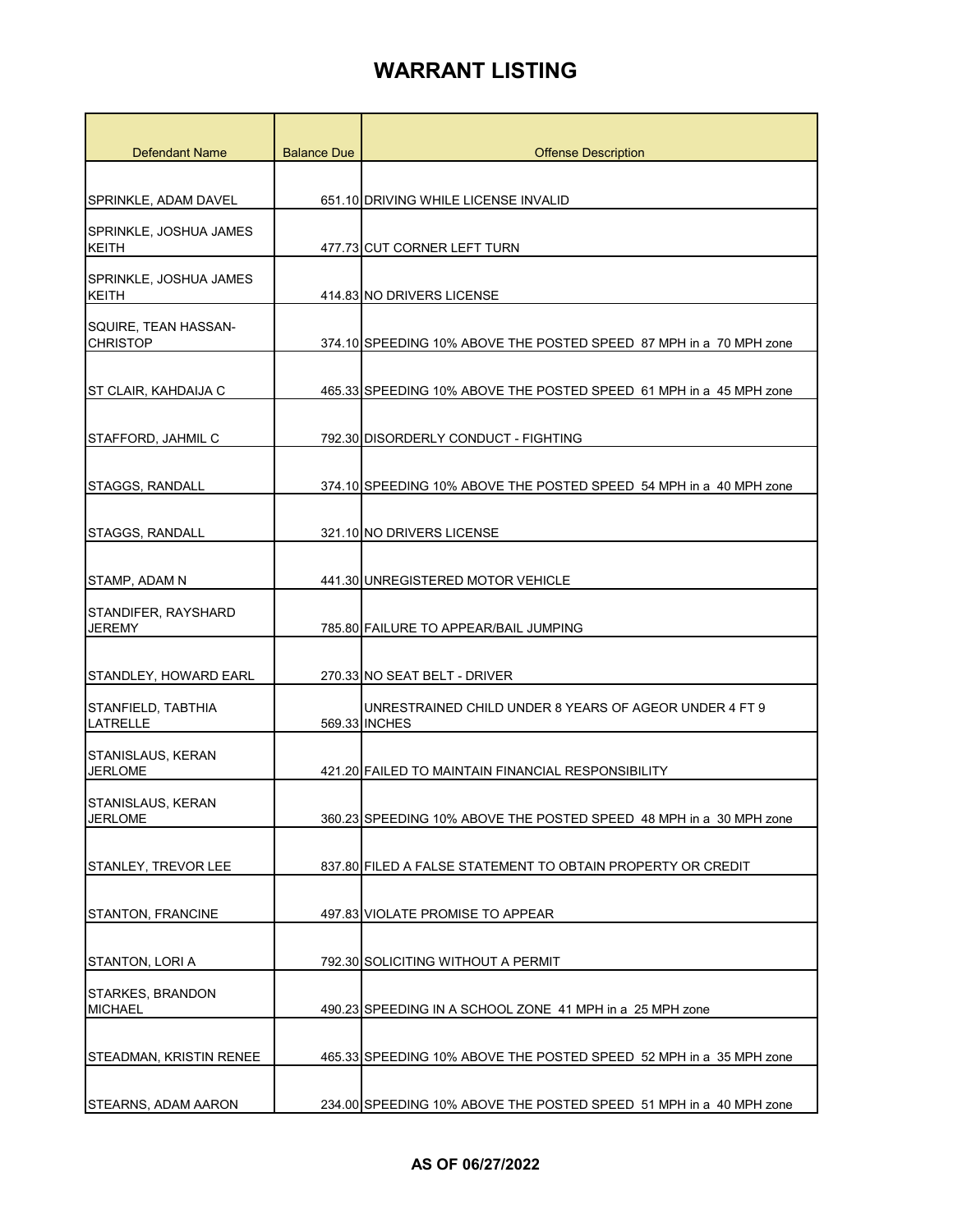| Defendant Name                       | <b>Balance Due</b> | <b>Offense Description</b>                                         |
|--------------------------------------|--------------------|--------------------------------------------------------------------|
|                                      |                    |                                                                    |
| STEARNS, ADAM AARON                  |                    | 839.80 FAILURE TO APPEAR/BAIL JUMPING                              |
|                                      |                    |                                                                    |
| STEARNS, ADAM AARON                  |                    | 885.30 UNLAWFUL USE OF WATER                                       |
| STEARNS, ADAM AARON                  |                    | 2.789.80 TAMPERED WITH WATER DISTRIBUTION SYSTEM                   |
|                                      |                    |                                                                    |
| STEELE, CHRISTOPHER<br><b>JAMES</b>  |                    | 822.43 DRIVING WHILE LICENSE INVALID                               |
|                                      |                    |                                                                    |
| STEPHENS, DEJON MAURICE              |                    | 792.30 POSSESSION OF DRUG PARAPHERNALIA                            |
|                                      |                    |                                                                    |
| <b>STEPHENS, HANNAH ESTHER</b>       |                    | 382.20 THEFT OF PROPERTY UNDER \$50                                |
| STEPHENS, MARIO CLARK II             |                    | 402.43 NO DRIVERS LICENSE                                          |
| STERLING, CHRISTOPHER                |                    |                                                                    |
| LEJON                                |                    | 898.30 FAILED TO PROVIDE PROOF OF RABIES                           |
|                                      |                    |                                                                    |
| STERLING, TEDRICK LAMONT             |                    | 465.33 RAN RED LIGHT                                               |
| STEVENS, CHASITY<br><b>VONQUETTE</b> |                    | 495.33 SPEEDING 10% ABOVE THE POSTED SPEED 48 MPH in a 30 MPH zone |
|                                      |                    |                                                                    |
| STEVENS, JAMIE LEE                   |                    | 402.30 DISPLAYED OBSCURED OR UNCLEAN LICENSE PLATES                |
|                                      |                    |                                                                    |
| STEVENSON, DARUN N                   |                    | 681.20 LOUD NOISE (BREACH OF THE PEACE)                            |
| STEWARD, KENNETH WAYNE               |                    | UNRESTRAINED CHILD UNDER 8 YEARS OF AGEOR UNDER 4 FT 9             |
| <b>JR</b>                            |                    | 391.10 INCHES                                                      |
| <b>STEWARD, KENNETH WAYNE</b><br>IJR |                    | 876.33 DRIVING WHILE LICENSE INVALID                               |
| STEWART THOMPSON,                    |                    |                                                                    |
| IQUANDRA D                           |                    | 465.33 SPEEDING 10% ABOVE THE POSTED SPEED 71 MPH in a 60 MPH zone |
|                                      |                    |                                                                    |
| STEWART, DOUGLAS S                   |                    | 504.33 SPEEDING 10% ABOVE THE POSTED SPEED 50 MPH in a 30 MPH zone |
| STEWART, ERIN MARGARET               |                    | 681.00 FAILED TO PROVIDE PROOF OF RABIES                           |
| STEWART, SHANDREKA                   |                    |                                                                    |
| <b>SHANTAE</b>                       |                    | 465.33 SPEEDING 10% ABOVE THE POSTED SPEED 70 MPH in a 60 MPH zone |
|                                      |                    |                                                                    |
| STEWART, TATIANA D                   |                    | 374.10 FAILED TO CONTROL SPEED                                     |
| STILL, BENJAMIN D                    |                    | 504.33 SPEEDING 10% ABOVE THE POSTED SPEED 71 MPH in a 55 MPH zone |
|                                      |                    |                                                                    |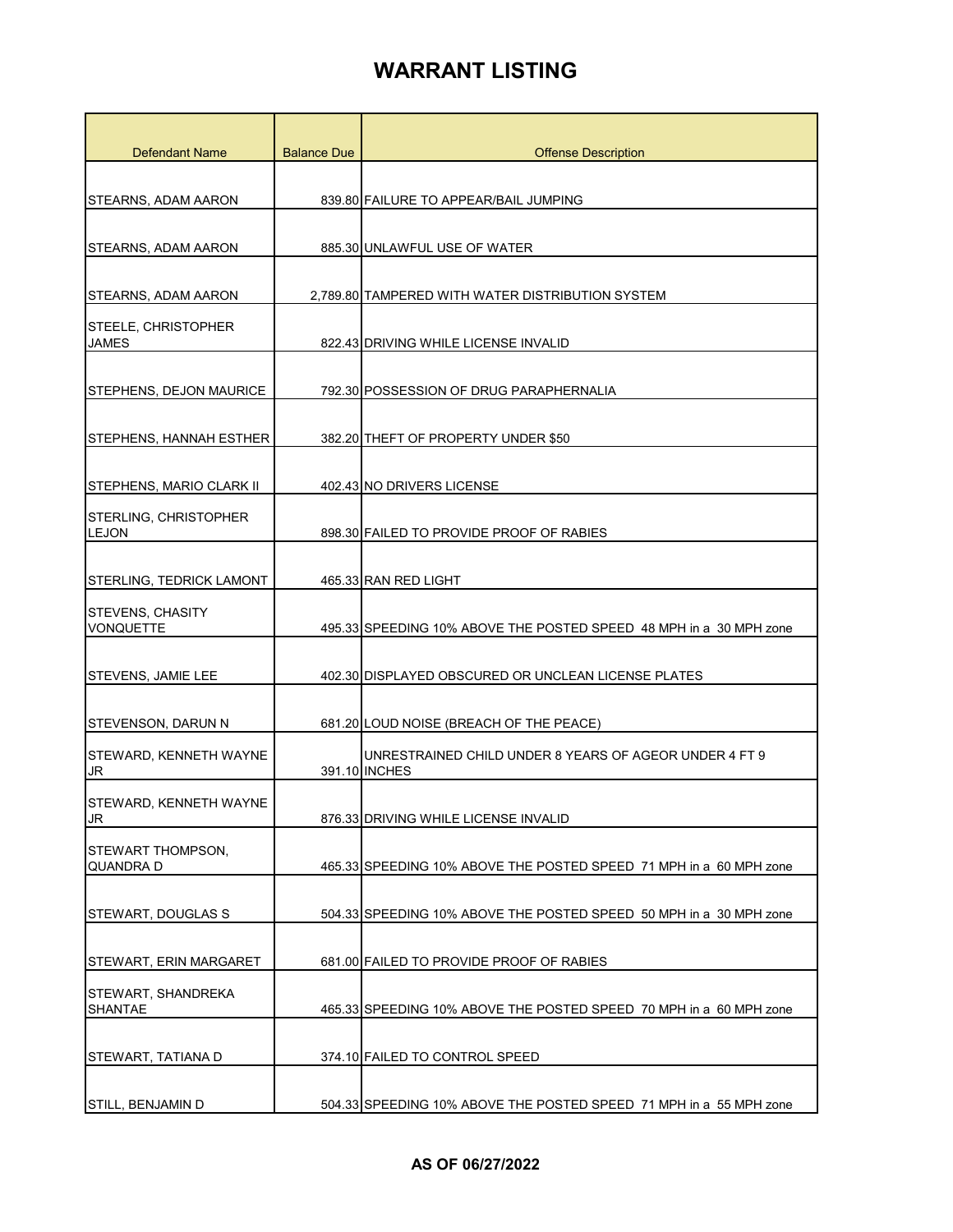| <b>Defendant Name</b>                     | <b>Balance Due</b> | <b>Offense Description</b>                                         |
|-------------------------------------------|--------------------|--------------------------------------------------------------------|
|                                           |                    |                                                                    |
| STILWELL, JANET LEA                       |                    | 800.80 FAILURE TO APPEAR/BAIL JUMPING                              |
| STILWELL, JANET LEA                       |                    | 846.30 CARE OF PREMISES                                            |
| STINSON, JERMAINE                         |                    |                                                                    |
| <b>MARTINEZ</b>                           |                    | 331.00 EXPIRED REGISTRATION                                        |
| STINSON, LAKENYA RENEE                    |                    | 536.90 ILLEGAL SMOKING PRODUCTS                                    |
| STITH, ALPHONSO EMANUEL                   |                    | 399.10 SPEEDING IN A SCHOOL ZONE 35 MPH in a 20 MPH zone           |
| ISTITH, BRIAN A                           |                    | 465.33 SPEEDING 10% ABOVE THE POSTED SPEED 86 MPH in a 60 MPH zone |
| <b>STITTS, KEVIN MICHAEL</b>              |                    | 636.30 FAILED TO MAINTAIN FINANCIAL RESPONSIBILITY                 |
| STOKES, JAMIE                             |                    | 804.70 THEFT OF PROPERTY UNDER \$50                                |
| STOKES, KATELAN OLIVIA                    |                    | 465.33 SPEEDING 10% ABOVE THE POSTED SPEED 47 MPH in a 30 MPH zone |
| STONE, TYRE LAROY                         |                    | 402.43 NO DRIVERS LICENSE                                          |
| STRAUB, TERRY DALE                        |                    | 747.50 DRIVING WHILE LICENSE INVALID                               |
| STRAUGHTER, DENNECEIA<br><b>GABRIELLE</b> |                    | 496.00 FAILED TO MAINTAIN FINANCIAL RESPONSIBILITY                 |
| STRAUGHTER, DENNECEIA<br><b>GABRIELLE</b> |                    | 346.00 UNREGISTERED MOTOR VEHICLE                                  |
| STRAUGHTER, DENNECEIA<br><b>GABRIELLE</b> |                    | 346.00 NO DRIVERS LICENSE                                          |
| STRINGER, MARCUS LEVORN                   |                    | 364.26 SPEEDING 10% ABOVE THE POSTED SPEED 73 MPH in a 60 MPH zone |
| STROHM, TIFFANY NICOLE                    |                    | 401.70 FAILURE TO APPEAR/BAIL JUMPING                              |
| STROHM, TIFFANY NICOLE                    |                    | 451.73 RAN / DISREGARDED STOP SIGN                                 |
| STROHM, TIFFANY NICOLE                    |                    | 291.33 NO DRIVERS LICENSE                                          |
| STROHM, TIFFANY NICOLE                    |                    | 401.70 FAILURE TO APPEAR/BAIL JUMPING                              |
| STROHM, TIFFANY NICOLE                    |                    | 837.20 UNLAWFUL USE OF WATER                                       |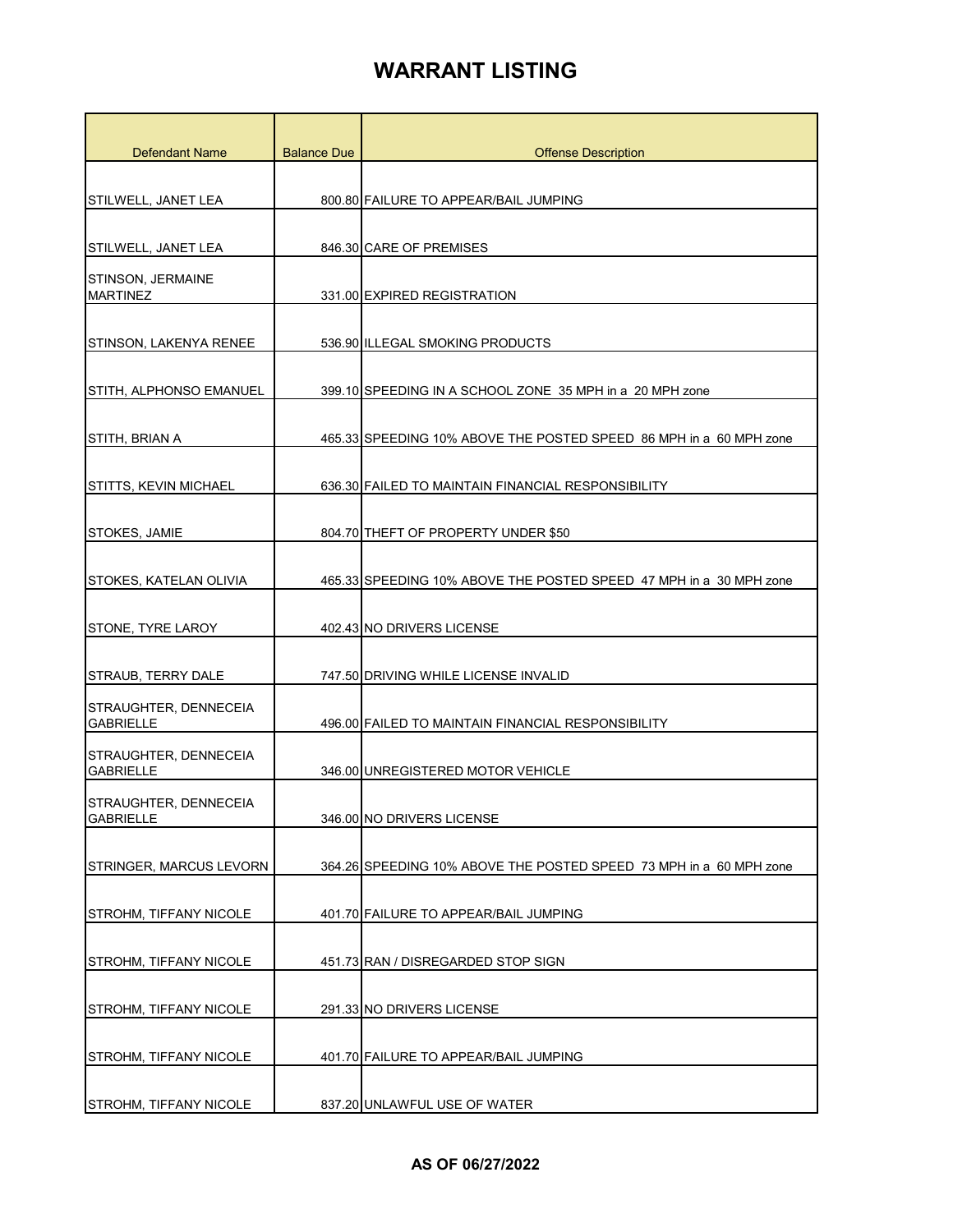| <b>Defendant Name</b>                         | <b>Balance Due</b> | <b>Offense Description</b>                                          |
|-----------------------------------------------|--------------------|---------------------------------------------------------------------|
|                                               |                    |                                                                     |
| STRONG, DELBERT J                             |                    | 504.33 FAILED TO DRIVE IN A SINGLE LANE                             |
| STUART BERNAL, ASCHMED<br><b>ARCEL</b>        |                    | 811.33 DRIVING WHILE LICENSE INVALID                                |
| STUART BERNAL, ASCHMED<br><b>ARCEL</b>        |                    | 551.20 LOUD NOISE (BREACH OF THE PEACE)                             |
| <b>STUART BERNAL, ASCHMED</b><br><b>ARCEL</b> |                    | 551.20 LOUD NOISE (BREACH OF THE PEACE)                             |
| STURGIS, KRYSTAL L                            |                    | 230.23 SPEEDING IN A SCHOOL ZONE 39 MPH in a 25 MPH zone            |
| <b>STYLES, JARMARCUS</b>                      |                    | 621.00 SOLICITING WITHOUT A PERMIT                                  |
| SUGARS, KATHLEEN MARIE                        |                    | 518.00 LOUD NOISE (BREACH OF THE PEACE)                             |
| SULLIVAN, ANDREW J                            |                    | 831.30 FAILED TO STERILIZE ANIMAL (ADOPTION CONTRACT)               |
| SUMMERLIN, AARON JAMES                        |                    | 480.33 DROVE WITHOUT LIGHTS (WHEN REQUIRED)                         |
| SUMMERS, ADRIAN JUERGEN                       |                    | 792.30 PUBLIC INTOXICATION                                          |
| SUMMERS, KORRE<br><b>MORSALLE</b>             |                    | 465.33 SPEEDING 10% ABOVE THE POSTED SPEED 84 MPH in a 60 MPH zone  |
| SUMMERS, LEHEIKA F                            |                    | 495.33 FAILED TO CONTROL SPEED                                      |
| <b>SUMPTER, TIMOTHY</b><br><b>MAUREECE</b>    |                    | 445.33 SPEEDING 10% ABOVE THE POSTED SPEED 109 MPH in a 70 MPH zone |
| SUMRALL, RACHAEL LAELL                        |                    | 785.80 FAILED TO PROVIDE PROOF OF RABIES                            |
| SURRETT, TYSONIA JAZNA                        |                    | 536.83 SPEEDING IN A SCHOOL ZONE 32 MPH in a 20 MPH zone            |
| SUTTHIPHONG, SANDOD                           |                    | 374.10 SPEEDING 10% ABOVE THE POSTED SPEED 60 MPH in a 40 MPH zone  |
| SWANN, DOMINIC W                              |                    | 792.30 POSSESSION OF DRUG PARAPHERNALIA                             |
| SWANSON, CODY TRAVIS                          |                    | 297.83 SPEEDING 10% ABOVE THE POSTED SPEED 61 MPH in a 40 MPH zone  |
| <b>SWEENEY, BRITTANY</b><br>JOSEFA            |                    | 384.10 SPEEDING 10% ABOVE THE POSTED SPEED 51 MPH in a 40 MPH zone  |
| <b>SWEENEY, BRITTANY</b><br><b>JOSEFA</b>     |                    | 357.10 SPEEDING 10% ABOVE THE POSTED SPEED 67 MPH in a 45 MPH zone  |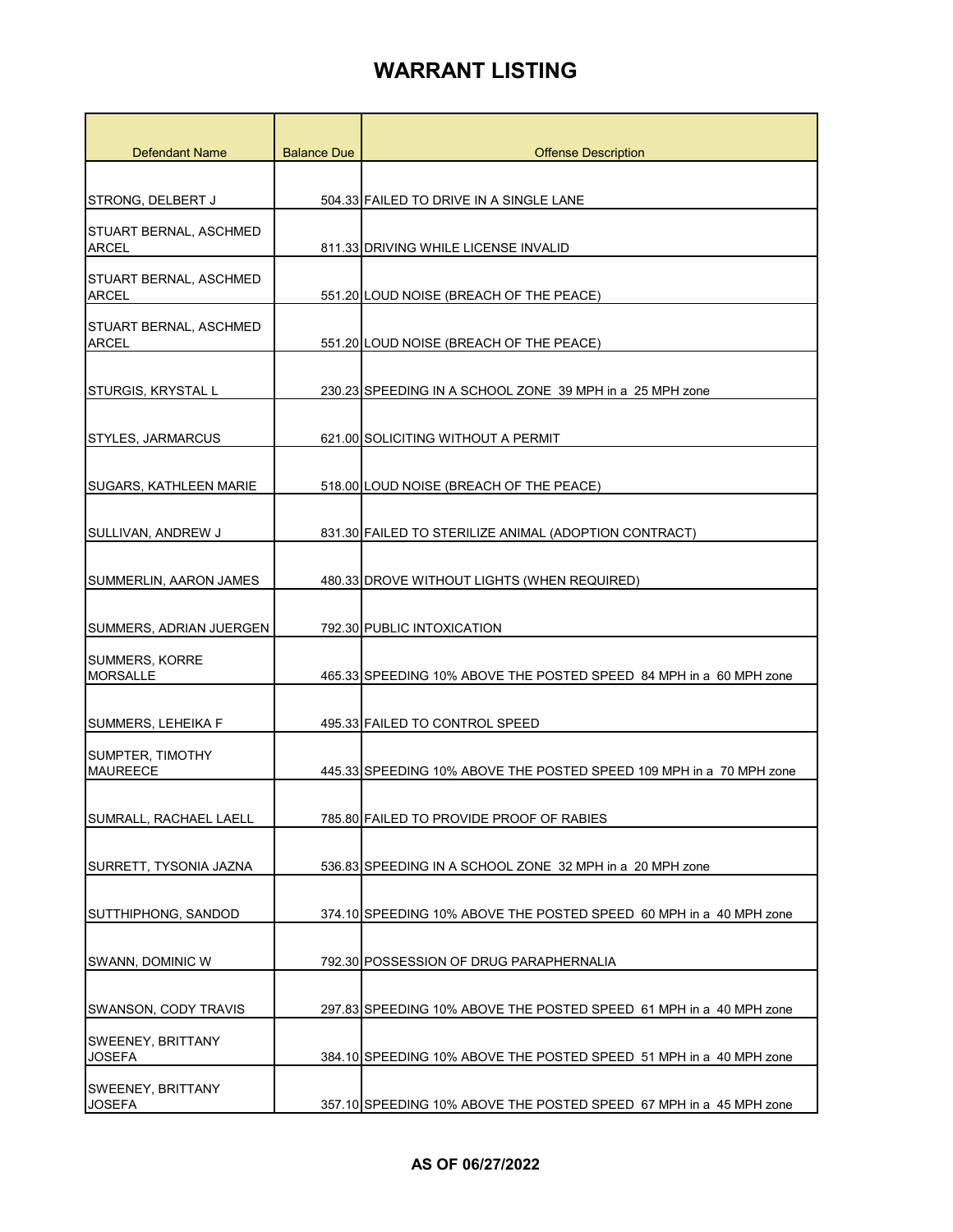| Defendant Name                     | <b>Balance Due</b> | <b>Offense Description</b>                                         |
|------------------------------------|--------------------|--------------------------------------------------------------------|
|                                    |                    |                                                                    |
| SWEENEY, BRITTANY<br><b>JOSEFA</b> |                    | 516.73 SPEEDING 10% ABOVE THE POSTED SPEED 64 MPH in a 40 MPH zone |
| <b>SWEENEY, CANDIS</b>             |                    |                                                                    |
| <b>ROCHELLE</b>                    |                    | 495.33 SPEEDING IN A SCHOOL ZONE 35 MPH in a 20 MPH zone           |
| SWEENEY, JAMAL ADRIAN              |                    | 465.33 SPEEDING 10% ABOVE THE POSTED SPEED 70 MPH in a 60 MPH zone |
| SWEENEY, SARA JEAN                 |                    | 642.20 THEFT OF PROPERTY UNDER \$50                                |
| SWEET, DAKOTA LEE                  |                    | 504.33 SPEEDING 10% ABOVE THE POSTED SPEED 45 MPH in a 30 MPH zone |
| SWINDLE, RICHARD LEE JR            |                    | 798.20 ALLOWED ACCUMULATION OF LITTER, TRASH OR RUBBISH            |
|                                    |                    |                                                                    |
| SWINEY, BRYAN HERMAN               |                    | 800.80 FAILURE TO APPEAR/BAIL JUMPING                              |
| SWINEY, BRYAN HERMAN               |                    | 807.30 POSSESSION OF DRUG PARAPHERNALIA                            |
|                                    |                    |                                                                    |
| SWINEY, BRYAN HERMAN               |                    | 807.43 DRIVING WHILE LICENSE INVALID                               |
| SWINGRUM, APRIL SHANNON            |                    | 399.70 FAILED TO MAINTAIN FINANCIAL RESPONSIBILITY                 |
| SWISHER, JAMES RAY                 |                    | 822.30 SOLICITING WITHOUT A PERMIT                                 |
| SYKES, LORENZO H                   |                    | 772.33 DRIVING WHILE LICENSE INVALID                               |
| SYKES, LORENZO H                   |                    | 356.20 FAILED TO MAINTAIN FINANCIAL RESPONSIBILITY                 |
| SYKES, RAY                         |                    | 465.33 SPEEDING 10% ABOVE THE POSTED SPEED 41 MPH in a 30 MPH zone |
|                                    |                    |                                                                    |
| SYLVE, ABRAHAM B                   |                    | 792.43 DRIVING WHILE LICENSE INVALID                               |
| <b>SYMM, JAMES WILLIAM</b>         |                    | 824.80 FAILURE TO APPEAR/BAIL JUMPING                              |
|                                    |                    |                                                                    |
| SYRING, GAVIN DANIEL               |                    | 390.00 WALK ON ROADWAY WHERE SIDEWALK PROVIDED                     |
| TABOR, SARAH ALEXANDREA            |                    | 347.83 SPEEDING 10% ABOVE THE POSTED SPEED 49 MPH in a 30 MPH zone |
| TAKES, VINCENT JAMEL               |                    | 465.33 SPEEDING 10% ABOVE THE POSTED SPEED 49 MPH in a 35 MPH zone |
| TAMARIT, KATELYNN KERRI            |                    | 234.00 NO SEAT BELT - DRIVER                                       |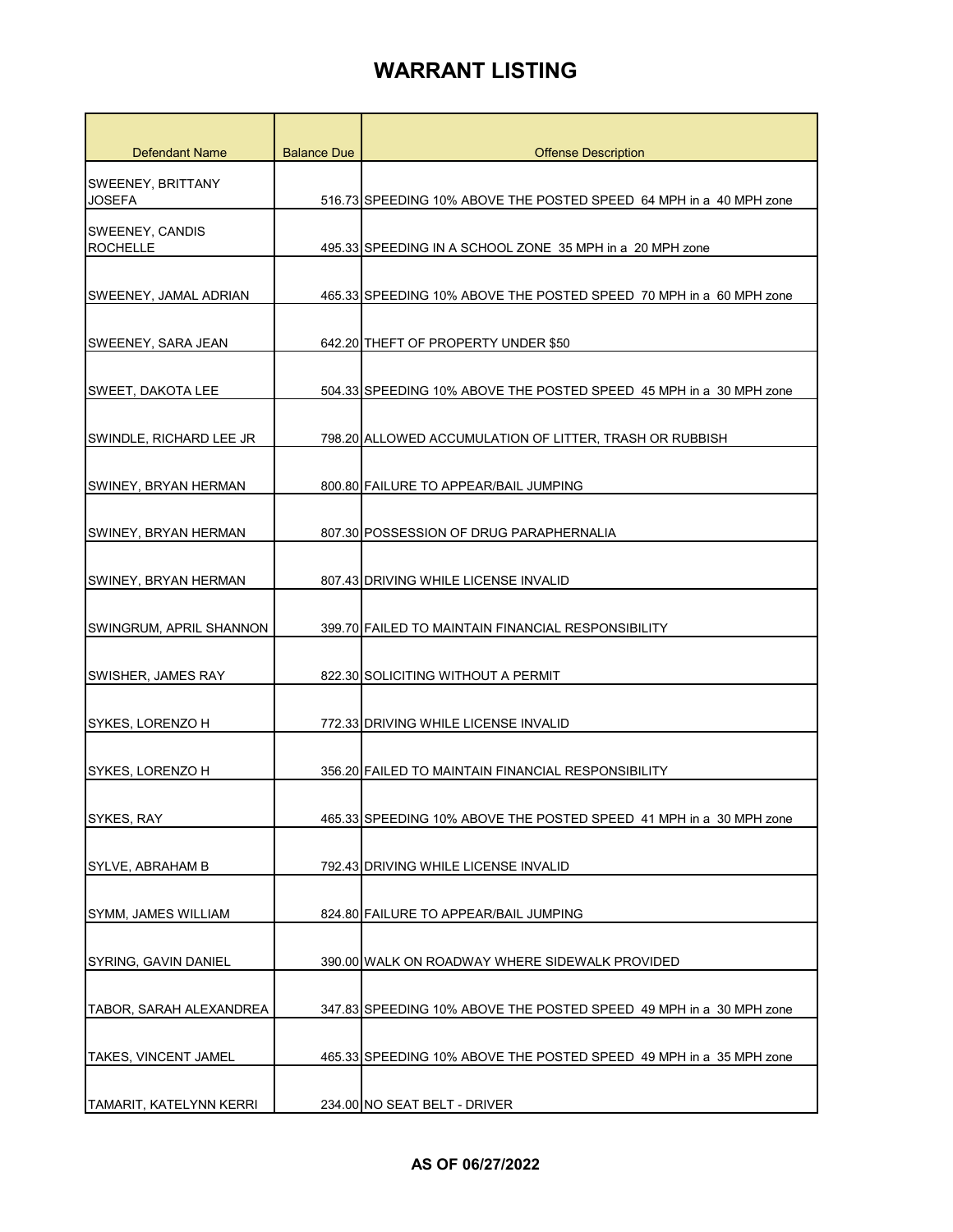| <b>Defendant Name</b>                         | <b>Balance Due</b> | <b>Offense Description</b>                                         |
|-----------------------------------------------|--------------------|--------------------------------------------------------------------|
|                                               |                    |                                                                    |
| TAMAYO, WALTER                                |                    | 785.80 FAILURE TO APPEAR/BAIL JUMPING                              |
| TAMEZ, RITA ANN                               |                    | 495.33 SPEEDING 10% ABOVE THE POSTED SPEED 73 MPH in a 60 MPH zone |
| TAPLIN, TAKOYA RENEE                          |                    | 527.83 SPEEDING IN A SCHOOL ZONE 30 MPH in a 20 MPH zone           |
|                                               |                    |                                                                    |
| TAPLIN, TAKOYA RENEE                          |                    | 516.83 FAILED TO YIELD ROW TO APPROACHING VEHICLE AT STOP SIGN     |
| TARCH, SAVETH                                 |                    | 785.80 FAILURE TO APPEAR/BAIL JUMPING                              |
| TART, ELAINE MARIE                            |                    | 629.80 FAILED TO MAINTAIN FINANCIAL RESPONSIBILITY                 |
| TASSIE, JOSHUA                                |                    | 792.30 THEFT OF PROPERTY UNDER \$100                               |
|                                               |                    |                                                                    |
| TAVARES, AMANDA SONIA                         |                    | 651.00 FAILED TO PROVIDE PROOF OF RABIES                           |
| TAVAREZ, ASHLEY J                             |                    | 465.33 SPEEDING 10% ABOVE THE POSTED SPEED 53 MPH in a 35 MPH zone |
| TAYLOR GREEN, TERIKA C                        |                    | 465.33 SPEEDING 10% ABOVE THE POSTED SPEED 80 MPH in a 60 MPH zone |
| <b>TAYLOR RIOS, BRANDON</b><br><b>ANTHONY</b> |                    | 274.10 SPEEDING 10% ABOVE THE POSTED SPEED 54 MPH in a 40 MPH zone |
| <b>TAYLOR RIOS, BRANDON</b><br><b>ANTHONY</b> |                    | 471.00 FAILED TO MAINTAIN FINANCIAL RESPONSIBILITY                 |
| TAYLOR, ANTOINETTE<br><b>JAQUAN</b>           |                    | 477.83 SPEEDING 10% ABOVE THE POSTED SPEED 52 MPH in a 35 MPH zone |
| TAYLOR, DANNY RAY III                         |                    | 800.80 FAILURE TO APPEAR/BAIL JUMPING                              |
| TAYLOR, DANNY RAY III                         |                    | 807.30 THEFT OF PROPERTY UNDER \$50                                |
| TAYLOR, DANNY RAY III                         |                    | 800.80 FAILURE TO APPEAR/BAIL JUMPING                              |
|                                               |                    |                                                                    |
| TAYLOR, DARIUS DION                           |                    | 1,011.60 THEFT OF PROPERTY UNDER \$50                              |
| <b>TAYLOR, DARIUS DION</b>                    |                    | 839.80 FAILURE TO APPEAR/BAIL JUMPING                              |
| TAYLOR, DAVID JR                              |                    | 402.40 NO DRIVERS LICENSE                                          |
| TAYLOR, JESUS LUIS                            |                    | 636.30 DRIVING WHILE LICENSE INVALID                               |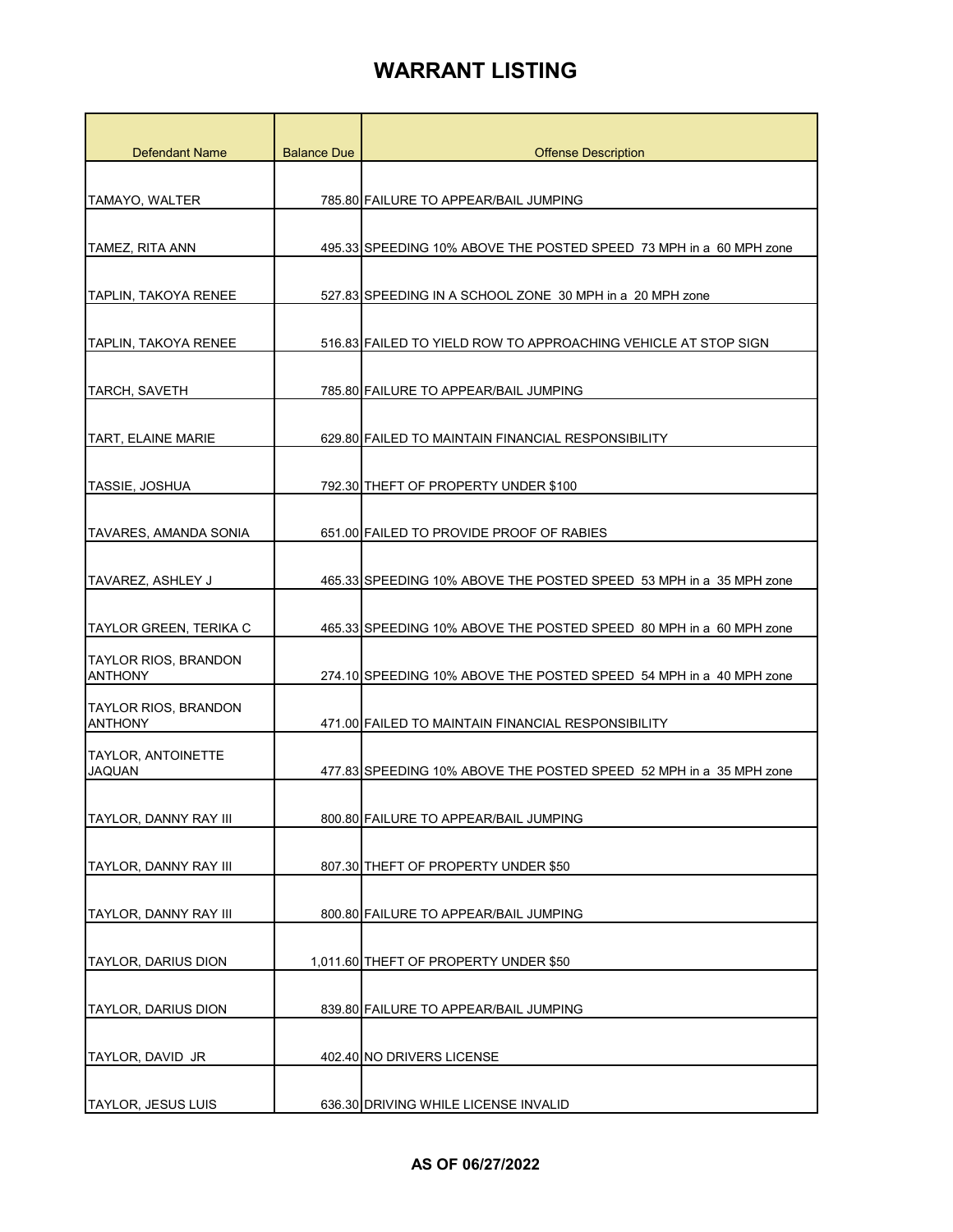| <b>Defendant Name</b>                   | <b>Balance Due</b> | <b>Offense Description</b>                                                             |
|-----------------------------------------|--------------------|----------------------------------------------------------------------------------------|
| TAYLOR, JORDAN<br><b>ALEXANDER</b>      |                    | 807.30 THEFT OF PROPERTY UNDER \$50                                                    |
|                                         |                    |                                                                                        |
| TAYLOR, JOSEPH III                      |                    | 839.80 FAILURE TO APPEAR/BAIL JUMPING                                                  |
|                                         |                    |                                                                                        |
| TAYLOR, JOSEPH III                      |                    | 456.30 EXPIRED REGISTRATION                                                            |
|                                         |                    |                                                                                        |
| <b>TAYLOR, JOSEPH III</b>               |                    | 499.33 SPEEDING 10% ABOVE THE POSTED SPEED 47 MPH in a 35 MPH zone                     |
| <b>TAYLOR, JOSHUA</b>                   |                    |                                                                                        |
| <b>ALEXANDER</b>                        |                    | 465.33 SPEEDING 10% ABOVE THE POSTED SPEED 51 MPH in a 35 MPH zone                     |
|                                         |                    | 504.33 SPEEDING 10% ABOVE THE POSTED SPEED 52 MPH in a 40 MPH zone                     |
| TAYLOR, KAIKEITHIA SHNAE                |                    |                                                                                        |
| <b>TAYLOR, KEVIN WAYNE</b>              |                    | SPEEDING IN A CONSTRUCTION ZONE WITH WORKERS PRESENT 70<br>776.73 MPH in a 55 MPH zone |
|                                         |                    |                                                                                        |
| TAYLOR, KEVIN WAYNE                     |                    | 843.83 DRIVING WHILE LICENSE INVALID                                                   |
|                                         |                    |                                                                                        |
| TAYLOR, KOZETTALASHENE                  |                    | 399.10 SPEEDING IN A SCHOOL ZONE 34 MPH in a 20 MPH zone                               |
|                                         |                    |                                                                                        |
| <b>TAYLOR, NAOMI</b>                    |                    | 219.70 FAILED TO STERILIZE ANIMAL (ADOPTION CONTRACT)                                  |
| TAYLOR, NAOMI                           |                    | 245.70 FAILED TO PROVIDE PROOF OF RABIES                                               |
|                                         |                    |                                                                                        |
| <b>TAYLOR, NAOMI</b>                    |                    | 219.70 FAILED TO STERILIZE ANIMAL (ADOPTION CONTRACT)                                  |
|                                         |                    |                                                                                        |
| <b>TAYLOR, NAOMI</b>                    |                    | 245.70 FAILED TO PROVIDE PROOF OF RABIES                                               |
|                                         |                    |                                                                                        |
| TAYLOR, OCTAVIOUS JAMAL                 |                    | 399.10 SPEEDING IN A SCHOOL ZONE 33 MPH in a 20 MPH zone                               |
| <b>TAYLOR, SHAQUILLE</b>                |                    | OPERATE MOTOR VEHICLE WITHOUT TWO LICENSE PLATES/PROPER                                |
| <b>RAHEEM</b>                           |                    | 402.30 PLACEMENT                                                                       |
| TAYLOR, TERESA LENORA                   |                    | 214.50 WALK ON ROADWAY WHERE SIDEWALK PROVIDED                                         |
|                                         |                    |                                                                                        |
| TAYLOR, WHISPER UNAEKUE<br><b>DREAM</b> |                    | 646.00 DISORDERLY CONDUCT                                                              |
|                                         |                    |                                                                                        |
| TEAGUE, RACHAEL MARIE                   |                    | 327.73 SPEEDING 10% ABOVE THE POSTED SPEED 44 MPH in a 30 MPH zone                     |
|                                         |                    |                                                                                        |
| TEJEDA, MARIA A                         |                    | 465.33 SPEEDING 10% ABOVE THE POSTED SPEED 47 MPH in a 35 MPH zone                     |
|                                         |                    |                                                                                        |
| <b>TELLEZ, KRISTEN PAIGE</b>            |                    | 465.33 FAILED TO CONTROL SPEED                                                         |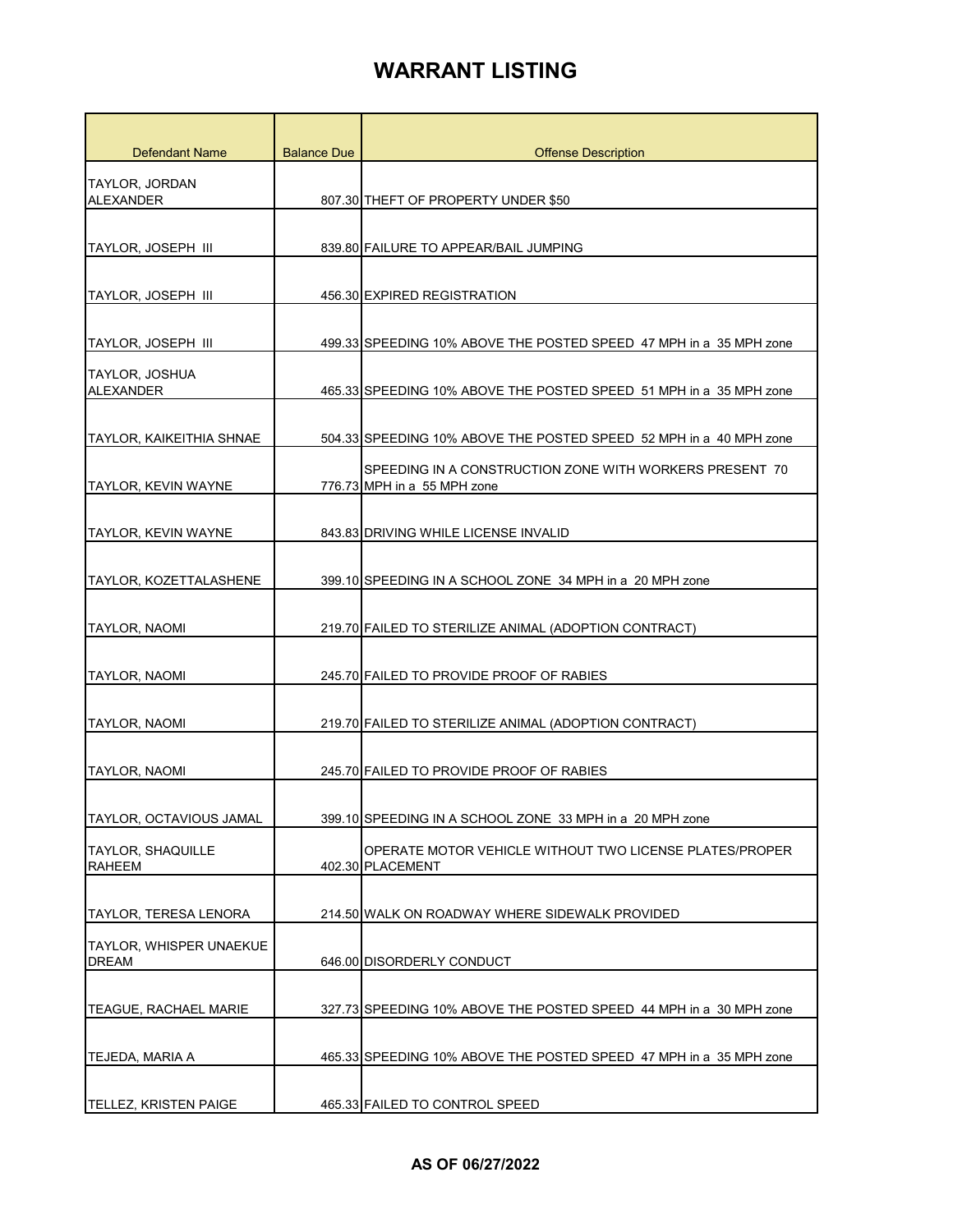| <b>Defendant Name</b>               | <b>Balance Due</b> | <b>Offense Description</b>                                         |
|-------------------------------------|--------------------|--------------------------------------------------------------------|
|                                     |                    |                                                                    |
| TEMPLE, APRIL SIMONE                |                    | 597.30 FAILED TO MAINTAIN FINANCIAL RESPONSIBILITY                 |
| <b>TENNER, SIMON</b>                |                    | 597.30 FAILED TO MAINTAIN FINANCIAL RESPONSIBILITY                 |
|                                     |                    |                                                                    |
| <b>TENNER, SIMON</b>                |                    | 412.83 SPEEDING IN A SCHOOL ZONE 33 MPH in a 20 MPH zone           |
| TERRY, TYEKA FRANSWA                |                    | 317.20 PUBLIC INTOXICATION                                         |
| <b>THATCHER, DANIEL</b>             |                    | 302.20 FAILED TO PROVIDE PROOF OF MICRO-CHIP                       |
| THOMAS, ANTHONY<br><b>TREMAYNE</b>  |                    | 627.30 FAILED TO MAINTAIN FINANCIAL RESPONSIBILITY                 |
| THOMAS, BREYANNA TYKYLA             |                    | 465.33 SPEEDING 10% ABOVE THE POSTED SPEED 51 MPH in a 40 MPH zone |
| THOMAS, CHARMARIE ROSE              |                    | 707.20 SUBSEQUENT FAILED TO MAINTAIN FINANCIALRESPONSIBILITY       |
| THOMAS, CHARMARIE ROSE              |                    | 252.20 EXPIRED REGISTRATION                                        |
| THOMAS, CHARMARIE ROSE              |                    | 425.23 SPEEDING IN A SCHOOL ZONE 30 MPH in a 20 MPH zone           |
| THOMAS, CHRISTOPHER<br><b>TYSON</b> |                    | 428.30 FAILED TO PROVIDE PROOF OF MICRO-CHIP                       |
| THOMAS, DONOVAN L                   |                    | 597.30 FAILED TO MAINTAIN FINANCIAL RESPONSIBILITY                 |
| THOMAS, DOUGLAS                     |                    | 566.00 FAILED TO MAINTAIN FINANCIAL RESPONSIBILITY                 |
| THOMAS, ERRON LAMAR                 |                    | 342.50 SPEEDING 10% ABOVE THE POSTED SPEED 71 MPH in a 55 MPH zone |
| THOMAS, GLENDA FAY                  |                    | 499.33 NO DRIVERS LICENSE                                          |
| THOMAS, GLENDA FAY                  |                    | 562.23 FAILED TO CONTROL SPEED                                     |
| THOMAS, HALEY NICOLE                |                    | 792.30 POSSESSION OF DRUG PARAPHERNALIA                            |
| THOMAS, ISAIAH                      |                    | 822.43 DRIVING WHILE LICENSE INVALID                               |
| THOMAS, KODY ALEXANDER              |                    | 460.20 FAILURE TO APPEAR/BAIL JUMPING                              |
| THOMAS, KODY ALEXANDER              |                    | 310.70 FAILED TO PROVIDE PROOF OF RABIES                           |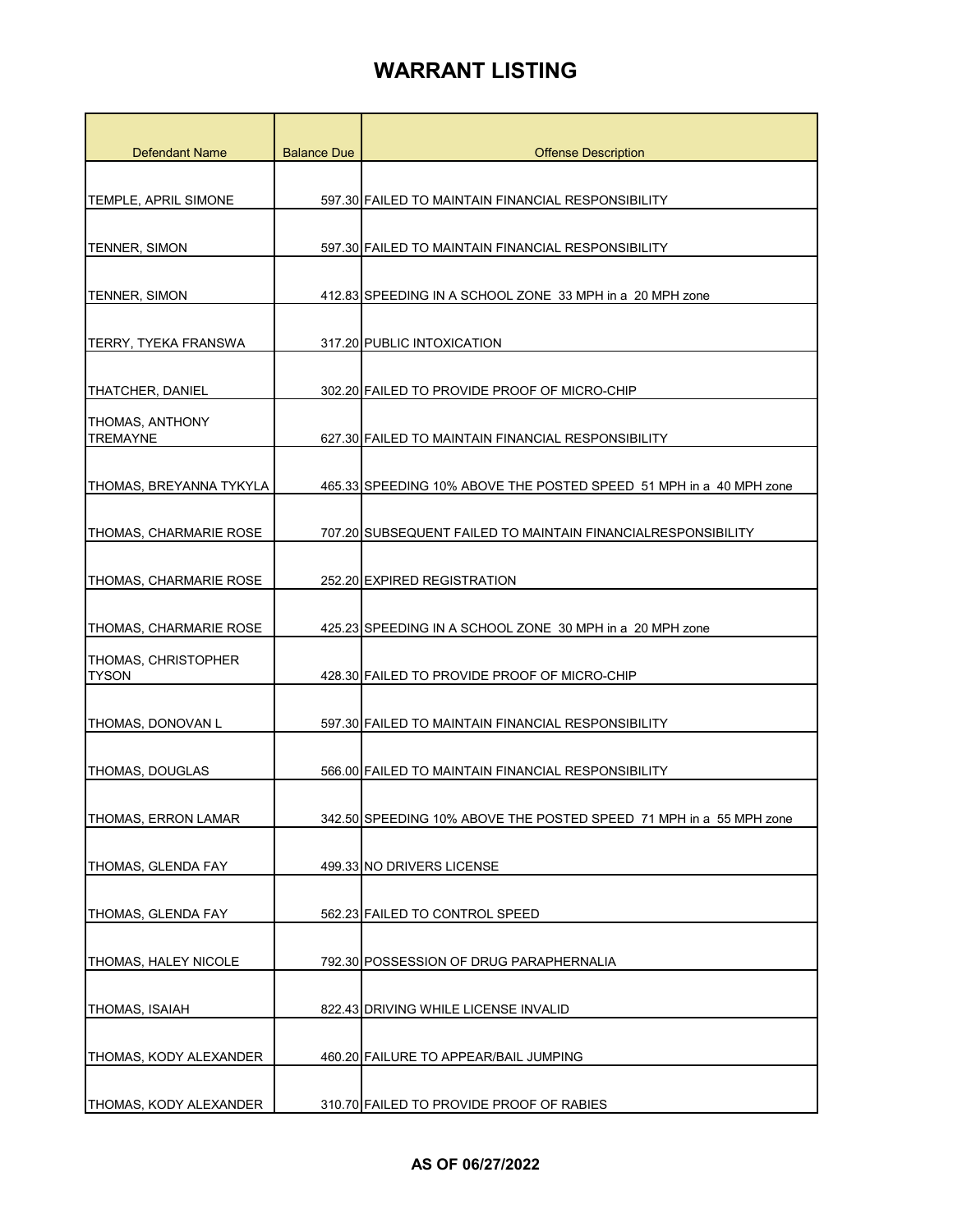| <b>Defendant Name</b>             | <b>Balance Due</b> | <b>Offense Description</b>                                         |
|-----------------------------------|--------------------|--------------------------------------------------------------------|
|                                   |                    |                                                                    |
| THOMAS, KODY ALEXANDER            |                    | 100.10 FAILED TO PROVIDE PROOF OF RABIES                           |
| THOMAS, MONIKA MARIE              |                    | 481.00 FAILED TO MAINTAIN FINANCIAL RESPONSIBILITY                 |
| THOMAS, QUIANA NIKARA             |                    | 458.83 VIOLATE PROMISE TO APPEAR                                   |
| THOMAS, STACEY LYNN               |                    | 516.83 RAN / DISREGARDED STOP SIGN                                 |
| THOMAS, TIMOTHY MICHAEL           |                    | 497.83 FAILED TO CONTROL SPEED                                     |
| THOMAS, WILLIE JAMES JR           |                    | 282.60 DEFECTIVE STOP LAMP(S)                                      |
| THOMAS, WILLIE JAMES JR           |                    | 414.70 FAILED TO MAINTAIN FINANCIAL RESPONSIBILITY                 |
| THOMAS, WILLIE JAMES JR           |                    | 464.23 SPEEDING IN A SCHOOL ZONE 36 MPH in a 20 MPH zone           |
| THOMAS, YOLANDA<br><b>REBECCA</b> |                    | 610.30 FAILED TO MAINTAIN FINANCIAL RESPONSIBILITY                 |
| THOMAS, ZACHARY ISAIAH            |                    | 495.33 SPEEDING 10% ABOVE THE POSTED SPEED 55 MPH in a 30 MPH zone |
| THOMPSON, DAVID RICHARD           |                    | 785.80 FAILURE TO APPEAR/BAIL JUMPING                              |
| THOMPSON, DAVON ALLEN             |                    | 839.80 FAILURE TO APPEAR/BAIL JUMPING                              |
| THOMPSON, DAVON ALLEN             |                    | 561.60 EXPIRED OR NO MOTOR VEHICLE INSPECTION                      |
| THOMPSON, EMILY NICHOLE           |                    | 612.23 SPEEDING 10% ABOVE THE POSTED SPEED 60 MPH in a 30 MPH zone |
| THOMPSON, EMILY NICHOLE           |                    | 839.80 FAILURE TO APPEAR/BAIL JUMPING                              |
| <b>THOMPSON, NIESHA F</b>         |                    | 785.80 FAILURE TO APPEAR/BAIL JUMPING                              |
| THOMPSON, ROBERT JOHN             |                    | 213.20 POSSESSION OF DRUG PARAPHERNALIA                            |
| THOMPSON, ROMONA FAYE             |                    | 880.70 UNLAWFUL USE OF WATER                                       |
| THOMPSON, SHYANN M                |                    | 402.40 NO DRIVERS LICENSE                                          |
| THOMPSON, TYNERIA<br>LASHAY       |                    | 404.10 SPEEDING IN A SCHOOL ZONE 46 MPH in a 25 MPH zone           |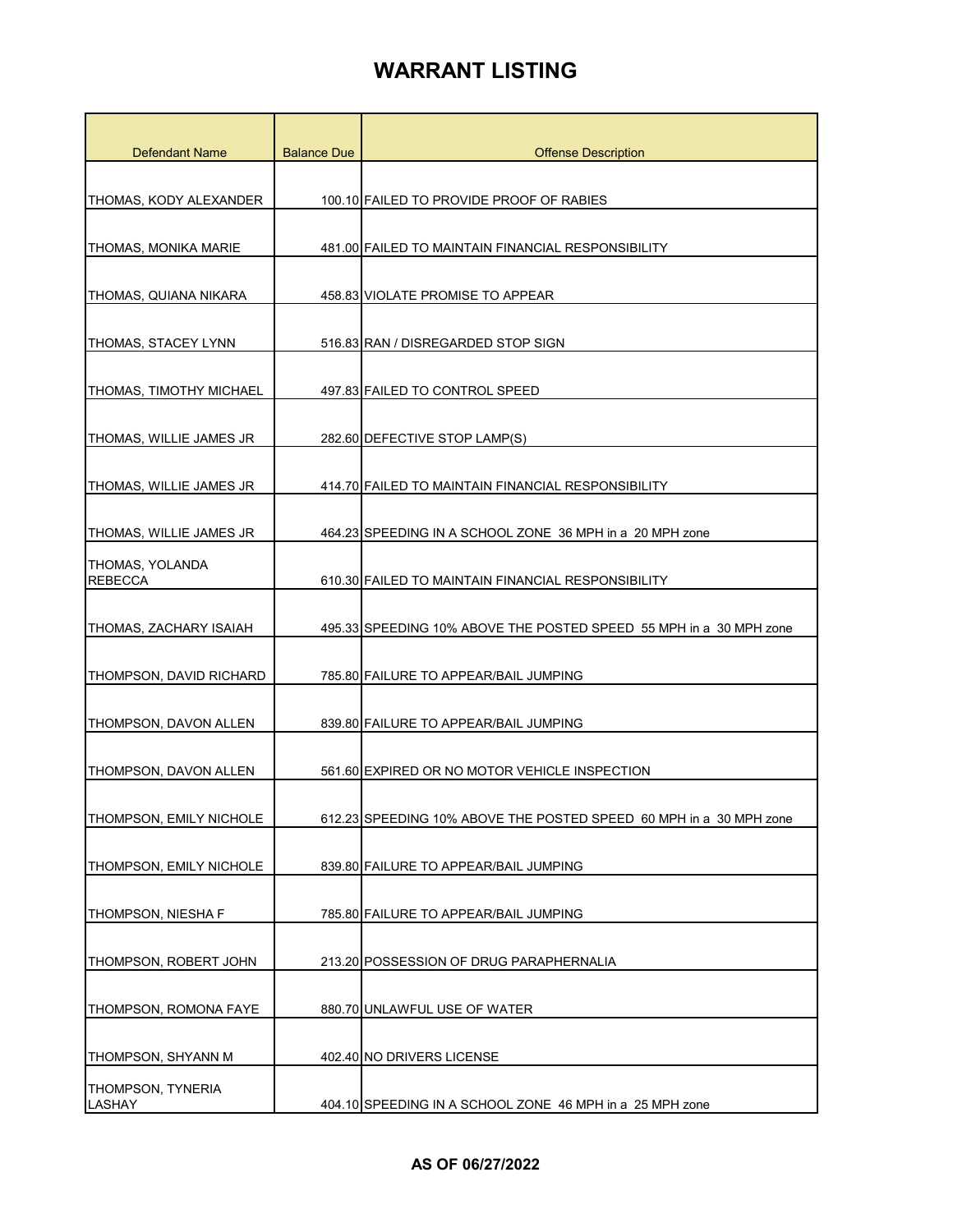| <b>Defendant Name</b>                | <b>Balance Due</b> | <b>Offense Description</b>                                         |
|--------------------------------------|--------------------|--------------------------------------------------------------------|
| THOMSON, CHRISTOPHER<br><b>DAVID</b> |                    | 837.80 PUBLIC INTOXICATION                                         |
|                                      |                    |                                                                    |
| THORNTON, FAITH                      |                    | 465.33 FAILED TO CONTROL SPEED                                     |
| THORNTON, KENYATTA A                 |                    | 379.00 VIOLATE PROMISE TO APPEAR                                   |
| TIBBS, ROBERT L                      |                    | 375.70 UNLAWFUL USE OF WATER                                       |
| TIDWELL, SHONTONIO K                 |                    | 465.33 SPEEDING 10% ABOVE THE POSTED SPEED 63 MPH in a 45 MPH zone |
| TIGE DANIEL, TAVONE DONTA            |                    | 503.83 SPEEDING IN A SCHOOL ZONE 48 MPH in a 25 MPH zone           |
| TIGNER, JERMONT JOEL                 |                    | 495.33 RAN RED LIGHT                                               |
| <b>TILLIS, DARIAN SOLEIL</b>         |                    | 441.30 PERMITTING UNLICENSED DRIVER TO DRIVE (NON GUARDIAN)        |
| TIMMONS, MORGAN E                    |                    | 2,735.80 ALLOWING UNSANITARY CONDITIONS                            |
| TINOISAMOA, AUTASIA F                |                    | 531.83 SPEEDING IN A SCHOOL ZONE 37 MPH in a 25 MPH zone           |
| TIPPS, CHRISTOPHER CHAD              |                    | 830.80 FAILURE TO APPEAR/BAIL JUMPING                              |
| TIPPS, CHRISTOPHER CHAD              |                    | 837.30 POSSESSION OF DRUG PARAPHERNALIA                            |
| ITIPPS. CHRISTOPHER CHAD             |                    | 837.30 PUBLIC INTOXICATION                                         |
| TOBAR, TAMMY BERNADETTE              |                    | 786.50 UNLAWFUL USE OF WATER                                       |
| <b>TOCCI, JENNIFER LYNNE</b>         |                    | 266.50 FAILED TO YIELD ROW TO APPROACHING VEHICLE AT STOP SIGN     |
| TODD, MARTELL MOORE                  |                    | 458.83 VIOLATE PROMISE TO APPEAR                                   |
| TODD, PAULA JEAN                     |                    | 420.86 RAN / DISREGARDED STOP SIGN                                 |
| TODD, PAULA JEAN                     |                    | 248.06 NO DRIVERS LICENSE                                          |
| TODD, PAULA JEAN                     |                    | 447.90 FAILED TO MAINTAIN FINANCIAL RESPONSIBILITY                 |
| TOLBERT, CASSANDRA<br>LESKAI         |                    | 89.83 NO DRIVERS LICENSE                                           |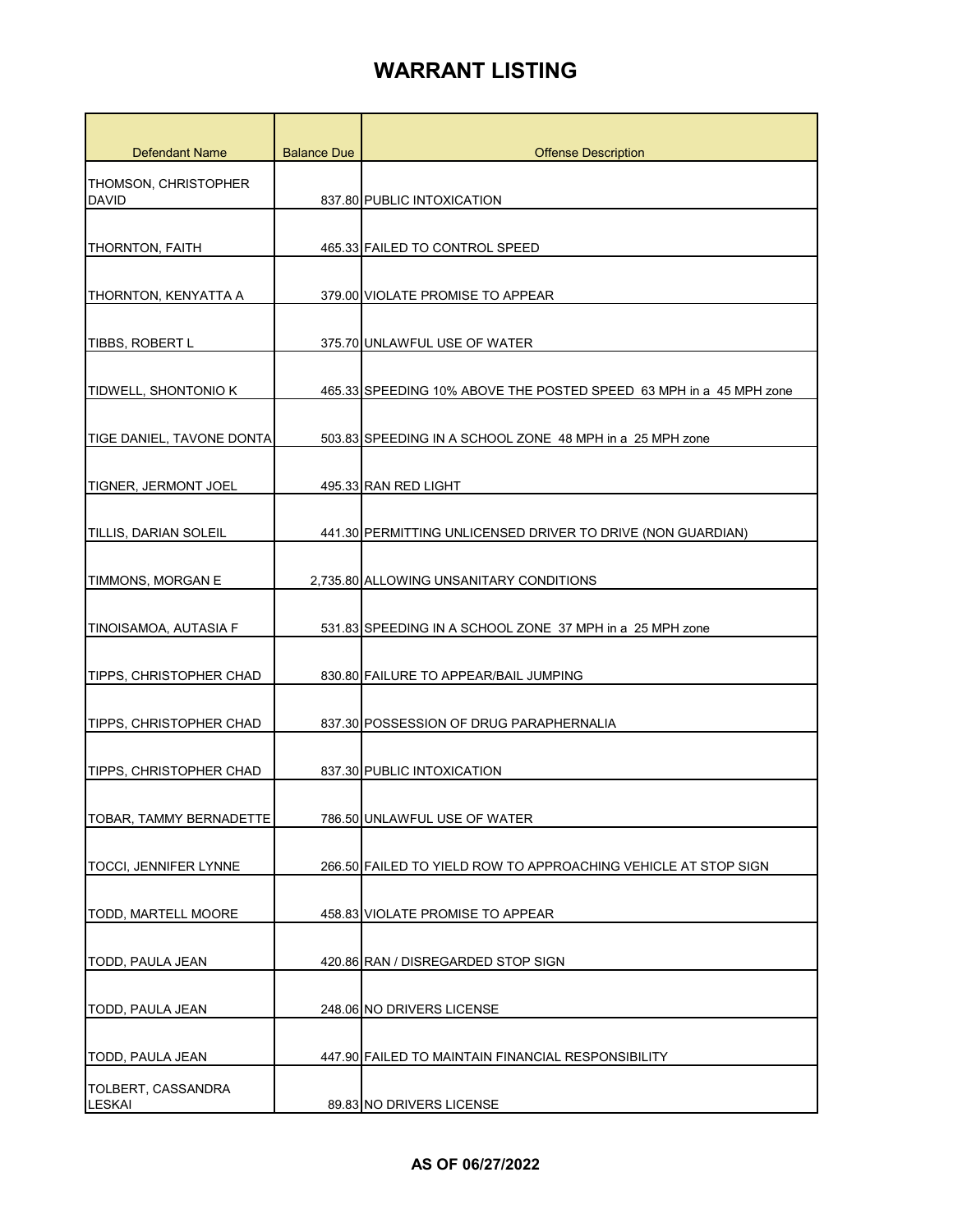| <b>Defendant Name</b>                      | <b>Balance Due</b> | <b>Offense Description</b>                                         |
|--------------------------------------------|--------------------|--------------------------------------------------------------------|
| TOLBERT, CASSANDRA<br>LESKAI               |                    | 295.23 SPEEDING IN A SCHOOL ZONE 38 MPH in a 20 MPH zone           |
| TOLBERT, DANA DANAE                        |                    | 627.30 FAILED TO MAINTAIN FINANCIAL RESPONSIBILITY                 |
| TOLBERT, DANA DANAE                        |                    | 432.30 UNREGISTERED MOTOR VEHICLE                                  |
| <b>TOLER, BRIAN VANTRELLE</b>              |                    | 804.83 DRIVING WHILE LICENSE INVALID                               |
| TOLER, ZIYNET N                            |                    | 499.33 SPEEDING 10% ABOVE THE POSTED SPEED 80 MPH in a 60 MPH zone |
| TOLLIVER, QUADRALINA<br><b>RENEE</b>       |                    | 785.80 FAILURE TO APPEAR/BAIL JUMPING                              |
| TOLLIVER, QUADRALINA<br><b>RENEE</b>       |                    | 499.00 FAILED TO MAINTAIN FINANCIAL RESPONSIBILITY                 |
| TONANI, BRYAN JAMES                        |                    | 597.30 FAILED TO MAINTAIN FINANCIAL RESPONSIBILITY                 |
| TONEY, KASHAD JACOURI<br>ALDUS             |                    | 501.70 NO DRIVERS LICENSE                                          |
| TONEY, KASHAD JACOURI<br><b>ALDUS</b>      |                    | 831.30 FAILURE TO APPEAR/BAIL JUMPING                              |
| TOPPING, DUANE E III                       |                    | 680.03 DRIVING WHILE LICENSE INVALID                               |
| <b>TORRENTES, NATALIA</b><br><b>PAREJA</b> |                    | 295.10 FAILED TO MAINTAIN FINANCIAL RESPONSIBILITY                 |
| TORRENTES, NATALIA<br><b>PAREJA</b>        |                    | 379.10 SPEEDING IN A SCHOOL ZONE 37 MPH in a 20 MPH zone           |
| TORRES, ANTONIO R III                      |                    | 651.00 FAILED TO PROVIDE PROOF OF RABIES                           |
| TORRES, JAMIE                              |                    | 746.20 THEFT OF PROPERTY UNDER \$50                                |
| <b>TORRES, KIMBERLY</b>                    |                    | 374.10 SPEEDING 10% ABOVE THE POSTED SPEED 80 MPH in a 60 MPH zone |
| <b>TORRES, KIMBERLY</b>                    |                    | 321.00 EXPIRED REGISTRATION                                        |
| TORRES, PEDRO L                            |                    | 495.33 SPEEDING 10% ABOVE THE POSTED SPEED 80 MPH in a 55 MPH zone |
| <b>TORRES, REUBEN</b><br><b>BRADFORD</b>   |                    | 349.83 NO DRIVERS LICENSE                                          |
| <b>TORRES, REUBEN</b><br><b>BRADFORD</b>   |                    | 486.20 FAILED TO MAINTAIN FINANCIAL RESPONSIBILITY                 |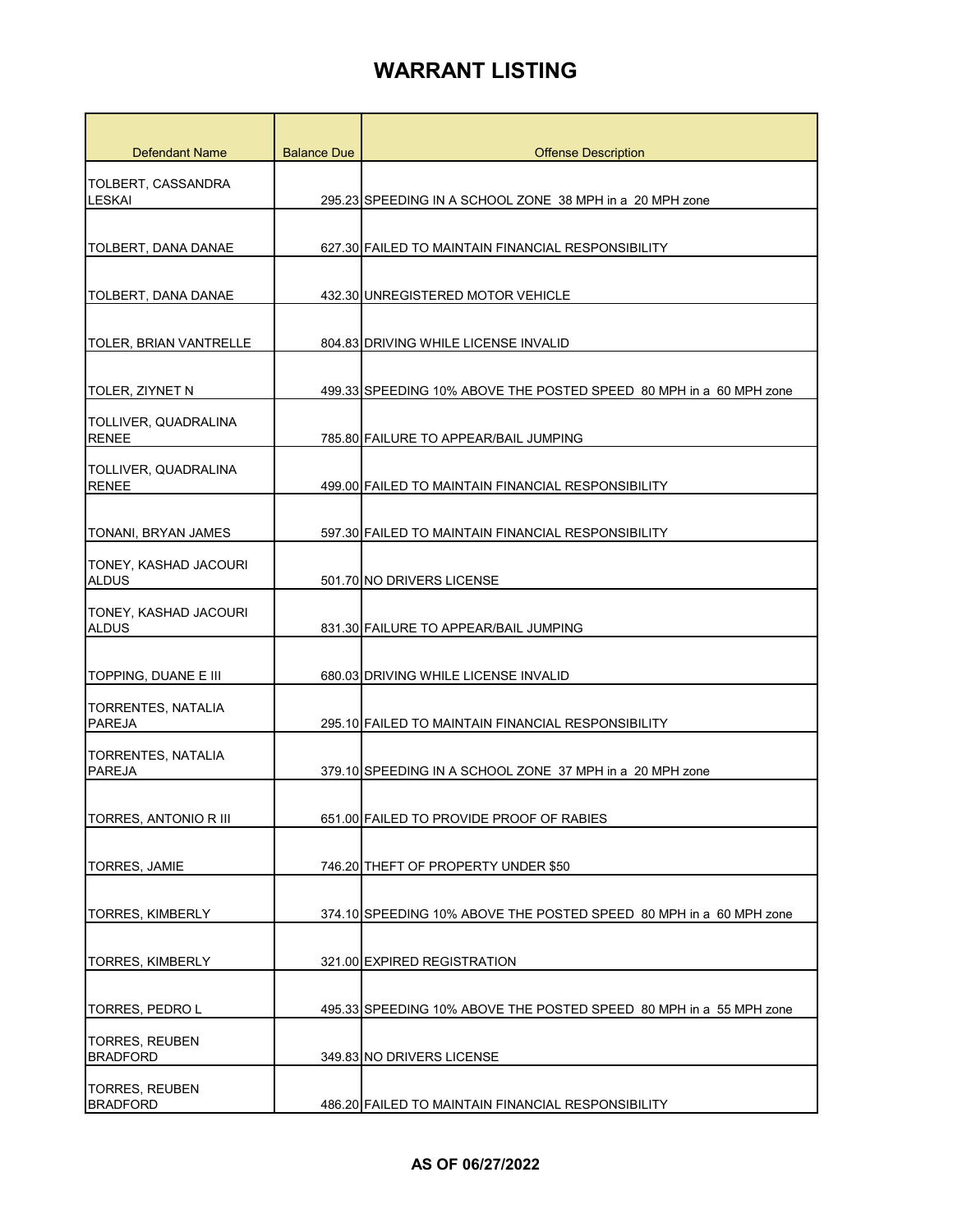| <b>Defendant Name</b>                    | <b>Balance Due</b> | <b>Offense Description</b>                                         |
|------------------------------------------|--------------------|--------------------------------------------------------------------|
| TORRES, REUBEN<br><b>BRADFORD</b>        |                    | 831.30 FAILED TO STERILIZE ANIMAL (ADOPTION CONTRACT)              |
| <b>TOUTGES, JAMES PATRICK</b>            |                    | 792.43 DRIVING WHILE LICENSE INVALID                               |
| TOWNSEND, CHRISTOPHER<br>LEE             |                    | 497.83 VIOLATE PROMISE TO APPEAR                                   |
| TOWNSEND, CLAUDIA ALICIA                 |                    | 792.30 THEFT OF PROPERTY UNDER \$50                                |
| TOWNSEND, DIONDRE<br><b>LAMONT</b>       |                    | 818.30 THEFT OF PROPERTY UNDER \$100                               |
| TOWNSEND, TIMOTHY<br><b>CHARLES</b>      |                    | 425.23 RAN / DISREGARDED STOP SIGN                                 |
| TOWNSEND, WILLIE LEE JR                  |                    | 374.00 VIOLATE PROMISE TO APPEAR                                   |
| TOWNSEND, WILLIE LEE JR                  |                    | 356.10 NO DRIVERS LICENSE                                          |
| TOWNSEND, WILLIE LEE JR                  |                    | 506.00 FAILED TO MAINTAIN FINANCIAL RESPONSIBILITY                 |
| TOWNSEND, WILLIE LEE JR                  |                    | 409.10 SPEEDING 10% ABOVE THE POSTED SPEED 46 MPH in a 30 MPH zone |
| <b>TOWNZEN, VIRGIL EMMITT</b>            |                    | 266.50 FAILED TO YIELD ROW TURNING LEFT                            |
| <b>TRACEY, TAMMAR</b><br><b>CHAREMON</b> |                    | 2,151.00 TAMPERED WITH WATER DISTRIBUTION SYSTEM                   |
| <b>TRAN, ANHQUOC QUANG</b>               |                    | 646.00 FAILURE TO APPEAR/BAIL JUMPING                              |
| TRAN, ANHQUOC QUANG                      |                    | 351.00 EXPIRED OPERATORS LICENSE                                   |
| TRAN, ANHQUOC QUANG                      |                    | 501.00 FAILED TO MAINTAIN FINANCIAL RESPONSIBILITY                 |
| <b>TRAVIS, DONALD ANTWAIN</b>            |                    | 425.23 SPEEDING IN A SCHOOL ZONE 31 MPH in a 20 MPH zone           |
| TRAVIS, REUVAIN BORUCH                   |                    | 229.20 SPEEDING 10% ABOVE THE POSTED SPEED 55 MPH in a 30 MPH zone |
| <b>TRAVIS, REUVAIN BORUCH</b>            |                    | 646.10 DRIVING WHILE LICENSE INVALID                               |
| TRENSE, JAMES VICTOR                     |                    | 792.30 SOLICITING WITHOUT A PERMIT                                 |
| <b>TRESSLER, DAKOTA W</b>                |                    | 597.30 FAILED TO MAINTAIN FINANCIAL RESPONSIBILITY                 |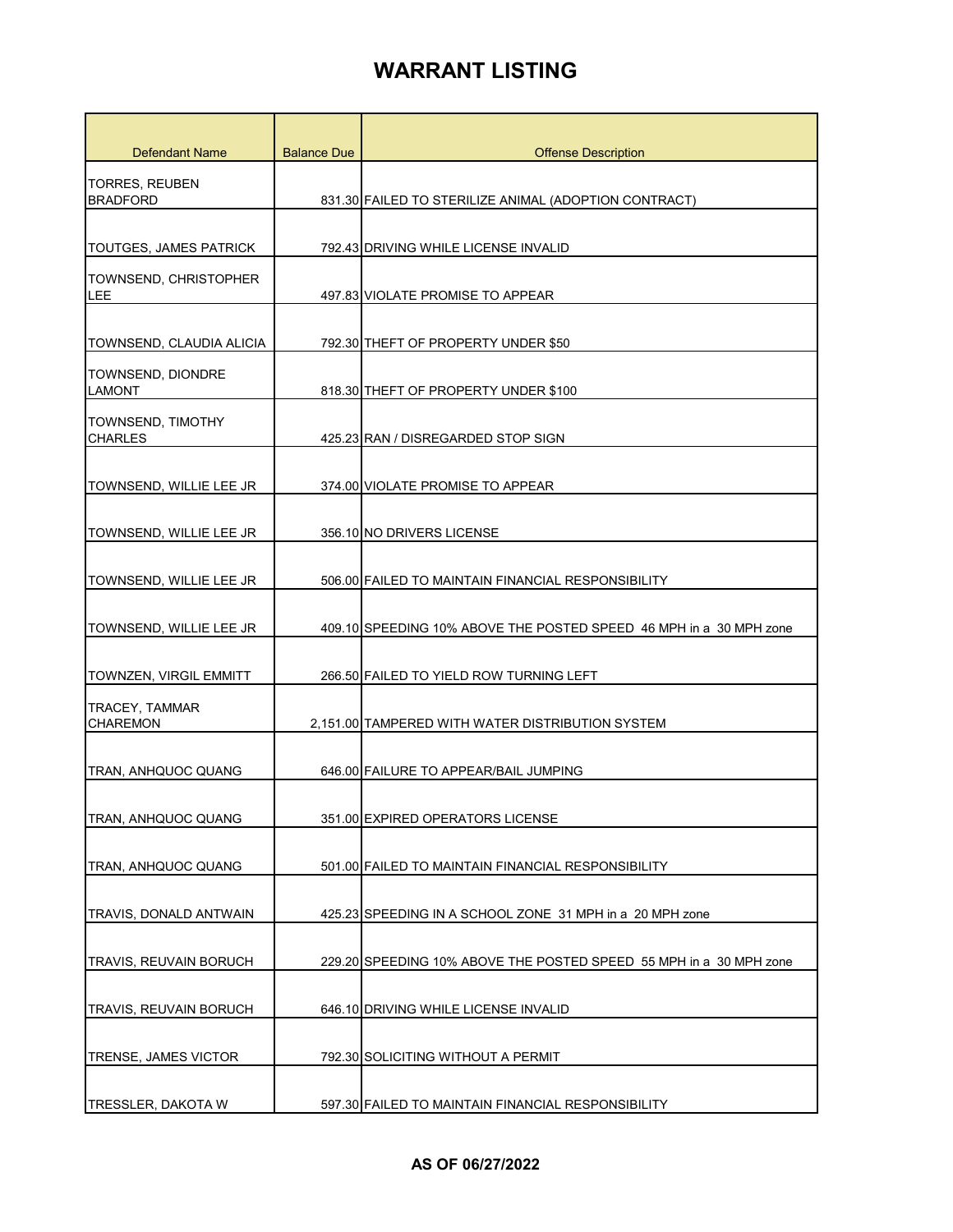| <b>Defendant Name</b>                      | <b>Balance Due</b> | <b>Offense Description</b>                                         |
|--------------------------------------------|--------------------|--------------------------------------------------------------------|
|                                            |                    |                                                                    |
| TRESSLER, DAKOTA W                         |                    | 597.30 FAILED TO MAINTAIN FINANCIAL RESPONSIBILITY                 |
| TRICE, SAQOUYAH M                          |                    | 465.33 FAILED TO CONTROL SPEED                                     |
|                                            |                    |                                                                    |
| TRIGG, CANDICE SIMONE                      |                    | 374.10 SPEEDING 10% ABOVE THE POSTED SPEED 71 MPH in a 55 MPH zone |
| TROXELL, JOHNNY W II                       |                    | 360.23 FAILED TO YIELD ROW TURNING LEFT                            |
| TROXELL, JOHNNY W II                       |                    | 421.20 FAILED TO MAINTAIN FINANCIAL RESPONSIBILITY                 |
| TROXELL, JOHNNY W II                       |                    | 360.23 SPEEDING 10% ABOVE THE POSTED SPEED 46 MPH in a 30 MPH zone |
| TROXELL, JOHNNY W II                       |                    | 209.43 SPEEDING IN A SCHOOL ZONE 33 MPH in a 20 MPH zone           |
| TRUELOVE, RYAN RICHARD                     |                    | 800.80 FAILURE TO APPEAR/BAIL JUMPING                              |
| TRUELOVE, RYAN RICHARD                     |                    | 260.00 SPEEDING IN A SCHOOL ZONE 33 MPH in a 20 MPH zone           |
| TRUITT, GEORGE                             |                    | 497.83 SPEEDING IN A SCHOOL ZONE 47 MPH in a 35 MPH zone           |
| <b>TRUJILLO TORRES, SERGIO</b>             |                    | 2,116.00 TAMPERED WITH WATER DISTRIBUTION SYSTEM                   |
| <b>TUAZON, ERIC</b>                        |                    | 399.23 SPEEDING 10% ABOVE THE POSTED SPEED 77 MPH in a 60 MPH zone |
| TUBBS, FREDERICK D                         |                    | 374.10 SPEEDING 10% ABOVE THE POSTED SPEED 50 MPH in a 35 MPH zone |
| TUCKER, JAMES JERNERIO                     |                    | 346.00 NO DRIVERS LICENSE (2ND OFFENSE)                            |
| TUCKER, JAMES JERNERIO                     |                    | 354.10 SPEEDING 10% ABOVE THE POSTED SPEED 51 MPH in a 35 MPH zone |
| <b>TUCKER, JAMES JERNERIO</b>              |                    | 321.10 NO DRIVERS LICENSE                                          |
| <b>TUCKER, MATTHEW ALLEN</b>               |                    | 837.33 DRIVING WHILE LICENSE INVALID                               |
| TUCKER, MATWANZIK J                        |                    | 404.10 SPEEDING 10% ABOVE THE POSTED SPEED 40 MPH in a 30 MPH zone |
| <b>TUIA, SUAI TARLOR</b><br><b>RADFORD</b> |                    | 963.60 THEFT OF PROPERTY UNDER \$50                                |
| <b>TUIA, SUAI TARLOR</b><br><b>RADFORD</b> |                    | 800.80 FAILURE TO APPEAR/BAIL JUMPING                              |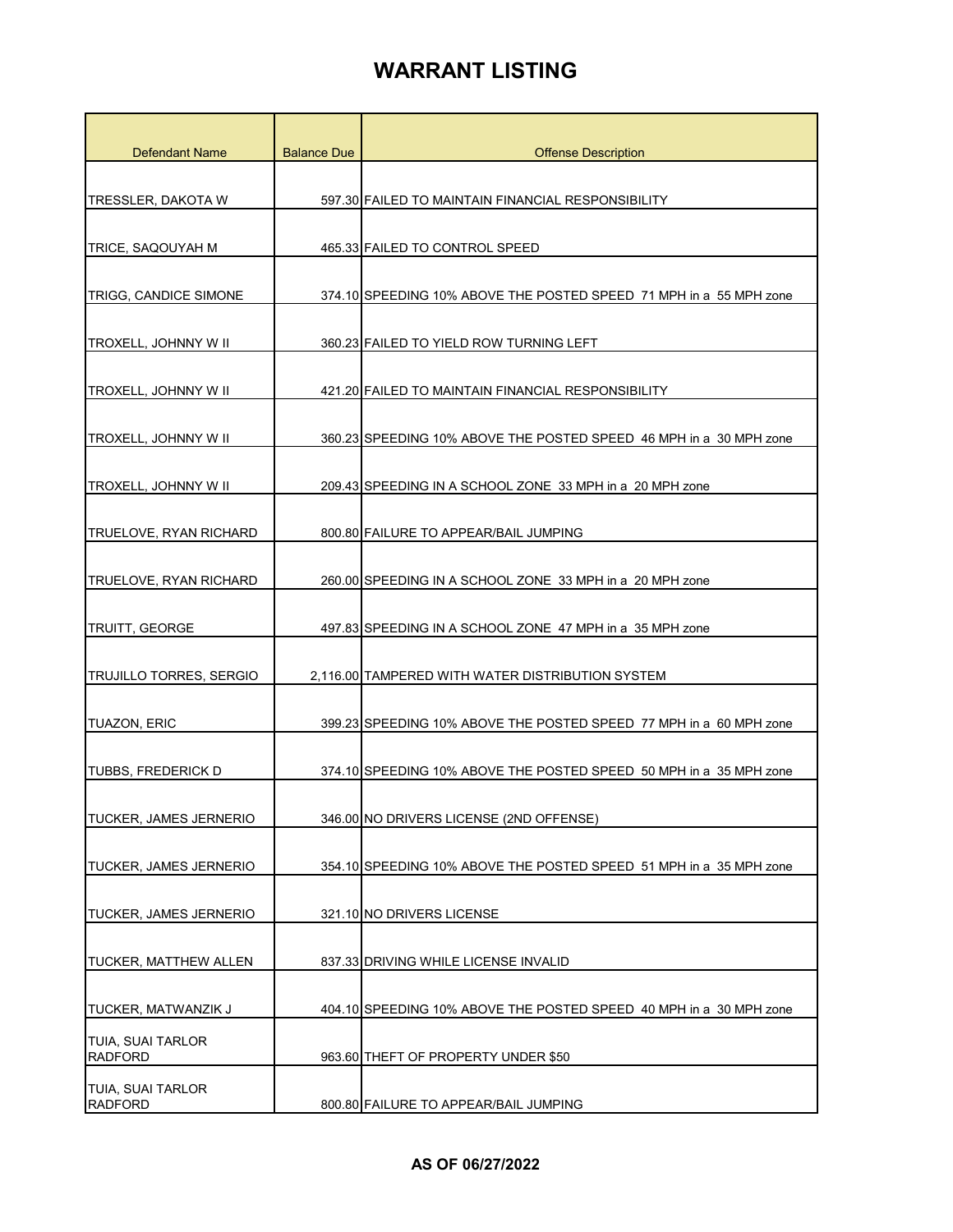| Defendant Name                              | <b>Balance Due</b> | <b>Offense Description</b>                                                             |
|---------------------------------------------|--------------------|----------------------------------------------------------------------------------------|
| TUNSTALLE, SAKINATT<br><b>MARZETT</b>       |                    | 465.33 SPEEDING 10% ABOVE THE POSTED SPEED 42 MPH in a 30 MPH zone                     |
| TURBEVILLE, DANIELLE<br><b>NICOLE</b>       |                    | 2,811.30 TAMPERED WITH WATER DISTRIBUTION SYSTEM                                       |
|                                             |                    |                                                                                        |
| TURBEVILLE, JO POYNER                       |                    | 2,811.30 TAMPERED WITH WATER DISTRIBUTION SYSTEM                                       |
| TURNER, DOMINIC LAMAR                       |                    | 345.10 SPEEDING IN A SCHOOL ZONE 49 MPH in a 25 MPH zone                               |
| <b>TURNER, ERICK DEMOND</b>                 |                    | 458.83 VIOLATE PROMISE TO APPEAR                                                       |
| TURNER, JUSTICE LAMAR                       |                    | 497.83 SPEEDING IN A SCHOOL ZONE 47 MPH in a 35 MPH zone                               |
| <b>TURNER, KEODRION</b><br><b>TRESHAWN</b>  |                    | 792.30 DRIVING WHILE LICENSE INVALID                                                   |
| <b>TURNER, STEPHANIE D</b>                  |                    | 308.83 SPEEDING 10% ABOVE THE POSTED SPEED 53 MPH in a 35 MPH zone                     |
| <b>TURNPAUGH, CHRISTINA</b><br><b>MARIE</b> |                    | 471.33 SPEEDING 10% ABOVE THE POSTED SPEED 86 MPH in a 60 MPH zone                     |
| TYE, CONNELL                                |                    | 499.91 DRIVING WHILE LICENSE INVALID                                                   |
| <b>TYSON, KENNETH A</b>                     |                    | 404.10 SPEEDING IN A SCHOOL ZONE 33 MPH in a 20 MPH zone                               |
| UILELEA, MEIYANN J                          |                    | 830.70 UNLAWFUL USE OF WATER                                                           |
| URBANEK, LISA RUTH                          |                    | 621.00 THEFT OF PROPERTY UNDER \$100                                                   |
| URGUIZA, JOSE ANGEL                         |                    | 465.33 FAILED TO CONTROL SPEED                                                         |
| URIAS, VALERIE A                            |                    | 876.80 DRIVING WHILE LICENSE INVALID                                                   |
| URIZA, MARVIN CASTILLO                      |                    | 837.30 PUBLIC INTOXICATION                                                             |
| URIZA, MARVIN CASTILLO                      |                    | 830.80 FAILURE TO APPEAR/BAIL JUMPING                                                  |
| <b>USSIN, KENDRICK ANTHONY</b>              |                    | 792.30 DRIVING WHILE LICENSE INVALID                                                   |
| UTU, JONATHAN TAFA                          |                    | SPEEDING IN A CONSTRUCTION ZONE WITH WORKERS PRESENT 78<br>759.33 MPH in a 55 MPH zone |
| UZZELL, CALEB WESLEY                        |                    | 358.80 FAILED TO OBTAIN LICENSE                                                        |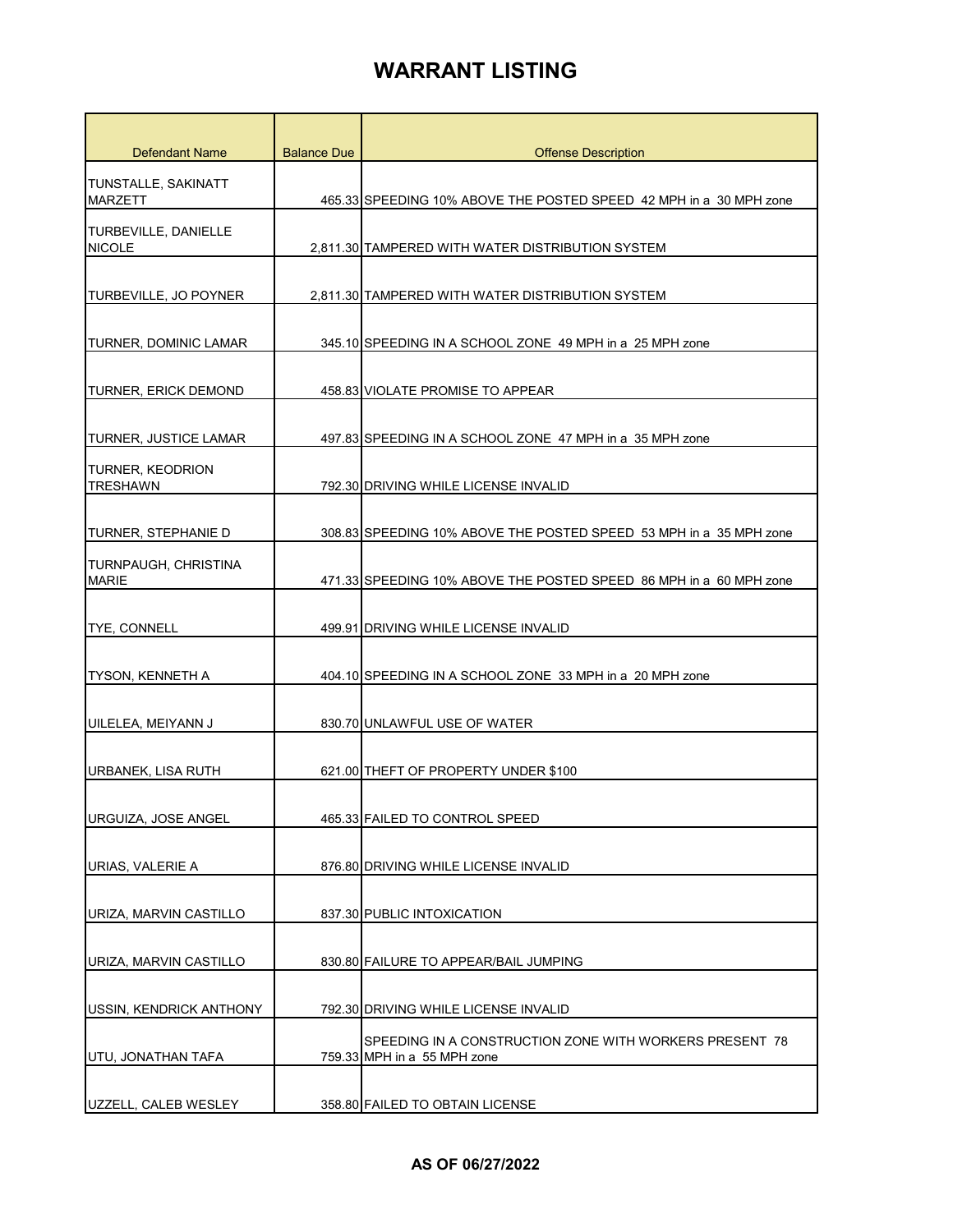| <b>Defendant Name</b>               | <b>Balance Due</b> | <b>Offense Description</b>                                         |
|-------------------------------------|--------------------|--------------------------------------------------------------------|
|                                     |                    |                                                                    |
| UZZELL, CALEB WESLEY                |                    | 197.76 SPEEDING 10% ABOVE THE POSTED SPEED 42 MPH in a 30 MPH zone |
| VACCARO, CARTER HALL                |                    | 465.33 SPEEDING 10% ABOVE THE POSTED SPEED 89 MPH in a 60 MPH zone |
|                                     |                    |                                                                    |
| VALDEZ, AMANDA                      |                    | 876.80 ASSAULT BY CONTACT FAMILY VIOLENCE                          |
| <b>VALEIRON, NICKY</b>              |                    | 837.80 THEFT OF PROPERTY UNDER \$50                                |
| VALENTINE, ADAM                     |                    | 504.33 UNSAFE LANE CHANGE                                          |
| VALENTINE, WILLIAM<br><b>EDWARD</b> |                    | 504.33 SPEEDING 10% ABOVE THE POSTED SPEED 49 MPH in a 35 MPH zone |
| VALENTINE, WILLIAM<br><b>EDWARD</b> |                    | 219.00 SPEEDING 10% ABOVE THE POSTED SPEED 47 MPH in a 35 MPH zone |
| VALENZUELA, DULCE ROSE              |                    | 486.20 FAILED TO MAINTAIN FINANCIAL RESPONSIBILITY                 |
| VALENZUELA, JOSE<br><b>FERNANDO</b> |                    | 792.30 POSSESSION OF DRUG PARAPHERNALIA                            |
| VANDELIER, NICOLE LYN               |                    | 839.93 DRIVING WHILE LICENSE INVALID                               |
| VANDELIER, NICOLE LYN               |                    | 228.80 EXPIRED REGISTRATION                                        |
| VANDELIER, NICOLE LYN               |                    | 287.30 FAILED TO DISPLAY DRIVERS LICENSE                           |
| <b>VANDELIER, NICOLE LYN</b>        |                    | 330.33 SPEEDING 10% ABOVE THE POSTED SPEED 60 MPH in a 45 MPH zone |
| VANDYKE, JOSHUA ALLEN               |                    | 870.30 FAILED TO PROVIDE PROOF OF RABIES                           |
| VANSANT, KAYLA NICOLE               |                    | 284.83 NO DRIVERS LICENSE                                          |
| VANSANT, KAYLA NICOLE               |                    | 219.83 NO DRIVERS LICENSE                                          |
| VANSANT, KAYLA NICOLE               |                    | 295.23 SPEEDING 10% ABOVE THE POSTED SPEED<br>MPH zone<br>MPH in a |
| VANSANT, KAYLA NICOLE               |                    | 230.23 CUT IN AFTER PASSING                                        |
| VANSCOIK, ANGELA DAWN               |                    | 410.21 SPEEDING 10% ABOVE THE POSTED SPEED 47 MPH in a 30 MPH zone |
| VARGAS, JONATHAN                    |                    | 447.20 DRIVING WHILE LICENSE INVALID                               |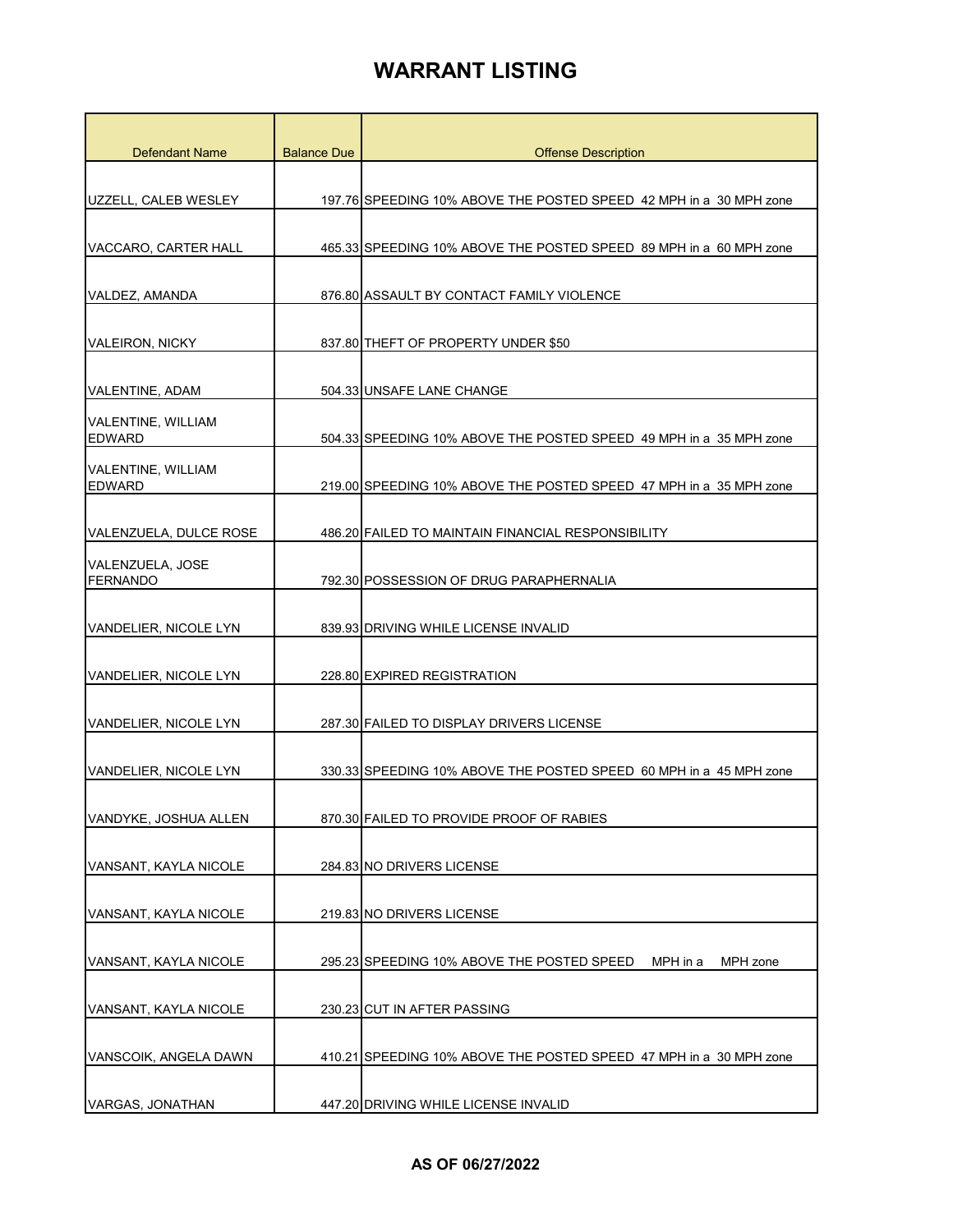| <b>Defendant Name</b>                       | <b>Balance Due</b> | <b>Offense Description</b>                                         |
|---------------------------------------------|--------------------|--------------------------------------------------------------------|
|                                             |                    |                                                                    |
| <b>VARGAS, STEVEN</b>                       |                    | 465.33 SPEEDING 10% ABOVE THE POSTED SPEED 46 MPH in a 30 MPH zone |
|                                             |                    |                                                                    |
| VASQUEZ, ALBERTO                            |                    | 464.23 UNSAFE SPEED/TOO FAST FOR CONDITIONS                        |
| VASQUEZ, ELIAS                              |                    | 597.30 FAILED TO MAINTAIN FINANCIAL RESPONSIBILITY                 |
|                                             |                    |                                                                    |
| VASQUEZ, ROXANE                             |                    | 2,781.30 TAMPERED WITH WATER DISTRIBUTION SYSTEM                   |
| VASSEUR, ROBERT STEVEN<br>JR                |                    | 629.83 SPEEDING 10% ABOVE THE POSTED SPEED 74 MPH in a 55 MPH zone |
|                                             |                    |                                                                    |
| VAUGHN, ELIZABETH ASHLEY                    |                    | 785.80 FAILURE TO APPEAR/BAIL JUMPING                              |
|                                             |                    |                                                                    |
| VAUGHN, IVAN JEROME                         |                    | 334.23 SPEEDING 10% ABOVE THE POSTED SPEED 61 MPH in a 45 MPH zone |
| <b>VAUGHN, MICHAEL II</b>                   |                    | 499.33 SPEEDING 10% ABOVE THE POSTED SPEED 55 MPH in a 40 MPH zone |
|                                             |                    | UNRESTRAINED CHILD UNDER 8 YEARS OF AGEOR UNDER 4 FT 9             |
| VAZQUEZ, JESSE LIONEL                       |                    | 482.65 INCHES                                                      |
|                                             |                    |                                                                    |
| VAZQUEZ, JESSE LIONEL                       |                    | 317.20 EXPIRED REGISTRATION                                        |
| VAZQUEZ, JESSE LIONEL                       |                    | 902.33 DRIVING WHILE LICENSE INVALID                               |
|                                             |                    |                                                                    |
| VAZQUEZ, MILITZA S                          |                    | 497.83 SPEEDING IN A SCHOOL ZONE 33 MPH in a 20 MPH zone           |
| VAZQUEZ, YIARA MICHELLE                     |                    | 345.80 SPEEDING IN A SCHOOL ZONE 38 MPH in a 20 MPH zone           |
|                                             |                    |                                                                    |
| <b>VEGA, LUIS ANTONIO</b><br><b>MARTINE</b> |                    | 807.30 LOUD NOISE (BREACH OF THE PEACE)                            |
| <b>VEGA, LUIS ANTONIO</b>                   |                    |                                                                    |
| <b>MARTINE</b>                              |                    | 417.30 NO DRIVERS LICENSE                                          |
| VEGA, YADIEL DIAZ                           |                    | 402.30 EXPIRED OPERATORS LICENSE                                   |
|                                             |                    |                                                                    |
| VELASCO, SALVADOR                           |                    | 170.43 FAILED TO SIGNAL INTENT TO TURN                             |
|                                             |                    |                                                                    |
| <b>VELASCO, SALVADOR</b>                    |                    | 464.23 RAN / DISREGARDED STOP SIGN                                 |
| VELASCO, SALVADOR                           |                    | 876.33 DRIVING WHILE LICENSE INVALID                               |
| VELILLA RODRIGUEZ,                          |                    |                                                                    |
| <b>JONATHAN</b>                             |                    | 295.10 EXPIRED OR NO MOTOR VEHICLE INSPECTION                      |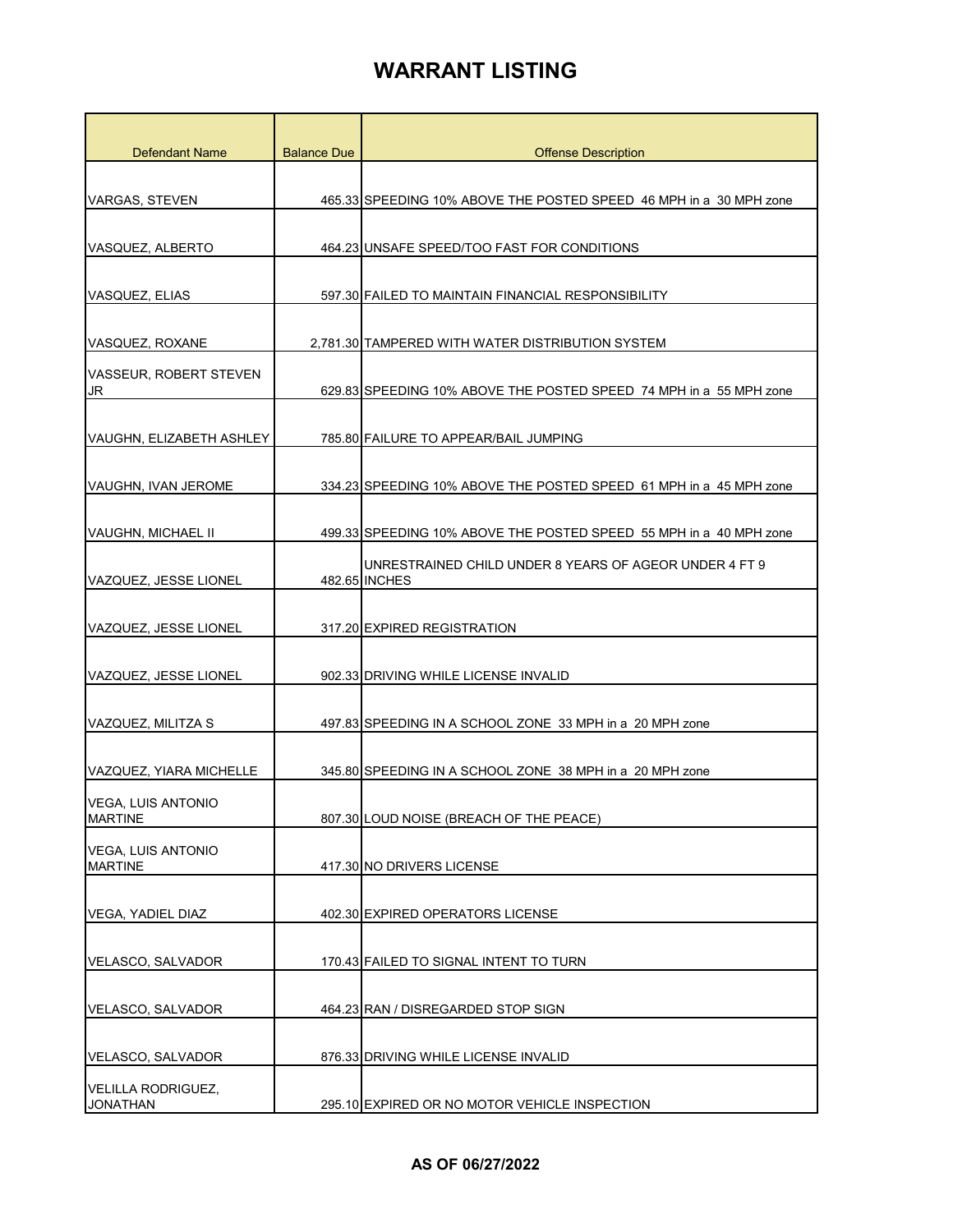| Defendant Name                               | <b>Balance Due</b> | <b>Offense Description</b>                                         |
|----------------------------------------------|--------------------|--------------------------------------------------------------------|
| VELILLA RODRIGUEZ,<br><b>JONATHAN</b>        |                    | 421.20 FAILED TO MAINTAIN FINANCIAL RESPONSIBILITY                 |
| VELILLA RODRIGUEZ,<br><b>JONATHAN</b>        |                    | 195.00 SPEEDING 10% ABOVE THE POSTED SPEED 58 MPH in a 45 MPH zone |
| VENARDOS, JESSICA JOLENE                     |                    | 272.00 PARKED ON ALL WEATHER SURFACE                               |
| VENARDOS, JESSICA JOLENE                     |                    | 671.00 HOME OCCUPATION                                             |
| VENARDOS, JESSICA JOLENE                     |                    | 671.00 CARE OF PREMISES - SUPPLIES AND MATERIALS                   |
| <b>VENARDOS, JESSICA JOLENE</b>              |                    | 671.00 UNLAWFUL USE OF WATER                                       |
| VENARDOS, JESSICA JOLENE                     |                    | 2,171.00 TAMPERED WITH WATER DISTRIBUTION SYSTEM                   |
| VENARDOS, JESSICA JOLENE                     |                    | 259.00 EXPIRED OR NO MOTOR VEHICLE INSPECTION                      |
| VENARDOS, JESSICA JOLENE                     |                    | 384.10 RAN / DISREGARDED STOP SIGN                                 |
| VENARDOS, JESSICA JOLENE                     |                    | 121.00 FAILED TO PROVIDE PROOF OF RABIES                           |
| VENARDOS, JESSICA JOLENE                     |                    | 321.00 PARKED ON ALL WEATHER SURFACE                               |
| VENEGAS, ANGEL JUNIOR JR                     |                    | 465.33 SPEEDING 10% ABOVE THE POSTED SPEED 45 MPH in a 30 MPH zone |
| VICK, PHILLIP EUGENE II                      |                    | 490.23 RAN / DISREGARDED STOP SIGN                                 |
| <b>VICK, PHILLIP EUGENE II</b>               |                    | 154.96 FAILED TO SIGNAL INTENT TO TURN                             |
| <b>VICK, TERRELL JERROD</b>                  |                    | 497.83 VIOLATE PROMISE TO APPEAR                                   |
| <b>VICKERS, PATRICK MATHIAS</b>              |                    | 621.00 DISORDERLY CONDUCT - INDECENT EXPOSURE                      |
| <b>VICTORIAN, TRAELLIS</b><br><b>DIMARRE</b> |                    | 588.80 FAILED TO MAINTAIN FINANCIAL RESPONSIBILITY                 |
| VIDES, DOGLAI A                              |                    | 504.33 RAN RED LIGHT                                               |
| <b>VIGEANT, MARC W</b>                       |                    | 495.33 SPEEDING 10% ABOVE THE POSTED SPEED 55 MPH in a 40 MPH zone |
| VILLALOBOSVILLAGOMEZ,<br><b>FELIX</b>        |                    | 465.33 SPEEDING 10% ABOVE THE POSTED SPEED 63 MPH in a 45 MPH zone |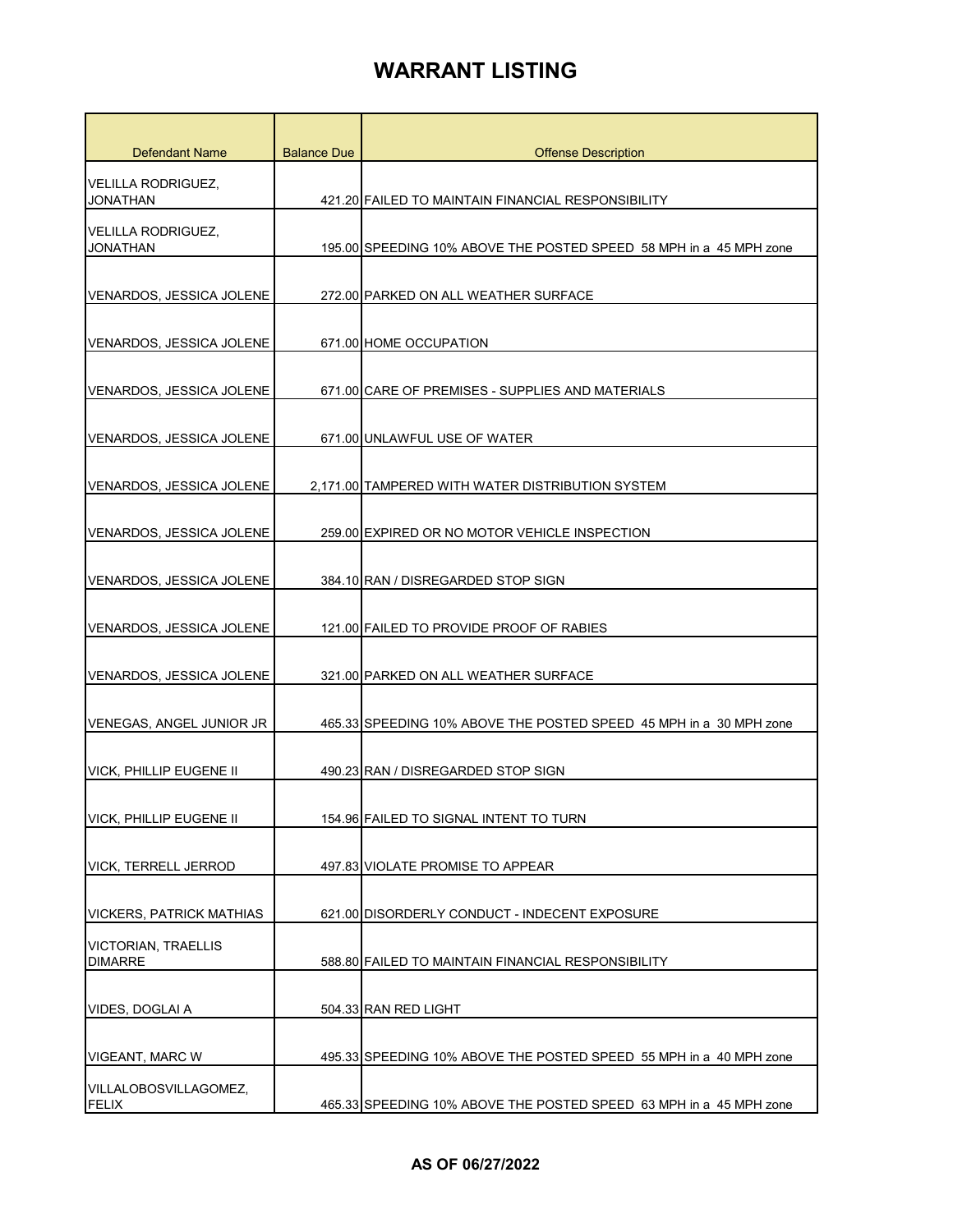| <b>Defendant Name</b>              | <b>Balance Due</b> | <b>Offense Description</b>                                                 |
|------------------------------------|--------------------|----------------------------------------------------------------------------|
|                                    |                    |                                                                            |
| VILLAMIL, RICARDO ALBERTO          |                    | 396.50 PUBLIC INTOXICATION                                                 |
| VILLANUEVA, MARILYN V              |                    | 293.83 NO DRIVERS LICENSE                                                  |
|                                    |                    |                                                                            |
| VILLANUEVA, MARILYN V              |                    | 336.73 SPEEDING 10% ABOVE THE POSTED SPEED 43 MPH in a 30 MPH zone         |
| VILLARREAL, DANIEL                 |                    | 465.33 SPEEDING 10% ABOVE THE POSTED SPEED 74 MPH in a 60 MPH zone         |
| VILLARREAL, ROBERTO G              |                    | FAIL TO OBTAIN TEXAS DRIVERS LICENSE WITHIN 90 DAYS OF<br>284.70 RESIDENCY |
| <b>VILLEGAS, JESSICA N</b>         |                    | 536.83 SPEEDING IN A SCHOOL ZONE 30 MPH in a 20 MPH zone                   |
| VOISIN, REBECCA MARIE              |                    | 465.33 SPEEDING 10% ABOVE THE POSTED SPEED 97 MPH in a 70 MPH zone         |
| <b>VOYCE, RACHEL J</b>             |                    | 515.30 FAILED TO STOP AND GIVE INFORMATION                                 |
| VOYCE, RACHEL J                    |                    | 453.70 FAILED TO MAINTAIN FINANCIAL RESPONSIBILITY                         |
| <b>WACASEY, ALLEN LEE</b>          |                    | 323.70 EXPIRED OPERATORS LICENSE                                           |
| <b>WACASEY, ALLEN LEE</b>          |                    | 464.23 RAN / DISREGARDED STOP SIGN                                         |
| WADDAIL. THOMAS COLBY              |                    | 387.73 SPEEDING 10% ABOVE THE POSTED SPEED 48 MPH in a 30 MPH zone         |
| WADDAIL, THOMAS COLBY              |                    | 517.73 SPEEDING 10% ABOVE THE POSTED SPEED 69 MPH in a 30 MPH zone         |
| WADDAIL, THOMAS COLBY              |                    | 355.23 SPEEDING 10% ABOVE THE POSTED SPEED 43 MPH in a 30 MPH zone         |
| <b>WADDAIL, THOMAS COLBY</b>       |                    | 474.70 FAILED TO MAINTAIN FINANCIAL RESPONSIBILITY                         |
| WADDAIL, THOMAS COLBY              |                    | 309.30 FAILED TO DISPLAY DRIVERS LICENSE                                   |
| <b>WADE, TYLER JAMES</b>           |                    | 467.30 FAILURE TO APPEAR/BAIL JUMPING                                      |
| WALCOTT, DANA FRANCIS JR           |                    | 465.33 SPEEDING 10% ABOVE THE POSTED SPEED 85 MPH in a 60 MPH zone         |
| WALDEN, DWIGHT<br><b>ALEXANDER</b> |                    | 460.33 DEFECTIVE HEAD LAMPS                                                |
| WALDEN, DWIGHT<br><b>ALEXANDER</b> |                    | 417.30 NO DRIVERS LICENSE                                                  |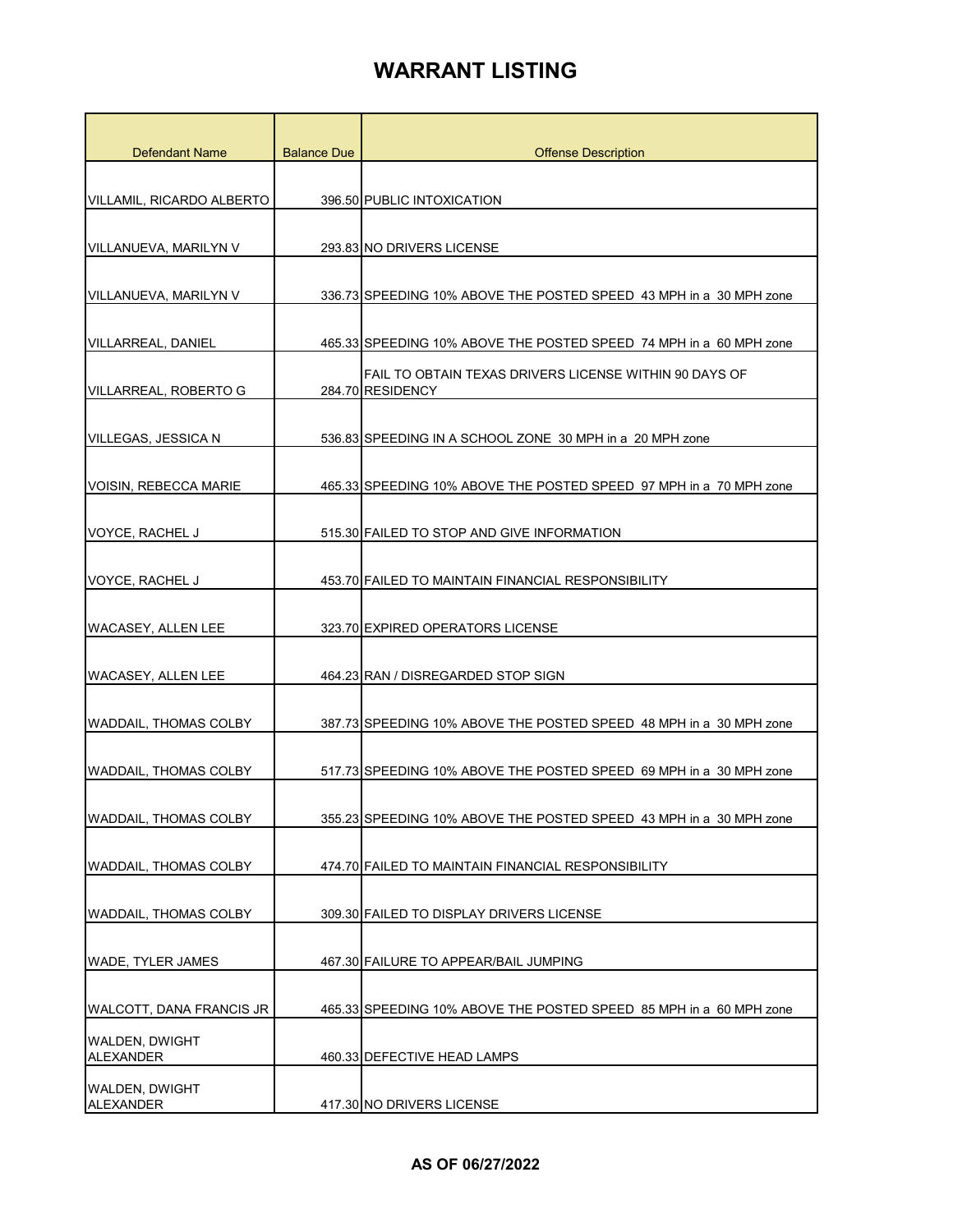| <b>Defendant Name</b>                           | <b>Balance Due</b> | <b>Offense Description</b>                                                                 |
|-------------------------------------------------|--------------------|--------------------------------------------------------------------------------------------|
| WALDEN, DWIGHT<br><b>ALEXANDER</b>              |                    | 374.00 VIOLATE PROMISE TO APPEAR                                                           |
| WALDROP, TREVIN DONOVAN                         |                    | 621.00 PUBLIC INTOXICATION                                                                 |
| <b>WALKER, BRANDON MICHAEL</b>                  |                    | 504.33 SPEEDING 10% ABOVE THE POSTED SPEED 48 MPH in a 30 MPH zone                         |
| <b>WALKER, COURTNEY</b><br><b>MICHELLE</b>      |                    | 465.33 FAILED TO CONTROL SPEED                                                             |
| <b>WALKER, ESHAD LAVARELL</b>                   |                    | 447.20 FAILED TO MAINTAIN FINANCIAL RESPONSIBILITY                                         |
| WALKER, ESHAD LAVARELL                          |                    | 327.73 SPEEDING 10% ABOVE THE POSTED SPEED 60 MPH in a 45 MPH zone                         |
| WALKER, ESHAD LAVARELL                          |                    | 512.20 FAILED TO MAINTAIN FINANCIAL RESPONSIBILITY                                         |
| WALKER, ESHAD LAVARELL                          |                    | 230.23 SPEEDING 10% ABOVE THE POSTED SPEED 52 MPH in a 40 MPH zone                         |
| <b>WALKER, GLORIA E</b>                         |                    | IMPROPER PASSING OF AUTHORIZED EMERGENCY VEHICLE, TOW<br>465.33 TRUCK, OR CONSTRUCTION VEH |
| <b>WALKER, JASON</b><br><b>CHRISTOPHER</b>      |                    | 649.00 THEFT OF PROPERTY UNDER \$50                                                        |
| <b>WALKER, JEFFREY LEON</b>                     |                    | 374.10 SPEEDING 10% ABOVE THE POSTED SPEED 71 MPH in a 60 MPH zone                         |
| <b>WALKER, JOSHRIQUEZ</b><br><b>DEARRON</b>     |                    | 688.30 TAMPERED WITH WATER DISTRIBUTION SYSTEM                                             |
| WALKER, KENESHA DANAY                           |                    | 229.10 SPEEDING 10% ABOVE THE POSTED SPEED 77 MPH in a 60 MPH zone                         |
| WALKER, MARQUIS DAJAUN                          |                    | 465.33 SPEEDING 10% ABOVE THE POSTED SPEED 75 MPH in a  60 MPH zone                        |
| <b>WALKER, SHANECIA</b><br><b>MONIQUE</b>       |                    | 191.70 FAILED TO YIELD ROW TO EMERGENCY VEHICLE                                            |
| <b>WALKER, SHANECIA</b><br><b>MONIQUE</b>       |                    | 405.00 UNATTENDED VEHICLE/LEFT RUNNING                                                     |
| <b>WALKER, ZACHARY EUGENE</b>                   |                    | 816.40 UNLAWFUL USE OF WATER                                                               |
| <b>WALKER, ZACHARY EUGENE</b>                   |                    | 830.70 UNLAWFUL USE OF WATER                                                               |
| <b>WALKER, ZACHARY EUGENE</b>                   |                    | 830.70 UNLAWFUL USE OF WATER                                                               |
| <b>WALLACE, DARNELL MONTEL</b><br><b>LAMONT</b> |                    | 1,506.30 SUBSEQUENT FAILED TO MAINTAIN FINANCIALRESPONSIBILITY                             |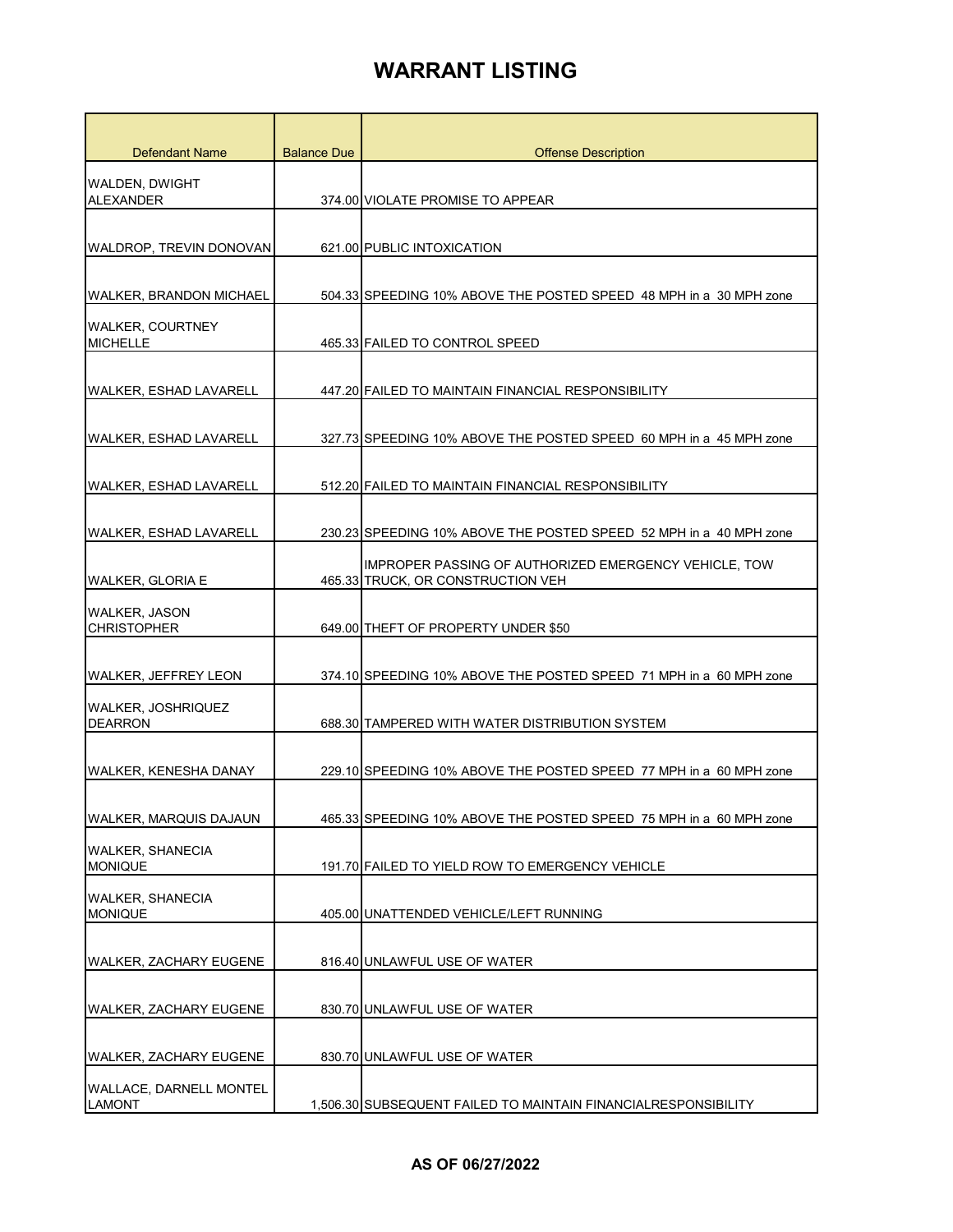| <b>Defendant Name</b>                            | <b>Balance Due</b> | <b>Offense Description</b>                                         |
|--------------------------------------------------|--------------------|--------------------------------------------------------------------|
|                                                  |                    |                                                                    |
| <b>WALLACE, DOMINIQUE</b>                        |                    | 651.00 ANIMAL AT LARGE                                             |
| WALLACE, JAMEEL<br><b>DEMARICK</b>               |                    | 441.00 LOUD NOISE (BREACH OF THE PEACE)                            |
| <b>WALLACE, TYLER AUSTIN</b><br><b>MCKENZIE</b>  |                    | 402.30 EXPIRED REGISTRATION                                        |
| <b>WALTER, JAMES HUNTER</b>                      |                    | 465.33 SPEEDING 10% ABOVE THE POSTED SPEED 51 MPH in a 30 MPH zone |
| <b>WALTERS, ROBERT W</b>                         |                    | 374.10 SPEEDING 10% ABOVE THE POSTED SPEED 72 MPH in a 60 MPH zone |
| <b>WALTMAN, DARREN</b><br><b>KENNETH</b>         |                    | 470.00 CRUELTY TO ANIMAL - LOCKING ANIMAL IN AVEHICLE              |
| <b>WALTON, ANGELA DENISE</b>                     |                    | 392.73 SPEEDING 10% ABOVE THE POSTED SPEED 55 MPH in a 30 MPH zone |
| WARD, DAIJA MAURRISSA                            |                    | 800.80 FAILURE TO APPEAR/BAIL JUMPING                              |
| WARD, DAIJA MAURRISSA                            |                    | 843.70 UNLAWFUL USE OF WATER                                       |
| WARD, DAIJA MAURRISSA                            |                    | 2.748.20 TAMPERED WITH WATER DISTRIBUTION SYSTEM                   |
| <b>WARD, JUSTIN DEIONTE</b>                      |                    | 497.83 SPEEDING IN A SCHOOL ZONE 33 MPH in a 20 MPH zone           |
| <b>WARD, KANEITRA</b>                            |                    | 374.10 SPEEDING 10% ABOVE THE POSTED SPEED 74 MPH in a 60 MPH zone |
| <b>WARD, MCKENZI LIVAL</b>                       |                    | 458.83 VIOLATE PROMISE TO APPEAR                                   |
| WARD, MICHAEL ONEAL                              |                    | 837.33 DRIVING WHILE LICENSE INVALID                               |
| WARD, MICHAEL ONEAL                              |                    | 425.23 SPEEDING IN A SCHOOL ZONE 29 MPH in a 20 MPH zone           |
| <b>WARDEN, ROBERT A</b>                          |                    | 656.00 ASSAULT BY CONTACT FAMILY VIOLENCE                          |
| WARE, DEAUNTA OSHAWN                             |                    | 497.83 SPEEDING IN A SCHOOL ZONE 39 MPH in a 20 MPH zone           |
| WARGO, JUSTIN ROWLAND                            |                    | 772.20 LOUD NOISE (BREACH OF THE PEACE)                            |
| WARNER, AJANI GABRIEL                            |                    | 581.83 RAN / DISREGARDED STOP SIGN                                 |
| <b>WARREN, DERRICK DONNELL</b><br><b>JOSHANT</b> |                    | 296.10 NO DRIVERS LICENSE                                          |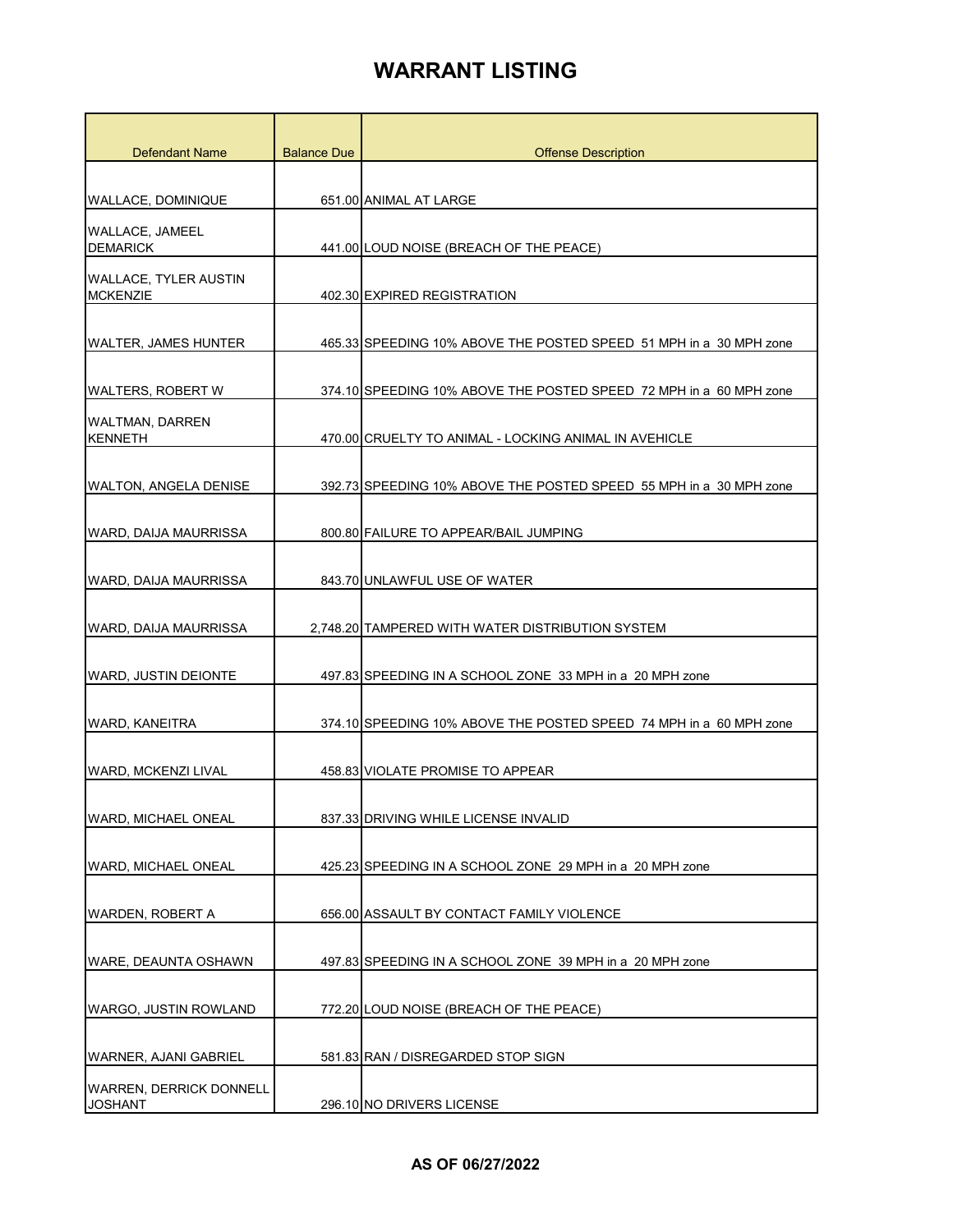| Defendant Name                                   | <b>Balance Due</b> | <b>Offense Description</b>                                         |
|--------------------------------------------------|--------------------|--------------------------------------------------------------------|
| <b>WARREN, DERRICK DONNELL</b><br><b>JOSHANT</b> |                    | 289.10 RAN / DISREGARDED STOP SIGN                                 |
| <b>WARREN, KRISTOPHER</b><br>ALLEN               |                    | 837.20 DRIVING WHILE LICENSE INVALID                               |
| <b>WARREN, KRISTOPHER</b><br>ALLEN               |                    | 425.10 SPEEDING 10% ABOVE THE POSTED SPEED 84 MPH in a 45 MPH zone |
| WARREN, TAMARA LYNETTE                           |                    | 627.30 FAILED TO MAINTAIN FINANCIAL RESPONSIBILITY                 |
| WARREN, TIERRA A                                 |                    | 334.10 EXPIRED OR NO MOTOR VEHICLE INSPECTION                      |
| <b>WARREN, TIERRA A</b>                          |                    | 460.20 FAILED TO MAINTAIN FINANCIAL RESPONSIBILITY                 |
| <b>WARREN, TONIA N</b>                           |                    | 346.10 DRIVING WHILE LICENSE INVALID                               |
| <b>WARREN, TONIA N</b>                           |                    | 512.33 DRIVING WHILE LICENSE INVALID                               |
| <b>WARREN, TONIA N</b>                           |                    | 512.33 DRIVING WHILE LICENSE INVALID                               |
| WASHINGTON EDWARDS,<br><b>KENEESHA R</b>         |                    | 399.10 SPEEDING IN A SCHOOL ZONE 36 MPH in a 25 MPH zone           |
| WASHINGTON EDWARDS,<br><b>KENEESHAR</b>          |                    | 316.00 VIOLATE PROMISE TO APPEAR                                   |
| <b>WASHINGTON GROOMES,</b><br><b>CURNISHA L</b>  |                    | 822.30 DISORDERLY CONDUCT - FIGHTING                               |
| <b>WASHINGTON, ANDREW D</b>                      |                    | 374.10 SPEEDING 10% ABOVE THE POSTED SPEED 58 MPH in a 40 MPH zone |
| WASHINGTON, ELIJAH ONEAL                         |                    | 475.33 SPEEDING 10% ABOVE THE POSTED SPEED 81 MPH in a 55 MPH zone |
| <b>WASHINGTON, JAMES LEE SR</b>                  |                    | 351.73 SPEEDING 10% ABOVE THE POSTED SPEED 42 MPH in a 30 MPH zone |
| <b>WASHINGTON, JERRAUD M</b>                     |                    | 831.30 FAILED TO PROVIDE PROOF OF RABIES                           |
| WASHINGTON, O B                                  |                    | 465.33 SPEEDING 10% ABOVE THE POSTED SPEED 56 MPH in a 40 MPH zone |
| <b>WASHINGTON, STACEY ANN</b>                    |                    | 831.30 FAILED TO PROVIDE PROOF OF RABIES                           |
| <b>WASHINGTON, TRIESHA</b><br>LATRICE            |                    | 621.00 DRIVING WHILE LICENSE INVALID                               |
| <b>WASHINGTON, TYKEIA</b><br><b>BRESHUN</b>      |                    | 792.30 POSSESSION OF DRUG PARAPHERNALIA                            |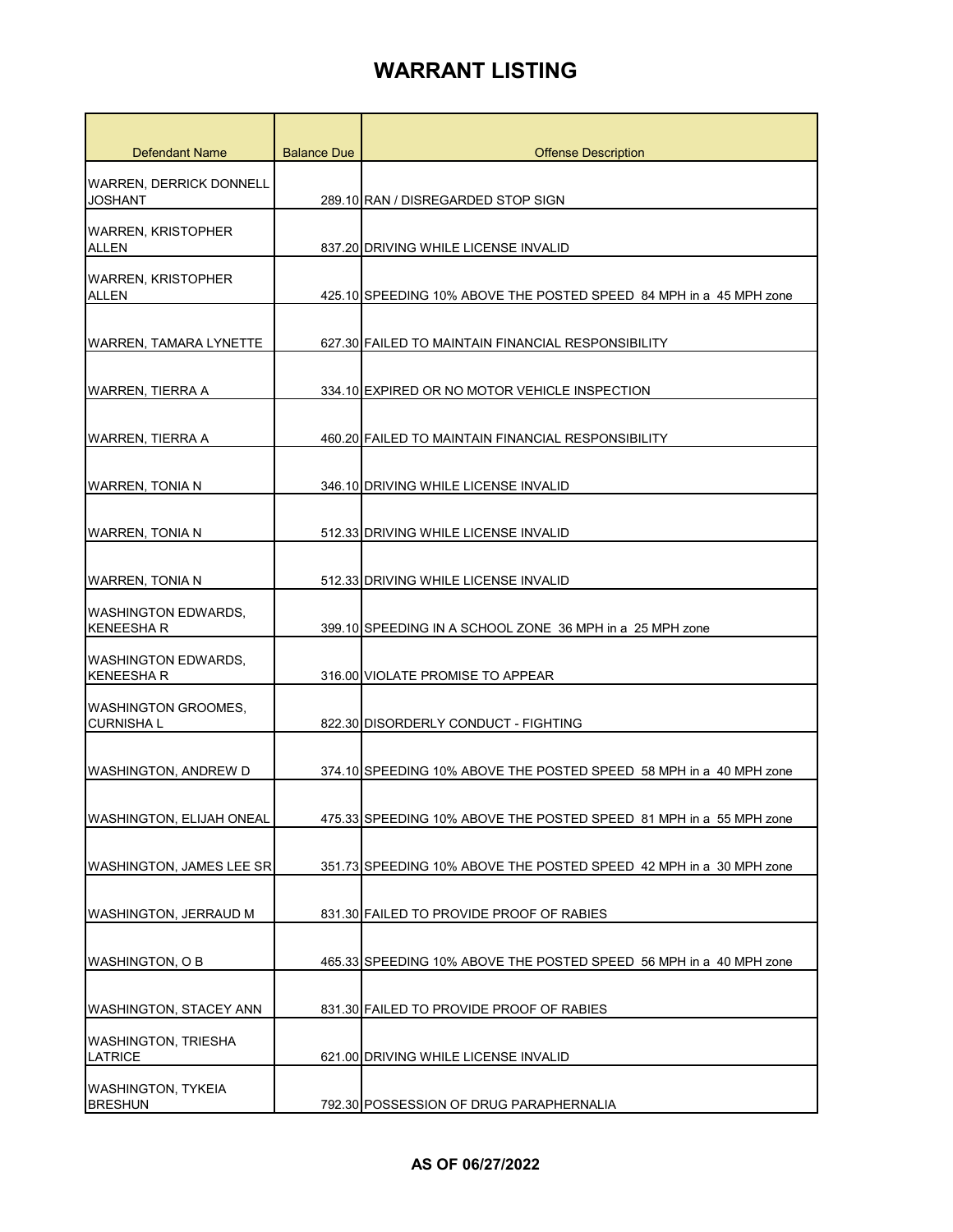| Defendant Name                            | <b>Balance Due</b> | <b>Offense Description</b>                                          |
|-------------------------------------------|--------------------|---------------------------------------------------------------------|
| <b>WATKINS, GREGORY</b><br><b>ANTHONY</b> |                    | 556.00 ASSAULT BY CONTACT FAMILY VIOLENCE                           |
| <b>WATKINS, GREGORY</b><br><b>ANTHONY</b> |                    | 374.10 SPEEDING 10% ABOVE THE POSTED SPEED 48 MPH in a 35 MPH zone  |
| <b>WATKINS, GREGORY</b><br><b>ANTHONY</b> |                    | 669.00 LOUD NOISE (BREACH OF THE PEACE)                             |
| <b>WATKINS, GREGORY</b><br><b>ANTHONY</b> |                    | 422.10 SPEEDING 10% ABOVE THE POSTED SPEED 67 MPH in a 45 MPH zone  |
| WATKINS, MATTHEW D                        |                    | 399.10 SPEEDING IN A SCHOOL ZONE 46 MPH in a 25 MPH zone            |
| WATSON, AALIAH J                          |                    | 374.10 FAILED TO CONTROL SPEED                                      |
| WATSON, BREANN KAY                        |                    | 807.30 UNLAWFUL USE OF WATER                                        |
| <b>WATSON, BREANN KAY</b>                 |                    | 2.757.30 TAMPERED WITH WATER DISTRIBUTION SYSTEM                    |
| WATSON, BREANN KAY                        |                    | 261.30 FAILED TO DISPLAY DRIVERS LICENSE                            |
| <b>WATSON, BREANN KAY</b>                 |                    | 559.56 SPEEDING 10% ABOVE THE POSTED SPEED 71 MPH in a 55 MPH zone  |
| <b>WATSON, CHRISTOPHER</b><br><b>ERIC</b> |                    | 349.70 FAILED TO PROVIDE PROOF OF RABIES                            |
| <b>WATSON, CHRISTOPHER</b><br><b>ERIC</b> |                    | 323.70 FAILED TO STERILIZE ANIMAL (ADOPTION CONTRACT)               |
| <b>WATSON, CHRISTOPHER</b><br><b>ERIC</b> |                    | 323.70 FAILED TO PROVIDE PROOF OF MICRO-CHIP                        |
| WATSON, COURTNEY U                        |                    | 495.33 SPEEDING 10% ABOVE THE POSTED SPEED 86 MPH in a  60 MPH zone |
| WATSON, MEIJA L                           |                    | 349.10 SPEEDING 10% ABOVE THE POSTED SPEED 88 MPH in a 60 MPH zone  |
| WATSON, MEIJA L                           |                    | 621.10 DRIVING WHILE LICENSE INVALID                                |
| WATSON, MEIJA L                           |                    | 306.00 VIOLATE PROMISE TO APPEAR                                    |
| <b>WATSON, SIERRA</b>                     |                    | 512.20 LOUD NOISE (BREACH OF THE PEACE)                             |
| WATSON, WONZEL RYSHAD                     |                    | 132.73 SPEEDING 10% ABOVE THE POSTED SPEED 57 MPH in a 45 MPH zone  |
| WATSON, WONZEL RYSHAD                     |                    | 642.33 DRIVING WHILE LICENSE INVALID                                |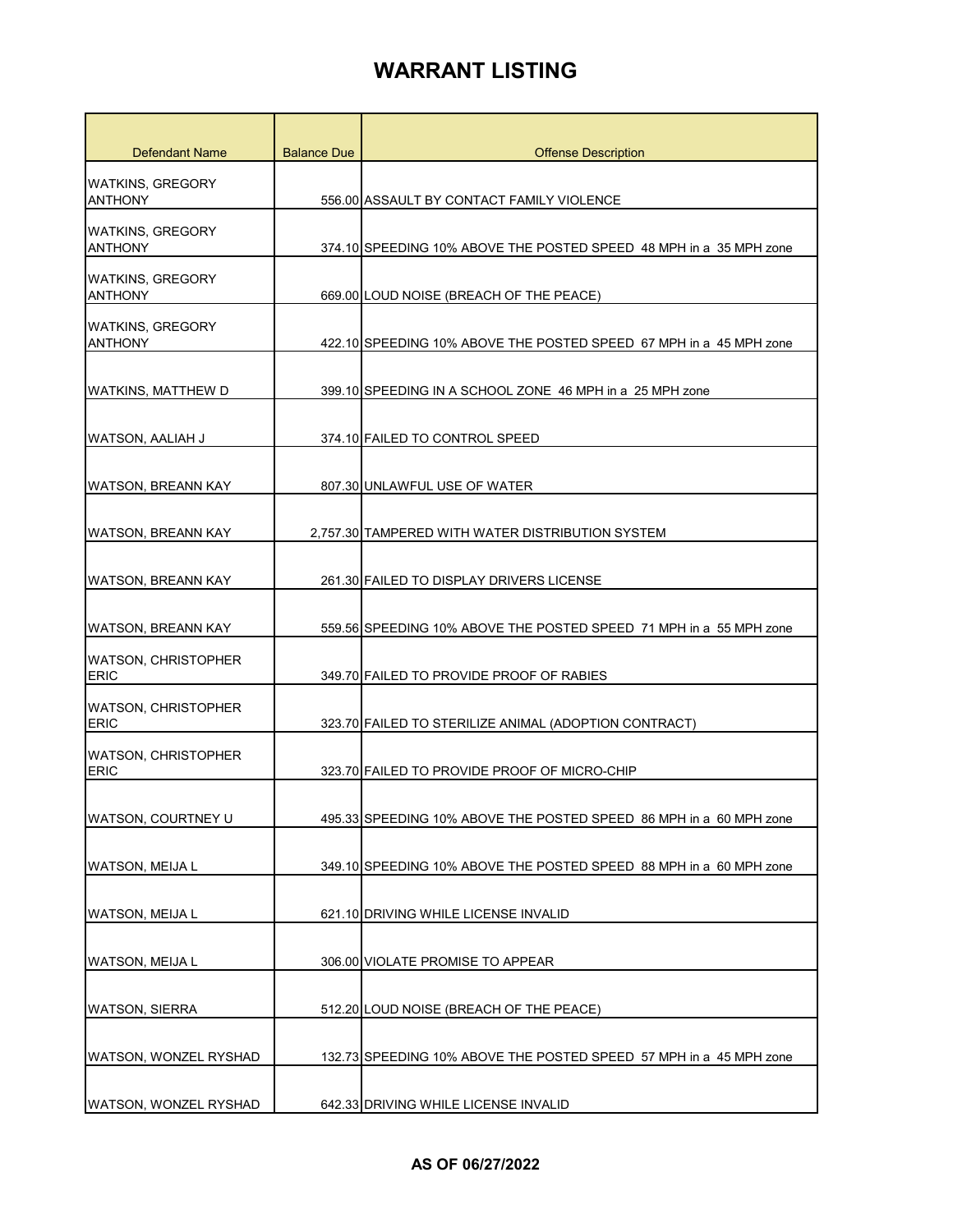| <b>Defendant Name</b>                     | <b>Balance Due</b> | <b>Offense Description</b>                                         |
|-------------------------------------------|--------------------|--------------------------------------------------------------------|
|                                           |                    |                                                                    |
| WATTS, REYNARD VICTOR                     |                    | 800.80 FAILURE TO APPEAR/BAIL JUMPING                              |
| <b>WATTS, REYNARD VICTOR</b>              |                    | 807.30 PUBLIC INTOXICATION                                         |
|                                           |                    |                                                                    |
| WAZNY, JAY J                              |                    | 465.33 FAILED TO YIELD ROW TURNING LEFT                            |
| WEAVER, JOE ORDEL II                      |                    | 2,820.30 TAMPERED WITH WATER DISTRIBUTION SYSTEM                   |
| WEAVER, LATONYA M                         |                    | 597.30 FAILED TO MAINTAIN FINANCIAL RESPONSIBILITY                 |
| <b>WEBB, BRANDON A</b>                    |                    | 536.83 SPEEDING IN A SCHOOL ZONE 32 MPH in a 20 MPH zone           |
| <b>IWEBB. RAYMOND THOMAS II</b>           |                    | 651.00 SOLICITING WITHOUT A PERMIT                                 |
| <b>WEBER, TAYLOR LOWELL</b>               |                    | 205.00 SPEEDING 10% ABOVE THE POSTED SPEED 48 MPH in a 35 MPH zone |
| WEEKS, CARL ROLAND III                    |                    | 2,781.30 ALLOWING UNSANITARY CONDITIONS                            |
| <b>WELCH, ANDREW L</b>                    |                    | 504.33 SPEEDING 10% ABOVE THE POSTED SPEED 52 MPH in a 35 MPH zone |
| WELCH, JESSIE W                           |                    | 474.33 SPEEDING 10% ABOVE THE POSTED SPEED 80 MPH in a 60 MPH zone |
| <b>WELLS, NICHOLAS</b><br><b>EMMANUEL</b> |                    | 800.80 FAILURE TO APPEAR/BAIL JUMPING                              |
| <b>WELLS, NICHOLAS</b><br><b>EMMANUEL</b> |                    | 807.30 DRIVING WHILE LICENSE INVALID                               |
| <b>WELLS, NICHOLAS</b><br><b>EMMANUEL</b> |                    | 417.30 DISPLAYED OBSCURED OR UNCLEAN LICENSE PLATES                |
| <b>WELLS, PETAIA N</b>                    |                    | 792.30 VIOLATED PARK CURFEW                                        |
| <b>WELLS, TYLER A</b>                     |                    | 219.70 UNREGISTERED MOTOR VEHICLE                                  |
| WELLS, YUL DYARELL II                     |                    | 465.33 SPEEDING 10% ABOVE THE POSTED SPEED 72 MPH in a 60 MPH zone |
| <b>WESLEY, FRANKLIN DUANE</b><br>JR       |                    | 544.70 TAMPERED WITH WATER DISTRIBUTION SYSTEM                     |
| <b>WESLEY, PAIGE</b>                      |                    | 616.00 FAILURE TO APPEAR/BAIL JUMPING                              |
| <b>WEST, MARCUS T</b>                     |                    | 486.20 OPEN CONTAINER MOTOR VEHICLE - PASSENGER                    |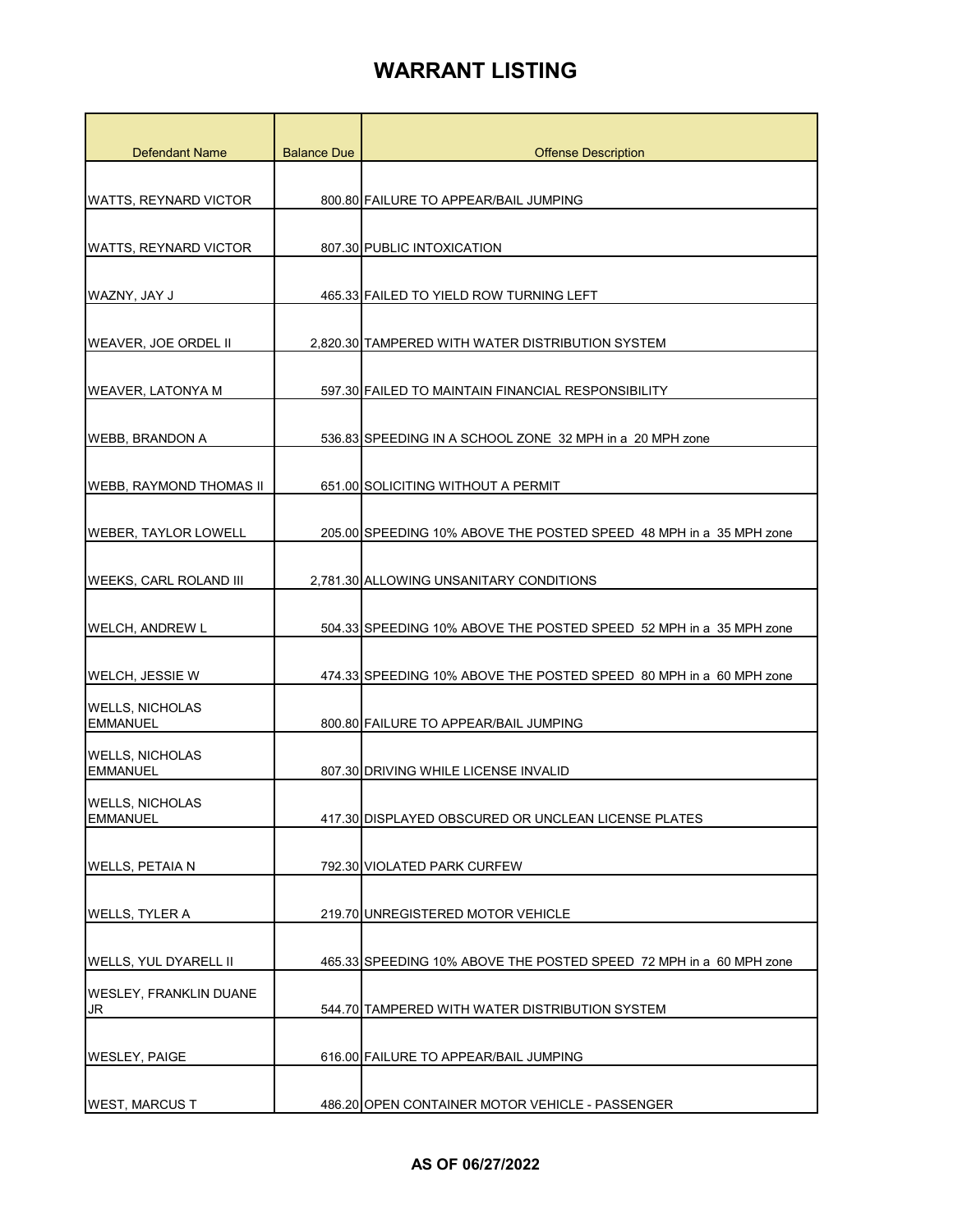| <b>Defendant Name</b><br><b>Balance Due</b><br><b>Offense Description</b><br><b>WEST, MARCUS T</b><br>460.20 FAILED TO MAINTAIN FINANCIAL RESPONSIBILITY |  |
|----------------------------------------------------------------------------------------------------------------------------------------------------------|--|
|                                                                                                                                                          |  |
|                                                                                                                                                          |  |
|                                                                                                                                                          |  |
| <b>WEST, PAMELA DARLENE</b><br>831.30 UNLAWFUL USE OF WATER                                                                                              |  |
| 465.33 SPEEDING 10% ABOVE THE POSTED SPEED 43 MPH in a 30 MPH zone<br><b>WEST, TIFFANY N</b>                                                             |  |
|                                                                                                                                                          |  |
| <b>WEST, TIMOTHY A</b><br>319.00 FAILED TO MAINTAIN FINANCIAL RESPONSIBILITY                                                                             |  |
|                                                                                                                                                          |  |
| 369.10 VIOLATE PROMISE TO APPEAR<br>WEST, TOYA                                                                                                           |  |
| 465.33 SPEEDING 10% ABOVE THE POSTED SPEED 92 MPH in a 60 MPH zone<br><b>WESTBROOKS, GREGORY</b>                                                         |  |
| <b>WHATLEY, BRENDA</b>                                                                                                                                   |  |
| <b>CHRISTINA LAMAY</b><br>2,781.30 ALLOWING UNSANITARY CONDITIONS                                                                                        |  |
|                                                                                                                                                          |  |
| <b>WHEELER, GREGORY</b><br>759.33 DRIVING WHILE LICENSE INVALID                                                                                          |  |
| WHIRL, MAVERICK J<br>831.30 THEFT OF PROPERTY UNDER \$100                                                                                                |  |
|                                                                                                                                                          |  |
| <b>WHITAKER, PAVILLE M</b><br>839.80 FAILURE TO APPEAR/BAIL JUMPING                                                                                      |  |
|                                                                                                                                                          |  |
| 651.00 FAILED TO PROVIDE PROOF OF RABIES<br><b>WHITE, CHESTER</b>                                                                                        |  |
| WHITE, CODY PAUL<br>504.33 FAILED TO CONTROL SPEED                                                                                                       |  |
|                                                                                                                                                          |  |
| <b>WHITE, DAWN GARDNER</b><br>811.33 DRIVING WHILE LICENSE INVALID                                                                                       |  |
| WHITE, FLORENDA ANN                                                                                                                                      |  |
| 839.80 FAILURE TO APPEAR/BAIL JUMPING                                                                                                                    |  |
| 885.30 LITTERING OR ILLEGAL DUMPING OF FIVE POUNDS OR LESS<br><b>WHITE, FLORENDA ANN</b>                                                                 |  |
|                                                                                                                                                          |  |
| 279.10 SPEEDING 10% ABOVE THE POSTED SPEED 49 MPH in a 35 MPH zone<br>WHITE, KAYLA MARIE                                                                 |  |
| WHITE, KEOSHA DANIELLE<br>465.33 SPEEDING 10% ABOVE THE POSTED SPEED 45 MPH in a 35 MPH zone                                                             |  |
|                                                                                                                                                          |  |
| <b>WHITE, KIMOTHY DARRELL</b><br>831.30 THEFT OF PROPERTY UNDER \$100                                                                                    |  |
|                                                                                                                                                          |  |
| WHITE, LAURA JUNE<br>785.80 FAILURE TO APPEAR/BAIL JUMPING                                                                                               |  |
| WHITE, RICKAYLE DENISE<br>807.30 THEFT OF PROPERTY UNDER \$50                                                                                            |  |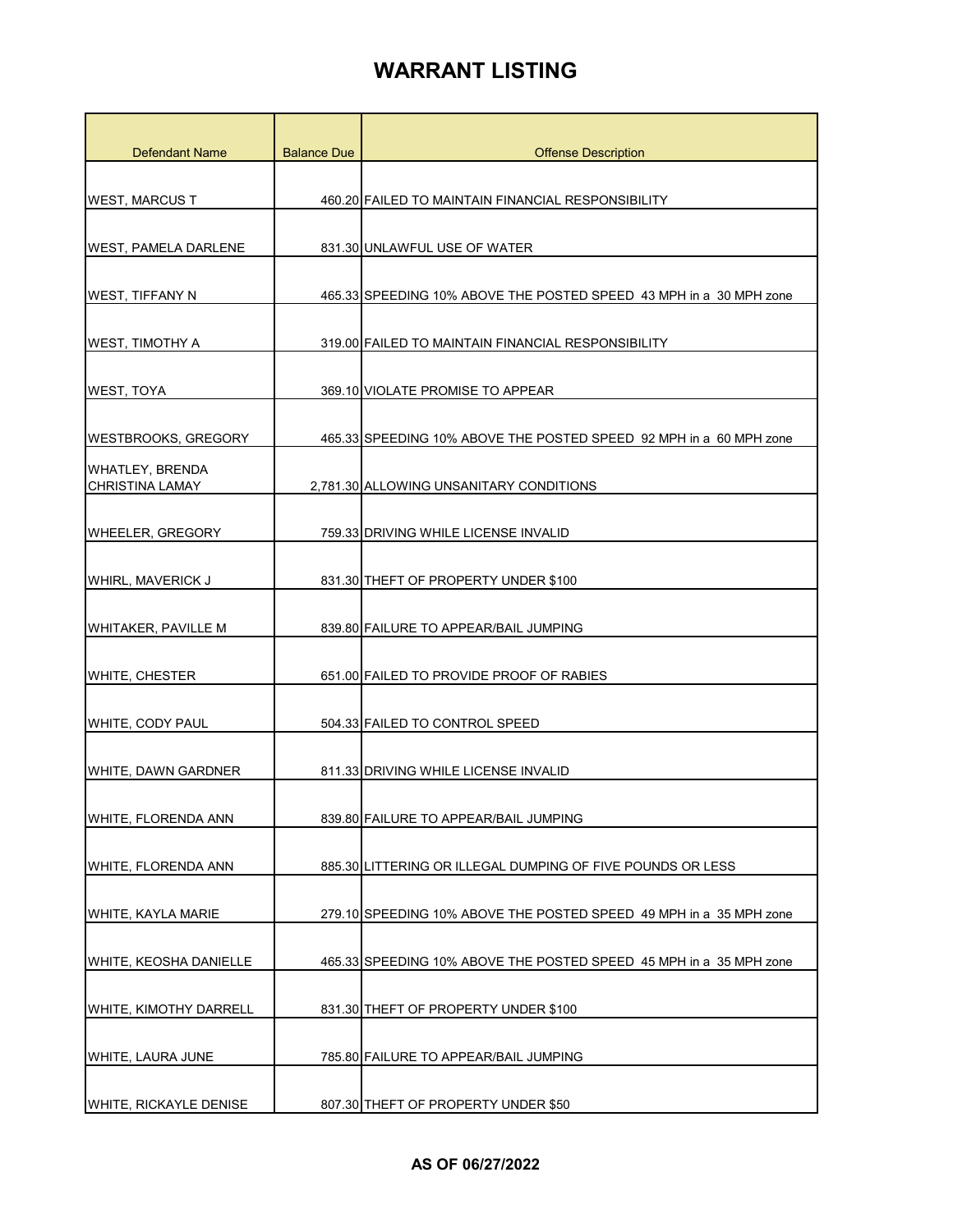| <b>Defendant Name</b>                     | <b>Balance Due</b> | <b>Offense Description</b>                                         |
|-------------------------------------------|--------------------|--------------------------------------------------------------------|
|                                           |                    |                                                                    |
| WHITE, RORY GLENN                         |                    | 602.50 ASSAULT BY CONTACT FAMILY VIOLENCE                          |
| WHITE, SAMUEL IV                          |                    | 792.30 POSSESSION OF DRUG PARAPHERNALIA                            |
|                                           |                    |                                                                    |
| WHITE, SAMUEL IV                          |                    | 473.80 FAILED TO PROVIDE PROOF OF RABIES                           |
| WHITE, VINCENT EDWARD                     |                    | 465.33 SPEEDING 10% ABOVE THE POSTED SPEED 82 MPH in a 60 MPH zone |
| WHITFIELD, SHERELLE<br><b>SHANTE</b>      |                    | 139.10 EXPIRED OR NO MOTOR VEHICLE INSPECTION                      |
| WHITFIELD, SHERELLE<br><b>SHANTE</b>      |                    | 681.33 DRIVING WHILE LICENSE INVALID                               |
| WHITNEY, EMMET M                          |                    | 465.33 SPEEDING 10% ABOVE THE POSTED SPEED 70 MPH in a 45 MPH zone |
| <b>WHITTINGTON, CURTIS</b><br>LAWAN       |                    | 360.23 UNSAFE BACKING                                              |
| <b>WHITTINGTON, MARK DAVID</b>            |                    | 266.50 SPEEDING 10% ABOVE THE POSTED SPEED 50 MPH in a 30 MPH zone |
| <b>WIGGINS, BRUCE MICHAEL</b>             |                    | 542.83 SPEEDING 10% ABOVE THE POSTED SPEED 81 MPH in a 45 MPH zone |
| WILBOURN, CEDRIC ET                       |                    | 252.33 NO DRIVERS LICENSE                                          |
| <b>WILBOURN, CEDRIC ET</b>                |                    | 447.20 FAILED TO MAINTAIN FINANCIAL RESPONSIBILITY                 |
| <b>WILBOURN, CEDRIC ET</b>                |                    | 425.23 SPEEDING IN A SCHOOL ZONE 40 MPH in a 25 MPH zone           |
| <b>WILCOX, PHOEBE SHARDAE</b>             |                    | 374.10 SPEEDING 10% ABOVE THE POSTED SPEED 66 MPH in a 55 MPH zone |
| <b>WILEY, CHAD SIMEON</b>                 |                    | 621.00 PUBLIC INTOXICATION                                         |
| <b>WILKERSON, OZELL</b><br><b>BERNARD</b> |                    | 386.73 SPEEDING 10% ABOVE THE POSTED SPEED 54 MPH in a 35 MPH zone |
| <b>WILKES, KARIDA L</b>                   |                    | 504.33 SPEEDING 10% ABOVE THE POSTED SPEED 74 MPH in a 55 MPH zone |
| <b>WILKES, KARIDA L</b>                   |                    | 495.33 SPEEDING 10% ABOVE THE POSTED SPEED 62 MPH in a 45 MPH zone |
| <b>WILKINS, ENAN KYLE</b>                 |                    | 822.43 DRIVING WHILE LICENSE INVALID                               |
| WILLIAMS, AMARI LEE                       |                    | 360.23 SPEEDING 10% ABOVE THE POSTED SPEED 40 MPH in a 30 MPH zone |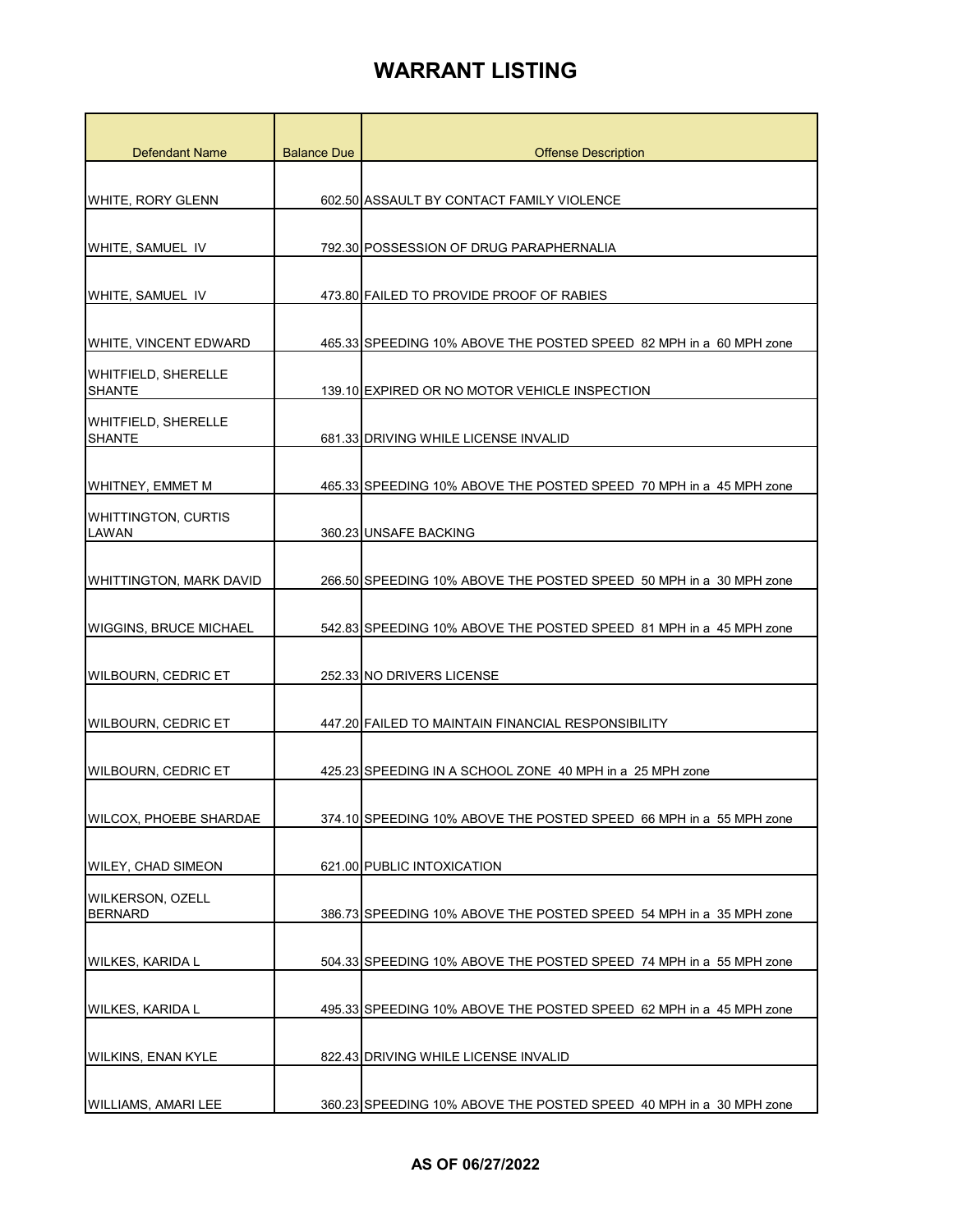| <b>Defendant Name</b>                          | <b>Balance Due</b> | <b>Offense Description</b>                                         |
|------------------------------------------------|--------------------|--------------------------------------------------------------------|
|                                                |                    |                                                                    |
| <b>WILLIAMS, ANN MARIE</b>                     |                    | 527.83 SPEEDING IN A SCHOOL ZONE 42 MPH in a 30 MPH zone           |
| <b>WILLIAMS, ANTHONY</b><br>LEYNPAUL           |                    | 785.80 FAILURE TO APPEAR/BAIL JUMPING                              |
| <b>WILLIAMS, ANTONIO</b><br><b>RECARDO</b>     |                    | 486.20 LOUD NOISE (BREACH OF THE PEACE)                            |
| WILLIAMS, ANTORIANO<br><b>TREMAINE</b>         |                    | 544.50 WALK ON ROADWAY WHERE SIDEWALK PROVIDED                     |
| <b>WILLIAMS, ANTORIANO</b><br><b>TREMAINE</b>  |                    | 839.80 FAILURE TO APPEAR/BAIL JUMPING                              |
| <b>WILLIAMS, APHRODITE</b><br><b>KENYANEES</b> |                    | 497.83 SPEEDING 10% ABOVE THE POSTED SPEED 55 MPH in a 30 MPH zone |
| <b>WILLIAMS, ASHLEY NICOLE</b>                 |                    | 504.33 SPEEDING 10% ABOVE THE POSTED SPEED 81 MPH in a 55 MPH zone |
| <b>WILLIAMS, AVA SIMONE</b>                    |                    | 219.70 LOUD NOISE (BREACH OF THE PEACE)                            |
| <b>WILLIAMS, BRITTANI</b><br><b>MICHELLE</b>   |                    | 354.93 NO DRIVERS LICENSE                                          |
| <b>WILLIAMS, CATHERINE</b>                     |                    | 486.80 EXPIRED REGISTRATION                                        |
| WILLIAMS, DAMIEN A                             |                    | 399.10 VIOLATE PROMISE TO APPEAR                                   |
| <b>WILLIAMS, DAVID TYRONE</b>                  |                    | 512.83 SPEEDING IN A SCHOOL ZONE 43 MPH in a 25 MPH zone           |
| <b>WILLIAMS, DAVID TYRONE</b>                  |                    | 473.83 VIOLATE PROMISE TO APPEAR                                   |
| WILLIAMS, DEMETRIUS                            |                    | 761.93 LOUD NOISE (BREACH OF THE PEACE)                            |
| <b>WILLIAMS, DEREK ROBERT</b>                  |                    | 800.80 FAILURE TO APPEAR/BAIL JUMPING                              |
| <b>WILLIAMS, DEREK ROBERT</b>                  |                    | 807.30 THEFT OF PROPERTY UNDER \$50                                |
| <b>WILLIAMS, DEVANTE BRIAN</b>                 |                    | 627.30 FAILED TO MAINTAIN FINANCIAL RESPONSIBILITY                 |
| WILLIAMS, DEVYN J                              |                    | 941.33 DRIVING WHILE LICENSE INVALID                               |
| <b>WILLIAMS, ELLIS RAY</b>                     |                    | 536.83 SPEEDING IN A SCHOOL ZONE 38 MPH in a 25 MPH zone           |
| <b>WILLIAMS, ELLIS RAY</b>                     |                    | 824.80 FAILURE TO APPEAR/BAIL JUMPING                              |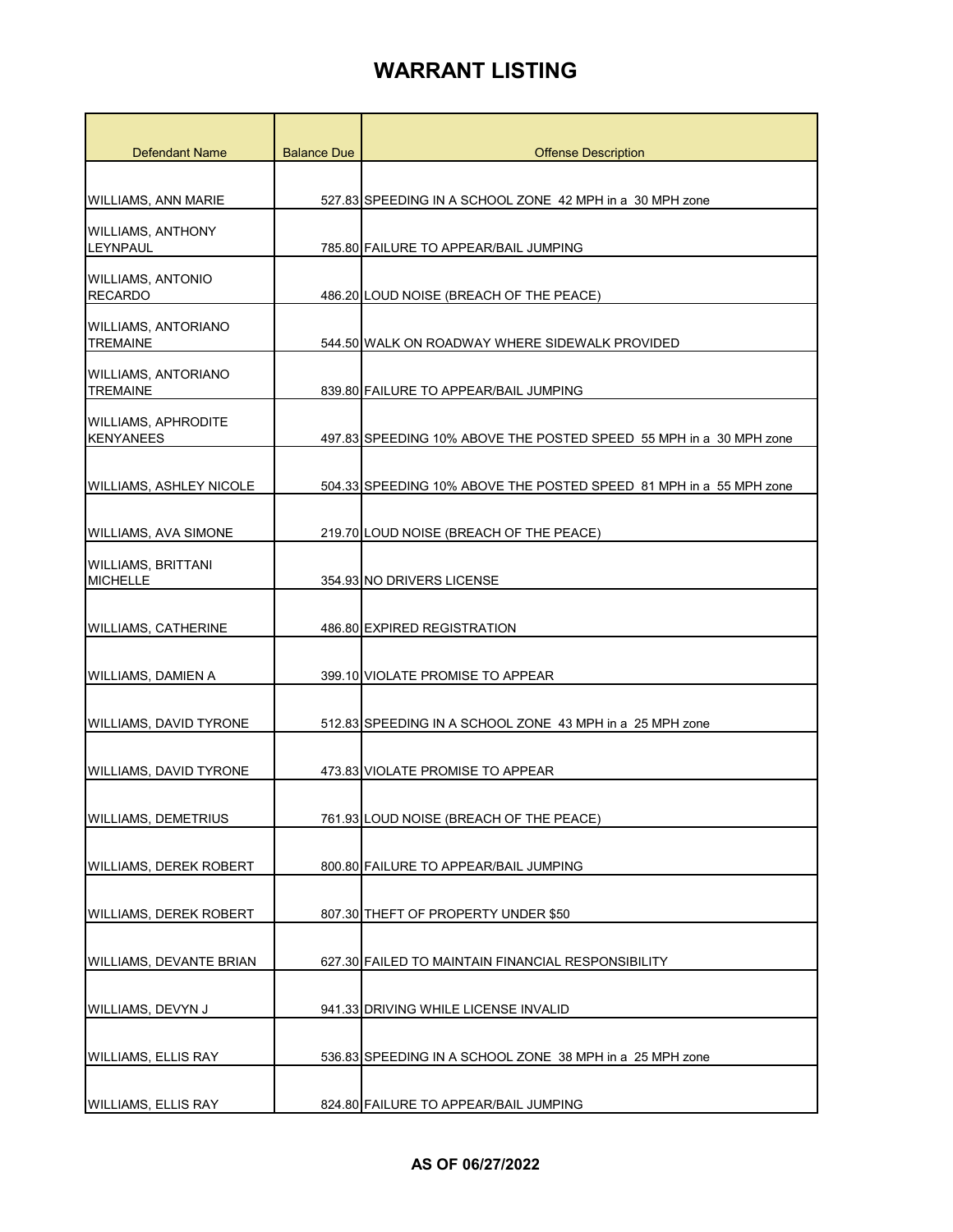| <b>Defendant Name</b>                        | <b>Balance Due</b> | <b>Offense Description</b>                                         |
|----------------------------------------------|--------------------|--------------------------------------------------------------------|
|                                              |                    |                                                                    |
| WILLIAMS, ERIC HENRY JR                      |                    | 465.33 SPEEDING 10% ABOVE THE POSTED SPEED 62 MPH in a 45 MPH zone |
|                                              |                    |                                                                    |
| <b>WILLIAMS, ERIC UNIQUE</b>                 |                    | 651.00 UNLAWFULLY OBSTRUCTED RIGHT OF WAY                          |
|                                              |                    |                                                                    |
| <b>WILLIAMS, HATTIE</b>                      |                    | 504.33 SPEEDING 10% ABOVE THE POSTED SPEED 60 MPH in a 45 MPH zone |
| <b>WILLIAMS, ISAAIH MICHAEL</b>              |                    | 495.33 SPEEDING 10% ABOVE THE POSTED SPEED 60 MPH in a 35 MPH zone |
|                                              |                    |                                                                    |
| <b>WILLIAMS, JACQUELINE</b><br><b>DIONNE</b> |                    | 2,116.00 TAMPERED WITH WATER DISTRIBUTION SYSTEM                   |
|                                              |                    |                                                                    |
| WILLIAMS, JOBOURI DYQON                      |                    | 430.20 FAILED TO MAINTAIN FINANCIAL RESPONSIBILITY                 |
|                                              |                    |                                                                    |
| WILLIAMS, JOBOURI DYQON                      |                    | 369.23 SPEEDING 10% ABOVE THE POSTED SPEED 58 MPH in a 45 MPH zone |
|                                              |                    |                                                                    |
| <b>WILLIAMS, JOCELIN A</b>                   |                    | 512.20 THEFT OF PROPERTY UNDER \$50                                |
| WILLIAMS, JOVON VELVET                       |                    | 295.23 NO SEAT BELT - DRIVER                                       |
|                                              |                    |                                                                    |
| WILLIAMS, JOVON VELVET                       |                    | 165.23 NO SEAT BELT - DRIVER                                       |
|                                              |                    |                                                                    |
| WILLIAMS, KAYLA KEYONNA                      |                    | 792.30 THEFT OF PROPERTY UNDER \$100                               |
| WILLIAMS, KENYATTA                           |                    |                                                                    |
| <b>ASHONTI</b>                               |                    | 314.60 EXPIRED OR NO MOTOR VEHICLE INSPECTION                      |
| WILLIAMS, KWARENE C                          |                    | 807.30 THEFT OF PROPERTY UNDER \$50                                |
|                                              |                    |                                                                    |
| WILLIAMS, LIKEIDA J                          |                    | 627.30 FAILED TO MAINTAIN FINANCIAL RESPONSIBILITY                 |
|                                              |                    |                                                                    |
| WILLIAMS, MARQUAN JATEZ                      |                    | 651.30 FAILED TO MAINTAIN FINANCIAL RESPONSIBILITY                 |
|                                              |                    |                                                                    |
| WILLIAMS, MARQUAN JATEZ                      |                    | 519.33 SPEEDING 10% ABOVE THE POSTED SPEED 53 MPH in a 40 MPH zone |
|                                              |                    |                                                                    |
| WILLIAMS, MARQUAN JATEZ                      |                    | 519.20 EXPIRED OR NO MOTOR VEHICLE INSPECTION                      |
| <b>WILLIAMS, MARYSSA CLAIRE</b>              |                    | 497.83 VIOLATE PROMISE TO APPEAR                                   |
|                                              |                    |                                                                    |
| <b>WILLIAMS, MORRIS</b>                      |                    | 490.23 RAN / DISREGARDED STOP SIGN                                 |
|                                              |                    |                                                                    |
| <b>WILLIAMS, MORRIS</b>                      |                    | 289.90 FAILED TO MAINTAIN FINANCIAL RESPONSIBILITY                 |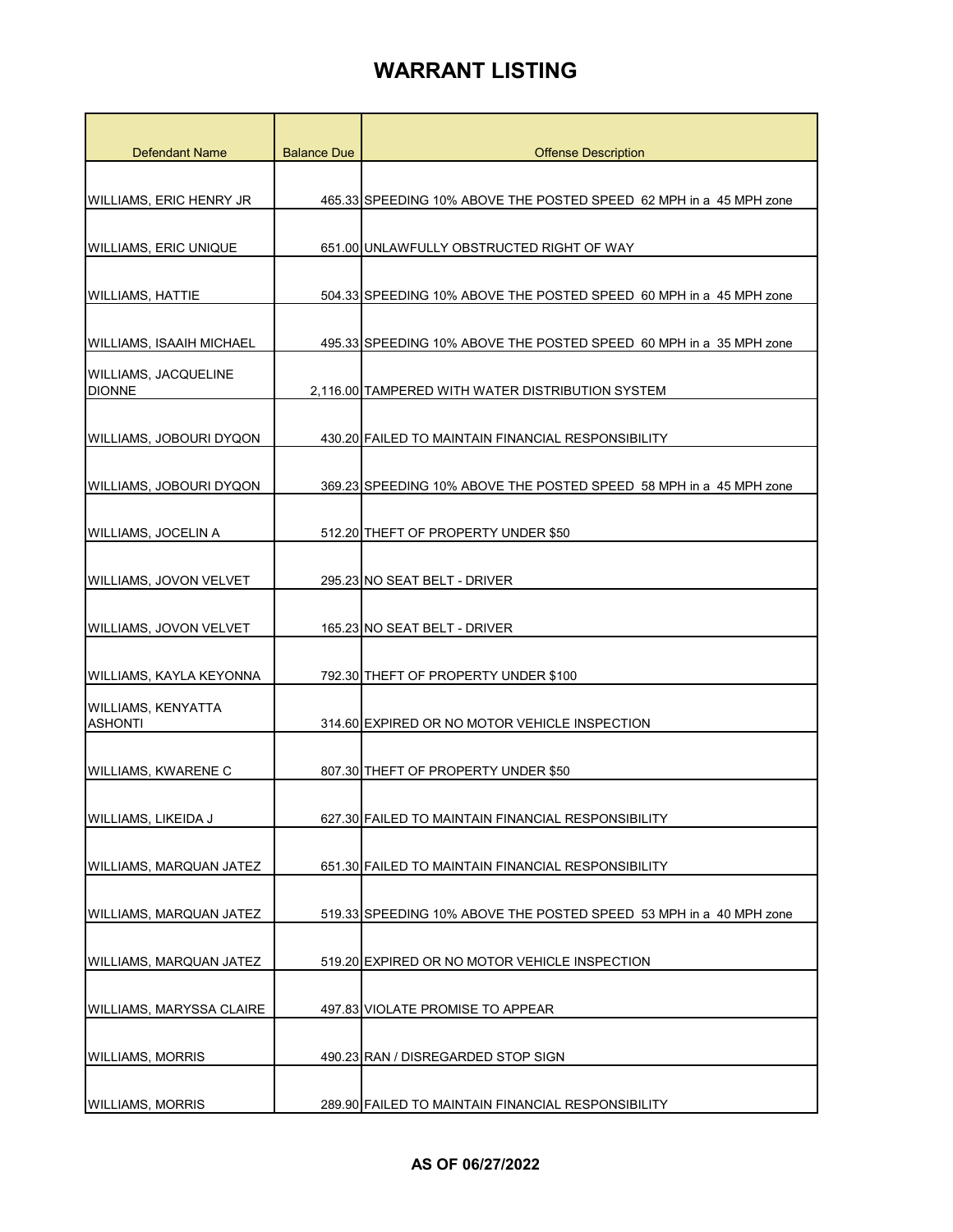| <b>Defendant Name</b>                      | <b>Balance Due</b> | <b>Offense Description</b>                                         |
|--------------------------------------------|--------------------|--------------------------------------------------------------------|
|                                            |                    |                                                                    |
| WILLIAMS, SANYA AMOY                       |                    | 792.30 POSSESSION OF DRUG PARAPHERNALIA                            |
|                                            |                    |                                                                    |
| WILLIAMS, SHANNON TAMIKA                   |                    | 346.00 FAILED TO MAINTAIN FINANCIAL RESPONSIBILITY                 |
|                                            |                    |                                                                    |
| WILLIAMS, SHANNON TAMIKA                   |                    | 546.00 SUBSEQUENT FAILED TO MAINTAIN FINANCIALRESPONSIBILITY       |
|                                            |                    |                                                                    |
| <b>WILLIAMS, SHANNON TAMIKA</b>            |                    | 83.10 SPEEDING 10% ABOVE THE POSTED SPEED 48 MPH in a 35 MPH zone  |
| WILLIAMS, SHANNON TAMIKA                   |                    | 346.00 FAILED TO MAINTAIN FINANCIAL RESPONSIBILITY                 |
|                                            |                    |                                                                    |
| <b>WILLIAMS, TAJA NATRICE</b>              |                    | 465.33 SPEEDING 10% ABOVE THE POSTED SPEED 74 MPH in a 60 MPH zone |
|                                            |                    |                                                                    |
| WILLIAMS. TANESHA                          |                    | 465.33 SPEEDING 10% ABOVE THE POSTED SPEED 94 MPH in a 70 MPH zone |
|                                            |                    |                                                                    |
| <b>WILLIAMS, TANESHA</b>                   |                    | 402.43 NO DRIVERS LICENSE                                          |
| WILLIAMS, TEOSHA M                         |                    | 465.33 SPEEDING 10% ABOVE THE POSTED SPEED 83 MPH in a 60 MPH zone |
|                                            |                    |                                                                    |
| <b>WILLIAMS, TERENCE</b><br><b>DURRELL</b> |                    | 465.33 SPEEDING 10% ABOVE THE POSTED SPEED 63 MPH in a 30 MPH zone |
|                                            |                    |                                                                    |
| WILLIAMS, TERRELL DEVON                    |                    | 495.33 SPEEDING 10% ABOVE THE POSTED SPEED 73 MPH in a 55 MPH zone |
| <b>WILLIAMS, TOCCARA</b>                   |                    |                                                                    |
| <b>TREMAINE</b>                            |                    | 527.83 SPEEDING 10% ABOVE THE POSTED SPEED 82 MPH in a 70 MPH zone |
| WILLIAMS, TRACEY II                        |                    | 504.33 SPEEDING 10% ABOVE THE POSTED SPEED 48 MPH in a 35 MPH zone |
|                                            |                    |                                                                    |
| <b>WILLIAMS, TRAVIS TERNARD</b>            |                    | 100.10 EXPIRED OR NO MOTOR VEHICLE INSPECTION                      |
|                                            |                    |                                                                    |
| WILLIAMS, TRAVIS TERNARD                   |                    | 512.33 DRIVING WHILE LICENSE INVALID                               |
|                                            |                    |                                                                    |
| WILLIAMS, TRAVIS TERNARD                   |                    | 800.80 FAILURE TO APPEAR/BAIL JUMPING                              |
| WILLIAMS, TRAVIS TERNARD                   |                    | 846.30 UNLAWFUL USE OF WATER                                       |
|                                            |                    |                                                                    |
| <b>WILLIAMS, TRAVIS TERNARD</b>            |                    | 2,750.80 TAMPERED WITH WATER DISTRIBUTION SYSTEM                   |
| <b>WILLIAMS, TRENIECE</b>                  |                    |                                                                    |
| <b>GREGIANA</b>                            |                    | 465.33 SPEEDING 10% ABOVE THE POSTED SPEED 50 MPH in a 40 MPH zone |
| WILLIAMS, VERLONDA                         |                    |                                                                    |
| <b>CHRISTINA</b>                           |                    | 577.33 DRIVING WHILE LICENSE INVALID                               |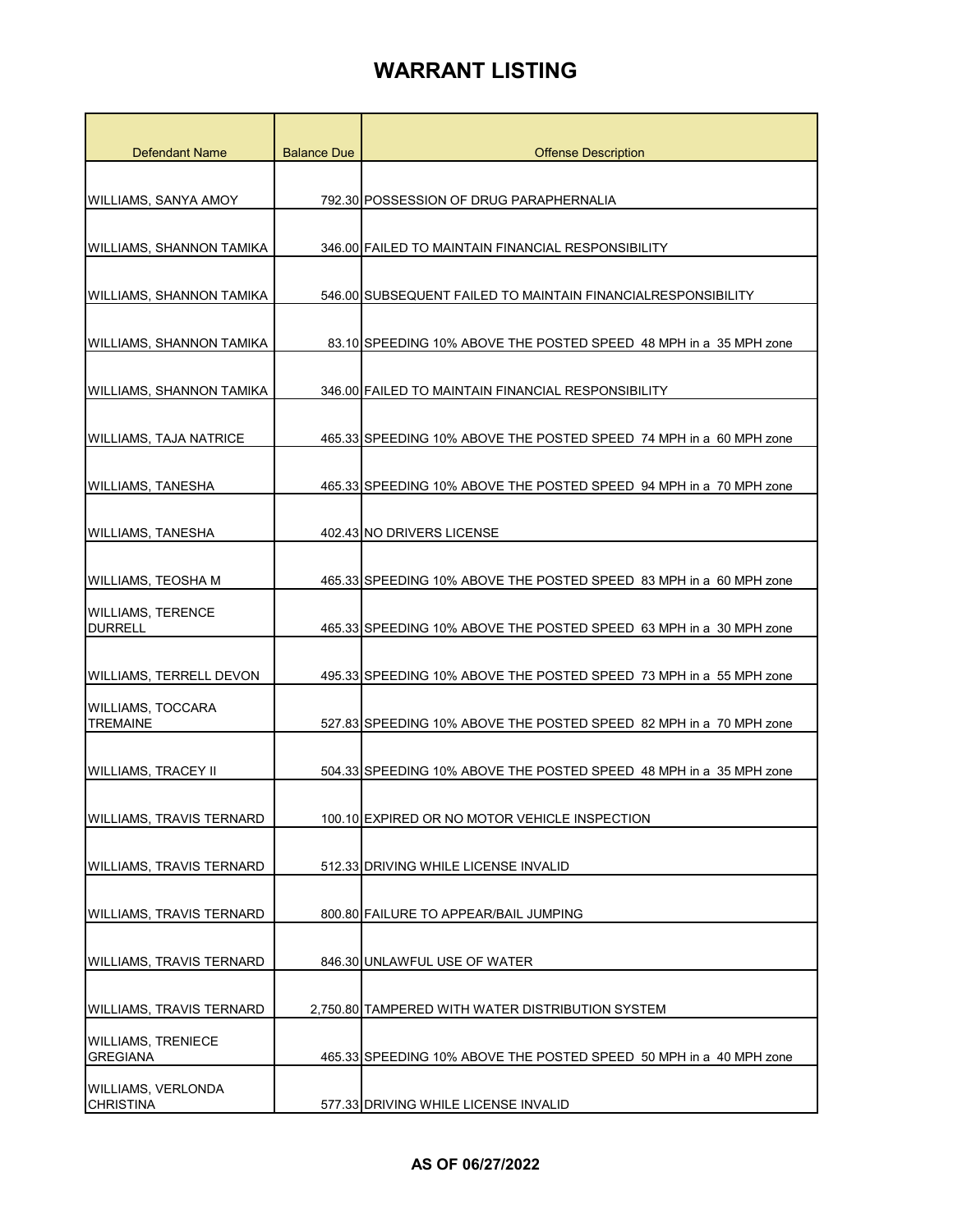| <b>Defendant Name</b>                       | <b>Balance Due</b> | <b>Offense Description</b>                                                          |
|---------------------------------------------|--------------------|-------------------------------------------------------------------------------------|
|                                             |                    |                                                                                     |
| WILLIAMSON, KERREY L                        |                    | 402.43 NO DRIVERS LICENSE                                                           |
|                                             |                    |                                                                                     |
| WILLIS, ELIZABETH DEBORAH                   |                    | 465.33 RAN RED LIGHT                                                                |
| WILLIS, NORTORI A                           |                    | 465.33 FAILED TO CONTROL SPEED                                                      |
| <b>WILSDON, PATRICIA</b><br><b>MICHELLE</b> |                    | 402.30 EXPIRED OPERATORS LICENSE                                                    |
| WILSON FARGASON, VIVIAN A                   |                    | 619.00 THEFT OF PROPERTY UNDER \$50                                                 |
| WILSON, ALEXANDRA V                         |                    | 399.10 VIOLATE PROMISE TO APPEAR                                                    |
| <b>WILSON, ALMALIK ALEEM</b>                |                    | 960.40 POSSESSION OF DRUG PARAPHERNALIA                                             |
| WILSON, ASHFORD EUGENE                      |                    | 785.80 FAILURE TO APPEAR/BAIL JUMPING                                               |
| WILSON, CLARENCE KIVAN                      |                    | 510.33 SPEEDING 10% ABOVE THE POSTED SPEED 55 MPH in a 30 MPH zone                  |
| WILSON, DANIEL LORENZO                      |                    | 159.90 LOUD NOISE (BREACH OF THE PEACE)                                             |
| <b>WILSON, EDDIE THOMAS</b>                 |                    | 246.00 DISORDERLY CONDUCT - FIGHTING                                                |
| <b>WILSON, IRENE JOYCE</b>                  |                    | 709.80 DRIVING WHILE LICENSE INVALID                                                |
| <b>WILSON, JONATHAN LEE</b>                 |                    | 878.93 DRIVING WHILE LICENSE INVALID                                                |
| WILSON, JONATHAN LEE                        |                    | 336.83 FAILED TO CONTROL SPEED                                                      |
| <b>WILSON, MARCUS LASEAN</b>                |                    | USED WIRELESS COMMUNICATION IN A SCHOOLZONE WHILE<br>321.10 OPERATING MOTOR VEHICLE |
| <b>WILSON, MARCUS LASEAN</b>                |                    | 425.23 SPEEDING IN A SCHOOL ZONE 35 MPH in a 25 MPH zone                            |
| <b>WILSON, QUANIECE</b>                     |                    | 504.33 RAN / DISREGARDED STOP SIGN                                                  |
| <b>WILSON, QUENTIN B</b>                    |                    | 455.71 FAILED TO MAINTAIN FINANCIAL RESPONSIBILITY                                  |
| WILSON, REGINALD A JR                       |                    | 792.30 POSSESSION OF DRUG PARAPHERNALIA                                             |
| <b>WILSON, RONNIE ANTWAUN</b>               |                    | 902.20 LOUD NOISE (BREACH OF THE PEACE)                                             |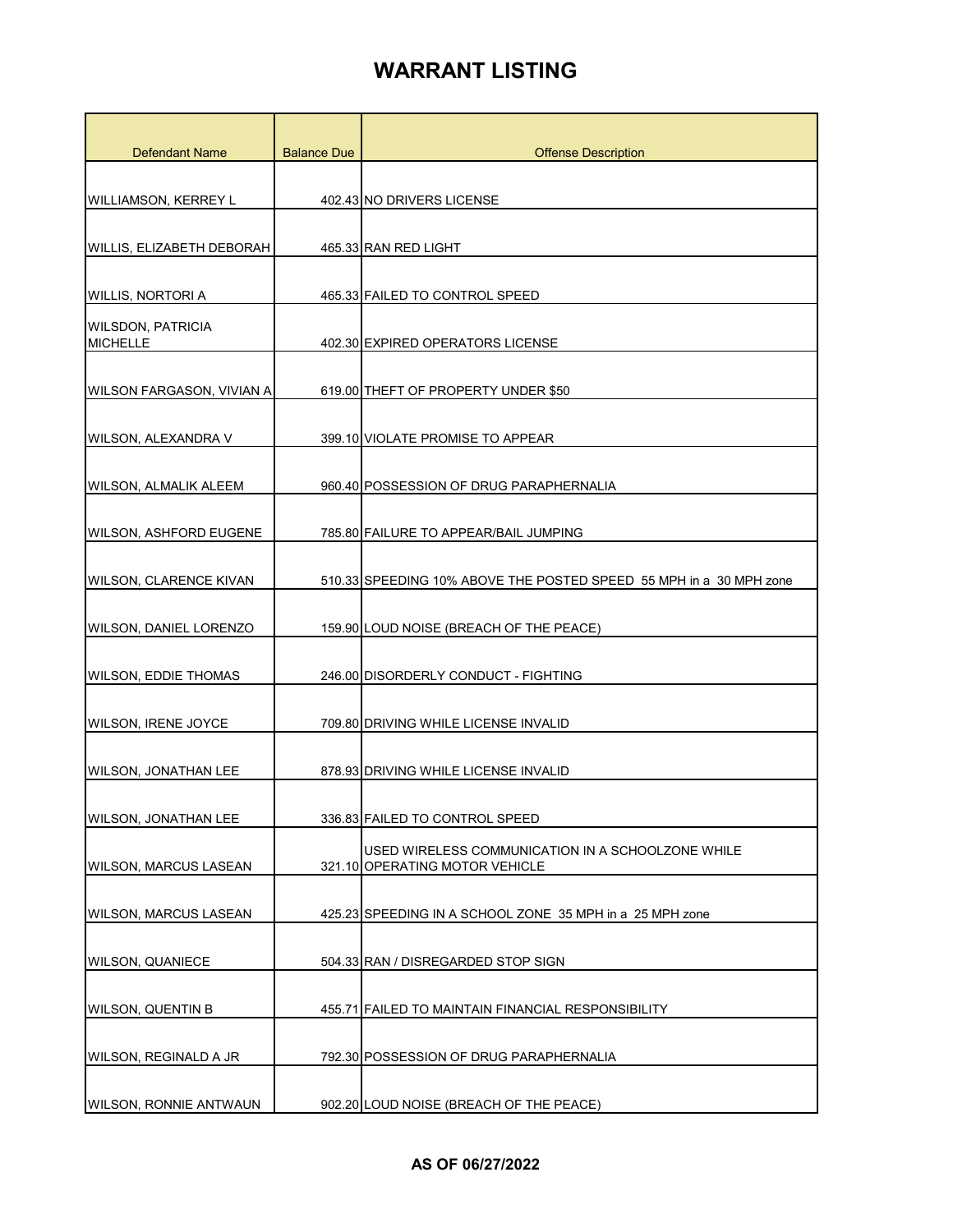| Defendant Name                             | <b>Balance Due</b> | <b>Offense Description</b>                                         |
|--------------------------------------------|--------------------|--------------------------------------------------------------------|
| <b>WILSON, SPARKLE</b><br><b>SHAKAARIA</b> |                    | 824.80 FAILED TO PROVIDE PROOF OF RABIES                           |
|                                            |                    |                                                                    |
| WILSON, SUMMIYA NICHOLE                    |                    | 495.33 RAN / DISREGARDED STOP SIGN                                 |
| WILSON, SUMMIYA NICHOLE                    |                    | 627.30 FAILED TO MAINTAIN FINANCIAL RESPONSIBILITY                 |
| WILSON, TYRIK JAMAR                        |                    | 465.33 SPEEDING 10% ABOVE THE POSTED SPEED 92 MPH in a 60 MPH zone |
| WILTSHIRE, BRIANNA J                       |                    | 374.10 SPEEDING 10% ABOVE THE POSTED SPEED 75 MPH in a 60 MPH zone |
| WINDLESS, PAMELA<br><b>PRECILLA</b>        |                    | 597.30 FAILED TO MAINTAIN FINANCIAL RESPONSIBILITY                 |
| <b>WINDLESS, PAMELA</b><br><b>PRECILLA</b> |                    | 430.33 FAILED TO YIELD ROW TURNING LEFT                            |
| WINEGAN, WILLIAM DEVONTE                   |                    | 800.80 FAILURE TO APPEAR/BAIL JUMPING                              |
| WINEGAN, WILLIAM DEVONTE                   |                    | 609.70 FAILED TO MAINTAIN FINANCIAL RESPONSIBILITY                 |
| WINSCHEL, CHRISTOPHER<br><b>RYAN</b>       |                    | 785.80 DIGGING OUT                                                 |
| WINSLETT, LARRY JOE                        |                    | 465.33 RAN / DISREGARDED STOP SIGN                                 |
| WINSTON, NAKIA M                           |                    | 495.33 SPEEDING 10% ABOVE THE POSTED SPEED 45 MPH in a 30 MPH zone |
| WINSTON, TONY L JR                         |                    | 465.33 SPEEDING 10% ABOVE THE POSTED SPEED 60 MPH in a 45 MPH zone |
| <b>WINTERS, LAUREN M</b>                   |                    | 839.80 FAILURE TO APPEAR/BAIL JUMPING                              |
| <b>WOLFE, TERESA L</b>                     |                    | 360.23 FAILED TO CONTROL SPEED                                     |
| WOODARD, LEE C                             |                    | 792.43 DRIVING WHILE LICENSE INVALID                               |
| <b>WOODS, ISAAC RAY</b>                    |                    | 465.33 SPEEDING 10% ABOVE THE POSTED SPEED 66 MPH in a 35 MPH zone |
| <b>WOODS, JAMES ROBERT</b>                 |                    | 291.20 FAILED TO MAINTAIN FINANCIAL RESPONSIBILITY                 |
| WOODS, JOVANTA R                           |                    | 483.60 EXPIRED REGISTRATION                                        |
| WOODS, JOVANTA R                           |                    | 720.40 FAILED TO MAINTAIN FINANCIAL RESPONSIBILITY                 |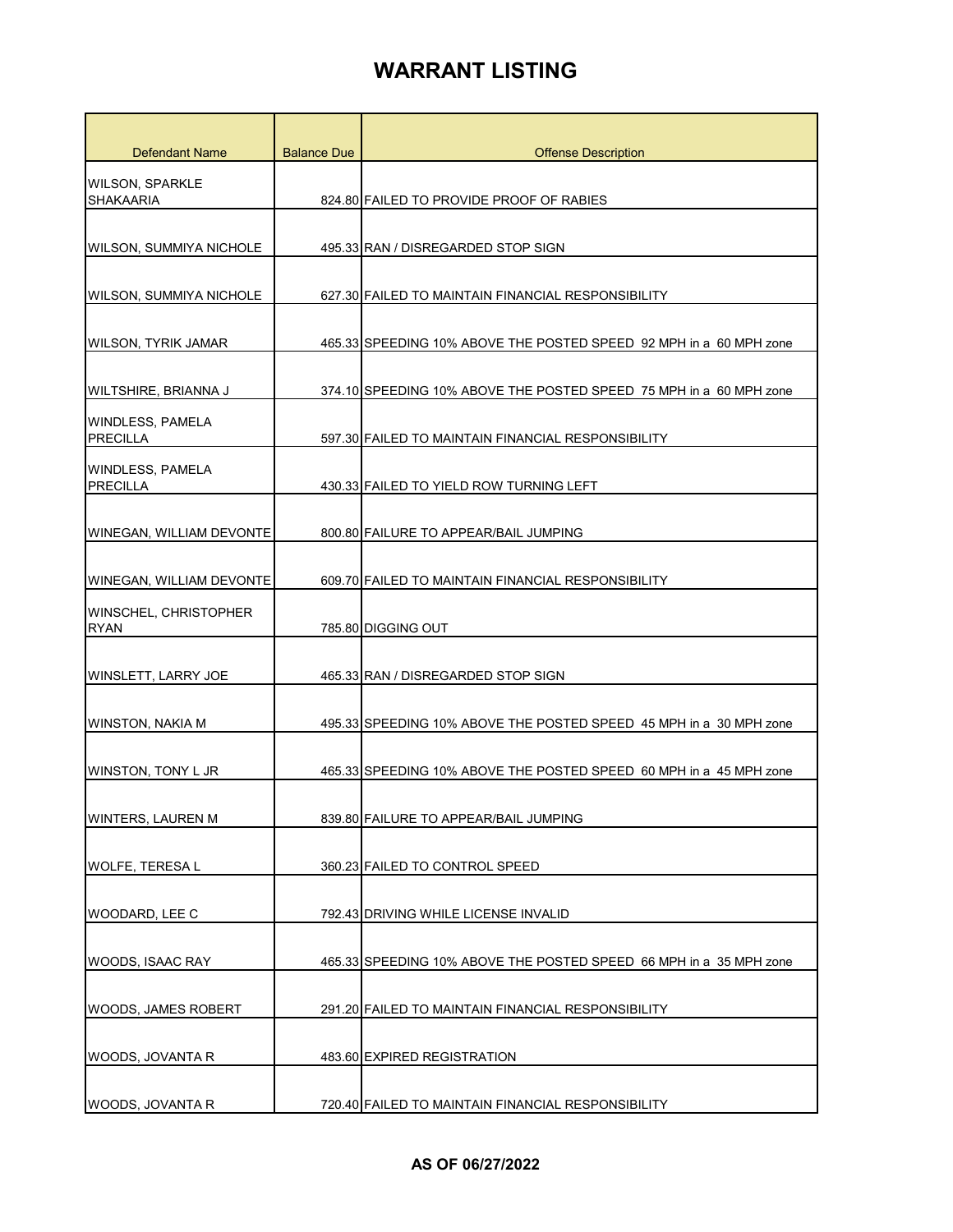| <b>Defendant Name</b>               | <b>Balance Due</b> | <b>Offense Description</b>                                                             |
|-------------------------------------|--------------------|----------------------------------------------------------------------------------------|
|                                     |                    |                                                                                        |
| WOODS, JOVANTA R                    |                    | 553.36 FAILED TO CONTROL SPEED                                                         |
|                                     |                    |                                                                                        |
| WOODS, JOVANTA R                    |                    | 612.30 FAILED TO MAINTAIN FINANCIAL RESPONSIBILITY                                     |
| WOODS, JOVANTA R                    |                    | 480.33 FAILED TO CONTROL SPEED                                                         |
| WOODS, JOVANTA R                    |                    | 473.83 VIOLATE PROMISE TO APPEAR                                                       |
| <b>WOODS, KELCEY L</b>              |                    | 504.33 SPEEDING 10% ABOVE THE POSTED SPEED 50 MPH in a 30 MPH zone                     |
| <b>WOODS, ROCHELLE JENISE</b>       |                    | 504.33 SPEEDING 10% ABOVE THE POSTED SPEED 71 MPH in a 60 MPH zone                     |
| WOODS, TYRUS J                      |                    | 831.30 CARE OF PREMISES-ABANDONED APPLIANCES                                           |
| WOODS, ZACHARY WARREN               |                    | 404.10 SPEEDING 10% ABOVE THE POSTED SPEED 41 MPH in a 30 MPH zone                     |
| WOODSON, ANTANESHIA L               |                    | 495.33 RAN / DISREGARDED STOP SIGN                                                     |
| WOODSON, DWIGHT<br><b>ALTHEROUS</b> |                    | 679.80 FAILED TO MAINTAIN FINANCIAL RESPONSIBILITY                                     |
| WOODY, JAYJAY LAVETTE               |                    | 512.20 LOUD NOISE (BREACH OF THE PEACE)                                                |
| WOODYARD, VINTON LYLE JR            |                    | 342.50 PUBLIC INTOXICATION                                                             |
| WOOSLEY, ROBBIE JAY                 |                    | 504.33 SPEEDING 10% ABOVE THE POSTED SPEED 81 MPH in a 60 MPH zone                     |
| <b>WOOTEN, MARCUS DENARD</b>        |                    | 2,906.83 FAILED TO YIELD ROW AT STOP INTERSECTION W/BODILY INJURY                      |
| <b>WORDEN, ANTONIO L</b>            |                    | 504.33 SPEEDING 10% ABOVE THE POSTED SPEED 97 MPH in a 45 MPH zone                     |
| <b>WORTH, BREONNA SEMONE</b>        |                    | 495.33 FAILED TO STOP AT MARKED RAILROAD CROSSING                                      |
| <b>WORTH, TOMMY JESEE</b>           |                    | 495.33 TURNED RIGHT TOO WIDE                                                           |
| <b>WORTHEN, ERIC R</b>              |                    | SPEEDING IN A CONSTRUCTION ZONE WITH WORKERS PRESENT 85<br>725.33 MPH in a 55 MPH zone |
| WOSTAL, JOSEPH MITCHELL<br>Ш        |                    | 831.30 DRIVING WHILE LICENSE INVALID                                                   |
| <b>WRIGHT, ANDREW CHARLES</b>       |                    | 504.33 SPEEDING 10% ABOVE THE POSTED SPEED 73 MPH in a 60 MPH zone                     |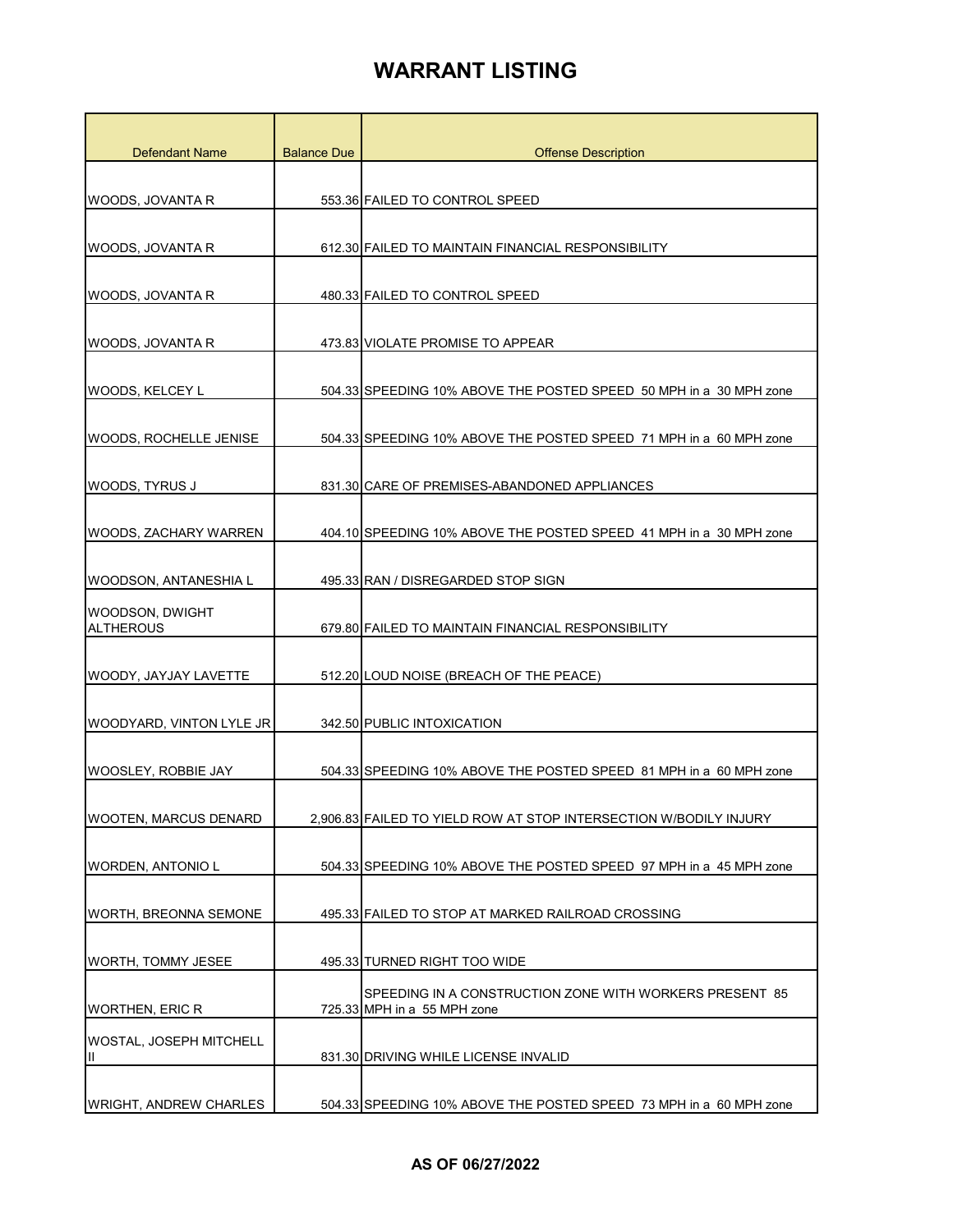| Defendant Name                                 | <b>Balance Due</b> | <b>Offense Description</b>                                         |
|------------------------------------------------|--------------------|--------------------------------------------------------------------|
| <b>WRIGHT, ANNYCE NICHOLE</b><br><b>RAYSHA</b> |                    | 771.50 UNLAWFUL USE OF WATER                                       |
| WRIGHT, BRANDON LAMAR                          |                    | 474.33 RAN / DISREGARDED STOP SIGN                                 |
| <b>WRIGHT, KIMBERLY LYNETTE</b>                |                    | 792.30 THEFT OF PROPERTY UNDER \$100                               |
| <b>WRIGHT, KIMBERLY LYNETTE</b>                |                    | 465.33 SPEEDING 10% ABOVE THE POSTED SPEED 40 MPH in a 30 MPH zone |
| <b>WRIGHT, MISTY DAWN</b>                      |                    | 262.60 EXPIRED OR NO MOTOR VEHICLE INSPECTION                      |
| <b>WRIGHT, MISTY DAWN</b>                      |                    | 837.33 DRIVING WHILE LICENSE INVALID                               |
| <b>WRIGHT, STEPHANIE</b>                       |                    | 465.33 SPEEDING 10% ABOVE THE POSTED SPEED 51 MPH in a 35 MPH zone |
| <b>WRIGHT, TIRREL DARRYL</b>                   |                    | 876.33 DRIVING WHILE LICENSE INVALID                               |
| WRIGHT, TIRREL DARRYL                          |                    | 301.73 SPEEDING 10% ABOVE THE POSTED SPEED 37 MPH in a 30 MPH zone |
| <b>WRIGHT, TIRREL DARRYL</b>                   |                    | 503.10 FAILED TO MAINTAIN FINANCIAL RESPONSIBILITY                 |
| <b>WRIGHT, TIRREL DARRYL</b>                   |                    | 340.60 LOUD NOISE (BREACH OF THE PEACE)                            |
| <b>WRIGHT, TRACIE LYNN</b>                     |                    | 284.83 NO DRIVERS LICENSE                                          |
| <b>WRIGHT, TRACIE LYNN</b>                     |                    | 295.42 NO SEAT BELT - DRIVER                                       |
| <b>WRIGHT, TRACIE LYNN</b>                     |                    | 421.20 FAILED TO MAINTAIN FINANCIAL RESPONSIBILITY                 |
| <b>WRIGHT, TRACIE LYNN</b>                     |                    | 226.20 FAILED TO MAINTAIN FINANCIAL RESPONSIBILITY                 |
| <b>WRIGHT, TRACIE LYNN</b>                     |                    | 230.23 SPEEDING IN A SCHOOL ZONE 30 MPH in a 20 MPH zone           |
| WRIGHT, TRILISA ALANDA                         |                    | 360.60 DRIVING WHILE LICENSE INVALID                               |
| WYATT, LARRY DARNELL                           |                    | 495.33 RAN / DISREGARDED STOP SIGN                                 |
| WYNN, EDWIN L                                  |                    | 339.20 FAILURE TO APPEAR/BAIL JUMPING                              |
| WYNN, EDWIN L                                  |                    | 774.70 UNLAWFUL USE OF WATER                                       |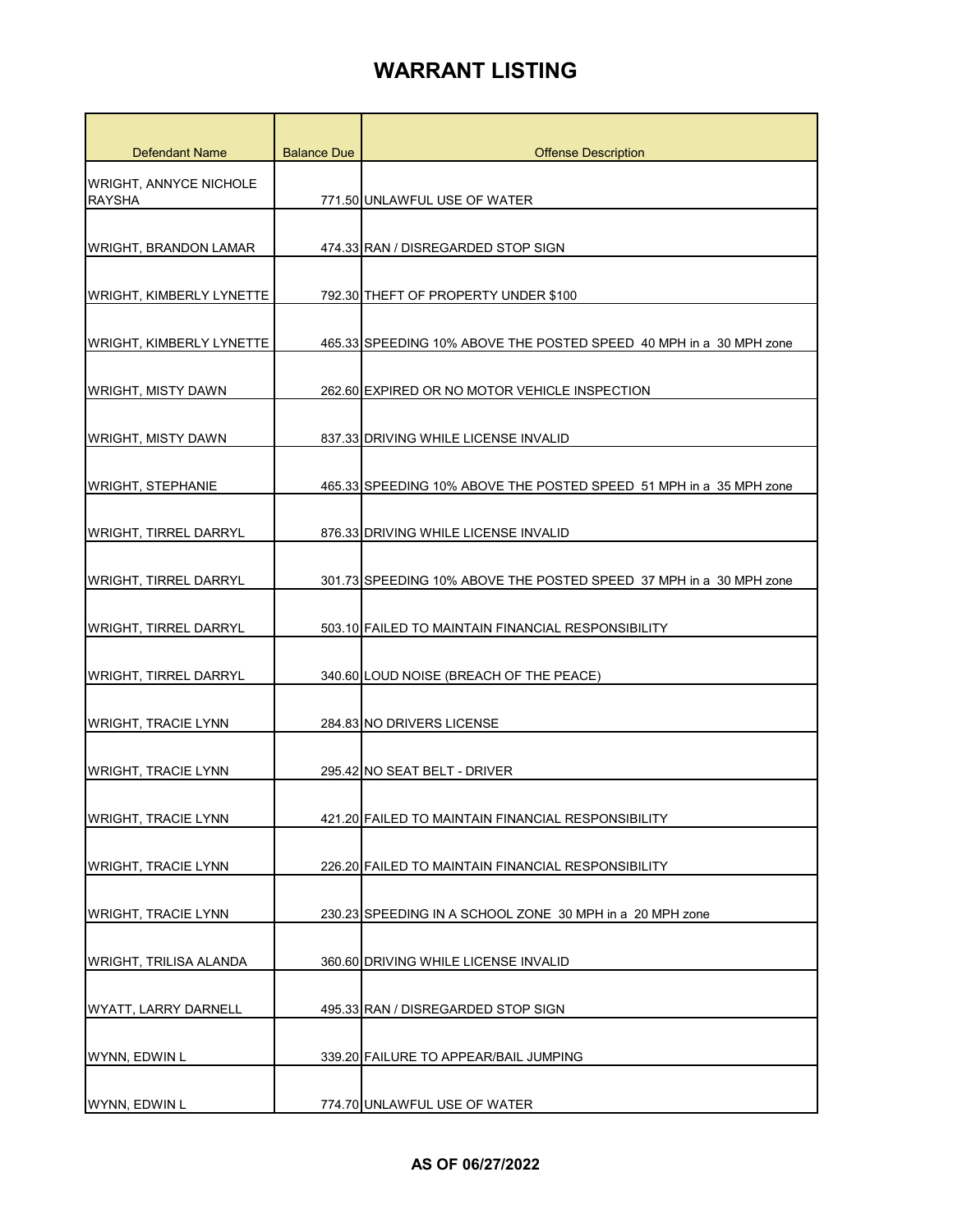| <b>Defendant Name</b>                | <b>Balance Due</b> | <b>Offense Description</b>                                         |
|--------------------------------------|--------------------|--------------------------------------------------------------------|
|                                      |                    |                                                                    |
| WYNN, EDWIN L                        |                    | 293.70 NO DRIVERS LICENSE                                          |
|                                      |                    |                                                                    |
| WYRICK, JESSE JAMES                  |                    | 646.00 FAILURE TO APPEAR/BAIL JUMPING                              |
|                                      |                    |                                                                    |
| <b>WYRICK, JESSE JAMES</b>           |                    | 501.00 FAILED TO MAINTAIN FINANCIAL RESPONSIBILITY                 |
| XURY, GEORGE                         |                    | 321.00 EXPIRED REGISTRATION                                        |
| YAGER, BRANDON GARRETT               |                    | 195.00 SPEEDING 10% ABOVE THE POSTED SPEED 73 MPH in a 60 MPH zone |
| YANES, MIKLO JOSE                    |                    | 504.33 SPEEDING 10% ABOVE THE POSTED SPEED 78 MPH in a 55 MPH zone |
| YANEZ, EFRAIN                        |                    | 495.33 SPEEDING 10% ABOVE THE POSTED SPEED 79 MPH in a 60 MPH zone |
| YARBOROUGH, ROSAMOND<br><b>MARIE</b> |                    | 558.40 FAILED TO MAINTAIN FINANCIAL RESPONSIBILITY                 |
| YARBOROUGH, ROSAMOND<br><b>MARIE</b> |                    | 551.36 SPEEDING 10% ABOVE THE POSTED SPEED 65 MPH in a 55 MPH zone |
| YARBOROUGH, ROSAMOND<br><b>MARIE</b> |                    | 358.40 FAILED TO DISPLAY DRIVERS LICENSE                           |
| YARBOROUGH, ROSAMOND<br><b>MARIE</b> |                    | 558.40 FAILED TO MAINTAIN FINANCIAL RESPONSIBILITY                 |
| YARBOROUGH, ROSAMOND<br><b>MARIE</b> |                    | 431.36 SPEEDING 10% ABOVE THE POSTED SPEED 56 MPH in a 45 MPH zone |
| YARBOROUGH, ROSAMOND<br><b>MARIE</b> |                    | 358.40 FAILED TO DISPLAY DRIVERS LICENSE                           |
| YARBOROUGH, ROSAMOND<br><b>MARIE</b> |                    | 558.40 FAILED TO MAINTAIN FINANCIAL RESPONSIBILITY                 |
| YARBOROUGH, ROSAMOND<br><b>MARIE</b> |                    | 551.36 SPEEDING IN A SCHOOL ZONE 33 MPH in a 20 MPH zone           |
| YATES, CARLOS LASHON                 |                    | 465.33 RAN / DISREGARDED STOP SIGN                                 |
| YODA, STEPHEN F                      |                    | 499.33 SPEEDING 10% ABOVE THE POSTED SPEED 45 MPH in a 30 MPH zone |
| YORK, BRANDY L                       |                    | 504.33 FAILED TO CONTROL SPEED                                     |
| YOUNG, BRANDON CAMERON               |                    | 627.30 FAILED TO MAINTAIN FINANCIAL RESPONSIBILITY                 |
| YOUNG, BROOKLYNN KAY                 |                    | 792.30 VIOLATED PARK CURFEW                                        |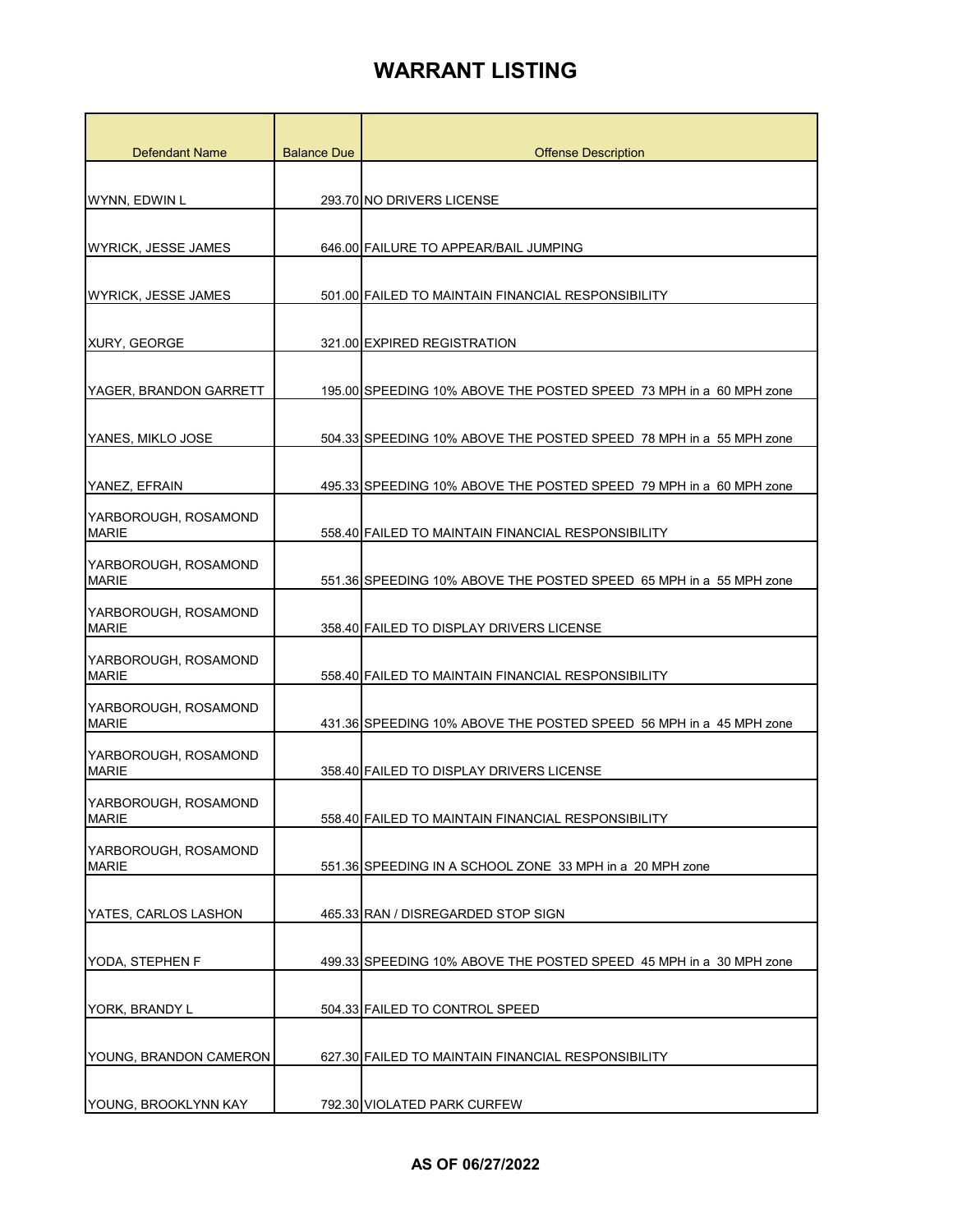| <b>Defendant Name</b>  | <b>Balance Due</b> | <b>Offense Description</b>                                                             |
|------------------------|--------------------|----------------------------------------------------------------------------------------|
|                        |                    |                                                                                        |
| YOUNG, EDWARD W JR     |                    | 504.33 SPEEDING 10% ABOVE THE POSTED SPEED 60 MPH in a 40 MPH zone                     |
|                        |                    |                                                                                        |
| YOUNG, GREGORY WAYNE   |                    | 839.80 FAILURE TO APPEAR/BAIL JUMPING                                                  |
|                        |                    |                                                                                        |
| YOUNG, GREGORY WAYNE   |                    | 882.70 UNLAWFUL USE OF WATER                                                           |
|                        |                    |                                                                                        |
| YOUNG, GREGORY WAYNE   |                    | 2.787.20 TAMPERED WITH WATER DISTRIBUTION SYSTEM                                       |
|                        |                    | 837.20 UNLAWFUL USE OF WATER                                                           |
| YOUNG, GREGORY WAYNE   |                    |                                                                                        |
| YOUNG, GREGORY WAYNE   |                    | 2.787.20 TAMPERED WITH WATER DISTRIBUTION SYSTEM                                       |
|                        |                    |                                                                                        |
| YOUNG, GREGORY WAYNE   |                    | 496.60 EXPIRED OR NO MOTOR VEHICLE INSPECTION                                          |
|                        |                    |                                                                                        |
| YOUNG, GREGORY WAYNE   |                    | 453.70 EXPIRED REGISTRATION                                                            |
|                        |                    |                                                                                        |
| YOUNG, NAFI LEENEE     |                    | 1,496.30 SUBSEQUENT FAILED TO MAINTAIN FINANCIALRESPONSIBILITY                         |
| YOUNG, NAFI LEENEE     |                    | 612.30 FAILED TO MAINTAIN FINANCIAL RESPONSIBILITY                                     |
|                        |                    |                                                                                        |
| YOUNG, PRESTON DALE    |                    | 360.23 DISREGARDED TURN MARKS AT INTERSECTION                                          |
|                        |                    |                                                                                        |
| YOUNG, PRESTON DALE    |                    | 179.40 FAILED TO DISPLAY DRIVERS LICENSE                                               |
|                        |                    |                                                                                        |
| YOUNG. PRESTON DALE    |                    | 512.20 FAILED TO MAINTAIN FINANCIAL RESPONSIBILITY                                     |
|                        |                    |                                                                                        |
| YOUNG, PRESTON DALE    |                    | 490.23 DISOBEYED WARNING SIGNS AND BARICADES IN CONSTRUCTION ZONE                      |
| YOUNG, PRESTON DALE    |                    | 349.83 NO DRIVERS LICENSE                                                              |
|                        |                    |                                                                                        |
| YOUNG, PRESTON DALE    |                    | 360.10 EXPIRED OR NO MOTOR VEHICLE INSPECTION                                          |
|                        |                    |                                                                                        |
| YOUNG, SHAWN MICHAEL   |                    | 839.80 FAILURE TO APPEAR/BAIL JUMPING                                                  |
|                        |                    | DANGEROUS STRUCTURE OR PREMISES IN VIOLATION OF IPMC                                   |
| YOUNG, SHAWN MICHAEL   |                    | 2,789.80 108.1.5(7)                                                                    |
|                        |                    |                                                                                        |
| YOUNG, SHAWN MICHAEL   |                    | 2,789.80 ALLOWING UNSANITARY CONDITIONS                                                |
| YOUNG, TAJEVIUS DEQUAN |                    | SPEEDING IN A CONSTRUCTION ZONE WITH WORKERS PRESENT 68<br>764.33 MPH in a 55 MPH zone |
|                        |                    |                                                                                        |